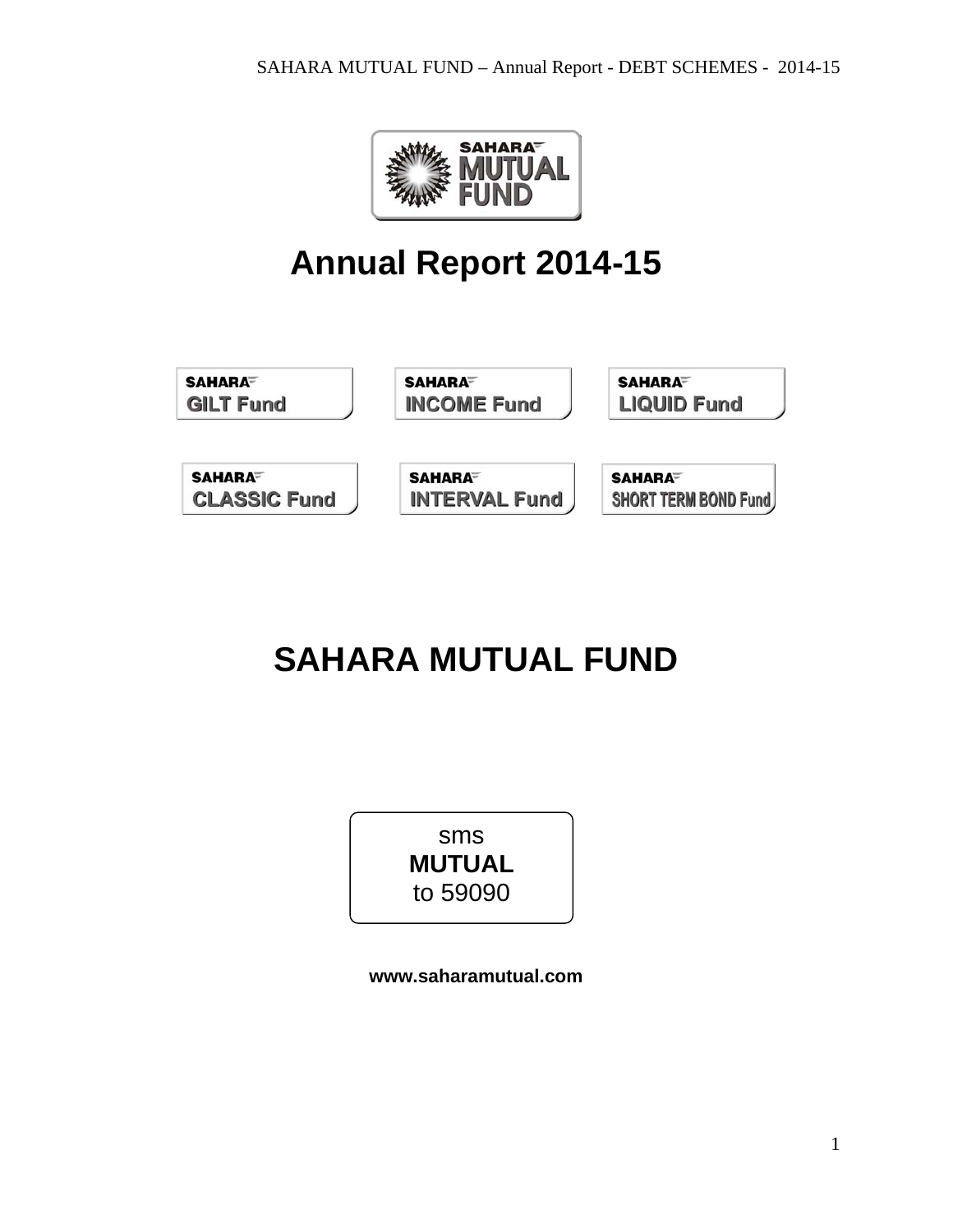## **ANNUAL REPORT 2014-15**

## **BOARD OF TRUSTEES**

Mr.S. R. Hegde - Independent Trustee Mr.P. V. Rao - Independent Trustee Dr P P Shastri - Independent Trustee

## **SAHARA MUTUAL FUND**

97-98,  $9<sup>th</sup>$  Floor, Atlanta Nariman Point Mumbai-400 021

## **SPONSOR**

Sahara India Financial Corporation Limited Sahara India Bhavan Kapoorthala Complex Lucknow-226 024

## **INVESTMENT MANAGER**

Sahara Asset Management Company Private Limited 97-98,  $9<sup>th</sup>$  Floor, Atlanta Nariman Point Mumbai-400 021

## **REGISTRAR AND TRANSFER AGENT**

Karvy Computer Share Private Limited # 59, SKANDA, Puttana Road Basavangudi,, Bengaluru-560004

## **CUSTODIAN**

HDFC BANK LTD Lodha - I Think Techno Campus, Building - Alpha, 8th Floor, Near Railway Station, Kanjur Marg (E), Mumbai – 400 042

# **STATUTORY AUDITORS**

**Chaturvedi & Co**  Chartered Accountants 81, Mittal Chambers Nariman Point, Mumbai- 400021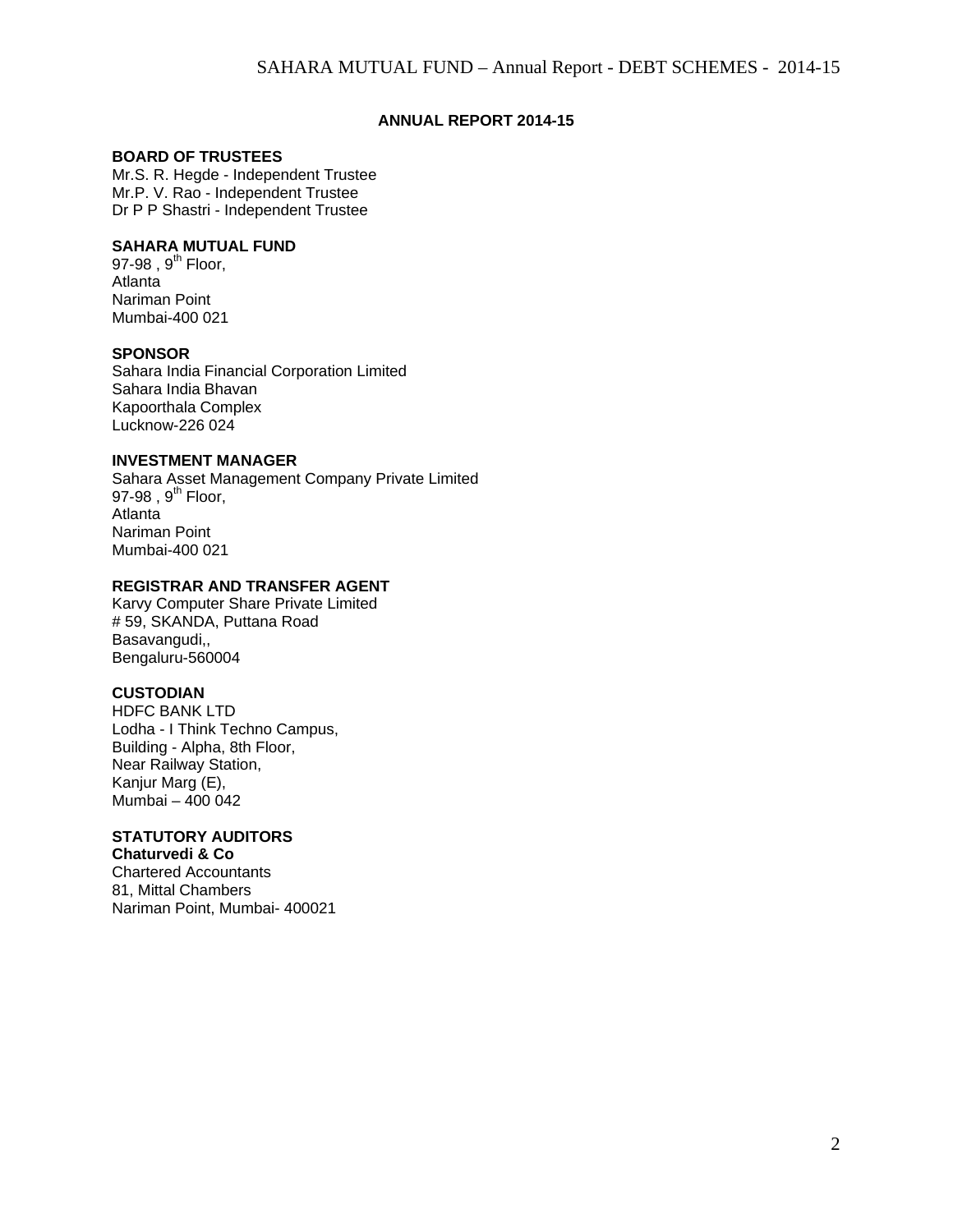| <b>Table of Contents</b>                                          | Page No |
|-------------------------------------------------------------------|---------|
| Report of the Trustees                                            | 5       |
| Independent Auditors Report on Quarterly Disclosure of Votes cast | 11      |
| Sahara Gilt Fund                                                  | 12      |
| Sahara Income Fund                                                | 31      |
| Sahara Liquid Fund                                                | 53      |
| Sahara Classic Fund                                               | 82      |
| Sahara Interval Fund - Quarterly Plan - Series 1                  | 107     |
| Sahara Short Term Bond Fund                                       | 129     |

**Note:** Auditors Report, Balance Sheet, Revenue, Schedules, Historical per Unit Statistics and Notes to Accounts form part of each scheme.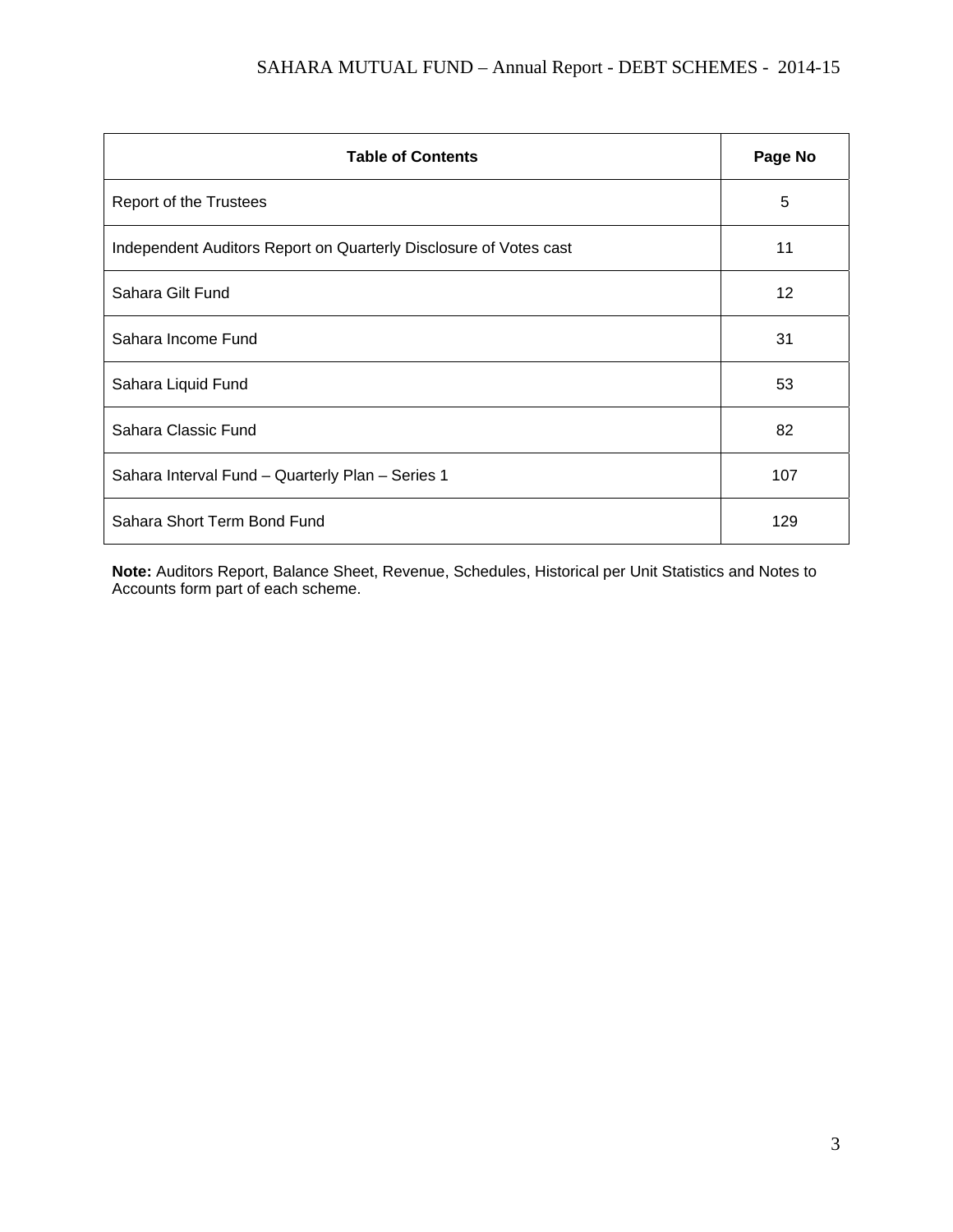# THIS PAGE IS INTENTIONALLY LEFT BLANK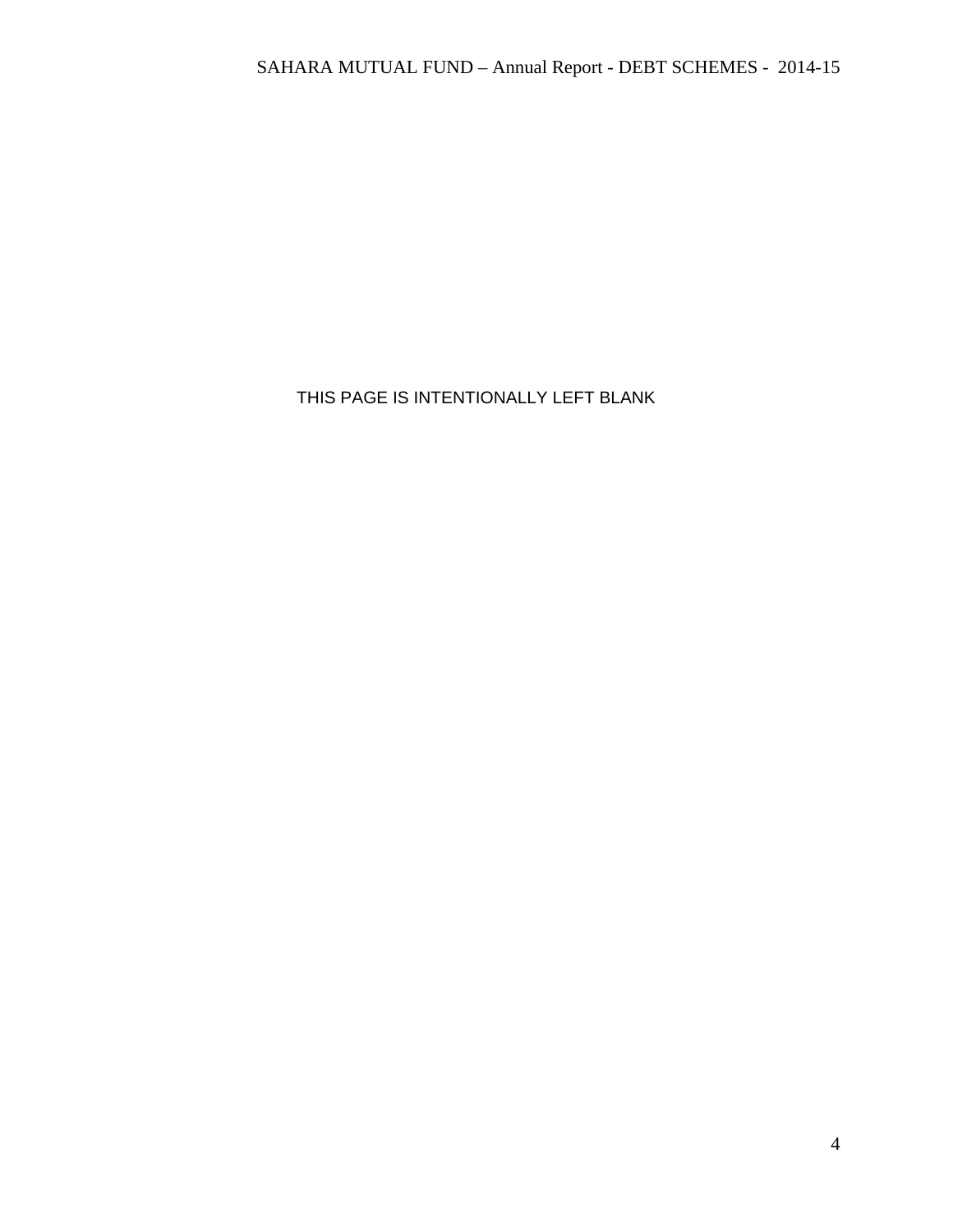## **REPORT OF THE TRUSTEES**

We are pleased to present before you the **ANNUAL REPORT** of **SAHARA MUTUAL FUND** for the year ended March 31, 2015.

## **Overview of Debt Markets in 2014-15**

Last year, debt market witnessed rally with 10Y bond yield softening to 7.68% in the month of March 2015. Volley of factors contributed to the lasting rally. First the formation of stable government and the initiation of structural reforms undertaken sent the positive signal attracting over Bn. 25 dollar inflow in fixed income. Second the reiteration of fiscal consolidation and fiscal discipline along with softening global crude and commodity prices had the positive effect on inflation containment. Inflation, both on CPI and WPI moved lower m-o-m with WPI moving in the negative trajectory giving room to RBI to cut policy rates by 50 bps for growth momentum to pick. IIP growth, however, remained poor and capital investment registered below par growth.

Other important issues which remained the highlight of the by-gone year were Ukraine crisis, Greek election and anti austerity party coming to power leading to deadlock and default situation and possibility of Greek exit, turmoil in Syria and middle East, steep and steady US dollar strength, sluggish growth in EU and its QE program, China slowing economy and the fear of creation of asset bubble etc. All these issues kept the bond market largely cautious, reacting only on rate cut announcements.

## **Overview of Equity Markets in 2014-15**

From being called one of the fragile five economies in 2013-14, India has improved its economic growth outlook in 2014-15 to emerge as one of the strongest economies amongst the EMs. The landslide majority for the BJP led NDA in the May 2014 elections was welcomed enthusiastically by investors. Expectations are high that a strong government, not constrained by coalition politics, will usher in significant economic reforms that can accelerate growth in the medium term. The stock markets ended the year with gains with Sensex and Nifty moving up by 26.65% & 24.89% respectively & making a new all time high, whereas CNX Midcap gave a return of 50.96%.

Inflation has been one of the key factors which impacted growth and consumption over the last three years. Although the decline in inflation in recent months could partly be attributed to the favourable base effect, the sharp fall (50% fall since June 2014) in crude oil prices and the steps taken by the new government to contain inflation has certainly helped. The sharp fall in crude oil and other commodity prices will help a net importing country like India on the inflation and twin deficit front. 2015 has started on a good note with the central bank shifting its monetary policy stance and going in for an inter-meeting repo rate cut in mid-January 2015, followed by a SLR cut and a similar monetary policy stance in the February 3 meeting. Lower inflation will lead to higher disposable incomes, in turn spurring domestic consumption, which has always been a strong driver of economic growth.

On the policy front, announcements relating to sectors such as energy (diesel deregulation and gas price increase), construction (easing FDI in the sector) and coal (re-allocation of coal blocks) have been welcomed by investors. In the infrastructure and mining sectors, the government has proposed various changes to accelerate the investment cycle. The road and transport ministry has already started approving various stalled projects.

Although the new government has taken some decisive steps in its first six months after assuming office, there are some areas where legislative reforms will be required. These reforms will need the support of the upper house (Rajya Sabha) of the Parliament, where the government does not have a majority. However, showing their commitment to implement tough reforms with or without the support of the opposition, the government took the ordinance route for raising the cap on FDI in insurance from 26% to 49%, easing the land acquisition act and re-promulgation of coal block allocation after failing to pass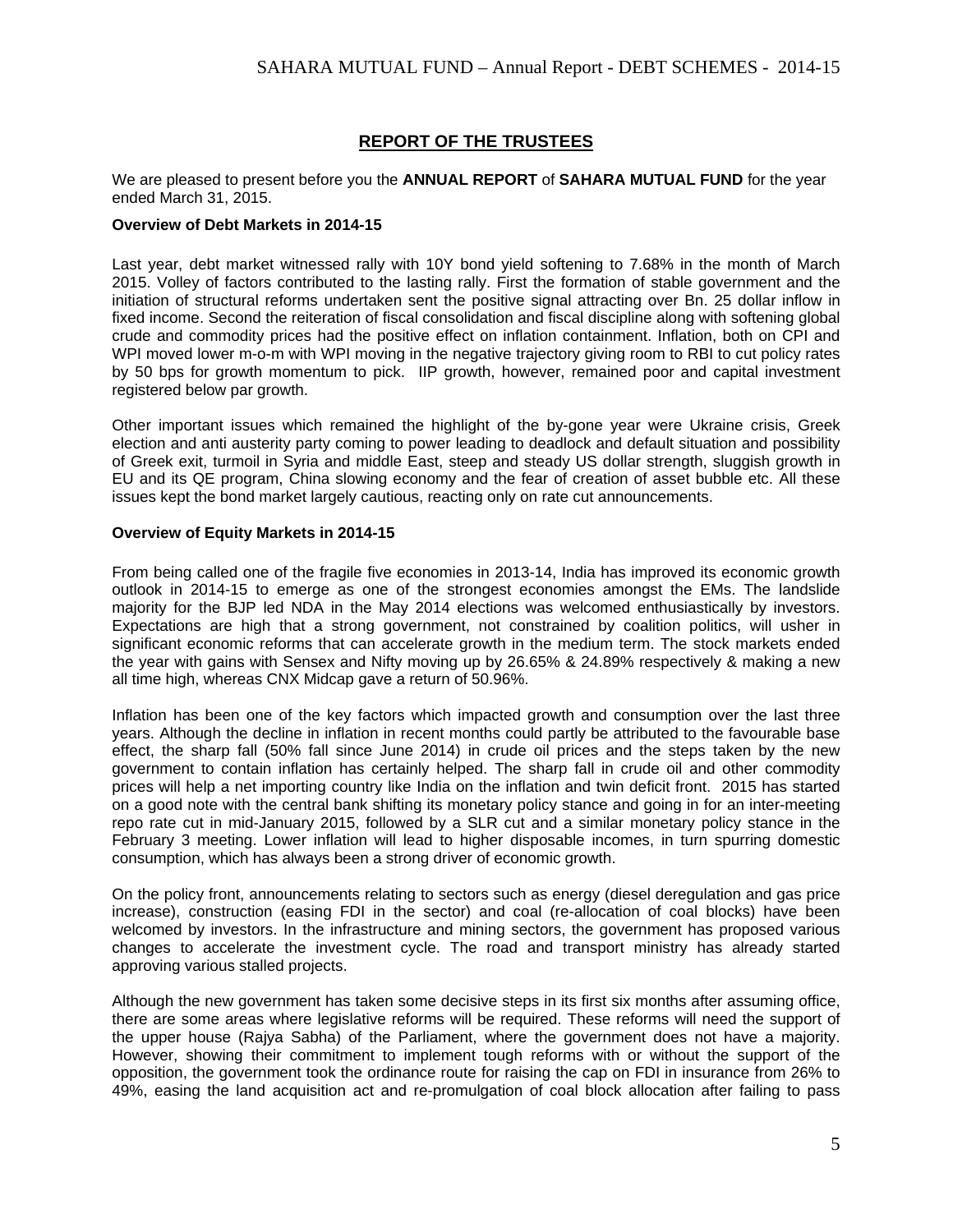these bills in the upper house, in the recently concluded winter session. The much awaited GST Bill was approved by the cabinet and made its debut in the lower house (Lok Sabha)

The Budget continued with its thrust on nation building through increased impetus on infrastructure and capital investments, while maintaining the overall fiscal restraint and discipline. The highlight of the budget was the significant increase in allocation of capital by the government directly or indirectly and through innovative financing schemes to ensure sufficiently large additional resources are provided for capital investment in the economy.

| Performance as of March 31, 2015 | vear    | <b>Since inception</b> | <b>Inception date</b> |
|----------------------------------|---------|------------------------|-----------------------|
| Sahara Gilt Fund (%)             | 7.9642  | 6.6722                 | February 21, 2002     |
| I Sec Composite Gilt Index (%)   | 15.5785 | NA*                    |                       |

\*As base date of index 31.3.2002

"The price and redemption value of the units, and income from them, can go up as well as down with the fluctuations in the market value of its underlying investments"

As on March 31, 2015, the scheme had invested 99% in Collateralized Borrowing and Lending Obligation the balance in cash and cash receivables

| Performance as of March 31, 2015     | vear    | <b>Since inception</b> | Inception date    |
|--------------------------------------|---------|------------------------|-------------------|
| Sahara Income Fund (%)               | 8.0985  | 7.6587                 | February 21, 2002 |
| CRISIL Composite Bond Fund Index (%) | 14.5406 | NA*                    |                   |

\*As base date of index 31.3.2002

"The price and redemption value of the units, and income from them, can go up as well as down with the fluctuations in the market value of its underlying investments"

As on March 31, 2015,the scheme had invested 99% in Collateralized Borrowing and Lending Obligation the balance in cash and cash receivables

| Performance as of March 31, 2015              | l vear | <b>Since inception</b> | Inception date |
|-----------------------------------------------|--------|------------------------|----------------|
| Liquid Fund VPO - Variable Pricing Option (%) | 8.2677 | 7.8991                 | 19.02.2002     |
| Liquid Fund FPO- Fixed Pricing Option (%)     | 8.0489 | 7.1832                 |                |
| CRISIL Liquid Fund Index (%)                  | 8.9757 | 7.4025/NA*             |                |

 $*$  As Index launched on March 31, st, 2002. Face Value of Units – Rs.1000/-

"The price and redemption value of the units, and income from them, can go up as well as down with the fluctuations in the market value of its underlying investments"

As on March 31, 2015, the scheme had invested 100% Collateralized Borrowing and lending Obligations.

| Performance as of March 31, 2015 | l vear  | <b>Since inception</b> | <b>Inception date</b> |
|----------------------------------|---------|------------------------|-----------------------|
| Sahara Classic Fund (%)          | 7.8092  | 9.2427                 | February 1, 2008      |
| CRISIL MIP Blended Index (%)     | 16.3932 | 7.7500                 |                       |

"The price and redemption value of the units, and income from them, can go up as well as down with the fluctuations in the market value of its underlying investments"

As on March 31, 2015, the scheme had invested 97% in Collateralized Borrowing and Lending Obligation and 3% in cash and cash receivables.

| Performance as of March 31, 2015               | 1 vear  | <b>Since Inception</b> | Inception date   |
|------------------------------------------------|---------|------------------------|------------------|
| Sahara Interval Fund – Quarterly Plan Sr 1 (%) | 7.8993  | 7.9543                 | 3rd October 2008 |
| CRISIL Liquid Fund Index (%)                   | 8.98.14 | 7.6427                 |                  |

"The price and redemption value of the units, and income from them, can go up as well as down with the fluctuations in the market value of its underlying investments;"

As on March 31, 2015, the scheme had invested 100% in reverse repo/current assets.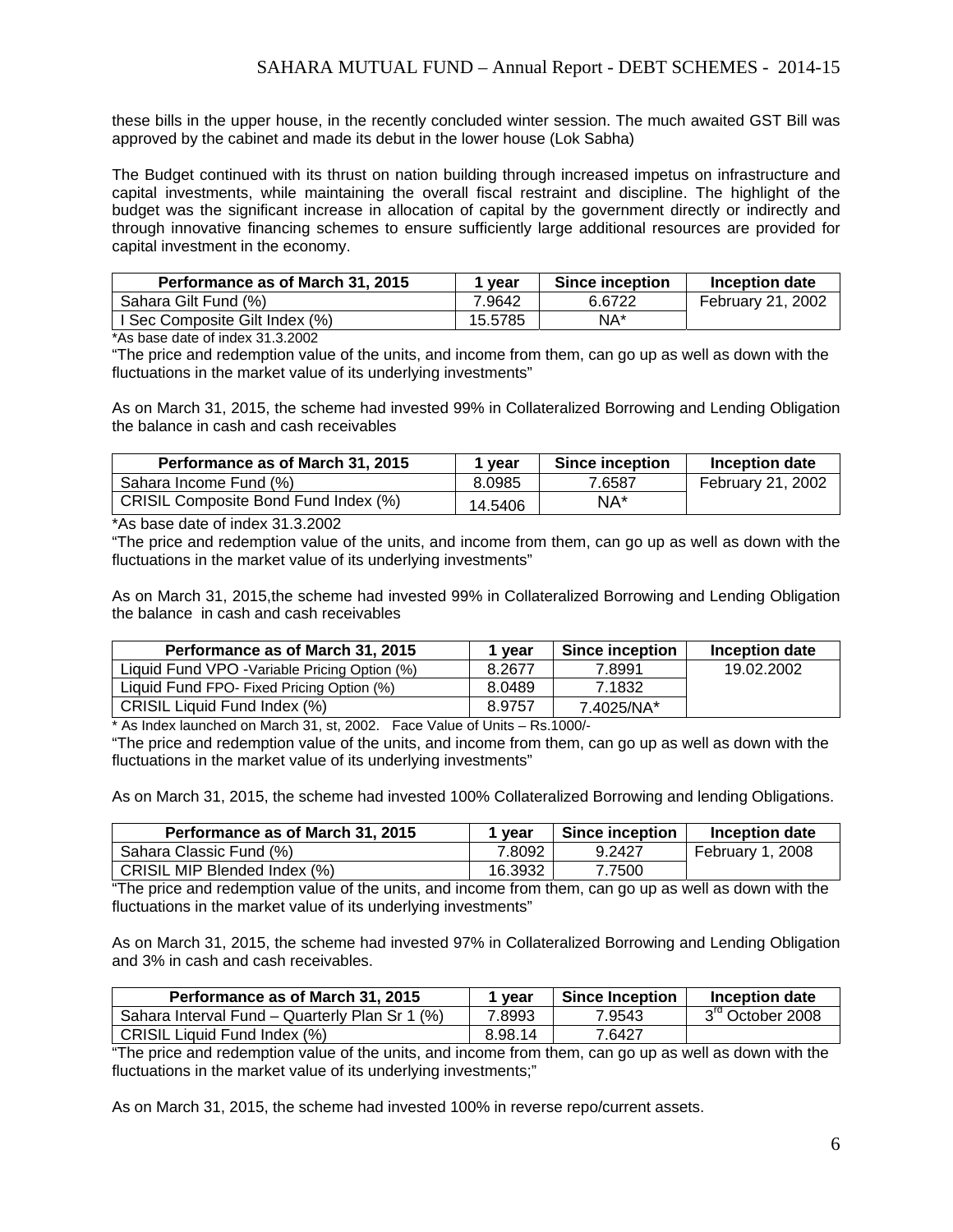| Performance as of March 31, 2015             | vear   | <b>Since inception</b> | Inception date              |
|----------------------------------------------|--------|------------------------|-----------------------------|
| Sahara Short Term Bond Fund<br>$\frac{1}{2}$ | 8.1924 | 8.8085                 | 13 <sup>th</sup> April 2009 |
| CRISIL Liquid Fund Index (%)                 | 8.9814 | 7.4488                 |                             |

"The price and redemption value of the units, and income from them, can go up as well as down with the fluctuations in the market value of its underlying investments;"

As on March 31, 2015, the scheme had invested 98% in Collateralized Borrowing and Lending Obligation and 2% in cash and cash receivables.

## **DEBT MARKETS**

Financial year 2015-2016 has started on positive note especially from macroeconomic dimensions. Fiscal deficit has been subdued, WPI inflation has stepped into negative territory, stable currency on relative term, subdued global crude oil and other commodities, rating upgradation by Moody etc, but the growth factor including export has been still lagging. Financial year 2015-2016 is expected to hinge and focus on this factor. With necessary condition in place RBI is expected to further reduce the policy rate by 50-75 Bps, even though the timing may not be on expected lines. WPI and CPI may remain within RBI comfort zone and projected trajectory. GDP is expected to be in the range of 7.3%-7.8% even though Union budget 2015 expects in the range of 8.5%-8.9%. Events like Greek exit, US rate hike, EU and China policy intervention, domestic monsoon, and other geo political factors may be very keenly watched by market including RBI as these events may have knee jerk reaction in the financial market across the globe. Currency and risk of dollar outflow may keep the capital market in cautious mode in second half the year. Overall debt market is expected to be data driven but positively biased for FY 15-16.

## **EQUITY MARKETS**

With the twin deficits well contained, inflation well under control, bottomed out growth, a stable currency and an extremely strong political mandate, every point of volatility would be an opportunity to buy India. Also, steps taken by the new government bodes well for a revival of the investment cycle. The "Make In India" campaign and focus of the government on "ease of doing business" will help in improving the investment climate in the country and attract more investments from domestic and international firms. This will also ensure that the share of manufacturing in India's GDP improves from the current 15%. Therefore with every turn of the markets, the India-differentiation story gathers more interest, momentum and conviction in that order. This would get louder in the coming quarters and a stable rupee would give comfort to the inflows.

## **2**. **Brief Background of Sponsor, Trust, and AMC Company**

## **a. Sahara Mutual Fund**

Sahara Mutual Fund (SMF) has been established as a Trust by the Trust Deed (amended from time to time) dated 18<sup>th</sup> July, 1996 in accordance with the Indian Trusts Act, 1882, and duly registered under the Indian Registration Act, 1908, sponsored by Sahara India Financial Corporation Limited ("SIFCL").

The Trustees have appointed Sahara Asset Management Company Private Limited as the Investment Manager to Sahara Mutual Fund to function as the Investment Manager for all the Schemes of Sahara Mutual Fund. Sahara Mutual Fund was registered with SEBI on 1<sup>st</sup> October, 1996.

## **b. Board of Trustees**

The Board of Trustees as on date comprises Mr. S. R Hegde, Independent Trustee, Mr. P.V Rao, Independent Trustee and Dr. P.P Shastri, Independent Trustee.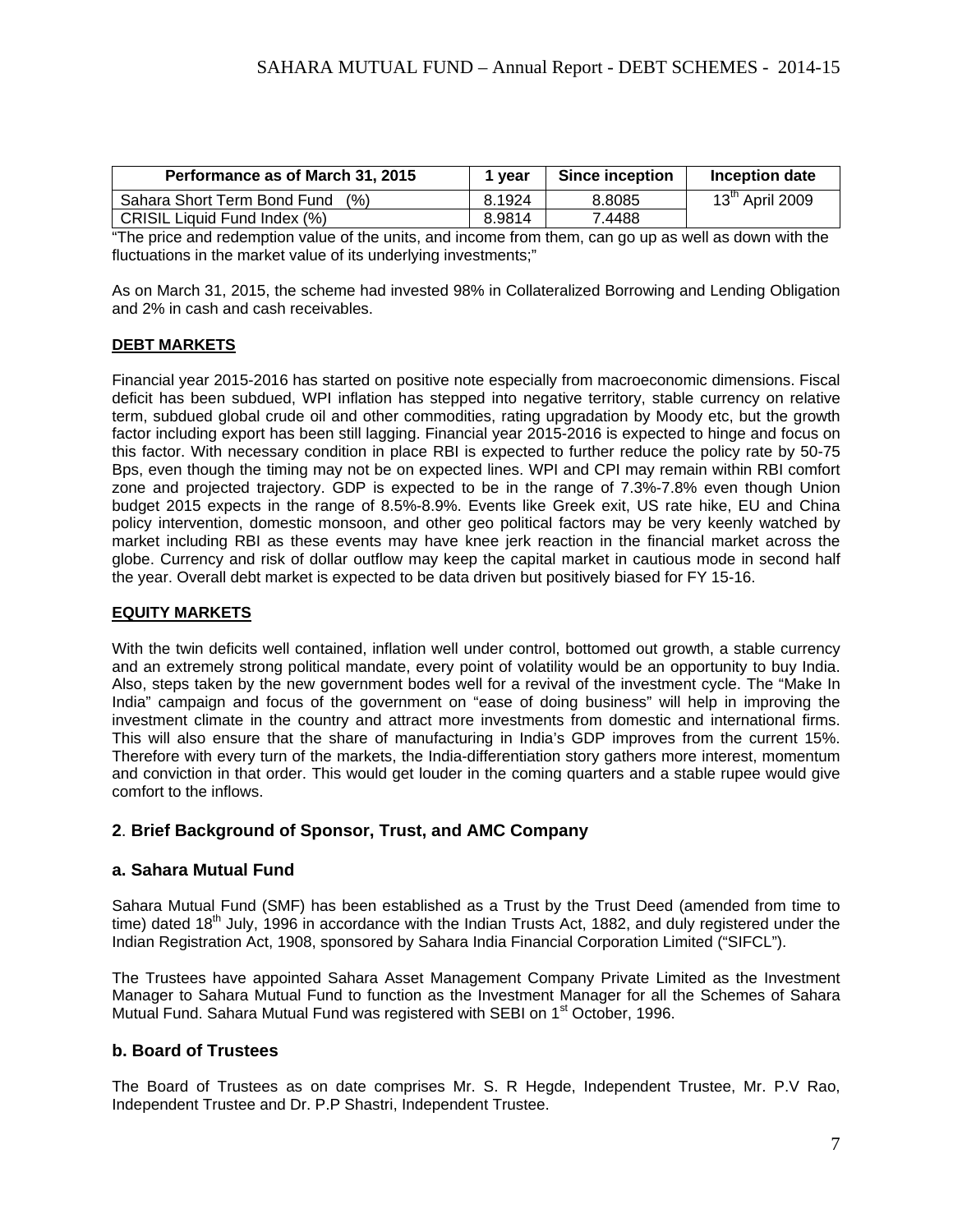The Board of Trustees is the exclusive owner of the Trust Fund and holds the same in trust for the benefit of the unit holders. The Board of Trustees has been discharging its duties and carrying out the responsibilities as provided in the Regulations and the Trust Deed. The Board of Trustees seeks to ensure that the Fund and the Schemes floated there under are managed by the AMC in accordance with the Trust Deed, the Regulations, directions and guidelines issued by the SEBI, the Stock Exchanges, the Association of Mutual Funds in India and other regulatory agencies.

## **3. Investment Objective of the Scheme.**

**Sahara Gilt Fund:** The investment objective is to generate reasonable returns by investing in sovereign instruments issued by Central / State governments.

**Sahara Income Fund**: The primary objective of the scheme is to generate regular income and growth of capital through investment in debt instruments, money market and related securities while at all times emphasizing the importance of capital preservation.

**Sahara Liquid Fund:** The investment objective is to create a highly liquid portfolio of good quality debt as well as money market instruments with a view to provide high liquidity and reasonable returns to the unit holders, while at all times emphasizing the importance of capital preservation.

**Sahara Classic Fund:** The investment objective to the scheme is to generate returns by investing mainly in debt and debt related instruments including money market instruments and also to invest a portion of the fund in equity and equity related instruments to seek capital appreciation.

**Sahara Interval Fund:** The investment objective of the scheme is to generate returns with low volatility through a portfolio of debt and money market instruments with a provision to offer liquidity at periodic intervals.

**Sahara Short Term Bond Fund:** The investment objective of the Scheme is to generate optimal returns consistent with moderate levels of risk and liquidity by investing in debt securities and money market securities

## **4. Significant Accounting Policies:**

The Balance Sheet and the Revenue Account together with the notes thereon have been prepared in accordance with the accounting policies and standards specified in the Ninth Schedule of the Securities and Exchange Board of India (Mutual Funds) Regulations, 1996 and amendments thereto, as applicable.

| <b>Scheme Name</b>          | No of<br><b>Investors</b> | <b>Unclaimed</b><br>Dividend (Rs) | No of<br><b>Investors</b> | Unclaimed<br><b>Redemption (Rs)</b> |
|-----------------------------|---------------------------|-----------------------------------|---------------------------|-------------------------------------|
| Sahara Short Term Bond Fund |                           | -                                 |                           | 12,637.89                           |
| Sahara Gilt Fund            | 2                         | 1,289.55                          | 0                         | 0.00                                |
| Sahara Income Fund          | 14                        | 8,968.04                          | 13                        | 91,186.36                           |
| Liquid Fund<br>Sahara       | 0                         | 0.00                              |                           | 31,529.54                           |

## **5. Unclaimed Dividends and Redemptions**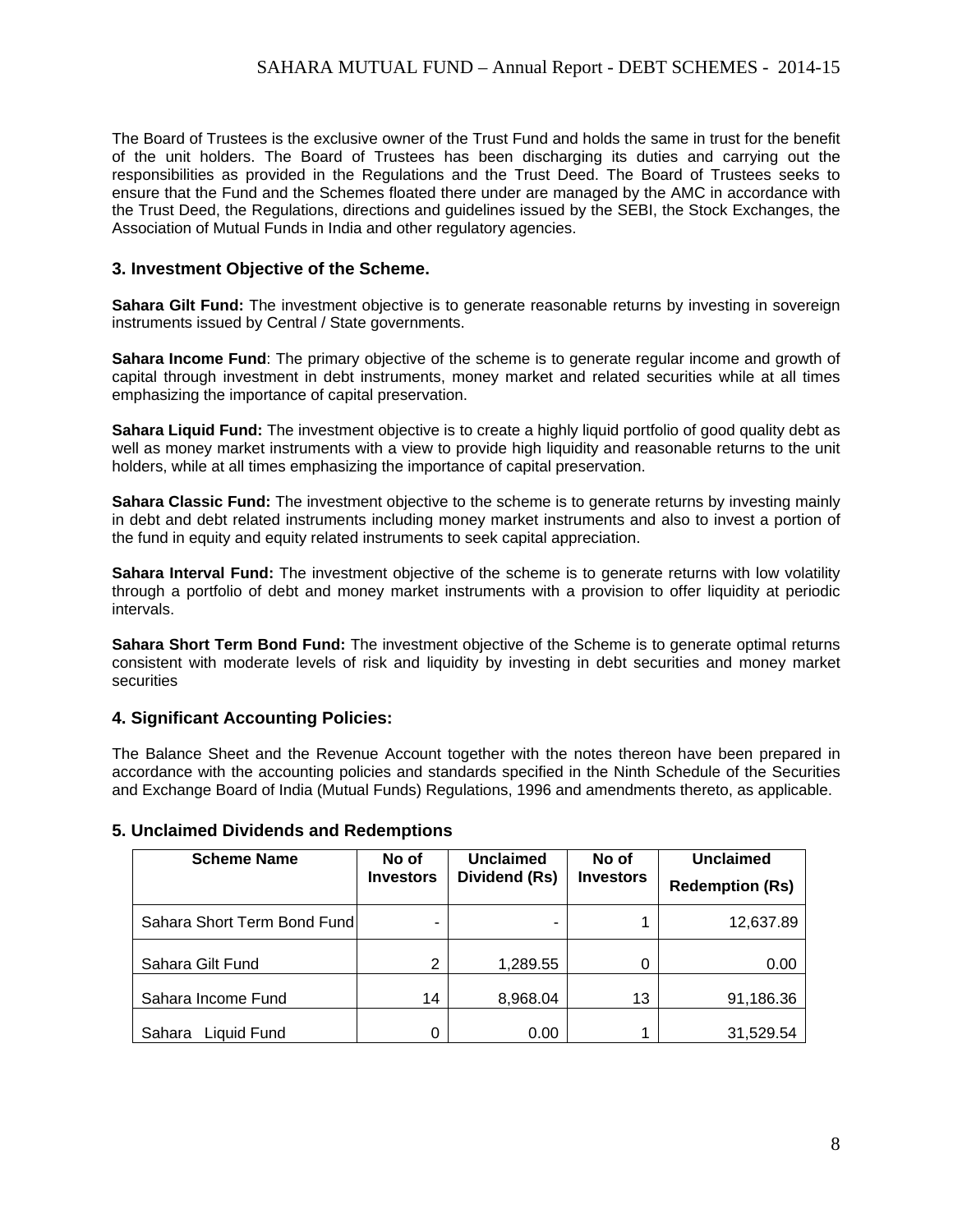## **6. Disclosure of investor complaints for the year 2014-15**

Total Number of Folios under all schemes: 25894

|                          |                                                                                     |                                                                                    |                                                           | Action on (a) and (b)                            |             |                           |                              |                |              |                      |               |                  |
|--------------------------|-------------------------------------------------------------------------------------|------------------------------------------------------------------------------------|-----------------------------------------------------------|--------------------------------------------------|-------------|---------------------------|------------------------------|----------------|--------------|----------------------|---------------|------------------|
| <b>Complaint</b><br>Code | Type of<br>Complaint#                                                               | $(a)$ No. of<br><b>Complaints</b><br>pending at<br>the<br>beginning<br>of the year | (b) No of<br>complaints<br>received<br>during<br>the year | *Non<br><b>Resolved</b><br>Pending<br>Actionable |             |                           |                              |                |              |                      |               |                  |
|                          |                                                                                     |                                                                                    |                                                           | Within<br>30<br>Days                             | $30-$<br>60 | $60-$<br>180<br>Days Days | <b>Beyond</b><br>180<br>days |                | $0 - 3$      | $3 - 6$<br>mths mths | $6-9$<br>mths | $9 - 12$<br>mths |
| IA                       | Non receipt of<br>Dividend on Units                                                 | $\mathbf 0$                                                                        | 3                                                         | 3                                                | $\Omega$    | $\Omega$                  | 0                            | $\mathbf 0$    | $\Omega$     | 0                    | 0             | 0                |
| I <sub>B</sub>           | Interest on delayed<br>payment of<br><b>Dividend</b>                                | $\mathbf 0$                                                                        | 0                                                         | 0                                                | $\Omega$    | 0                         | 0                            | 0              | $\Omega$     | 0                    | 0             | 0                |
| IC                       | Non receipt of<br>Redemption<br>Proceeds                                            | $\mathbf 0$                                                                        | 4                                                         | 4                                                | 0           | 0                         | 0                            | $\mathbf 0$    | 0            | $\mathbf 0$          | 0             | $\mathbf 0$      |
| ID                       | Interest on delayed<br>Payment of<br>Redemption                                     | $\overline{0}$                                                                     | 0                                                         | 0                                                | 0           | $\mathbf 0$               | $\overline{0}$               | $\overline{0}$ | $\mathbf{0}$ | $\mathbf 0$          | $\mathbf 0$   | 0                |
| II A                     | Non receipt of<br>Statement<br>of Account/Unit<br>Certificate                       | 0                                                                                  | $\mathbf{1}$                                              | $\mathbf{1}$                                     | 0           | 0                         | 0                            | 0              | $\Omega$     | $\mathbf 0$          | 0             | 0                |
| $\overline{I}$ B         | Discrepancy in<br>Statement of<br>Account                                           | $\mathbf 0$                                                                        | 10                                                        | 10                                               | 0           | 0                         | 0                            | $\mathbf 0$    | $\Omega$     | 0                    | $\mathbf 0$   | $\mathbf 0$      |
| II C                     | Data corrections in<br>Investor details                                             | 0                                                                                  | 0                                                         | 0                                                | 0           | 0                         | 0                            | $\mathbf 0$    | $\Omega$     | 0                    | 0             | 0                |
| $\overline{ID}$          | Non receipt of<br><b>Annual Report</b><br>/Abridged Summary                         | $\mathbf 0$                                                                        | 0                                                         | 0                                                | 0           | 0                         | 0                            | 0              | $\mathbf{0}$ | $\mathbf 0$          | 0             | 0                |
| III A                    | Wrong switch<br>between<br>Schemes                                                  | $\mathbf 0$                                                                        | 0                                                         | 0                                                | $\Omega$    | 0                         | 0                            | $\mathbf 0$    | $\Omega$     | 0                    | 0             | 0                |
| $III$ B                  | Unauthorized switch<br>between Schemes                                              | $\mathbf 0$                                                                        | 0                                                         | 0                                                | 0           | $\mathbf 0$               | 0                            | $\mathbf 0$    | $\Omega$     | $\mathbf 0$          | $\mathbf 0$   | 0                |
| $\overline{III}$ C       | Deviation from<br>Scheme attributes                                                 | $\pmb{0}$                                                                          | $\Omega$                                                  | 0                                                | 0           | $\Omega$                  | $\Omega$                     | $\Omega$       | 0            | 0                    | $\Omega$      | $\Omega$         |
| $\overline{III}$ D       | Wrong or<br>Excess charges/load                                                     | $\mathbf 0$                                                                        | $\mathbf 0$                                               | $\boldsymbol{0}$                                 | $\mathbf 0$ | 0                         | $\mathbf 0$                  | $\mathbf 0$    | 0            | $\boldsymbol{0}$     | $\mathbf 0$   | $\mathbf 0$      |
| III E                    | Non updation of<br>changes<br>viz.address,<br>PAN, bank details,<br>nomination, etc | $\mathbf 0$                                                                        | $\mathbf 0$                                               | 0                                                | 0           | 0                         | 0                            | $\mathbf 0$    | $\mathbf 0$  | $\mathbf 0$          | $\mathbf 0$   | $\mathbf 0$      |
| IV                       | Others**                                                                            | $\pmb{0}$                                                                          | 6                                                         | 6                                                | 0           | $\pmb{0}$                 | $\boldsymbol{0}$             | 4              | 0            | $\pmb{0}$            | $\pmb{0}$     | $\pmb{0}$        |

# including against its authorized persons/ distributors/ employees etc

\* Non actionable means the complaint that are incomplete / outside the scope of the mutual fund

\*\* Not pertaining to Sahara Mutual Fund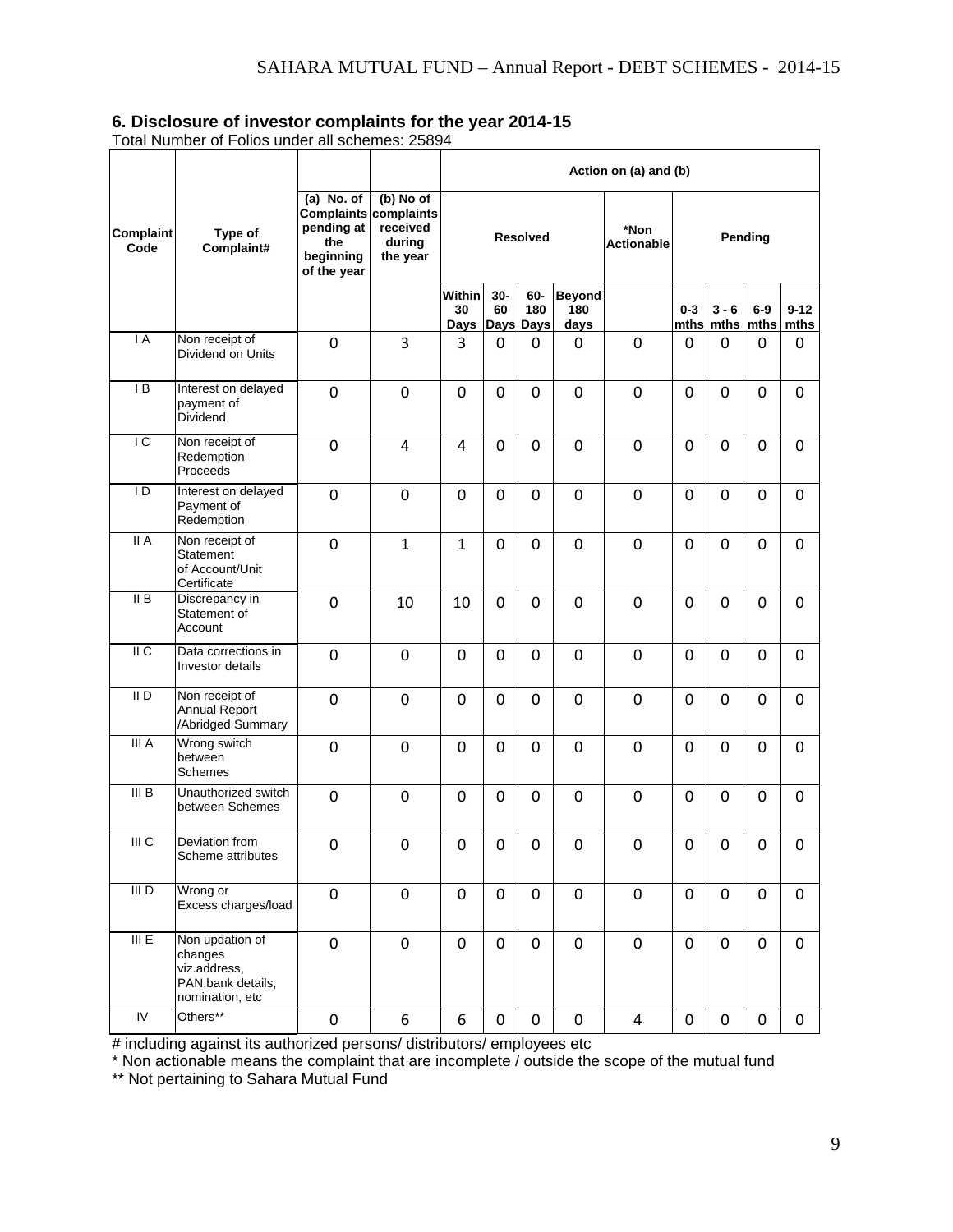## **7. Role of Mutual Funds in Corporate Governance of Public Listed Companies**

#### **Policy for voting at AGM/EOGM/through E-voting/through Postal Ballot on resolutions recommended by investee companies**

## **Introduction**

Sahara Asset Management Company Private Limited acts as an Investment Manager ("The AMC") to the schemes of Sahara Mutual Fund ("Fund"). The general voting policy and procedures being followed by the AMC in exercising the voting rights ("Voting Policy") is given hereunder.

## **Philosophy and Guidelines of Voting Policy:**

The AMC has a dual responsibility of a prudent Fund Manager investing investors' money as well as of an entity performing the responsibility of protecting the investors' interest. As part of the management of funds, irrespective of the scheme, the AMC ensures that investments are made in companies that meet investment norms. It is expected that the investee company adheres to proper corporate governance standards. The voting policy for the investee companies by the AMC is as under:

The AMC shall deal with voting on case to case basis. For this purpose, the AMC shall review various notices of AGM/EOGM/Postal Ballot received from the investee companies from time to time and take appropriate voting decision (for, against, abstain) with respect to the each resolution recommended by the management/ shareholders of the companies. The AMC would generally agree with the management of the Investee Company on routine matters, but may object by voting against or abstain, if it believes that it has insufficient information or there is conflict of interests or the interest of the shareholders and /or the unit holders' interests are prejudiced in any manner.

As regards non-routine items, the Fund Manager (Equity) with assistance of the Equity Research Department and in consultation with the Chief Investment Officer shall review each of such cases and make specific recommendations to the Chief Executive Officer. In case the AMC is against any non routine item, it may decide to attend the meeting and vote against that item. In some other such cases, it may decide to abstain based on one or more of the factors like our small holding in the company, location of the venue of meeting, time/cost involved etc. For these instances, the reasons for non attendance will be recorded.

As per the decision taken by the AMC, it may depute an authorized person to attend and vote at AGM/EOGM/through E-Voting/ through Postal Ballot appropriately keeping in mind the interest of unit holders. AMC would maintain a record on the AGM/EOGM voting related matters.

## **Disclosure of Voting policy and Maintenance of Records:**

This Policy on voting at AGM/EOGM/ through e-voting/ through postal ballot and suitable disclosure thereof is available on the website **(www.saharamutual.com)** of the Mutual Fund.

**Note:** For details of voting in the AGMs of the investee companies for the financial year 2014-15, unit holders can log on to the website **(www.saharamutual.com)** of the Fund. The details of voting shall be emailed/sent as and when requested by the unit holders free of cost.

## **8. Statutory Information.**

a. The Sponsor is not responsible or liable for any loss resulting from the operation of the Schemes of the Fund beyond their initial contribution of Rs.1 lakh for setting up the Fund.

b. The price and redemption value of the units, and income from them, can go up as well as down with fluctuations in the market value of its underlying investments.

c. Full Annual Report is disclosed on the website (www.saharamutual.com) and shall be available for inspection at the Head Office of the Mutual Fund. Present and prospective unit holders can obtain copy of the trust deed, the full Annual Report of the Fund / AMC free of cost.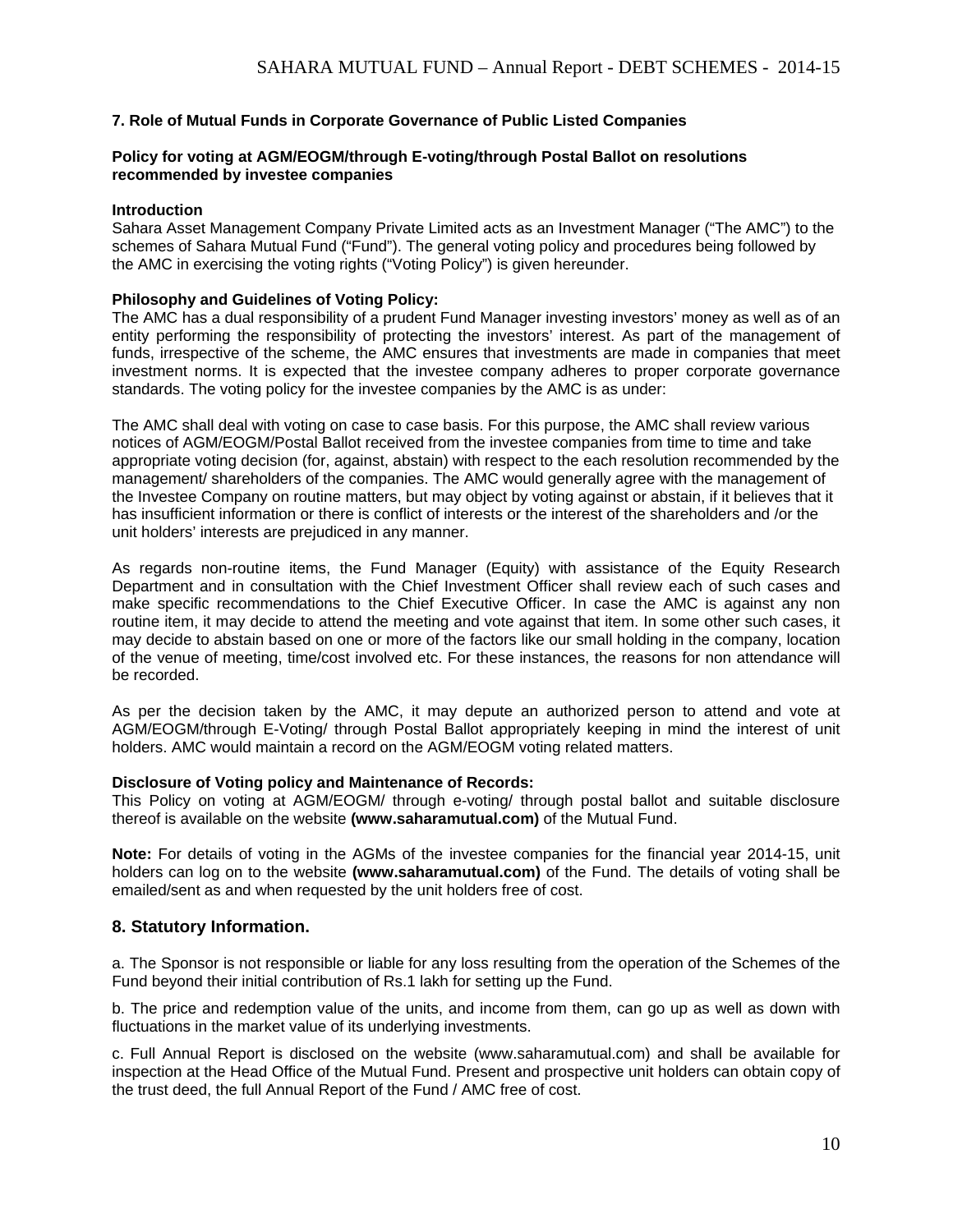## **Acknowledgements**

The Trustees would like to thank all the investors for reposing their faith and trust in Sahara Mutual Fund. The Trustees thank the Securities and Exchange Board of India, the Reserve Bank of India, the Sponsor, the Board of the Sahara Asset Management Company Private Limited, and Association of Mutual Funds in India for their support, co-operation and guidance during the period.

We are also thankful to the Auditors, Registrar and Transfer Agents, Custodian, Banks, Depositories, AMFI/NISM Certified Distributors, KYC Registration Agencies and other service providers for their continuous support. The Trustees also appreciate the efforts made by the employees of Sahara Asset Management Company Private Limited and place on record their contribution in good performance of the schemes.

We look forward for your continued support and assure you of our commitment at all times in managing the schemes of Sahara Mutual Fund.

## **For and on behalf of Sahara Mutual Fund**

**S R Hegde Trustee** 

**Place:** Mumbai **Date**: 19<sup>th</sup> May 2015.

## **INDEPENDENT AUDITORS' CERTIFICATE ON QUARTERLY DISCLOSURE OF VOTES CAST**

\_\_\_\_\_\_\_\_\_\_\_\_\_\_\_\_\_\_\_\_\_\_\_\_\_\_\_\_\_\_\_\_\_\_\_\_\_\_\_\_\_\_\_\_\_\_\_\_\_\_\_\_\_\_\_\_\_\_\_\_\_\_\_\_\_\_\_\_\_\_\_\_\_\_\_\_\_\_\_\_\_\_

We, Chaturvedi & Co, Chartered Accountants, Mumbai, the statutory auditors of Sahara Mutual Fund, have for the purpose of issuing this certificate, examined the quarterly disclosure statements of votes cast during each of the quarters of FY 2014-15.

The Sahara Asset Management Company Private Limited (the "AMC") is responsible for preparation and maintenance of records of voting reports in accordance with the provisions of SBEI circulars as amended from time to time and for ensuring compliance with SEBI Regulations and relevant guidelines' issued to the Asset Management Companies.

Our responsibility for the purpose of the certificate is limited to certifying the particulars of the disclosures in the quarterly voting reports by examining relevant records and documents maintained by the AMC and produced before us and explanations and representations given to us.

On the basis of our verification of the records and information produced before us, we certify to the best of our knowledge and information provided to us that the details mentioned in the quarterly reports of the disclosure statement on the votes cast, are in agreement with the record s/documents maintained by the AMC and the quarterly Voting reports are in line with the requirements of the SEBI circulars.

This certificate is being issued at the request of the management of the AMC for submission to the Board of Trustees of Sahara Mutual Fund in terms of SEBI circular date March 24, 2014.

> **For Chaturvedi & Co**  Chartered Accountants (Firm Registration No.302137E)

> > Sd/- **(D S R Murthy)**

**Place** : Mumbai **Partner** Partner **Place** : Mumbai **Partner Date :** 8th May 2015 **M.No 018295** M.No 018295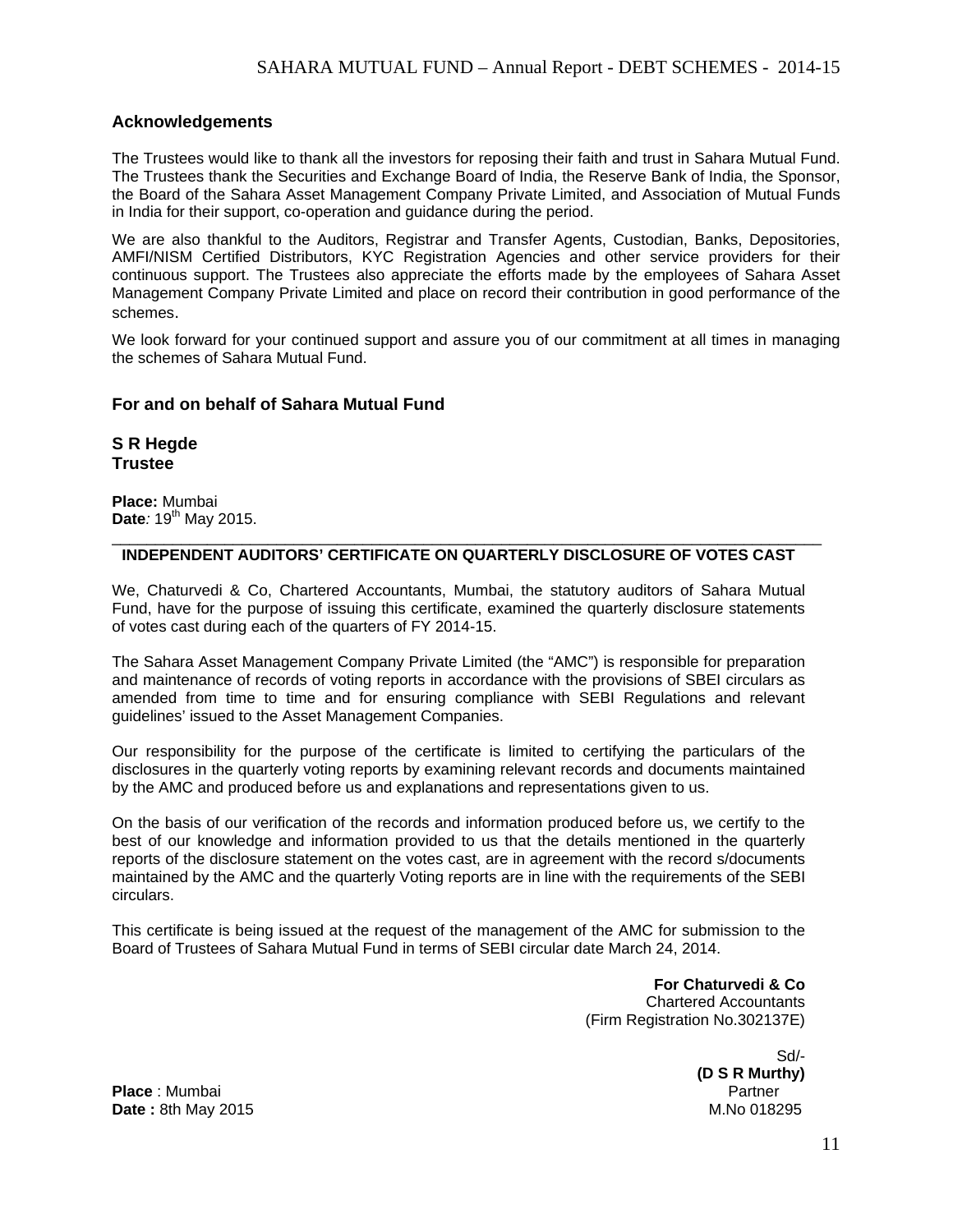## **INDEPENDENT AUDITOR'S REPORT**

To the Trustees of Sahara Mutual Fund

#### **Report on the Financial Statements**

We have audited the accompanying financial statements of Sahara Mutual Fund – **Sahara Gilt Fund** ("the Scheme"), which comprise the Balance Sheet as at March 31, 2015, and the Revenue Account for the year then ended, and a summary of significant accounting policies and other explanatory information.

#### **Management's Responsibility for the Financial Statements**

The Trustees of Sahara Mutual Fund and the Board of Directors of Sahara Asset Management Company Private Limited (the "Directors") are responsible for the preparation of these financial statements that give a true and fair view of the financial position and financial performance of the Scheme in accordance with the accounting policies and standards specified in the Ninth Schedule of the Securities and Exchange Board of India (Mutual Funds) Regulations, 1996 (the "Regulations") and amendments thereto, as applicable. This responsibility also includes maintenance of adequate accounting records for safeguarding the assets of the Scheme and for preventing and detecting frauds and other irregularities; selection and application of appropriate accounting policies; making judgements and estimates that are reasonable and prudent; and design, implementation and maintenance of adequate internal financial controls, that were operating effectively for ensuring the accuracy and completeness of the accounting records, relevant to the preparation and presentation of the financial statements that give a true and fair view and are free from material misstatement, whether due to fraud or error.

#### **Auditor's Responsibility**

Our responsibility is to express an opinion on these financial statements based on our audit. We have taken into account the Regulations, the applicable accounting standards and the Standards on Auditing issued by the Institute of Chartered Accountants of India. Those Standards require that we comply with ethical requirements and plan and perform the audit to obtain reasonable assurance about whether the financial statements are free from material misstatement.

An audit involves performing procedures to obtain audit evidence about the amounts and disclosures in the financial statements. The procedures selected depend on the auditor's judgment, including the assessment of the risks of material misstatement of the financial statements, whether due to fraud or error. In making those risk assessments, the auditor considers internal financial controls relevant to the Scheme's preparation of the financial statements that give a true and fair view in order to design audit procedures that are appropriate in the circumstances, but not for the purpose of expressing an opinion on whether the Scheme has in place an adequate internal financial controls system over financial reporting and the operating effectiveness of such controls. An audit also includes evaluating the appropriateness of accounting policies used and the reasonableness of the accounting estimates made by the Directors, as well as evaluating the overall presentation of the financial statements.

We believe that the audit evidence we have obtained is sufficient and appropriate to provide a basis for our audit opinion on the financial statements.

## **Opinion**

In our opinion and to the best of our information and according to the explanations given to us, the financial statements give the information required by the Securities and Exchange Board of India (Mutual Funds) Regulations, 1996 and amendments thereto, as applicable, in the manner so required and give a true and fair view in conformity with the accounting principles generally accepted in India: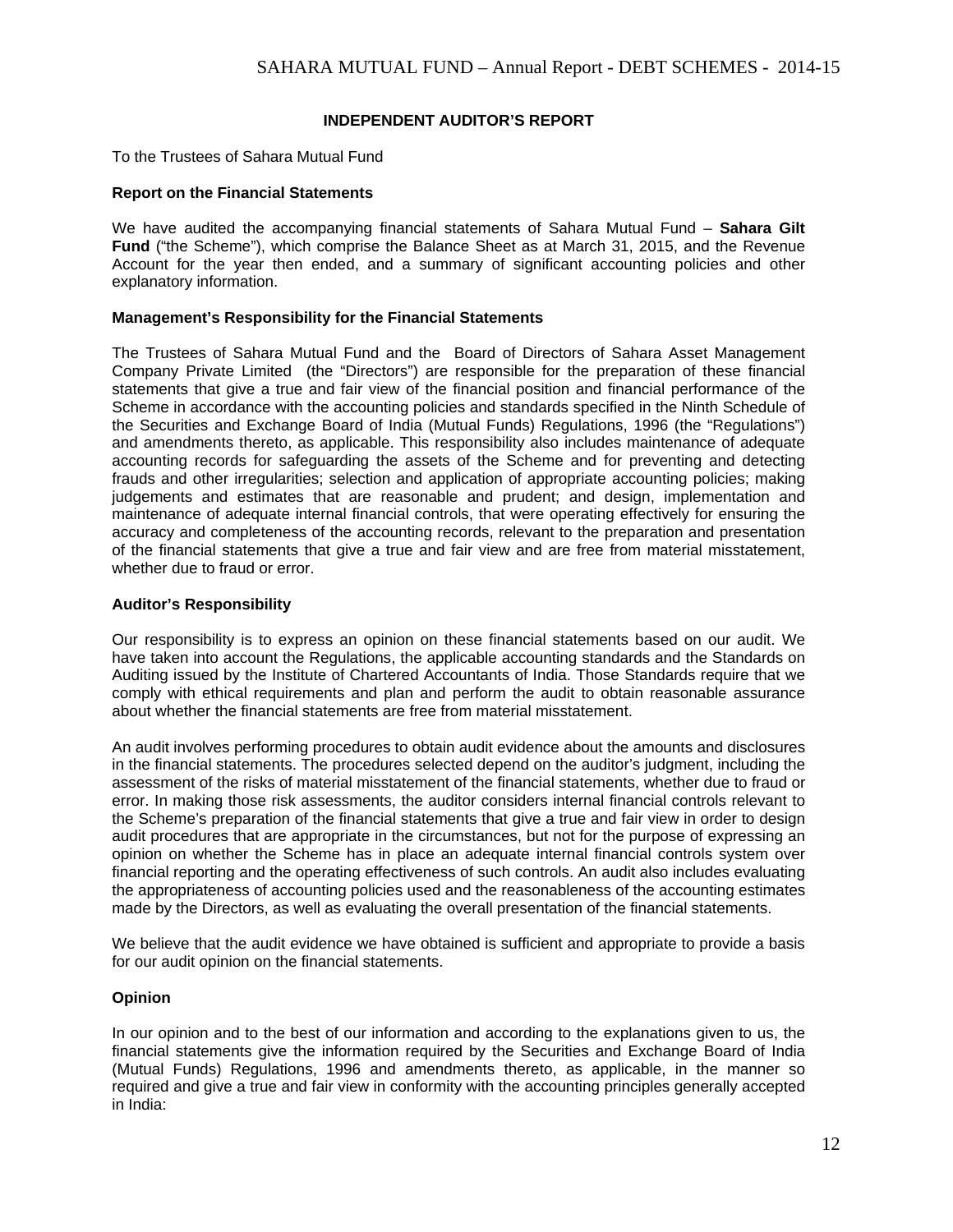(a) in the case of the Balance Sheet, of the state of affairs of the Scheme as at March 31, 2015; (b) in the case of the Revenue Account, of the surplus for the year ended on that date.

## **Report on Other Legal and Regulatory Requirements**

As required by the Securities and Exchange Board of India (Mutual Funds) Regulations, 1996 and amendments thereto, as applicable, we report that:

- a) We have obtained all the information and explanations, which to the best of our knowledge and belief were necessary for the purpose of our audit.
- b) The Balance Sheet and Revenue Account dealt with by this Report are in agreement with the books of account of the Scheme.
- c) The statement of account has been prepared in accordance with the accounting policies and standards specified in the Ninth Schedule of the Securities and Exchange Board of India (Mutual Funds) Regulations, 1996 and amendments thereto, as applicable.
- d) We have reviewed the Valuation Policy being followed for the schemes of Sahara Mutual Fund. The Valuation Policy implemented for the scheme is in line with the SEBI guidelines issued in this regard.

## **For Chaturvedi & Co.**

Chartered Accountants (Firm's Registration No. 302137E)

(SN Chaturvedi) (Partner) Mem. No. 040479

Place: Mumbai Date:  $19^{th}$  May 2015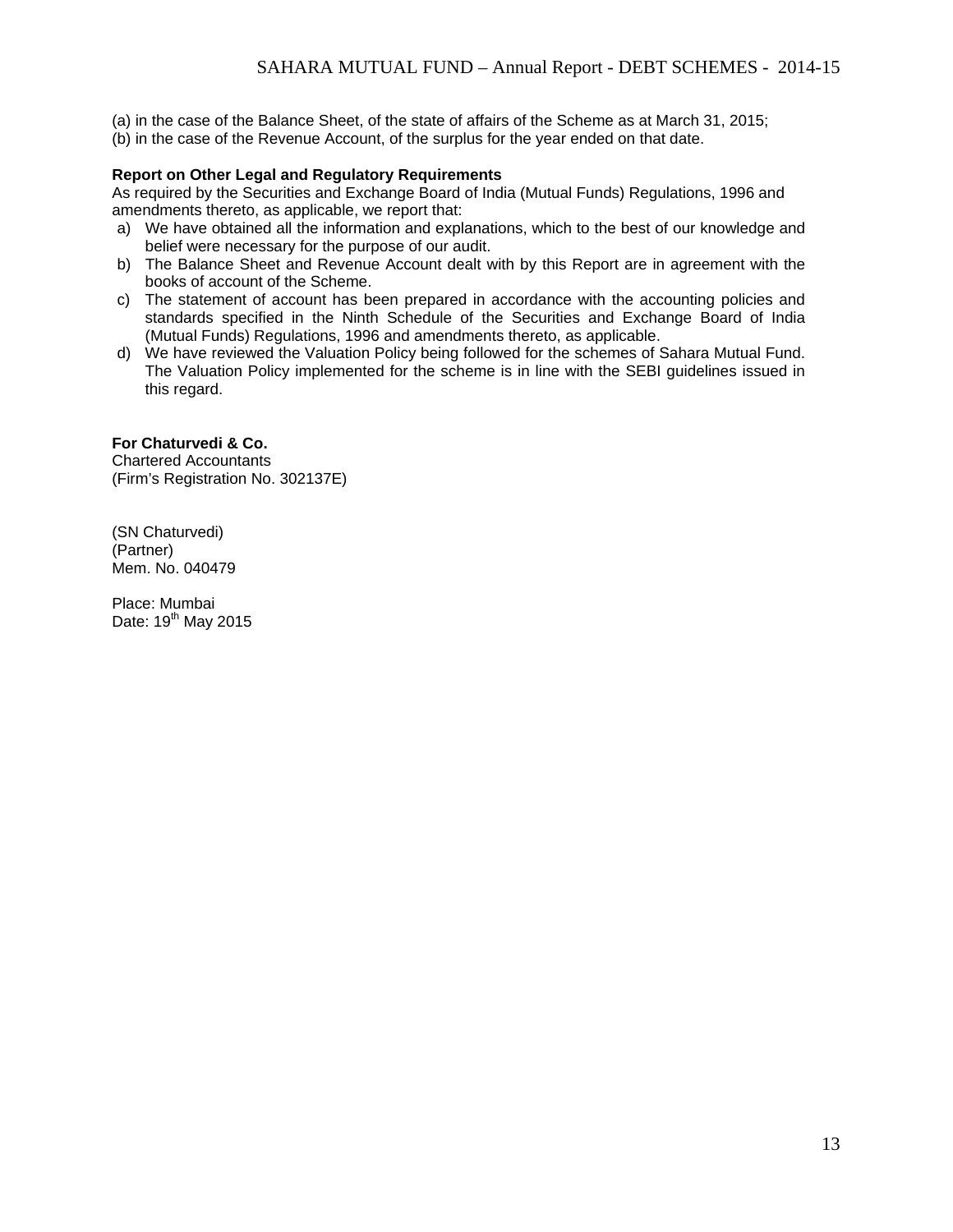| <b>SAHARA GILT FUND</b>                                                                                                                                                                                                                                                                                     |                                   | <b>Schedule</b>                                     | As at                                    | As at                                    |                           |
|-------------------------------------------------------------------------------------------------------------------------------------------------------------------------------------------------------------------------------------------------------------------------------------------------------------|-----------------------------------|-----------------------------------------------------|------------------------------------------|------------------------------------------|---------------------------|
|                                                                                                                                                                                                                                                                                                             |                                   |                                                     | March 31, 2015                           | March 31, 2014                           |                           |
| <b>ASSETS</b>                                                                                                                                                                                                                                                                                               |                                   |                                                     | (Rs)                                     | (Rs)                                     |                           |
| Investments                                                                                                                                                                                                                                                                                                 |                                   | 1                                                   |                                          |                                          |                           |
| <b>Other Current Assets</b>                                                                                                                                                                                                                                                                                 |                                   | $\overline{2}$                                      | 410,836                                  | 557,846                                  |                           |
| <b>Total Assets</b>                                                                                                                                                                                                                                                                                         |                                   |                                                     | 410,836                                  | 557,846                                  |                           |
|                                                                                                                                                                                                                                                                                                             |                                   |                                                     |                                          |                                          |                           |
| <b>LIABILITIES</b>                                                                                                                                                                                                                                                                                          |                                   |                                                     |                                          |                                          |                           |
| Unit Capital                                                                                                                                                                                                                                                                                                |                                   | 3                                                   | 181,286                                  | 271,477                                  |                           |
| Reserves & Surplus                                                                                                                                                                                                                                                                                          |                                   | $\overline{\mathbf{4}}$                             | 228,008                                  | 284,687                                  |                           |
| <b>Current Liabilities &amp; Provisions</b>                                                                                                                                                                                                                                                                 |                                   | 5                                                   | 1,542                                    |                                          | 1,682                     |
| <b>Total Liabilities</b>                                                                                                                                                                                                                                                                                    |                                   |                                                     | 410,836                                  | 557,846                                  |                           |
| <b>NET ASSET VALUE</b><br>Net Asset Value per unit (Rs.)<br><b>Growth Option</b><br>Dividend Option<br><b>Direct Growth Option</b><br><b>Direct Dividend Option</b><br>Significant Accounting Policies and<br>Notes to the accounts<br>Schedules 1 to 5 and 7 form an integral<br>part of the Balance Sheet |                                   | $\overline{7}$                                      | 23.3247<br>19.4523<br>23.3256<br>19.4523 | 21.0675<br>18.0268<br>21.6106<br>18.0268 |                           |
| As per our attached report of even date<br>For Chaturvedi & Co<br><b>Chartered Accountants</b>                                                                                                                                                                                                              | <b>Private Ltd</b>                |                                                     | For Sahara Asset Management Company      | <b>For Sahara Mutual Fund</b>            |                           |
| Firm Regn. No.:- 302137E                                                                                                                                                                                                                                                                                    |                                   |                                                     |                                          |                                          |                           |
| <b>S.N.Chaturvedi</b><br><b>Partner</b><br>Mem.No: 040479                                                                                                                                                                                                                                                   | O P Srivastava<br><b>Director</b> |                                                     | R M Joshi<br><b>Director</b>             | S R Hegde<br><b>Trustee</b>              | P V Rao<br><b>Trustee</b> |
|                                                                                                                                                                                                                                                                                                             |                                   | Naresh Kumar Garg<br><b>Chief Executive Officer</b> | Ashwini Kumar<br><b>Fund Manager</b>     |                                          |                           |
| Place: Mumbai                                                                                                                                                                                                                                                                                               | Vidya Manjrekar                   | <b>Head- Operations &amp; NAV Accounting</b>        |                                          |                                          |                           |

# **BALANCE SHEET AS AT MARCH 31, 2015**

**Date:** 19<sup>th</sup> May 2015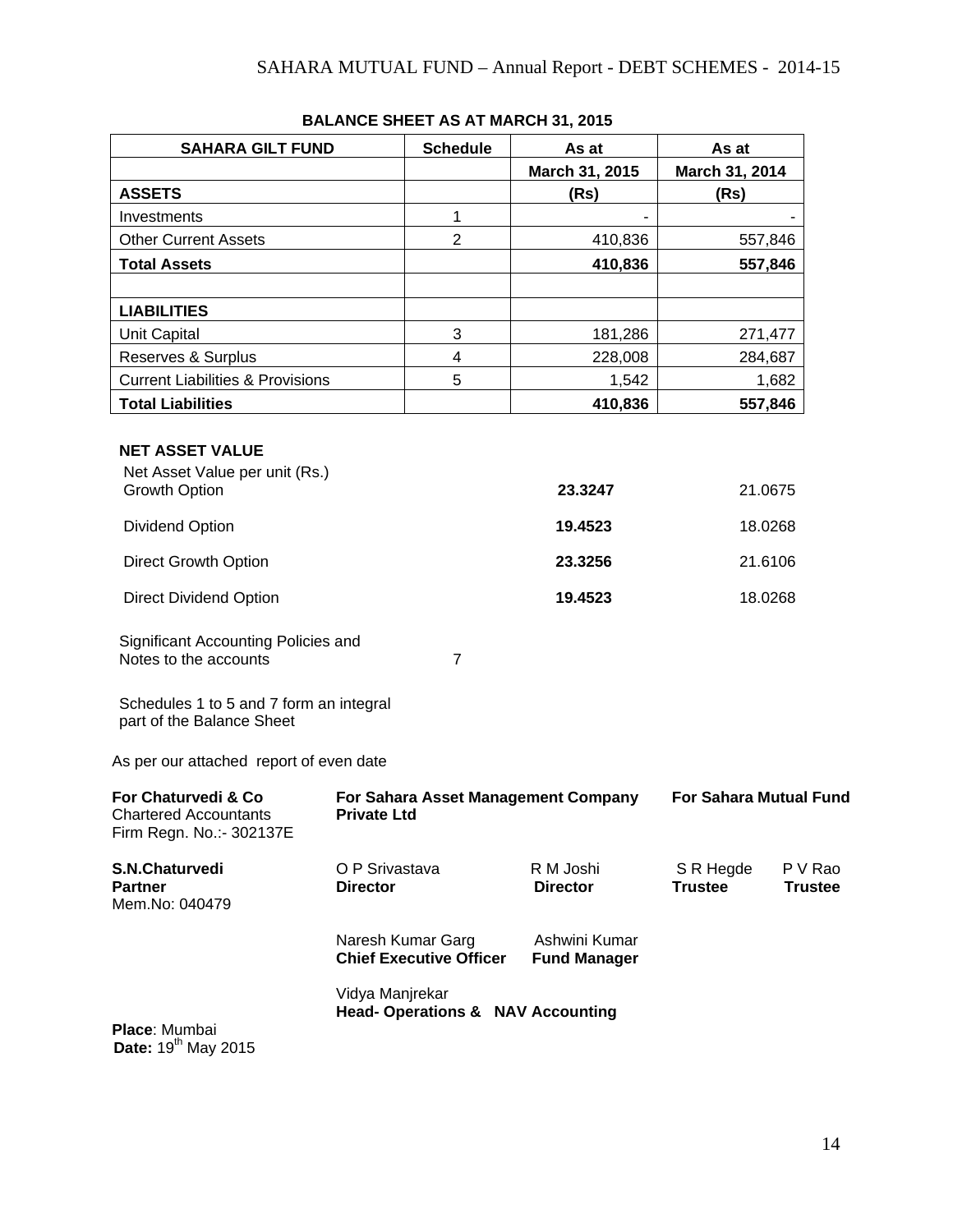| <b>REVENUE ACCOUNT FOR THE YEAR ENDED MARCH 31, 2015</b>  |                 |                    |                    |  |  |  |  |
|-----------------------------------------------------------|-----------------|--------------------|--------------------|--|--|--|--|
| <b>SAHARA GILT FUND</b>                                   | <b>Schedule</b> | For the year ended | For the year ended |  |  |  |  |
|                                                           |                 | March 31, 2015     | March 31, 2014     |  |  |  |  |
|                                                           |                 | (Rs)               | (Rs)               |  |  |  |  |
| <b>INCOME</b>                                             |                 |                    |                    |  |  |  |  |
| Interest & Discount Income                                | 6               | 45,773             | 47,999             |  |  |  |  |
|                                                           |                 |                    |                    |  |  |  |  |
| <b>Total Income</b>                                       |                 | 45,773             | 47,999             |  |  |  |  |
|                                                           |                 |                    |                    |  |  |  |  |
| <b>EXPENSES &amp; LOSSES</b>                              |                 |                    |                    |  |  |  |  |
| <b>Management Fees</b>                                    |                 | 444                | 461                |  |  |  |  |
| ST on Management Fees                                     |                 | 56                 | 58                 |  |  |  |  |
| <b>Investor Education and Awareness Fees</b>              |                 | 110                | 111                |  |  |  |  |
| Registrar & Transfer Agent Charges                        |                 | 405                | 376                |  |  |  |  |
| Custodian Fees                                            |                 | 224                | 228                |  |  |  |  |
|                                                           |                 |                    |                    |  |  |  |  |
| Fees & Expenses of Trustees                               |                 | 106                | 254                |  |  |  |  |
| <b>Statutory Audit Fees</b>                               |                 | 100                | 102                |  |  |  |  |
| Internal Audit Fees                                       |                 | 164                | 169                |  |  |  |  |
| Insurance                                                 |                 |                    | 36                 |  |  |  |  |
| Costs related to Investor Communication                   |                 | 77                 | 91                 |  |  |  |  |
| Transaction cost                                          |                 | 229                | 58                 |  |  |  |  |
| Marketing & Selling Expns. Including<br>Agents commission |                 | 1                  | 13                 |  |  |  |  |
| <b>Total Expenses</b>                                     |                 | 1,916              | 1,957              |  |  |  |  |
|                                                           |                 |                    |                    |  |  |  |  |
| Net Surplus for the Year                                  |                 | 43,857             | 46,042             |  |  |  |  |
| Net Surplus for the Year (excluding                       |                 |                    |                    |  |  |  |  |
| unrealised appreciation)                                  |                 | 43,857             | 46,042             |  |  |  |  |
| <b>Transfer from Income Equalisation</b><br>Reserve       |                 | (88, 232)          | (25, 989)          |  |  |  |  |
| Dividend paid including dividend<br>distribution tax      |                 |                    |                    |  |  |  |  |
|                                                           |                 |                    |                    |  |  |  |  |
| Net: Transferred to Revenue Reserve                       |                 | (44, 375)          | 20,053             |  |  |  |  |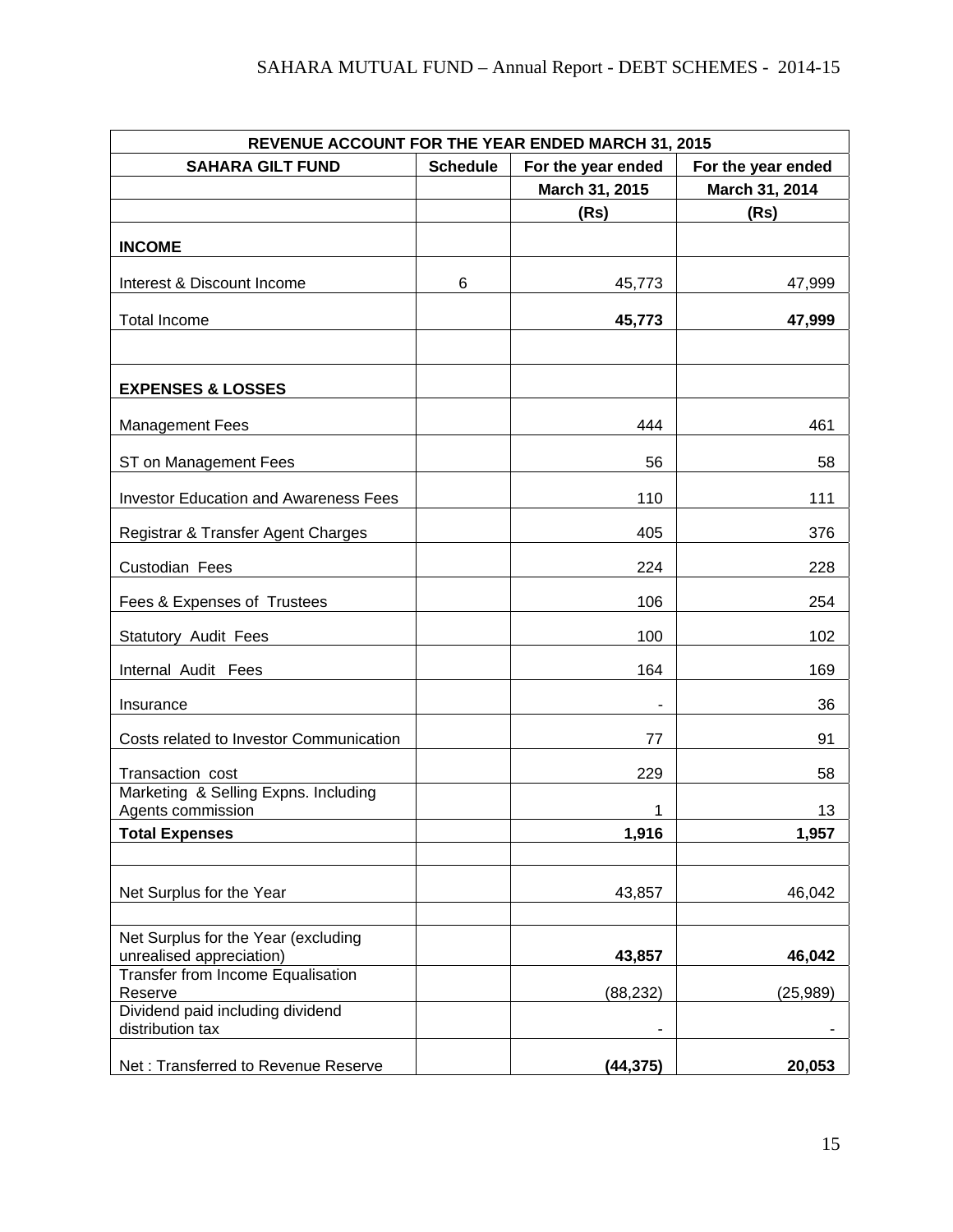Significant Accounting Policies and Notes to the accounts **7** 

Schedule 6 & 7 form an integral part of the Revenue account

As per our attached report of even date

| For Chaturvedi & Co.<br><b>Chartered Accountants</b><br>Firm Regn. No.:- 302137E | <b>For Sahara Asset Management Company</b><br><b>Private Ltd</b> | <b>For Sahara Mutual Fund</b>        |                             |                           |
|----------------------------------------------------------------------------------|------------------------------------------------------------------|--------------------------------------|-----------------------------|---------------------------|
| <b>S.N.Chaturvedi</b><br><b>Partner</b><br>Mem.No: 040479                        | O P Srivastava<br><b>Director</b>                                | R M Joshi<br><b>Director</b>         | S R Hegde<br><b>Trustee</b> | P V Rao<br><b>Trustee</b> |
|                                                                                  | Naresh Kumar Garg<br><b>Chief Executive Officer</b>              | Ashwini Kumar<br><b>Fund Manager</b> |                             |                           |
|                                                                                  | Vidya Manjrekar<br><b>Head- Operations &amp; NAV Accounting</b>  |                                      |                             |                           |
| <b>Place:</b> Mumbai<br>Date: $19th$ May 2015                                    |                                                                  |                                      |                             |                           |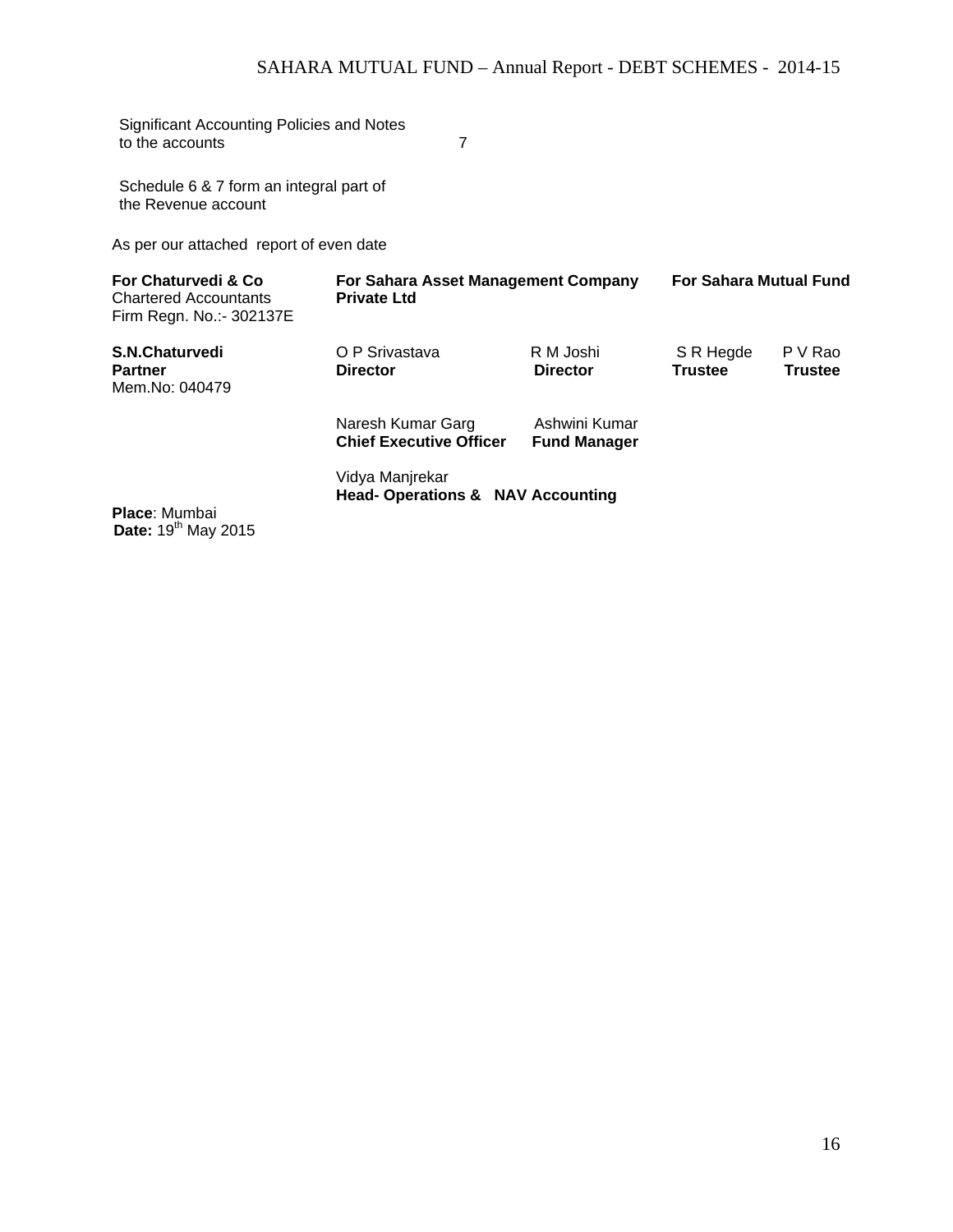## **SCHEDULE: 7**

## **ACCOUNTING POLICIES AND NOTES FORMING PART OF ACCOUNTS FOR THE YEAR ENDED MARCH 31, 2015**

## **1. INTRODUCTION**

## **1.1 About the Scheme**

Sahara Gilt Fund (the "Scheme") is an Open Ended Scheme of Sahara Mutual Fund (the "Fund"). The primary objective is generating risk-free return and to provide medium to long term capital gains emphasizing the importance of capital preservation and investments will solely be in sovereign securities issued by Central or State Government or any security unconditionally guaranteed by Government of India. In line with SEBI Circular for providing separate options for direct investments, the scheme has now four options (1) Growth Option (ii) Dividend Option (ii) Growth Option – Direct and Dividend Option – Direct. The scheme will not declare dividend under the Growth Plan. The Income earned on such units will remain invested under the scheme and will be reflected in the Net Asset Value. The initial issue period of the scheme was from February 6, 2002 to February 14, 2002 and the scheme was reopen for continuous purchase and redemption at prevailing NAV from February 22, 2002.

## **1.2 Asset Management Company**

Sahara Mutual Fund (SMF) has been established as a Trust in accordance with the Indian Trusts Act, 1882, and is sponsored by Sahara India Financial Corporation Limited.

Sahara Asset Management Company Private Limited ("SAMCPL"), a company incorporated under the Companies Act, 1956, has been appointed as the Asset Management Company ("Investment Manager") to Sahara Mutual Fund.

The Shareholding of Sahara Asset Management Company Private Limited as on March 31, 2015 is as follows:

| Name of the Shareholder                                                             | <b>Type of Holdings</b> | <b>Holding</b> |
|-------------------------------------------------------------------------------------|-------------------------|----------------|
| Sahara India Financial Corporation Limited                                          | Equity                  | 45.60 %        |
| Sahara India Corp Investment Limited                                                | Equity                  | 11.36 %        |
| Sahara Prime City Limited (formerly Sahara<br>India Investment Corporation Limited) | Equity                  | 11.36 %        |
| Sahara Care Limited                                                                 | Equity                  | 31.68%         |
|                                                                                     |                         |                |
| Name of the Shareholder                                                             | <b>Type of Holdings</b> | <b>Holding</b> |
| Sahara India Commercial Corporation Ltd                                             | Preference              | 90.32%         |
| Sahara Care Ltd                                                                     | Preference              | 9.68%          |

## **2. SIGNIFICANT ACCOUNTING POLICIES**

## **2.1 Basis of Accounting**

The Scheme maintains its books of account on an accrual basis. These financial statements have been prepared in accordance with the Accounting Policies and Standards specified in the Ninth Schedule of The Securities and Exchange Board of India (Mutual Funds) Regulations, 1996, (the "Regulation"), and amendments thereto, as applicable.

## **2.2 Accounting for Investments**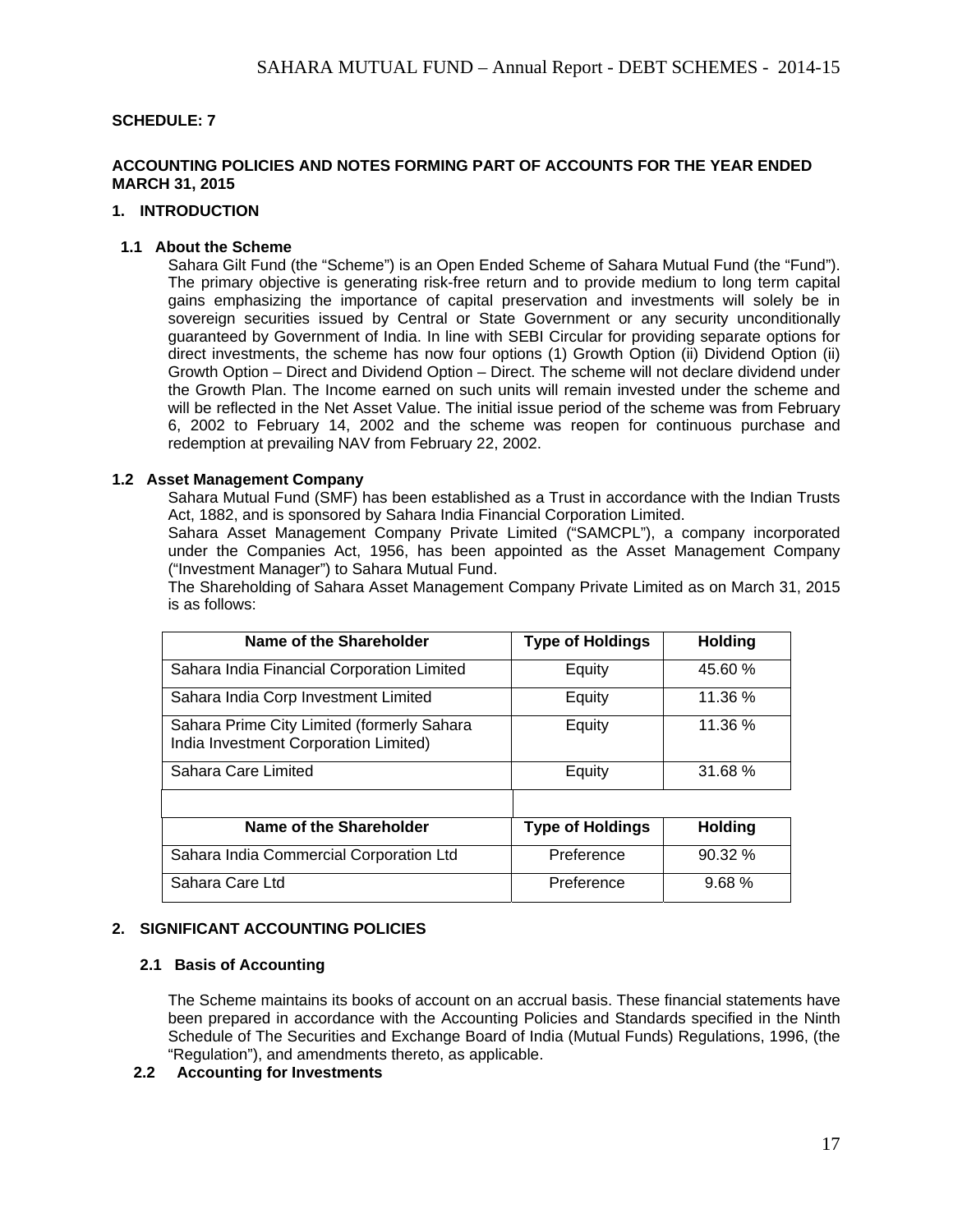- 2.2.1 Purchase and sale of investments are accounted on trade dates at price including / net of brokerage and other charges. Stamp duty is accounted as an expense when paid for.
- 2.2.2 Profit or loss on sale of investments is determined on the respective trade date by adopting the "Weighted Average Cost" method
- 2.2.3 Primary market Investments are recognized on the basis of allotment advice.

## **2.3 Government Securities:**

 Government Securities are valued at the price released by an Agency (CRISIL) approved by AMFI, on daily basis.

## **2.3.1 Valuation of Investments Valuation Policy as on 31.03.2015 is as under VALUATION OF DEBT INSTRUMENTS**

## **A (I) - The Valuation Policy of Debt and Money Market Instruments is given below:**

| Sr.<br>No.     |                                                                                    | <b>Instrument</b>                                                                                                                                                                                    | Valuation applicable on the day of<br>valuation                                                                                                                                     |
|----------------|------------------------------------------------------------------------------------|------------------------------------------------------------------------------------------------------------------------------------------------------------------------------------------------------|-------------------------------------------------------------------------------------------------------------------------------------------------------------------------------------|
| $\mathbf{1}$   |                                                                                    | CBLO, REPO, Fixed Deposit, Call Money, etc and<br>such Similar Instruments                                                                                                                           | On Amortization basis / Accrual basis.                                                                                                                                              |
| $\overline{2}$ |                                                                                    | Certificate of Deposit (CD), Commercial Paper (CP),<br>Non-Convertible Debenture (NCD) Pass Through<br>Certificate (PTC), Bonds, etc. where Script wise<br>values are available from CRISIL/ ICRA    | The aggregated average price provided<br>by CRISIL / ICRA for the given security or<br>any other agencies as may be indicated<br>from time to time by SEBI/AMFI for that<br>day     |
| 3              |                                                                                    | Certificate of Deposit (CD), Commercial Paper (CP),<br>Non-Convertible Debenture (NCD) Pass Through<br>Certificate (PTC), Bonds, etc where Script wise<br>values are not available from CRISIL/ ICRA |                                                                                                                                                                                     |
|                | Same security traded and reported on<br>i)<br>public platforms.                    |                                                                                                                                                                                                      | On Weighted Average Yield of all trades<br>(excluding abnormal and retail trades) on<br>Public platforms, for that Securities on that<br>day irrespective of settlement day.        |
|                | If Same Security not traded and reported<br>ii)<br>on any of the public platforms. |                                                                                                                                                                                                      | The aggregated average matrices of<br>CRISIL/ ICRA for the respective category<br>other agencies as may be<br>anv<br>or<br>indicated from time to time by SEBI/AMFI<br>for that day |
| 4              |                                                                                    | Central Government Securities / State Government<br>Securities / Treasury Bills/Cash Management Bill etc                                                                                             | The Aggregated average valuation as<br>provided by CRISIL/ ICRA or any other<br>agencies as may be indicated from time<br>to time by SEBI/AMFI for that day                         |

## **A (II) Pricing of Inter -Scheme Transfer of Debt Instruments (ISTs):**

| Sr.<br>No. | <b>Instrument</b> | Valuation applicable on the day of<br>valuation |
|------------|-------------------|-------------------------------------------------|
|------------|-------------------|-------------------------------------------------|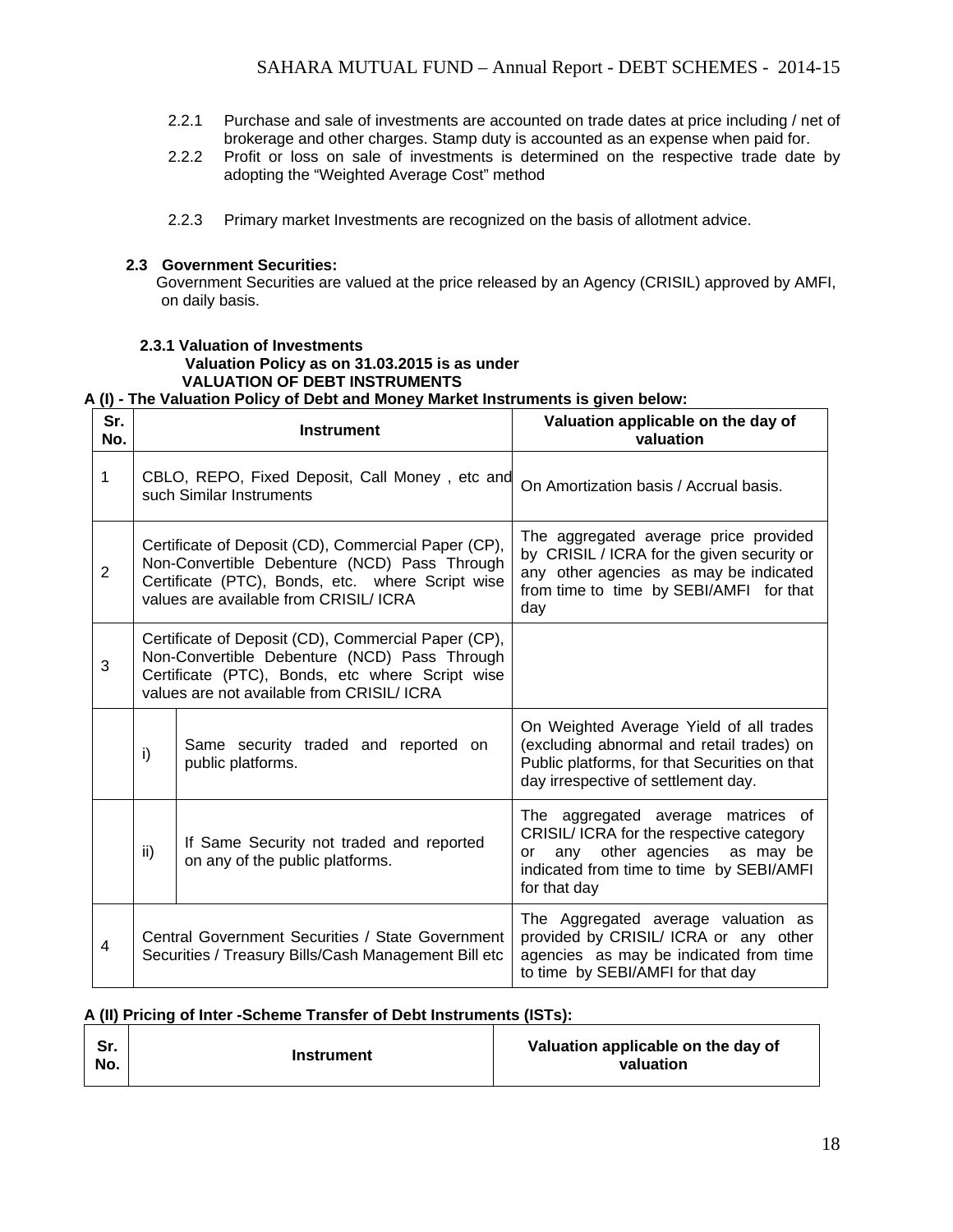| 1.                                                                                                                                           |      | Certificate of Deposit (CD), Commercial Paper<br>(CP), Non-Convertible Debenture (NCD) Pass<br>Through Certificate (PTC), Bonds, etc. |                                                                                                                                                                                                                                                                                                                                                                                                                                                                                                               |
|----------------------------------------------------------------------------------------------------------------------------------------------|------|---------------------------------------------------------------------------------------------------------------------------------------|---------------------------------------------------------------------------------------------------------------------------------------------------------------------------------------------------------------------------------------------------------------------------------------------------------------------------------------------------------------------------------------------------------------------------------------------------------------------------------------------------------------|
|                                                                                                                                              | i)   | Same security traded and reported on<br>FTRAC/CBRICS up to the time of IST.                                                           | Pricing will be based on Weighted Average<br>Yield of all trades in same security on<br>FTRAC/CBRICS (Excluding abnormal and<br>retail trades) irrespective of settlement day<br>plus accrual/amortization, if any, based on<br>settlement day of the IST. Example: If<br>settlement<br>$T+0$<br>is<br>then<br>no<br>accrual/amortization and if the settlement is<br>$T+0$ ,<br>other<br>than<br>then<br>appropriate<br>accrual/amortization.                                                                |
|                                                                                                                                              | ii)  | If Same security is not traded but similar<br>Security/securities are traded and reported<br>up to the time of IST on FTRAC/CBRICS    | Pricing will be based on Weighted Average<br>Yield<br>οf<br>all<br>trades<br>similar<br>in.<br>security/securities<br><b>FTRAC/CBRICS</b><br>on<br>(excluding abnormal and retail trades)<br>irrespective<br>settlement<br>of<br>dav<br>plus<br>accrual/amortization, if any,<br>based<br>on<br>settlement day of the IST. Example : If<br>settlement<br>$T+0$<br>is<br>then<br>no<br>accrual/amortization and if the settlement is<br>$T+0.$<br>then<br>other<br>than<br>appropriate<br>accrual/amortization |
|                                                                                                                                              | iii) | If Same or similar Security/securities are<br>not traded and reported up to the time of<br><b>IST on FTRAC/CBRICS</b>                 | Previous end of the day valuation plus<br>accrual, if any, based on settlement day of<br>the IST shall be taken.<br>example: if<br>settlement<br>$T+0$<br>then<br>is<br>no<br>accrual/amortization and if the settlement is<br>other<br>than<br>$T+0$<br>then<br>appropriate<br>accrual/amortization.                                                                                                                                                                                                         |
| Central<br>Government<br><b>Securities</b><br>State<br>$\prime$<br>2.<br>Government Securities / Treasury Bills/ Cash<br>Management Bill etc |      |                                                                                                                                       |                                                                                                                                                                                                                                                                                                                                                                                                                                                                                                               |
|                                                                                                                                              | i)   | Same security traded and reported on<br>NDS-OM section of CCIL website.                                                               | On last traded price as given on NDS-<br>Section<br>of<br>CCIL<br>Website<br>(Excluding<br>abnormal trade).                                                                                                                                                                                                                                                                                                                                                                                                   |
|                                                                                                                                              | ii)  | Same security not traded and reported on<br>NDS-OM section of CCIL website                                                            | Previous end of the day valuation price plus<br>accrual/amortization shall be taken                                                                                                                                                                                                                                                                                                                                                                                                                           |

## **Similar Security:**

Similar security here shall mean those securities which are of same nature [Commercial Paper (CP), Certificate of Deposit (CD), Non-Convertible Debentures (NCD), etc ] of different issuers having same or equivalent credit rating for similar maturity profile (for short term rating and long term rating), and falling in same "Maturity Bucket" as defined below. Further the instruments Commercial Paper (CP), Bonds and Non-Convertible Debentures (NCDs) etc are categorized into following sub-categories:—

1) NBFC

2) Real Estate,

3) PTC

4) Others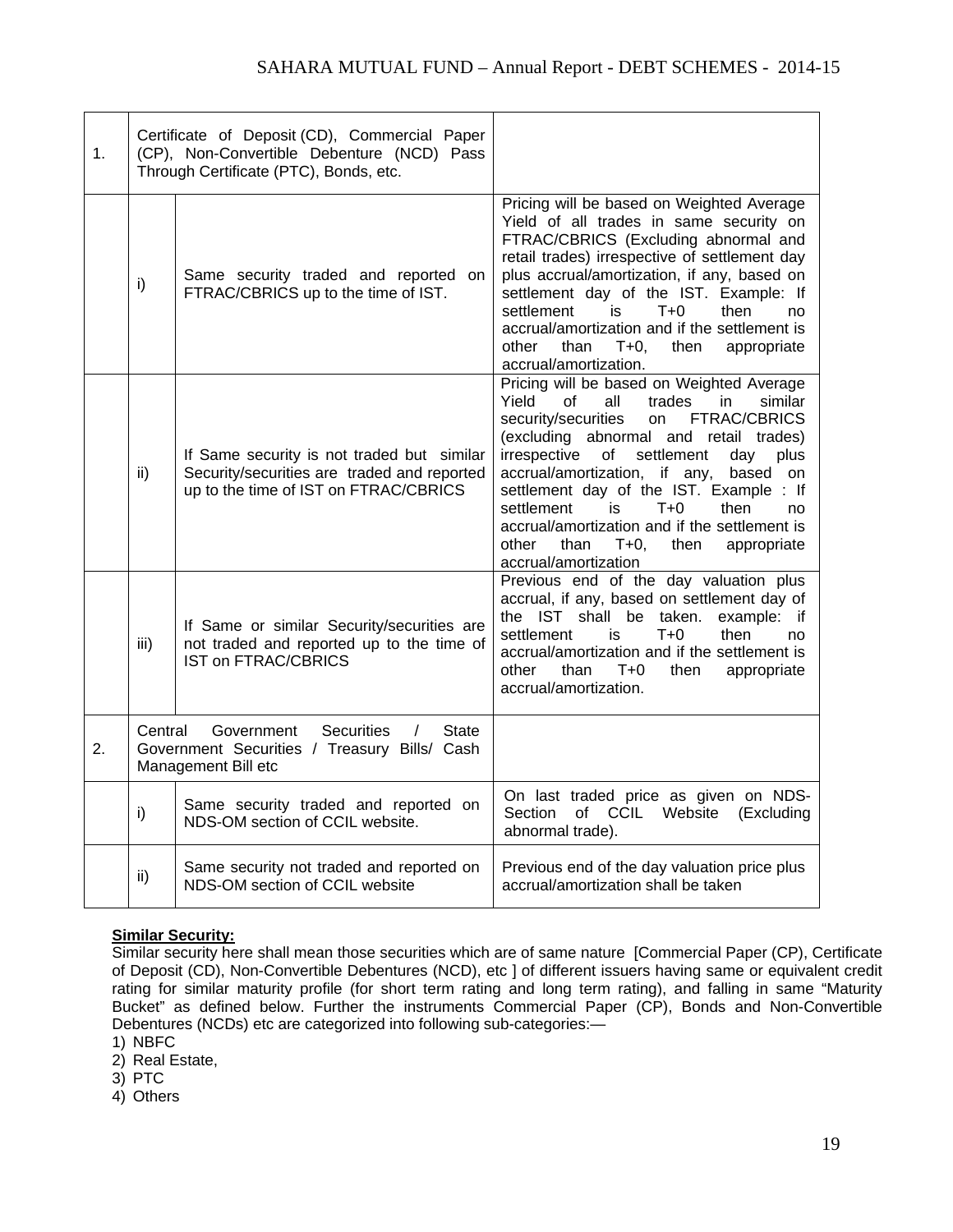## **Maturity Bucket:**

• For Debt Security having remaining maturity upto 91 days

| Maturity date of securities falling between | <b>Time Bucket</b>      |
|---------------------------------------------|-------------------------|
| 1st and 7th of the month                    | 1-7 of the same month   |
| 8th and 15th of the month                   | 8-15 of the same month  |
| 16th and 23rd of the month                  | 16-23 of the same month |
| 24th to end of the month                    | 24- end of the month    |

• For Debt Securities having remaining maturities more than 91 days

"Time Bucket" for maturity profile of "Similar Securities" shall be same calendar month of that year.

## **A (III) Notes:**

1. For the purpose of Valuation of securities and for Inter Scheme Transfer, Weighted average of all trades of 5 crs and above, excluding abnormal trades and retail trades shall be taken. Since retail trades are of small value and generally may deviate

materially from the yield at which the market lots in WDM is traded, it would be appropriate to exclude the retail trades for the more realistic valuation of the security.

2. Abnormal Trade is defined as those transaction/s which is/are over +/- 250 Basis Point compared to the previous day valuation yield of the security in question

For the Valuation/Inter-scheme transfer, the available trades of various public platform shall be considered where the face value of trade per transaction is Rs. 5 crs and above. If in any given day in same/ similar security, the value of total trade is less than minimum market lot of 5 Crs, the same shall be ignored for the valuation purpose.

- 3. CRISIL and ICRA provide the valuation matrices for various maturity bucket. Script wise value for various debt instruments are also provided by CRISIL and ICRA. Trades are also reported and settled on various public platform.
- 4. Public platform for the purpose of valuation of security shall mean FIMMDA managed FTRAC, NSE, BSE, (except NSER- NSE retail and BSER- BSE Retail), RBI managed NDS-OM or any other Public platform for Debt market launched from time to time. Market trades from different Platforms are usually collected by BILAV Information LLP, which may be used for the purpose of Valuation of traded security for which script wise values are not available from CRISIL/ICRA
- 5. The data on yield and prices are generally provided upto 4 decimal point which shall be considered and these prices are considered on respective face value of the instruments for arriving at valuation.
- 6. For the valuation of traded securities where script wise values are not available by CRISIL/ICRA, price derived from the corresponding Weighted Average yield of all available trades excluding abnormal and retail trades on any public platform for the same security on T+1 settlement basis is taken.

In case, the Bilav file is not received by 7.30 PM and script wise values are not available, then FIMMDA managed FTRAC platform and NDS OM section of CCIL website may be used for the calculation of weighted average yield of traded security.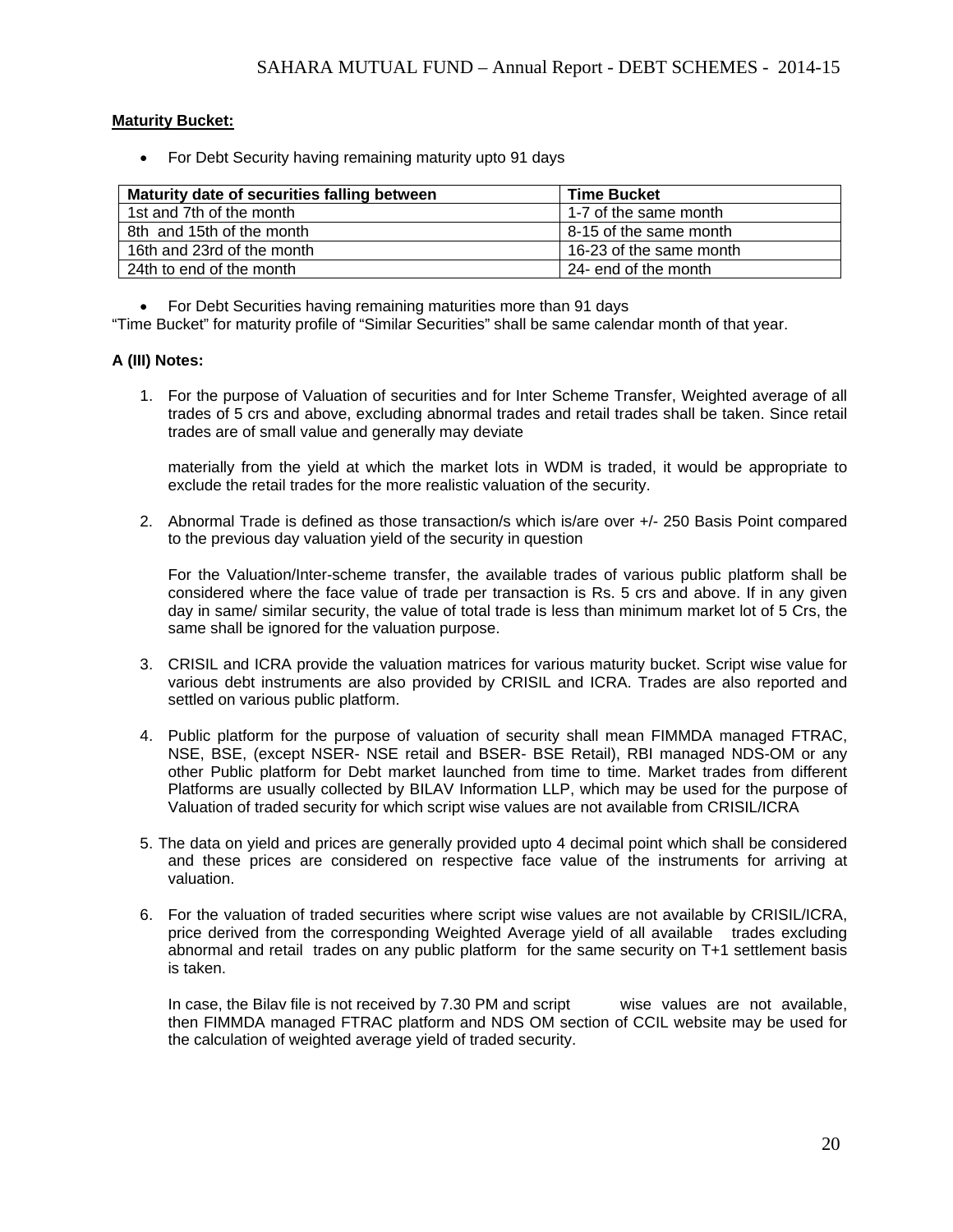- 7. For non traded securities where script wise values are not available, the valuation is done on the price derived from the corresponding aggregated yield matrices for the respective category as provided by CRISIL/ICRA on T+1 settlement basis.
- 8. For Government Securities, SDL, T-Bills, Cash Management Bill etc, the valuation is done on aggregated script wise pricing as provided by CRISIL/ICRA and as applicable for that day. In the absence of script wise values the valuation is based on aggregated matrices if available from CRISIL/ICRA on T+1 settlement and as applicable for that day.
- 9. In case the valuation matrices/script wise value is available either from CRISIL/ICRA upto a reasonable time limit, the same shall be considered for arriving at valuation
- 10. In respect of any day neither the script wise value nor the valuation Matrices is available from CRISIL/ICRA within the reasonable time limit, the Valuation is done on the basis of accrual/amortization based on the last valuation.

## **Mutual Fund Units**

a. In case of traded Mutual Fund schemes, the units would be valued at closing price on the stock exchange on which they are traded like equity instruments. In case the units are not traded for more than 7 days, last declared Repurchase Price (the price at which Mutual Fund schemes buys its units back) would be considered for valuation.

b. If the last available Repurchase price is older than 7 days, the valuation will be done at the last available NAV reduced by illiquidity discount. The illiquidity discount will be 10% of NAV or as decided by the Valuation Committee.

c. In case of non-traded Mutual Fund scheme, the last declared Repurchase Price (the price at which Mutual Fund schemes buys its units back) would be considered for valuation.

d. In case of Investments made by a scheme into the other scheme of Sahara Mutual Fund, if valuation date being the last day of the financial year falling on a non-business day, then the computed NAV would be considered for valuation on March 31.

## **Related matters**

- i) In case of any other instruments not covered in the policy above, the same shall be referred to the Investment and Valuation Committee which is empowered to take decision.
- ii) In case of any perceived conflict of interest while valuating the securities, the matter shall be dealt and decided by Investment and Valuation Committee.
- iii) For non– business day the valuation shall be done on aggregated script wise prices as provided by CRISIL/ICRA. In absence of script wise prices the valuation shall be done on accrual basis/amortization basis based on last valuation
- iv) In case of exceptional circumstances like, policy announcements by government/regulatory bodies, natural disasters, public disturbances, extreme volatility in capital market, shut down of market, war etc and on those days if script-wise value or valuation matrices are not available from CRISIL/ICRA and if security is not traded, the valuation for the day shall be done based on last valuation plus accrual/amortization or as may decided by the Investment and Valuation Committee.
- v) The Valuation Policy shall be reviewed by the Statutory Auditor at least once in a financial year.
- vi) Valuation Policy as updated and approved by the Board of AMC / Board of Trustees shall be applicable for the schemes of Sahara Mutual Fund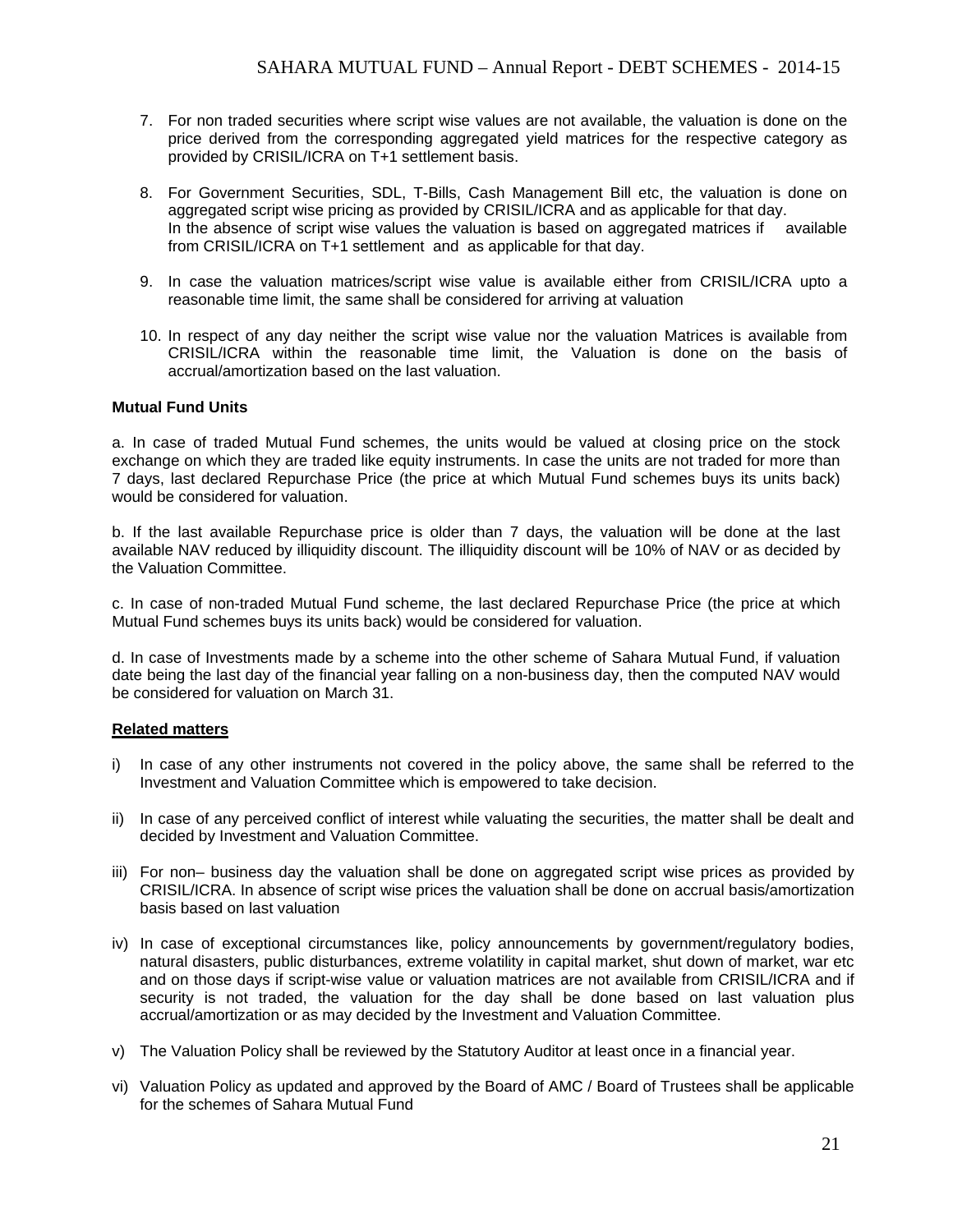## **2.3.1 Valuation of securities not covered under the above valuation policy:**

The total exposure in securities, which do not fall under above valuation norms, shall not exceed 5% of the total AUM of the scheme.

 In case of any other instruments not covered in the policy above, the same shall be referred to the Investment and Valuation Committee which is empowered to take decision.

Investment in such securities is to be valued by a method approved by the Investment and Valuation Committee and the same will be reported to the Board of Trustees.

## **2.3.2 Unrealised Appreciation/Depreciation.**

In accordance with the Guidance Note on Accounting for Investments in the Financial Statements of Mutual Funds issued by the Institute of Chartered Accountants of India, the unrealized appreciation determined separately for each individual investment is directly transferred to the "Unrealized Appreciation Reserve Account" i.e. without routing it through the revenue account.

The provision for depreciation in value of investments determined separately for each individual investment is recognized in the revenue account. The loss (realized) on investments sold / transferred during the year is charged to revenue account, instead of being first adjusted against the provision for depreciation, if already created in the prior year, as recommended by the said Guidance Note. However, this departure from the Guidance Note does not have any net impact on the Scheme's net assets or results for the year.

#### **2.4 Revenue Recognition**

- 2.4.1 Income and Expenses are recognized on accrual basis.
- 2.4.2 Interest on funds invested in short term deposits with scheduled commercial banks is recognized on accrual basis.
- 2.4.3 Dividend income earned by the scheme is recognized on the date the share is quoted on ex-dividend basis on principal stock exchange.

Proportionate realized gains on investments out of sales / repurchase proceeds at the time of sale / repurchase of units are transferred to revenue Account from Unit Premium Reserve.

## **3. Net Asset Value for Growth / Dividend Options:**

The net asset value of the units is determined separately for units issued under the Growth Option, Dividend Option, Growth Option – Direct and Dividend Option – Direct. For reporting the net asset value of the Growth Option , Dividend Option, Growth Option – Direct and Dividend Option - Direct, daily income earned, including realized and unrealized gain or loss in the value of investments and expenses incurred by the scheme are allocated to the options in proportion to the value of the net assets.

## **4. Unit Premium Reserve Account**

Upon issue and redemption of units, the net premium or discount to the face value of units is adjusted against the unit premium reserve account of the respective Options /Scheme, after an appropriate amount of the issue proceeds and redemption payout is credited or debited respectively to the Income equalization account.

## **5. Income Equalisation Account**

An appropriate part of the sale proceeds or the redemption amount, as the case may be, is transferred to income equalization account. The total distributable surplus (without considering unrealized appreciation) upto the date of issue/ redemption of units has been taken into account for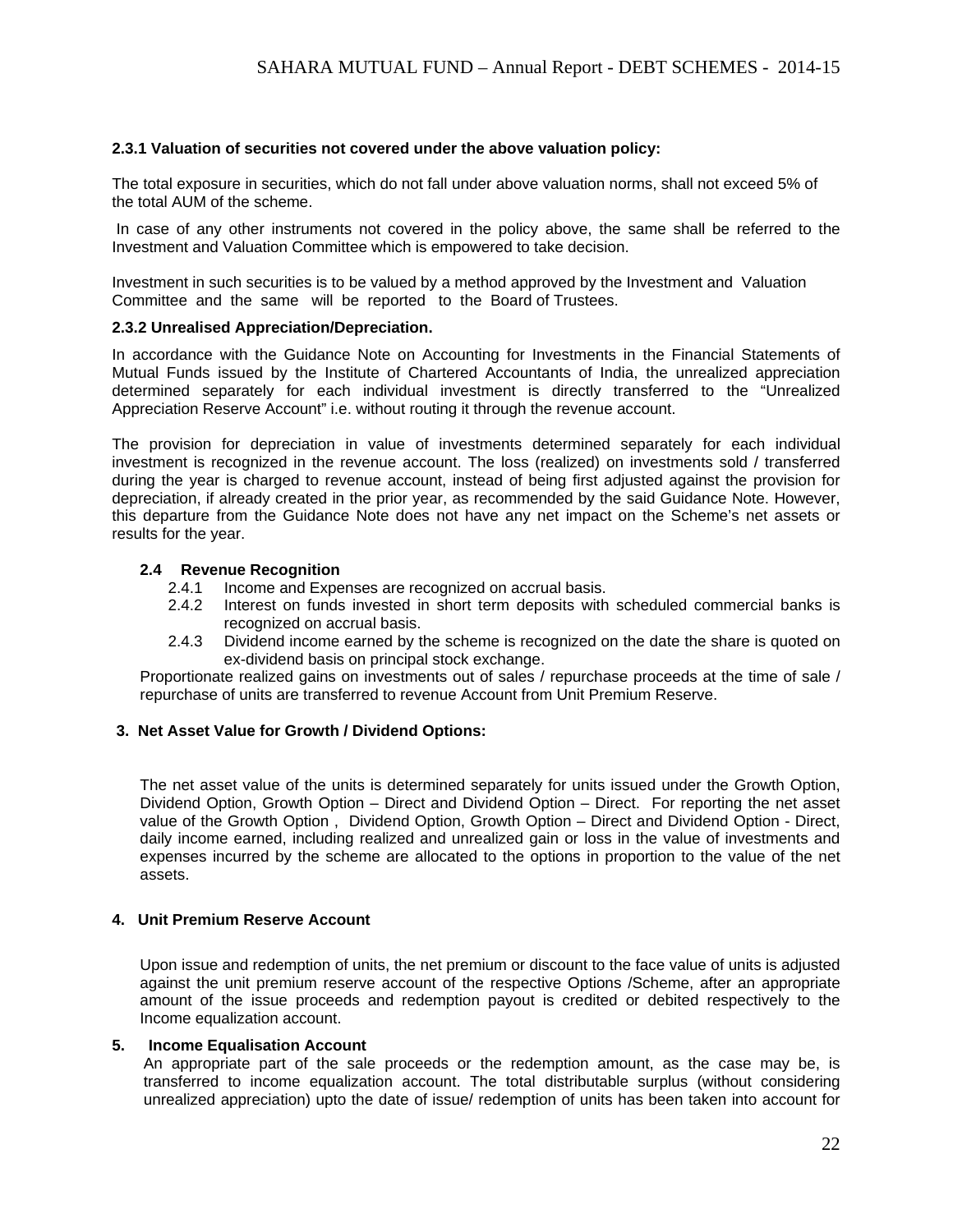the purpose of ascertaining the amount to be transferred to Equalization Account on a daily basis. The net balance in this account is transferred to the Revenue Account at the end of the year.

## **6. Load Charges**

The Entry load charges collected, if any are used to meet expenses as per the stipulated SEBI guidelines from time to time. Service tax on exit load , if any, shall be paid out of the exit load proceeds and exit load net of service tax, if any, shall be credited to the scheme.

## **7. Unclaimed Redemption.**

In line with SEBI circular no. MFD/CIR/9/120 /2000 dated November 24, 2000, the unclaimed redemption and dividend amounts may be deployed by the mutual funds in call money market or money market instruments only and the investors who claim these amounts during a period of three years from the due date shall be paid at the prevailing Net Asset Value. After a period of three years, this amount can be transferred to a pool account and the investors can claim the unclaimed redemption amount at NAV prevailing at the end of the third year. The income earned on such funds can be used for the purpose of investor education. The AMC should make continuous effort to remind the investors through letters to take their unclaimed amounts. Further, the investment management fee charged by the AMC for managing unclaimed amounts shall not exceed 50 basis points.

## **8. NOTES TO ACCOUNTS**

## **8.1 Management Fees, Trusteeship Fees, Custodian Fees**

## **Management Fees**

Management Fee (inclusive of service tax) has been computed at 0.09 % ( PY:0.09 % ) on average net assets calculated on a daily basis

## **Trusteeship Fees & Expenses**

In accordance with Deed of Trust dated  $18<sup>th</sup>$  July 1996 between the Settler and the Trustees, the fund has paid or provided an annual fee of Rs.1,00,000/- per Trustee. Trusteeship fees & Expenses are allocated to the schemes on the basis of their daily average net assets.

## **Custodian Charges**

HDFC Bank Ltd provides Custodial Services to the scheme for which fees is paid as per the agreement.

**8.2** Provision for tax has not been made since the income of the scheme is exempt from tax under Section 10(23D) of the Income Tax Act, 1961.

**8.3** Transactions with Brokers in excess of 5 % or more of the aggregate purchases and sale of securities made by the Fund have been reported to the Trustees on a bimonthly basis.

**8.4** Certain investments are registered in the name of the Fund without specific reference to the Scheme. As at March 31, 2015 the aggregate market value of securities under

Sahara Gilt Fund but held in the name of Sahara Mutual Fund being invested in REPO is NIL (PY : Rs.549,443.38) and investment in CBLO is Rs. 4,06,451.72 (PY : NIL).

**8.5** During Year Ended 31.03.2015 the Registrar and Transfer Agents charges amounting to Rs. 404.79 (PY : Rs.376.00 ), Custodian Fees amounting to Rs. 224.24 (PY : Rs.227.63 ), Transaction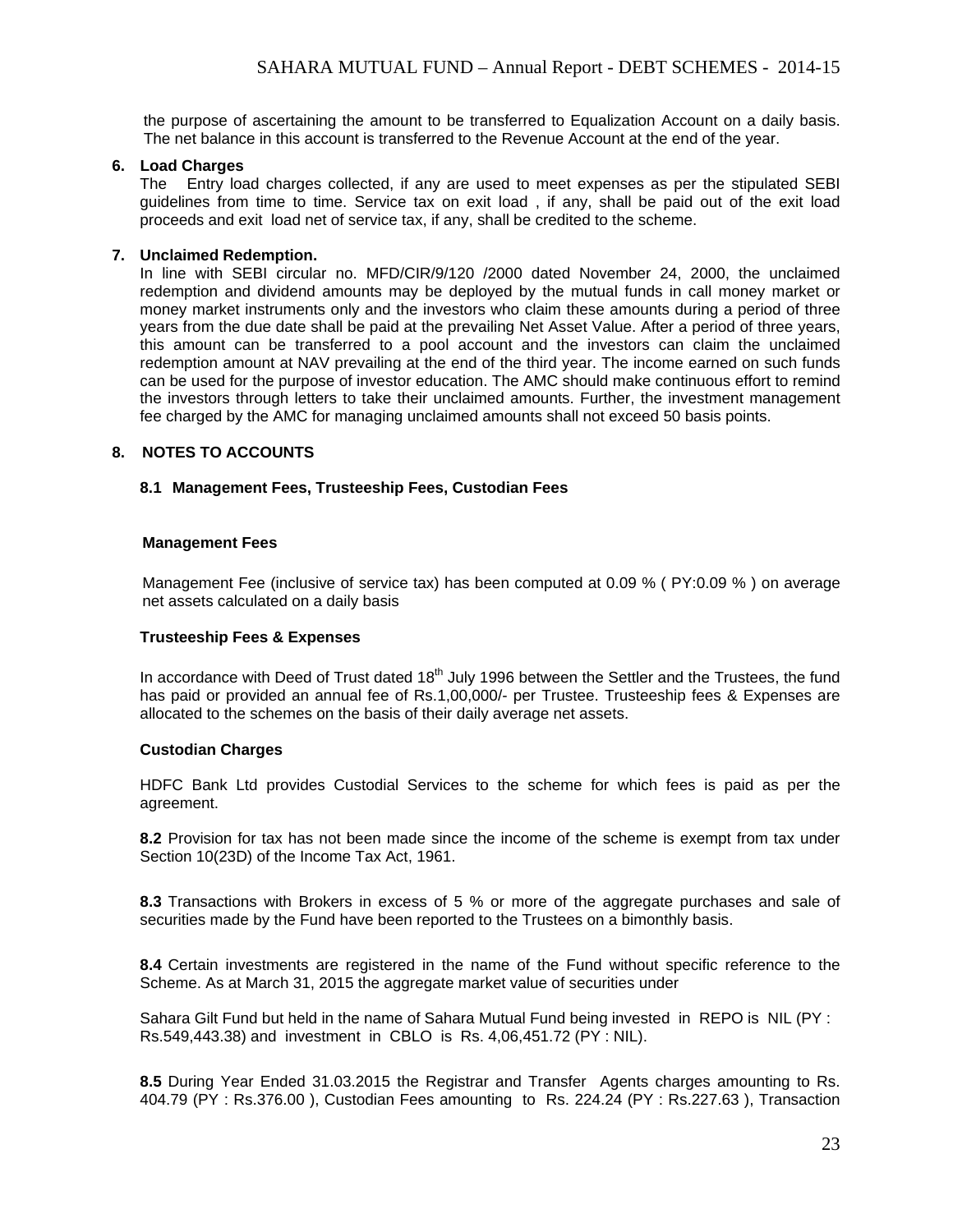Cost amounting to Rs. 228.54 (PY: NIL) and Fees & expenses of Trustee amounting to NIL (PY : Rs.254.76 ) constitutes 21.13% (PY : 19.23% ) ,11.71 % (PY : 11.64% ), 11.93 % (PY: NIL) and NIL (PY :13.03 % ) respectively of the total schemes expenses.

## **8.6 Transactions with Associates**

Brokerage / Commission on sale of units by the Scheme or by the Asset Management Company given to associates, pursuant to Regulation 25(8):

#### **Commission to SIFCL A/c CMSD (Associate) made for sale of units of the MF for the current year ended 31st March 2015**.

(Rs.In lakhs)

| <b>Tax Gain</b> | Growth | ∟iquid | Mid cap | <b>Wealth Plus</b> | <b>Short Term</b> | <b>Infrastructure</b> |
|-----------------|--------|--------|---------|--------------------|-------------------|-----------------------|
| Fund            | Fund   | ™und   | Fund    | Fund               | Bond              | Fund                  |
| 0.33            | .06 ل  | 0.02   | 0.10    | 0.01               | 0.00              | 0.06                  |

|                                  |                  |                                                   |                                                        | (Rs. In lakhs)     |
|----------------------------------|------------------|---------------------------------------------------|--------------------------------------------------------|--------------------|
| <b>Star Value</b><br><b>Fund</b> | Super 20<br>Fund | <b>Power and Natural</b><br><b>Resources Fund</b> | <b>Banking &amp; Financial</b><br><b>Services Fund</b> | <b>Income Fund</b> |
| 0.01                             | 0.01             |                                                   | 0.33                                                   | 0.01               |

Commission to SIFCL A/c CMSD (Associate) made for sale of units of the MF for the previous year ended 31<sup>st</sup> March 2014.

(Rs.In lakhs)

| <b>Tax Gain</b> | <b>Growth</b> | Liquid | Mid cap | <b>Wealth Plus</b> | <b>Short Term</b> | Infrastructure |
|-----------------|---------------|--------|---------|--------------------|-------------------|----------------|
| Fund            | Fund          | Fund   | ≂und    | Fund               | Bond              | Fund           |
| 0.42            | 0.13          | 0.03   | 0.14    | 0.02               | 0.01              | 0.07           |

(Rs. in lakhs)

| <b>Star Value</b> | Super 20 | <b>Power and Natural</b> | <b>Banking &amp; Financial</b> | <b>Income Fund</b> |
|-------------------|----------|--------------------------|--------------------------------|--------------------|
| Fund              | Fund     | <b>Resources Fund</b>    | <b>Services Fund</b>           |                    |
| 0.01              | ን.02.    | Ე.೦೦                     | 0.76                           | 0.01               |

**Commission paid to associates / related parties /group companies of Sponsor/AMC** 

| <b>Name of associate</b><br>/ related parties /<br>group companies<br>of Sponsor / AMC | Nature of<br>association /<br>nature of<br>relation   | <b>Period</b><br><b>Covered</b> | <b>Business given</b><br>(Rs cr and % of<br>total business<br>received by the<br>fund) | <b>Commission paid</b><br>(Rs<br>& % of total commission<br>paid<br>by the fund |
|----------------------------------------------------------------------------------------|-------------------------------------------------------|---------------------------------|----------------------------------------------------------------------------------------|---------------------------------------------------------------------------------|
| (1)                                                                                    | (2)                                                   | (3)                             | (4)                                                                                    | (5)                                                                             |
| <b>SIFCL A/c CMSD</b>                                                                  | Sponsor /<br><b>Mutual Fund</b><br><b>Distributor</b> | April 14-<br>March 15           | $(0.29 & 0.36\%)$                                                                      | (Rs.93537.78; 8.80%)                                                            |
| SIFCL A/c CMSD                                                                         | Sponsor / Mutual<br>Fund Distributor                  | April 13-<br>March 14           | (1.29 & 0.45%)                                                                         | (Rs.1,60,398.82; 13.57%)                                                        |

In column No 4, the total business received by the fund includes business through ARNs & also direct business.

In column No 5, the amount includes the upfront and the trail.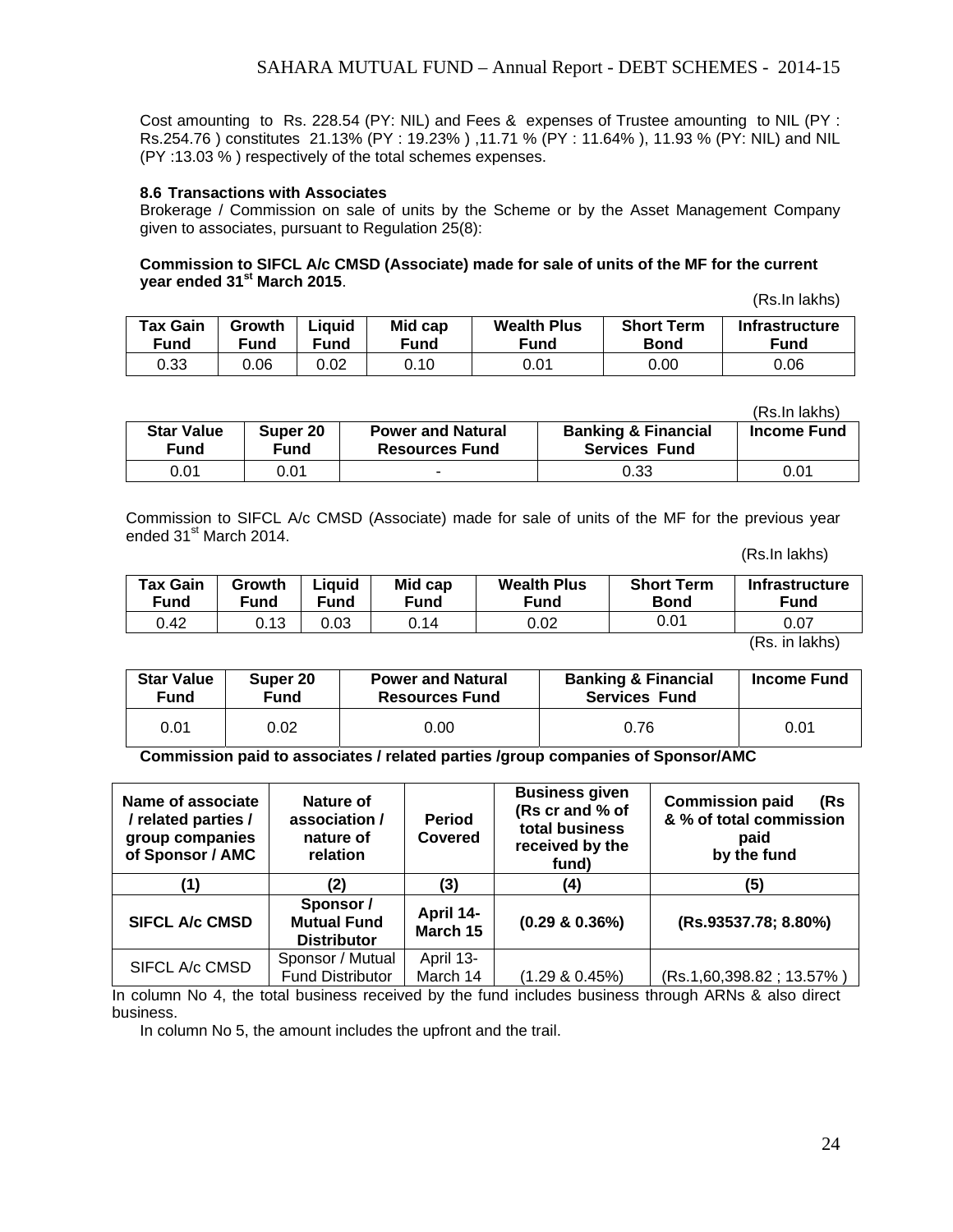## **Brokerage paid to associates / related parties / group companies of Sponsor/AMC**

| Name of associate<br>/ related parties /<br>group companies<br>of Sponsor / AMC | Nature of<br>association /<br>nature of relation | <b>Period</b><br>Covered | <b>Value of Transaction (in</b><br>Rs, Cr & of Total value<br>of Transaction of the<br>Fund) | <b>Brokerage (Rs Cr</b><br>& % of total<br>brokerage paid by<br>the Fund) |
|---------------------------------------------------------------------------------|--------------------------------------------------|--------------------------|----------------------------------------------------------------------------------------------|---------------------------------------------------------------------------|
|                                                                                 |                                                  |                          |                                                                                              | -                                                                         |

There are no associate brokers, hence not applicable for the period April – Mar 2015 & April – Mar 2014.

## **8.7 Aggregate Value of purchases and sales (Including Redemption) of Investments during the year as a percentage of daily average net asset value;**

## **Purchases**

| Year    | <b>Amount in Rupees</b> | % of Daily average |
|---------|-------------------------|--------------------|
| 2014-15 | <b>NIL</b>              | <b>NIL</b>         |
| 2013-14 | <b>NIL</b>              | <b>NIL</b>         |

## **Sales**

| Year    | <b>Amount in Rupees</b> | % of Daily average |
|---------|-------------------------|--------------------|
| 2014-15 | <b>NIL</b>              | <b>NIL</b>         |
| 2013-14 | VIL                     | nil                |

**8.8** Aggregate Appreciation and Depreciation in the value of Investments :

|                              | $31-Mar-15$                    |                                       | 31-Mar-14                                                        |  |  |
|------------------------------|--------------------------------|---------------------------------------|------------------------------------------------------------------|--|--|
| Scheme                       | Appreciation<br>(Rs. In lakhs) | <b>Depreciation</b><br>(Rs. In lakhs) | Appreciation<br>Depreciation<br>(Rs. In lakhs)<br>(Rs. In lakhs) |  |  |
| <b>Government Securities</b> | -                              |                                       |                                                                  |  |  |

## **8.9 Income and Expense Ratio**

|                                                                                                                                                   | 2014-15  | 2013-14 |
|---------------------------------------------------------------------------------------------------------------------------------------------------|----------|---------|
| Total Income (including net unrealized appreciation and net of loss on sale of<br>investments) to average net assets calculated on a daily basis. | 7.98%    | 8.12%   |
| Total Expenditure to average net assets calculated on a daily basis                                                                               | $0.33\%$ | 0.33%   |

## **8.10 Movement in Unit Capital: Face Value of Units: Rs. 10/- per unit.**

## **8.10.1 Growth Option**

|                                      |                                                   |            |            | Amount     |
|--------------------------------------|---------------------------------------------------|------------|------------|------------|
|                                      | <b>Number of UnitsAmount (Rs)</b> Number of Units |            |            | (Rs)       |
|                                      | As on                                             | As on      | As on      | As on      |
|                                      | 31-Mar-15                                         | 31-Mar-15  | 31-Mar-14  | 31-Mar-14  |
| <b>Initial Capital</b>               | 544700.000                                        | 5447000.00 | 544700.000 | 5447000.00 |
| <b>Opening Balance</b>               | 16368.345                                         | 163683.45  | 20880.350  | 208803.50  |
| Units sold during the year           | 923.437                                           | 9234.37    | 1479.606   | 14796.06   |
| Units repurchased during<br>the year | (6921.504)                                        | (69215.04) | (5991.611) | (59916.11) |
| <b>Closing Balance</b>               | 10370.278                                         | 103702.78  | 16368.345  | 163683.45  |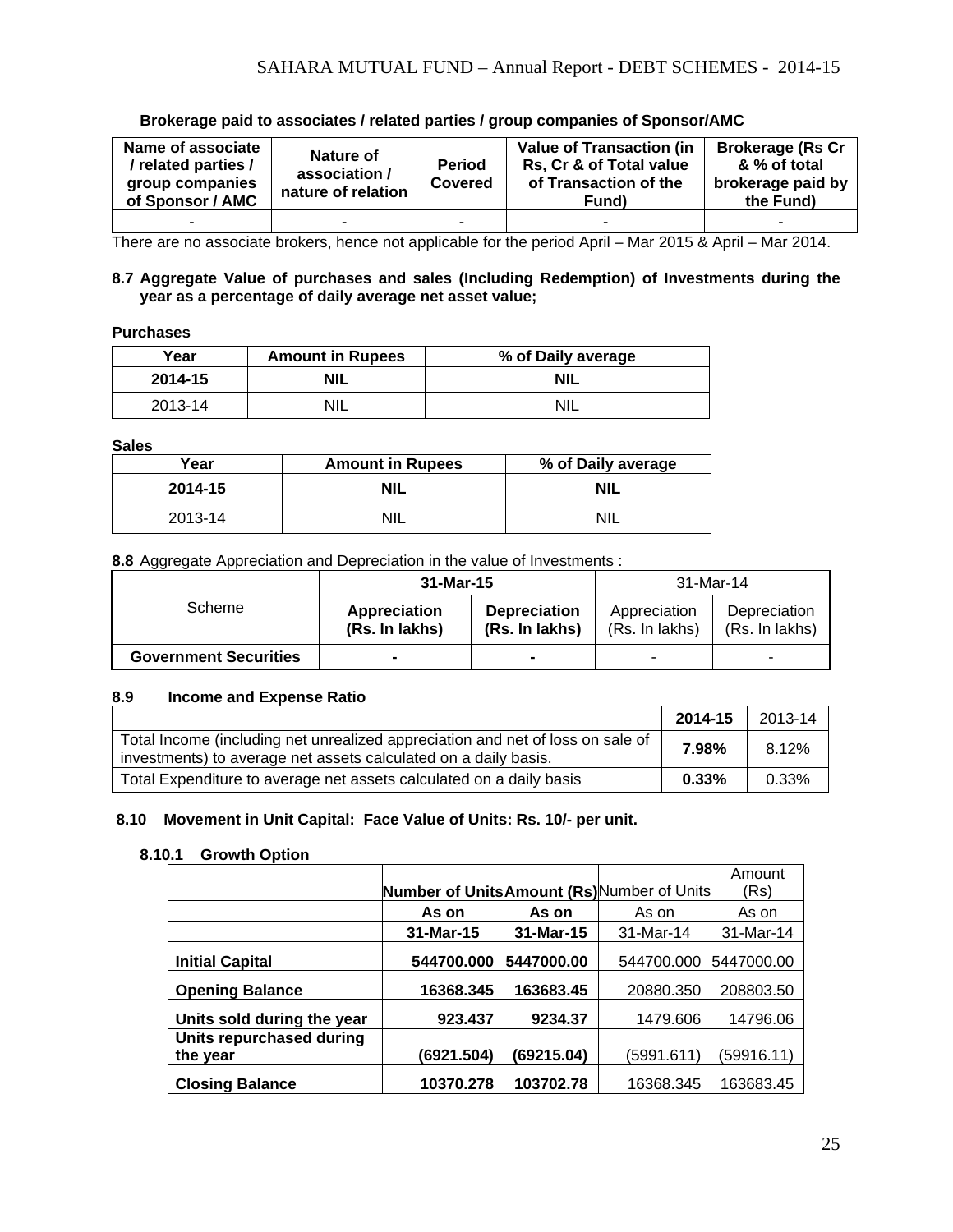## **8.10.2 Growth Option-Direct**

|                                      | Number of<br><b>Units</b> | <b>Amount (Rs)</b> | Number of<br><b>Units</b> | Amount<br>(Rs) |
|--------------------------------------|---------------------------|--------------------|---------------------------|----------------|
|                                      | As on                     | As on              | As on                     | As on          |
|                                      | 31-Mar-15                 | 31-Mar-15          | 31-Mar-14                 | 31-Mar-14      |
| <b>Initial Capital</b>               | $\blacksquare$            |                    |                           | -              |
| <b>Opening Balance</b>               | 2279.382                  | 22793.82           | 454.360                   | 4543.60        |
| Units sold during the year           | 3861.973                  | 38619.73           | 1825.022                  | 18250.22       |
| Units repurchased during<br>the year | (1883.049)                | (18830.49)         | ۰                         | -              |
| <b>Closing Balance</b>               | 4258.306                  | 42583.06           | 2279.382                  | 22793.82       |

## **8.10.3 Dividend Option**

|                                             | <b>Number of Units</b> | Amount (Rs)  | Number of Units | Amount (Rs)  |
|---------------------------------------------|------------------------|--------------|-----------------|--------------|
|                                             | As on                  | As on        | As on           | As on        |
|                                             | 31-Mar-15              | 31-Mar-15    | 31-Mar-14       | 31-Mar-14    |
| <b>Initial Capital</b>                      | 52642000.000           | 526420000.00 | 52642000.000    | 526420000.00 |
| <b>Opening Balance</b>                      | 8500,000               | 85000.00     | 8500,000        | 85000.00     |
| <b>Units Sold during</b><br>the year        | 0.000                  | 0.00         | -               |              |
| <b>Units Repurchased</b><br>during the year | (5000.000)             | 50000.00     |                 |              |
| <b>Closing Balance</b>                      | 3500,000               | 35000.00     | 8500.000        | 85000.00     |

**8.11** The Scheme has declared nil dividend during the year ended March 31, 2015 (PY:Nil).Further, there was no Bonus declared during the year ended March 31, 2015(PY:Nil).

## **8.12 Unclaimed Amounts (beyond three months):**

Unclaimed Redemption and Dividend amounts as of March 31, 2015 are given below:

| Scheme Name      | No of     | Unclaimed     | No of     | Unclaimed       |
|------------------|-----------|---------------|-----------|-----------------|
|                  | Investors | Dividend (Rs) | Investors | Redemption (Rs) |
| Sahara Gilt Fund |           | 1.289.55      |           |                 |

**8.13** Investments made by the Schemes of Sahara Mutual Fund in Companies or their subsidiaries that have invested more than 5% of the net asset value of any scheme, pursuant to Regulation 25(11) : **NIL**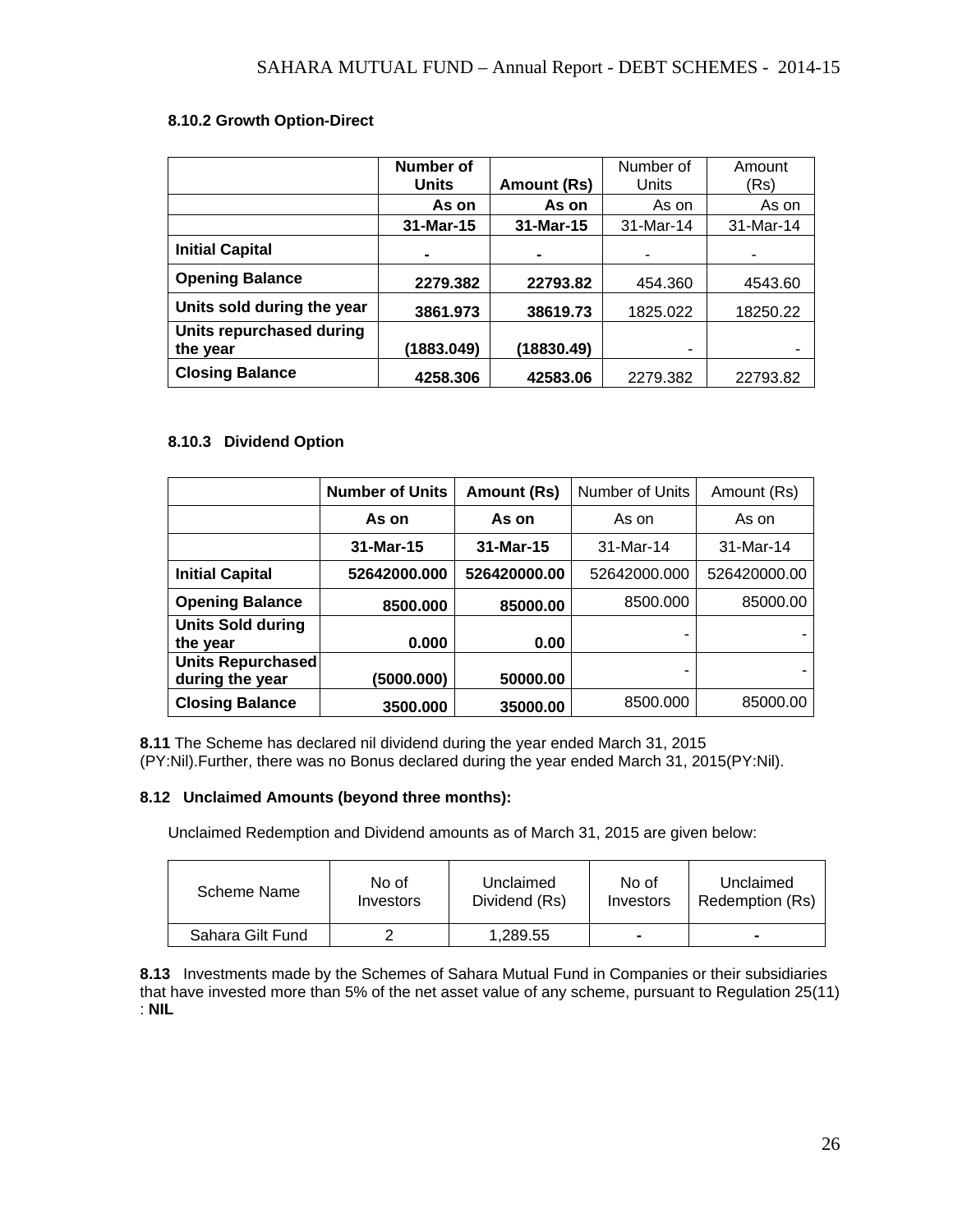| Name of the Instrument                                                  | <b>ISIN</b> | Rating | Quantity | <b>Mkt Value</b><br>(Rs. In<br>lakhs) | $%$ of<br><b>NAV</b> | % NAV<br>Categaory |
|-------------------------------------------------------------------------|-------------|--------|----------|---------------------------------------|----------------------|--------------------|
| 1. Equity & Equity Related                                              |             |        |          |                                       |                      |                    |
| (a) Listed / awaiting listing on<br><b>Stock Exchanges</b>              |             |        | Nil      | Nil                                   | Nil                  | Nil                |
|                                                                         |             |        |          |                                       |                      |                    |
| (b) Unlisted                                                            |             |        | Nil      | Nil                                   | Nil                  | Nil                |
|                                                                         |             |        |          |                                       |                      |                    |
| 2. Debt Instruments                                                     |             |        |          |                                       |                      |                    |
| (a) Listed                                                              |             |        |          |                                       |                      |                    |
| <b>Bonds</b>                                                            |             |        | Nil      | Nil                                   | Nil                  | Nil                |
|                                                                         |             |        |          |                                       |                      |                    |
| (b) Privately Placed / Unlisted                                         |             |        |          |                                       |                      |                    |
| <b>Floating Rate NCDs</b>                                               |             |        | Nil      | Nil                                   | Nil                  | <b>Nil</b>         |
|                                                                         |             |        |          |                                       |                      |                    |
| 3. Money Market Instruments                                             |             |        |          |                                       |                      |                    |
| <b>Certificate of Deposits</b>                                          |             |        | Nil      | Nil                                   | Nil                  | Nil                |
| <b>Commercial Papers</b>                                                |             |        | Nil      | Nil                                   | Nil                  | Nil                |
| <b>Collateralized Borrowing and</b><br><b>Lending Obligation (CBLO)</b> |             |        | Nil      | 4.06                                  | 99.31                | 100.00             |
|                                                                         |             |        |          |                                       |                      |                    |
| 4. Securitized Debt Instruments                                         |             |        | Nil      | Nil                                   | Nil                  | Nil                |
|                                                                         |             |        |          |                                       |                      |                    |
| 5. Others - Short Term Deposits                                         |             |        | Nil      | Nil                                   | Nil                  | Nil                |
| 6. Cash Receivables                                                     |             |        |          | 0.03                                  | 0.69                 | 100.00             |
| <b>TOTAL</b>                                                            |             |        |          | 4.09                                  | 100.00               | 100.00             |

## **8.14 Portfolio Statement as on March 31, 2015.**

**Note:** The market Value of Rs. 4.06 Lakhs under CBLO includes "Accretion of discount " of Rs. 0.001 lakhs . This accretion of discount is disclosed in the schedule 2 – Other Current Assets under the head – "Outstanding & Accrued Income" of the Balance sheet . The balance , being cost , of Rs. 4.06 Lakhs is shown as in Schedule 2 of the Balance sheet under CBLO Placement.

- **8.15** Investments made by the scheme in Securities of Group Companies of the sponsor NIL
- **8.16** Holdings over 25% of the NAV of the scheme as of March 31, 2015.

| <b>Particulars</b>    | As on March 31, 2015 | As on March 31, 2014 |
|-----------------------|----------------------|----------------------|
|                       |                      |                      |
| Number of Investors   |                      |                      |
| Percentage of Holding | ΝA                   | ΝA                   |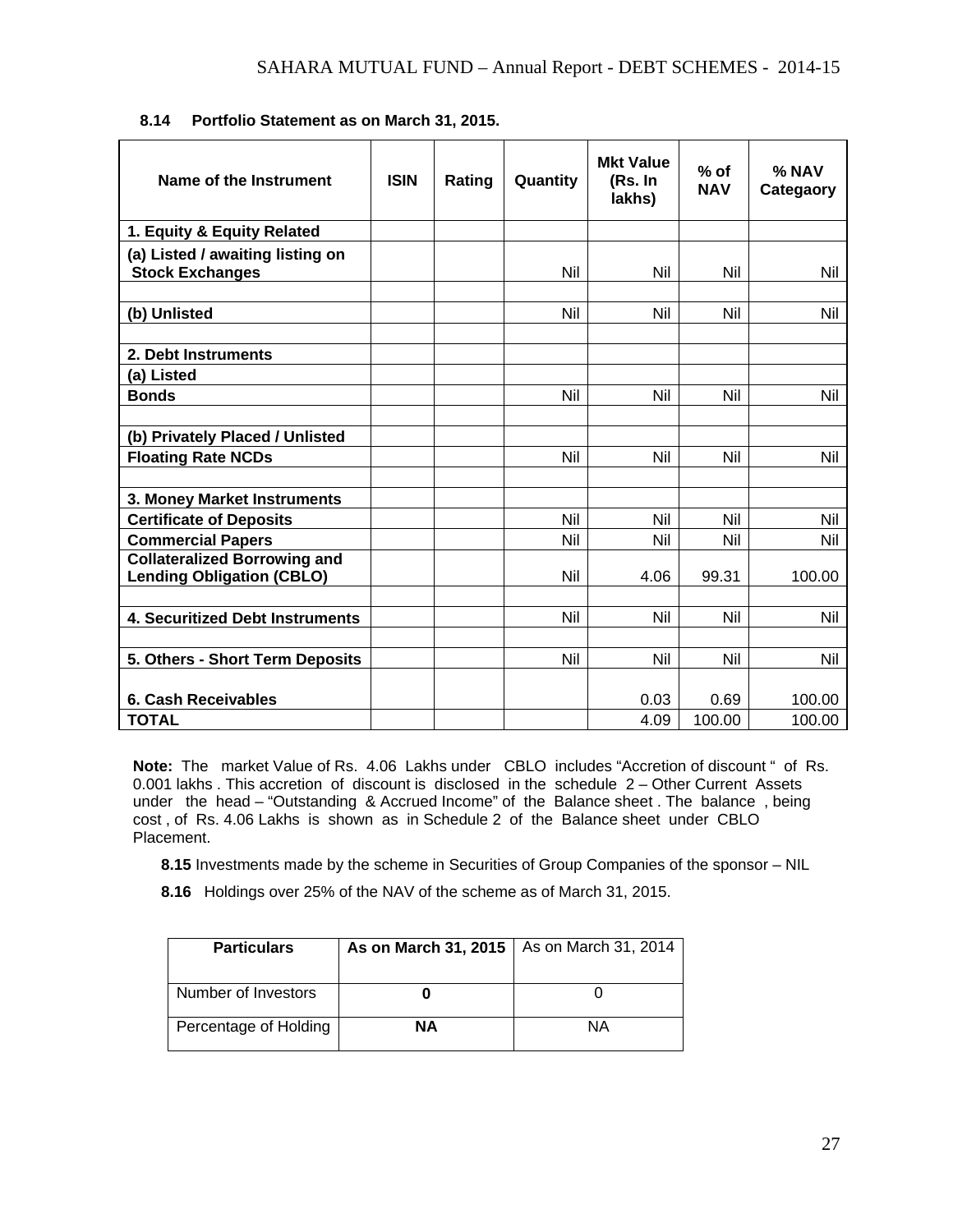## **8.17** Contingent Liability: Nil

**8.18** The Mutual Fund was issued a notice by SEBI vide letter No. OW/31990/2014 dated 11th November, 2014 under Regulation No. 28(1) of the SEBI (Intermediaries) Regulations, 2008.The Mutual Fund and Trustees submitted reply to the Regulator on 27th December, 2014 followed by a personal hearing on 9th February 2015 wherein the management has given explanations and clarifications in the matter to the Regulator.

**8.19** Previous year's figures have been reclassified and regrouped wherever necessary to conform to current year's classification.

As per our attached report of even date

| For Chaturvedi & Co.<br><b>Chartered Accountants</b><br>Firm Regn. No.:- 302137E | For Sahara Asset Management Company<br><b>Private Ltd</b>       |                                      | <b>For Sahara Mutual Fund</b> |                           |
|----------------------------------------------------------------------------------|-----------------------------------------------------------------|--------------------------------------|-------------------------------|---------------------------|
| <b>S.N.Chaturvedi</b><br><b>Partner</b><br>Mem.No: 040479                        | O P Srivastava<br><b>Director</b>                               | R M Joshi<br><b>Director</b>         | S R Hegde<br><b>Trustee</b>   | P V Rao<br><b>Trustee</b> |
|                                                                                  | Naresh Kumar Garg<br><b>Chief Executive Officer</b>             | Ashwini Kumar<br><b>Fund Manager</b> |                               |                           |
| <b>Place: Mumbai</b><br>Date: $19th$ May 2015                                    | Vidya Manjrekar<br><b>Head- Operations &amp; NAV Accounting</b> |                                      |                               |                           |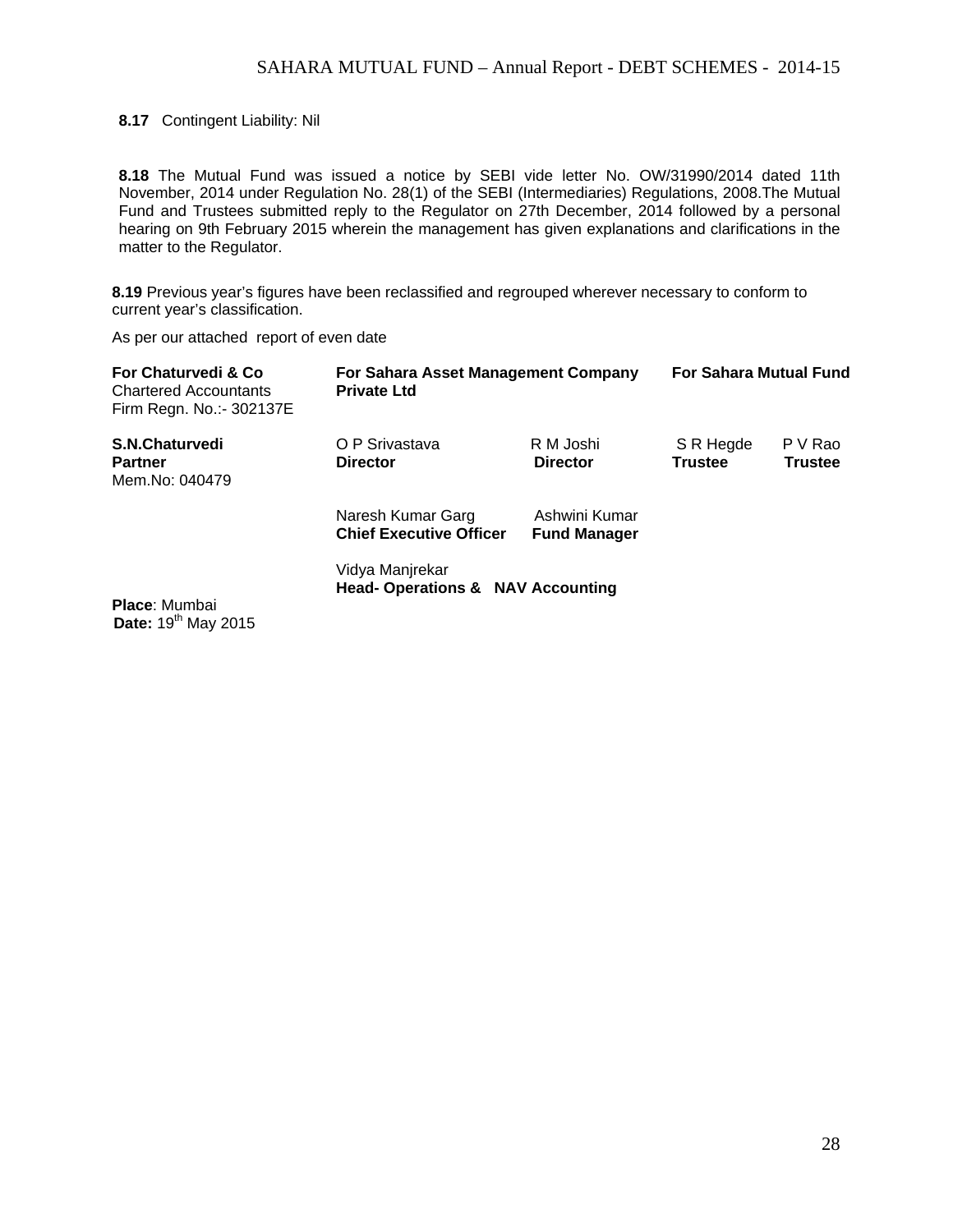| <b>INSTONIUAL FER UNIT STATISTICS</b><br><b>SAHARA GILT FUND</b> | As at      | As at   | As at   |
|------------------------------------------------------------------|------------|---------|---------|
|                                                                  | $31$ -Mar- | 31-Mar- | 31-Mar- |
| <b>Particulars</b>                                               | 15         | 14      | 13      |
| (a) Gross Income                                                 |            |         |         |
| (i) Income other than Profit on sale of Investments              | 2.52       | 1.77    | 1.57    |
| (ii) Income from Profit (net of loss) on inter-scheme sales/     |            |         |         |
| transfer of Investments                                          |            |         |         |
|                                                                  | 0.00       | 0.00    | 0.00    |
| (iii) Income from Profit (net of Loss) on sale other than Inter  |            |         |         |
| scheme                                                           |            |         |         |
|                                                                  | 0.00       | 0.00    | 0.00    |
| (iv) Transfer to revenue account from past year's reserve        |            |         |         |
|                                                                  | 0.00       | 0.00    | 0.00    |
| (b) Aggregate of expenses, write off, amortisation and           |            |         |         |
| charges                                                          | 0.11       | 0.07    | 0.07    |
|                                                                  |            |         |         |
| (c) Net Income                                                   | 2.42       | 1.70    | 1.50    |
|                                                                  |            |         |         |
| (d) Net unrealised appreciation/(diminution) in value of         |            |         |         |
| investments                                                      | 0.00       | 0.00    | 0.00    |
|                                                                  |            |         |         |
| (e) Net Asset Value                                              |            |         |         |
| Growth Plan                                                      | 3.3247     | 1.6075  | 19.9930 |
| Dividend Plan                                                    | 9.4523     | 8.0268  | 16.6848 |
| Direct Growth Plan                                               | 23.3256    | 21.6106 | 19.9970 |
| <b>Direct Dividend Plan</b>                                      | 19.4523    | 18.0268 | 16.6848 |
|                                                                  |            |         |         |
| (f) Repurchase Price during the year**                           |            |         |         |
| (i) Highest                                                      |            |         |         |
| Growth Plan                                                      | 23.0915    | 21.3746 | 19.7758 |
| Dividend Plan                                                    | 19.2578    | 17.8326 | 16.5036 |
| Direct Growth Plan                                               | 23.0923    | 21.3777 | 19.7796 |
| <b>Direct Dividend Plan</b>                                      | 19.2578    | 17.8326 | 16.5036 |
| (ii) Lowest                                                      |            |         |         |
| Growth Plan                                                      | 21.4020    | 19.8027 | 18.3652 |
| Dividend Plan                                                    | 17.8554    | 16.5260 | 15.3265 |
| Direct Growth Plan                                               | 21.4051    | 19.8066 | 19.4339 |
| <b>Direct Dividend Plan</b>                                      | 17.8554    | 16.5260 | 16.2183 |
|                                                                  |            |         |         |
| (g) Resale Price during the year**                               |            |         |         |
| (I) Highest                                                      |            |         |         |
| Growth Plan                                                      | 23.4413    | 21.5905 | 20.0755 |
| Dividend Plan                                                    | 19.5496    | 18.0127 | 16.7537 |
| Direct Growth Plan                                               | 23.3256    | 21.5936 | 19.9794 |
| <b>Direct Dividend Plan</b>                                      | 19.4523    | 18.0127 | 16.6703 |
| (ii) Lowest                                                      |            |         |         |
| Growth Plan                                                      | 21.7263    | 20.0027 | 18.6435 |
| Dividend Plan                                                    | 18.1260    | 16.6929 | 15.5587 |

# **HISTORICAL PER UNIT STATISTICS**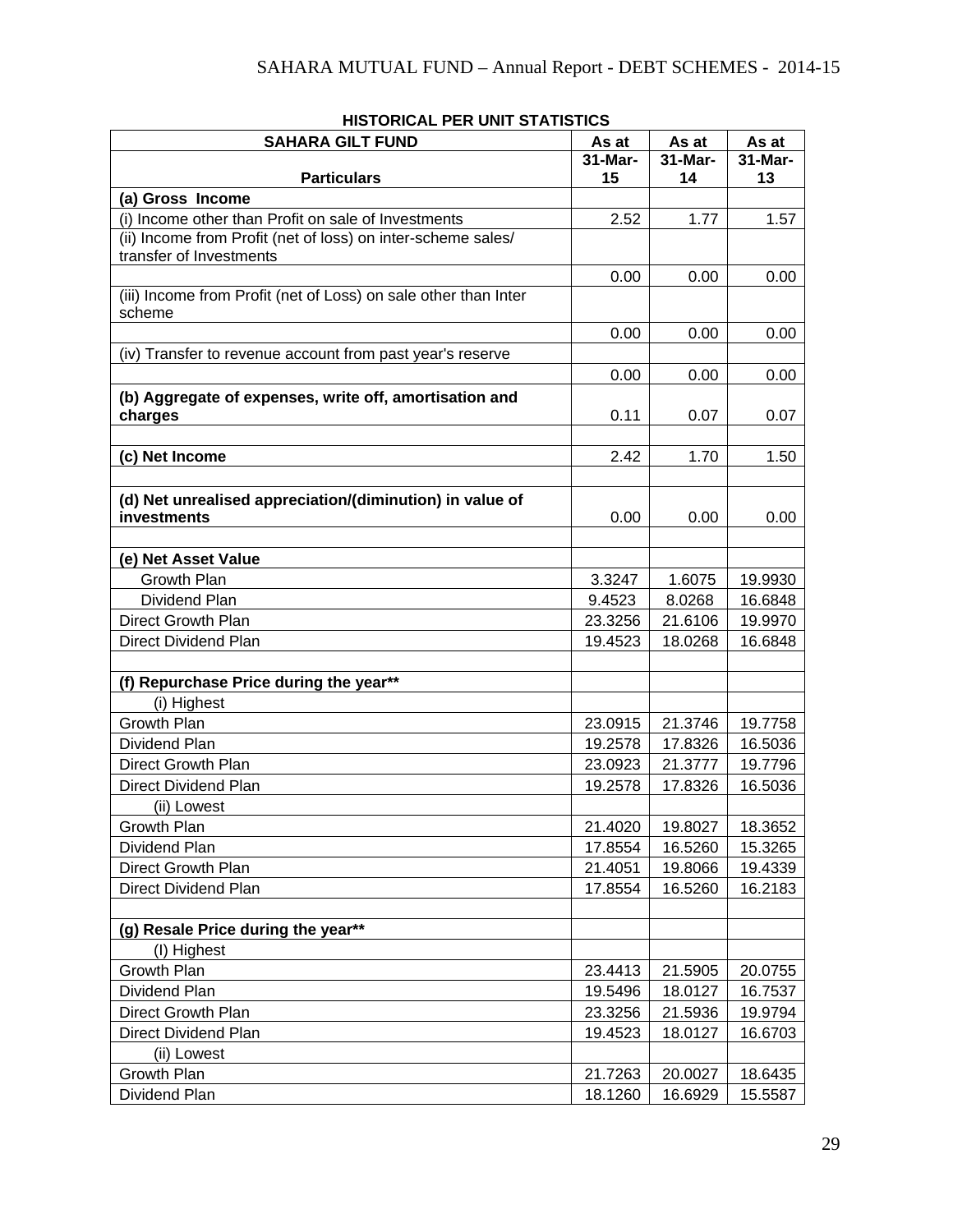| Direct Growth Plan                                                                                                                                                                                                                                             | 21.6213 | 20.0067 | 19.6302 |
|----------------------------------------------------------------------------------------------------------------------------------------------------------------------------------------------------------------------------------------------------------------|---------|---------|---------|
| Direct Dividend Plan                                                                                                                                                                                                                                           | 18.0358 | 16.6929 | 16.3821 |
|                                                                                                                                                                                                                                                                |         |         |         |
| (h) Ratio of expenses to average daily net assets by percentage                                                                                                                                                                                                | 0.33%   | 0.33%   | 0.34%   |
|                                                                                                                                                                                                                                                                |         |         |         |
| (i) Ratio of income to average daily net assets by Percentage<br>(excluding transfer to revenue account from past year's reserve<br>but including net change in unrealized appreciation /<br>depreciation in value of Investments and adjusted for net loss on |         |         |         |
| sale / redemption of investments)                                                                                                                                                                                                                              | 7.98%   | 8.12%   | 7.91%   |

\*\*Based on the maximum load during the year

Per unit calculations based on number of units in issue at the end of the year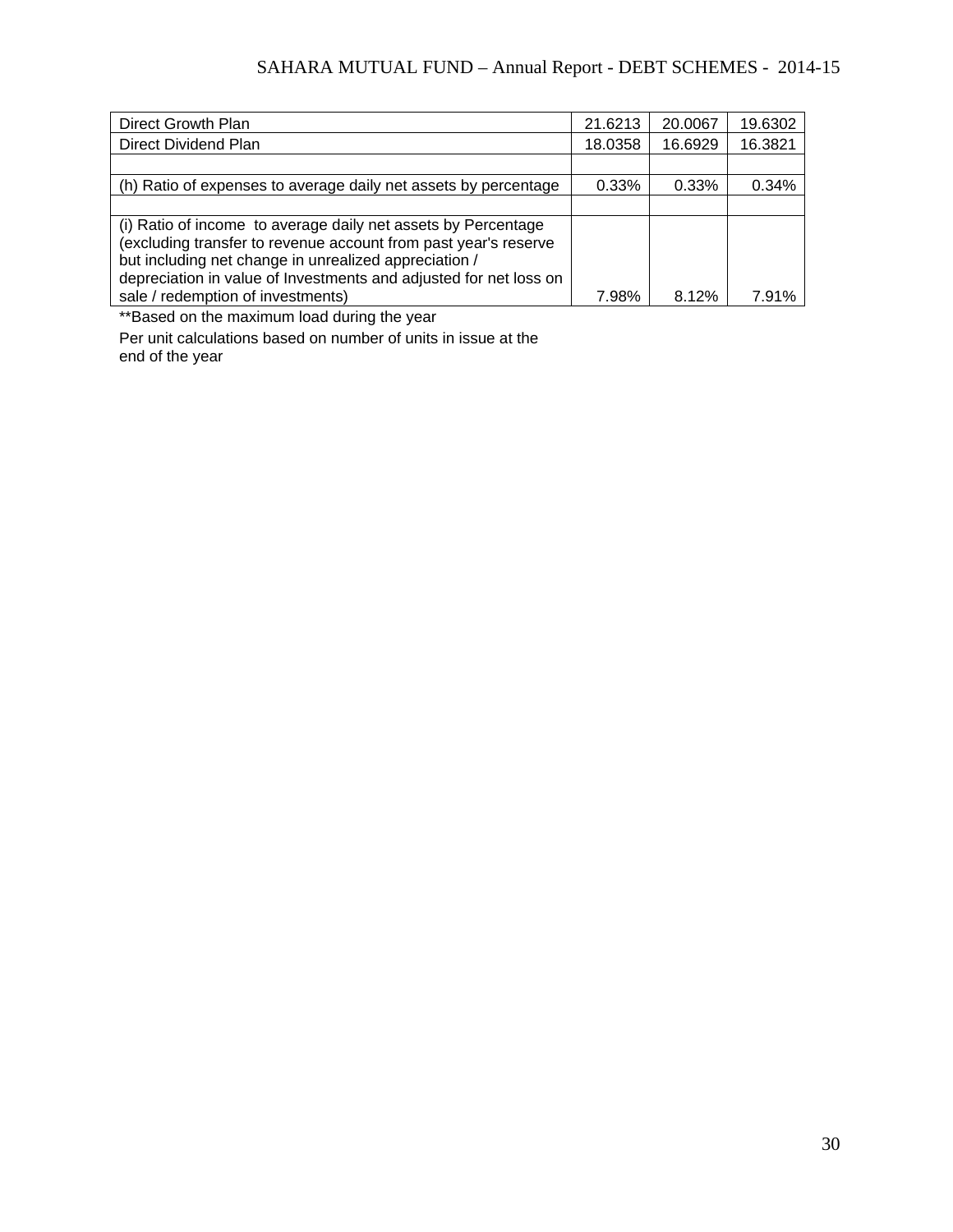## **INDEPENDENT AUDITOR'S REPORT**

To the Trustees of Sahara Mutual Fund

## **Report on the Financial Statements**

We have audited the accompanying financial statements of Sahara Mutual Fund **– Sahara Income Fund** ("the Scheme"), which comprise the Balance Sheet as at March 31, 2015, and the Revenue Account for the year then ended, and a summary of significant accounting policies and other explanatory information.

## **Management's Responsibility for the Financial Statements**

The Trustees of Sahara Mutual Fund and the Board of Directors of Sahara Asset Management Company Private Limited (the "Directors") are responsible for the preparation of these financial statements that give a true and fair view of the financial position and financial performance of the Scheme in accordance with the accounting policies and standards specified in the Ninth Schedule of the Securities and Exchange Board of India (Mutual Funds) Regulations, 1996 (the "Regulations") and amendments thereto, as applicable. This responsibility also includes maintenance of adequate accounting records for safeguarding the assets of the Scheme and for preventing and detecting frauds and other irregularities; selection and application of appropriate accounting policies; making judgements and estimates that are reasonable and prudent; and design, implementation and maintenance of adequate internal financial controls, that were operating effectively for ensuring the accuracy and completeness of the accounting records, relevant to the preparation and presentation of the financial statements that give a true and fair view and are free from material misstatement, whether due to fraud or error.

## **Auditor's Responsibility**

Our responsibility is to express an opinion on these financial statements based on our audit. We have taken into account the Regulations, the applicable accounting standards and the Standards on Auditing issued by the Institute of Chartered Accountants of India. Those Standards require that we comply with ethical requirements and plan and perform the audit to obtain reasonable assurance about whether the financial statements are free from material misstatement.

An audit involves performing procedures to obtain audit evidence about the amounts and disclosures in the financial statements. The procedures selected depend on the auditor's judgment, including the assessment of the risks of material misstatement of the financial statements, whether due to fraud or error. In making those risk assessments, the auditor considers internal financial controls relevant to the Scheme's preparation of the financial statements that give a true and fair view in order to design audit procedures that are appropriate in the circumstances, but not for the purpose of expressing an opinion on whether the Scheme has in place an adequate internal financial controls system over financial reporting and the operating effectiveness of such controls. An audit also includes evaluating the appropriateness of accounting policies used and the reasonableness of the accounting estimates made by the Directors, as well as evaluating the overall presentation of the financial statements.

We believe that the audit evidence we have obtained is sufficient and appropriate to provide a basis for our audit opinion on the financial statements.

## **Opinion**

In our opinion and to the best of our information and according to the explanations given to us, the financial statements give the information required by the Securities and Exchange Board of India (Mutual Funds) Regulations, 1996 and amendments thereto, as applicable, in the manner so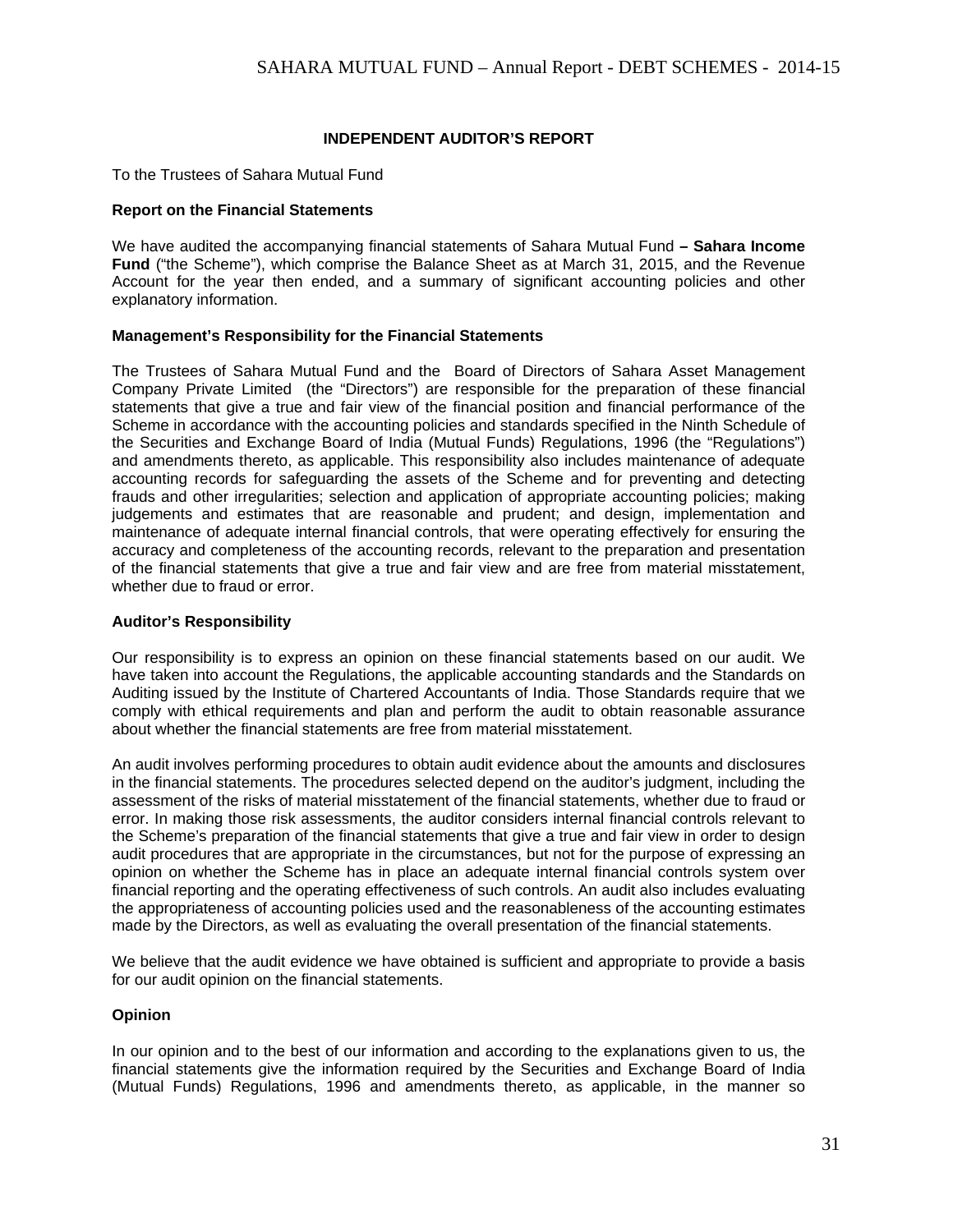required and give a true and fair view in conformity with the accounting principles generally accepted in India:

(a) in the case of the Balance Sheet, of the state of affairs of the Scheme as at March 31, 2015;

(b) in the case of the Revenue Account, of the surplus for the year ended on that date.

## **Report on Other Legal and Regulatory Requirements**

As required by the Securities and Exchange Board of India (Mutual Funds) Regulations, 1996 and amendments thereto, as applicable, we report that:

- a) We have obtained all the information and explanations, which to the best of our knowledge and belief were necessary for the purpose of our audit.
- b) The Balance Sheet and Revenue Account dealt with by this Report are in agreement with the books of account of the Scheme.
- c) The statement of account has been prepared in accordance with the accounting policies and standards specified in the Ninth Schedule of the Securities and Exchange Board of India (Mutual Funds) Regulations, 1996 and amendments thereto, as applicable.
- d) We have reviewed the Valuation Policy being followed for the schemes of Sahara Mutual Fund. The Valuation Policy implemented for the scheme is in line with the SEBI guidelines issued in this regard.

## **For Chaturvedi & Co.**

Chartered Accountants (Firm's Registration No. 302137E)

(SN Chaturvedi) (Partner) Mem. No. 040479

Place: Mumbai Date: 19<sup>th</sup> May 2015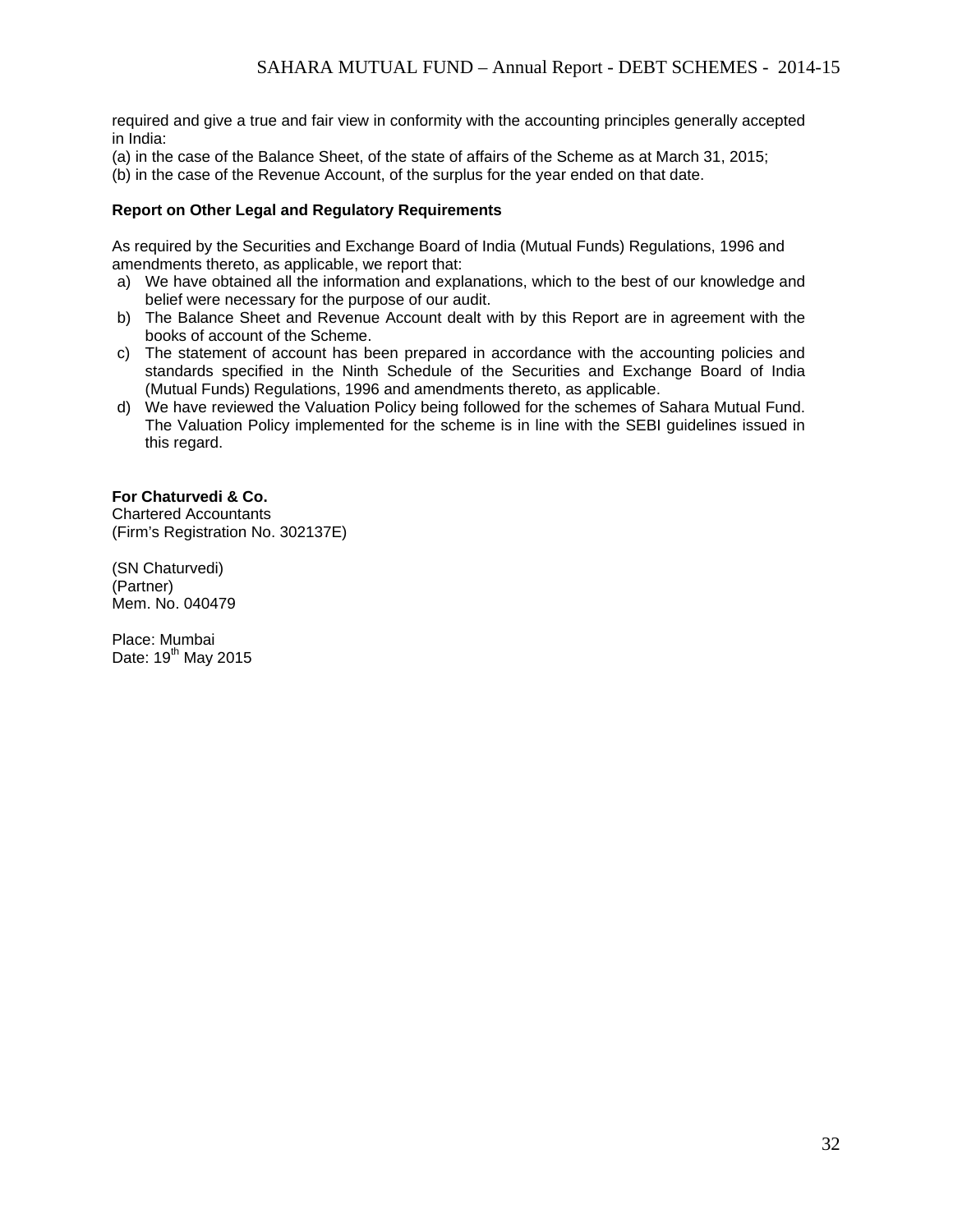| <b>Sahara Income Fund</b>                                                       |                                                                 | <b>Schedule</b> |                                      | As at                        | As at                                                    |
|---------------------------------------------------------------------------------|-----------------------------------------------------------------|-----------------|--------------------------------------|------------------------------|----------------------------------------------------------|
|                                                                                 |                                                                 |                 |                                      | March 31, 2015               | March 31, 2014                                           |
| <b>ASSETS</b>                                                                   |                                                                 |                 |                                      | (Rs)                         | (Rs)                                                     |
| Investments                                                                     |                                                                 | 1               |                                      |                              | 9,865,611                                                |
| <b>Other Current Assets</b>                                                     |                                                                 | 2               |                                      | 29,205,557                   | 20,991,511                                               |
| <b>Total Assets</b>                                                             |                                                                 |                 |                                      | 29,205,557                   | 30,857,122                                               |
|                                                                                 |                                                                 |                 |                                      |                              |                                                          |
| <b>LIABILITIES</b>                                                              |                                                                 |                 |                                      |                              |                                                          |
| <b>Unit Capital</b>                                                             |                                                                 | 3               |                                      | 11,161,839                   | 12,775,440                                               |
| Reserves & Surplus                                                              |                                                                 | 4               |                                      | 17,875,731                   | 17,927,095                                               |
| <b>Current Liabilities &amp; Provisions</b>                                     |                                                                 | 5               |                                      | 167,987                      | 154,587                                                  |
| <b>Total Liabilities</b>                                                        |                                                                 |                 |                                      | 29,205,557                   | 30,857,122                                               |
| <b>NET ASSET VALUE</b>                                                          |                                                                 |                 |                                      |                              |                                                          |
| Net Asset Value per unit (Rs.)                                                  |                                                                 |                 |                                      |                              |                                                          |
| i) Growth Option                                                                |                                                                 |                 |                                      | 26.3173                      | 24.3494                                                  |
| ii) Dividend Option                                                             |                                                                 |                 |                                      | 21.6746                      | 20.0538                                                  |
| iii) Direct Growth Option                                                       |                                                                 |                 |                                      | 26.3443                      | 24.3643                                                  |
| vi) Direct Dividend Option                                                      |                                                                 |                 |                                      | 21.9137                      | 20.0538                                                  |
| Significant Accounting Policies and Notes to the                                |                                                                 |                 |                                      |                              |                                                          |
| accounts                                                                        |                                                                 | 8               |                                      |                              |                                                          |
| Schedules 1 to 5 and 8 form an integral part of<br>the Balance Sheet            |                                                                 |                 |                                      |                              |                                                          |
| As per our attached report of even date                                         |                                                                 |                 |                                      |                              |                                                          |
| For Chaturvedi & Co<br><b>Chartered Accountants</b><br>Firm Regn. No.:- 302137E | For Sahara Asset Management Company<br><b>Private Ltd</b>       |                 |                                      |                              | <b>For Sahara Mutual Fund</b>                            |
| <b>S.N.Chaturvedi</b><br><b>Partner</b><br>Mem.No: 040479                       | O P Srivastava<br><b>Director</b>                               |                 |                                      | R M Joshi<br><b>Director</b> | S R Hegde<br>P V Rao<br><b>Trustee</b><br><b>Trustee</b> |
|                                                                                 | Naresh Kumar Garg<br><b>Chief Executive Officer</b>             |                 | Ashwini Kumar<br><b>Fund Manager</b> |                              |                                                          |
|                                                                                 | Vidya Manjrekar<br><b>Head- Operations &amp; NAV Accounting</b> |                 |                                      |                              |                                                          |

# **BALANCE SHEET AS AT MARCH 31, 2015**

**Place**: Mumbai **Date:** 19<sup>th</sup> May 2015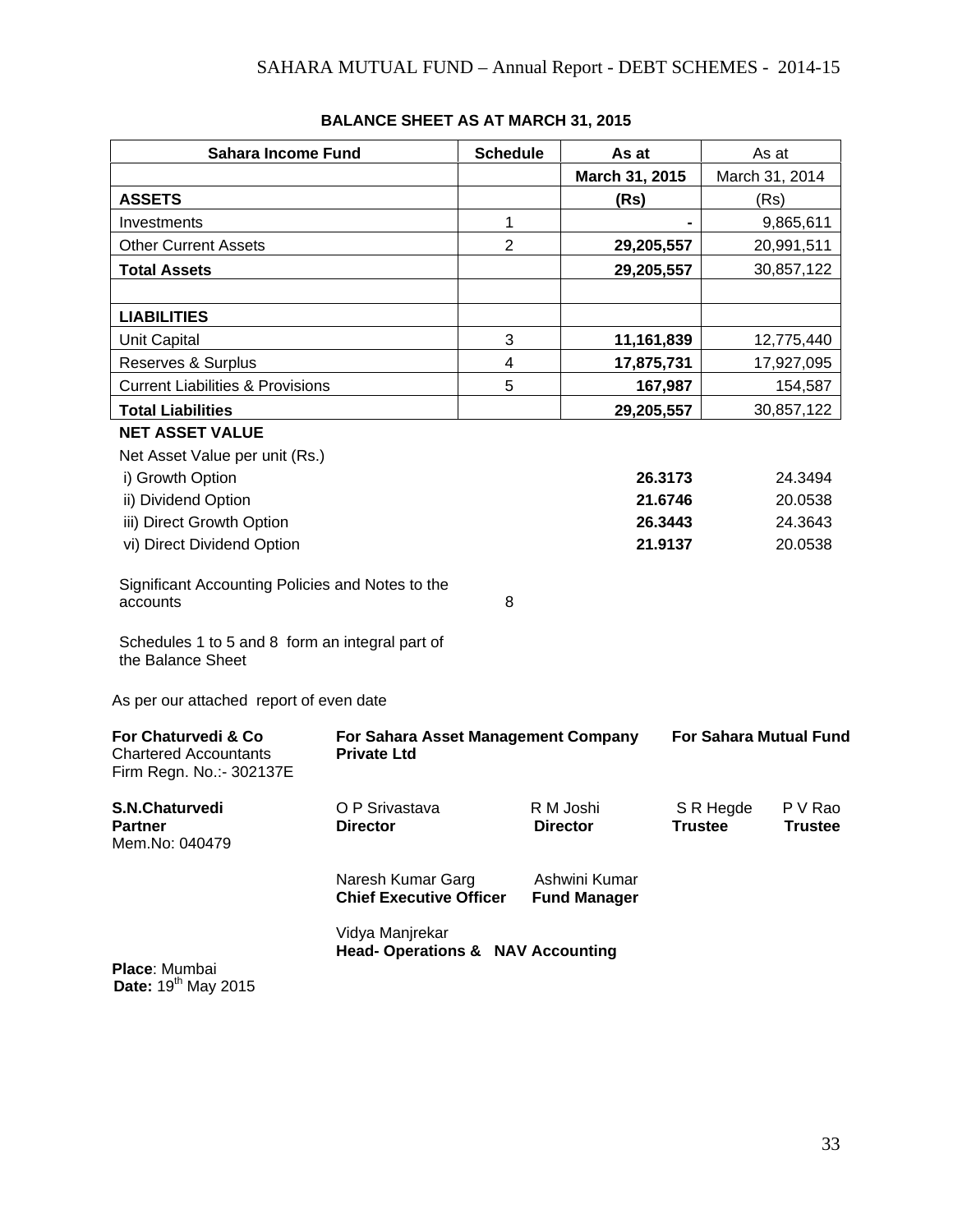| REVENUE ACCOUNT FUND FOR THE TEAR ENDED MARCH 31, 2013             |                 | For the year           | For the year           |  |
|--------------------------------------------------------------------|-----------------|------------------------|------------------------|--|
| <b>SAHARA INCOME FUND</b>                                          | <b>Schedule</b> | ended                  | ended                  |  |
|                                                                    |                 | March 31, 2015<br>(Rs) | March 31, 2014<br>(Rs) |  |
| <b>INCOME</b>                                                      |                 |                        |                        |  |
| Interest & Discount Income                                         | 6               | 4,062,800              | 4,972,183              |  |
| Profit on Sale / Redemption of Investments (Net)                   |                 | 113                    | 789,222                |  |
| (Other than Inter-Scheme Transfer / Sale)                          |                 |                        |                        |  |
| <b>Total Income</b>                                                |                 | 4,062,913              | 5,761,405              |  |
| <b>EXPENSES &amp; LOSSES</b>                                       |                 |                        |                        |  |
| <b>Management Fees</b>                                             |                 | 29,905                 | 46,364                 |  |
| ST on Management Fees                                              |                 | 3,697                  | 5,732                  |  |
| <b>Investor Education &amp; Awareness Fees</b>                     |                 | 10,000                 | 11,787                 |  |
| Registrar & Transfer Agent Charges                                 |                 | 36,664                 | 42,146                 |  |
| Custodian Fees                                                     |                 | 19,857                 | 22,948                 |  |
| Fees & Expenses of Trustees                                        |                 | 7,423                  | 20,133                 |  |
| Statutory Audit Fees                                               |                 | 9,004                  | 10,361                 |  |
| Internal Audit Fees                                                |                 | 11,893                 | 11,067                 |  |
| Insurance                                                          |                 |                        | 2,679                  |  |
| Costs related to Investor Communication                            |                 | 7,087                  | 13,702                 |  |
| Transaction cost                                                   |                 | 20,960                 | 10,317                 |  |
| Marketing & Selling Exps. Including agents<br>commission           |                 | 79                     | 527                    |  |
| <b>Total Expenses</b>                                              |                 | 156,569                | 197,763                |  |
| Net Surplus for the Year                                           |                 | 3,906,344              | 5,563,642              |  |
| Provision/ Write Back for diminution in the value<br>of Investment | $\overline{7}$  | 5,909                  | 63,870                 |  |
|                                                                    |                 |                        |                        |  |
| Net Surplus for the Year (excluding unrealised<br>appreciation)    |                 | 3,912,253              | 5,627,512              |  |
| Transfer from Income Equalisation Reserve                          |                 | 30,842,476             | (381, 634, 420)        |  |
| Dividend paid including dividend distribution tax                  |                 |                        |                        |  |

## **REVENUE ACCOUNT FUND FOR THE YEAR ENDED MARCH 31, 2015**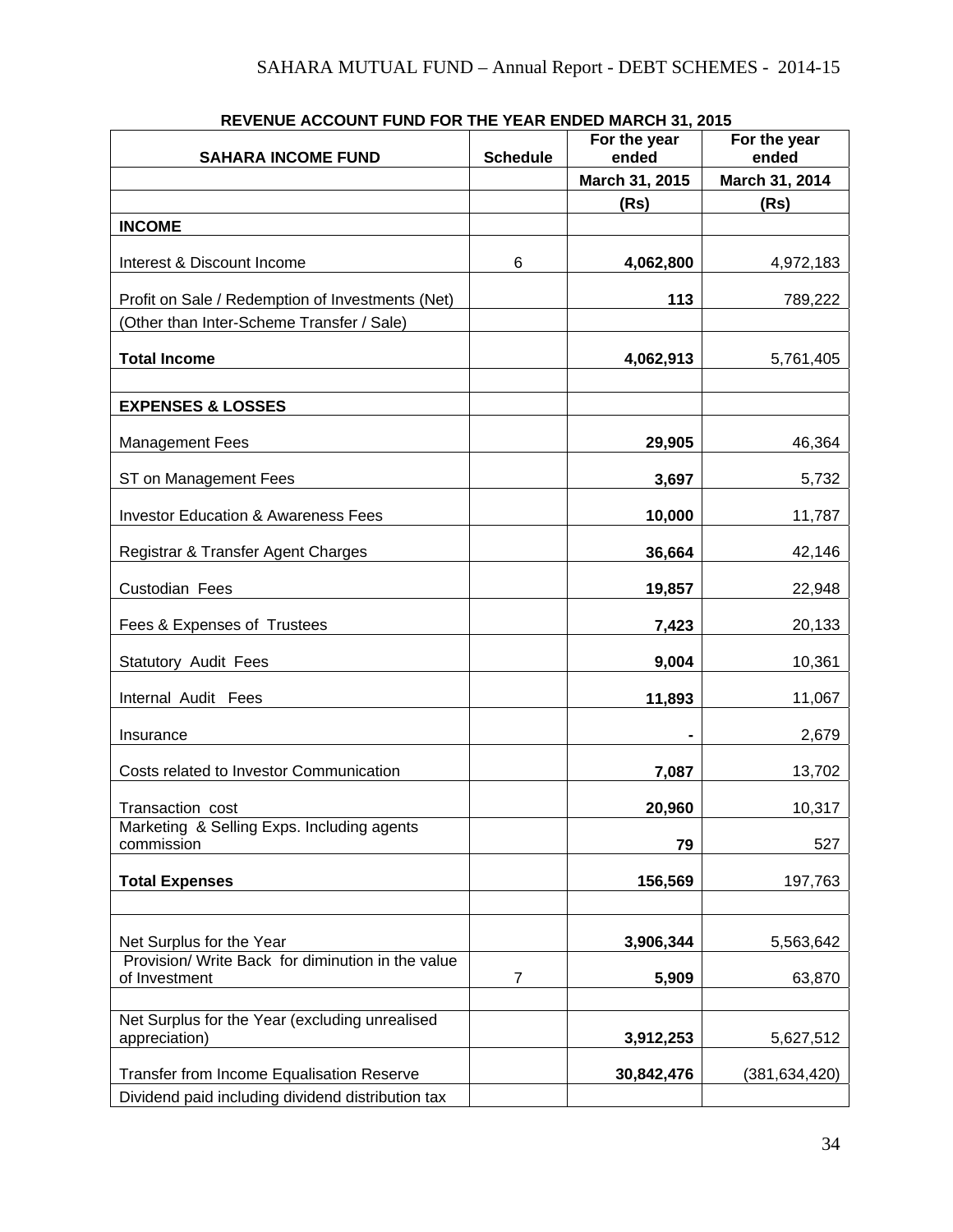| Net: Transferred to Revenue Reserve                                             |                                                                 | 34,754,729                           |                             | (376,006,908)                 |
|---------------------------------------------------------------------------------|-----------------------------------------------------------------|--------------------------------------|-----------------------------|-------------------------------|
| Significant Accounting Policies and Notes to the<br>accounts                    | 8                                                               |                                      |                             |                               |
| Schedules 6 to 8 form an integral part of the<br>Revenue Account                |                                                                 |                                      |                             |                               |
| As per our attached report of even date                                         |                                                                 |                                      |                             |                               |
| For Chaturvedi & Co<br><b>Chartered Accountants</b><br>Firm Regn. No.:- 302137E | For Sahara Asset Management Company<br><b>Private Ltd</b>       |                                      |                             | <b>For Sahara Mutual Fund</b> |
| S.N.Chaturvedi<br><b>Partner</b><br>Mem.No: 040479                              | O P Srivastava<br><b>Director</b>                               | R M Joshi<br><b>Director</b>         | S R Hegde<br><b>Trustee</b> | P V Rao<br><b>Trustee</b>     |
|                                                                                 | Naresh Kumar Garg<br><b>Chief Executive Officer</b>             | Ashwini Kumar<br><b>Fund Manager</b> |                             |                               |
| <b>Place: Mumbai</b><br>Date: $19th$ May 2015                                   | Vidya Manjrekar<br><b>Head- Operations &amp; NAV Accounting</b> |                                      |                             |                               |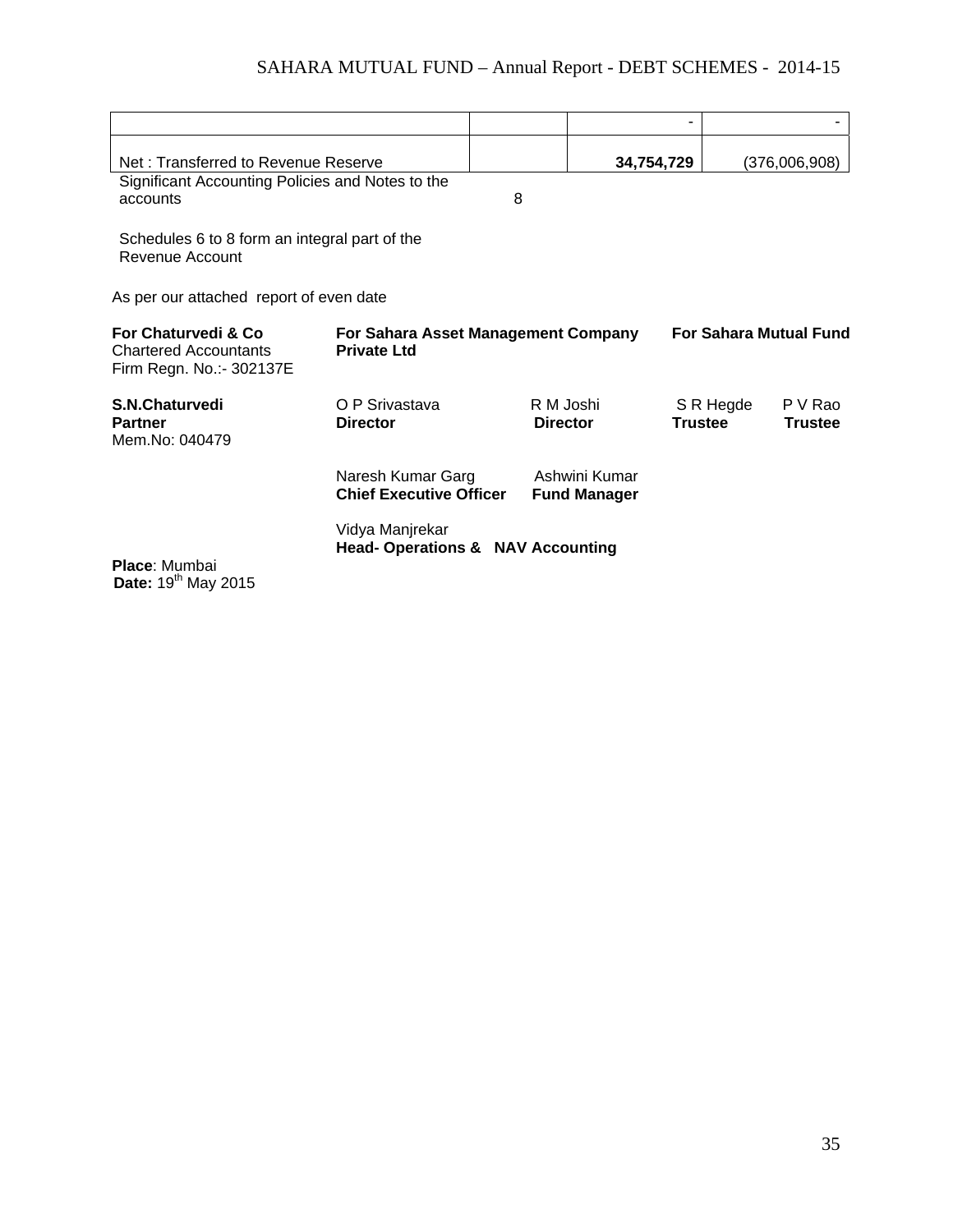## **SCHEDULES FORMING PART OF THE BALANCE SHEET**

| <b>SAHARA INCOME FUND</b>                                           | As at<br>March 31,<br>2015<br>(Rs) | As at<br>March 31,<br>2014<br>(Rs) |
|---------------------------------------------------------------------|------------------------------------|------------------------------------|
| <b>SCHEDULE 1</b>                                                   |                                    |                                    |
| <b>Investments</b>                                                  |                                    |                                    |
| (Refer Note 8.14 of schedule 8 for<br>detailed portfolio statement) |                                    |                                    |
| <b>Certificate of Deposits</b>                                      |                                    | 9,865,611                          |
|                                                                     |                                    | 9,865,611                          |
| <b>SCHEDULE 2</b>                                                   |                                    |                                    |
| <b>Other Current Assets</b>                                         |                                    |                                    |
| <b>Balances with Banks in Current</b><br>account                    | 244,334                            | 289,887                            |
| Outstanding and Accrued Income                                      | 7,787                              | 69,709                             |
| Reverse Repo arrangements                                           |                                    | 20,542,665                         |
| <b>CBLO Placements</b>                                              | 28,853,281                         |                                    |
| Investment - Liquid MF units                                        | 100,155                            | 89,250                             |
|                                                                     | 29,205,557                         | 20,991,511                         |
| <b>SCHEDULE 3</b>                                                   |                                    |                                    |
| <b>Unit Capital</b>                                                 |                                    |                                    |
| Growth Option - 996350.285 units of<br>Rs.10 each                   | 9,963,500                          | 11,351,281                         |
| (For 2013-14 - 1135128.497 of Rs.10)<br>each)                       |                                    |                                    |
|                                                                     |                                    |                                    |
| Dividend Option - 72827.485 units of<br>Rs.10 each                  | 728,275                            | 944,277                            |
| (For 2013-14 - 94427.732 units of<br>Rs.10 each)                    |                                    |                                    |
| Direct Growth Option - 46887.657 units                              |                                    |                                    |
| of Rs.10 each                                                       | 468,875                            | 479,882                            |
| (For 2013-14 - 47988.195 units of<br>Rs.10 each)                    |                                    |                                    |
|                                                                     |                                    |                                    |
| Direct Dividend Option 118.859 units of<br>Rs.10 each               | 1,189                              |                                    |
| (For 2013-14 - Nil units of Rs.10 each)                             |                                    |                                    |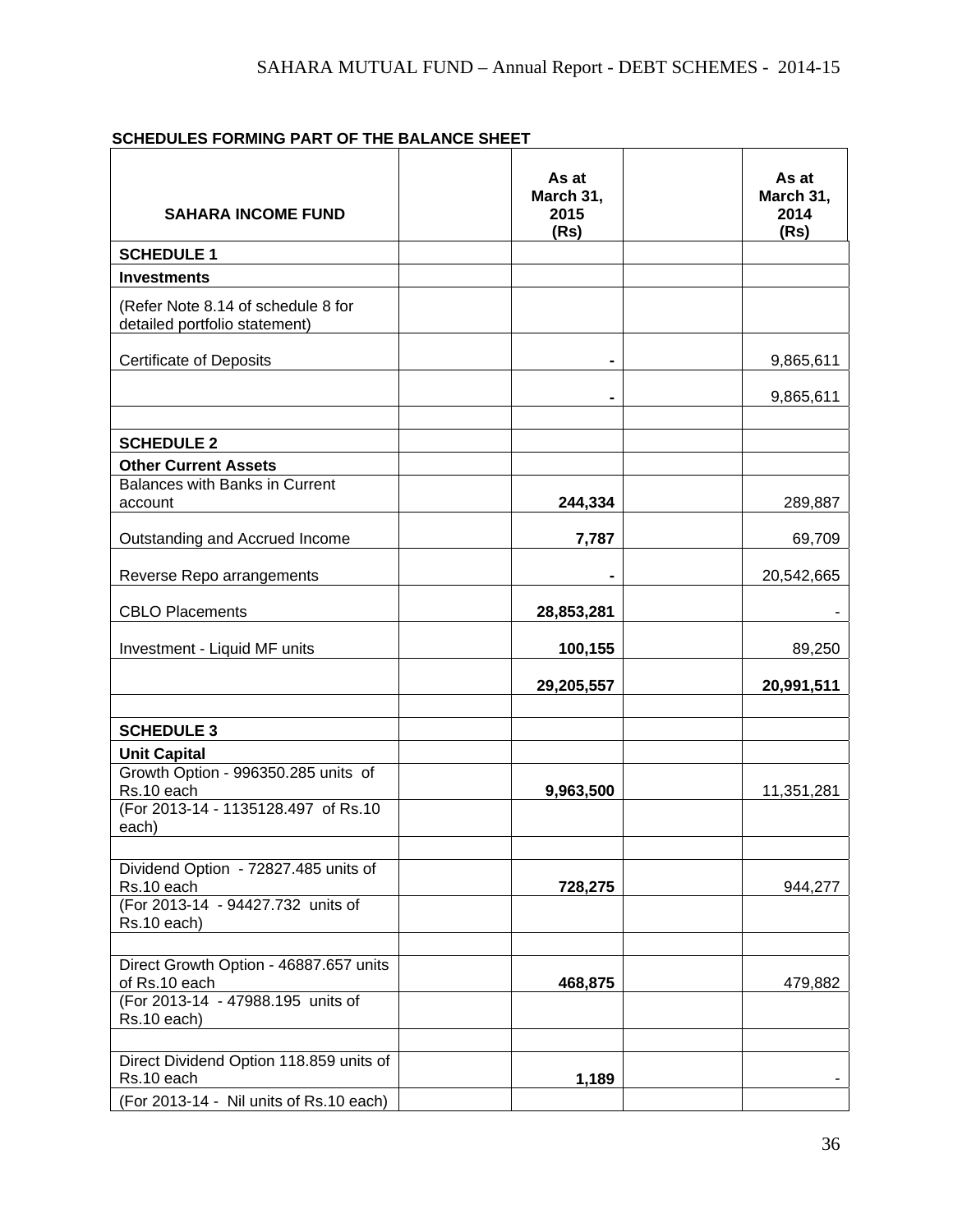| Total                                     |                | 11, 161, 839 |                 | 12,775,440 |
|-------------------------------------------|----------------|--------------|-----------------|------------|
| (Refer Note 8.10 of schedule 8)           |                |              |                 |            |
|                                           |                |              |                 |            |
| <b>SCHEDULE 4</b>                         |                |              |                 |            |
| <b>Reserves and Surplus</b>               |                |              |                 |            |
| <b>Revenue Reserve</b>                    |                |              |                 |            |
| Balance as at beginning of the year       | 17,059,046     |              | 393,065,954     |            |
| <b>Transferred from Revenue Account</b>   | 34,754,729     |              | (376,006,908)   |            |
| Balance as at end of the year             |                | 51,813,775   |                 | 17,059,046 |
| <b>Income Equalisation Reserve</b>        |                |              |                 |            |
| Balance as at beginning of the year       |                |              |                 |            |
| Addition during the year                  | 30,842,476     |              | (381, 634, 420) |            |
| <b>Transferred to Revenue Account</b>     | (30, 842, 476) |              | 381,634,420     |            |
| Balance as at end of the year             |                |              |                 |            |
| <b>Unrealised Appreciation Reserve</b>    |                |              |                 |            |
| Balance as at beginning of the year       | $\blacksquare$ |              | 138,771         |            |
| Additions / (deletions) during the year   | $\blacksquare$ |              | (138, 771)      |            |
| Balance as at end of the year             |                |              |                 |            |
| <b>Unit Premium Reserve</b>               |                |              |                 |            |
| Balance as at beginning of the year       | 868,049        |              | 16,712,020      |            |
| Additions during the year, Net            | (34,806,093)   |              | (15, 843, 971)  |            |
| Balance as at end of the year             |                | (33,938,044) |                 | 868,049    |
|                                           |                | 17,875,731   |                 | 17,927,095 |
| <b>SCHEDULE 5</b>                         |                |              |                 |            |
| <b>Current Liabilities and Provisions</b> |                |              |                 |            |
|                                           |                |              |                 |            |
| <b>Sundry Creditors</b>                   |                | 13,045       |                 | 11,721     |
| Management Fees Payable                   |                | 155          |                 | 504        |
| ST Management Fees Payable                |                | 19           |                 | 62         |
| Payable - Fee on Investor Education       |                |              |                 |            |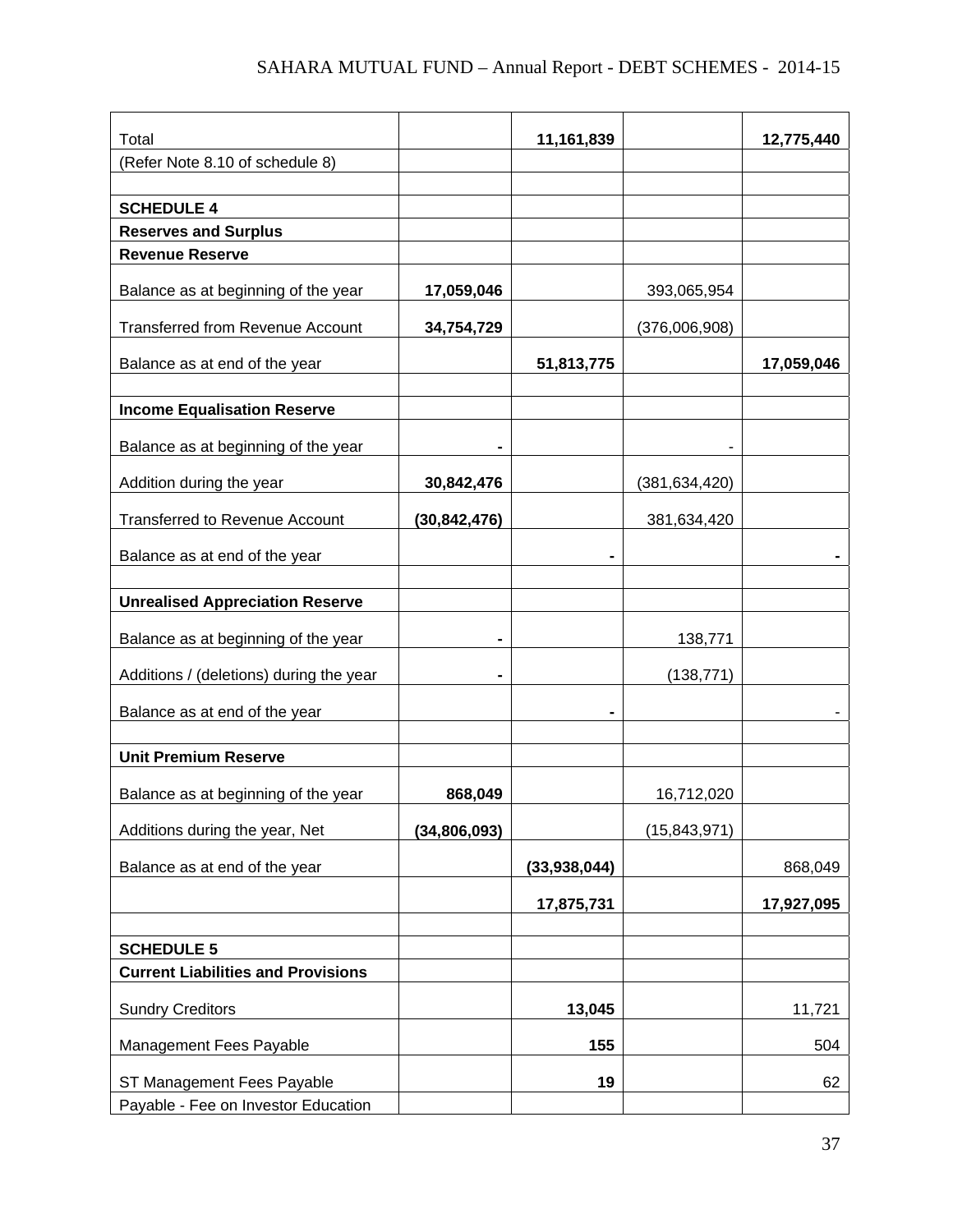|                                                                                      | 54,614                | 53,001                |
|--------------------------------------------------------------------------------------|-----------------------|-----------------------|
| Dividend Payable to Unit Holder                                                      | 8,968                 | 8,968                 |
| Payable - Brokerage                                                                  |                       | 50                    |
| Payable on Redemption of units                                                       | 91,186                | 80,281                |
|                                                                                      | 167,987               | 154,587               |
| <b>SCHEDULES FORMING PART OF</b><br><b>REVENUE ACCOUNT</b>                           | For the year<br>ended | For the year<br>ended |
| <b>SCHEDULE 6</b>                                                                    | March 31,<br>2015     | March 31,<br>2014     |
|                                                                                      | (Rs)                  | (Rs)                  |
| <b>Interest &amp; Discount Income</b>                                                |                       |                       |
| Repo                                                                                 | 343,755               | 1,795,492             |
| Certificate of Deposit /<br><b>Commercial Paper</b>                                  | 157,830               | 2,250,350             |
|                                                                                      |                       |                       |
| <b>CBLO</b>                                                                          | 3,561,215             | 926,341               |
|                                                                                      | 4,062,800             | 4,972,183             |
| <b>SCHEDULE 7</b>                                                                    |                       |                       |
| <b>Provision / Write Back for</b><br>diminution in the value of<br><b>Investment</b> |                       |                       |
| At the beginning of the year                                                         | (5,909)               | (69, 779)             |
| At the end of the year                                                               |                       | (5,909)               |
|                                                                                      | 5,909                 | 63,870                |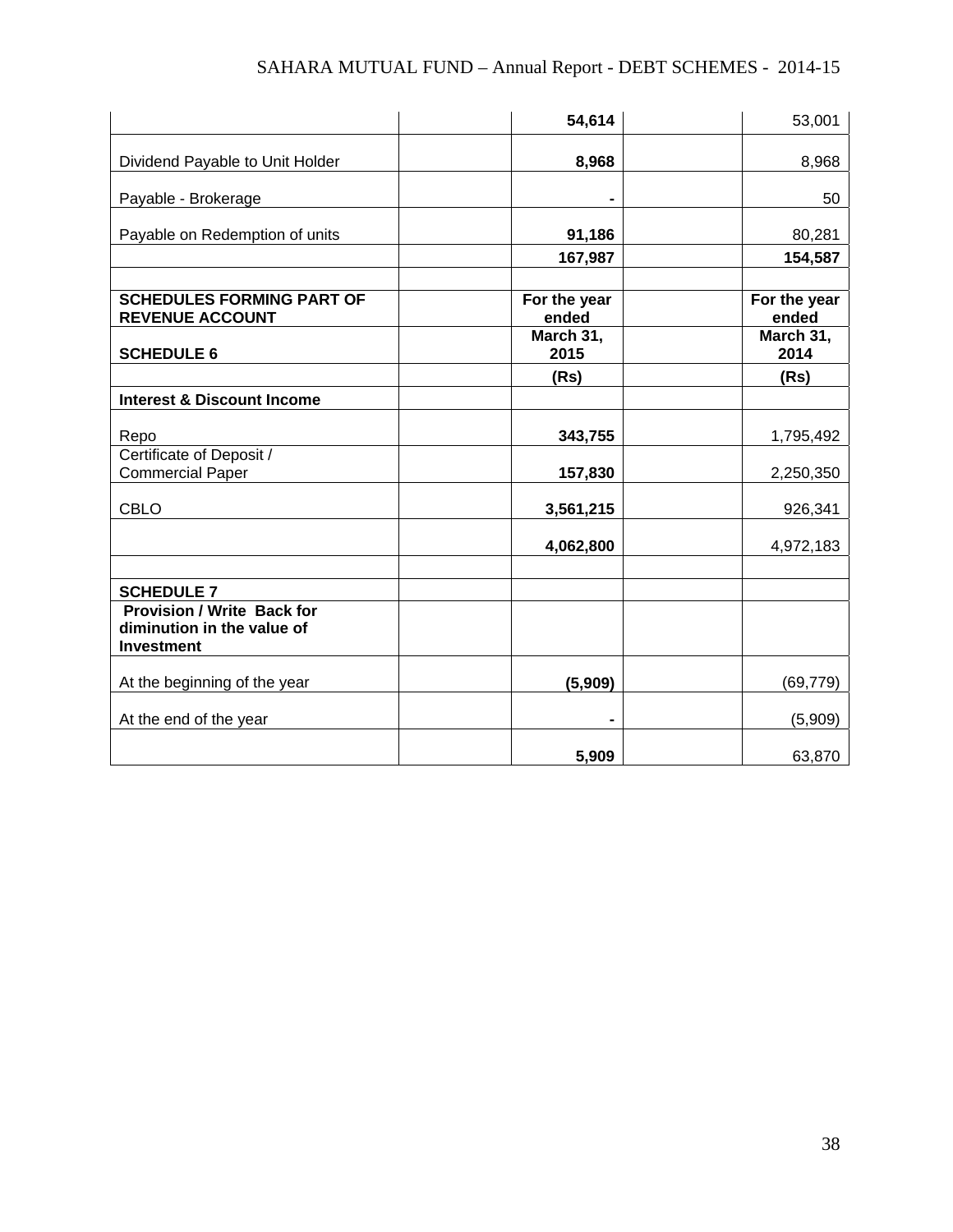## **SCHEDULE: 8**

### **ACCOUNTING POLICIES AND NOTES FORMING PART OF ACCOUNTS FOR THE YEAR ENDED MARCH 31, 2015.**

## **1. INTRODUCTION**

## **1.1 About the Scheme**

Sahara India Income Fund (the "Scheme") is an Open Ended Income Scheme of Sahara Mutual Fund (the Fund"). The primary objective is generating regular income and also enable growth of capital through investment in debt instruments, money market and related securities and at all times emphasizes importance of capital preservation. In line with SEBI Circular for providing separate options for direct investments, the scheme has now four options (1) Growth Option (ii) Dividend Option (iii) Growth Option – Direct and (iv) Dividend Option – Direct. The scheme will not declare dividend under the Growth Plan. The Income earned on such units will remain invested under the scheme and will be reflected in the Net Asset Value. The initial issue period of the scheme was from February 6, 2002 to February 14, 2002 and the scheme was reopen for continuous purchase and redemption at prevailing NAV from February 22, 2002.

### **1.2 Asset Management Company**

Sahara Mutual Fund (SMF) has been established as a Trust in accordance with the Indian Trusts Act, 1882, and is sponsored by Sahara India Financial Corporation Limited..

Sahara Asset Management Company Private Limited ("SAMCPL"), a company incorporated under the Companies Act, 1956, has been appointed as the Asset Management Company ("Investment Manager") to Sahara Mutual Fund.

The Shareholding of Sahara Asset Management Company Private Limited as on March 31, 2015 is as follows:

| Name of the Shareholder                                                             | <b>Type of Holdings</b> | <b>Holding</b> |
|-------------------------------------------------------------------------------------|-------------------------|----------------|
| Sahara India Financial Corporation Limited                                          | Equity                  | 45.60%         |
| Sahara India Corp Investment Limited                                                | Equity                  | 11.36 %        |
| Sahara Prime City Limited (formerly Sahara India<br>Investment Corporation Limited) | Equity                  | 11.36 %        |
| Sahara Care Limited                                                                 | Equity                  | 31.68%         |
|                                                                                     |                         |                |
| Name of the Shareholder                                                             | <b>Type of Holdings</b> | <b>Holding</b> |
| Sahara India Commercial Corporation Ltd                                             | Preference              | 90.32 %        |

Sahara Care Ltd **Preference 9.68** 

## **2. SIGNIFICANT ACCOUNTING POLICIES**

### **a. 2.1 Basis of Accounting**

The Scheme maintains its books of account on an accrual basis. These financial statements have been prepared in accordance with the Accounting Policies and Standards specified in the Ninth Schedule of The Securities and Exchange Board of India (Mutual Funds) Regulations, 1996, (the "Regulation"), and amendments thereto, as applicable.

## **b. 2.2 Accounting for Investments**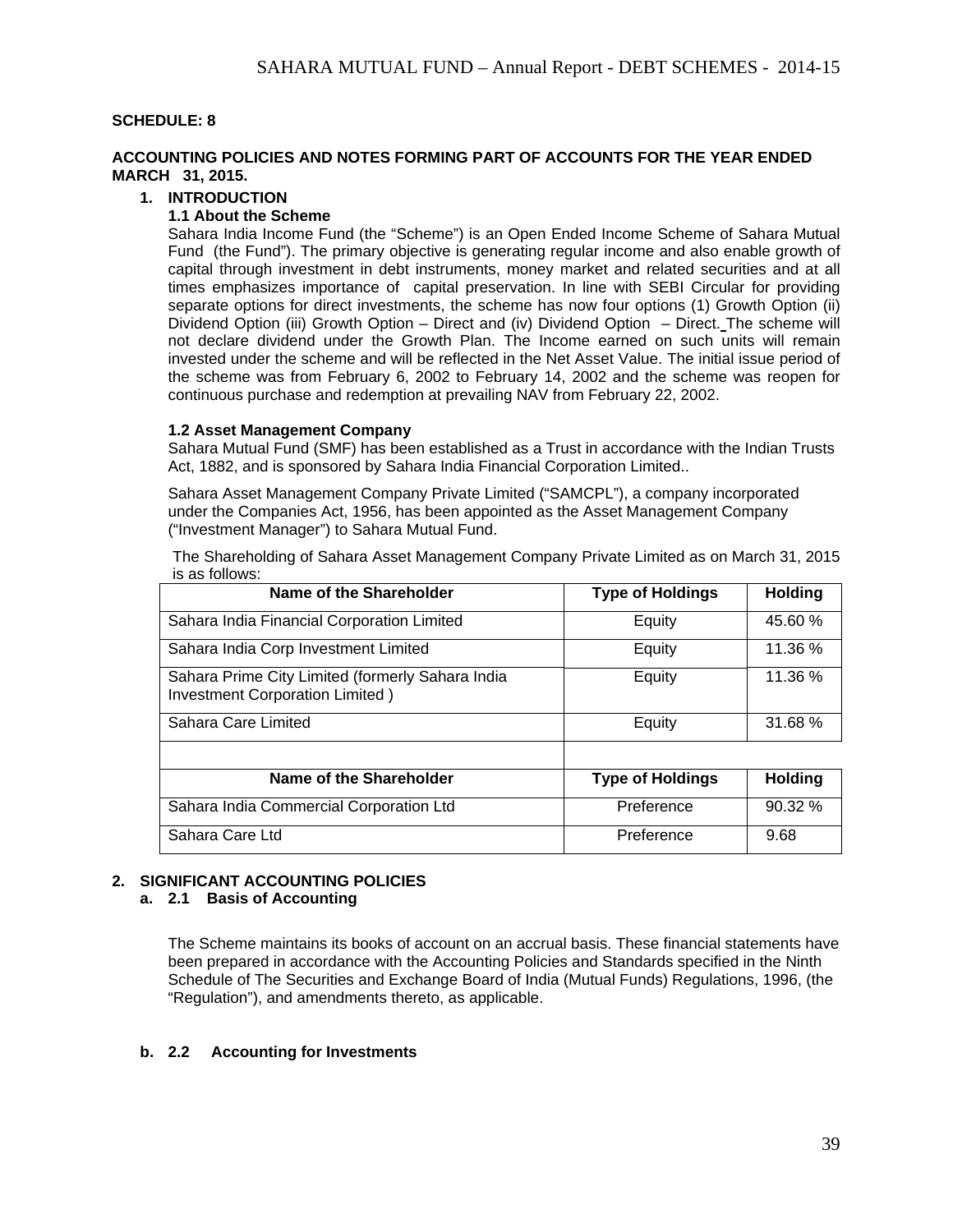2.2.1 Purchase and sale of investments are accounted on trade dates at price including / net of brokerage and other charges. Stamp duty is accounted as an expense when paid for.

2.2.2 Profit or loss on sale of investments is determined on the respective trade date by adopting the "Weighted Average Cost" method.

2.2.3 Primary Market Investments are recognized on the basis of allotment advice.

2.2.4 Front end fees on privately placed debentures have been adjusted to the cost of investments.

## **2.3 Valuation of Investments**

 **Valuation Policy as on 31.03.2015 is as under.** 

## **VALUATION OF DEBT INSTRUMENTS**

### **A (I) - The Valuation Policy of Debt and Money Market Instruments is given below:**

| Sr.<br>No. |             | <b>Instrument</b>                                                                                                                                                                               | Valuation applicable on the day of<br>valuation                                                                                                                                     |
|------------|-------------|-------------------------------------------------------------------------------------------------------------------------------------------------------------------------------------------------|-------------------------------------------------------------------------------------------------------------------------------------------------------------------------------------|
| 1          |             | CBLO, REPO, Fixed Deposit, Call Money, etc<br>and such Similar Instruments                                                                                                                      | On Amortization basis / Accrual basis.                                                                                                                                              |
| 2          | <b>ICRA</b> | Certificate of Deposit (CD), Commercial Paper<br>(CP), Non-Convertible Debenture (NCD) Pass<br>Through Certificate (PTC), Bonds, etc. where<br>Script wise values are available from CRISIL/    | The aggregated average price provided<br>by CRISIL / ICRA for the given security or<br>any other agencies as may be indicated<br>from time to time by SEBI/AMFI for that<br>day     |
| 3          | <b>ICRA</b> | Certificate of Deposit (CD), Commercial Paper<br>(CP), Non-Convertible Debenture (NCD) Pass<br>Through Certificate (PTC), Bonds, etc where<br>Script wise values are not available from CRISIL/ |                                                                                                                                                                                     |
|            | i)          | Same security traded and reported on<br>public platforms.                                                                                                                                       | On Weighted Average Yield of all trades<br>(excluding abnormal and retail trades) on<br>Public platforms, for that Securities on that<br>day irrespective of settlement day.        |
|            | ii)         | If Same Security not traded and<br>reported<br>of the<br>on any<br>public<br>platforms.                                                                                                         | The aggregated average matrices of<br>CRISIL/ ICRA for the respective category<br>other agencies as may be<br>any<br>or<br>indicated from time to time by SEBI/AMFI<br>for that day |
| 4          | Central     | <b>Securities</b><br><b>State</b><br>Government<br>Government Securities / Treasury<br>Bills/Cash<br>Management Bill etc                                                                        | The Aggregated average valuation as<br>provided by CRISIL/ ICRA or any other<br>agencies as may be indicated from time<br>to time by SEBI/AMFI for that day                         |

# **A (II) Pricing of Inter -Scheme Transfer of Debt Instruments (ISTs):**

| Sr.<br>No. | Instrument | Valuation applicable on the day of<br>valuation |
|------------|------------|-------------------------------------------------|
|------------|------------|-------------------------------------------------|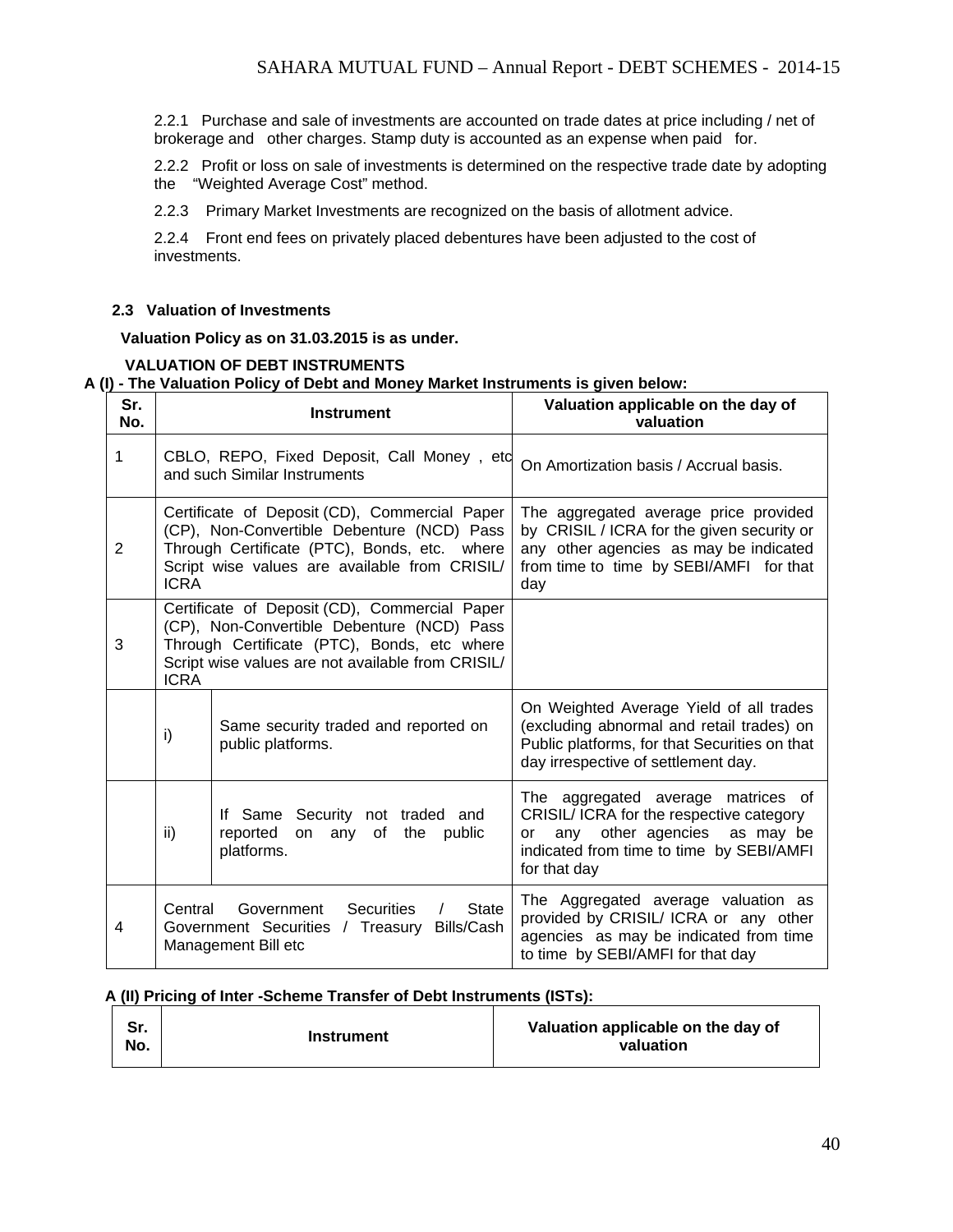| 1. | Paper<br>Bonds, etc.                                                                             | Deposit (CD), Commercial<br>Certificate of<br>Non-Convertible Debenture<br>$(CP)$ ,<br>(NCD) Pass<br>Through Certificate (PTC),              |                                                                                                                                                                                                                                                                                                                                                                                                                                                                                                             |
|----|--------------------------------------------------------------------------------------------------|----------------------------------------------------------------------------------------------------------------------------------------------|-------------------------------------------------------------------------------------------------------------------------------------------------------------------------------------------------------------------------------------------------------------------------------------------------------------------------------------------------------------------------------------------------------------------------------------------------------------------------------------------------------------|
|    | i)                                                                                               | Same security traded and reported on<br>FTRAC/CBRICS up to the time of IST.                                                                  | Pricing will be based on Weighted Average<br>Yield of all trades in same security on<br>FTRAC/CBRICS (Excluding abnormal and<br>retail trades) irrespective of settlement day<br>plus accrual/amortization, if any, based on<br>settlement day of the IST. Example: If<br>settlement<br>is.<br>$T+0$<br>then<br>no<br>accrual/amortization and if the settlement is<br>other<br>than<br>T+0.<br>then<br>appropriate<br>accrual/amortization.                                                                |
|    | ii)                                                                                              | If Same security is not traded but<br>similar Security/securities are traded<br>and reported up to the time of IST on<br><b>FTRAC/CBRICS</b> | Pricing will be based on Weighted Average<br>Yield<br>of<br>all<br>trades<br>similar<br>in.<br><b>FTRAC/CBRICS</b><br>security/securities<br>on<br>(excluding abnormal and retail trades)<br>irrespective<br>of<br>settlement<br>day<br>plus<br>accrual/amortization, if any,<br>based on<br>settlement day of the IST. Example : If<br>$T+0$<br>settlement<br>is<br>then<br>no<br>accrual/amortization and if the settlement is<br>$T+0$ ,<br>other<br>than<br>then<br>appropriate<br>accrual/amortization |
|    | iii)                                                                                             | If Same or similar Security/securities<br>are not traded and reported up to the<br>time of IST on FTRAC/CBRICS                               | Previous end of the day valuation plus<br>accrual, if any, based on settlement day of<br>the IST shall be taken. example: if<br>settlement<br>$T+0$<br>then<br>is<br>no<br>accrual/amortization and if the settlement is<br>$T+0$<br>other<br>than<br>then<br>appropriate<br>accrual/amortization.                                                                                                                                                                                                          |
| 2. | Central                                                                                          | Government Securities /<br>State<br>Government Securities / Treasury Bills/<br>Cash Management Bill etc                                      |                                                                                                                                                                                                                                                                                                                                                                                                                                                                                                             |
|    | i)                                                                                               | Same security traded and reported on<br>NDS-OM section of CCIL website.                                                                      | On last traded price as given on NDS-<br>Section<br>of CCIL<br>Website<br>(Excluding<br>abnormal trade).                                                                                                                                                                                                                                                                                                                                                                                                    |
|    | Same<br>security<br>not<br>traded<br>and<br>reported on NDS-OM section of CCIL<br>ii)<br>website |                                                                                                                                              | Previous end of the day valuation price plus<br>accrual/amortization shall be taken                                                                                                                                                                                                                                                                                                                                                                                                                         |

## **Similar Security:**

Similar security here shall mean those securities which are of same nature [Commercial Paper (CP), Certificate of Deposit (CD), Non-Convertible Debentures (NCD), etc ] of different issuers having same or equivalent credit rating for similar maturity profile (for short term rating and long term rating), and falling in same "Maturity Bucket" as defined below. Further the instruments Commercial Paper (CP), Bonds and Non-Convertible Debentures (NCDs) etc are categorized into following sub-categories:—

- 1) NBFC
- 2) Real Estate,
- 3) PTC
- 4) Others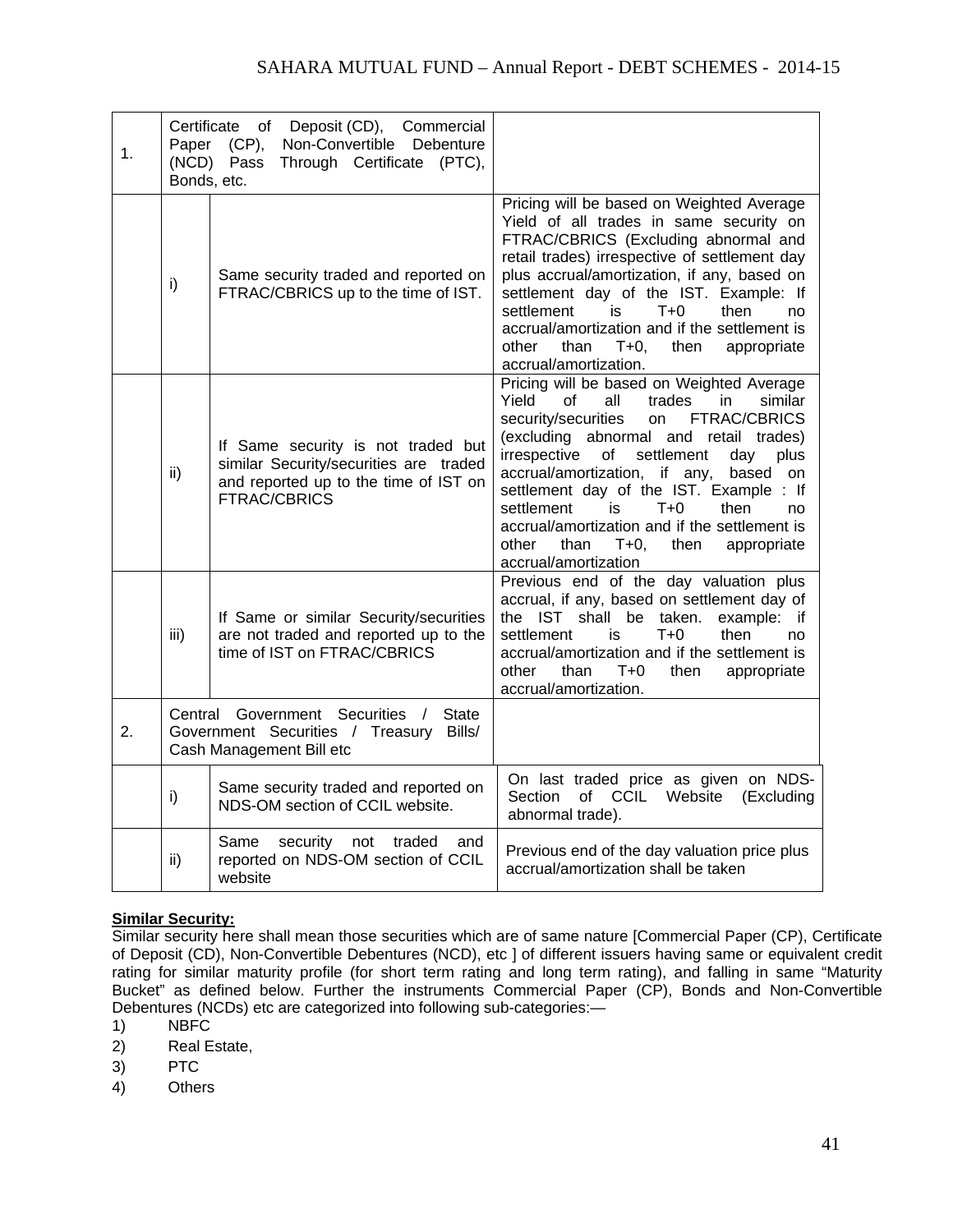## **Maturity Bucket:**

• For Debt Security having remaining maturity upto 91 days

| Maturity date of securities falling between | <b>Time Bucket</b>      |
|---------------------------------------------|-------------------------|
| 1st and 7th of the month                    | 1-7 of the same month   |
| 8th and 15th of the month                   | 8-15 of the same month  |
| 16th and 23rd of the month                  | 16-23 of the same month |
| 24th to end of the month                    | 24- end of the month    |

• For Debt Securities having remaining maturities more than 91 days

"Time Bucket" for maturity profile of "Similar Securities" shall be same calendar month of that year.

## **A (III) Notes:**

- 1. For the purpose of Valuation of securities and for Inter Scheme Transfer, Weighted average of all trades of 5 crs and above, excluding abnormal trades and retail trades shall be taken. Since retail trades are of small value and generally may deviate materially from the yield at which the market lots in WDM is traded, it would be appropriate to exclude the retail trades for the more realistic valuation of the security.
- 2. Abnormal Trade is defined as those transaction/s which is/are over +/- 250 Basis Point compared to the previous day valuation yield of the security in question

For the Valuation/Inter-scheme transfer, the available trades of various public platform shall be considered where the face value of trade per transaction is Rs. 5 crs and above. If in any given day in same/ similar security, the value of total trade is less than minimum market lot of 5 Crs, the same shall be ignored for the valuation purpose.

- 3. CRISIL and ICRA provide the valuation matrices for various maturity bucket. Script wise value for various debt instruments are also provided by CRISIL and ICRA. Trades are also reported and settled on various public platform.
- 4. Public platform for the purpose of valuation of security shall mean FIMMDA managed FTRAC, NSE, BSE, (except NSER- NSE retail and BSER- BSE Retail), RBI managed NDS-OM or any other Public platform for Debt market launched from time to time. Market trades from different Platforms are usually collected by BILAV Information LLP, which may be used for the purpose of Valuation of traded security for which script wise values are not available from CRISIL/ICRA
- 5. The data on yield and prices are generally provided upto 4 decimal point which shall be considered and these prices are considered on respective face value of the instruments for arriving at valuation.
- 6. For the valuation of traded securities where script wise values are not available by CRISIL/ICRA, price derived from the corresponding Weighted Average yield of all available trades excluding abnormal and retail trades on any public platform for the same security on T+1 settlement basis is taken.

In case, the Bilav file is not received by 7.30 PM and script wise values are not available, then FIMMDA managed FTRAC platform and NDS OM section of CCIL website may be used for the calculation of weighted average yield of traded security.

- 7. For non traded securities where script wise values are not available, the valuation is done on the price derived from the corresponding aggregated yield matrices for the respective category as provided by CRISIL/ICRA on T+1 settlement basis.
- 8. For Government Securities, SDL, T-Bills, Cash Management Bill etc, the valuation is done on aggregated script wise pricing as provided by CRISIL/ICRA and as applicable for that day. In the absence of script wise values the valuation is based on aggregated matrices if available from CRISIL/ICRA on T+1 settlement and as applicable for that day.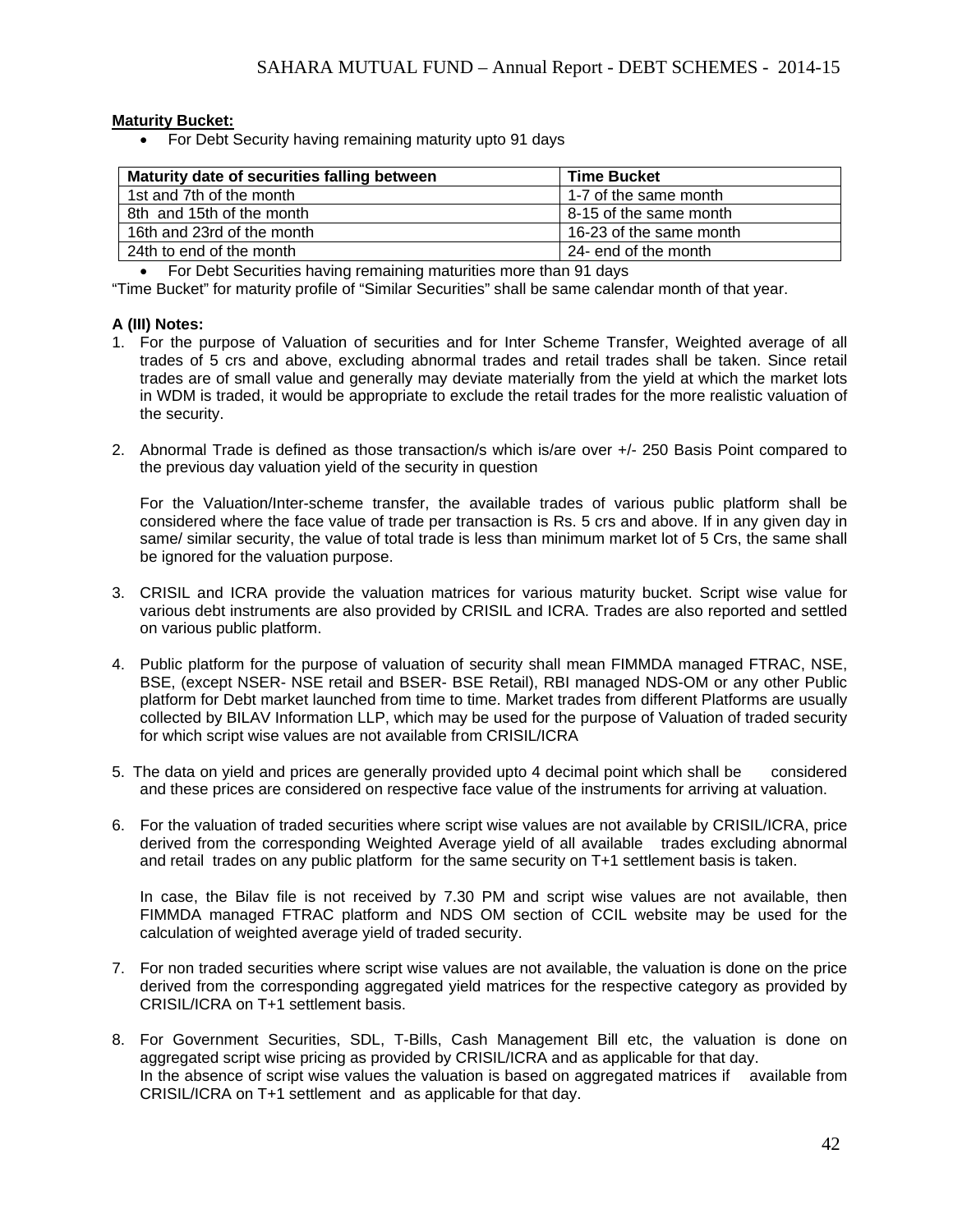- 9. In case the valuation matrices/script wise value is available either from CRISIL/ICRA upto a reasonable time limit, the same shall be considered for arriving at valuation
- 10. In respect of any day neither the script wise value nor the valuation Matrices is available from CRISIL/ICRA within the reasonable time limit, the Valuation is done on the basis of accrual/amortization based on the last valuation.

### **Mutual Fund Units**

a. In case of traded Mutual Fund schemes, the units would be valued at closing price on the stock exchange on which they are traded like equity instruments. In case the units are not traded for more than 7 days, last declared Repurchase Price (the price at which Mutual Fund schemes buys its units back) would be considered for valuation.

b. If the last available Repurchase price is older than 7 days, the valuation will be done at the last available NAV reduced by illiquidity discount. The illiquidity discount will be 10% of NAV or as decided by the Valuation Committee.

c. In case of non-traded Mutual Fund scheme, the last declared Repurchase Price (the price at which Mutual Fund schemes buys its units back) would be considered for valuation.

d. In case of Investments made by a scheme into the other scheme of Sahara Mutual Fund, if valuation date being the last day of the financial year falling on a non-business day, then the computed NAV would be considered for valuation on March 31.

### **Related matters**

- i) In case of any other instruments not covered in the policy above, the same shall be referred to the Investment and Valuation Committee which is empowered to take decision.
- ii) In case of any perceived conflict of interest while valuating the securities, the matter shall be dealt and decided by Investment and Valuation Committee.
- iii) For non– business day the valuation shall be done on aggregated Script wise prices as provided by CRISIL/ICRA. In absence of script wise prices the valuation shall be done on accrual basis/amortization basis based on last valuation
- iv) In case of exceptional circumstances like, policy announcements by government/regulatory bodies, natural disasters, public disturbances, extreme volatility in capital market, shut down of market, war etc and on those days if script-wise value or valuation matrices are not available from CRISIL/ICRA and if security is not traded, the valuation for the day shall be done based on last valuation plus accrual/amortization or as may decided by the Investment and Valuation Committee.
- v) The Valuation Policy shall be reviewed by the Statutory Auditor at least once in a financial year.
- vi) Valuation Policy as updated and approved by the Board of AMC / Board of Trustees shall be applicable for the schemes of Sahara Mutual Fund

### **2.3.1 Valuation of securities not covered under the above valuation policy:**

The total exposure in securities, which do not fall under above valuation norms, shall not exceed 5% of the total AUM of the scheme.

In case of any other instruments not covered in the policy above, the same shall be referred to the Investment and Valuation Committee which is empowered to take decision.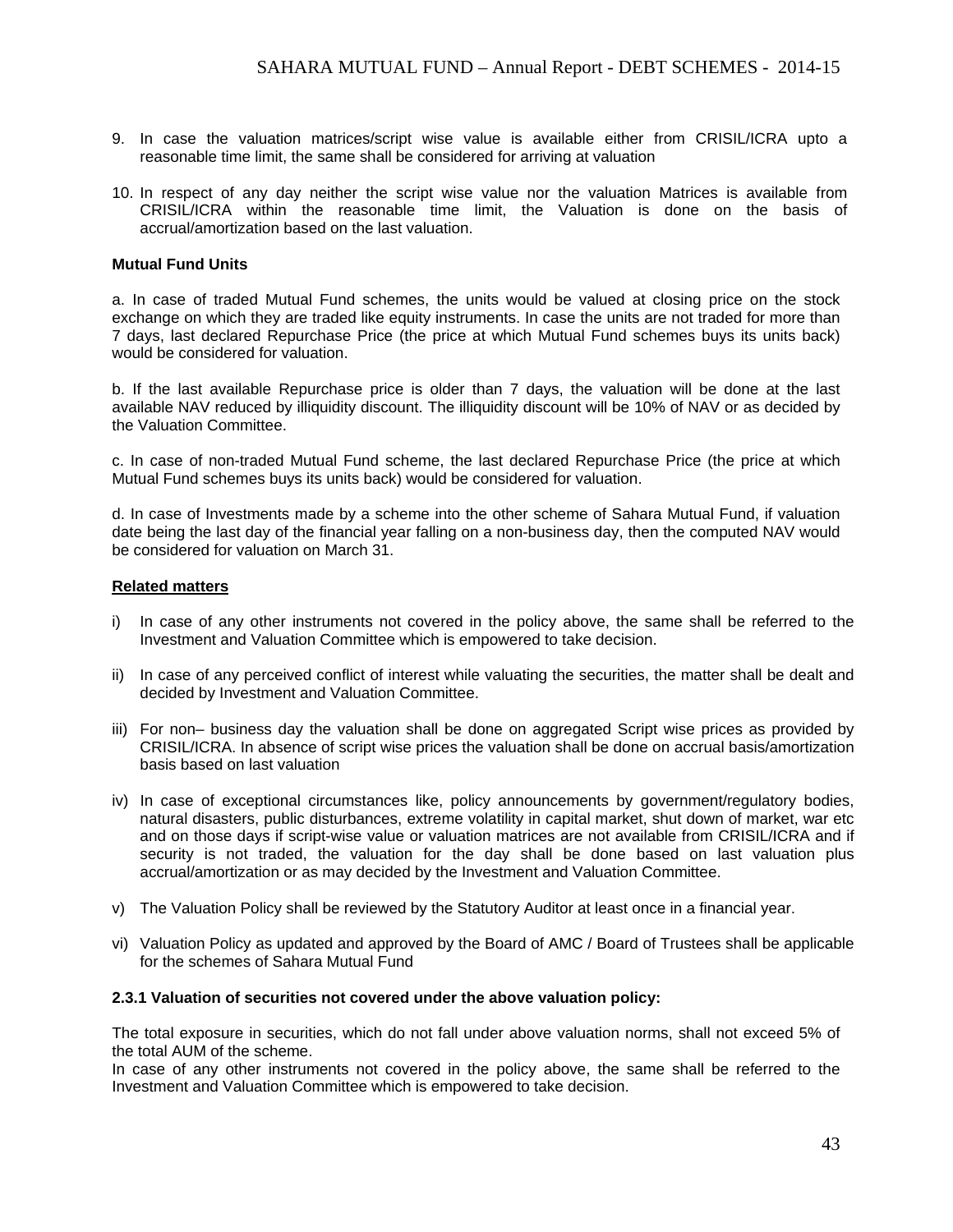Investment in such securities is to be valued by a method approved by the Investment and Valuation Committee and the same will be reported to the Board of Trustees.

## **2.3.2 Unrealised Appreciation / Depreciation**

In accordance with the Guidance Note on Accounting for Investments in the Financial Statements of Mutual Funds issued by the Institute of Chartered Accountants of India, the unrealized appreciation determined separately for each individual investment is directly transferred to the "Unrealised Appreciation Reserve Account" i.e. without routing it through the revenue account.

The provision for depreciation in value of investments determined separately for each individual investment is recognized in the revenue account. The loss( realsied) on investments sold / transferred during the year is charged to revenue account, instead of being first adjusted against the provision for depreciation, if already created in the prior year, as recommended by the said Guidance Note. However, this departure from the Guidance Note does not have any impact on the Scheme's net assets or results for the year.

## **2.4 Revenue Recognition**

- 2.4.1 Income and Expenses are recognized on accrual basis.
- 2.4.2 Interest on funds invested in short-term deposits with scheduled commercial banks is recognized on accrual basis.
- 2.4.3 Interest on Debentures, Government of India securities and Money Market Instruments are recognized on accrual basis
- 2.4.4 Proportionate realized gains on investments out of sales / repurchase proceeds at the time of sale / repurchase of units are transferred to revenue Account from Unit Premium Reserve.

## **3. Net Asset Value for Growth / Dividend Options:**

The net asset value of the units is determined separately for units issued under the Growth Option, Dividend Option, Growth Option – Direct and Dividend Option – Direct. For reporting the net asset value of the Growth Option, Dividend Option, Growth Option – Direct and Dividend Option - Direct, daily income earned, including realized and unrealized gain or loss in the value of investments and expenses incurred by the scheme are allocated to the options in proportion to the value of the net assets.

### **4. Unit Premium Reserve Account**

Upon issue and redemption of units, the net premium or discount to the face value of units is adjusted against the unit premium reserve account of the respective Options / Scheme, after an appropriate amount of the issue proceeds and redemption payout is credited or debited respectively to the Income equalization account.

### **5. Income Equalisation Reserve**

An appropriate part of the sale proceeds or the redemption amount, as the case may be, is transferred to income equalization account. The total distributable surplus (without considering unrealized appreciation) upto the date of issue/ redemption of units has been taken into account for the purpose of ascertaining the amount to be transferred to Equalization Account on a daily basis. The net balance in this account is transferred to the Revenue Account at the end of the year.

### **6 Load Charges**

The Entry load charges collected, if any are used to meet expenses as per the stipulated SEBI guidelines from time to time. Service tax on exit load , if any, shall be paid out of the exit load proceeds and exit load net of service tax, if any, shall be credited to the scheme.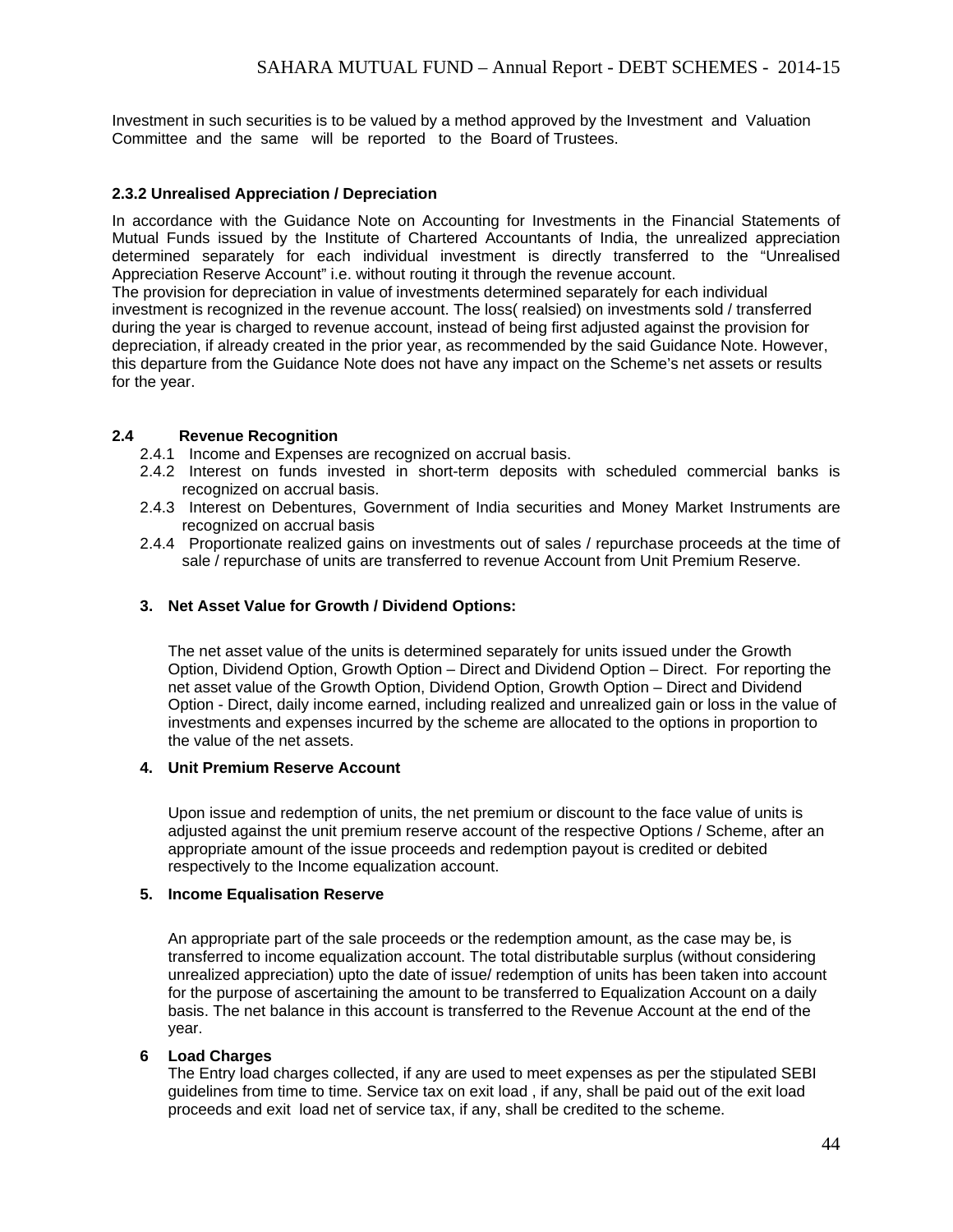## **7. Unclaimed Redemption.**

In line with SEBI circular no. MFD/CIR/9/120 /2000 dated November 24, 2000, the unclaimed redemption and dividend amounts may be deployed by the mutual funds in call money market or money market instruments only and the investors who claim these amounts during a period of three years from the due date shall be paid at the prevailing Net Asset Value. After a period of three years, this amount can be transferred to a pool account and the investors can claim the unclaimed redemption amount at NAV prevailing at the end of the third year. The income earned on such funds can be used for the purpose of investor education. The AMC should make continuous effort to remind the investors through letters to take their unclaimed amounts. Further, the investment management fee charged by the AMC for managing unclaimed amounts shall not exceed 50 basis points.

## **8. NOTES ON ACCOUNTS**

### **8.1 Management Fees, Trusteeship Fees, Custodian Fees**

### **Management Fees**

Management Fees (inclusive of service tax) has been computed at 0.07 % ( PY :0.09 %) on average net assets calculated on a daily basis.

### **Trusteeship Fees & Expenses**

In accordance with Deed of Trust dated  $18<sup>th</sup>$  July 1996 between the Settler and the Trustees, the fund has paid or provided an annual fee of Rs.1,00,000/- per Trustee. Trusteeship fees & Expenses are allocated to the schemes on the basis of their daily average net assets.

### **Custodian Charges**

HDFC Bank Ltd provides Custodial Services to the scheme for which fees is paid as per the agreement.

- **8.2** Provision for tax has not been made since the income of the scheme is exempt from tax under Section 10(23D) of the Income Tax Act, 1961.
- **8.3** Transactions with Brokers in excess of 5% or more of the aggregate purchases and sale of securities made by the Fund have been reported to the Trustees on a bimonthly basis.
- **8.4** Certain investments are registered in the name of the Fund without specific reference to the Scheme. As at March 31, 2015 the aggregate market value of securities under Sahara Income Fund but held in the name of Sahara Mutual Fund being invested in REPO is NIL (PY : Rs.20,565,177.51)and investment in CBLO is Rs. 2,88,61,067.84 (PY : NIL)
- **8.5** During Year Ended 31.03.2015 the Registrar and Transfer Agents charges amounting to Rs 36,663.85 (PY: Rs.42,146.00 ), Custodian fees amounting to Rs. 19,857.40 (PY: Rs.22,948.26 ), Transaction Cost amounting to Rs.20,959.49 (PY: NIL) and Fees & Expenses of Trustees amounting to NIL(PY:Rs.20133.02 ) constitutes 23.42 % (PY: 21.31), 12.68% (PY:11.60), 13.39%(PY:NIL) and NIL (PY:10.18) respectively of the total schemes expenses.

### **8.6 Transactions with Associates**

Brokerage / Commission on sale of units by the Scheme or by the Asset Management Company given to associates, pursuant to Regulation 25(8):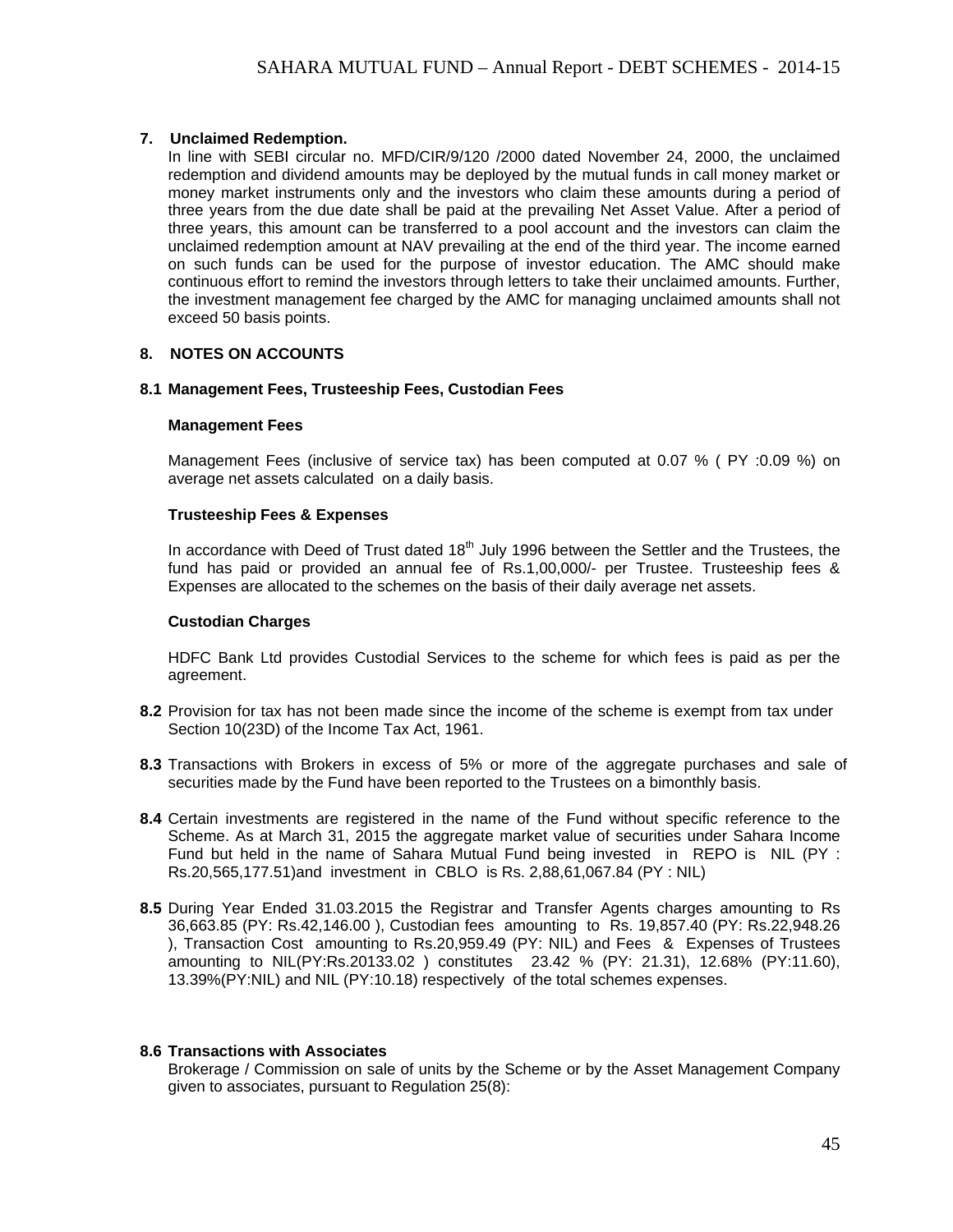**Commission to SIFCL A/c CMSD (Associate) made for sale of units of the MF for the current year ended 31st March 2015**.

| <b>Tax Gain</b> | Growth | Liguid         | Mid cap | <b>Wealth Plus</b> | <b>Short Term</b> | <b>Infrastructure</b> |
|-----------------|--------|----------------|---------|--------------------|-------------------|-----------------------|
| Fund            | Fund   | $\epsilon$ und | Fund    | <b>Fund</b>        | <b>Bond</b>       | Fund                  |
| 0.33            | 0.06   | 0.02           | 0.10    | 0.01               | 0.00              | 0.06                  |

(Rs.In lakhs)

(Rs.In lakhs)

| <b>Star Value</b><br>Fund | <b>Power and Natural</b><br>Super 20<br>Fund<br><b>Resources Fund</b> |  | <b>Banking &amp; Financial</b><br><b>Income</b><br><b>Services Fund</b><br><b>Fund</b> |      |  |
|---------------------------|-----------------------------------------------------------------------|--|----------------------------------------------------------------------------------------|------|--|
| 0.01                      | 0.01                                                                  |  | 0.33                                                                                   | 0.01 |  |

Commission to SIFCL A/c CMSD (Associate) made for sale of units of the MF for the previous year ended 31<sup>st</sup> March 2014.

(Rs.In lakhs)

| <b>Tax Gain</b> | Growth | ∟iquid | Mid cap | <b>Wealth Plus</b> | <b>Short Term</b> | <b>Infrastructure</b> |
|-----------------|--------|--------|---------|--------------------|-------------------|-----------------------|
| ≂und            | Fund   | Fund   | Fund    | Fund               | Bond              | Fund                  |
| 0.42            | 0.13   | 0.03   | 0.14    | 0.02               | 0.01              | 0.07                  |

|                                  |                  |                                            |                                                                  | (Rs. in lakhs)     |
|----------------------------------|------------------|--------------------------------------------|------------------------------------------------------------------|--------------------|
| <b>Star Value</b><br><b>Fund</b> | Super 20<br>Fund | <b>Power and Natural Resources</b><br>Fund | <b>Banking &amp;</b><br><b>Financial</b><br><b>Services Fund</b> | <b>Income Fund</b> |
| 0.01                             | 0.02             | 0.00                                       | 0.76                                                             | 0.01               |

**Commission paid to associates / related parties /group companies of Sponsor/AMC** 

| Name of<br>associate /<br>related parties /<br>group<br>companies of<br><b>Sponsor / AMC</b> | Nature of<br>association /<br>nature of<br>relation   | <b>Period</b><br>Covered | <b>Business given</b><br>(Rs cr and % of<br>total business<br>received by the<br>fund) | <b>Commission paid</b><br>(Rs &<br>% of total commission<br>paid<br>by the fund |
|----------------------------------------------------------------------------------------------|-------------------------------------------------------|--------------------------|----------------------------------------------------------------------------------------|---------------------------------------------------------------------------------|
| (1)                                                                                          | 2)                                                    | (3)                      | (4)                                                                                    | (5)                                                                             |
| <b>SIFCL A/c</b><br><b>CMSD</b>                                                              | Sponsor /<br><b>Mutual Fund</b><br><b>Distributor</b> | April 14-<br>March 15    | (0.29 & 0.36%)                                                                         | (Rs.93537.78; 8.80%)                                                            |
| SIFCL A/c CMSD                                                                               | Sponsor / Mutual<br><b>Fund Distributor</b>           | April 13-<br>March 14    | (1.29 & 0.45%)                                                                         | (Rs.1,60,398.82; 13.57%)                                                        |

In column No 4, the total business received by the fund includes business through ARNs & also direct business.In column No 5, the amount includes the upfront and the trail.

## **Brokerage paid to associates / related parties / group companies of Sponsor/AMC**

| Name of associate /<br>related parties /<br>group companies<br>of Sponsor / AMC | Nature of<br>association /<br>nature of<br>relation | <b>Period</b><br>Covered | <b>Value of Transaction</b><br>(in Rs, Cr & of Total)<br>value of Transaction<br>of the Fund) | Brokerage (Rs Cr & %<br>of total brokerage<br>paid by the Fund) |
|---------------------------------------------------------------------------------|-----------------------------------------------------|--------------------------|-----------------------------------------------------------------------------------------------|-----------------------------------------------------------------|
|                                                                                 | $\blacksquare$                                      | $\overline{\phantom{0}}$ | $\overline{\phantom{a}}$                                                                      |                                                                 |

There are no associate brokers, hence not applicable for the period April – Mar 2015 & April – Mar 2014.

## **8.7 Aggregate Value of purchases and sales of Investments during the year as a percentage of daily average net asset value;**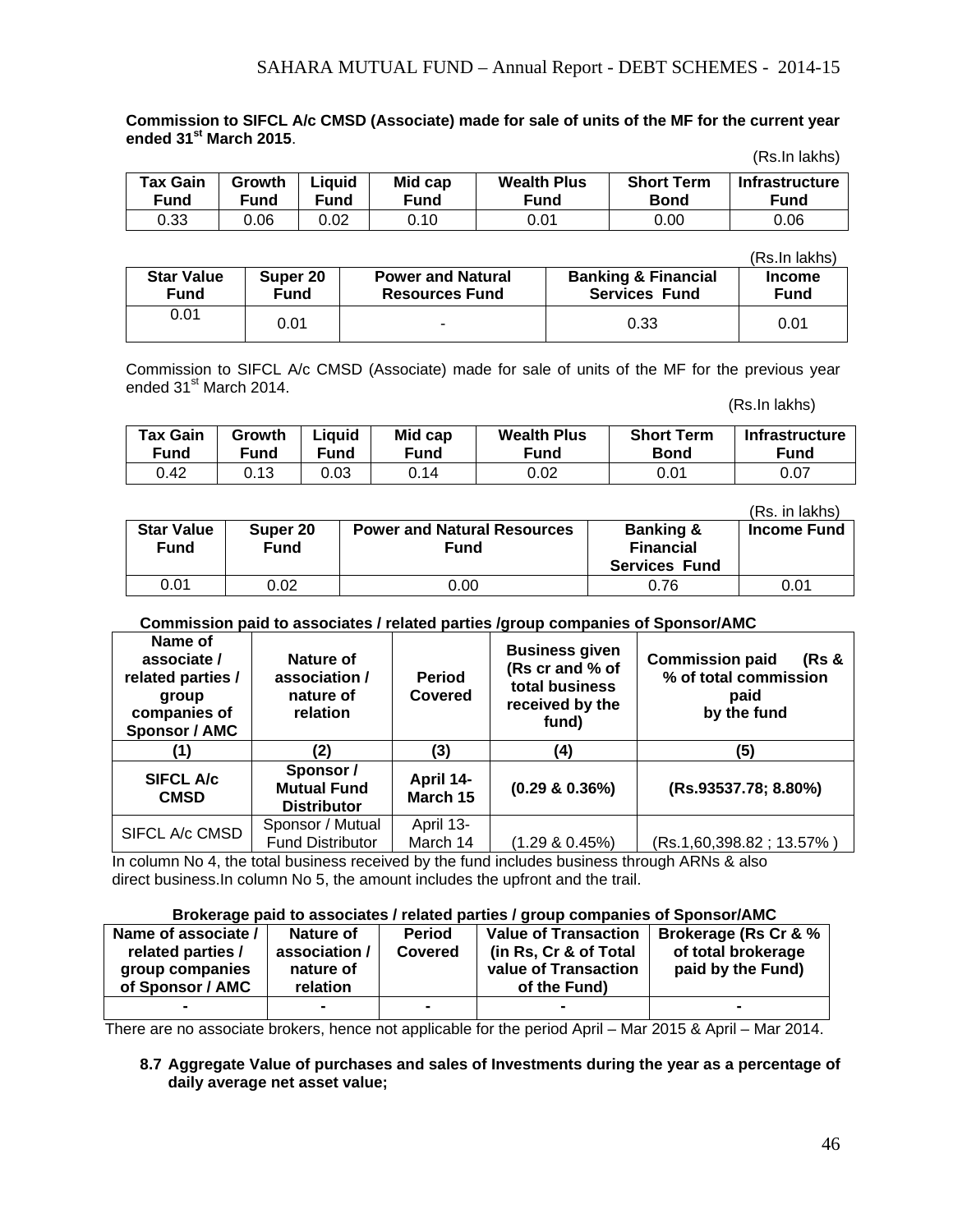## **Purchases**

| Year         | <b>Amount in Rupees</b> | % of Daily average |
|--------------|-------------------------|--------------------|
| 2014-15      | 29,914,640              | 59.80              |
| 2013-14      | 3,025,428,905           | 5131.09            |
| <b>Sales</b> |                         |                    |
| Year         | <b>Amount in Rupees</b> | % of Daily average |
| 2014-15      | 39,991,300              | 79.94              |
| 2013-14      | 3,694,874,534           | 6266.46            |

## **8.8 Aggregate Appreciation and Depreciation in the value of Investments :**

|                              | 31-Mar-15                      |                                | 31-Mar-14                      |                                       |  |
|------------------------------|--------------------------------|--------------------------------|--------------------------------|---------------------------------------|--|
| Scheme                       | Appreciation<br>(Rs. In lakhs) | Depreciation<br>(Rs. In lakhs) | Appreciation<br>(Rs. In lakhs) | <b>Depreciation</b><br>(Rs. In lakhs) |  |
| Sahara Income Fund           | ۰                              | ۰                              | ۰                              |                                       |  |
| <b>Bonds/NCDs</b>            |                                | $\blacksquare$                 | $\blacksquare$                 |                                       |  |
| <b>MMI's</b>                 |                                | $\blacksquare$                 | 0.00                           | 0.06                                  |  |
| <b>Government Securities</b> | -                              | $\blacksquare$                 | $\blacksquare$                 |                                       |  |

## **8.9 Income and Expense Ratio**

|                                                                | 2014-15 | 2013-14 |
|----------------------------------------------------------------|---------|---------|
| Total Income (including net unrealized appreciation and net of | 8.12%   | 9.76%   |
| loss on sale of investments) to average net assets calculated  |         |         |
| on a daily basis.                                              |         |         |
| Total Expenditure to average net assets calculated on a daily  | 0.31%   | 0.34%   |
| basis                                                          |         |         |

## **8.10 Movement in Unit Capital: Face Value of Units : Rs. 10/- per unit.**

## **8.10.1 Growth Option**

|                                             | <b>Number of Units</b> | Amount (Rs)  | Number of Units | Amount (Rs)   |
|---------------------------------------------|------------------------|--------------|-----------------|---------------|
|                                             | As on                  | As on        | As on           | As on         |
|                                             | 31-Mar-15              | 31-Mar-15    | 31-Mar-14       | 31-Mar-14     |
| <b>Initial Capital</b>                      | 20125350.000           | 201253500.00 | 20125350.000    | 201253500.00  |
| <b>Opening Balance</b>                      | 1135128.497            | 11351284.97  | 8708984.225     | 87089842.25   |
| Units Sold during the<br>year               | 157622.451             | 1576224.51   | 74734.294       | 747342.94     |
| <b>Units Repurchased</b><br>during the year | (296400.663)           | (2964006.63) | (7648590.022)   | (76485900.22) |
| <b>Closing Balance</b>                      | 996350.285             | 9963502.85   | 1135128.497     | 11351284.97   |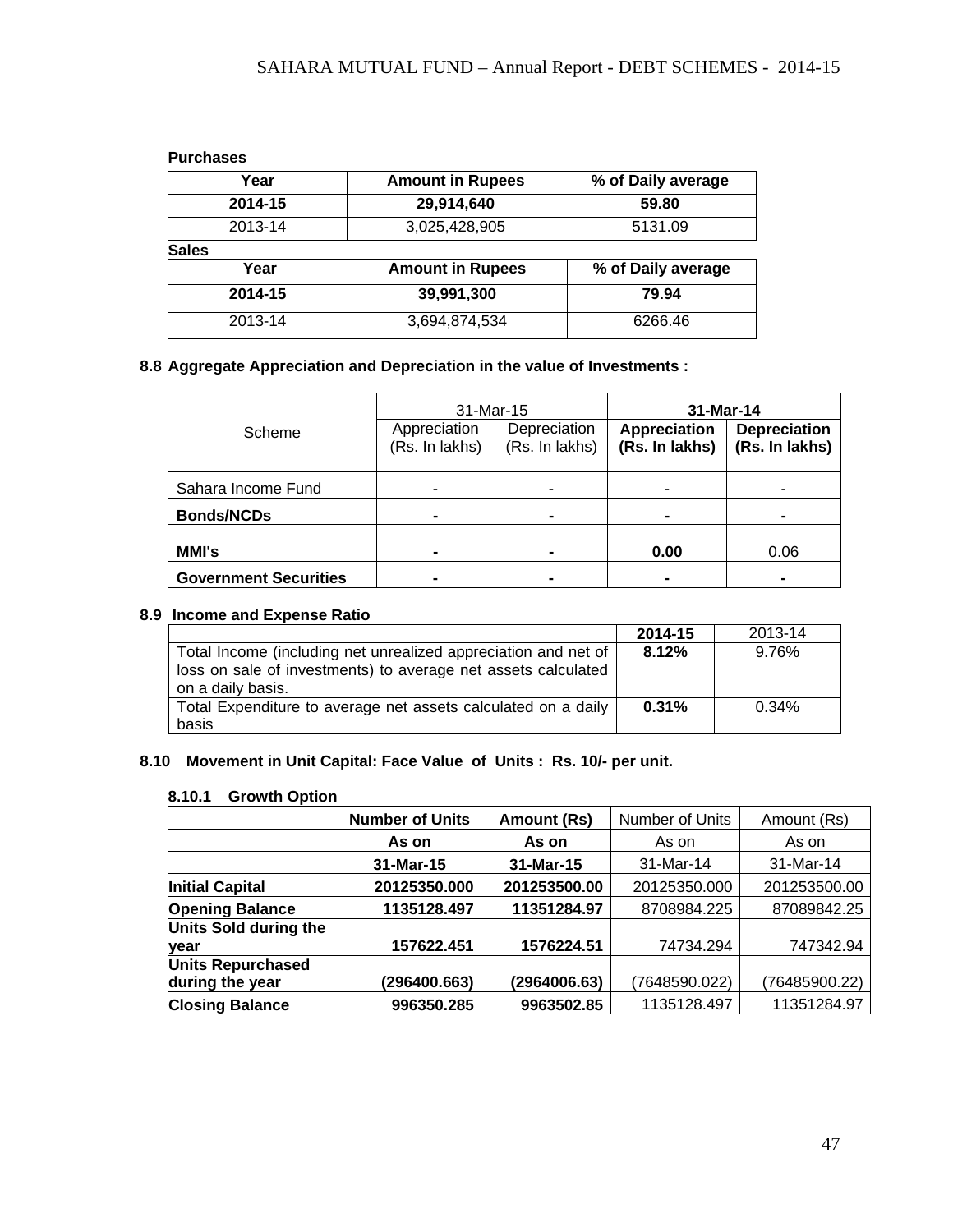|                                             | <b>Number of Units</b> | Amount (Rs)   | Number of Units | Amount (Rs)    |
|---------------------------------------------|------------------------|---------------|-----------------|----------------|
|                                             | As on                  | As on         | As on           | As on          |
|                                             | 31-Mar-15              | 31-Mar-15     | 31-Mar-14       | 31-Mar-14      |
| <b>Initial Capital</b>                      | $\blacksquare$         |               | ۰               |                |
| <b>Opening Balance</b>                      | 47988.195              | 479881.95     | 24176192.716    | 241761927.16   |
| Units Sold during the<br>year               | 7337622.573            | 73376225.73   | 769013.650      | 7690136.50     |
| <b>Units Repurchased</b><br>during the year | (7338723.111)          | (73387231.11) | (24897218.171)  | (248972181.71) |
| <b>Closing Balance</b>                      | 46887.657              | 468876.57     | 47988.195       | 479881.95      |

### **8.10.2 Growth Option –Direct**

### **8.10.3 Dividend Option**

|                          | <b>Number of Units</b> | Amount (Rs) | Number of Units | Amount (Rs) |
|--------------------------|------------------------|-------------|-----------------|-------------|
|                          | As on                  | As on       | As on           | As on       |
|                          | 31-Mar-15              | 31-Mar-15   | 31-Mar-14       | 31-Mar-14   |
| <b>Initial Capital</b>   | 2405600.000            | 24056000.00 | 2405600.000     | 24056000.00 |
| <b>Opening Balance</b>   | 94427.732              | 944277.32   | 100890.653      | 1008906.53  |
| Units Sold during the    |                        |             |                 |             |
| year                     | 287.513                | 2875.13     | 579.048         | 5,790.48    |
| <b>Units Repurchased</b> |                        |             |                 |             |
| during the year          | (21887.760)            | (218877.60) | (7041.969)      | (70419.69)  |
| <b>Closing Balance</b>   | 72827.485              | 728274.85   | 94427.732       | 944277.32   |

## **8.10.4 Dividend Option-Direct**

|                          | <b>Number of Units</b> | Amount (Rs) | Number of Units | Amount (Rs) |
|--------------------------|------------------------|-------------|-----------------|-------------|
|                          | As on                  | As on       | As on           | As on       |
|                          | 31-Mar-15              | 31-Mar-15   | 31-Mar-14       | 31-Mar-14   |
| <b>Initial Capital</b>   | $\blacksquare$         | -           |                 |             |
| <b>Opening Balance</b>   | 0.000                  | 0.00        | 54.690          | 546.90      |
| Units Sold during the    |                        |             |                 |             |
| year                     | 235.481                | 2354.81     |                 |             |
| <b>Units Repurchased</b> |                        |             |                 |             |
| during the year          | (116.622)              | (1166.220   | (54.690)        | (546.90)    |
| <b>Closing Balance</b>   | 118.859                | 1188.59     | 0.000           | 0.00        |

**8.11** The scheme has declared nil dividend during the year ended March 31, 2015 (PY: Nil) Further, there was no Bonus declared during the year ended March 31, 2015 (PY: Nil).

## **8.12 Unclaimed Amounts (beyond three months):**

Unclaimed Redemption and Dividend amounts as of March 31, 2015 are given below:

| Scheme Name           | No of Investors | Unclaimed<br>Dividend (Rs) | No of<br>Investors | Unclaimed<br>Redemption<br>(Rs) |
|-----------------------|-----------------|----------------------------|--------------------|---------------------------------|
| Sahara Income<br>Fund | 14              | 8.968.04                   | 13                 | 91.186.36                       |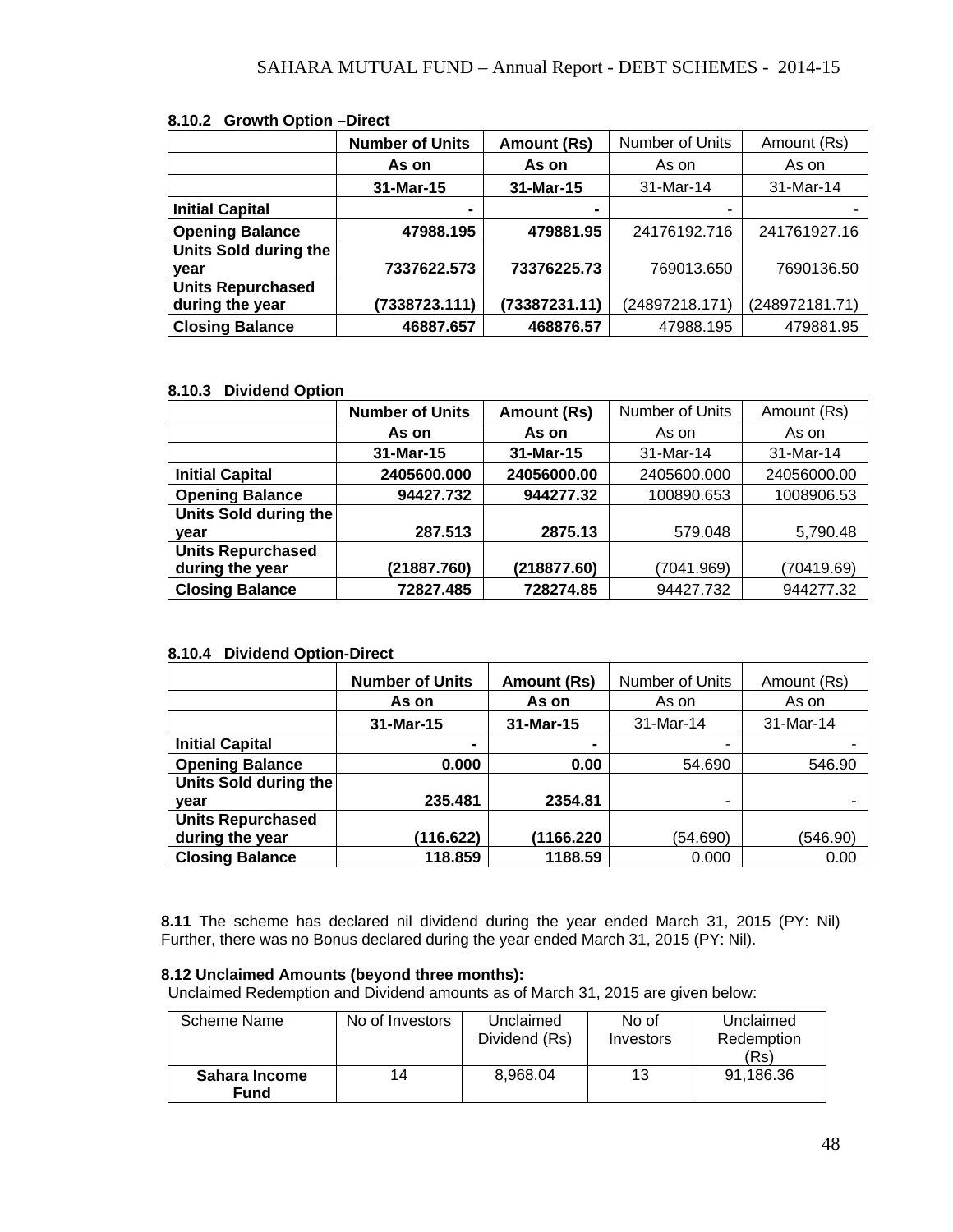**8.13** Investments made by the Schemes of Sahara Mutual Fund in Companies or their subsidiaries that have invested more than 5% of the net asset value of any scheme, pursuant to Regulation 25(11):**NIL** 

## **8.14 Portfolio Statement as on March 31, 2015:**

| Name of the Instrument                    | <b>ISIN</b> | Rating | Quantity   | <b>Mkt Value</b><br>(Rs. In<br>lakhs) | $%$ of<br><b>NAV</b> | $%$ To<br>Category |
|-------------------------------------------|-------------|--------|------------|---------------------------------------|----------------------|--------------------|
| 1. Equity & Equity Related                |             |        |            |                                       |                      |                    |
| (a) Listed / awaiting listing on          |             |        |            |                                       |                      |                    |
| <b>Stock Exchanges</b>                    |             |        | <b>Nil</b> | <b>Nil</b>                            | Nil                  | <b>Nil</b>         |
|                                           |             |        |            |                                       |                      |                    |
| (b) Unlisted                              |             |        | <b>Nil</b> | <b>Nil</b>                            | <b>Nil</b>           | Nil                |
|                                           |             |        |            |                                       |                      |                    |
| 2. Debt Instruments                       |             |        |            |                                       |                      |                    |
| (a) Listed                                |             |        |            |                                       |                      |                    |
| <b>Bonds</b>                              |             |        | <b>Nil</b> | Nil                                   | Nil                  | <b>Nil</b>         |
|                                           |             |        |            |                                       |                      |                    |
| (b) Privately Placed / Unlisted           |             |        |            |                                       |                      |                    |
| <b>Floating Rate NCDs</b>                 |             |        | <b>Nil</b> | <b>Nil</b>                            | <b>Nil</b>           | <b>Nil</b>         |
|                                           |             |        |            |                                       |                      |                    |
| 3. Money Market Instruments               |             |        |            |                                       |                      |                    |
| <b>Certificate of Deposits</b>            |             |        | <b>Nil</b> | <b>Nil</b>                            | <b>Nil</b>           | <b>Nil</b>         |
| <b>Commercial Papers</b>                  |             |        | <b>Nil</b> | <b>Nil</b>                            | <b>Nil</b>           | <b>Nil</b>         |
| <b>Collateralized Borrowing and</b>       |             |        |            |                                       |                      |                    |
| <b>Lending Obligation (CBLO)</b>          |             |        | <b>Nil</b> | 288.61                                | 99.39                | 100.00             |
|                                           |             |        |            |                                       |                      |                    |
| <b>4. Securitized Debt</b>                |             |        |            |                                       |                      |                    |
| <b>Instruments</b>                        |             |        | <b>Nil</b> | <b>Nil</b>                            | Nil                  | <b>Nil</b>         |
|                                           |             |        |            |                                       |                      |                    |
| 5. Others - Short Term<br><b>Deposits</b> |             |        | <b>Nil</b> | <b>Nil</b>                            | <b>Nil</b>           | <b>Nil</b>         |
|                                           |             |        |            |                                       |                      |                    |
| <b>Cash Receivables</b><br>6.             |             |        |            | 1.77                                  | 0.61                 | 100.00             |
|                                           |             |        |            |                                       |                      |                    |
| <b>TOTAL</b>                              |             |        | <b>Nil</b> | 290.38                                | 100.00               | 100.00             |

**Note:** The market Value of Rs. 288.61 Lakhs under CBLO includes "Accretion of discount " of Rs. 0.08 lakhs . This accretion of discount is disclosed in the schedule 2 – Other Current Assets under the head – "Outstanding & Accrued Income" of the Balance sheet . The balance , being cost , of Rs. 288.53 Lakhs is shown in Schedule 2 of the Balance sheet under CBLO Placement.

**8.15** Investments made by the scheme in Securities of Group Companies of the sponsor – NIL.

| 8.16 Holdings over 25% of the NAV of the scheme |  |  |  |
|-------------------------------------------------|--|--|--|
|-------------------------------------------------|--|--|--|

| <b>Particulars</b>     | As on March 31, 2015 | As on March 31, 2014 |
|------------------------|----------------------|----------------------|
| Number of Investors    |                      |                      |
| Percentage of holdings | 45.72                | 40.00                |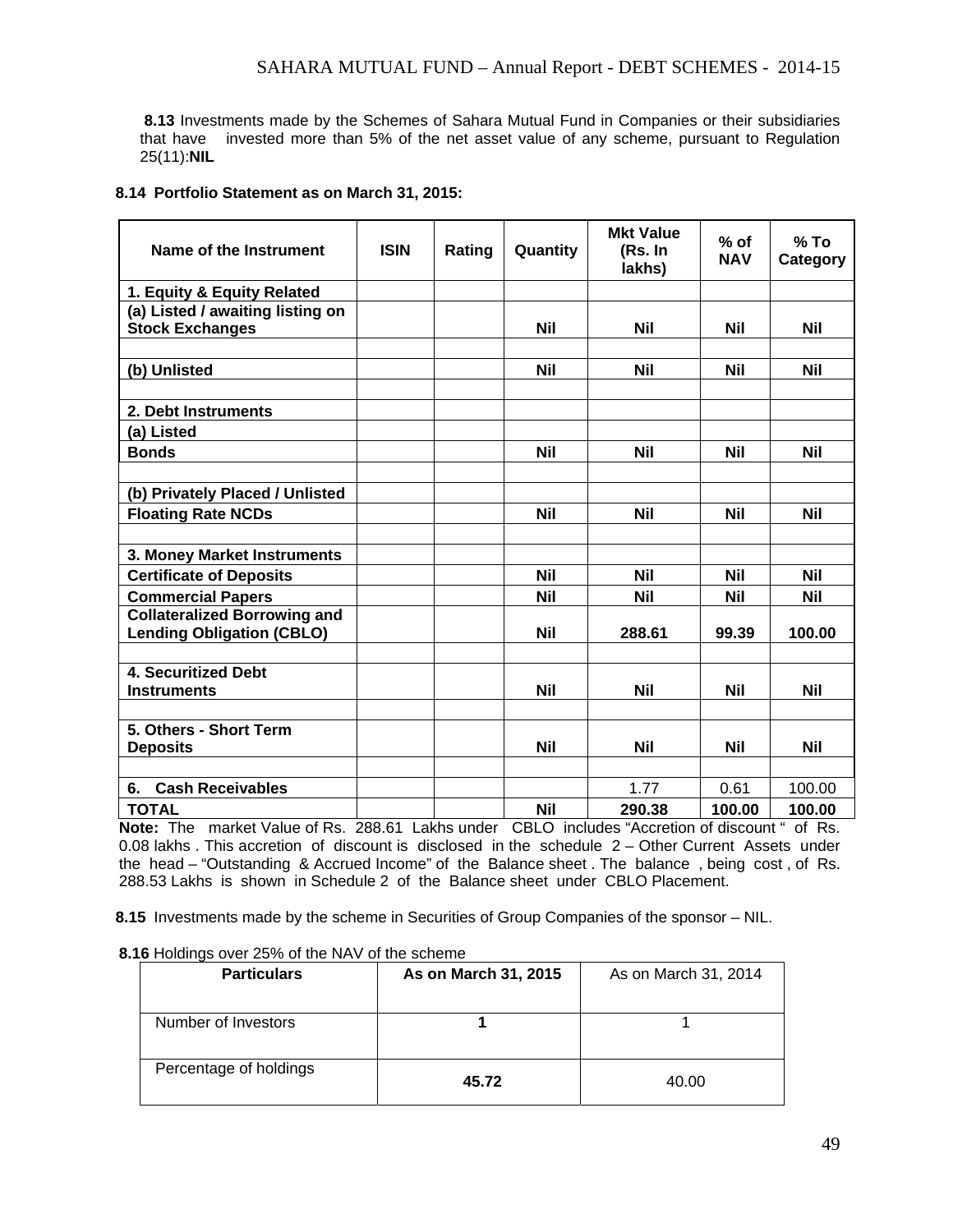**8.17** Contingent Liability: Nil

**8.18** The Mutual Fund was issued a notice by SEBI vide letter No. OW/31990/2014 dated 11th November, 2014 under Regulation No. 28(1) of the SEBI (Intermediaries) Regulations, 2008.The Mutual Fund and Trustees submitted reply to the Regulator on 27th December, 2014 followed by a personal hearing on 9th February 2015 wherein the management has given explanations and clarifications in the matter to the Regulator.

**8.19** Previous year's figures have been reclassified and regrouped wherever necessary to conform to the current year's classification.

As per our attached report of even date

| For Chaturvedi & Co.<br><b>Chartered Accountants</b><br>Firm Regn. No.:- 302137E | <b>For Sahara Asset Management Company</b><br><b>Private Ltd</b> |                                      | <b>For Sahara Mutual Fund</b> |                           |
|----------------------------------------------------------------------------------|------------------------------------------------------------------|--------------------------------------|-------------------------------|---------------------------|
| <b>S.N.Chaturvedi</b><br><b>Partner</b><br>Mem.No: 040479                        | O P Srivastava<br><b>Director</b>                                | R M Joshi<br><b>Director</b>         | S R Hegde<br><b>Trustee</b>   | P V Rao<br><b>Trustee</b> |
|                                                                                  | Naresh Kumar Garg<br><b>Chief Executive Officer</b>              | Ashwini Kumar<br><b>Fund Manager</b> |                               |                           |
| <b>Place:</b> Mumbai<br>Date: 19 <sup>th</sup> May 2015                          | Vidya Manjrekar<br><b>Head- Operations &amp; NAV Accounting</b>  |                                      |                               |                           |

50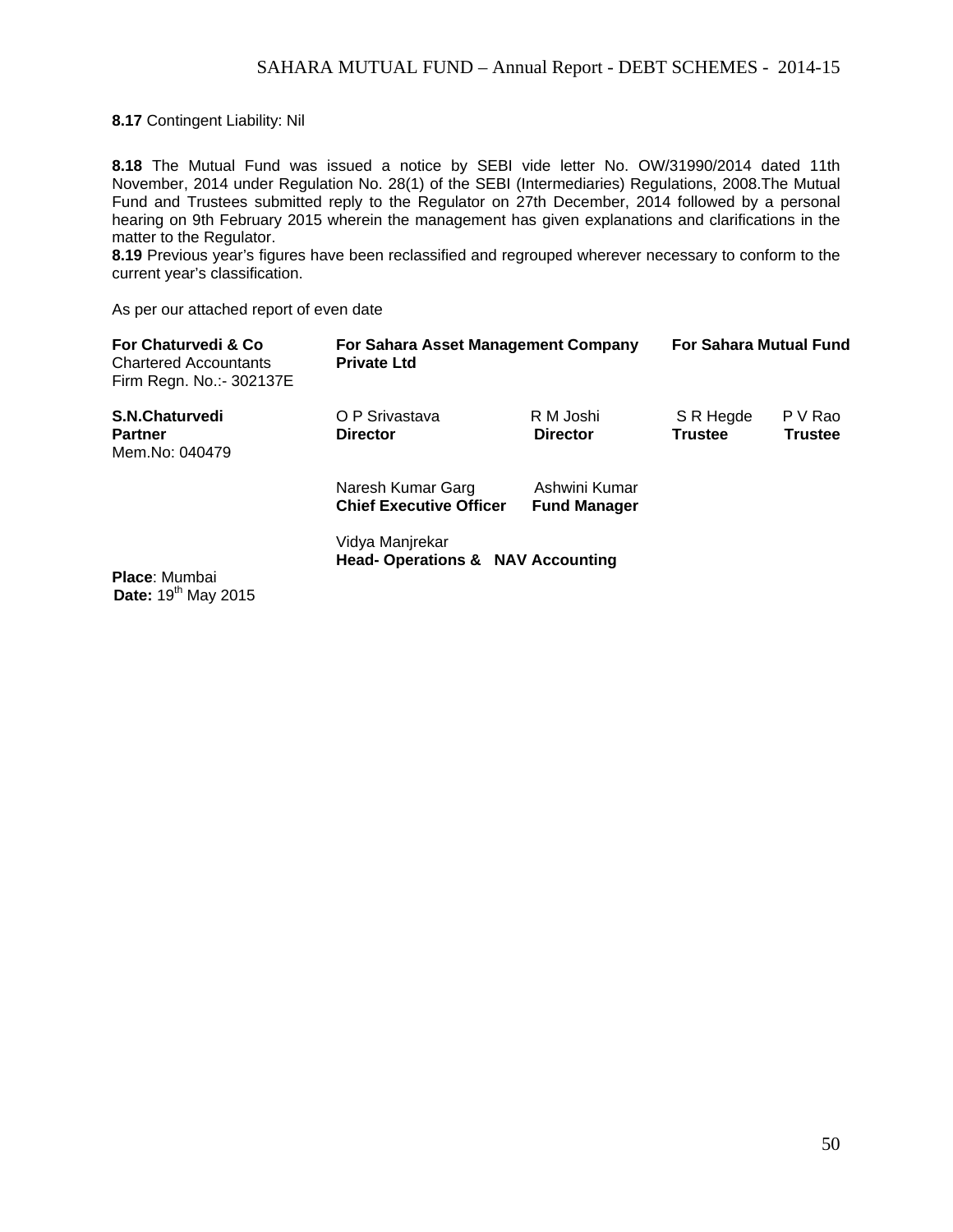|                                                                                         | As at<br>31-Mar- | As at<br>31-Mar- | As at<br>31-Mar- |
|-----------------------------------------------------------------------------------------|------------------|------------------|------------------|
| <b>SAHARA INCOME FUND</b>                                                               | 15               | 14               | 13               |
| <b>Particulars</b>                                                                      |                  |                  |                  |
| (a) Gross Income                                                                        |                  |                  |                  |
| (I) Income other than Profit on sale of Investments                                     | 3.64             | 3.89             | 0.72             |
| (ii) Income from Profit (net of loss) on inter-scheme sales/ transfer of<br>Investments | 0.00             | 0.00             | 0.00             |
|                                                                                         |                  |                  |                  |
| (iii) Income from Profit (net of Loss) on sale other than Inter scheme                  | 0.00             | 0.62             | 0.00             |
|                                                                                         |                  |                  |                  |
| (iv) Transfer to revenue account from past year's reserve                               | 0.00             | 0.00             | 0.00             |
|                                                                                         |                  |                  |                  |
| (b) Aggregate of expenses, write off, amortisation and charges                          | 0.14             | 0.15             | 0.03             |
|                                                                                         |                  |                  |                  |
| (c) Net Income                                                                          | 3.50             | 4.35             | 0.69             |
|                                                                                         |                  |                  |                  |
| (d) Net unrealised appreciation/(diminution) in value of Investments                    | 0.00             | 0.05             | 0.00             |
|                                                                                         |                  |                  |                  |
| (e) Net Asset Value                                                                     |                  |                  |                  |
| Growth Plan                                                                             | 26.3173          | 24.3494          | 22.4385          |
| Dividend Plan                                                                           | 21.6746          | 20.0538          | 18.4800          |
| Direct Growth Plan                                                                      | 26.6443          | 24.3643          | 22.4393          |
| <b>Direct Dividend Plan</b>                                                             | 21.9137          | 24.3494          | 18.4873          |
|                                                                                         |                  |                  |                  |
| (f) Repurchase Price during the year**                                                  |                  |                  |                  |
| (i) Highest                                                                             |                  |                  |                  |
| Growth Plan                                                                             |                  | 26.1857 24.2084  | 22.3074          |
| Dividend Plan                                                                           | 21.5662          | 19.9377          | 18.3721          |
| Direct Growth Plan                                                                      | 26.2126          | 24.2233          | 22.3081          |
| <b>Direct Dividend Plan</b>                                                             | 21.8041          | 19.9377          | 18.3793          |
|                                                                                         |                  |                  |                  |
| (ii) Lowest                                                                             |                  |                  |                  |
| Growth Plan                                                                             | 24.2485          | 22.3572          | 20.4992          |
| Dividend Plan                                                                           | 19.9707          | 18.4131          | 16.8830          |
| Direct Growth Plan                                                                      | 24.2635          | 22.3580          | 21.8835          |
| <b>Direct Dividend Plan</b>                                                             | 19.9707          | 18.4207          | 18.0231          |
|                                                                                         |                  |                  |                  |

## **HISTORICAL PER UNIT STATISTICS**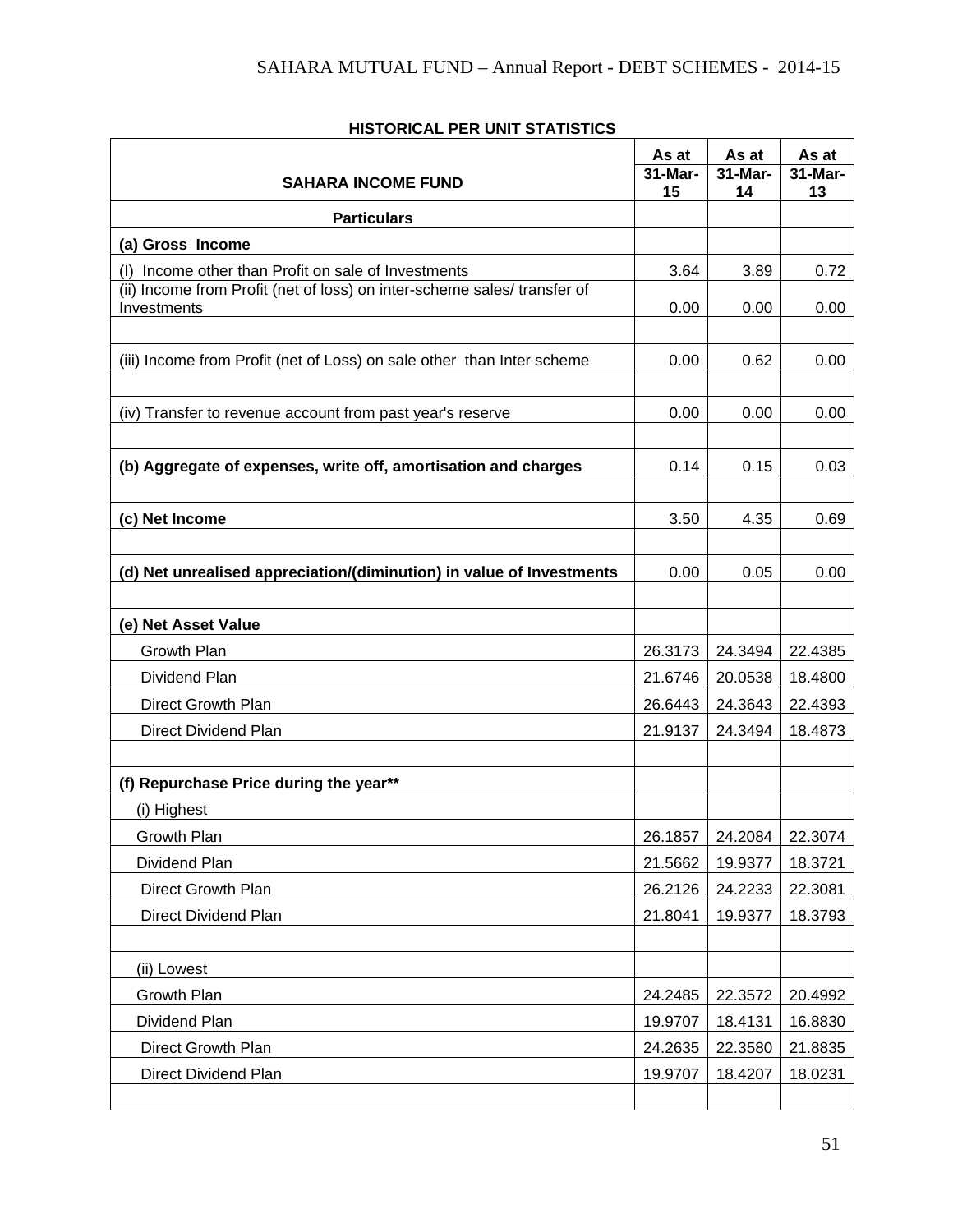| (g) Resale Price during the year**                                                                                                                                                                                                                                                                  |         |         |         |
|-----------------------------------------------------------------------------------------------------------------------------------------------------------------------------------------------------------------------------------------------------------------------------------------------------|---------|---------|---------|
| (i) Highest                                                                                                                                                                                                                                                                                         |         |         |         |
| <b>Growth Plan</b>                                                                                                                                                                                                                                                                                  | 26.3173 | 24.3301 | 22.4195 |
| Dividend Plan                                                                                                                                                                                                                                                                                       | 21.6746 | 20.0379 | 18.4644 |
| Direct Growth Plan                                                                                                                                                                                                                                                                                  | 26.3443 | 24.3450 | 22.4202 |
| Direct Dividend Plan                                                                                                                                                                                                                                                                                | 21.9137 | 20.0379 | 18.4717 |
|                                                                                                                                                                                                                                                                                                     |         |         |         |
| (ii) Lowest                                                                                                                                                                                                                                                                                         |         |         |         |
| Growth Plan                                                                                                                                                                                                                                                                                         | 24.3704 | 22.4695 | 20.6022 |
| Dividend Plan                                                                                                                                                                                                                                                                                       | 20.0711 | 18.5056 | 16.9678 |
| Direct Growth Plan                                                                                                                                                                                                                                                                                  | 24.3854 | 22.4704 | 21.9935 |
| Direct Dividend Plan                                                                                                                                                                                                                                                                                | 20.0711 | 18.5133 | 18.1137 |
|                                                                                                                                                                                                                                                                                                     |         |         |         |
| (h) Ratio of expenses to average daily net assets by percentage                                                                                                                                                                                                                                     | 0.31%   | 0.34%   | 0.34%   |
|                                                                                                                                                                                                                                                                                                     |         |         |         |
| (i) Ratio of income to average daily net assets by percentage<br>(excluding transfer to revenue account from past year's reserve but<br>including net change in unrealized appreciation / depreciation in value of<br>Investments and adjusted for net loss on sale / redemption of<br>investments) | 8.12%   | 9.76%   | 8.41%   |

Per unit calculations based on number of units in issue at the end of the year

\*\*Based on the maximum load during the year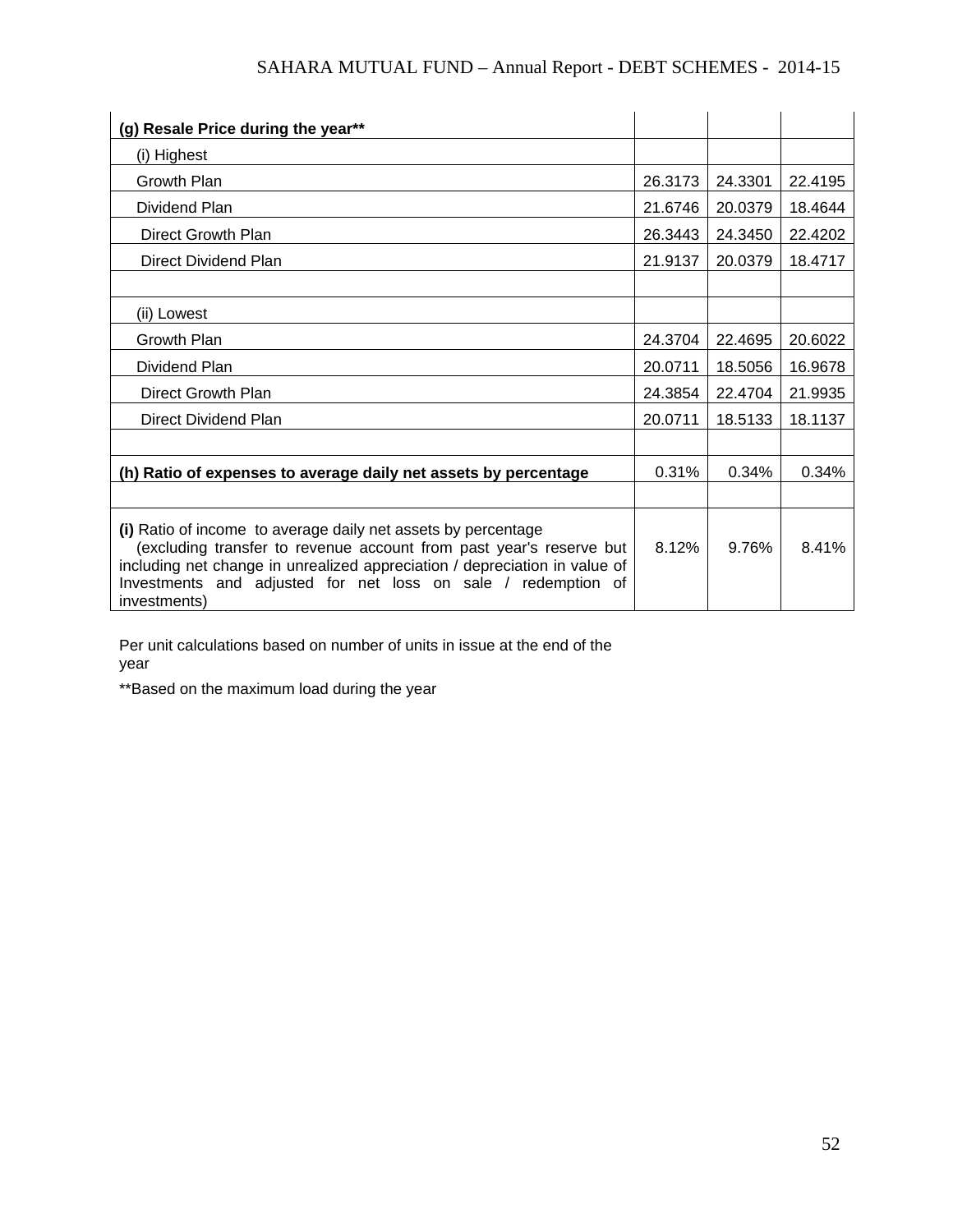## **INDEPENDENT AUDITOR'S REPORT**

To the Trustees of Sahara Mutual Fund

### **Report on the Financial Statements**

We have audited the accompanying financial statements of Sahara Mutual Fund – **Sahara Liquid Fund** ("the Scheme"), which comprise the Balance Sheet as at March 31, 2015, and the Revenue Account for the year then ended, and a summary of significant accounting policies and other explanatory information.

### **Management's Responsibility for the Financial Statements**

The Trustees of Sahara Mutual Fund and the Board of Directors of Sahara Asset Management Company Private Limited (the "Directors") are responsible for the preparation of these financial statements that give a true and fair view of the financial position and financial performance of the Scheme in accordance with the accounting policies and standards specified in the Ninth Schedule of the Securities and Exchange Board of India (Mutual Funds) Regulations, 1996 (the "Regulations") and amendments thereto, as applicable. This responsibility also includes maintenance of adequate accounting records for safeguarding the assets of the Scheme and for preventing and detecting frauds and other irregularities; selection and application of appropriate accounting policies; making judgements and estimates that are reasonable and prudent; and design, implementation and maintenance of adequate internal financial controls, that were operating effectively for ensuring the accuracy and completeness of the accounting records, relevant to the preparation and presentation of the financial statements that give a true and fair view and are free from material misstatement, whether due to fraud or error.

## **Auditor's Responsibility**

Our responsibility is to express an opinion on these financial statements based on our audit. We have taken into account the Regulations, the applicable accounting standards and the Standards on Auditing issued by the Institute of Chartered Accountants of India. Those Standards require that we comply with ethical requirements and plan and perform the audit to obtain reasonable assurance about whether the financial statements are free from material misstatement.

An audit involves performing procedures to obtain audit evidence about the amounts and disclosures in the financial statements. The procedures selected depend on the auditor's judgment, including the assessment of the risks of material misstatement of the financial statements, whether due to fraud or error. In making those risk assessments, the auditor considers internal financial controls relevant to the Scheme's preparation of the financial statements that give a true and fair view in order to design audit procedures that are appropriate in the circumstances, but not for the purpose of expressing an opinion on whether the Scheme has in place an adequate internal financial controls system over financial reporting and the operating effectiveness of such controls. An audit also includes evaluating the appropriateness of accounting policies used and the reasonableness of the accounting estimates made by the Directors, as well as evaluating the overall presentation of the financial statements.

We believe that the audit evidence we have obtained is sufficient and appropriate to provide a basis for our audit opinion on the financial statements.

## **Opinion**

In our opinion and to the best of our information and according to the explanations given to us, the financial statements give the information required by the Securities and Exchange Board of India (Mutual Funds) Regulations, 1996 and amendments thereto, as applicable, in the manner so required and give a true and fair view in conformity with the accounting principles generally accepted in India: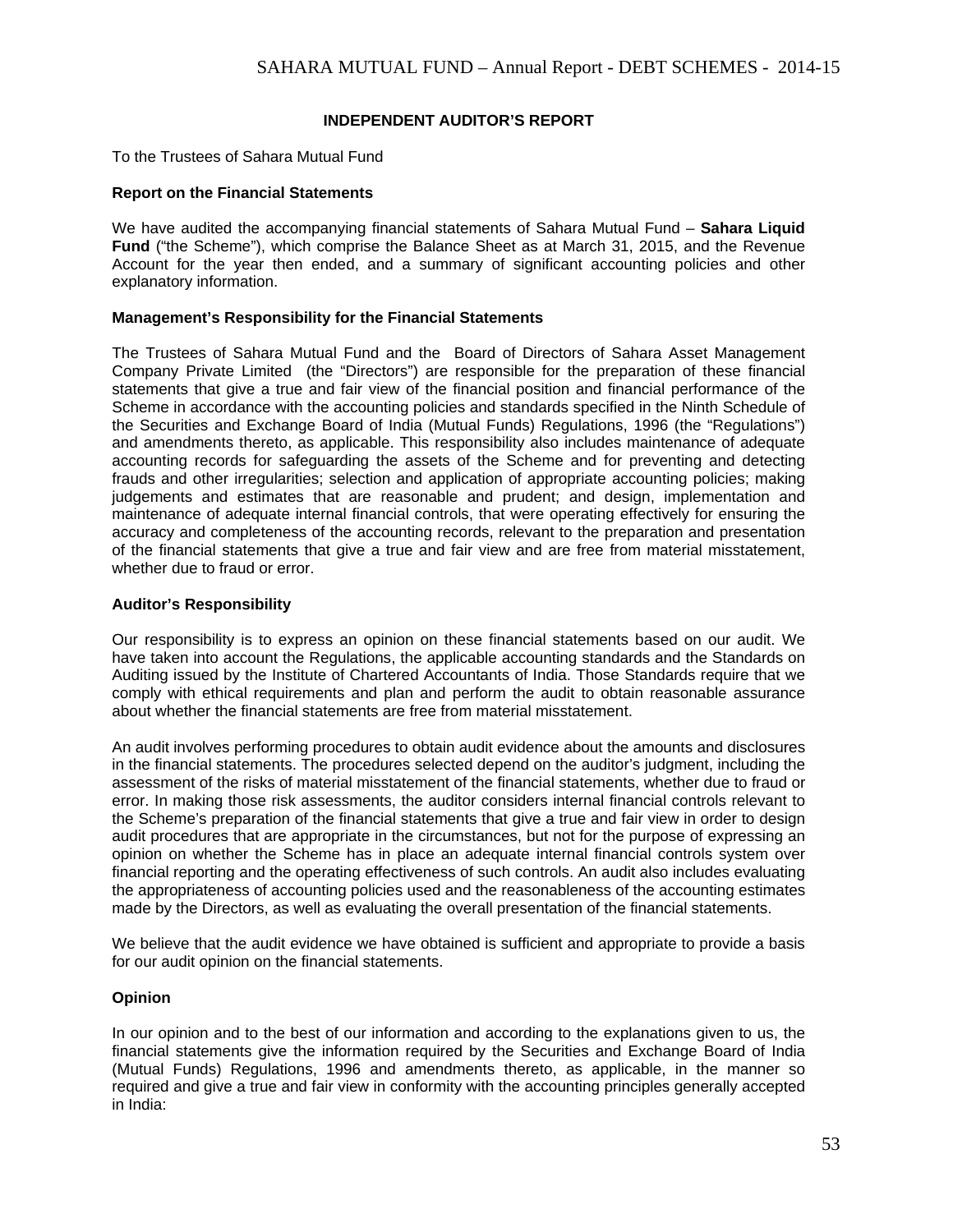(a) in the case of the Balance Sheet, of the state of affairs of the Scheme as at March 31, 2015; (b) in the case of the Revenue Account, of the surplus for the year ended on that date.

## **Report on Other Legal and Regulatory Requirements**

As required by the Securities and Exchange Board of India (Mutual Funds) Regulations, 1996 and amendments thereto, as applicable, we report that:

- a) We have obtained all the information and explanations, which to the best of our knowledge and belief were necessary for the purpose of our audit.
- b) The Balance Sheet and Revenue Account dealt with by this Report are in agreement with the books of account of the Scheme.
- c) The statement of account has been prepared in accordance with the accounting policies and standards specified in the Ninth Schedule of the Securities and Exchange Board of India (Mutual Funds) Regulations, 1996 and amendments thereto, as applicable.
- d) We have reviewed the Valuation Policy being followed for the schemes of Sahara Mutual Fund. The Valuation Policy implemented for the scheme is in line with the SEBI guidelines issued in this regard.

### **For Chaturvedi & Co.**

Chartered Accountants (Firm's Registration No. 302137E)

(SN Chaturvedi) (Partner) Mem. No. 040479

Place : Mumbai Date:  $19^{th}$  May 2015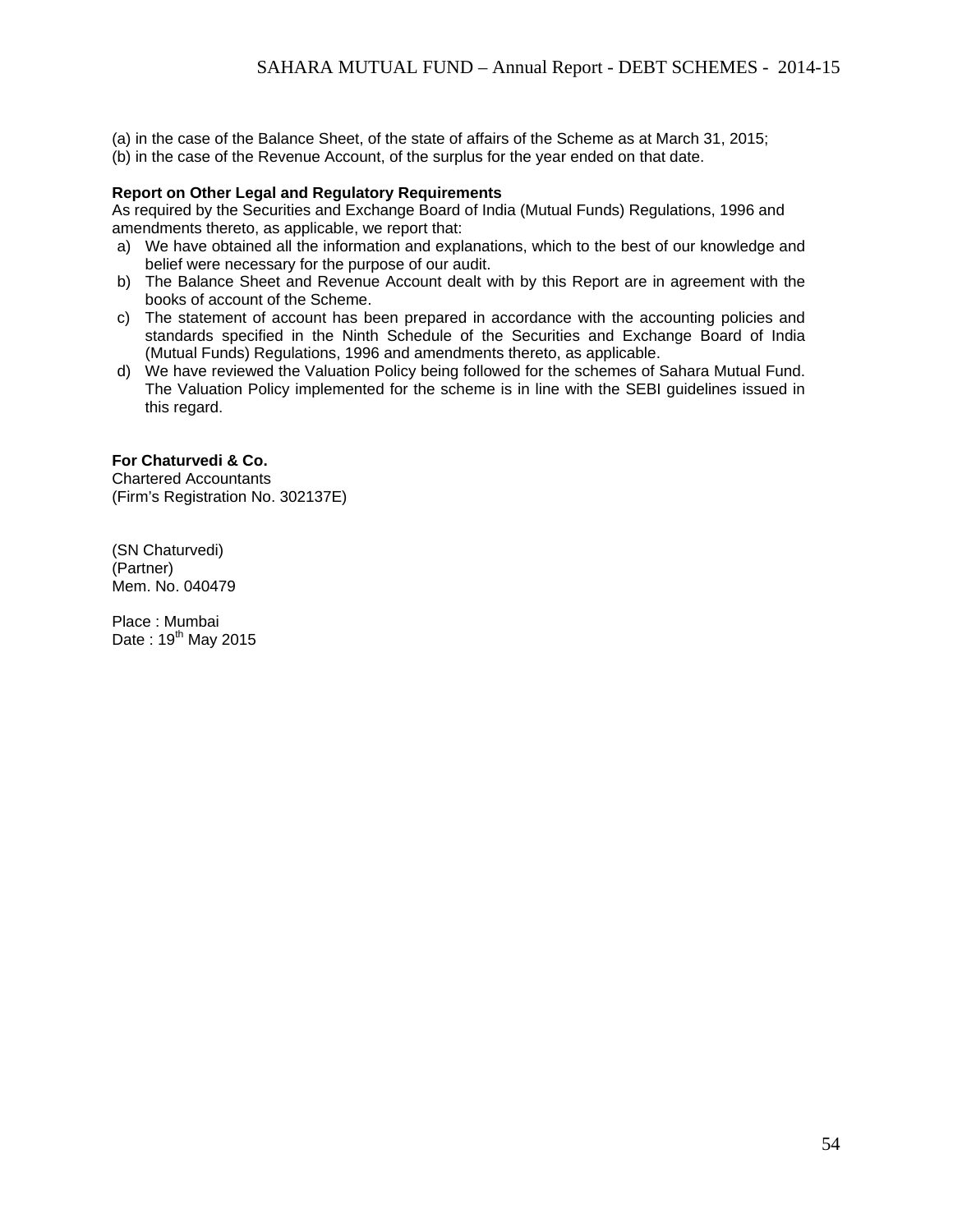| <b>BALANCE SHEET AS AT MARCH 31, 2015</b>                |                          |                |                |  |  |
|----------------------------------------------------------|--------------------------|----------------|----------------|--|--|
| <b>SAHARA LIQUID FUND</b>                                | <b>Schedule</b>          | As at          | As at          |  |  |
|                                                          |                          | March 31, 2015 | March 31, 2014 |  |  |
| <b>ASSETS</b>                                            |                          | (Rs)           | (Rs)           |  |  |
| Investments                                              | 1                        |                | 453,423,460    |  |  |
| <b>Other Current Assets</b>                              | $\overline{2}$           | 647,287,139    | 657,801,163    |  |  |
| <b>Total Assets</b>                                      |                          | 647,287,139    | 1,111,224,623  |  |  |
|                                                          |                          |                |                |  |  |
| <b>LIABILITIES</b>                                       |                          |                |                |  |  |
| Unit Capital                                             | 3                        | 308,471,213    | 523,874,660    |  |  |
| Reserves & Surplus                                       | $\overline{\mathcal{A}}$ | 338,409,628    | 586,707,260    |  |  |
| <b>Current Liabilities &amp; Provisions</b>              | 5                        | 406,298        | 642,703        |  |  |
| <b>Total Liabilities</b>                                 |                          | 647,287,139    | 1,111,224,623  |  |  |
| <b>NET ASSET VALUE</b><br>Net Asset Value Per Unit (Rs.) |                          |                |                |  |  |
| <b>Fixed Dividend Plan</b>                               | D                        | 1,038.5713     | 1,037.9275     |  |  |
| Fixed Growth Plan                                        | G                        | 2,484.2658     | 2,299.2047     |  |  |
| Fixed Weekly Div Plan                                    | <b>FWD</b>               | 1,027.4373     | 1,027.4373     |  |  |
| Fixed Monthly Div Plan                                   | <b>FMD</b>               | 1,043.3721     | 1,040.4535     |  |  |
| Variable Daily Div Plan                                  | <b>VDD</b>               | 1,038.6443     | 1,037.9791     |  |  |
| Variable Weekly Div Plan                                 | <b>VWD</b>               | 1,045.2918     | 1,044.1272     |  |  |
| Variable Monthly Div Plan                                | <b>VMD</b>               | 1,046.6514     | 1,045.0378     |  |  |
| Variable Growth Plan                                     | VG                       | 2,515.3224     | 2,323.2427     |  |  |
| <b>Fixed Direct Dividend Plan</b>                        | <b>DDP</b>               | 1,038.5713     | 1,037.9275     |  |  |
| Fixed Direct Growth Plan                                 | <b>GDP</b>               | 2,485.2411     | 2,299.8880     |  |  |
| Fixed Weekly Direct Div Plan                             | <b>FWDDP</b>             | 1,027.4373     | 1,027.4373     |  |  |
| <b>Fixed Monthly Direct Div Plan</b>                     | <b>FMDDP</b>             | 1,043.3721     | 1,040.4535     |  |  |
| Variable Daily Direct Div Plan                           | <b>VDDDP</b>             | 1,038.6443     | 1,037.9791     |  |  |
| Variable Weekly Direct Div Plan                          | <b>VWDDP</b>             | 1,045.2918     | 1,044.1272     |  |  |
| Variable Monthly Direct Div Plan                         | <b>VMDDP</b>             | 1,046.6514     | 1,049.4027     |  |  |
| Variable Direct Growth Plan                              | <b>VGDP</b>              | 2,517.1139     | 2,324.3865     |  |  |

Significant Accounting Policies and Notes to the accounts 8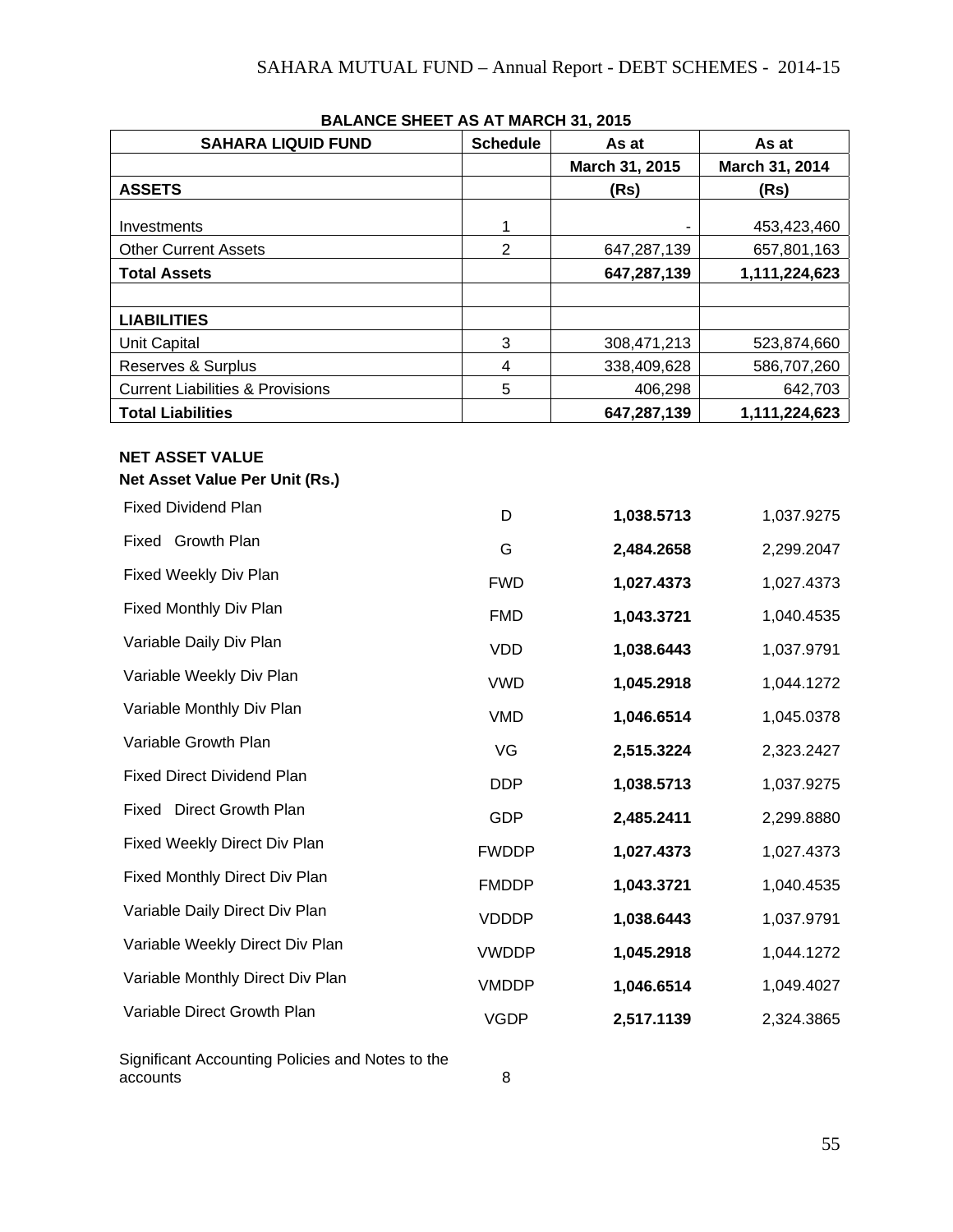Schedules 1 to 5 and 8 form an integral part of the Balance Sheet

As per our attached report of even date

| For Chaturvedi & Co.<br><b>Chartered Accountants</b><br>Firm Regn. No.:- 302137E | For Sahara Asset Management Company<br><b>Private Ltd</b>       |                                      | <b>For Sahara Mutual Fund</b> |                           |
|----------------------------------------------------------------------------------|-----------------------------------------------------------------|--------------------------------------|-------------------------------|---------------------------|
| S.N.Chaturvedi<br><b>Partner</b><br>Mem.No: 040479                               | O P Srivastava<br><b>Director</b>                               | R M Joshi<br><b>Director</b>         | S R Hegde<br><b>Trustee</b>   | P V Rao<br><b>Trustee</b> |
|                                                                                  | Naresh Kumar Garg<br><b>Chief Executive Officer</b>             | Ashwini Kumar<br><b>Fund Manager</b> |                               |                           |
| <b>Place:</b> Mumbai<br>Date: $19th$ May 2015                                    | Vidya Manjrekar<br><b>Head- Operations &amp; NAV Accounting</b> |                                      |                               |                           |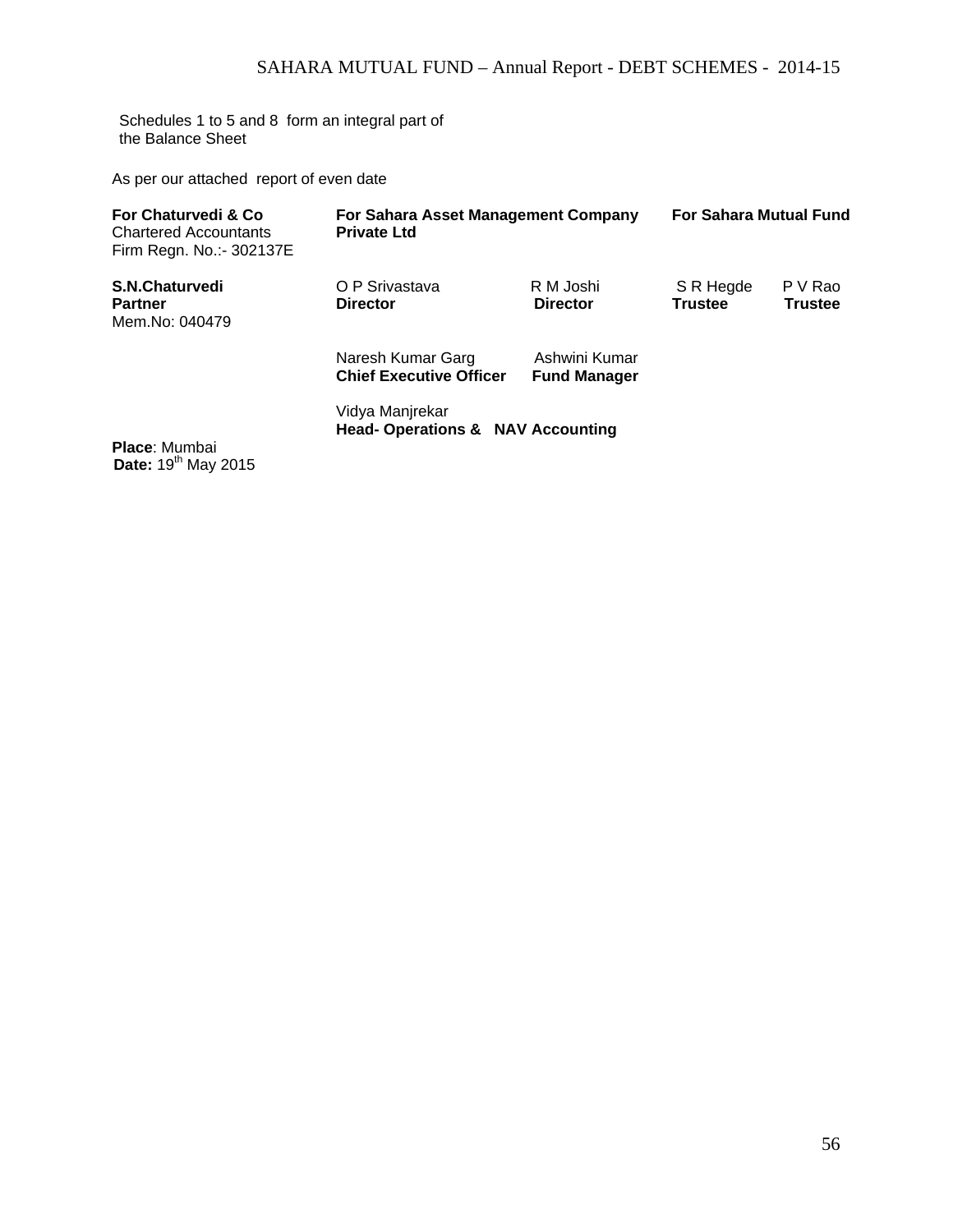| <b>SAHARA LIQUID FUND</b>                                                                   | <b>Schedule</b> | For the year<br>ended | For the year<br>ended |
|---------------------------------------------------------------------------------------------|-----------------|-----------------------|-----------------------|
|                                                                                             |                 | March 31, 2015        | March 31, 2014        |
| <b>INCOME</b>                                                                               |                 | (Rs)                  | (Rs)                  |
| Interest & Discount Income                                                                  | 6               | 55,396,030            | 110,082,819           |
| Profit on Sale / Transfer of Investments (Net)<br>(Other than Inter-Scheme Transfer / Sale) |                 | 2,483                 | 250,114               |
| <b>Total Income</b>                                                                         |                 | 55,398,513            | 110,332,933           |
| <b>EXPENSES &amp; LOSSES</b>                                                                |                 |                       |                       |
| <b>Management Fees</b>                                                                      |                 | 240700                | 972,984               |
| ST on Management Fees                                                                       |                 | 29751                 | 120,262               |
| <b>Investor Education &amp; Awareness fees</b>                                              |                 | 135300                | 256,556               |
| Registrar & Transfer Agent Charges                                                          |                 | 349480                | 657,889               |
| Custodian Fees                                                                              |                 | 195567                | 391,497               |
| Fees & Expenses of Trustees                                                                 |                 | 104432                | 279,220               |
| <b>Statutory Audit Fees</b>                                                                 |                 | 87353                 | 174,811               |
| Internal Audit Fees                                                                         |                 | 136643                | 284,103               |
| Insurance                                                                                   |                 |                       | 60,869                |
| Costs related to Investor Communication                                                     |                 | 70520                 | 160,053               |
| Transaction cost                                                                            |                 | 254045                | 228,829               |
| Marketing & Selling Exps. Including agents<br>commission                                    |                 | 1178                  | 14,920                |
| <b>Total Expenses</b>                                                                       |                 | 1,604,969             | 3,601,993             |
| Net Surplus for the Year                                                                    |                 | 53,793,544            | 106,730,940           |
| Provision/ Write Back for diminution in the<br>value of Investment                          | 7               | 271,599               | (167, 616)            |
|                                                                                             |                 |                       |                       |
| Net Surplus for the Year (excluding unrealised<br>appreciation)                             |                 | 54,065,143            | 106,563,324           |
| Transfer from Income Equalisation Reserve                                                   |                 | (89, 834, 302)        | 62,706,609            |
| Dividend paid including dividend distribution tax                                           |                 | (6,880,678)           | (6,338,468)           |
| Net : Transferred to Revenue Reserve<br>Significant Accounting Policies and Notes to the    |                 | (42,649,837)          | 162,931,465           |

# **REVENUE ACCOUNT FOR THE YEAR ENDED MARCH 31, 2015**

Significant Accounting Policies and Notes to the accounts 8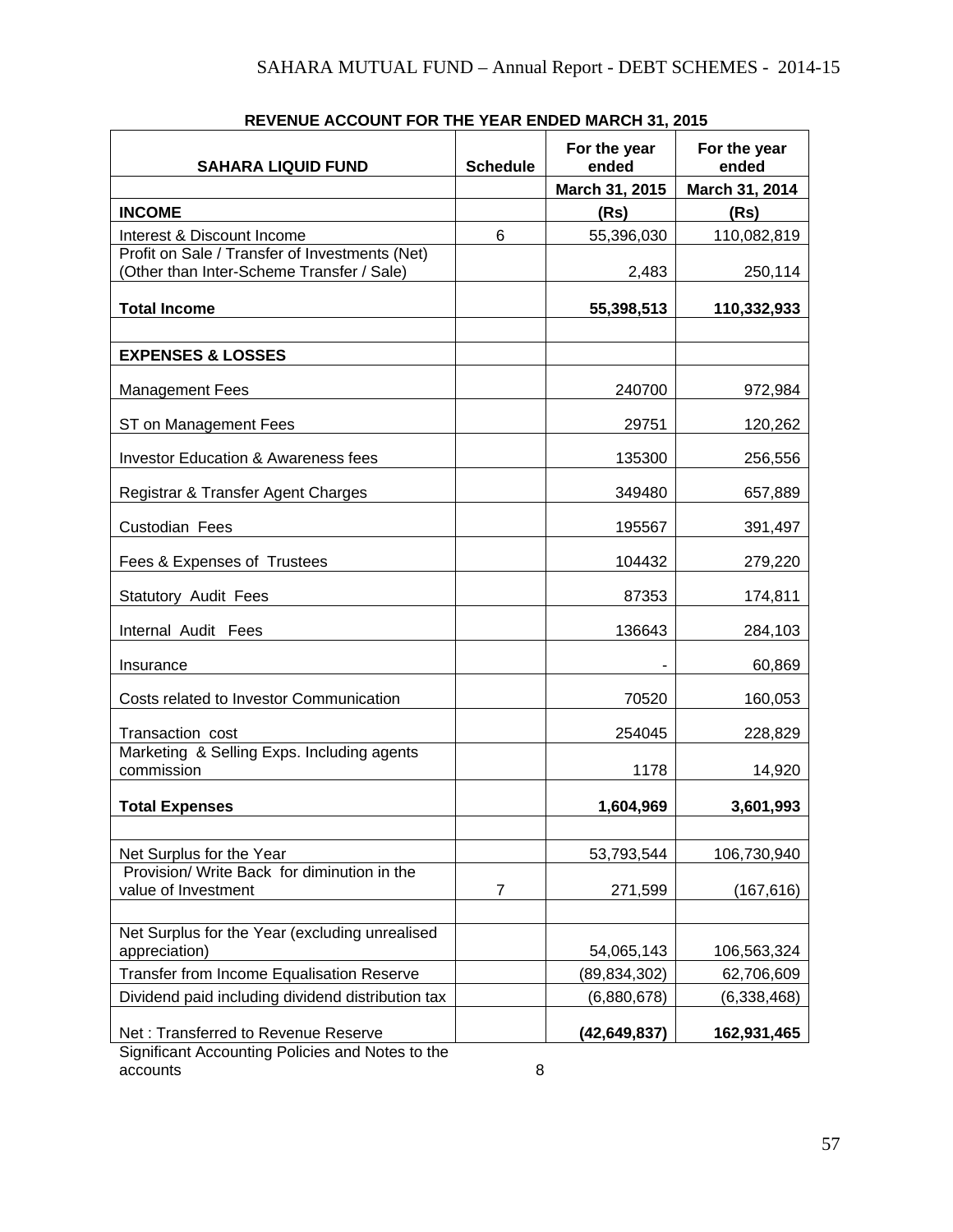Schedules 6 to 8 form an integral part of the Revenue account

As per our attached report of even date

| For Chaturvedi & Co.<br><b>Chartered Accountants</b><br>Firm Regn. No.:- 302137E | For Sahara Asset Management Company<br><b>Private Ltd</b>       |                                      | <b>For Sahara Mutual Fund</b> |                           |
|----------------------------------------------------------------------------------|-----------------------------------------------------------------|--------------------------------------|-------------------------------|---------------------------|
| S.N.Chaturvedi<br><b>Partner</b><br>Mem.No: 040479                               | O P Srivastava<br><b>Director</b>                               | R M Joshi<br><b>Director</b>         | S R Hegde<br><b>Trustee</b>   | P V Rao<br><b>Trustee</b> |
|                                                                                  | Naresh Kumar Garg<br><b>Chief Executive Officer</b>             | Ashwini Kumar<br><b>Fund Manager</b> |                               |                           |
| <b>Place:</b> Mumbai<br>Date: $19th$ May 2015                                    | Vidya Manjrekar<br><b>Head- Operations &amp; NAV Accounting</b> |                                      |                               |                           |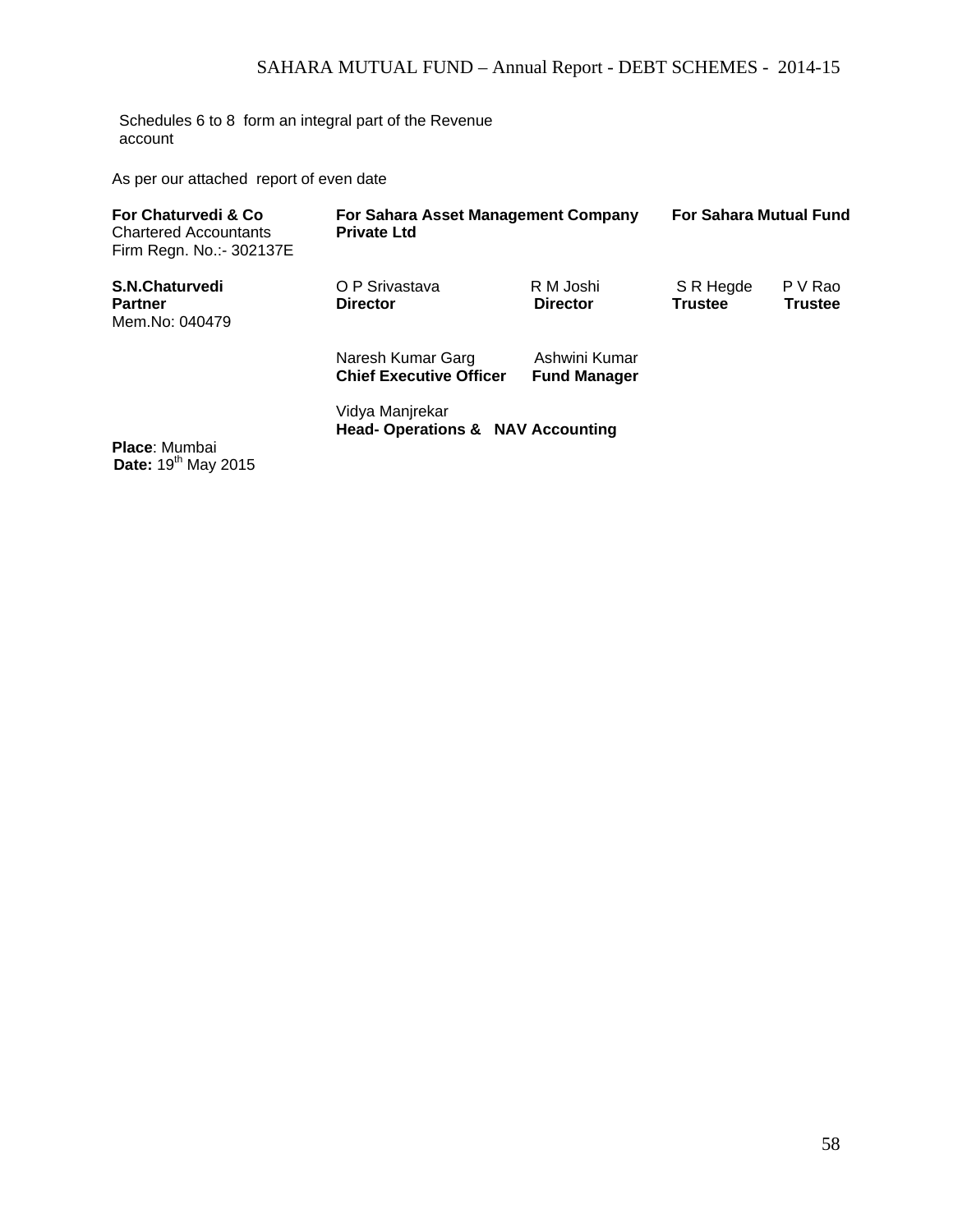| <b>SAHARA LIQUID FUND</b>                                     |            | As at       |            | As at        |
|---------------------------------------------------------------|------------|-------------|------------|--------------|
| <b>SCHEDULES FORMING PART OF</b>                              |            | March 31,   |            | March 31,    |
| <b>BALANCE SHEET</b>                                          |            | 2015        |            | 2014         |
|                                                               |            | (Rs)        |            | (Rs)         |
| <b>SCHEDULE 1</b>                                             |            |             |            |              |
| <b>Investments</b>                                            |            |             |            |              |
| (Refer Note 8.14 of schedule 8 for                            |            |             |            |              |
| detailed Portfolio statement)                                 |            |             |            |              |
|                                                               |            |             |            |              |
| <b>Certificate of Deposits</b>                                |            |             |            | 453,423,460  |
|                                                               |            |             |            |              |
|                                                               |            |             |            | 453,423,460  |
|                                                               |            |             |            |              |
| <b>SCHEDULE 2</b>                                             |            |             |            |              |
| <b>Other Current Assets</b>                                   |            |             |            |              |
| <b>Balances with Banks in Current</b>                         |            |             |            |              |
| accounts                                                      |            | 879,157     |            | 1,297,498    |
|                                                               |            |             |            |              |
| Reverse Repo arrangements                                     |            |             |            | 24,485,197   |
|                                                               |            |             |            |              |
| <b>Collatarised Borrowing</b>                                 |            | 646,239,577 |            | 629,112,353  |
|                                                               |            |             |            |              |
| Outstanding and Accrued Income                                |            | 168,403     |            | 2,906,113    |
| Receivable on issue/ switch in of units                       |            | 2           |            | $\mathbf{2}$ |
|                                                               |            |             |            |              |
|                                                               |            | 647,287,139 |            | 657,801,163  |
|                                                               |            |             |            |              |
| <b>SCHEDULE 3</b>                                             |            |             |            |              |
| <b>Unit Capital</b>                                           |            |             |            |              |
| Fixed Dividend Option (55909.352                              |            |             |            |              |
| Units of Rs.1000 Each)                                        | D          | 55,909,352  | D          | 52,963,804   |
| (For 2013-2014 - 52963.804 Units of<br>Rs.1000 Each)          |            |             |            |              |
| <b>Fixed Growth Option</b><br>(4850.617 Units                 |            |             |            |              |
| of Rs 1000 Each)                                              | G          | 4,850,616   | G          | 3,071,223    |
| (For 2013-2014 - 3071.224 Units of                            |            |             |            |              |
| Rs.1000 Each)                                                 |            |             |            |              |
| Fixed Weekly Dividend Option (Nil                             |            |             |            |              |
| Units of Rs.1000 Each)                                        | <b>FWD</b> |             | <b>FWD</b> |              |
| (For 2013-2014 Nil Units of Rs.1000                           |            |             |            |              |
| Each)                                                         |            |             |            |              |
| Fixed Monthly Dividend Option (Nil                            | <b>FMD</b> |             |            |              |
| Units of Rs.1000 Each)<br>Units of<br>(For 2013-2014 - 10.388 |            |             | <b>FMD</b> | 10,388       |
| Rs.1000 Each)                                                 |            |             |            |              |
| Variable Daily Dividend Option                                |            |             |            |              |
| (31301.323 Units of Rs. 1000 Each)                            | <b>VDD</b> | 31,301,323  | <b>VDD</b> | 29,659,678   |
| (For 2013-2014 - 29659.678 Units of                           |            |             |            |              |
| Rs.1000 Each)                                                 |            |             |            |              |
| Variable Weekly Dividend Option                               |            |             |            |              |
| (133.488 Units of Rs. 1000 Each)                              | <b>VWD</b> | 133,489     | <b>VWD</b> | 256,784      |
| (For 2013-2014 - 256.782 Units of                             |            |             |            |              |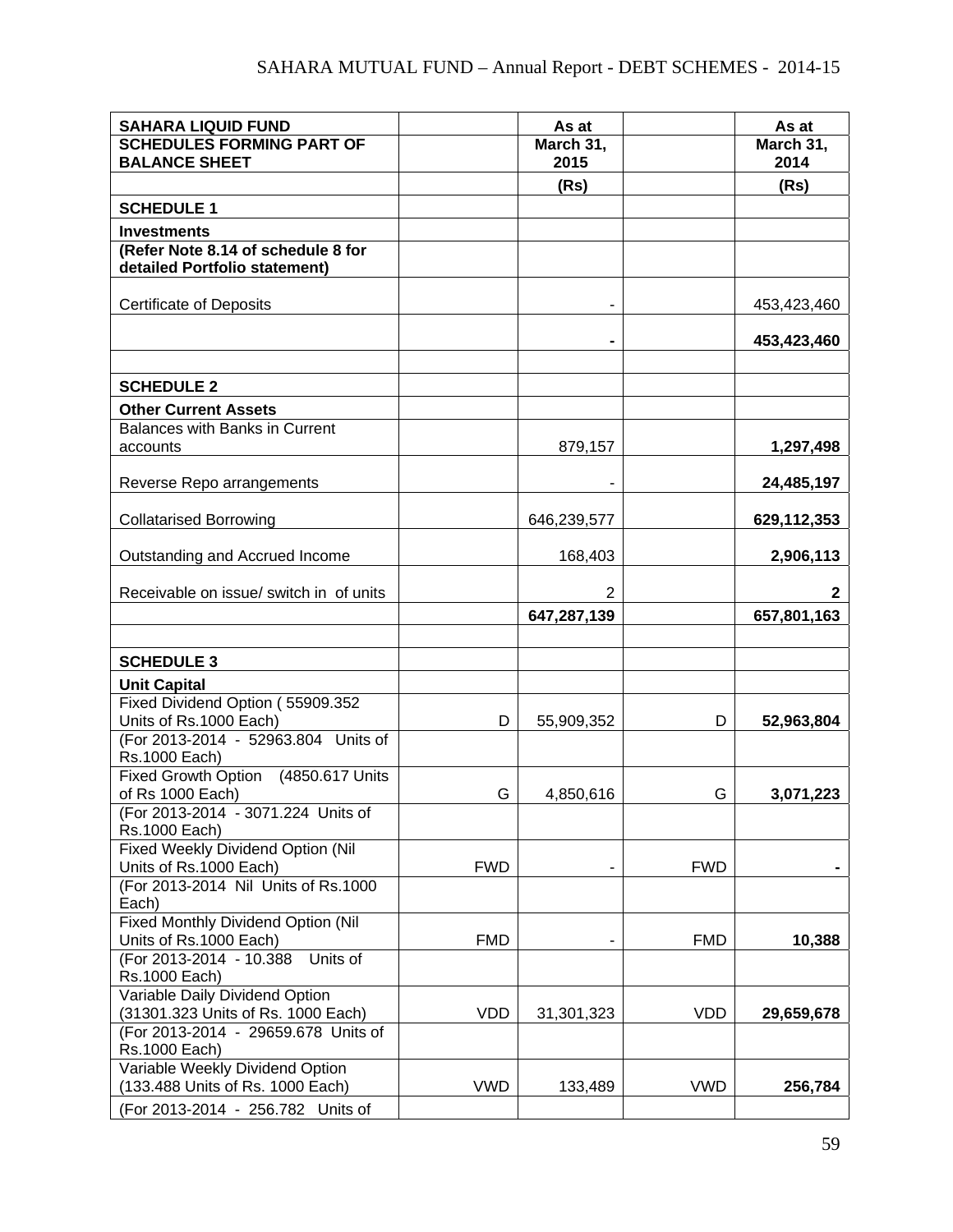| Rs.1000 Each)                                 |                |             |              |             |
|-----------------------------------------------|----------------|-------------|--------------|-------------|
| Variable Monthly Dividend Option              |                |             |              |             |
| (2.685 Units of Rs. 1000 Each)                | <b>VMD</b>     | 2,685       | <b>VMD</b>   | 55,827      |
| (For 2013-2014 - 55.827 Units of              |                |             |              |             |
| Rs.1000 Each)                                 |                |             |              |             |
| Variable Growth Option (152093.399            |                |             |              |             |
| Units of Rs.1000 Each)                        | VG             | 152,093,399 | VG           | 281,911,026 |
| (For 2013-2014 - 281911.026 Units             |                |             |              |             |
| of Rs.1000 Each)                              |                |             |              |             |
| Fixed Direct Dividend Option (Nil Units       |                |             |              |             |
| of Rs.1000 Each)                              | <b>FDDP</b>    |             | <b>FDDP</b>  |             |
| (For 2013-2014 - Nil Units of Rs.1000         |                |             |              |             |
| Each)                                         |                |             |              |             |
| <b>Fixed Direct Growth Option</b><br>(53.072) |                |             |              |             |
| Units of Rs 1000 Each)                        | <b>FDG</b>     | 53,072      | <b>FDG</b>   | 56,916      |
| (For 2013-2014 - 56.916 Units of              |                |             |              |             |
| Rs.1000 Each)                                 |                |             |              |             |
| <b>Fixed Weekly Direct Dividend Option</b>    |                |             |              |             |
| (Nil Units of Rs.1000 Each)                   | <b>FWDDP</b>   |             | <b>FWDDP</b> |             |
| (For 2013-2014 - Nil Units of Rs.1000         |                |             |              |             |
| Each)                                         |                |             |              |             |
| Fixed Monthly Dividend Option (Nil            |                |             |              |             |
| Units of Rs.1000 Each)                        | <b>FMDDP</b>   |             | <b>FMDDP</b> |             |
| (For 2013-2014 - Nil Units of Rs.1000         |                |             |              |             |
| Each)                                         |                |             |              |             |
| Variable Direct Daily Dividend Option         |                |             |              |             |
| (Nil Units of Rs. 1000 Each)                  | <b>VDDDP</b>   |             | <b>VDDDP</b> |             |
| (For 2013-2014 - Nil Units of Rs.1000         |                |             |              |             |
| Each)                                         |                |             |              |             |
| Variable Weekly Dividend Option (Nil          |                |             |              |             |
| Units of Rs. 1000 Each)                       | <b>VWDDP</b>   |             | <b>VWDDP</b> |             |
| (For 2013-2014 - Nil Units of Rs.1000         |                |             |              |             |
| Each)                                         |                |             |              |             |
| Variable Monthly Dividend Option              |                |             |              |             |
| (0.2980 Units of Rs. 1000 Each)               | <b>VMDDP</b>   |             | <b>VMDDP</b> | 298         |
| (For 2013-2014 Nil Units of Rs.               |                |             |              |             |
| 1000 Each)                                    |                |             |              |             |
| Variable Growth Option (64127.277)            |                |             |              |             |
| Units of Rs.1000 Each)                        | <b>VGDP</b>    | 64,127,277  | <b>VGDP</b>  | 155,888,716 |
| (For 2013-2014 - 155888.716 Units of          |                |             |              |             |
| Rs.1000 Each)                                 |                |             |              |             |
| Total                                         |                |             |              |             |
|                                               |                | 308,471,213 |              | 523,874,660 |
| (Refer Note 8.10 of Schedule 8)               |                |             |              |             |
|                                               |                |             |              |             |
| <b>SCHEDULE 4</b>                             |                |             |              |             |
| <b>Reserves and Surplus</b>                   |                |             |              |             |
| <b>Revenue Reserve</b>                        |                |             |              |             |
|                                               |                |             |              |             |
| Balance as at beginning of the year           | 426,551,698    |             | 263,620,233  |             |
|                                               |                |             |              |             |
| <b>Transferred from Revenue Account</b>       | (42, 649, 837) |             | 162,931,465  |             |
| Balance as at end of the year                 |                |             |              |             |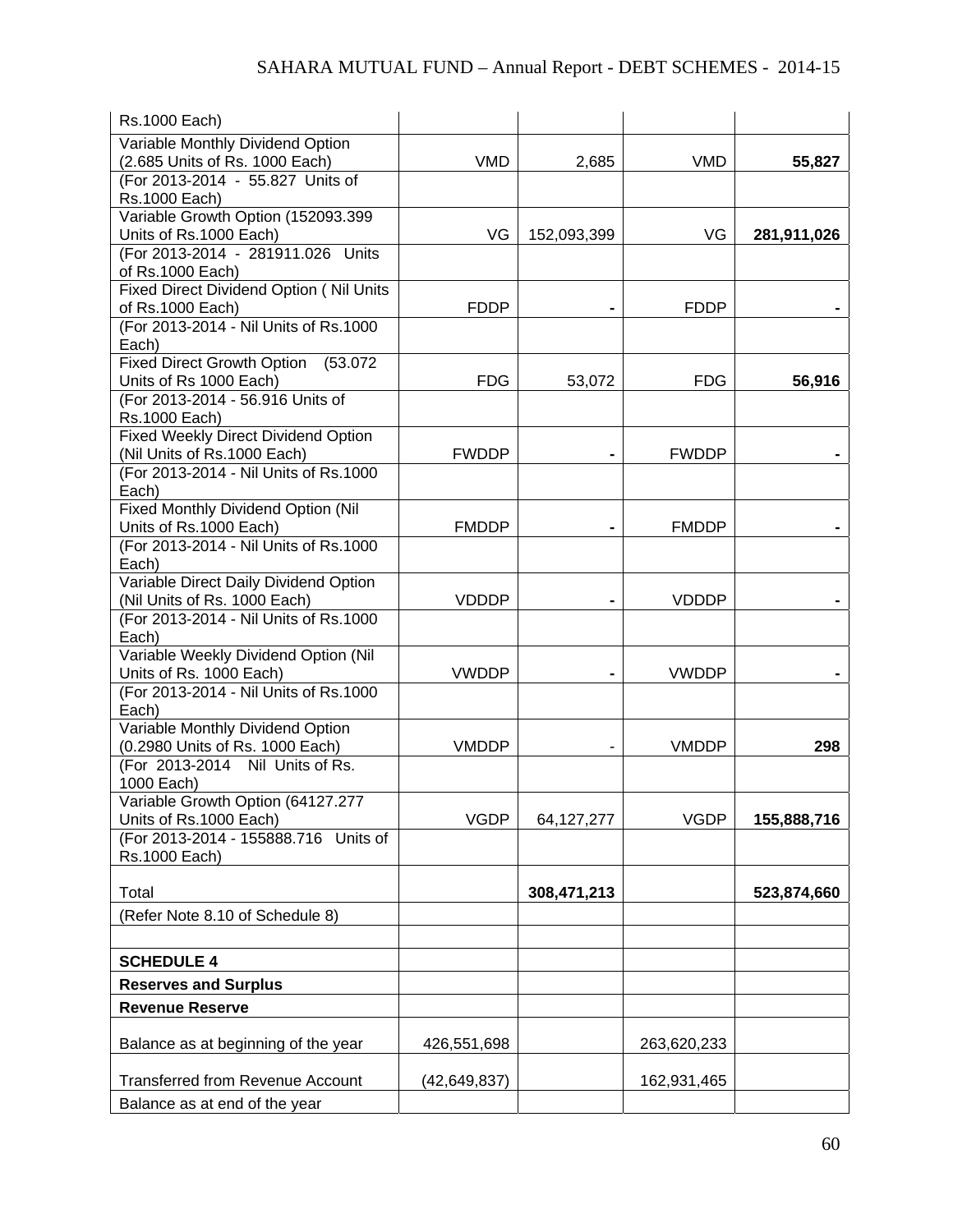# SAHARA MUTUAL FUND – Annual Report - DEBT SCHEMES - 2014-15

|                                           |                 | 383,901,861    |                | 426,551,698   |
|-------------------------------------------|-----------------|----------------|----------------|---------------|
|                                           |                 |                |                |               |
| <b>Income Equalisation Reserve</b>        |                 |                |                |               |
| Balance as at beginning of the year       |                 |                |                |               |
| Additions during the year                 | (89, 834, 302)  |                | 62,706,609     |               |
| <b>Transferred to Revenue Account</b>     | 89,834,302      |                | (62, 706, 609) |               |
| Balance as at end of the year             |                 |                |                |               |
| <b>Unrealised Appreciation Reserve</b>    |                 |                |                |               |
| Balance as at beginning of the year       |                 |                | 193,863        |               |
| Additions during the year                 |                 |                | (193, 863)     |               |
| Balance as at end of the year             |                 |                |                |               |
| <b>Unit Premium Reserve</b>               |                 |                |                |               |
| Balance as at beginning of the year       | 160,155,562     |                | 122,678,793    |               |
| Additions during the year, Net            | (205, 647, 795) |                | 37,476,769     |               |
| Balance as at end of the year             |                 | (45, 492, 233) |                | 160, 155, 562 |
|                                           |                 | 338,409,628    |                | 586,707,260   |
| <b>SCHEDULE 5</b>                         |                 |                |                |               |
| <b>Current Liabilities and Provisions</b> |                 |                |                |               |
| <b>Sundry Creditors</b>                   |                 | 120,644        |                | 297,225       |
| Management Fees Payable                   |                 | 770            |                | 16,849        |
| ST on Management Fees                     |                 | 95             |                | 2,083         |
| Payable on Redemption of units            |                 | 31,529         |                | (0)           |
| Dividend Payable                          |                 | 15,485         |                | 17,163        |
| Payable - Units Dividend Tax              |                 | 7,726          |                | 33,863        |
| Switch out Payable                        |                 |                |                | 11,700        |
| Payable - Fee on Investor Education       |                 | 230,049        |                | 261,522       |
| Payable - Brokerage                       |                 |                |                | 2,298         |
|                                           |                 | 406,298        |                | 642,703       |
|                                           |                 |                |                |               |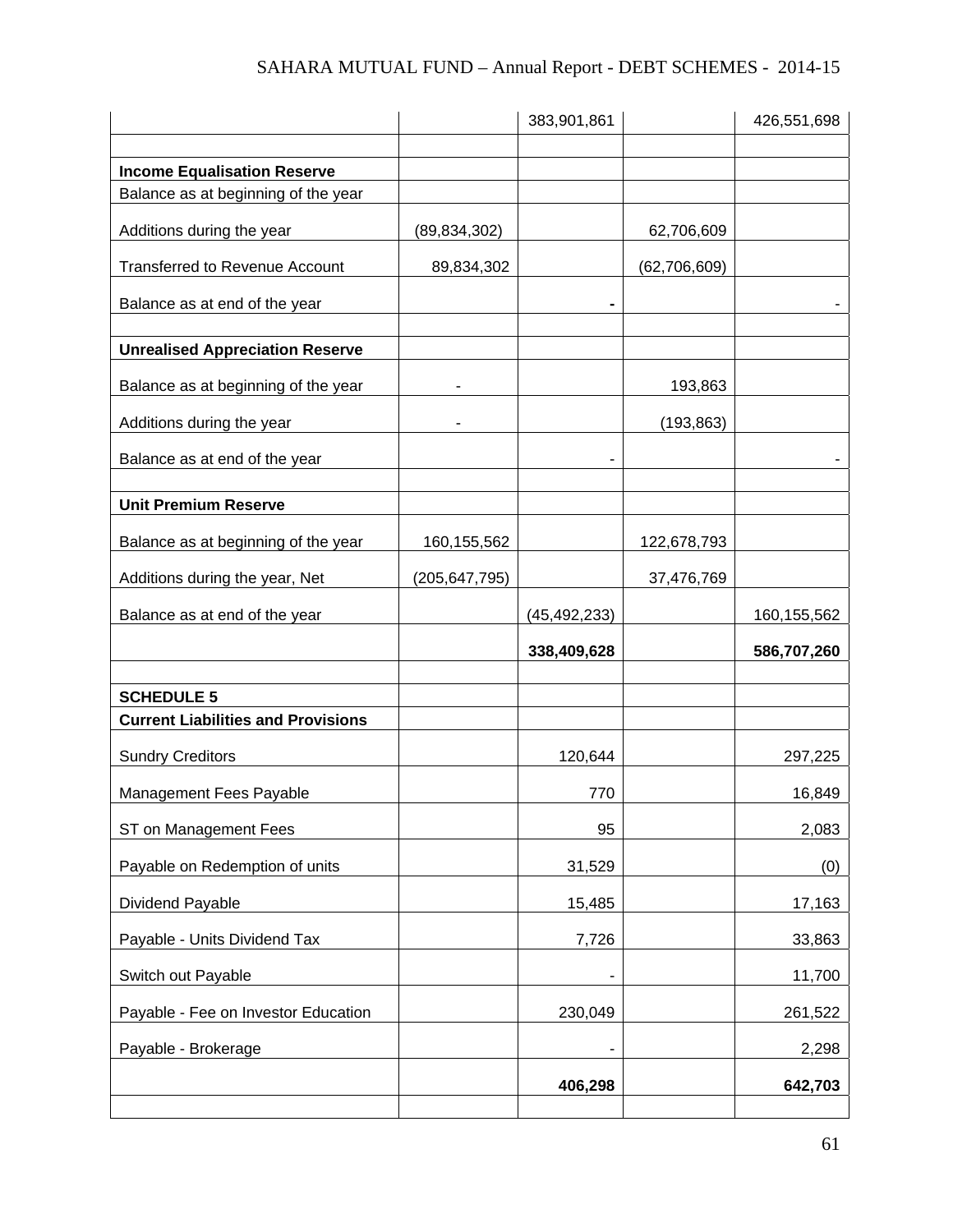| <b>SCHEDULES FORMING PART OF</b>             | For the    | For the year |
|----------------------------------------------|------------|--------------|
| <b>REVENUE ACCOUNT</b>                       | year ended | ended        |
|                                              | March 31,  | March 31,    |
|                                              | 2015       | 2014         |
| <b>SCHEDULE 6</b>                            | (Rs)       | (Rs)         |
| <b>Interest &amp; Discount Income</b>        |            |              |
|                                              |            |              |
| Certificate of Deposits & Commercial         |            |              |
| Paper                                        | 5,412,916  | 78,833,143   |
|                                              |            |              |
| Reverse Repose arrangements                  | 433,292    | 5,614,744    |
| <b>Collaterised Borrowing and Lending</b>    |            |              |
| Obligation (CBLO)                            | 49,549,822 | 25,634,932   |
|                                              |            |              |
| Net Income from Exit load                    |            | $\Omega$     |
|                                              |            |              |
|                                              | 55,396,030 | 110,082,819  |
|                                              |            |              |
| <b>SCHEDULE 7</b>                            |            |              |
| <b>Provision / Write Back for diminution</b> |            |              |
| in the value of Investment                   |            |              |
|                                              |            |              |
| At the beginning of the year                 | (271,599)  | (103, 983)   |
| At the end of the year                       |            | (271, 599)   |
|                                              | 271,599    | (167, 616)   |
|                                              |            |              |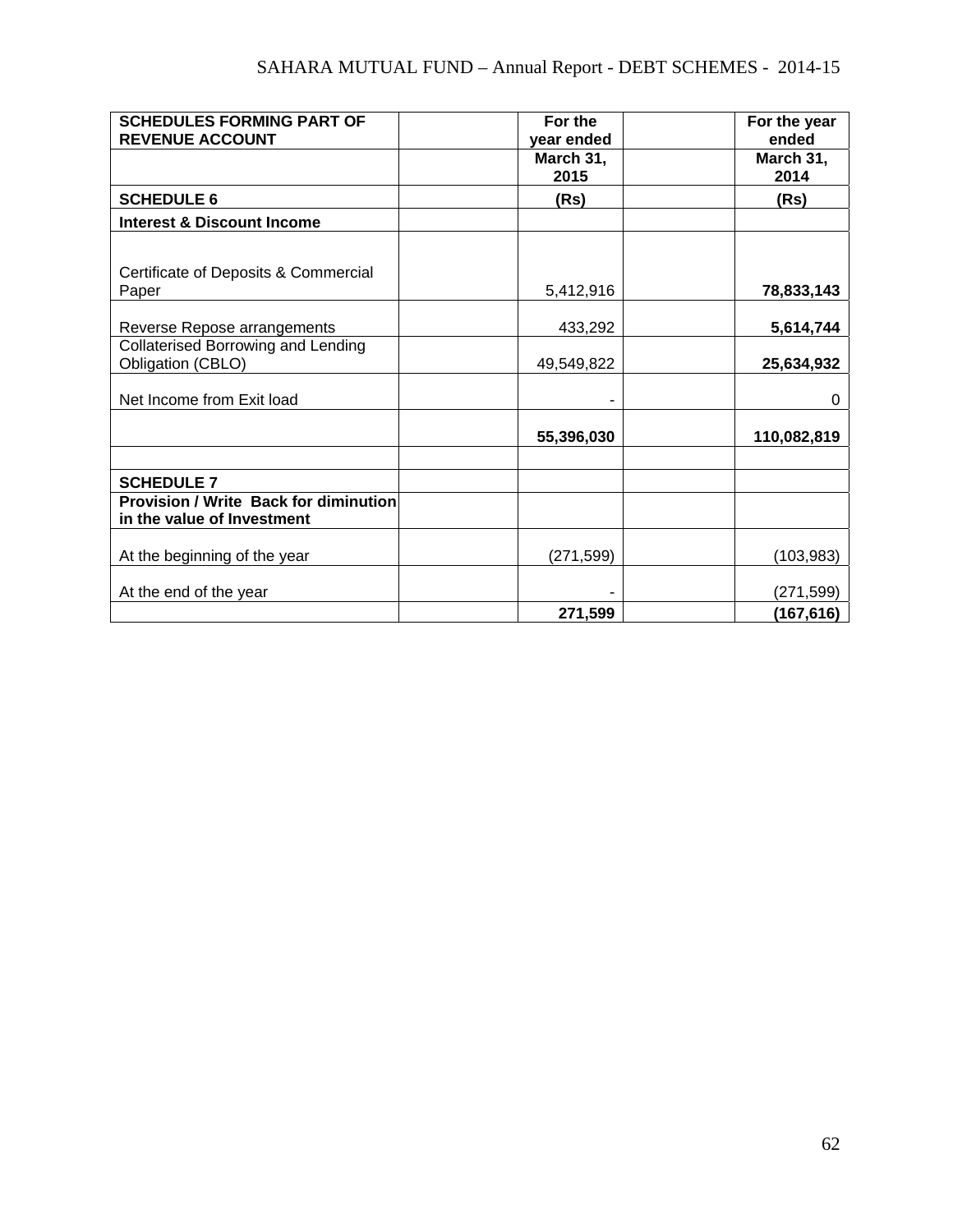## **SCHEDULE: 8**

### **ACCOUNTING POLICIES AND NOTES FORMING PART OF ACCOUNTS FOR THE YEAR ENDED MARCH** *31, 2015*

## **1. INTRODUCTION**

### **1.1 About the Scheme**

Sahara Liquid Fund (The "Scheme") is an Open Ended Income Scheme of Sahara Mutual Fund (the "Fund"). The primary objective the scheme is to create a highly liquid portfolio of good quality Debt as well as Money Market Instruments with a view to provide high liquidity and reasonable returns. In line with SEBI Circular for providing separate options for direct investments , the scheme has Two options namely Fixed Pricing Option and Variable Pricing Option and sub options viz, (i) Growth option (ii) Daily Dividend Option, (iii) Weekly Dividend Option (iv) Monthly Dividend Option (v)Growth-Direct (vi)Daily Dividend -Direct (vii) Weekly Dividend –Direct (Viii) Monthly Dividend -Direct under both Fixed Pricing Option & )Variable Pricing Option. The Variable Pricing Option has been introduced under the scheme with effect from 27<sup>th</sup> October, 2005. The face value of units has been changed from Rs.10/- per unit to Rs.1000/- per unit by consolidation of units w.e.f 27<sup>th</sup> October, 2005. The Scheme will not declare dividend under the Growth Plan. The Income earned on such units will remain invested under the scheme and will be reflected in the Net Asset Value. The initial issue period of the scheme was from February 6, 2002 to February 14, 2002 and the scheme was open for continuous purchase and redemption at the prevailing NAV from February 20, 2002.

### **1.2 Asset Management Company**

Sahara Mutual Fund (SMF) has been established as a Trust in accordance with the Indian Trusts Act, 1882, and is sponsored by Sahara India Financial Corporation Limited.

Sahara Asset Management Company Private Limited ("SAMCPL"), a company incorporated under the Companies Act, 1956, and has been appointed as the Asset Management Company ("Investment Manager") to Sahara Mutual Fund.

| Name of the Shareholder                                                             | <b>Type of Holdings</b> | <b>Holding</b> |
|-------------------------------------------------------------------------------------|-------------------------|----------------|
| Sahara India Financial Corporation Limited                                          | Equity                  | 45.60 %        |
| Sahara India Corp Investment Limited                                                | Equity                  | 11.36 %        |
| Sahara Prime City Limited (formerly Sahara India<br>Investment Corporation Limited) | Equity                  | 11.36%         |
| Sahara Care Limited                                                                 | Equity                  | 31.68%         |
|                                                                                     |                         |                |
| Name of the Shareholder                                                             | <b>Type of Holdings</b> | <b>Holding</b> |
| Sahara India Commercial Corporation Ltd                                             | Preference              | 90.32%         |
| Sahara Care Ltd                                                                     | Preference              | 9.68           |

The Shareholding of Sahara Asset Management Company Private Limited as on March 31, 2015 is as follows:

## **3. SIGNIFICANT ACCOUNTING POLICIES**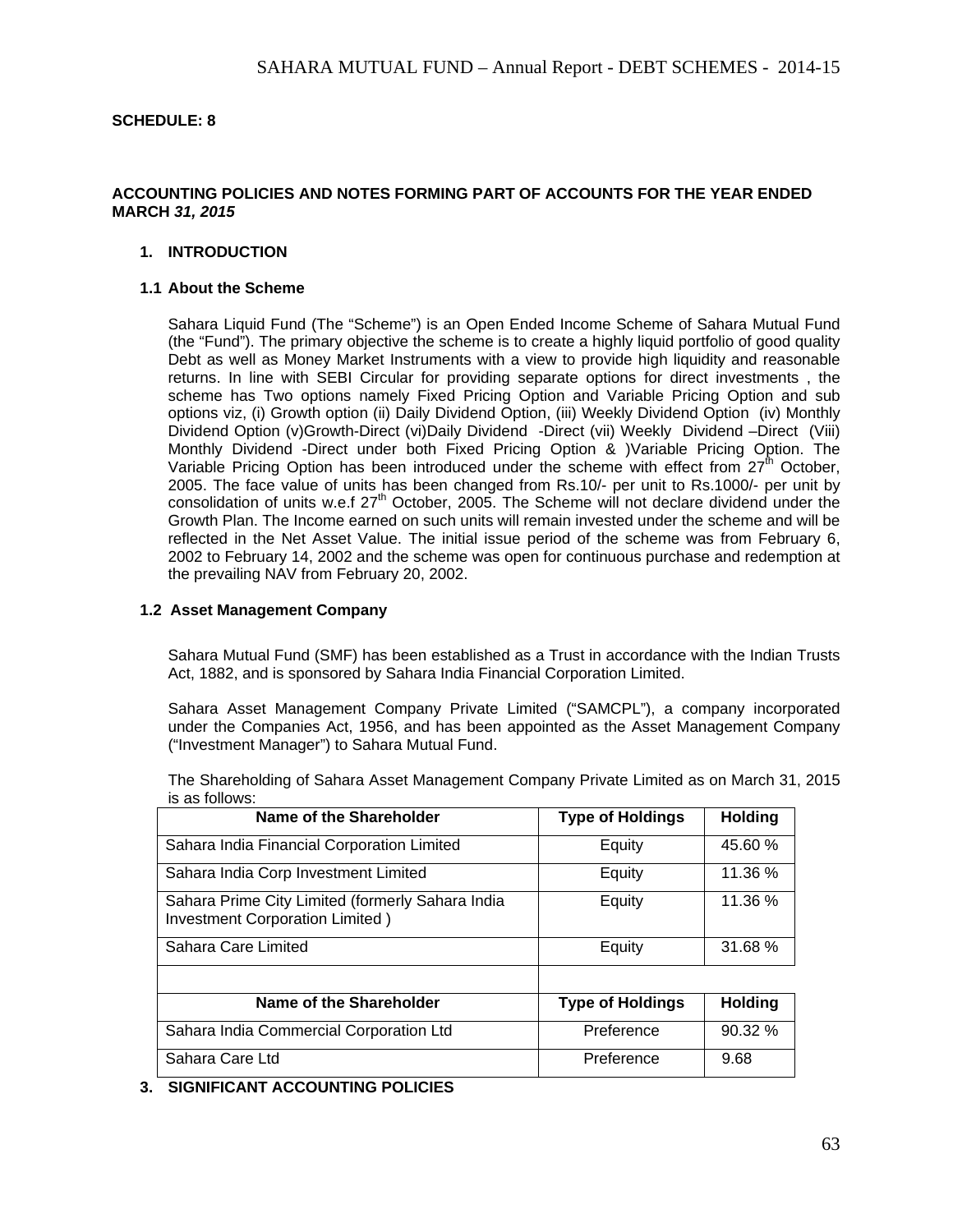## **2.1 Basis of Accounting**

The Scheme maintains its books of account on an accrual basis. These financial statements have been prepared in accordance with the Accounting Policies and Standards specified in the Ninth Schedule of The Securities and Exchange Board of India (Mutual Funds) Regulations, 1996, (the "Regulation"), and amendments thereto, as applicable.

## **2.2 counting for Investments**

- 2.2.1 Purchase and sale of investments are accounted on trade dates at price including / net of brokerage and other charges. Stamp duty is accounted as an expense when paid for.
- 2.2.2 Profit or loss on sale of investments is determined on the respective trade date by adopting the "Weighted Average Cost" method.
- 2.2.3 Primary market Investments are recognized on the basis of allotment advice.
- 2.2.4 Front end fees on privately placed debentures are adjusted to the cost of Investments.

## **2.3 Valuation of Investments**

 **Valuation Policy as on 31.03.2015 is as under.** 

## **VALUATION OF DEBT INSTRUMENTS**

### **A (I) - The Valuation Policy of Debt and Money Market Instruments is given below:**

| Sr.<br>No.   |    | <b>Instrument</b>                                                                                                                                                                                   | Valuation applicable on the day of<br>valuation                                                                                                                                 |
|--------------|----|-----------------------------------------------------------------------------------------------------------------------------------------------------------------------------------------------------|---------------------------------------------------------------------------------------------------------------------------------------------------------------------------------|
|              |    | CBLO, REPO, Fixed Deposit, Call Money, etc and<br>such Similar Instruments                                                                                                                          | On Amortization basis / Accrual basis.                                                                                                                                          |
| $\mathbf{2}$ |    | Certificate of Deposit (CD), Commercial Paper (CP),<br>Non-Convertible Debenture (NCD) Pass Through<br>Certificate (PTC), Bonds, etc. where Scrip wise<br>values are available from CRISIL/ ICRA    | The aggregated average price provided<br>by CRISIL / ICRA for the given security or<br>any other agencies as may be indicated<br>from time to time by SEBI/AMFI for that<br>day |
| 3            |    | Certificate of Deposit (CD), Commercial Paper (CP),<br>Non-Convertible Debenture (NCD) Pass Through<br>Certificate (PTC), Bonds, etc where Scrip wise<br>values are not available from CRISIL/ ICRA |                                                                                                                                                                                 |
|              | i) | Same security traded and reported on<br>public platforms.                                                                                                                                           | On Weighted Average Yield of all trades<br>(excluding abnormal and retail trades) on<br>Public platforms, for that Securities on that<br>day irrespective of settlement day.    |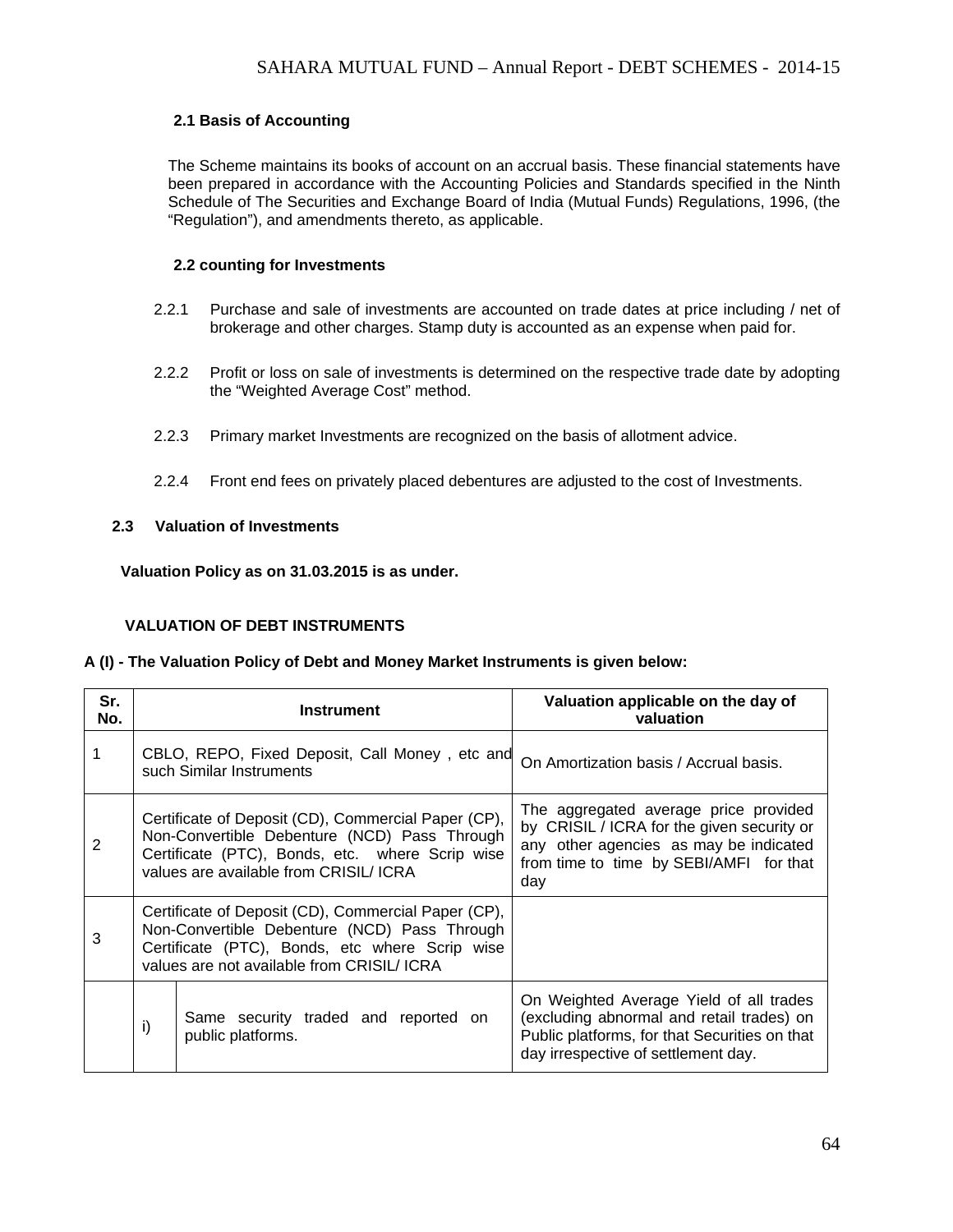| ii)                                                                                                      | If Same Security not traded and reported<br>on any of the public platforms. | The aggregated average matrices of<br>CRISIL/ ICRA for the respective category<br>any other agencies as may be<br>or<br>indicated from time to time by SEBI/AMFI<br>for that day |
|----------------------------------------------------------------------------------------------------------|-----------------------------------------------------------------------------|----------------------------------------------------------------------------------------------------------------------------------------------------------------------------------|
| Central Government Securities / State Government<br>Securities / Treasury Bills/Cash Management Bill etc |                                                                             | The Aggregated average valuation as<br>provided by CRISIL/ ICRA or any other<br>agencies as may be indicated from time<br>to time by SEBI/AMFI for that day                      |

# **A (II) Pricing of Inter -Scheme Transfer of Debt Instruments (ISTs):**

| Sr.<br>No. |         | <b>Instrument</b>                                                                                                                               | Valuation applicable on the day of<br>valuation                                                                                                                                                                                                                                                                                                                                                                                                                                                          |
|------------|---------|-------------------------------------------------------------------------------------------------------------------------------------------------|----------------------------------------------------------------------------------------------------------------------------------------------------------------------------------------------------------------------------------------------------------------------------------------------------------------------------------------------------------------------------------------------------------------------------------------------------------------------------------------------------------|
| 1.         |         | Certificate of Deposit (CD), Commercial Paper<br>(CP), Non-Convertible Debenture (NCD) Pass<br>Through Certificate (PTC), Bonds, etc.           |                                                                                                                                                                                                                                                                                                                                                                                                                                                                                                          |
|            | i)      | Same security traded and reported on<br>FTRAC/CBRICS up to the time of IST.                                                                     | Pricing will be based on Weighted Average<br>Yield of all trades in same security on<br>FTRAC/CBRICS (Excluding abnormal and<br>retail trades) irrespective of settlement day<br>plus accrual/amortization, if any, based on<br>settlement day of the IST. Example: If<br>$T+0$<br>settlement<br>is.<br>then<br>no<br>accrual/amortization and if the settlement is<br>other<br>than<br>$T+0$ ,<br>then<br>appropriate<br>accrual/amortization.                                                          |
|            | ii)     | If Same security is not traded but<br>similar Security/securities are<br>traded<br>and reported up to the time of IST on<br><b>FTRAC/CBRICS</b> | Pricing will be based on Weighted Average<br>Yield<br>Ωf<br>all<br>trades<br>similar<br>in.<br><b>FTRAC/CBRICS</b><br>security/securities<br>on<br>(excluding abnormal and retail trades)<br>settlement<br>irrespective<br>of<br>day<br>plus<br>accrual/amortization, if any,<br>based on<br>settlement day of the IST. Example : If<br>settlement<br>$T+0$<br>then<br>is<br>no<br>accrual/amortization and if the settlement is<br>other<br>than<br>T+0.<br>then<br>appropriate<br>accrual/amortization |
|            | iii)    | If Same or similar Security/securities<br>are not traded and reported up to the<br>time of IST on FTRAC/CBRICS                                  | Previous end of the day valuation plus<br>accrual, if any, based on settlement day of<br>the IST shall be taken.<br>example: if<br>$T+0$<br>settlement<br>is.<br>then<br>no<br>accrual/amortization and if the settlement is<br>$T+0$<br>other<br>than<br>then<br>appropriate<br>accrual/amortization.                                                                                                                                                                                                   |
| 2.         | Central | Government<br><b>Securities</b><br>State<br>$\sqrt{2}$<br>Government Securities / Treasury Bills/ Cash<br>Management Bill etc                   |                                                                                                                                                                                                                                                                                                                                                                                                                                                                                                          |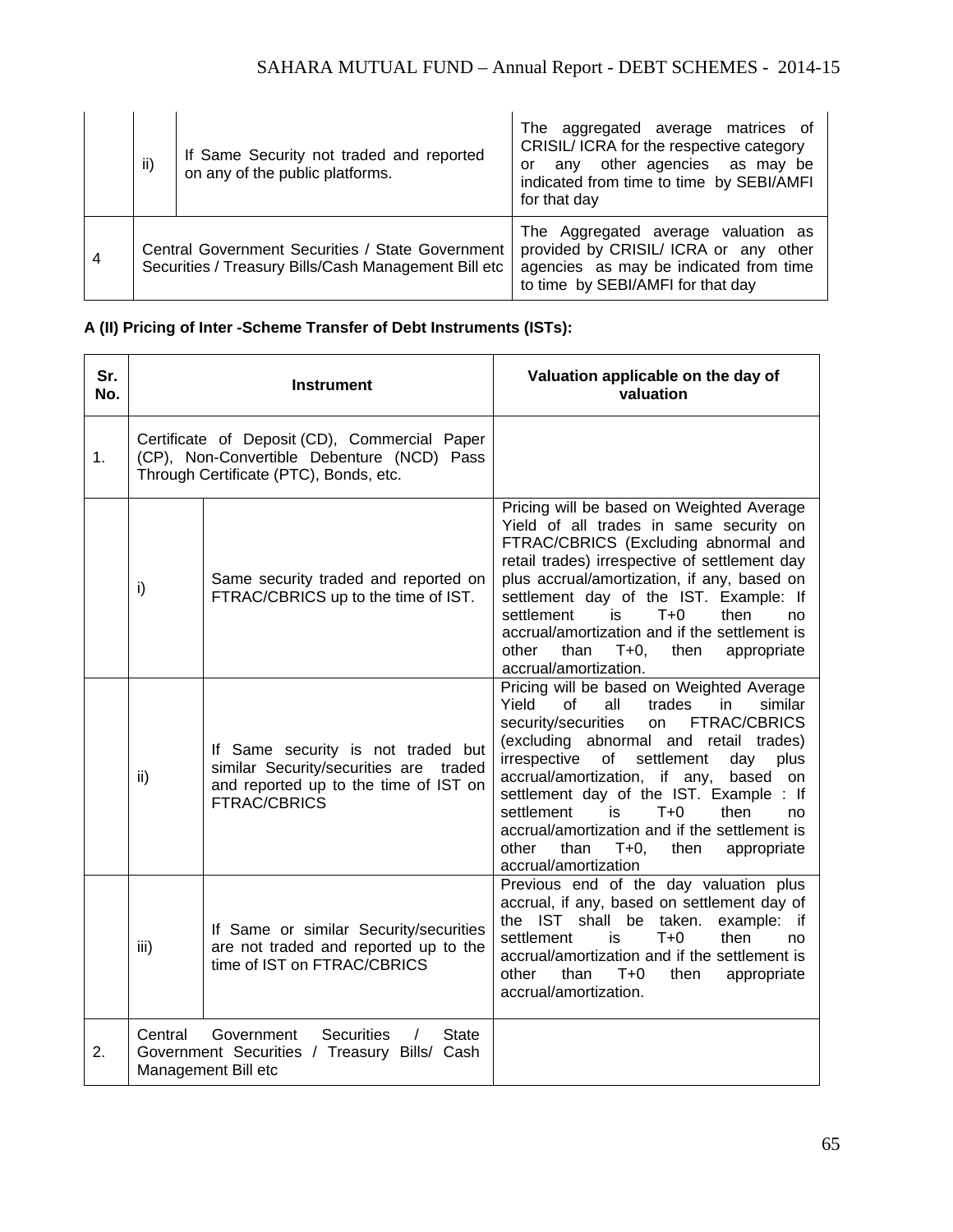|     | Same security traded and reported on<br>NDS-OM section of CCIL website.    | On last traded price as given on NDS-<br>Section of CCIL Website (Excluding<br>abnormal trade). |
|-----|----------------------------------------------------------------------------|-------------------------------------------------------------------------------------------------|
| ii) | Same security not traded and reported<br>on NDS-OM section of CCIL website | Previous end of the day valuation price plus<br>accrual/amortization shall be taken             |

## **Similar Security:**

Similar security here shall mean those securities which are of same nature [Commercial Paper (CP), Certificate of Deposit (CD), Non-Convertible Debentures (NCD), etc ] of different issuers having same or equivalent credit rating for similar maturity profile (for short term rating and long term rating), and falling in same "Maturity Bucket" as defined below. Further the instruments Commercial Paper (CP), Bonds and Non-Convertible Debentures (NCDs) etc are categorized into following sub-categories:—

- 1) NBFC
- 2) Real Estate,
- 3) PTC
- 4) Others

## **Maturity Bucket:**

• For Debt Security having remaining maturity upto 91 days

| Maturity date of securities falling between | <b>Time Bucket</b>      |
|---------------------------------------------|-------------------------|
| 1st and 7th of the month                    | 1-7 of the same month   |
| 8th and 15th of the month                   | 8-15 of the same month  |
| 16th and 23rd of the month                  | 16-23 of the same month |
| 24th to end of the month                    | 24- end of the month    |

• For Debt Securities having remaining maturities more than 91 days

"Time Bucket" for maturity profile of "Similar Securities" shall be same calendar month of that year.

## **A (III) Notes:**

- 1. For the purpose of Valuation of securities and for Inter Scheme Transfer, Weighted average of all trades of 5 crs and above, excluding abnormal trades and retail trades shall be taken. Since retail trades are of small value and generally may deviate materially from the yield at which the market lots in WDM is traded, it would be appropriate to exclude the retail trades for the more realistic valuation of the security.
- 2. Abnormal Trade is defined as those transaction/s which is/are over +/- 250 Basis Point compared to the previous day valuation yield of the security in question

For the Valuation/Inter-scheme transfer, the available trades of various public platform shall be considered where the face value of trade per transaction is Rs. 5 crs and above. If in any given day in same/ similar security, the value of total trade is less than minimum market lot of 5 Crs, the same shall be ignored for the valuation purpose.

- 3. CRISIL and ICRA provide the valuation matrices for various maturity bucket. Scrip wise value for various debt instruments are also provided by CRISIL and ICRA. Trades are also reported and settled on various public platform.
- 4. Public platform for the purpose of valuation of security shall mean FIMMDA managed FTRAC, NSE, BSE, (except NSER- NSE retail and BSER- BSE Retail), RBI managed NDS-OM or any other Public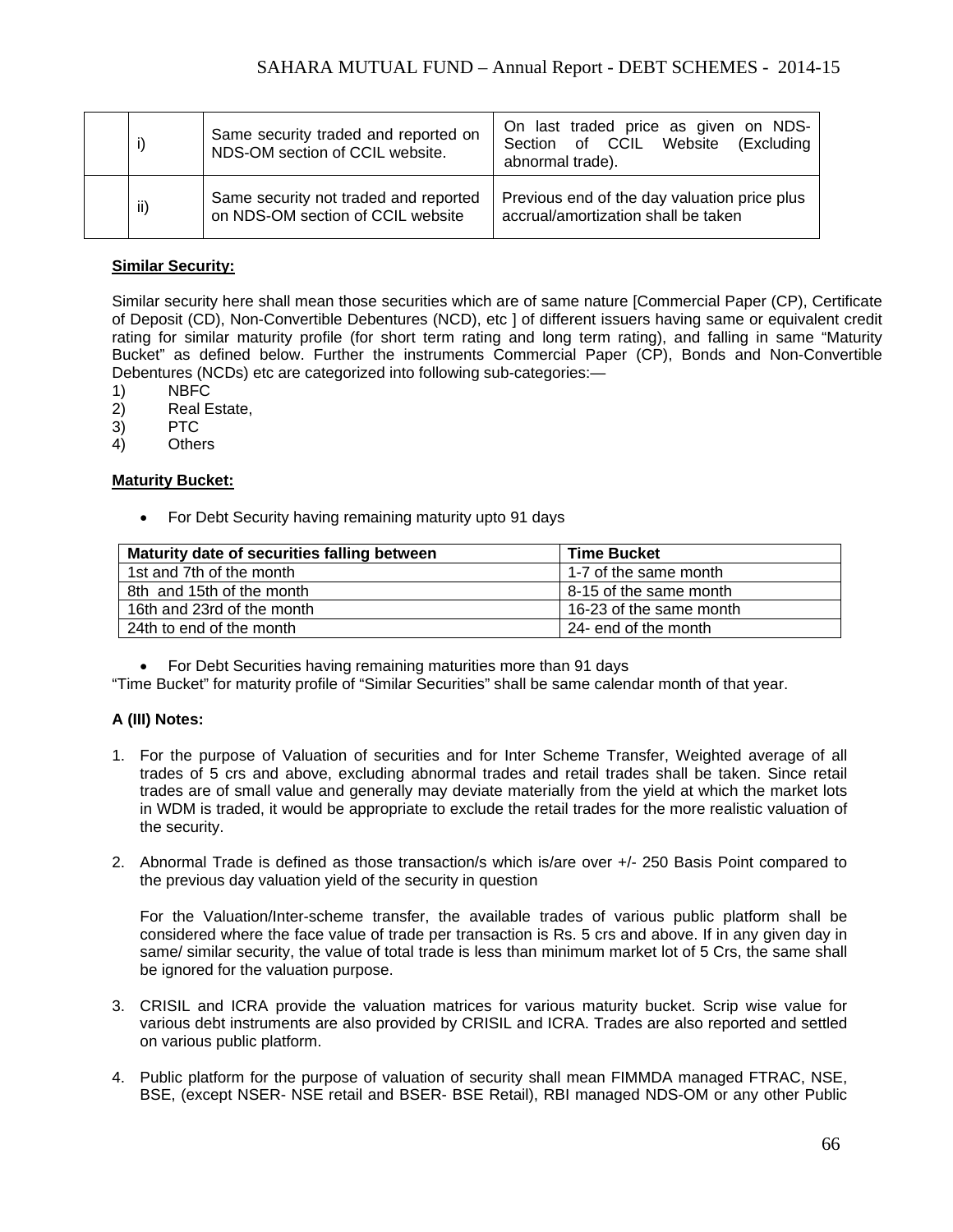platform for Debt market launched from time to time. Market trades from different Platforms are usually collected by BILAV Information LLP, which may be used for the purpose of Valuation of traded security for which scrip wise values are not available from CRISIL/ICRA

- 5. The data on yield and prices are generally provided upto 4 decimal point which shall be considered and these prices are considered on respective face value of the instruments for arriving at valuation.
- 6. For the valuation of traded securities where scrip wise values are not available by CRISIL/ICRA, price derived from the corresponding Weighted Average yield of all available trades excluding abnormal and retail trades on any public platform for the same security on T+1 settlement basis is taken.

In case, the Bilav file is not received by 7.30 PM and scrip wise values are not available, then FIMMDA managed FTRAC platform and NDS OM section of CCIL website may be used for the calculation of weighted average yield of traded security.

- 7. For non traded securities where scrip wise values are not available, the valuation is done on the price derived from the corresponding aggregated yield matrices for the respective category as provided by CRISIL/ICRA on T+1 settlement basis.
- 8. For Government Securities, SDL, T-Bills, Cash Management Bill etc, the valuation is done on aggregated script wise pricing as provided by CRISIL/ICRA and as applicable for that day. In the absence of scrip wise values the valuation is based on aggregated matrices if available from CRISIL/ICRA on T+1 settlement and as applicable for that day.
- 9. In case the valuation matrices/script wise value is available either from CRISIL/ICRA upto a reasonable time limit, the same shall be considered for arriving at valuation
- 10. In respect of any day neither the script wise value nor the valuation Matrices is available from CRISIL/ICRA within the reasonable time limit, the Valuation is done on the basis of accrual/amortization based on the last valuation.

### **Mutual Fund Units**

a. In case of traded Mutual Fund schemes, the units would be valued at closing price on the stock exchange on which they are traded like equity instruments. In case the units are not traded for more than 7 days, last declared Repurchase Price (the price at which Mutual Fund schemes buys its units back) would be considered for valuation.

b. If the last available Repurchase price is older than 7 days, the valuation will be done at the last available NAV reduced by illiquidity discount. The illiquidity discount will be 10% of NAV or as decided by the Valuation Committee.

c. In case of non-traded Mutual Fund scheme, the last declared Repurchase Price (the price at which Mutual Fund schemes buys its units back) would be considered for valuation.

d. In case of Investments made by a scheme into the other scheme of Sahara Mutual Fund, if valuation date being the last day of the financial year falling on a non-business day, then the computed NAV would be considered for valuation on March 31.

### **Related matters**

- i) In case of any other instruments not covered in the policy above, the same shall be referred to the Investment and Valuation Committee which is empowered to take decision.
- ii) In case of any perceived conflict of interest while valuating the securities, the matter shall be dealt and decided by Investment and Valuation Committee.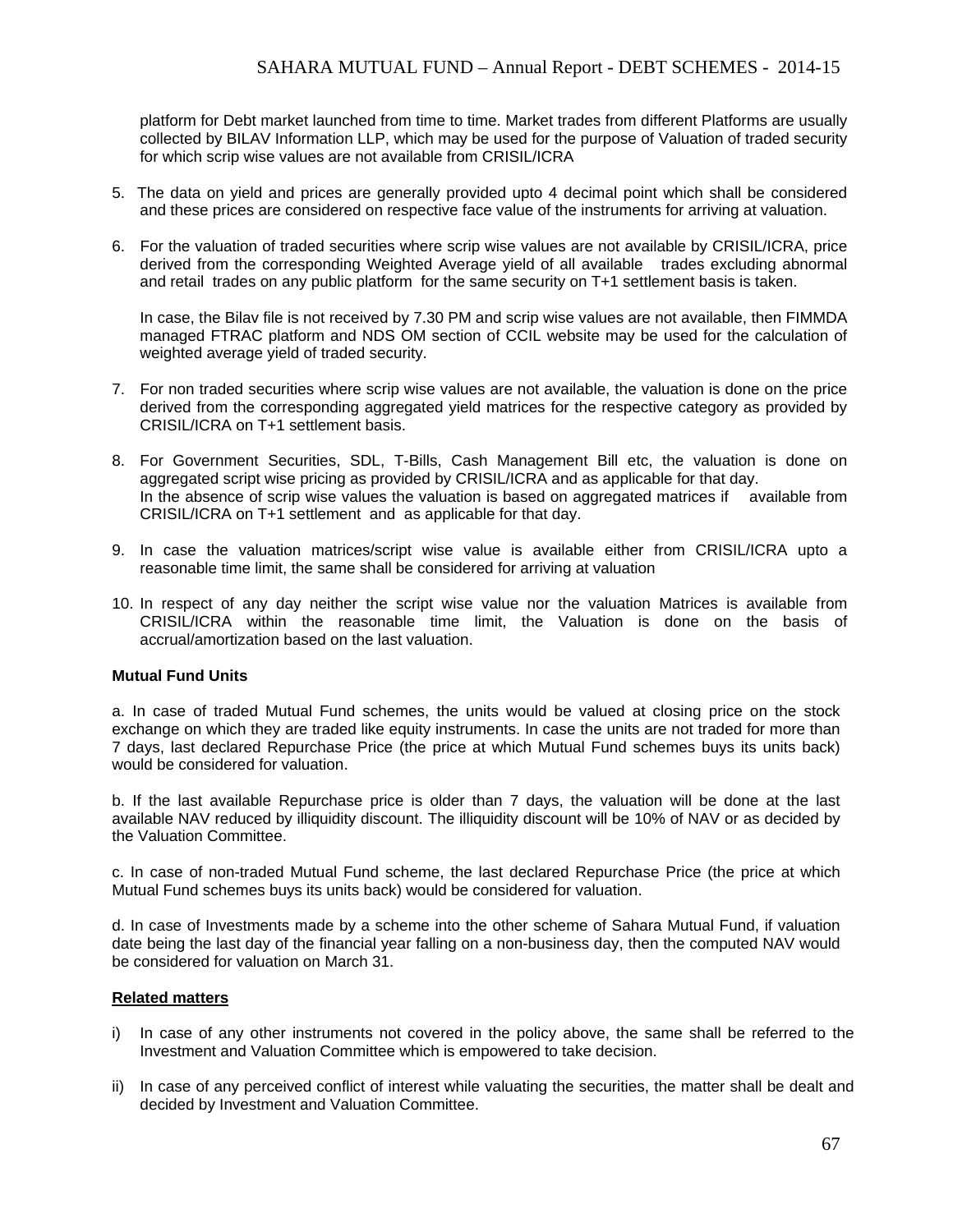- iii) For non– business day the valuation shall be done on aggregated script wise prices as provided by CRISIL/ICRA. In absence of Scrip wise prices the valuation shall be done on accrual basis/amortization basis based on last valuation
- iv) In case of exceptional circumstances like, policy announcements by government/regulatory bodies, natural disasters, public disturbances, extreme volatility in capital market, shut down of market, war etc and on those days if script - wise value or valuation matrices are not available from CRISIL/ICRA and if security is not traded, the valuation for the day shall be done based on last valuation plus accrual/amortization or as may decided by the Investment and Valuation Committee.
- v) The Valuation Policy shall be reviewed by the Statutory Auditor at least once in a financial year.
- vi) Valuation Policy as updated and approved by the Board of AMC / Board of Trustees shall be applicable for the schemes of Sahara Mutual Fund

## **2.3.1 Valuation of securities not covered under the above valuation policy:**

The total exposure in securities, which do not fall under above valuation norms, shall not exceed 5% of the total AUM of the scheme.

In case of any other instruments not covered in the policy above, the same shall be referred to the Investment and Valuation Committee which is empowered to take decision.

Investment in such securities is to be valued by a method approved by the Investment and Valuation Committee and the same will be reported to the Board of Trustees.

## **2.3.2 Unrealized appreciation/Depreciation**

In accordance with the Guidance Note on Accounting for Investments in the Financial Statements of Mutual Funds issued by the Institute of Chartered Accountants of India, the unrealized appreciation determined separately for each individual investment is directly transferred to the "Unrealized Appreciation Reserve Account" i.e. without routing it through the revenue account. The provision for depreciation in value of investments determined separately for each individual investment is recognized in the revenue account. The loss (realised) on investments sold / transferred during the year is charged to revenue account, instead of being first adjusted against the provision for depreciation, if already created in the prior year, as recommended by the said Guidance Note. However, this departure from the Guidance Note does not have any impact on the Scheme's net assets or the results for the year.

## **2.4 Revenue Recognition**

.

- 2.4.1 Income and Expenses are recognized on accrual basis
- 2.4.2 Interest on Debentures, Government of India securities, Floating Rate Bonds and Money Instruments are recognized on accrual basis

2.4.3 Interest on funds invested in short-term deposits with scheduled commercial banks is recognized on accrual basis.

2.4.4 Proportionate realized gains on investments out of sales / repurchase proceeds at the time of sale / repurchase of units are transferred to revenue Account from Unit Premium Reserve.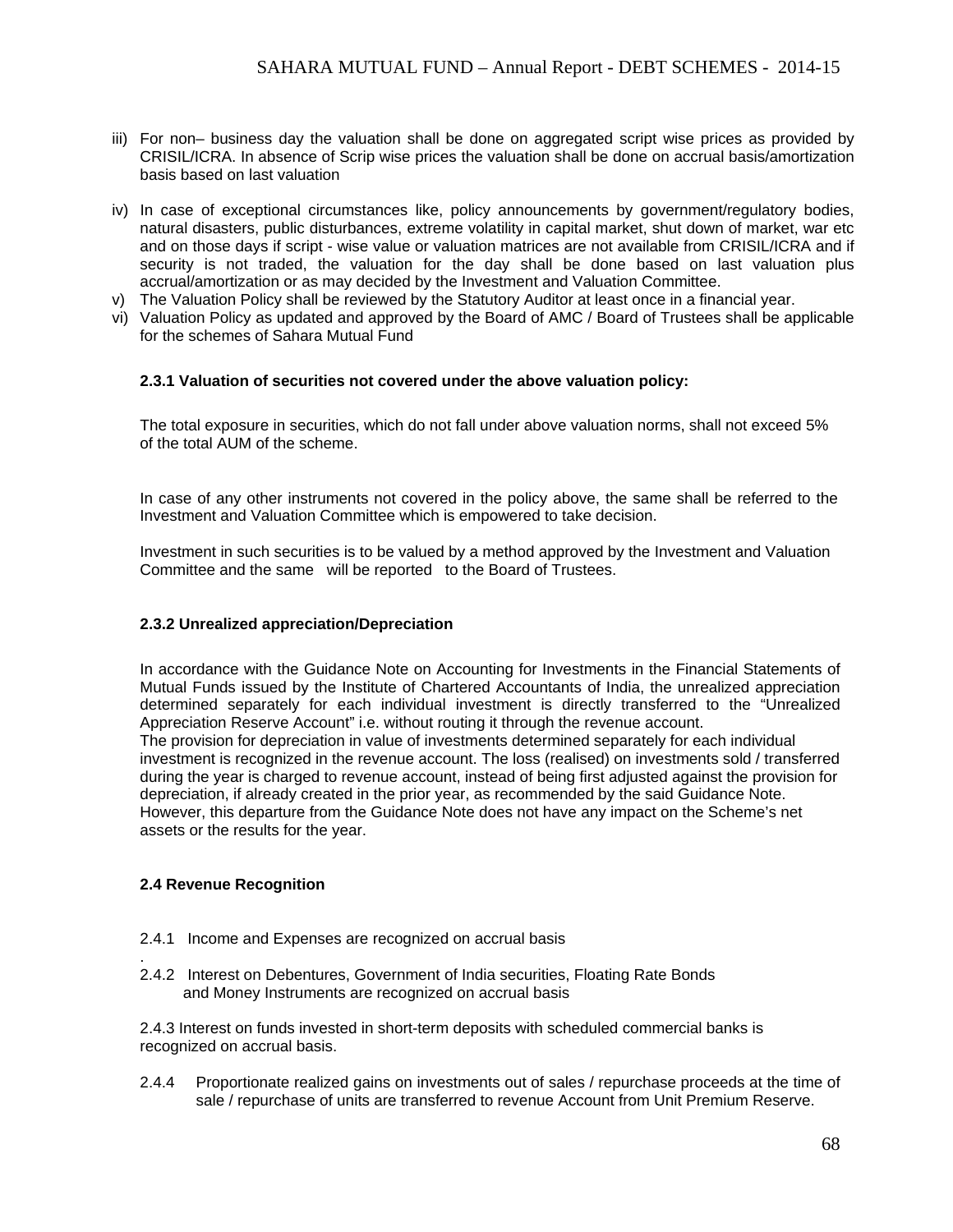## **4. Net Asset Value for Fixed & Variable Pricing Options**

The net asset value of the units is determined separately for units issued under the Fixed Pricing Option & Variable Pricing Option each having sub options Growth, Daily Dividend, Weekly Dividend , Monthly Dividend, Growth -Direct, Dividend direct, Weekly Dividend –Direct & Monthly Dividend – Direct. For reporting the net asset value of various options, daily income earned, including realized and unrealized gain or loss in the value of investments and expenses incurred by the scheme are allocated to the options in proportion to the value of the net assets

## **5. Unit Premium Reserve Account**

Upon issue and redemption of units, the net premium or discount to the face value of units is adjusted against the unit premium reserve account of the respective Options / Scheme, after an appropriate amount of the issue proceeds and redemption payout is credited or debited respectively to the income equalization reserve.

## **6. Income Equalization Account**

An appropriate part of the sale proceeds or the redemption amount, as the case may be, is transferred to income equalization account. The total distributable surplus (without considering unrealized appreciation) upto the date of issue/ redemption of units has been taken into account for the purpose of ascertaining the amount to be transferred to Equalization Account on a daily basis. The net balance in this account is transferred to the Revenue Account at the end of the year

## **6 Load Charges**

The Entry load charges collected, if any are used to meet expenses as per the stipulated SEBI guidelines from time to time. Service tax on exit load , if any, shall be paid out of the exit load proceeds and exit load net of service tax, if any, shall be credited to the scheme.

## **7. Unclaimed Redemption.**

In line with SEBI circular no. MFD/CIR/9/120 /2000 dated November 24, 2000, the unclaimed redemption and dividend amounts may be deployed by the mutual funds in call money market or money market instruments only and the investors who claim these amounts during a period of three years from the due date shall be paid at the prevailing Net Asset Value. After a period of three years, this amount can be transferred to a pool account and the investors can claim the unclaimed redemption amount at NAV prevailing at the end of the third year. The income earned on such funds can be used for the purpose of investor education. The AMC should make continuous effort to remind the investors through letters to take their unclaimed amounts. Further, the investment management fee charged by the AMC for managing unclaimed amounts shall not exceed 50 basis points.

## **8. NOTES ON ACCOUNTS**

### **8.1 Management Fees, Trustee Fees, Custodian Fees**

### **Management Fees**

The total Management Fees (inclusive of service tax) has been computed at **0.04**%(PY: 0.09%) on average net assets calculated on a daily basis.

### **Variable Pricing Option**

Under the variable pricing option the AMC fee charged is based on the scheme's performance on a daily basis and is computed of average net assets calculated on a daily basis.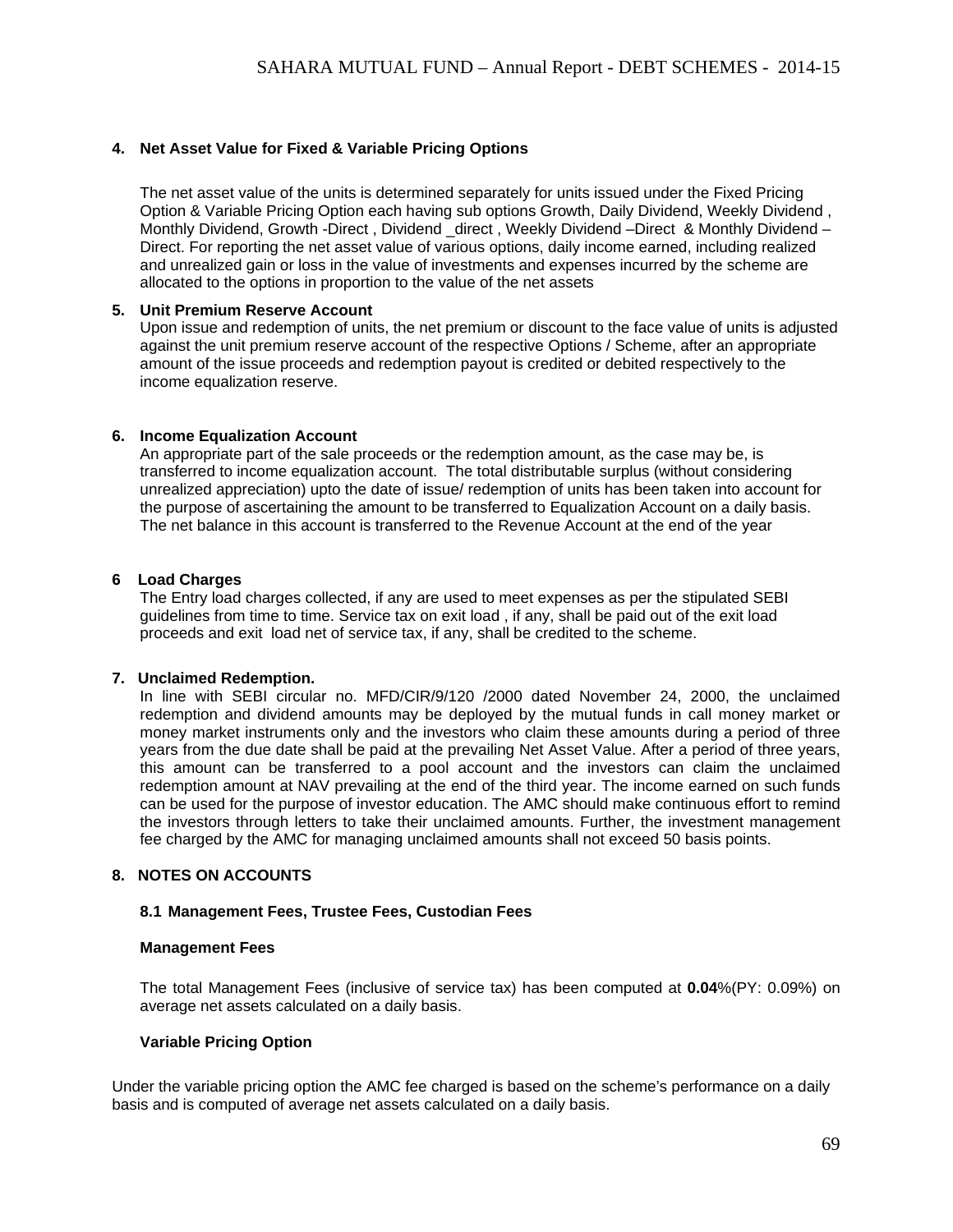|                                               |                                                                     | $\mathbf{2}$                                     | 3                                                                                                                    | 4                                                                                                                                                                                                                 | 5                                                                                                                                                                                   |
|-----------------------------------------------|---------------------------------------------------------------------|--------------------------------------------------|----------------------------------------------------------------------------------------------------------------------|-------------------------------------------------------------------------------------------------------------------------------------------------------------------------------------------------------------------|-------------------------------------------------------------------------------------------------------------------------------------------------------------------------------------|
| <b>Reference</b><br>$Point =$<br><b>MIBOR</b> | Where NPR<br>< Reference<br>Point( i. e<br>when NPR is<br>negative) | Where<br><b>NPR</b><br>$=$<br>Reference<br>Point | NPR ><br>Where<br>Reference Point<br>the<br>and<br>difference<br>between the two<br>is less than 10<br>basis points. | <b>NPR</b><br>Where<br>$\geq$<br>Reference Point and<br>the<br>difference<br>between the two is<br>greater than or equal<br>10<br>basis<br>to<br>points.(Subject<br>to<br>condition<br>stated<br>in.<br>column 5) | NPR ><br>Where<br>Reference Point<br>10%<br>plus<br>οf<br>Reference Point.<br>10<br>plus<br>basis<br>points                                                                         |
| <b>IMA</b>                                    | Nil                                                                 | Nil                                              | Charged to the<br>extent of out<br>performance<br>only                                                               | 0.25                                                                                                                                                                                                              | 0.25<br>plus<br>AMC<br>additional<br>basis<br>fees of 1<br>points would be<br>for<br>charged<br>10<br>basis<br>every<br>οf<br>points<br>out<br>performance<br>as<br>mentioned above |

### **Net Portfolio Return (NPR) = Gross Portfolio Return-Scheme Recurring Expenses IMA= Investment Management Advisory fees**

GPR = Total Income during the day (Including Net Appreciation/Depreciation)/Opening net assets \* 100 Scheme Recurring Expenses is total expenses during the day excluding IMA

## **Fixed Pricing Option:**

The Management Fees under this option has been computed on average net assets calculated on a daily basis.

### **Trusteeship Fees & Expenses**

In accordance with Deed of Trust dated  $18<sup>th</sup>$  July 1996 between the Settler and the Trustees, the fund has paid or provided an annual fee of Rs.1,00,000/- per Trustee. Trusteeship fees & expenses are allocated to the schemes on the basis of their daily average net assets.

### **Custodian Charges**

HDFC Bank Ltd provides Custodial Services to the scheme for which fees is paid as per the agreement.

- **8.2** Provision for tax has not been made since the income of the Scheme is exempt from tax under Section 10(23D) of the Income Tax Act, 1961.
- **8.3** Transactions with Brokers in excess of 5% or more of the aggregate purchases and sale of securities made by the Fund has been reported to the Trustees on a bimonthly basis
- **8.4** Certain investments are registered in the name of the Fund without specific reference to the Scheme. As at March 31, 2015 the aggregate market value of securities under Sahara Liquid Fund but held in the name of Sahara Mutual Fund being invested in REPO is NIL (PY : Rs.24,512,029.76) and investment in CBLO is Rs. 64,64,07,980.87 (PY: Rs. 629,822,470.62).
- **8.5** During Year Ended 31.03.2015 the Registrar and Transfer Agents charges amounting to Rs.3,49,479.86 (PY: Rs.657889.00), Custodian fees amounting Rs.1,95,566.71 (PY: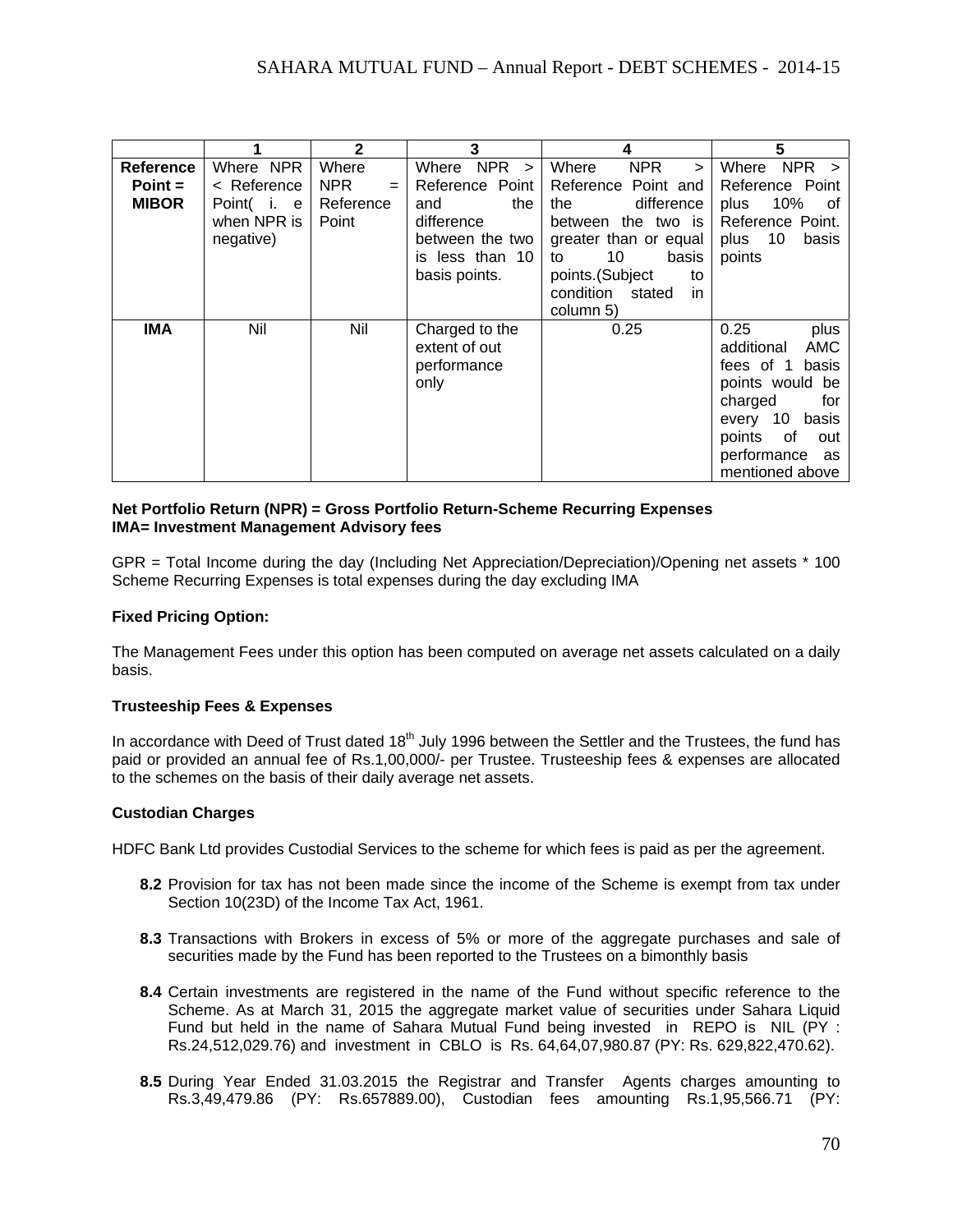Rs.391496.58) and Transaction Cost amounting to Rs.2,54,045.24 (PY: NIL) constitutes 21.77 % (PY: 18.26%), 12.19% (PY: 10.87%) & 15.83% (PY:NIL) respectively of the total schemes expenses.

## **8.6 Transactions with Associates**

Brokerage / Commission on sale of units by the Scheme or by the Asset Management Company given to associates, pursuant to Regulation 25(8):

### **Commission to SIFCL A/c CMSD (Associate) made for sale of units of the MF for the current year ended 31st March 2015**.

(Rs.In lakhs)

| <b>Tax Gain</b> | Growth | Liquid | Mid cap | <b>Wealth Plus</b> | <b>Short Term</b> | <b>Infrastructur</b> |
|-----------------|--------|--------|---------|--------------------|-------------------|----------------------|
| Fund            | Fund   | ™und   | Fund    | Fund               | Bond              | e Fund               |
| 0.33            | ა.06   | 0.02   | 0.10    | 0.01               | 0.00              | 0.06                 |

(Rs.In lakhs)

| <b>Star Value</b> | Super 20 | <b>Power and Natural</b> | <b>Banking &amp; Financial</b> | <b>Income</b> |
|-------------------|----------|--------------------------|--------------------------------|---------------|
| Fund              | Fund     | <b>Resources Fund</b>    | <b>Services Fund</b>           | Fund          |
| 0.01              | 0.01     |                          | 0.33                           | 0.01          |

Commission to SIFCL A/c CMSD (Associate) made for sale of units of the MF for the previous year ended 31<sup>st</sup> March 2014.

(Rs.In lakhs)

| <b>Tax Gain</b><br><b>Fund</b>                                                           | <b>Growth</b><br><b>Fund</b> | Liguid<br><b>Fund</b> | Mid cap<br><b>Fund</b>       | <b>Wealth Plus</b><br><b>Fund</b> | <b>Short Term</b><br><b>Bond</b> | <b>Infrastructu</b><br>re<br><b>Fund</b> |
|------------------------------------------------------------------------------------------|------------------------------|-----------------------|------------------------------|-----------------------------------|----------------------------------|------------------------------------------|
| 0.42                                                                                     | 0.1                          | 0.03                  | 0.14                         | 0.02                              | 0.01                             | 0.07                                     |
| (Rs. in lakhs)                                                                           |                              |                       |                              |                                   |                                  |                                          |
| <b>Star Value</b><br><b>Power and Natural Resources</b><br>Super 20<br>__<br>__<br>- - - |                              |                       | <b>Banking &amp;</b><br>____ | <b>Income</b><br>- -              |                                  |                                          |

| Fund | Fund | Fund | . .<br><b>Financial</b><br><b>Services</b><br>Fund | Fund |
|------|------|------|----------------------------------------------------|------|
| 0.01 | 0.02 | 0.00 | 0.76                                               | 0.01 |

### **Commission paid to associates / related parties /group companies of Sponsor/AMC**

| Name of<br>associate /<br>related parties /<br>group<br>companies of<br><b>Sponsor / AMC</b> | Nature of<br>association /<br>nature of<br>relation   | <b>Period</b><br><b>Covered</b> | <b>Business given</b><br>(Rs cr and % of<br>total business<br>received by the<br>fund) | <b>Commission paid</b><br>(Rs<br>& % of total commission<br>paid<br>by the fund |
|----------------------------------------------------------------------------------------------|-------------------------------------------------------|---------------------------------|----------------------------------------------------------------------------------------|---------------------------------------------------------------------------------|
| (1)                                                                                          | (2)                                                   | (3)                             | (4)                                                                                    | (5)                                                                             |
| <b>SIFCL A/c</b><br><b>CMSD</b>                                                              | Sponsor /<br><b>Mutual Fund</b><br><b>Distributor</b> | April 14-<br>March 15           | (0.29 & 0.36%)                                                                         | (Rs.93537.78; 8.80%)                                                            |
| SIFCL A/c CMSD                                                                               | Sponsor /<br><b>Mutual Fund</b><br><b>Distributor</b> | April 13-<br>March 14           | (1.29 & 0.45%)                                                                         | (Rs.1,60,398.82; 13.57%)                                                        |

In column No 4, the total business received by the fund includes business through ARNs & also direct business.

In column No 5, the amount includes the upfront and the trail.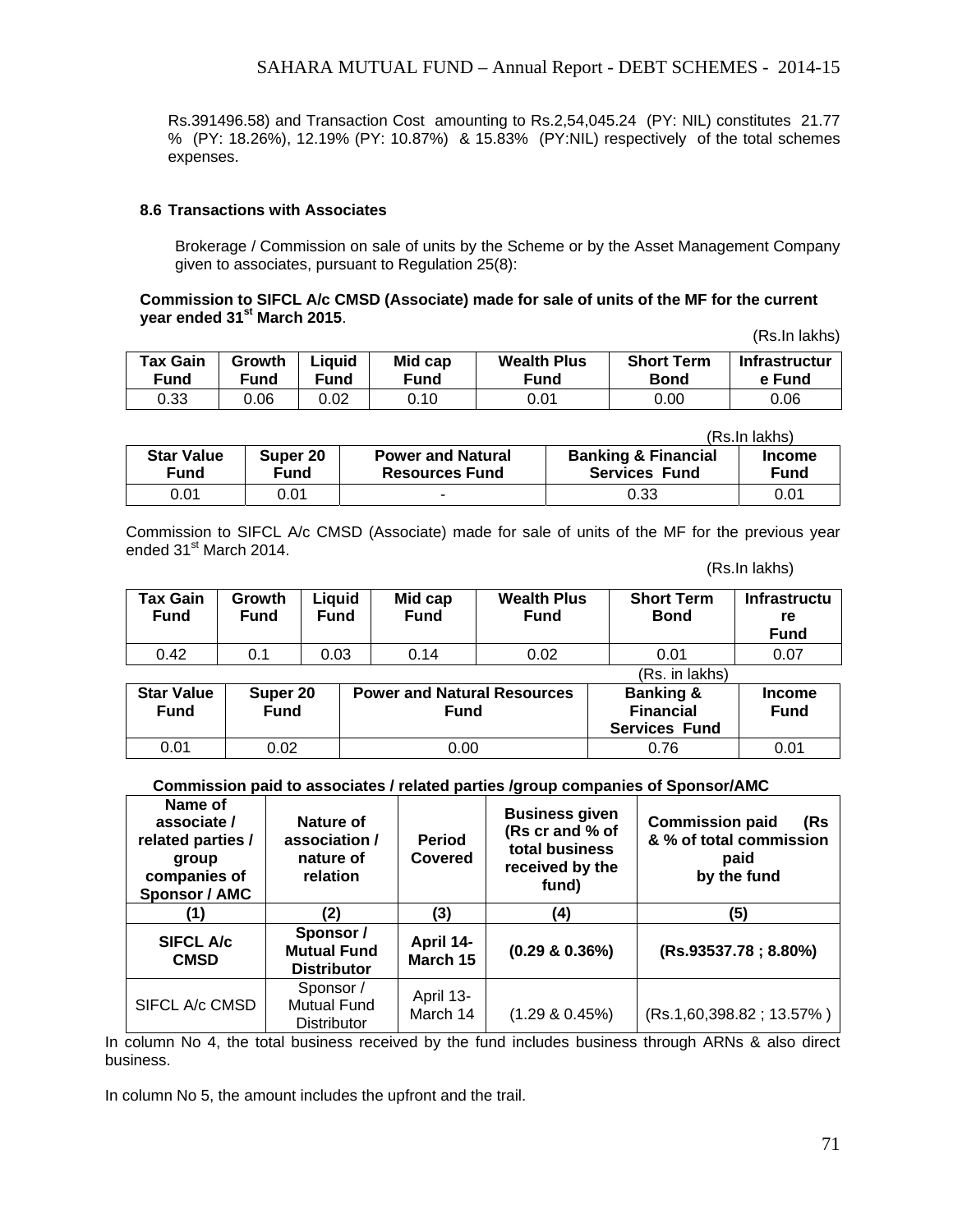## **Brokerage paid to associates / related parties / group companies of Sponsor/AMC**

| Name of associate /<br>related parties /<br>group companies of | Nature of<br>association /<br>nature of | Period<br><b>Covered</b> | <b>Value of Transaction</b><br>(in Rs, Cr & of Total)<br>value of Transaction | <b>Brokerage (Rs Cr</b><br>& % of total<br>brokerage paid by |
|----------------------------------------------------------------|-----------------------------------------|--------------------------|-------------------------------------------------------------------------------|--------------------------------------------------------------|
| <b>Sponsor / AMC</b>                                           | relation                                |                          | of the Fund)                                                                  | the Fund)                                                    |
| $\blacksquare$                                                 |                                         | $\blacksquare$           |                                                                               |                                                              |

There are no associate brokers, hence not applicable for the period April – Mar 2015 & April – Mar 2014.

## **8.7 The Aggregate Value of Investment purchased and sold(Including Redemption) during the year as a percentage of daily average net asset value;**

### **Purchases**

| Year |         | <b>Amount in Rupees</b> | % of Daily Average |  |  |  |  |
|------|---------|-------------------------|--------------------|--|--|--|--|
|      | 2014-15 | 655,429,762             | 96.88              |  |  |  |  |
|      |         |                         |                    |  |  |  |  |
|      | 2013-14 | 89,537,792,827          | 6972.39            |  |  |  |  |
|      |         |                         |                    |  |  |  |  |

### **Sales**

| Year    | <b>Amount in Rupees</b> | % of Daily Average |  |  |
|---------|-------------------------|--------------------|--|--|
| 2014-15 | 1,116,709,383           | 165.06             |  |  |
| 2013-14 | 89,336,484,820          | 6956.71            |  |  |

### **8.8 Aggregate Appreciation and Depreciation in the value of Investments :**

| Scheme                            | 31-Mar-15                      |                                | 31-Mar-14                      |                                          |
|-----------------------------------|--------------------------------|--------------------------------|--------------------------------|------------------------------------------|
|                                   | Appreciation<br>(Rs. In lakhs) | Depreciation<br>(Rs. In lakhs) | Appreciation<br>(Rs. In lakhs) | <b>Depreciation</b><br>(Rs. In<br>lakhs) |
| <b>Debentures &amp; Bonds/PTC</b> | $\blacksquare$                 | $\blacksquare$                 |                                | $\blacksquare$                           |
| <b>MMI's</b>                      | ۰                              |                                | 0.00                           | 2.72                                     |

### **8.9 Income and Expense Ratio**

|                                                                                                                                                      | 2014-15 | 2013-14 |
|------------------------------------------------------------------------------------------------------------------------------------------------------|---------|---------|
| Total Income (including net unrealized appreciation and<br>net of loss on sale of investments) to average net assets<br>calculated on a daily basis. | 8.19%   | 8.57%   |
| Total Expenditure to average net assets calculated on a<br>daily basis                                                                               | 0.24%   | 0.28%   |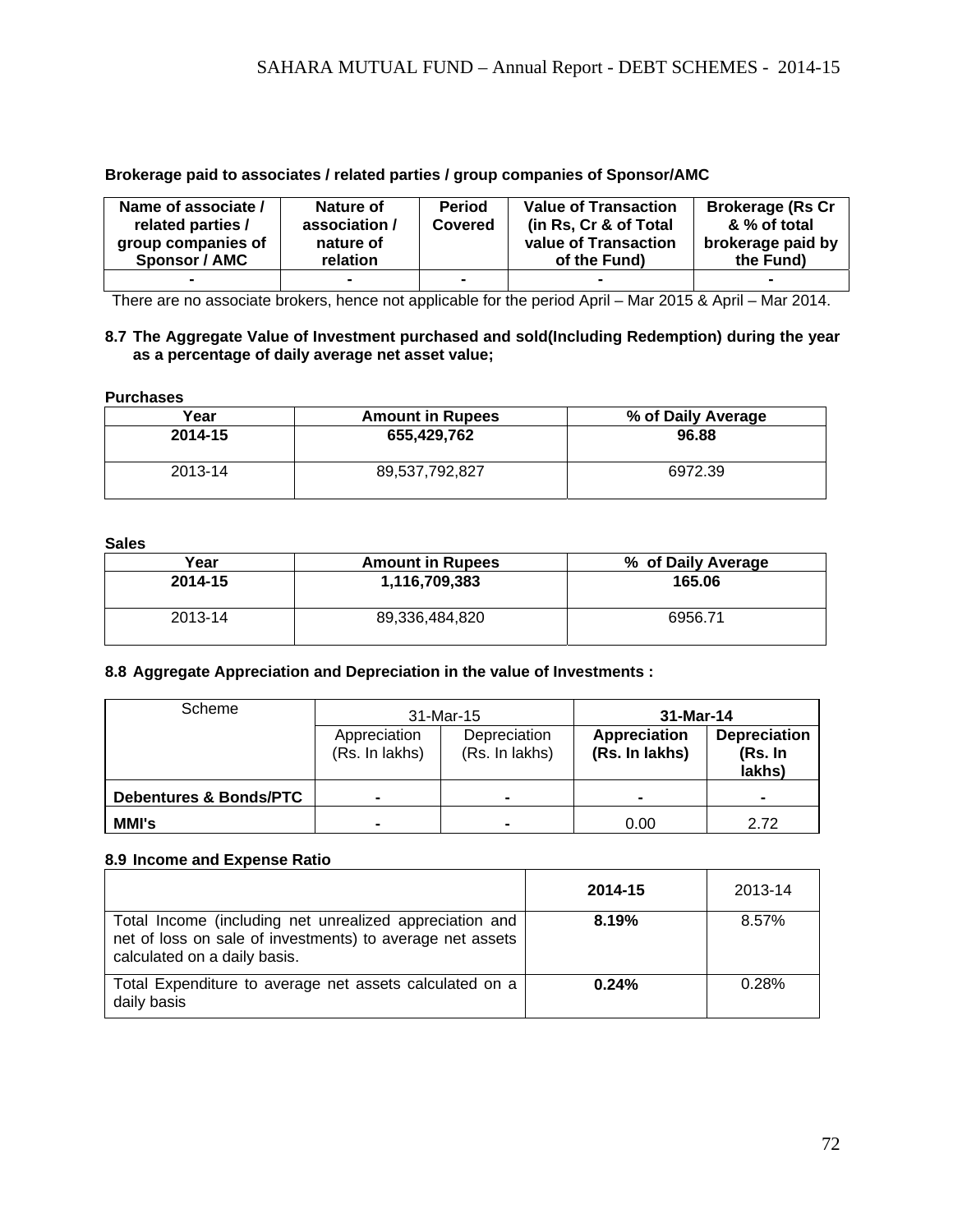# **8.10 Movement in Unit Capital**

# **8.10.1 Fixed Pricing Option – (Growth Option)**

|                                               | Face<br>Value<br>(Rs.) | <b>Number of Units</b> | Amount (Rs)       | Number of<br><b>Units</b> | Amount (Rs)       |
|-----------------------------------------------|------------------------|------------------------|-------------------|---------------------------|-------------------|
|                                               |                        | As on                  | As on             | As on                     | As on             |
|                                               |                        | March 31, 2015         | March 31,<br>2015 | March 31, 2014            | March 31,<br>2014 |
| <b>Initial Capital</b>                        | 10                     | 22977400.000           | 229774000.00      | 22977400.000              | 229774000.00      |
| <b>Opening Balance</b>                        | 1000                   | 3071.224               | 3071224.00        | 1348.814                  | 1348814.00        |
| <b>Units Sold during</b><br>the period        | 1000                   | 11138.412              | 11138412.00       | 17292.122                 | 17292122.00       |
| <b>Units Repurchased</b><br>during the period | 1000                   | (9359.019)             | (9359019.00)      | (15569.712)               | 15569712.00)      |
| <b>Closing Balance</b>                        | 1000                   | 4850.617               | 4850617.00        | 3071.224                  | 3,071,224.00      |

# **8.10.2 Fixed Pricing Option – Growth Option (Direct)**

|                                               | Face<br>Value (Rs.) | Number of<br><b>Units</b> | Amount (Rs)       | Number of<br><b>Units</b> | Amount (Rs)       |
|-----------------------------------------------|---------------------|---------------------------|-------------------|---------------------------|-------------------|
|                                               |                     | As on                     | As on             | As on                     | As on             |
|                                               |                     | March 31,<br>2015         | March 31,<br>2015 | March 31,<br>2014         | March 31,<br>2014 |
| <b>Initial Capital</b>                        | 10                  |                           |                   |                           |                   |
| <b>Opening Balance</b>                        | 1000                | 56.916                    | 56916.00          | 48.313                    | 48,313.00         |
| Units Sold during the<br>period               | 1000                | 249.589                   | 249589.00         | 297.910                   | 297,910.00        |
| <b>Units Repurchased during</b><br>the period | 1000                | (53.433)                  | (253433.00)       | (289.307)                 | (289, 307.00)     |
| <b>Closing Balance</b>                        | 1000                | 53.072                    | 53072.00          | 56.916                    | 56,916.00         |

# **8.10.3 Fixed Pricing Option - Dividend Option (Daily Dividend)**

|                                               | Face<br>Value<br>(Rs.) | <b>Number of</b><br><b>Units</b> | Amount<br>(Rs)    | Number of<br>Units | Amount (Rs)       |
|-----------------------------------------------|------------------------|----------------------------------|-------------------|--------------------|-------------------|
|                                               |                        | As on                            | As on             | As on              | As on             |
|                                               |                        | March 31,<br>2015                | March 31,<br>2015 | March 31,<br>2014  | March 31,<br>2014 |
| <b>Initial Capital</b>                        | 10                     | 5376000.000                      | 53760000.00       | 5376000.000        | 53760000.00       |
| <b>Opening Balance</b>                        | 1000                   | 52963.804                        | 52963804.00       | 50057.748          | 50057748.00       |
| Units Sold during the<br>period               | 1000                   | 2945.548                         | 2945548.00        | 2906.056           | 2906056.00        |
| <b>Units Repurchased during</b><br>the period | 1000                   | 0.000                            | 0.00              |                    |                   |
| <b>Closing Balance</b>                        | 1000                   | 55909.352                        | 55909352.00       | 52963.804          | 52963804.00       |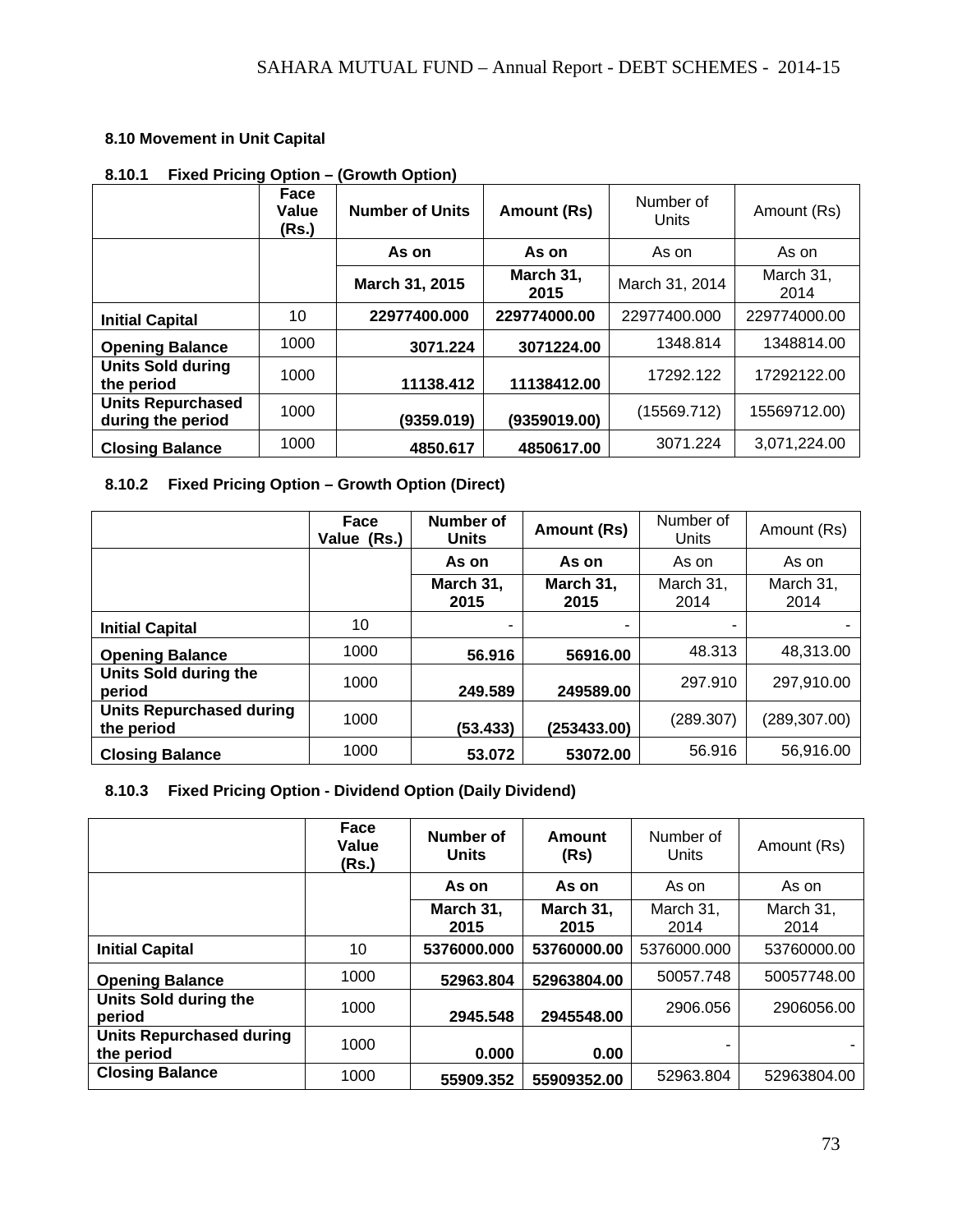|                           | Number of Units | Amount (Rs)    | Number of Units | Amount (Rs)    |  |  |  |
|---------------------------|-----------------|----------------|-----------------|----------------|--|--|--|
|                           | As on           | As on          | As on           | As on          |  |  |  |
|                           | March 31, 2015  | March 31, 2015 | March 31, 2014  | March 31, 2014 |  |  |  |
| <b>Initial Capital</b>    |                 |                |                 |                |  |  |  |
| <b>Opening Balance</b>    |                 |                |                 |                |  |  |  |
| Units Sold during the     |                 |                |                 |                |  |  |  |
| period                    |                 |                |                 |                |  |  |  |
| Units Repurchased during  |                 |                |                 |                |  |  |  |
| the period                |                 |                |                 |                |  |  |  |
| <b>Closing Balance of</b> |                 |                |                 |                |  |  |  |
| <b>Rs.1000 each</b>       |                 |                |                 |                |  |  |  |

## **8.10.4 Fixed Pricing Option - Dividend Option ( Weekly Option )**

# **8.10.5 Fixed Pricing Option - Dividend Option (Monthly Option)**

|                                               | <b>Number of Units</b> | Amount (Rs)    | Number of Units | Amount (Rs)    |
|-----------------------------------------------|------------------------|----------------|-----------------|----------------|
|                                               | As on                  | As on          | As on           | As on          |
|                                               | March 31, 2015         | March 31, 2015 | March 31, 2014  | March 31, 2014 |
| <b>Initial Capital</b>                        |                        |                |                 |                |
| <b>Opening Balance</b>                        | 10.388                 | 10388.00       | 39.817          | 39,817.00      |
| Units Sold during the                         |                        |                | 2.150           | 2,150.00       |
| period                                        | 0.000                  | 0.00           |                 |                |
| <b>Units Repurchased</b><br>during the period | (10.388)               | (10388.00)     | (31.579)        | (31, 579.00)   |
| <b>Closing Balance of</b><br>Rs.1000/- each.  | 0.000                  | 0.00           | 10.388          | 10,388.00      |

## **8.10.6 Variable Pricing Option – (Growth Option)**

|                                                  | Number of<br><b>Units</b> | Amount (Rs)    | Number of Units | Amount (Rs)    |
|--------------------------------------------------|---------------------------|----------------|-----------------|----------------|
|                                                  | As on                     | As on          | As on           | As on          |
|                                                  | March 31, 2015            | March 31, 2015 | March 31, 2014  | March 31, 2014 |
| <b>Initial Capital</b>                           | 1986915.353               | 1986915353.00  | 1986915.353     | 1986915353.00  |
| <b>Opening Balance</b>                           | 281911.026                | 281911026.00   | 323217.633      | 323217633.00   |
| <b>Units Sold during</b><br>the period           | 24453.791                 | 24453791.00    | 9737.962        | 9737962.00     |
| <b>Units Repurchased</b><br>during the period    | (154271.418)              | (154271418.00) | (51044.569)     | (51044569.00)  |
| <b>Closing Balance of</b><br><b>Rs.1000 each</b> | 152093.399                | 152093399.00   | 281911.026      | 281911026.00   |

## **8.10.7 Variable Pricing Option – Growth Option(Direct)**

|                                               | Number of<br><b>Units</b> | Amount (Rs)                 | Number of<br>Units | Amount (Rs)                                                 |
|-----------------------------------------------|---------------------------|-----------------------------|--------------------|-------------------------------------------------------------|
|                                               | As on                     | As on                       | As on              | As on                                                       |
|                                               |                           |                             |                    | March 31, 2015 March 31, 2015 March 31, 2014 March 31, 2014 |
| <b>Initial Capital</b>                        |                           |                             |                    |                                                             |
| <b>Opening Balance</b>                        | 155888.716                | 155888716.00                | 13139.366          | 13139366.00                                                 |
| Units Sold during the period                  | 150662.914                | 150662914.00                | 910415.849         | 910415849.00                                                |
| <b>Units Repurchased during</b><br>the period |                           | (242424.353) (242424353.00) | (767666.499)       | (767666499.00)                                              |
| <b>Closing Balance of Rs.1000</b><br>each     | 64127.277                 | 64127277.00                 | 155888.716         | 155888716.00                                                |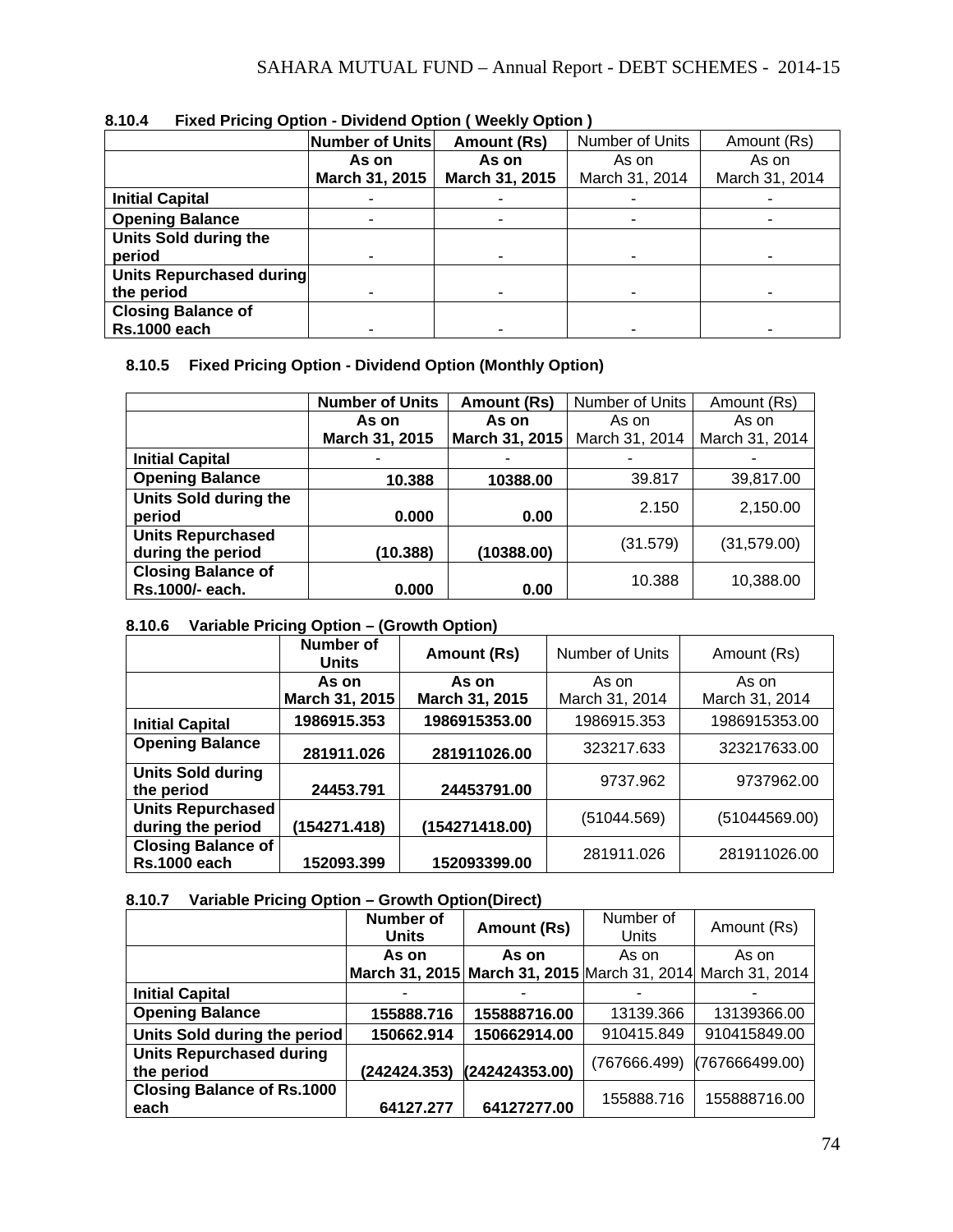|                                            | Number of<br><b>Units</b> | Amount (Rs)                            | Number of<br><b>Units</b> | Amount (Rs)             |
|--------------------------------------------|---------------------------|----------------------------------------|---------------------------|-------------------------|
|                                            | As on                     | As on<br>March 31, 2015 March 31, 2014 | As on                     | As on<br>March 31, 2014 |
|                                            | March 31, 2015            |                                        |                           |                         |
| <b>Initial Capital</b>                     | 1760554.229               | 1760554229.00                          | 1760554.229               | 1760554229.00           |
| <b>Opening Balance</b>                     | 29659.678                 | 29659678.00                            | 28003.604                 | 28003604.00             |
| Units Sold during the period               | 1692.102                  | 1692102.00                             | 1679.651                  | 1679651.00              |
| Units Repurchased during the<br>period     | (50.457)                  | (50457.00)                             | (23.577)                  | (23577.00)              |
| <b>Closing Balance of Rs.1000</b><br>each. | 31301.323                 | 31301323.00                            | 29659.678                 | 29659678.00             |

# **8.10.8 Variable Pricing Option - Dividend Option ( Daily Dividend )**

# **8.10.9 Variable Pricing Option - Dividend Option ( Weekly Option )**

|                                        | Number of<br><b>Units</b> | Amount (Rs)                | Number of<br>Units      | Amount (Rs)                |
|----------------------------------------|---------------------------|----------------------------|-------------------------|----------------------------|
|                                        | As on<br>March 31, 2015   | As on<br>March 31,<br>2015 | As on<br>March 31, 2014 | As on<br>March 31,<br>2014 |
| <b>Initial Capital</b>                 | 9766.992                  | 9766992.00                 | 9766.992                | 9766992.00                 |
| <b>Opening Balance</b>                 | 256.782                   | 256782.00                  | 251.486                 | 251486.00                  |
| Units Sold during the period           | 15.066                    | 15066.00                   | 14.603                  | 14603.00                   |
| Units Repurchased during the<br>period | (138.360)                 | (138360.00)                | (9.307)                 | (9307.00)                  |
| <b>Closing Balance of Rs.1000 each</b> | 133.488                   | 133488.00                  | 256.782                 | 256782.00                  |

# **8.10.10 Variable Pricing Option - Dividend Option ( Monthly Option )**

|                                        | <b>Number of</b><br><b>Units</b> | Amount (Rs)                | Number of<br>Units      | Amount (Rs)                |
|----------------------------------------|----------------------------------|----------------------------|-------------------------|----------------------------|
|                                        | As on<br>March 31, 2015          | As on<br>March 31,<br>2015 | As on<br>March 31, 2014 | As on<br>March 31,<br>2014 |
| <b>Initial Capital</b>                 | 6695.965                         | 6695965.00                 | 6695.965                | 6695965.00                 |
| <b>Opening Balance</b>                 | 55.827                           | 55827.00                   | 213.469                 | 213469.00                  |
| Units Sold during the period           | 3.149                            | 3149.00                    | 24.344                  | 24344.00                   |
| Units Repurchased during the<br>period | (56.2910                         | (56291.00)                 | (181.986)               | (181986.00)                |
| Closing Balance of Rs.1000 each.       | 2.685                            | 2685.00                    | 55.827                  | 55827.00                   |

## **8.10.11 Variable Monthly - Direct**

|                                        | <b>Number of</b><br><b>Units</b> | Amount (Rs)                | Number of<br><b>Units</b> | Amount (Rs)                |
|----------------------------------------|----------------------------------|----------------------------|---------------------------|----------------------------|
|                                        | As on<br>March 31, 2015          | As on<br>March 31,<br>2015 | As on<br>March 31, 2014   | As on<br>March 31,<br>2014 |
| <b>Initial Capital</b>                 |                                  | -                          |                           |                            |
| <b>Opening Balance</b>                 | 0.298                            | 298.00                     |                           |                            |
| Units Sold during the period           | 0.000                            | 0.00                       | 19.130                    | 19130.00                   |
| Units Repurchased during the<br>period | (0.298)                          | (298.00)                   | (19.082)                  | (19082.00)                 |
| Closing Balance of Rs.1000 each.       | 0.000                            | 0.00                       | 0.298                     | 298.00                     |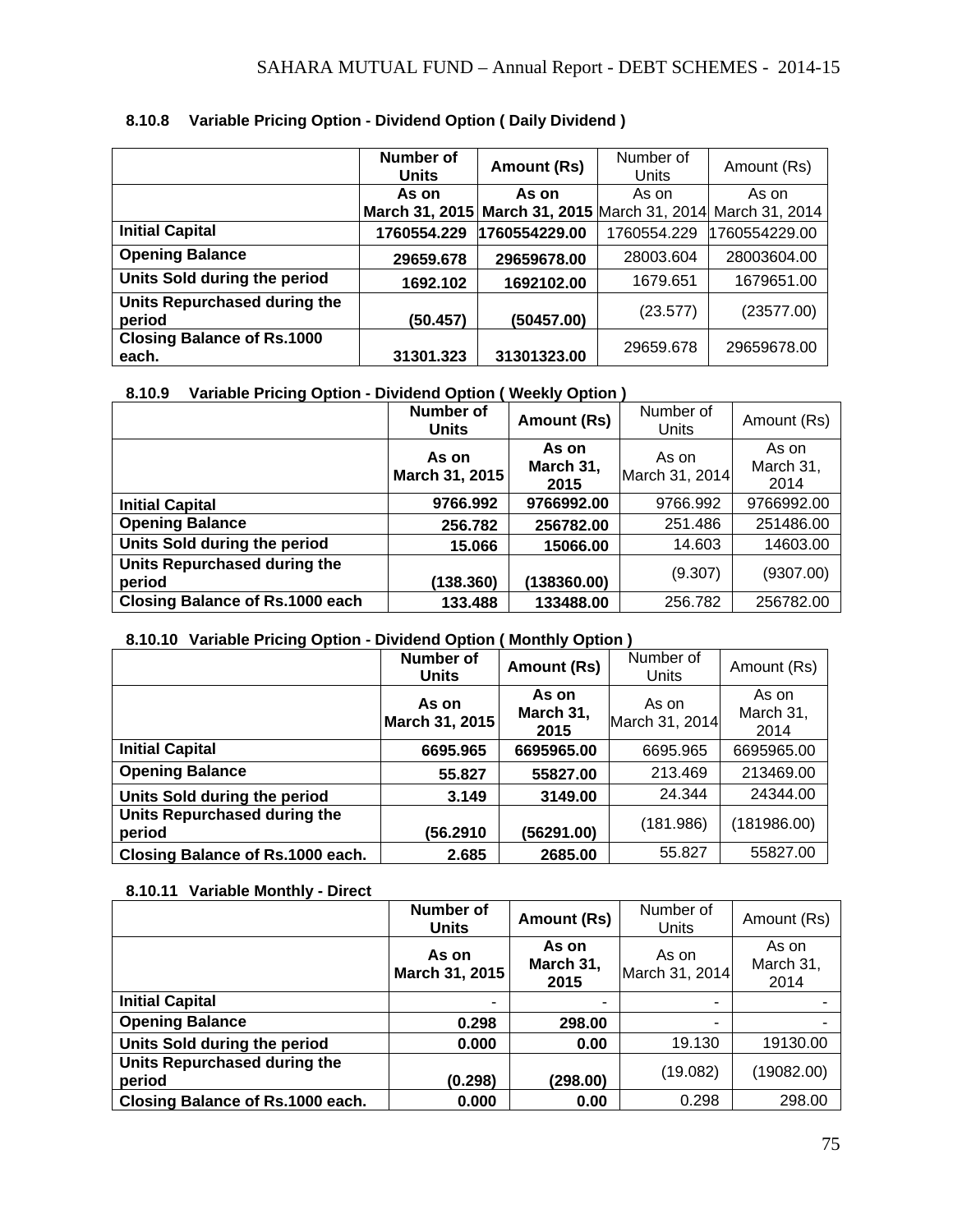**8.11 The Scheme has declared the following dividend per unit during the financial year. There was no Bonus declared during the year ended March 31, 2015.** 

| Option                                                             | <b>Face Value</b><br>(Rs) | <b>Period</b>               | <b>Dividend</b><br>per unit<br>(Rs.) |
|--------------------------------------------------------------------|---------------------------|-----------------------------|--------------------------------------|
| Fixed Pricing Option- Daily Dividend<br>Option                     | $1000/-$                  | 01/04/2014 to<br>31/03/2015 | 79.7470                              |
| Fixed Pricing Option- Weekly Dividend<br>Option                    | $1000/-$                  | 01/04/2014 to<br>31/03/2015 | 0.0000                               |
| Fixed Pricing Option- Monthly Dividend<br>Option                   | $1000/-$                  | 01/04/2014 to<br>31/03/2015 | 5.4062                               |
| Variable Pricing Option- Daily Dividend<br>Option                  | $1000/-$                  | 01/04/2014 to<br>31/03/2015 | 81.8479                              |
| Variable Pricing Option- Weekly<br>Dividend Option                 | $1000/-$                  | 01/04/2014 to<br>31/03/2015 | 81.8730                              |
| Variable Pricing Option- Monthly<br>Dividend Option                | $1000/-$                  | 01/04/2014 to<br>31/03/2015 | 81.5580                              |
| Variable Pricing Option- Daily Dividend<br><b>Option: Direct</b>   | $1000/-$                  | 01/04/2014 to<br>31/03/2015 | 75.5654                              |
| Variable Pricing Option- Monthly<br><b>Dividend Option: Direct</b> | $1000/-$                  | 01/04/2014 to<br>31/03/2015 | 45.2437                              |

The Dividend Per Unit disclosed is cumulative for the period mentioned against each option.

| Option                                                             | Face Value (Rs) | <b>Period</b>               | Dividend per |
|--------------------------------------------------------------------|-----------------|-----------------------------|--------------|
|                                                                    |                 |                             | unit (Rs.)   |
| Fixed Pricing Option- Daily Dividend<br>Option                     | $1000/-$        | 01/04/2013 to<br>31/03/2014 | 78.0389      |
| Fixed Pricing Option- Weekly Dividend<br>Option                    | $1000/-$        | 01/04/2013 to<br>31/03/2014 | 0.0000       |
| Fixed Pricing Option- Monthly<br>Dividend Option                   | $1000/-$        | 01/04/2013 to<br>31/03/2014 | 74.5413      |
| Variable Pricing Option- Daily Dividend<br>Option                  | 1000/-          | 01/04/2013 to<br>31/03/2014 | 79.4405      |
| Variable Pricing Option- Weekly<br>Dividend Option                 | $1000/-$        | 01/04/2013 to<br>31/03/2014 | 76.0332      |
| Variable Pricing Option- Monthly<br>Dividend Option                | $1000/-$        | 01/04/2013 to<br>31/03/2014 | 76.2735      |
| Variable Pricing Option- Daily Dividend<br><b>Option: Direct</b>   | $1000/-$        | 01/04/2013 to<br>31/03/2014 | 3.3358       |
| Variable Pricing Option- Monthly<br><b>Dividend Option: Direct</b> | 1000/-          | 01/04/2013 to<br>31/03/2014 | 24.1235      |

The Dividend per Unit disclosed is cumulative for the period mentioned against each option.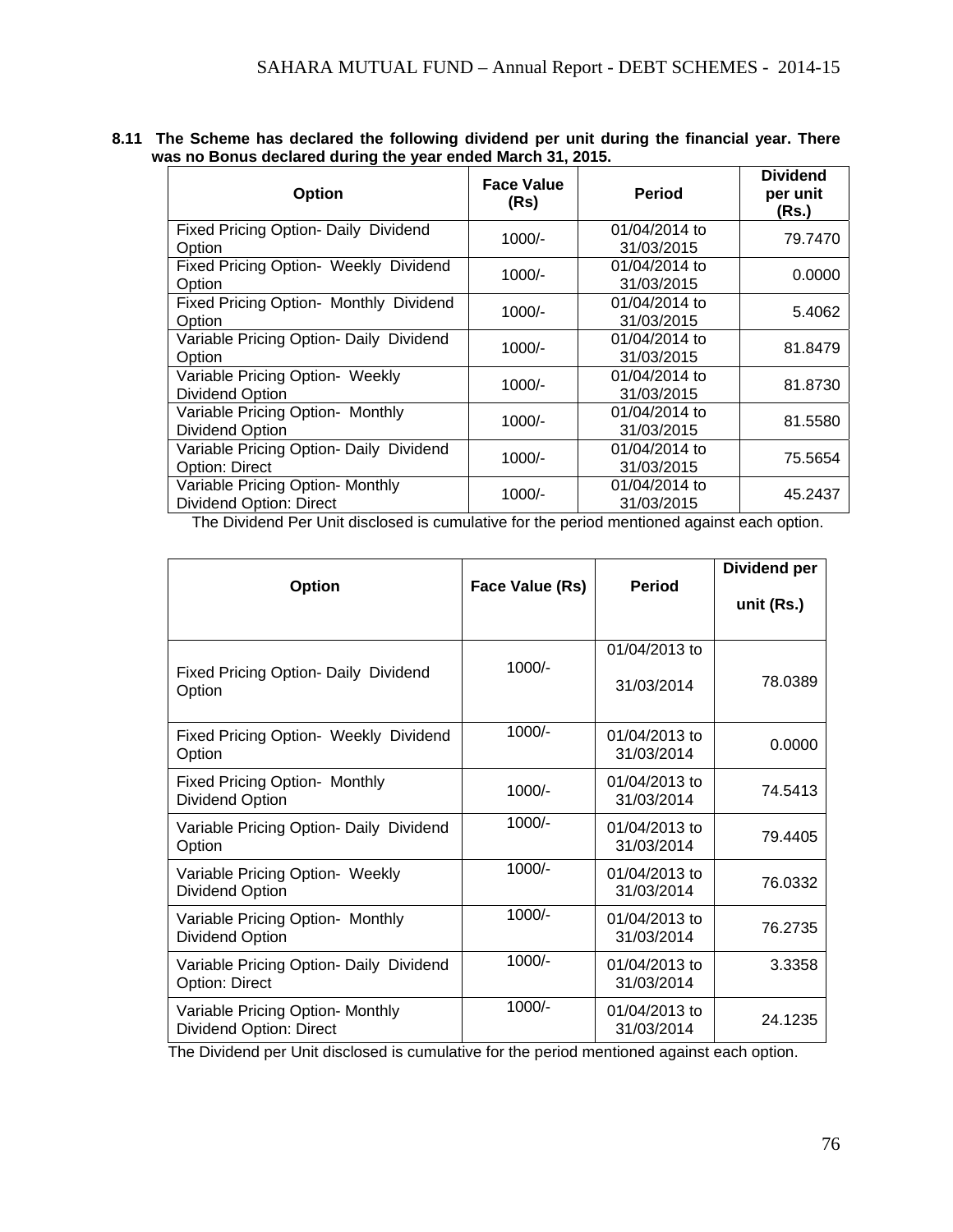## **8.12 Unclaimed Amounts ( beyond three months):**

Unclaimed Redemption and Dividend amounts as of March 31, 2015 are given below:

| Scheme Name           | No of<br>Investors | Unclaimed Dividend<br>(Rs) | No of<br>Investors | Unclaimed<br>Redemption<br>(Rs) |
|-----------------------|--------------------|----------------------------|--------------------|---------------------------------|
| Sahara Liquid<br>Fund | $\blacksquare$     |                            |                    | 31.529.54                       |

**8.13** Investments made by the Schemes of Sahara Mutual Fund in Companies or their subsidiaries that have invested more than 5% of the net asset value of any scheme, pursuant to Regulation 25(11):NIL **8.14 Portfolio Statement as on March 31, 2015:** 

| Name of the Instrument                                                  | <b>ISIN</b> | Rating | Quantity | <b>Mkt Value</b><br>(Rs. In<br>lakhs) | $%$ of<br><b>NAV</b> | % NAV<br>Category |
|-------------------------------------------------------------------------|-------------|--------|----------|---------------------------------------|----------------------|-------------------|
| 1. Equity & Equity Related                                              |             |        |          |                                       |                      |                   |
| (a) Listed / awaiting listing on<br><b>Stock Exchanges</b>              |             |        | Nil      | Nil                                   | Nil                  | Nil               |
| (b) Unlisted                                                            |             |        | Nil      | Nil                                   | Nil                  | Nil               |
|                                                                         |             |        |          |                                       |                      |                   |
| 2. Debt Instruments                                                     |             |        |          |                                       |                      |                   |
| (a) Listed                                                              |             |        |          |                                       |                      |                   |
| <b>Bonds</b>                                                            |             |        | Nil      | Nil                                   | Nil                  | Nil               |
| (b) Privately Placed / Unlisted                                         |             |        |          |                                       |                      |                   |
| <b>Floating Rate NCDs</b>                                               |             |        | Nil      | Nil                                   | Nil                  | Nil               |
| 3. Money Market Instruments                                             |             |        |          |                                       |                      |                   |
| <b>Certificate of Deposits</b>                                          |             |        | Nil      | Nil                                   | Nil                  | Nil               |
| <b>Commercial Papers</b>                                                |             |        | Nil      | Nil                                   | Nil                  | Nil               |
| <b>Collateralized Borrowing and</b><br><b>Lending Obligation (CBLO)</b> |             |        | Nil      | 6464.08                               | 99.93                | 100.00            |
|                                                                         |             |        |          |                                       |                      |                   |
| <b>4. Securitised Debt Instruments</b>                                  |             |        | Nil      | Nil                                   | Nil                  | Nil               |
|                                                                         |             |        |          |                                       |                      |                   |
| 5. Others - Short Term Deposits                                         |             |        | Nil      | Nil                                   | Nil                  | Nil               |
|                                                                         |             |        |          |                                       |                      |                   |
| 6. Cash Receivables                                                     |             |        |          | 4.73                                  | 0.07                 | 100.00            |
| <b>Total</b>                                                            |             |        | Nil      | 6468.81                               | 100.00               | 100.00            |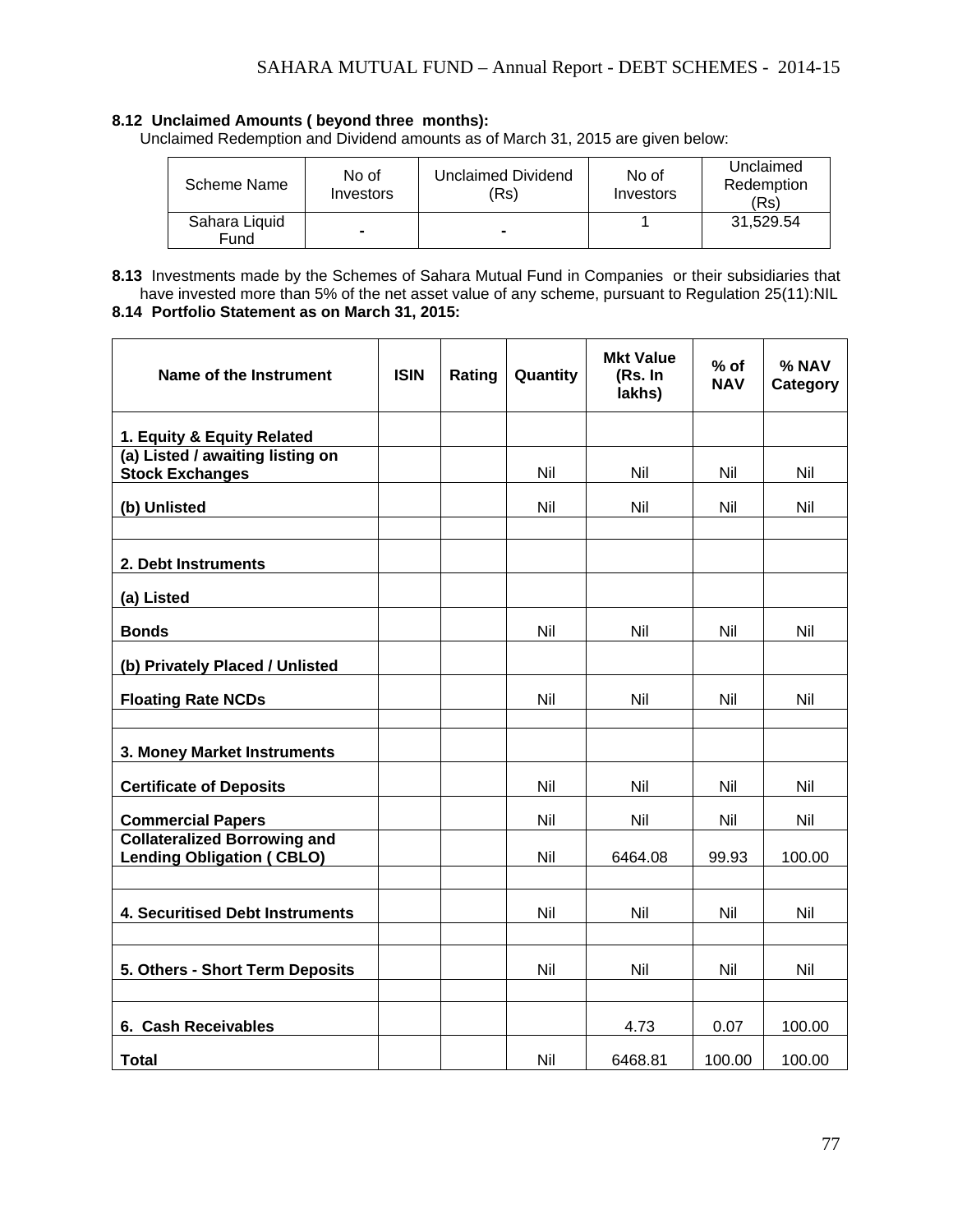**Note:** The market Value of Rs. 6464.08 Lakhs under CBLO includes "Accretion of discount " of Rs. 1.68 lakhs . This accretion of discount is disclosed in the schedule 2 – Other Current Assets under the head – "Outstanding & Accrued Income" of the Balance sheet . The balance , being cost , of Rs. 6462.40 Lakhs is shown as in Schedule 2 of the Balance sheet under CBLO Placement.

**8.15** Investments made by the scheme in Securities of Group Companies of the sponsor – NIL

**8.16** Holdings over 25% of the NAV of the scheme:

| As on March 31, 2005<br><b>Particulars</b> |       | As on March 31, 2014 |
|--------------------------------------------|-------|----------------------|
| Number of Investors                        |       |                      |
| Percentage of Holdings                     | 49.94 | 53.21                |

**8.17** Contingent Liability: Nil

**8.18** The Mutual Fund was issued a notice by SEBI vide letter No. OW/31990/2014 dated 11th November, 2014 under Regulation No. 28(1) of the SEBI (Intermediaries) Regulations, 2008.The Mutual Fund and Trustees submitted reply to the Regulator on 27th December, 2014 followed by a personal hearing on 9th February 2015 wherein the management has given explanations and clarifications in the matter to the Regulator.

**8.19** Previous period figures have been reclassified/regrouped, wherever necessary, to conform to the current year's classification.

As per our attached report of

| For Chaturvedi & Co.<br><b>Chartered Accountants</b><br>Firm Regn. No.:- 302137E | <b>For Sahara Asset Management Company</b><br><b>Private Ltd</b> | <b>For Sahara Mutual Fund</b>        |                             |                           |
|----------------------------------------------------------------------------------|------------------------------------------------------------------|--------------------------------------|-----------------------------|---------------------------|
| <b>S.N.Chaturvedi</b><br><b>Partner</b><br>Mem.No: 040479                        | O P Srivastava<br><b>Director</b>                                | R M Joshi<br><b>Director</b>         | S R Hegde<br><b>Trustee</b> | P V Rao<br><b>Trustee</b> |
|                                                                                  | Naresh Kumar Garg<br><b>Chief Executive Officer</b>              | Ashwini Kumar<br><b>Fund Manager</b> |                             |                           |
| <b>Place:</b> Mumbai                                                             | Vidya Manjrekar<br><b>Head- Operations &amp; NAV Accounting</b>  |                                      |                             |                           |

**Date:** 19<sup>th</sup> May 2015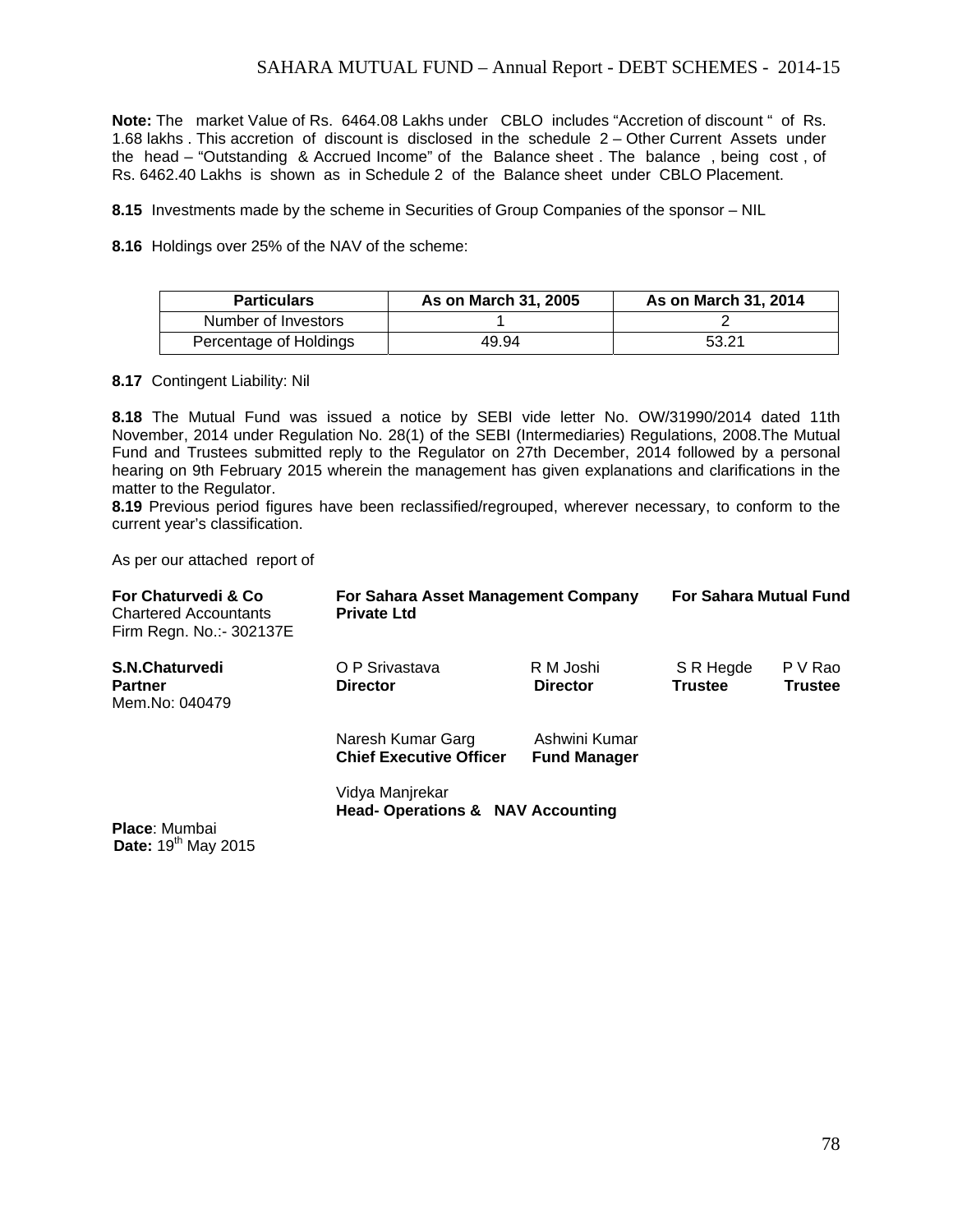| <b>INSTORIOAL FER UNIT STATISTICS</b><br><b>SAHARA LIQUID FUND</b> | As at            | As at                    | As at      |
|--------------------------------------------------------------------|------------------|--------------------------|------------|
|                                                                    |                  | 31-Mar-14                | 31-Mar-13  |
| <b>Particulars</b>                                                 | 31-Mar-15        |                          | (Rs Per    |
|                                                                    | (Rs Per<br>Unit) | (Rs Per<br>Unit)         | Unit $)$   |
| (A) Gross Income                                                   |                  |                          |            |
| (I) Income other than Profit on sale of Investments                |                  |                          |            |
| (ii) Income from Profit (net of loss) on inter-scheme sales/       | 179.58           | 210.13                   | 404.26     |
| transfer of Investments                                            | 0.00             | 0.00                     | 0.00       |
|                                                                    |                  |                          |            |
| (iii) Income from Profit (net of Loss) on sale other than Inter    |                  |                          |            |
| scheme                                                             | 0.01             | 0.48                     | 4.21       |
|                                                                    |                  |                          |            |
| (iv) Transfer to revenue account from past year's reserve          | 0.00             | 0.00                     | 0.00       |
|                                                                    |                  |                          |            |
|                                                                    |                  |                          |            |
| (B) Aggregate of expenses, write off, amortisation and             |                  |                          |            |
| charges                                                            | 5.20             | 6.88                     | 11.00      |
|                                                                    |                  |                          |            |
| (c) Net Income                                                     | 174.39           | 203.73                   | 397.48     |
|                                                                    |                  |                          |            |
| (d) Net unrealised appreciation/(diminution) in value of           |                  |                          |            |
| <b>Investments</b>                                                 | 0.00             | $-0.52$                  | 0.22       |
|                                                                    |                  |                          |            |
|                                                                    |                  |                          |            |
| (e) Net Asset Value                                                |                  |                          |            |
| <b>Fixed Growth Plan</b>                                           | 2,484.2658       | 2,299.2047               | 2,118.0089 |
| <b>Fixed Dividend Plan</b>                                         | 1,038.5713       | 1,037.9275               | 1,030.9842 |
| Fixed Weekly Dividend Plan                                         | 1,027.4373       | 1,027.4373               | 1,027.4373 |
| <b>Fixed Monthly Dividend Plan</b>                                 | 1,043.3721       | 1,040.4535               | 1,029.5842 |
| Variable Growth Plan                                               | 2,515.3224       | 2,323.2427               | 2,137.1592 |
| Variable Dividend Plan                                             | 1,038.6443       | 1,037.9791               | 1,031.0038 |
| Variable Weekly Dividend Plan                                      | 1,045.2918       | 1,044.1272               | 1,033.2897 |
| Variable Monthly Dividend Plan                                     | 1,046.6514       | 1,045.0378               | 1,034.1871 |
| <b>Fixed Direct Dividend Plan</b>                                  |                  |                          |            |
|                                                                    | 1,038.8267       | 1,037.9275<br>2,299.8880 | 1,030.9842 |
| <b>Fixed Direct Growth Plan</b>                                    | 2,485.2411       |                          | 2,118.2967 |
| Fixed Weekly Direct Div Plan                                       | 1,027.4373       | 1,027.4373               | 1,027.4373 |
| Fixed Monthly Direct Div Plan                                      | 1,043.3721       | 1,040.4535               | 1,029.5842 |
| Variable Daily Direct Div Plan                                     | 1,038.8267       | 1,037.9791               | 1,031.0038 |
| Variable Weekly Direct Div Plan                                    | 1,045.2918       | 1,044.1272               | 1,033.2897 |
| Variable Monthly Direct Div Plan                                   | 1,055.8972       | 1,049.4027               | 1,034.1871 |
| Variable Growth Direct Plan                                        | 2,517.1139       | 2,324.3865               | 2,137.4154 |
|                                                                    |                  |                          |            |
| (f) Repurchase Price during the year                               |                  |                          |            |
| (I) Highest                                                        |                  |                          |            |
| <b>Fixed Growth Plan</b>                                           | 2484.2658        | 2299.2047                | 2,118.0089 |
| <b>Fixed Dividend Plan</b>                                         | 1038.5715        | 1037.9285                | 1,031.0906 |
| Fixed Weekly Dividend Plan                                         | 1027.4373        | 1027.4373                | 1,027.4373 |
| <b>Fixed Monthly Dividend Plan</b>                                 | 1043.3721        | 1046.8406                | 1,036.1547 |
| Variable Growth Plan                                               | 2515.3224        | 2323.2427                | 2,137.1592 |

# **HISTORICAL PER UNIT STATISTICS**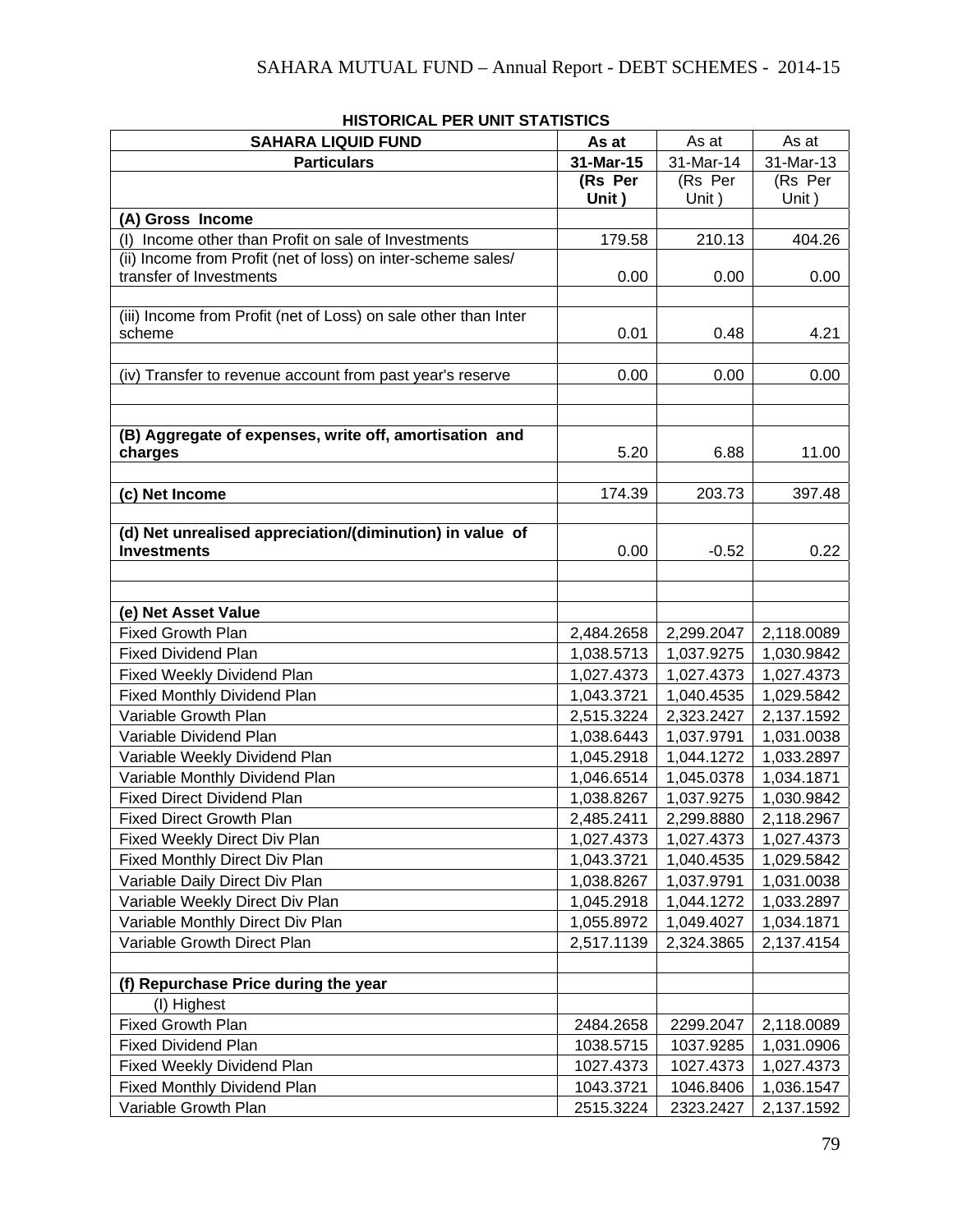| Variable Dividend Plan               | 1038.6443 | 1037.9791 | 1,031.1038 |
|--------------------------------------|-----------|-----------|------------|
| Variable Weekly Dividend Plan        | 1046.2688 | 1044.7036 | 1,034.2328 |
| Variable Monthly Dividend Plan       | 1053.1549 | 1051.0534 | 1,040.6033 |
| <b>Fixed Direct Dividend Plan</b>    | 1038.5715 | 1037.9285 | 1,031.0906 |
| <b>Fixed Direct Growth Plan</b>      | 2485.2411 | 2299.8880 | 2,118.2967 |
| Fixed Weekly Direct Div Plan         | 1027.4373 | 1027.4373 | 1,027.4373 |
| Fixed Monthly Direct Div Plan        | 1043.3721 | 1046.8406 | 1,036.1547 |
| Variable Daily Direct Div Plan       | 1038.8267 | 1037.9791 | 1,031.1038 |
| Variable Weekly Direct Div Plan      | 1046.2688 | 1044.7036 | 1,034.2328 |
| Variable Monthly Direct Div Plan     | 1061.6254 | 1053.7735 | 1,040.6033 |
| Variable Growth Direct Plan          | 2517.1139 | 2324.3865 | 2,137.4154 |
|                                      |           |           |            |
| (ii) Lowest                          |           |           |            |
| <b>Fixed Growth Plan</b>             | 2299.8247 | 2118.5271 | 1,945.9225 |
| <b>Fixed Dividend Plan</b>           | 1037.9347 | 1030.9901 | 1,024.9639 |
| <b>Fixed Weekly Dividend Plan</b>    | 1027.4373 | 1027.4373 | 1,027.4373 |
| <b>Fixed Monthly Dividend Plan</b>   | 1040.7357 | 1029.8363 | 1,024.7883 |
| Variable Growth Plan                 | 2323.8692 | 2137.6848 | 1,962.1108 |
| Variable Dividend Plan               | 1037.9863 | 1031.0097 | 1,024.9806 |
| Variable Weekly Dividend Plan        | 1044.1052 | 1033.5438 | 1,026.1497 |
| Variable Monthly Dividend Plan       | 1045.1064 | 1034.4414 | 1,027.6766 |
| <b>Fixed Direct Dividend Plan</b>    | 1037.9347 | 1030.9901 | 1,029.8873 |
| <b>Fixed Direct Growth Plan</b>      | 2300.5091 | 2118.8155 | 2,077.1375 |
| Fixed Weekly Direct Div Plan         | 1027.4373 | 1027.4373 | 1,027.4373 |
| <b>Fixed Monthly Direct Div Plan</b> | 1040.7357 | 1029.8363 | 1,028.1957 |
| Variable Daily Direct Div Plan       | 2325.0197 | 1031.0097 | 1,029.9005 |
| Variable Weekly Direct Div Plan      | 1044.1052 | 1033.5438 | 1,031.9761 |
| Variable Monthly Direct Div Plan     | 1048.4669 | 1034.4414 | 1,032.5658 |
| Variable Growth Direct Plan          | 2325.0197 | 2137.9441 | 2,095.2546 |
|                                      |           |           |            |
| (g) Resale Price during the year     |           |           |            |
| (I) Highest                          |           |           |            |
| <b>Fixed Growth Plan</b>             | 2484.2658 | 2299.2047 | 2,118.0089 |
| <b>Fixed Dividend Plan</b>           | 1038.5715 | 1037.9285 | 1,031.0906 |
| Fixed Weekly Dividend Plan           | 1027.4373 | 1027.4373 | 1,027.4373 |
| Fixed Monthly Dividend Plan          | 1043.3721 | 1046.8406 | 1,036.1547 |
| Variable Growth Plan                 | 2515.3224 | 2323.2427 | 2,137.1592 |
| Variable Dividend Plan               | 1038.6443 | 1037.9791 | 1,031.1038 |
| Variable Weekly Dividend Plan        | 1046.2688 | 1044.7036 | 1,034.2328 |
| Variable Monthly Dividend Plan       | 1053.1549 | 1051.0534 | 1,040.6033 |
| <b>Fixed Direct Dividend Plan</b>    | 1038.5715 | 1037.9285 | 1,031.0906 |
| <b>Fixed Direct Growth Plan</b>      | 2485.2411 | 2299.8880 | 2,118.2967 |
| Fixed Weekly Direct Div Plan         | 1027.4373 | 1027.4373 | 1,027.4373 |
| <b>Fixed Monthly Direct Div Plan</b> | 1043.3721 | 1046.8406 | 1,036.1547 |
| Variable Daily Direct Div Plan       | 1038.8267 | 1037.9791 | 1,031.1038 |
| Variable Weekly Direct Div Plan      | 1046.2688 | 1044.7036 | 1,034.2328 |
| Variable Monthly Direct Div Plan     | 1061.6254 | 1053.7735 | 1,040.6033 |
| Variable Growth Direct Plan          | 2517.1139 | 2324.3865 | 2,137.4154 |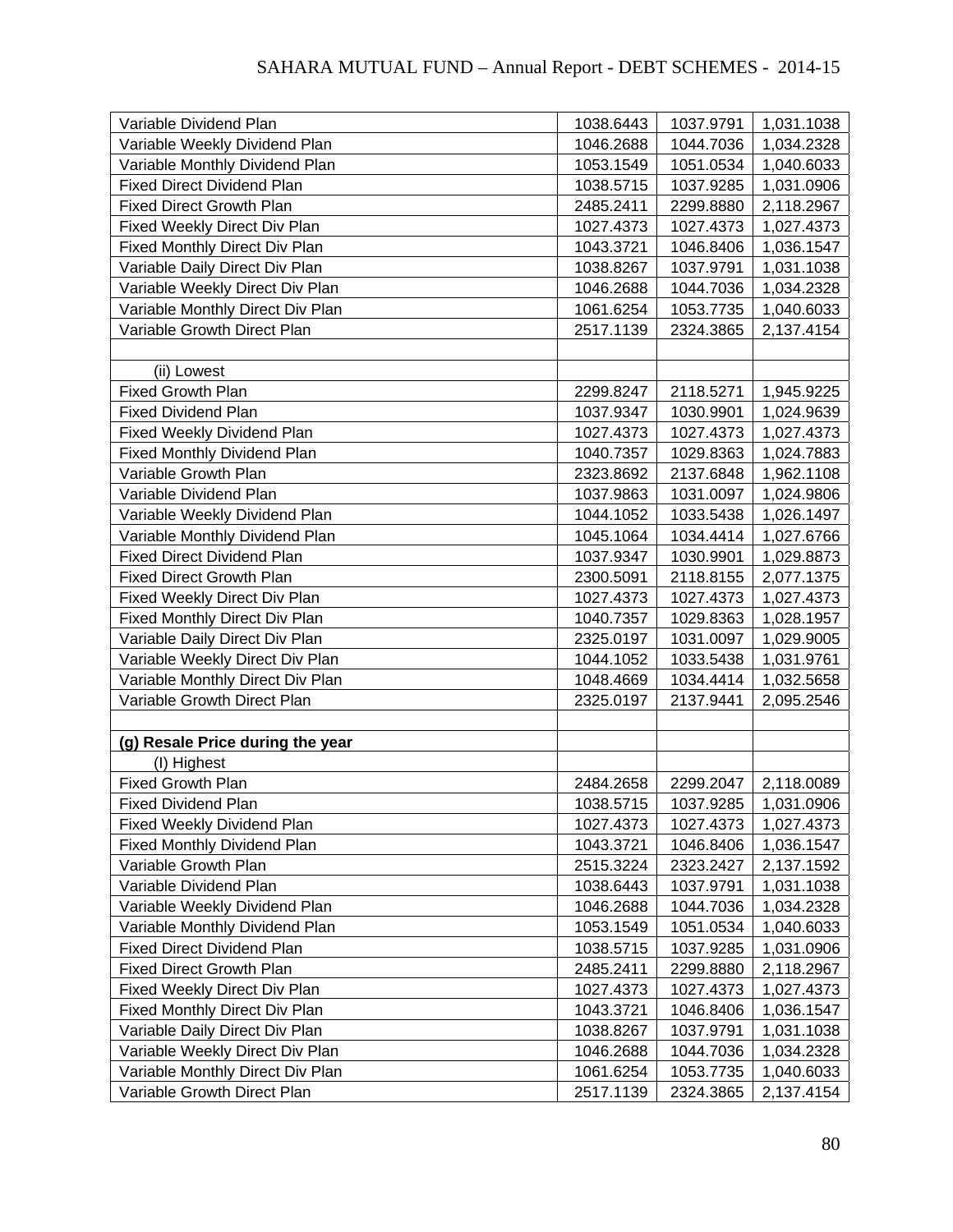| (ii) Lowest                                                                                                                                                                                                                           |           |           |            |
|---------------------------------------------------------------------------------------------------------------------------------------------------------------------------------------------------------------------------------------|-----------|-----------|------------|
| <b>Fixed Growth Plan</b>                                                                                                                                                                                                              | 2299.8247 | 2118.5271 | 1,945.9225 |
| <b>Fixed Dividend Plan</b>                                                                                                                                                                                                            | 1037.9347 | 1030.9901 | 1,024.9639 |
| <b>Fixed Weekly Dividend Plan</b>                                                                                                                                                                                                     | 1027.4373 | 1027.4373 | 1,027.4373 |
| <b>Fixed Monthly Dividend Plan</b>                                                                                                                                                                                                    | 1040.7357 | 1029.8363 | 1,024.7883 |
| Variable Growth Plan                                                                                                                                                                                                                  | 2323.8692 | 2137.6848 | 1,962.1108 |
| Variable Dividend Plan                                                                                                                                                                                                                | 1037.9863 | 1031.0097 | 1,024.9806 |
| Variable Weekly Dividend Plan                                                                                                                                                                                                         | 1044.1052 | 1033.5438 | 1,026.1497 |
| Variable Monthly Dividend Plan                                                                                                                                                                                                        | 1045.1064 | 1034.4414 | 1,027.6766 |
| <b>Fixed Direct Dividend Plan</b>                                                                                                                                                                                                     | 1037.9347 | 1030.9901 | 1,029.8873 |
| Fixed Direct Growth Plan                                                                                                                                                                                                              | 2300.5091 | 2118.8155 | 2,077.1375 |
| <b>Fixed Weekly Direct Div Plan</b>                                                                                                                                                                                                   | 1027.4373 | 1027.4373 | 1,027.4373 |
| Fixed Monthly Direct Div Plan                                                                                                                                                                                                         | 1040.7357 | 1029.8363 | 1,028.1957 |
| Variable Daily Direct Div Plan                                                                                                                                                                                                        | 1037.9863 | 1031.0097 | 1,029.9005 |
| Variable Weekly Direct Div Plan                                                                                                                                                                                                       | 1044.1052 | 1033.5438 | 1,031.9761 |
| Variable Monthly Direct Div Plan                                                                                                                                                                                                      | 1048.4669 | 1034.4414 | 1,032.5658 |
| Variable Growth Direct Plan                                                                                                                                                                                                           | 2325.0197 | 2137.9441 | 2,095.2546 |
|                                                                                                                                                                                                                                       |           |           |            |
| (h) Ratio of expenses to average daily net assets by                                                                                                                                                                                  |           |           |            |
| Percentage                                                                                                                                                                                                                            | 0.24%     | 0.28%     | 0.25%      |
|                                                                                                                                                                                                                                       |           |           |            |
| (i) Ratio of income to average daily net assets by<br>Percentage (excluding transfer to revenue account from past<br>year's reserve but including net change in unrealized<br>appreciation / depreciation in value of Investments and | 8.19%     | 8.57%     | 9.17%      |
| adjusted for net loss on sale / redemption of investments)                                                                                                                                                                            |           |           |            |

\*\*Based on the maximum load during the year

Per unit calculations based on number of units in issue at the end of the year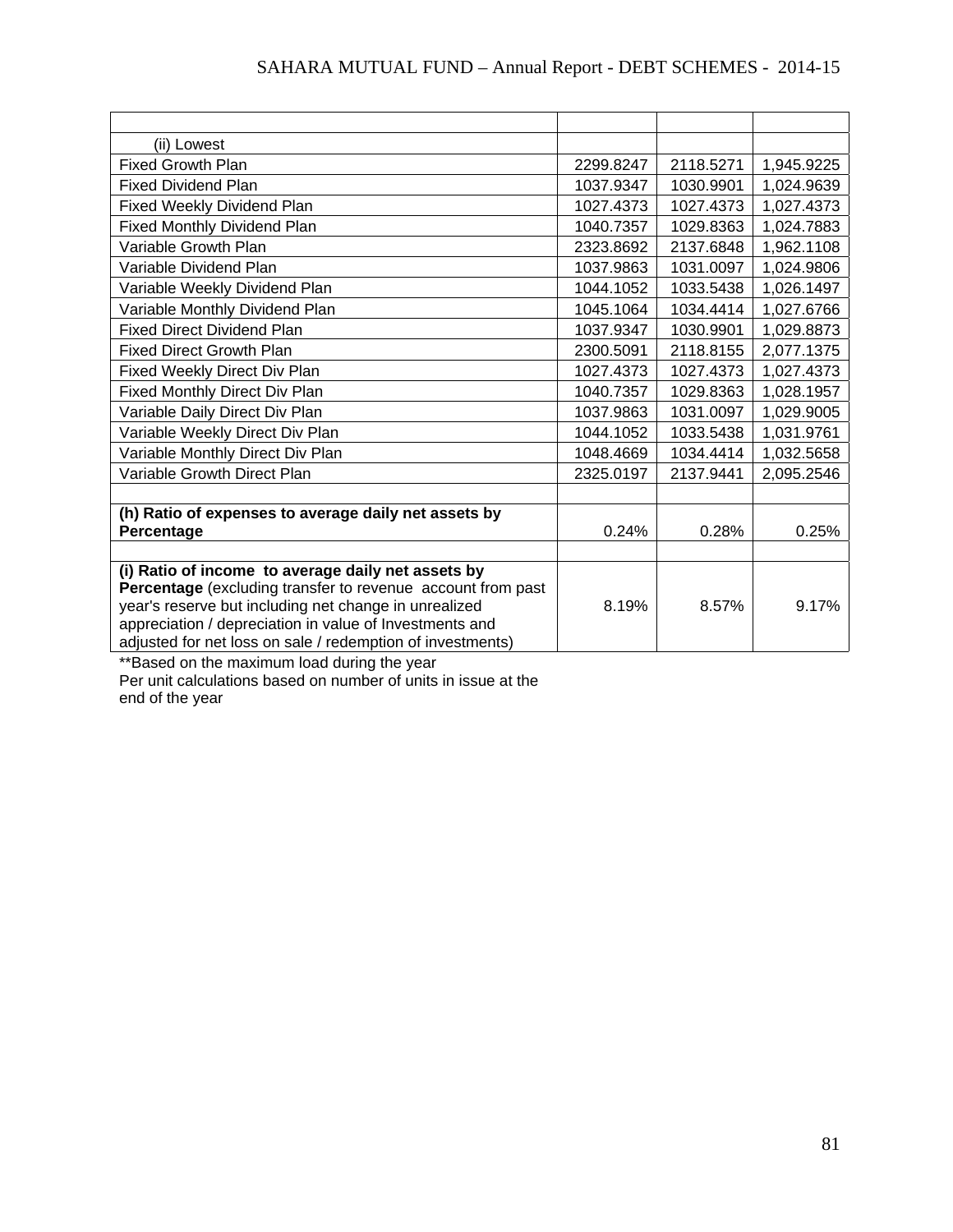## **INDEPENDENT AUDITOR'S REPORT**

To the Trustees of Sahara Mutual Fund

#### **Report on the Financial Statements**

We have audited the accompanying financial statements of Sahara Mutual Fund – **Sahara Classic Fund** ("the Scheme"), which comprise the Balance Sheet as at March 31, 2015, and the Revenue Account for the year then ended, and a summary of significant accounting policies and other explanatory information.

#### **Management's Responsibility for the Financial Statements**

The Trustees of Sahara Mutual Fund and the Board of Directors of Sahara Asset Management Company Private Limited (the "Directors") are responsible for the preparation of these financial statements that give a true and fair view of the financial position and financial performance of the Scheme in accordance with the accounting policies and standards specified in the Ninth Schedule of the Securities and Exchange Board of India (Mutual Funds) Regulations, 1996 (the "Regulations") and amendments thereto, as applicable. This responsibility also includes maintenance of adequate accounting records for safeguarding the assets of the Scheme and for preventing and detecting frauds and other irregularities; selection and application of appropriate accounting policies; making judgements and estimates that are reasonable and prudent; and design, implementation and maintenance of adequate internal financial controls, that were operating effectively for ensuring the accuracy and completeness of the accounting records, relevant to the preparation and presentation of the financial statements that give a true and fair view and are free from material misstatement, whether due to fraud or error.

#### **Auditor's Responsibility**

Our responsibility is to express an opinion on these financial statements based on our audit. We have taken into account the Regulations, the applicable accounting standards and the Standards on Auditing issued by the Institute of Chartered Accountants of India. Those Standards require that we comply with ethical requirements and plan and perform the audit to obtain reasonable assurance about whether the financial statements are free from material misstatement.

An audit involves performing procedures to obtain audit evidence about the amounts and disclosures in the financial statements. The procedures selected depend on the auditor's judgment, including the assessment of the risks of material misstatement of the financial statements, whether due to fraud or error. In making those risk assessments, the auditor considers internal financial controls relevant to the Scheme's preparation of the financial statements that give a true and fair view in order to design audit procedures that are appropriate in the circumstances, but not for the purpose of expressing an opinion on whether the Scheme has in place an adequate internal financial controls system over financial reporting and the operating effectiveness of such controls. An audit also includes evaluating the appropriateness of accounting policies used and the reasonableness of the accounting estimates made by the Directors, as well as evaluating the overall presentation of the financial statements.

We believe that the audit evidence we have obtained is sufficient and appropriate to provide a basis for our audit opinion on the financial statements.

## **Opinion**

In our opinion and to the best of our information and according to the explanations given to us, the financial statements give the information required by the Securities and Exchange Board of India (Mutual Funds) Regulations, 1996 and amendments thereto, as applicable, in the manner so required and give a true and fair view in conformity with the accounting principles generally accepted in India: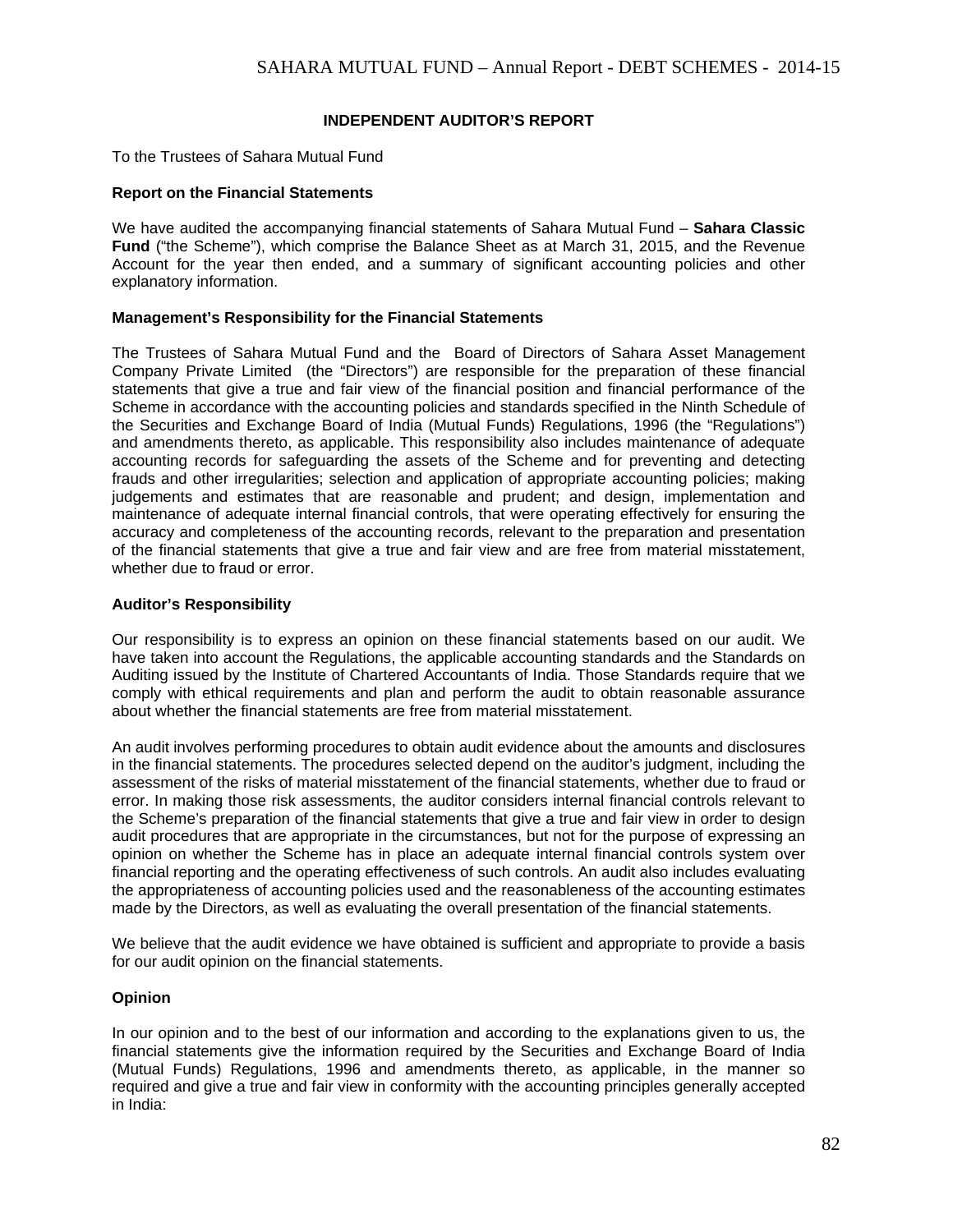(a) in the case of the Balance Sheet, of the state of affairs of the Scheme as at March 31, 2015; (b) in the case of the Revenue Account, of the surplus for the year ended on that date.

## **Report on Other Legal and Regulatory Requirements**

As required by the Securities and Exchange Board of India (Mutual Funds) Regulations, 1996 and amendments thereto, as applicable, we report that:

- a) We have obtained all the information and explanations, which to the best of our knowledge and belief were necessary for the purpose of our audit.
- b) The Balance Sheet and Revenue Account dealt with by this Report are in agreement with the books of account of the Scheme.
- c) The statement of account has been prepared in accordance with the accounting policies and standards specified in the Ninth Schedule of the Securities and Exchange Board of India (Mutual Funds) Regulations, 1996 and amendments thereto, as applicable.
- d) We have reviewed the Valuation Policy being followed for the schemes of Sahara Mutual Fund. The Valuation Policy implemented for the scheme is in line with the SEBI guidelines issued in this regard.

## **For Chaturvedi & Co.**

Chartered Accountants (Firm's Registration No. 302137E)

(SN Chaturvedi) (Partner) Mem. No. 040479

Place : Mumbai Date:  $19^{th}$  May 2015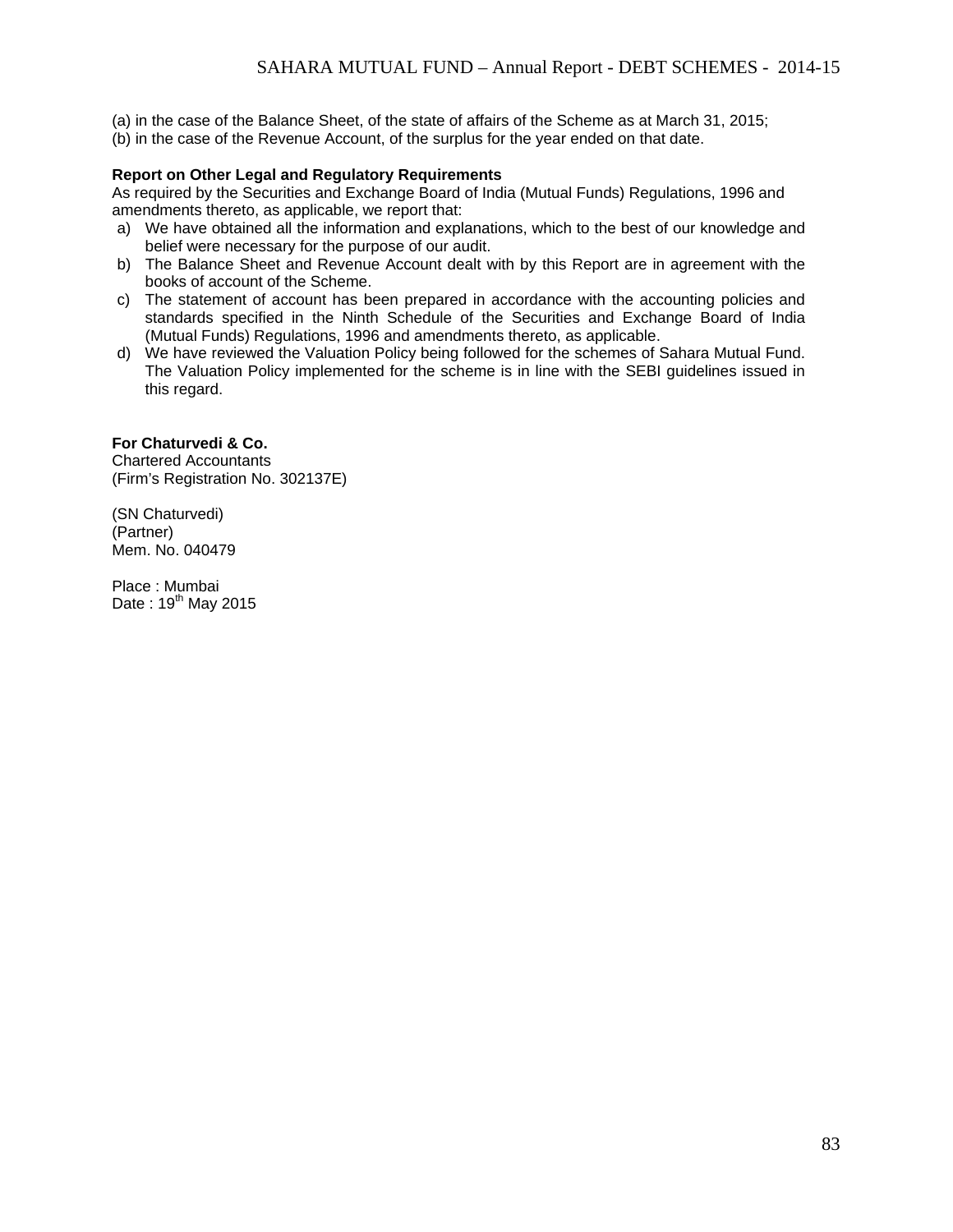| <b>SAHARA CLASSIC FUND</b>                                                                                                           |                 | <b>Schedule</b>                                                 | As at                                | As at                         |                           |
|--------------------------------------------------------------------------------------------------------------------------------------|-----------------|-----------------------------------------------------------------|--------------------------------------|-------------------------------|---------------------------|
|                                                                                                                                      |                 |                                                                 | March 31, 2015                       | March 31, 2014                |                           |
| <b>ASSETS</b>                                                                                                                        |                 |                                                                 | (Rs)                                 | (Rs)                          |                           |
| Investments                                                                                                                          |                 | 1                                                               |                                      |                               | 394,624                   |
| <b>Other Current Assets</b>                                                                                                          |                 | $\overline{2}$                                                  | 1,973,851                            | 1,486,036                     |                           |
| <b>Total Assets</b>                                                                                                                  |                 |                                                                 | 1,973,851                            | 1,880,660                     |                           |
|                                                                                                                                      |                 |                                                                 |                                      |                               |                           |
| <b>LIABILITIES</b>                                                                                                                   |                 |                                                                 |                                      |                               |                           |
| <b>Unit Capital</b>                                                                                                                  |                 | 3                                                               | 1,047,347                            | 1,075,229                     |                           |
| Reserves & Surplus                                                                                                                   |                 | $\overline{\mathbf{4}}$                                         | 925,836                              |                               | 804,098                   |
| <b>Current Liabilities &amp; Provisions</b>                                                                                          |                 | 5                                                               | 668                                  |                               | 1,333                     |
| <b>Total Liabilities</b>                                                                                                             |                 |                                                                 | 1,973,851                            | 1,880,660                     |                           |
| <b>NET ASSET VALUE</b>                                                                                                               |                 |                                                                 |                                      |                               |                           |
| Net Asset Value per unit (Rs.)                                                                                                       |                 |                                                                 |                                      |                               |                           |
| <b>Dividend Plan</b>                                                                                                                 |                 |                                                                 | 18.8406                              |                               | 17.4774                   |
| <b>Growth Plan</b>                                                                                                                   |                 |                                                                 | 18.8390                              |                               | 17.4774                   |
| <b>Direct Dividend Plan</b>                                                                                                          |                 |                                                                 | 18.8406                              |                               | 17.4774                   |
| Direct Growth Plan                                                                                                                   |                 |                                                                 | 18.8439                              |                               | 17.4798                   |
| Significant Accounting Policies and<br>Notes to the accounts<br>Schedules 1 to 5 and 8 form an<br>integral part of the Balance Sheet |                 | 8                                                               |                                      |                               |                           |
| As per our attached report of even date                                                                                              |                 |                                                                 |                                      |                               |                           |
| For Chaturvedi & Co<br><b>Chartered Accountants</b><br>Firm Regn. No.:- 302137E                                                      |                 | For Sahara Asset Management Company<br><b>Private Ltd</b>       |                                      | <b>For Sahara Mutual Fund</b> |                           |
| S.N.Chaturvedi<br><b>Partner</b><br>Mem.No: 040479                                                                                   | <b>Director</b> | O P Srivastava                                                  | R M Joshi<br><b>Director</b>         | S R Hegde<br><b>Trustee</b>   | P V Rao<br><b>Trustee</b> |
|                                                                                                                                      |                 | Naresh Kumar Garg<br><b>Chief Executive Officer</b>             | Ashwini Kumar<br><b>Fund Manager</b> |                               |                           |
| <b>Place: Mumbai</b><br>Date: 19 <sup>th</sup> May 2015                                                                              |                 | Vidya Manjrekar<br><b>Head- Operations &amp; NAV Accounting</b> |                                      |                               |                           |

# **BALANCE SHEET AS AT MARCH 31, 2015**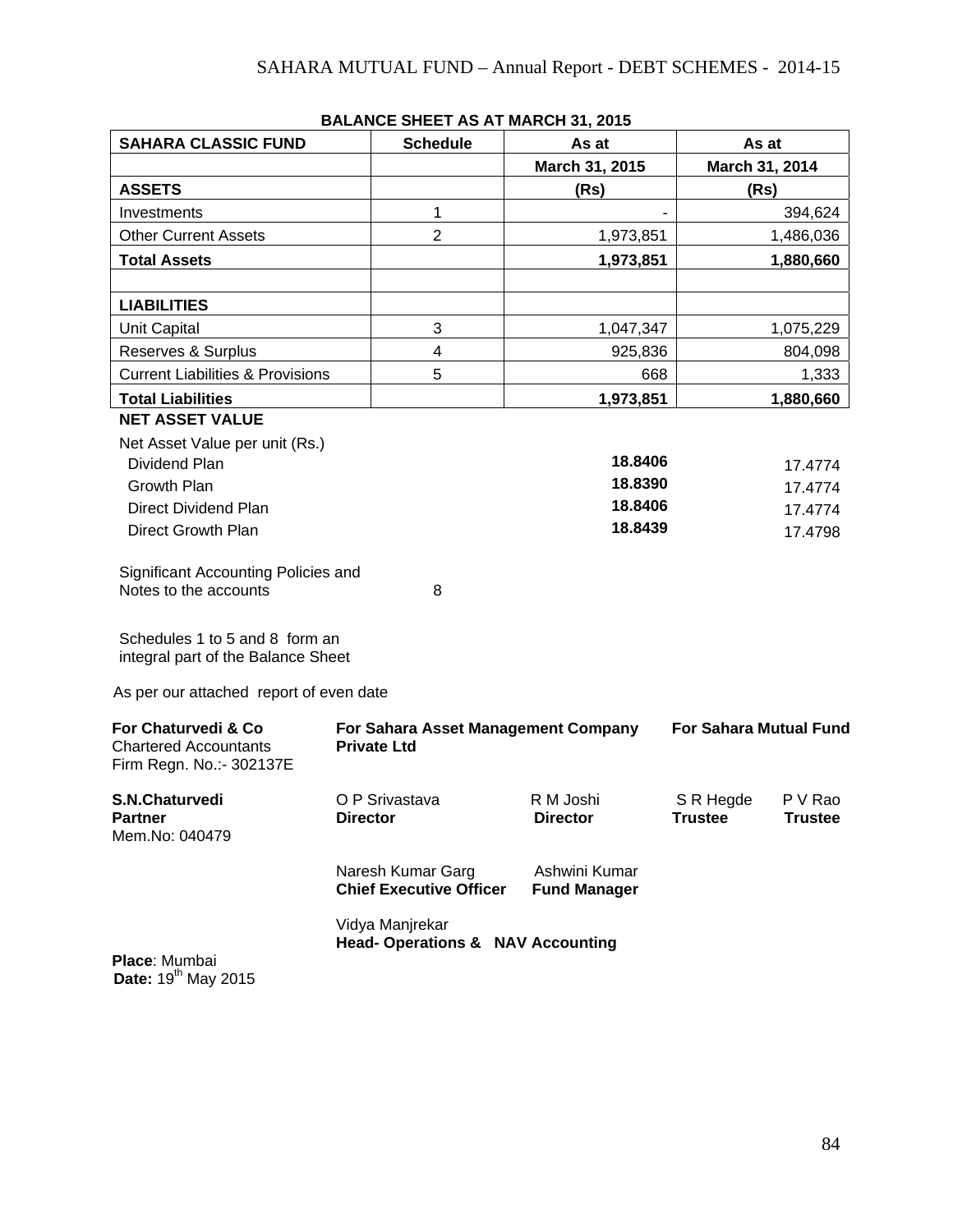| $\blacksquare$ $\blacksquare$ $\blacksquare$ $\blacksquare$ $\blacksquare$ $\blacksquare$ $\blacksquare$ $\blacksquare$ $\blacksquare$ $\blacksquare$ $\blacksquare$ $\blacksquare$ $\blacksquare$ $\blacksquare$ $\blacksquare$ $\blacksquare$ $\blacksquare$ $\blacksquare$ $\blacksquare$ $\blacksquare$ $\blacksquare$ $\blacksquare$ $\blacksquare$ $\blacksquare$ $\blacksquare$ $\blacksquare$ $\blacksquare$ $\blacksquare$ $\blacksquare$ $\blacksquare$ $\blacksquare$ $\blacks$<br><b>SAHARA CLASSIC FUND</b> | <b>Schedule</b> | For the Year<br>ended March 31,<br>2015 | For the Year<br>ended March 31,<br>2014 |  |
|--------------------------------------------------------------------------------------------------------------------------------------------------------------------------------------------------------------------------------------------------------------------------------------------------------------------------------------------------------------------------------------------------------------------------------------------------------------------------------------------------------------------------|-----------------|-----------------------------------------|-----------------------------------------|--|
|                                                                                                                                                                                                                                                                                                                                                                                                                                                                                                                          |                 | (Rs)                                    | (Rs)                                    |  |
| <b>INCOME</b>                                                                                                                                                                                                                                                                                                                                                                                                                                                                                                            |                 |                                         |                                         |  |
| Interest & Discount Income                                                                                                                                                                                                                                                                                                                                                                                                                                                                                               | 6               | 285,596                                 | 140,869                                 |  |
| Profit on Sale / Redemption of Investments<br>(Net) (Other than Inter Scheme Transfer /<br>Sale)                                                                                                                                                                                                                                                                                                                                                                                                                         |                 | 8                                       | 1,800                                   |  |
| <b>Total Income</b>                                                                                                                                                                                                                                                                                                                                                                                                                                                                                                      |                 | 285,604                                 | 142,669                                 |  |
|                                                                                                                                                                                                                                                                                                                                                                                                                                                                                                                          |                 |                                         |                                         |  |
| <b>EXPENSES &amp; LOSSES</b>                                                                                                                                                                                                                                                                                                                                                                                                                                                                                             |                 |                                         |                                         |  |
| <b>Management Fees</b>                                                                                                                                                                                                                                                                                                                                                                                                                                                                                                   |                 | 3,614                                   | 1,674                                   |  |
| ST on Management Fees                                                                                                                                                                                                                                                                                                                                                                                                                                                                                                    |                 | 449                                     | 208                                     |  |
| <b>Investor Education &amp; Awareness fees</b>                                                                                                                                                                                                                                                                                                                                                                                                                                                                           |                 | 718                                     | 331                                     |  |
| Registrar & Transfer Agent Charges                                                                                                                                                                                                                                                                                                                                                                                                                                                                                       |                 | 2,560                                   | 1,084                                   |  |
| Custodian Fees                                                                                                                                                                                                                                                                                                                                                                                                                                                                                                           |                 | 1,371                                   | 742                                     |  |
| Fees & Expenses of Trustees                                                                                                                                                                                                                                                                                                                                                                                                                                                                                              |                 | 622                                     | 588                                     |  |
| <b>Statutory Audit Fees</b>                                                                                                                                                                                                                                                                                                                                                                                                                                                                                              |                 | 613                                     | 295                                     |  |
| Internal Audit Fees                                                                                                                                                                                                                                                                                                                                                                                                                                                                                                      |                 | 949                                     | 500                                     |  |
| Insurance                                                                                                                                                                                                                                                                                                                                                                                                                                                                                                                |                 |                                         | 133                                     |  |
| Costs related to Investor Communication                                                                                                                                                                                                                                                                                                                                                                                                                                                                                  |                 | 508                                     | 258                                     |  |
| Transaction cost                                                                                                                                                                                                                                                                                                                                                                                                                                                                                                         |                 | 1,603                                   | 194                                     |  |
| Marketing & Selling Exps. Including agents<br>commission                                                                                                                                                                                                                                                                                                                                                                                                                                                                 |                 | 12                                      | 17                                      |  |
| <b>Total Expenses</b>                                                                                                                                                                                                                                                                                                                                                                                                                                                                                                    |                 | 13,019                                  | 6,024                                   |  |
|                                                                                                                                                                                                                                                                                                                                                                                                                                                                                                                          |                 |                                         |                                         |  |
| Net Surplus for the Year                                                                                                                                                                                                                                                                                                                                                                                                                                                                                                 |                 | 272,585                                 | 136,645                                 |  |
| Provision / Write Back for diminution in<br>the value of Investment                                                                                                                                                                                                                                                                                                                                                                                                                                                      | $\overline{7}$  | 236                                     | (18)                                    |  |
|                                                                                                                                                                                                                                                                                                                                                                                                                                                                                                                          |                 |                                         |                                         |  |
| Net Surplus for the Year (excluding<br>unrealised appreciation)                                                                                                                                                                                                                                                                                                                                                                                                                                                          |                 | 272,821                                 | 136,627                                 |  |
| Transfer from Income Equalisation Reserve                                                                                                                                                                                                                                                                                                                                                                                                                                                                                |                 | (154, 535)                              | (54, 300)                               |  |
| Dividend paid including dividend distribution<br>tax                                                                                                                                                                                                                                                                                                                                                                                                                                                                     |                 |                                         |                                         |  |

## **REVENUE ACCOUNT FOR THE YEAR ENDED March 31, 2015**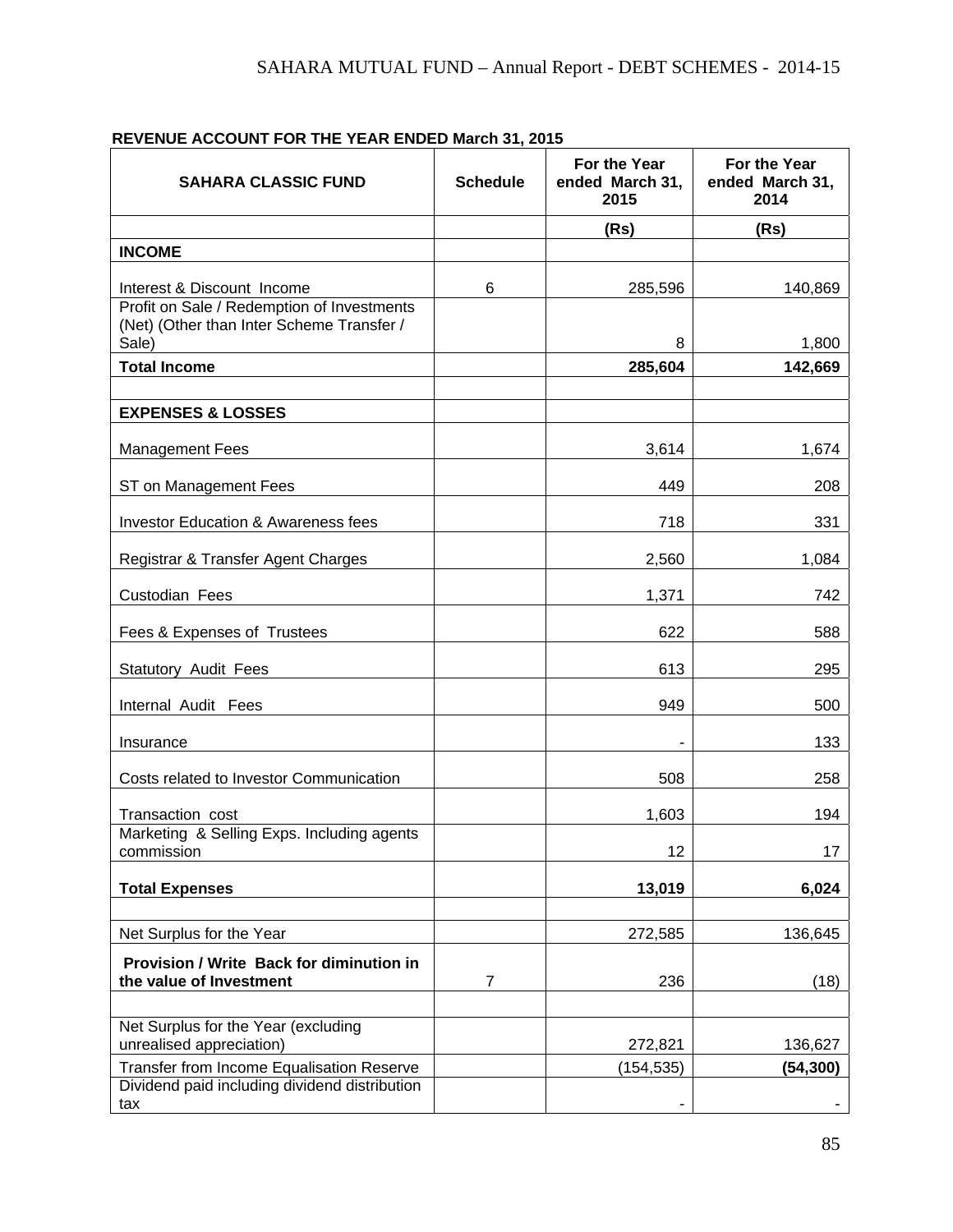| Net: Transferred to Revenue Reserve                                                                              |                                                                 |  |                                      | 118,286 |                               | 82,327             |
|------------------------------------------------------------------------------------------------------------------|-----------------------------------------------------------------|--|--------------------------------------|---------|-------------------------------|--------------------|
| Significant Accounting Policies and Notes to<br>8<br>the accounts                                                |                                                                 |  |                                      |         |                               |                    |
| Schedules 6 to 8 form an integral part of<br>the Revenue Account                                                 |                                                                 |  |                                      |         |                               |                    |
| As per our attached report of<br>For Chaturvedi & Co<br><b>Chartered Accountants</b><br>Firm Regn. No.:- 302137E | For Sahara Asset Management Company<br><b>Private Ltd</b>       |  |                                      |         | <b>For Sahara Mutual Fund</b> |                    |
| <b>S.N.Chaturvedi</b><br><b>Partner</b><br>Mem.No: 040479                                                        | O P Srivastava<br><b>Director</b>                               |  | R M Joshi<br><b>Director</b>         |         | S R Hegde<br><b>Trustee</b>   | P V Rao<br>Trustee |
|                                                                                                                  | Naresh Kumar Garg<br><b>Chief Executive Officer</b>             |  | Ashwini Kumar<br><b>Fund Manager</b> |         |                               |                    |
| <b>Place:</b> Mumbai<br>Date: 19 <sup>th</sup> May 2015                                                          | Vidya Manjrekar<br><b>Head- Operations &amp; NAV Accounting</b> |  |                                      |         |                               |                    |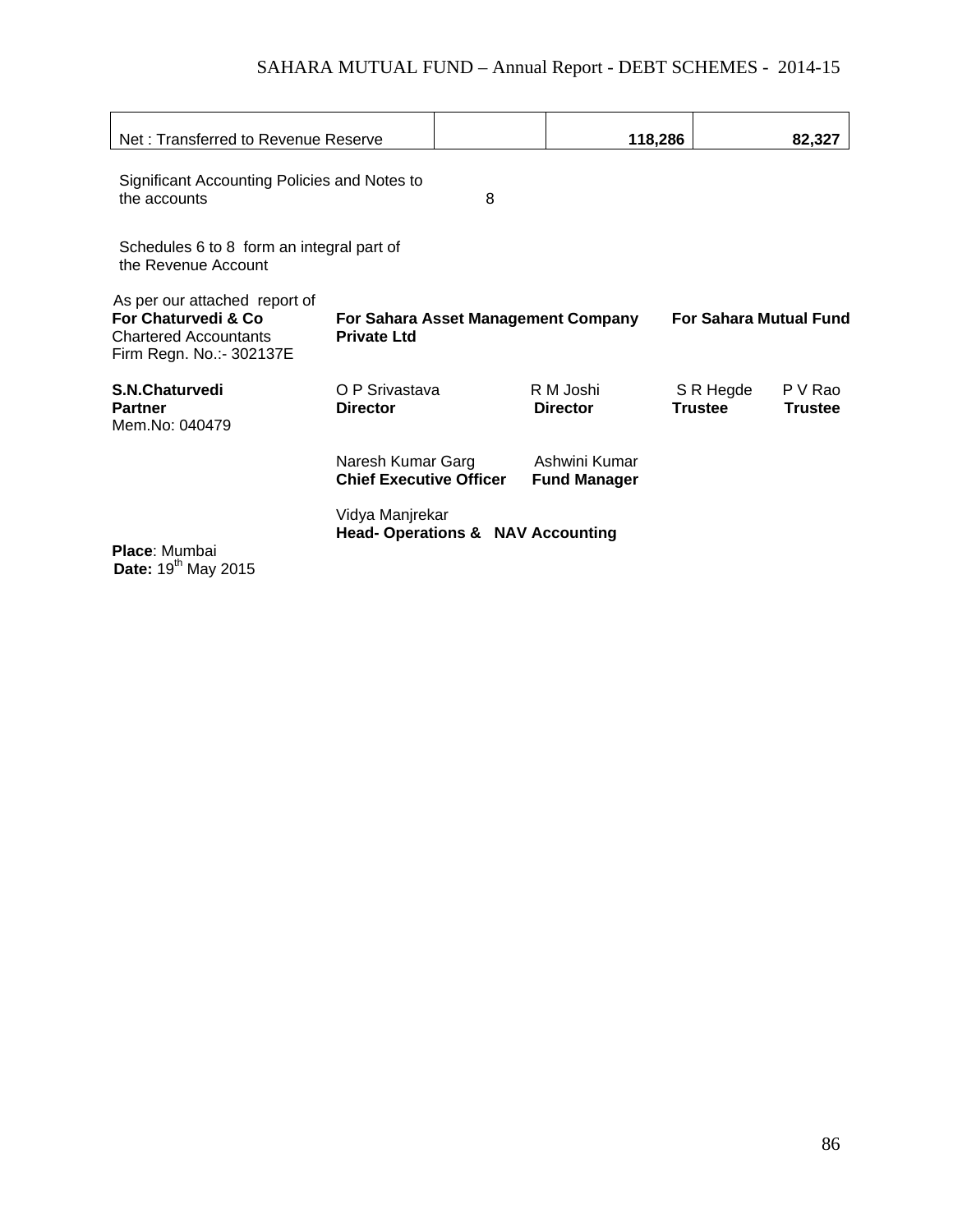| <b>SCHEDULES FORMING PART OF THE</b>                           |                   |                   |
|----------------------------------------------------------------|-------------------|-------------------|
| <b>BALANCE SHEET</b>                                           | As at             | As at             |
| <b>SAHARA CLASSIC FUND</b>                                     | March 31,<br>2015 | March 31,<br>2014 |
|                                                                | (Rs)              | (Rs)              |
| <b>SCHEDULE 1</b>                                              |                   |                   |
| <b>Investments</b>                                             |                   |                   |
| (Refer Note 8.14 of Schedule 8 for detailed                    |                   |                   |
| Portfolio statement)                                           |                   |                   |
| <b>Equity Shares</b>                                           |                   |                   |
|                                                                |                   |                   |
| <b>Certificate of Deposits</b>                                 |                   | 394,624           |
|                                                                |                   | 394,624           |
|                                                                |                   |                   |
| <b>SCHEDULE 2</b>                                              |                   |                   |
| <b>Other Current Assets</b>                                    |                   |                   |
|                                                                |                   |                   |
| Balances with Banks in Current accounts                        | 59,434            | 14,465            |
| Reverse Repo arrangements                                      |                   | 1,468,074         |
|                                                                |                   |                   |
| <b>CBLO Placements</b>                                         | 1,913,901         |                   |
| Outstanding and accrued income                                 | 516               | 3,497             |
|                                                                |                   |                   |
|                                                                | 1,973,851         | 1,486,036         |
|                                                                |                   |                   |
| <b>SCHEDULE 3</b>                                              |                   |                   |
| <b>Unit Capital</b><br>Dividend Option 2575.384 units of Rs.10 |                   |                   |
| each                                                           | 25,754            | 44,871            |
| (Previous Year 4487.103 units of Rs.10                         |                   |                   |
| each)                                                          |                   |                   |
| Growth Option 86001.765 units of Rs.10                         |                   |                   |
| each                                                           | 860,018           | 580,842           |
| (Previous Year 58084.153 units of Rs.10                        |                   |                   |
| each)                                                          |                   |                   |
| Direct Dividend Option Nil units of Rs.10                      |                   |                   |
| each                                                           |                   |                   |
| (Previous Year Nil units of Rs.10 each)                        |                   |                   |
|                                                                |                   |                   |
| Direct Growth Option 16157.479 units of                        |                   |                   |
| Rs.10 each<br>(Previous Year 44951.553 units of Rs.10          | 161,575           | 449,516           |
| each)                                                          |                   |                   |
| Total                                                          | 1,047,347         | 1,075,229         |
| (Refer Note 8.10 of Schedule 8)                                |                   |                   |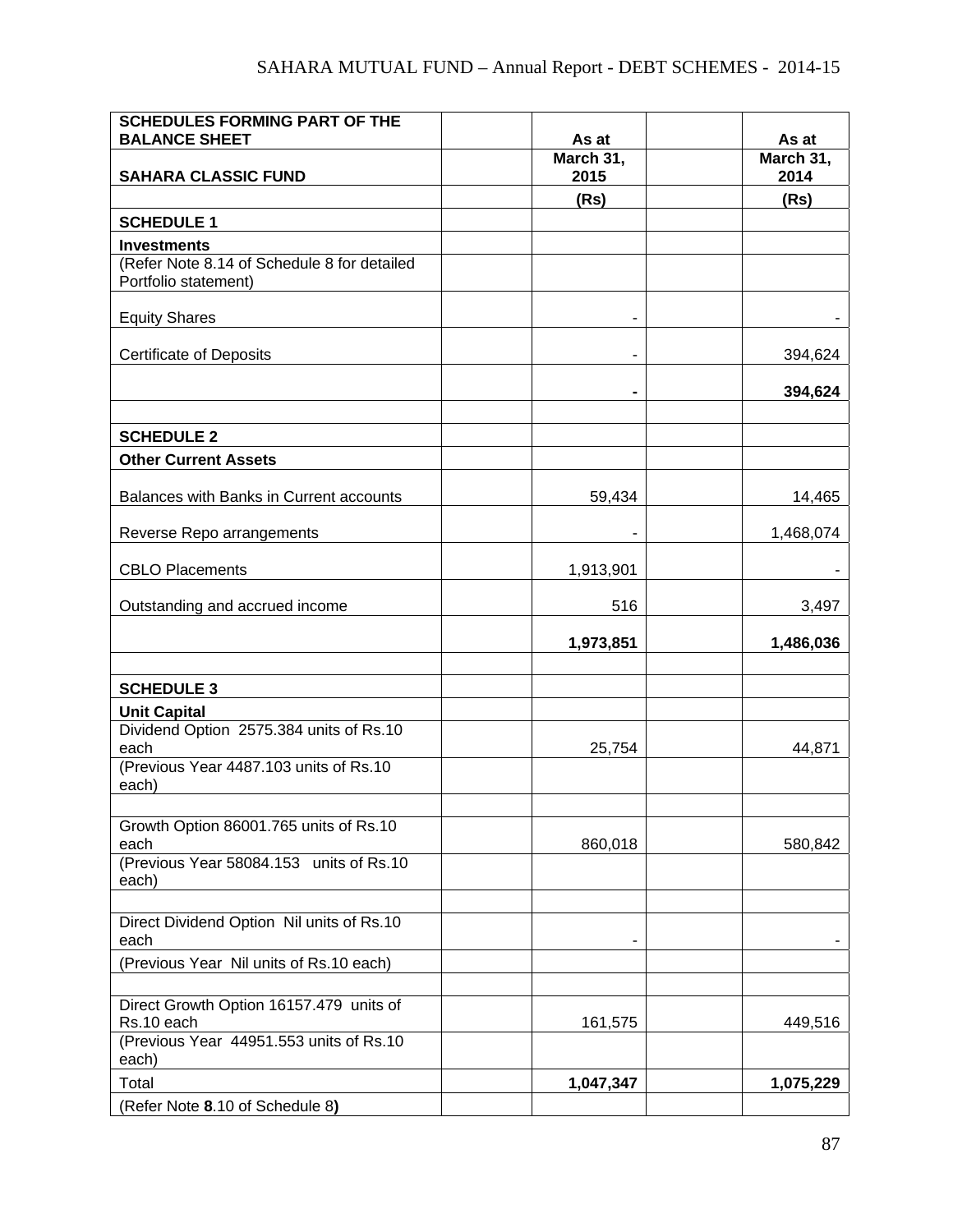| <b>SCHEDULE 4</b>                         |                          |         |           |                |
|-------------------------------------------|--------------------------|---------|-----------|----------------|
| <b>Reserves and Surplus</b>               |                          |         |           |                |
| <b>Revenue Reserve</b>                    |                          |         |           |                |
| Balance as at beginning of the year       | 805,266                  |         | 722,939   |                |
| <b>Transferred from Revenue Account</b>   | 118,286                  |         | 82,327    |                |
| Balance as at end of the year             |                          | 923,552 |           | 805,266        |
| <b>Income Equalisation Reserve</b>        |                          |         |           |                |
| Balance as at beginning of the year       |                          |         |           |                |
| Additions During the year                 | (154, 535)               |         | (54, 300) |                |
| <b>Transferred to Revenue Account</b>     | 154,535                  |         | 54,300    |                |
| Balance as at end of the year             |                          |         |           |                |
| <b>Unrealised Appreciation Reserve</b>    |                          |         |           |                |
| Balance as at beginning of the year       |                          |         | 416       |                |
| Additions During the year                 | $\overline{\phantom{a}}$ |         | (416)     |                |
| Balance as at end of the year             |                          |         |           |                |
| <b>Unit Premium Reserve</b>               |                          |         |           |                |
| Balance as at beginning of the year       | (1, 168)                 |         | (1,030)   |                |
| Additions During the year                 | 3,452                    |         | (138)     |                |
| Balance as at end of the year             |                          | 2,284   |           | (1, 168)       |
|                                           |                          | 925,836 |           | 804,098        |
| <b>SCHEDULE 5</b>                         |                          |         |           |                |
| <b>Current Liabilities and Provisions</b> |                          |         |           |                |
| <b>Sundry Creditors</b>                   |                          | 382     |           | 709            |
| Management Fees Payable                   |                          | 11      |           | 31             |
| ST on Management Fees                     |                          | 1       |           | 4              |
| Payable - Fee on Investor Education       |                          | 274     |           | 380            |
| Payable - Brokerage                       |                          |         |           | $\overline{2}$ |
| Payable - TDS                             |                          |         |           | 207            |
|                                           |                          | 668     |           | 1,333          |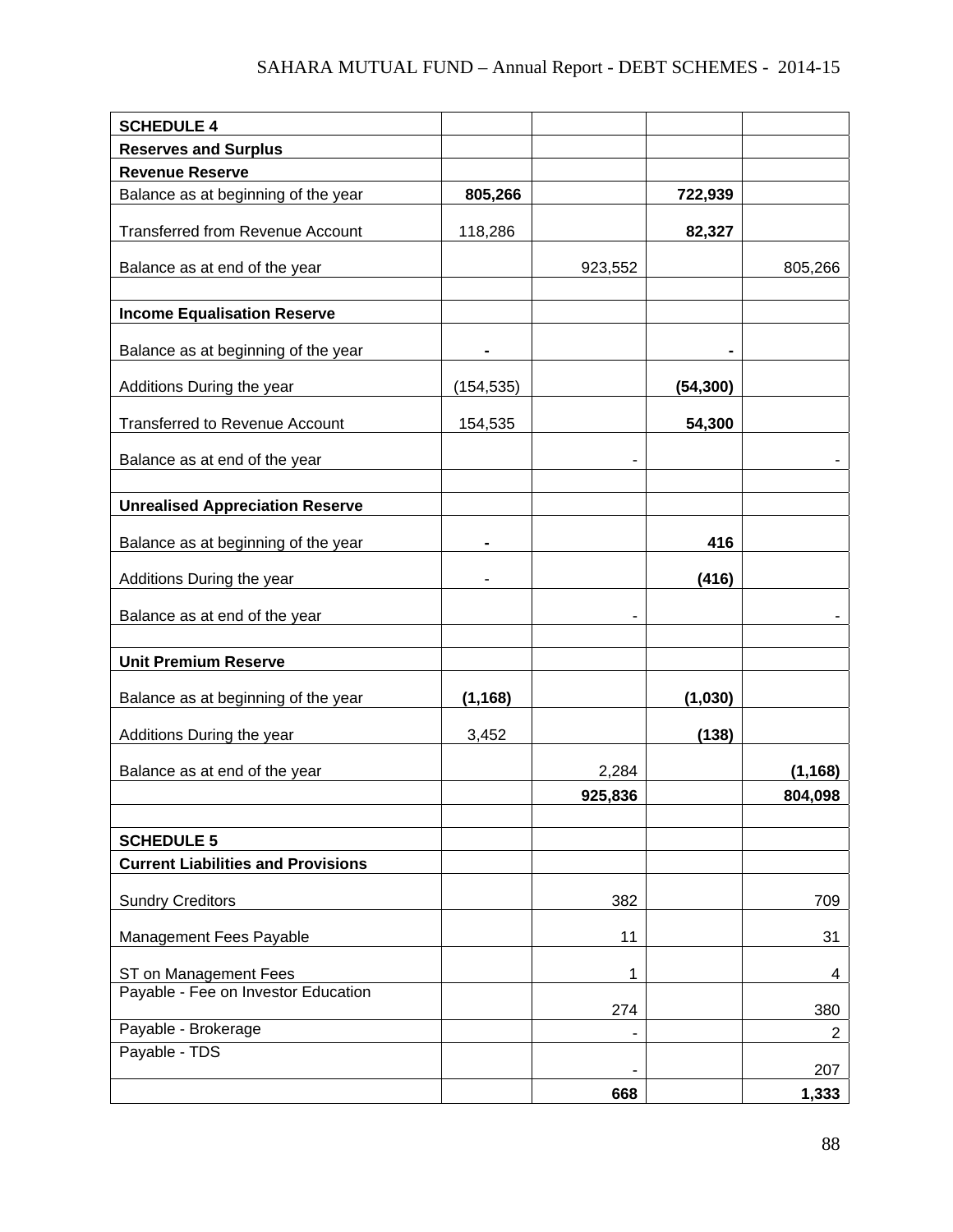# SAHARA MUTUAL FUND – Annual Report - DEBT SCHEMES - 2014-15

| <b>SCHEDULES FORMING PART OF</b>                                           | For the Year | For the    |
|----------------------------------------------------------------------------|--------------|------------|
| <b>REVENUE ACCOUNT</b>                                                     | ended        | Year ended |
|                                                                            | March 31,    | March 31,  |
|                                                                            | 2015         | 2014       |
| <b>SCHEDULE 6</b>                                                          | (Rs)         | (Rs)       |
| <b>Interest &amp; Discount Income</b>                                      |              |            |
| <b>Commercial Paper/Certificate of Deposit</b>                             | 254,706      | 65,128     |
|                                                                            |              |            |
| Reverse Repo                                                               | 30,890       | 75,741     |
|                                                                            | 285,596      | 140,869    |
|                                                                            |              |            |
| <b>SCHEDULE 7</b>                                                          |              |            |
| <b>Provision / Write Back for diminution</b><br>in the value of Investment |              |            |
| At the beginning of the year                                               | (236)        | (218)      |
| At the end of the year                                                     |              | 236)       |
|                                                                            | 236          | (18)       |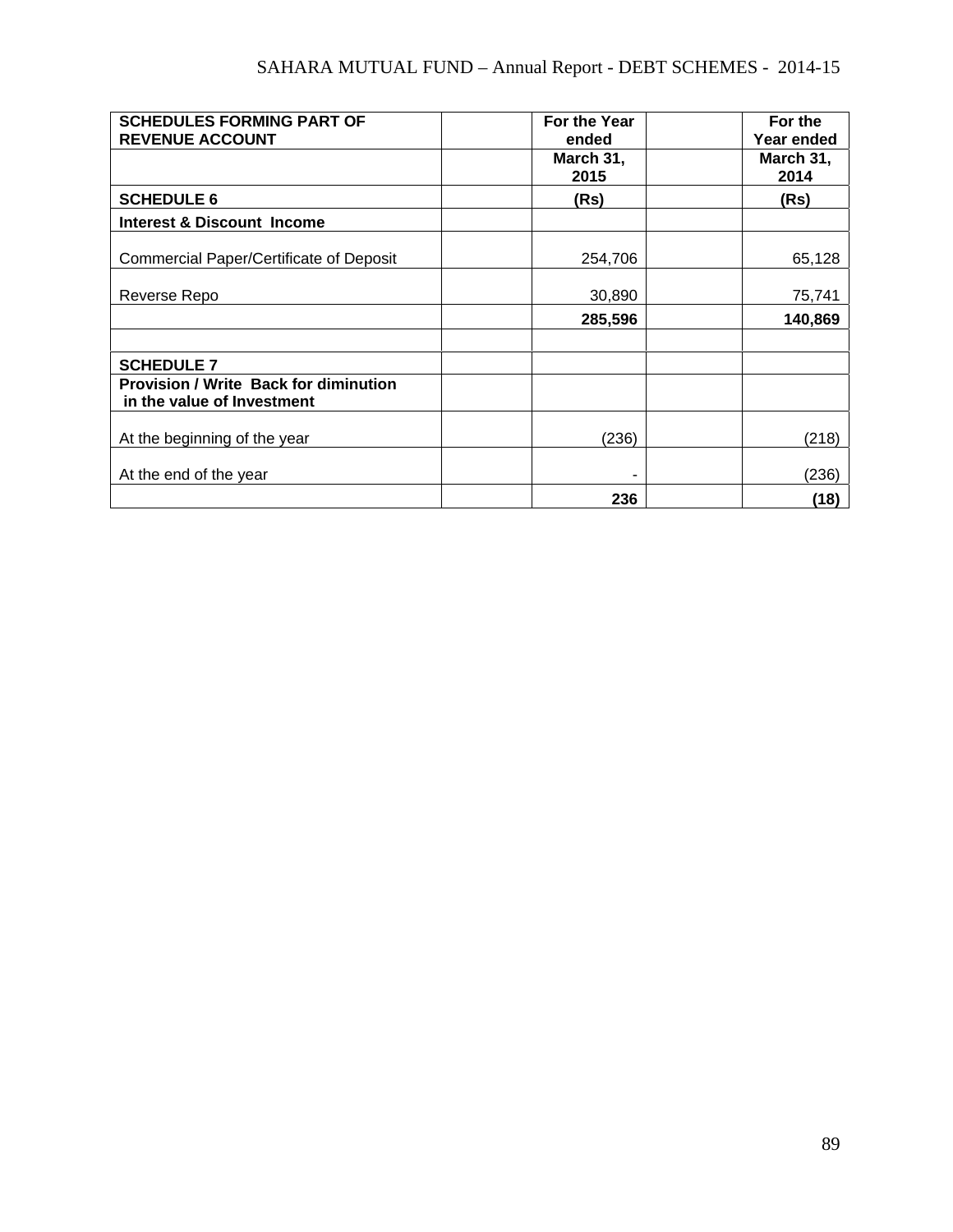## **SCHEDULE***: 8*

## **ACCOUNTING POLICIES AND NOTES FORMING PART OF ACCOUNTS FOR THE YEAR ENDED MARCH 31, 2015.**

## **1. INTRODUCTION**

## **1.1 About the Scheme**

Sahara Classic Fund (the "Scheme") is an Open Ended Income Scheme of Sahara Mutual Fund (the "Fund").The primary objective is generating returns by investing in debt instruments including money market instruments and also to invest in equity and equity related instruments to seek capital appreciation. In line with SEBI Circular for providing separate options for direct investments, the scheme has now four options (1) Growth Option (ii) Dividend Option (iii) Growth Option – Direct and (iv) Dividend Option – Direct.The scheme will not declare dividend under the Growth Plan. The Income earned on such units will remain invested under the scheme and will be reflected in the Net Asset Value. The new fund offer period of the scheme was from December 18, 2007 to January 16, 2008 and the scheme was reopen for continuous purchase and redemption at prevailing NAV from February 8, 2008.

## **1.2 Asset Management Company**

Sahara Mutual Fund (SMF) has been established as a Trust in accordance with the Indian Trusts Act, 1882, and is sponsored by Sahara India Financial Corporation Limited.

Sahara Asset Management Company Private Limited ("SAMCPL"), a company incorporated under the Companies Act, 1956, has been appointed as the Asset Management Company ("Investment Manager") to Sahara Mutual Fund.

The shareholding of Sahara Asset Management Company Private Limited as on March 31<sup>st</sup>, 2015 is as follows:

| Name of the Shareholder                                                             | <b>Type of Holdings</b> | <b>Holding</b> |
|-------------------------------------------------------------------------------------|-------------------------|----------------|
| Sahara India Financial Corporation Limited                                          | Equity                  | 45.60%         |
| Sahara India Corp Investment Limited                                                | Equity                  | 11.36%         |
| Sahara Prime City Limited (formerly Sahara India<br>Investment Corporation Limited) | Equity                  | 11.36%         |
| Sahara Care Limited                                                                 | Equity                  | 31.68%         |
|                                                                                     |                         |                |
| Name of the Shareholder                                                             | <b>Type of Holdings</b> | <b>Holding</b> |
| Sahara India Commercial Corporation Ltd                                             | Preference              | 90.32%         |
| Sahara Care Ltd                                                                     | Preference              | 9.68%          |

## **2. SIGNIFICANT ACCOUNTING POLICIES**

#### **2.1 Basis of Accounting**

The Scheme maintains its books of account on an accrual basis. These financial statements have been prepared in accordance with the Accounting Policies and Standards specified in the Ninth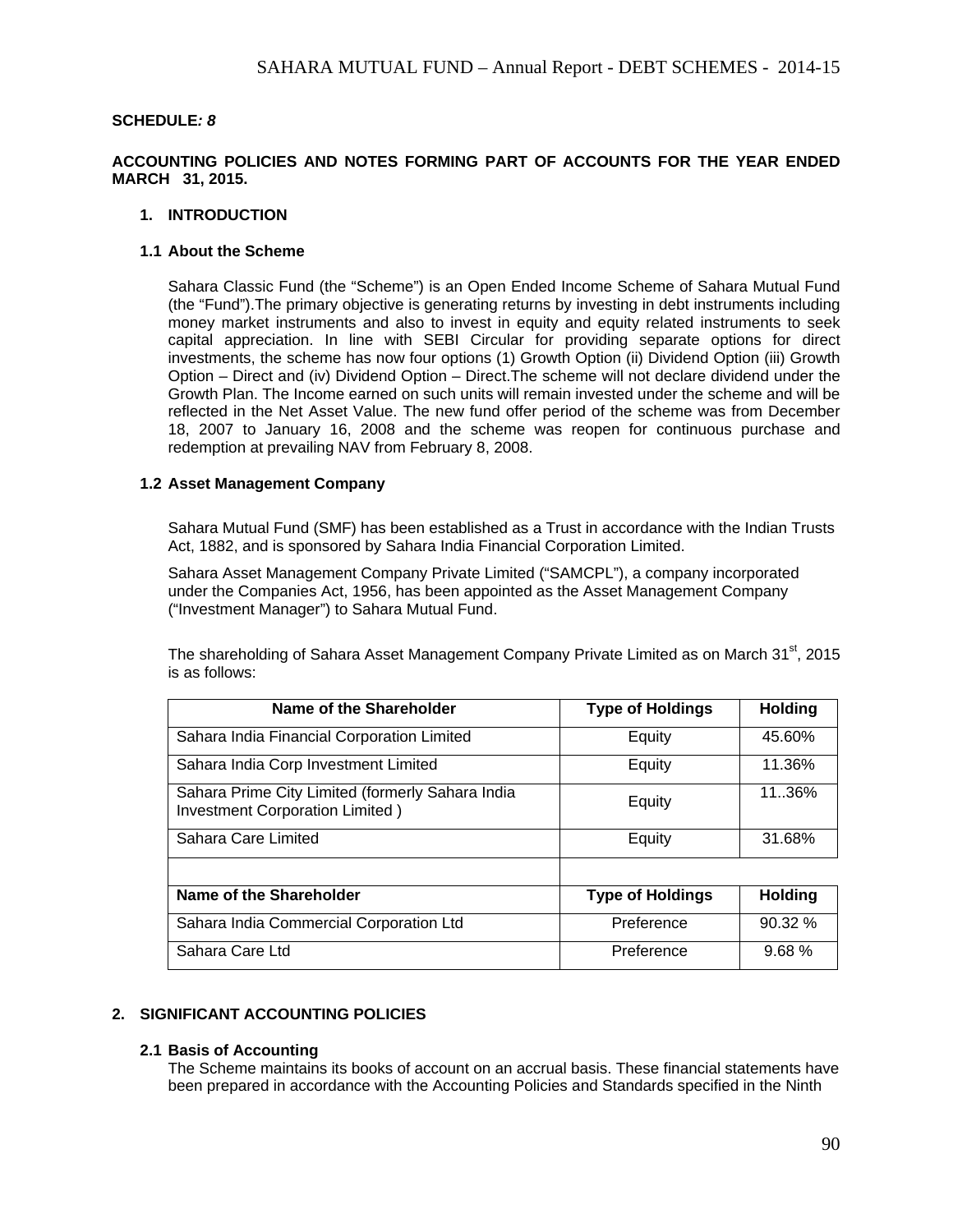Schedule of The Securities and Exchange Board of India (Mutual Funds) Regulations, 1996, (the "Regulation"), and amendments thereto, as applicable.

## **2.2 Accounting for Investments**

- 2.2.1 Purchase and sale of investments are accounted on trade dates at price including / net of brokerage and other charges. Stamp duty is accounted as an expense when paid for.
- 2.2.2 Profit or loss on sale of investments is determined on the respective trade date by adopting the "Weighted Average Cost" method.
- 2.2.3 Primary Market Investments are recognized on the basis of allotment advice.
- 2.2.4 Front end fees on privately placed debentures have been adjusted to the cost of investments.
- 2.2.5 Bonus/Rights entitlements on equity holdings are recognized only when the original shares on which the entitlement accrues are traded on the Principal stock exchange on ex-bonus/ex-rights basis respectively. In respect of unlisted/ non- traded securities, the Bonus/Rights on equity holdings are recognised only on the receipt of the Bonus/Rights.

## **3 Valuation of Investments**

 **Valuation Policy as on 31.03.2015 is as under.** 

## **VALUATION OF DEBT INSTRUMENTS**

#### **A (I) - The Valuation Policy of Debt and Money Market Instruments is given below:**

| Sr.<br>No. |    | <b>Instrument</b>                                                                                                                                                                                   | Valuation applicable on the day of<br>valuation                                                                                                                                 |
|------------|----|-----------------------------------------------------------------------------------------------------------------------------------------------------------------------------------------------------|---------------------------------------------------------------------------------------------------------------------------------------------------------------------------------|
| 1          |    | CBLO, REPO, Fixed Deposit, Call Money, etc and<br>such Similar Instruments                                                                                                                          | On Amortization basis / Accrual basis.                                                                                                                                          |
| 2          |    | Certificate of Deposit (CD), Commercial Paper (CP),<br>Non-Convertible Debenture (NCD) Pass Through<br>Certificate (PTC), Bonds, etc. where Scrip wise<br>values are available from CRISIL/ ICRA    | The aggregated average price provided<br>by CRISIL / ICRA for the given security or<br>any other agencies as may be indicated<br>from time to time by SEBI/AMFI for that<br>day |
| 3          |    | Certificate of Deposit (CD), Commercial Paper (CP),<br>Non-Convertible Debenture (NCD) Pass Through<br>Certificate (PTC), Bonds, etc where Scrip wise<br>values are not available from CRISIL/ ICRA |                                                                                                                                                                                 |
|            | i) | Same security traded and reported on<br>public platforms.                                                                                                                                           | On Weighted Average Yield of all trades<br>(excluding abnormal and retail trades) on<br>Public platforms, for that Securities on that<br>day irrespective of settlement day.    |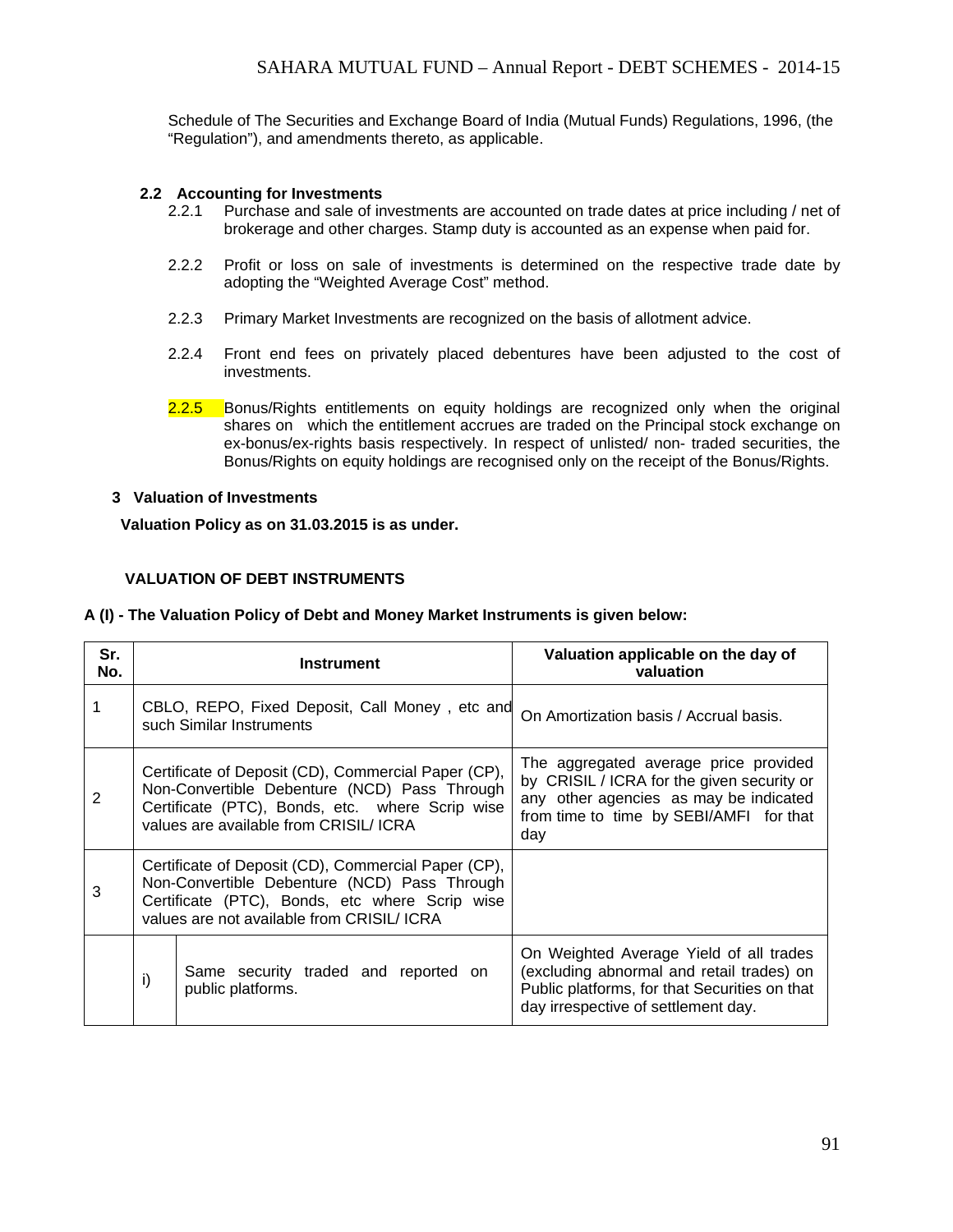| ii) | If Same Security not traded and reported<br>on any of the public platforms.                              | The aggregated average matrices of<br>CRISIL/ ICRA for the respective category<br>any other agencies as may be<br>or<br>indicated from time to time by SEBI/AMFI<br>for that day |
|-----|----------------------------------------------------------------------------------------------------------|----------------------------------------------------------------------------------------------------------------------------------------------------------------------------------|
|     | Central Government Securities / State Government<br>Securities / Treasury Bills/Cash Management Bill etc | The Aggregated average valuation as<br>provided by CRISIL/ ICRA or any other<br>agencies as may be indicated from time<br>to time by SEBI/AMFI for that day                      |

# **A (II) Pricing of Inter -Scheme Transfer of Debt Instruments (ISTs):**

| Sr.<br>No. |         | <b>Instrument</b>                                                                                                                     | Valuation applicable on the day of<br>valuation                                                                                                                                                                                                                                                                                                                                                                                                                                                          |
|------------|---------|---------------------------------------------------------------------------------------------------------------------------------------|----------------------------------------------------------------------------------------------------------------------------------------------------------------------------------------------------------------------------------------------------------------------------------------------------------------------------------------------------------------------------------------------------------------------------------------------------------------------------------------------------------|
| 1.         |         | Certificate of Deposit (CD), Commercial Paper<br>(CP), Non-Convertible Debenture (NCD) Pass<br>Through Certificate (PTC), Bonds, etc. |                                                                                                                                                                                                                                                                                                                                                                                                                                                                                                          |
|            | i)      | Same security traded and reported on<br>FTRAC/CBRICS up to the time of IST.                                                           | Pricing will be based on Weighted Average<br>Yield of all trades in same security on<br>FTRAC/CBRICS (Excluding abnormal and<br>retail trades) irrespective of settlement day<br>plus accrual/amortization, if any, based on<br>settlement day of the IST. Example: If<br>$T+0$<br>settlement<br>is<br>then<br>no<br>accrual/amortization and if the settlement is<br>other<br>than<br>$T+0$ ,<br>then<br>appropriate<br>accrual/amortization.                                                           |
|            | ii)     | If Same security is not traded but similar<br>Security/securities are traded and reported<br>up to the time of IST on FTRAC/CBRICS    | Pricing will be based on Weighted Average<br>all<br>Yield<br>of<br>trades<br>similar<br>in<br><b>FTRAC/CBRICS</b><br>security/securities<br>on<br>(excluding abnormal and retail trades)<br>irrespective<br>settlement<br>of<br>day<br>plus<br>accrual/amortization, if any,<br>based on<br>settlement day of the IST. Example : If<br>settlement<br>$T+0$<br>then<br>is.<br>no<br>accrual/amortization and if the settlement is<br>other<br>than<br>T+0.<br>then<br>appropriate<br>accrual/amortization |
|            | iii)    | If Same or similar Security/securities are<br>not traded and reported up to the time of<br><b>IST on FTRAC/CBRICS</b>                 | Previous end of the day valuation plus<br>accrual, if any, based on settlement day of<br>shall be taken.<br>the IST<br>example:<br>if.<br>$T+0$<br>then<br>settlement<br>is<br>no<br>accrual/amortization and if the settlement is<br>$T+0$<br>other<br>than<br>then<br>appropriate<br>accrual/amortization.                                                                                                                                                                                             |
| 2.         | Central | <b>Securities</b><br>Government<br>State<br>$\prime$<br>Government Securities / Treasury Bills/ Cash<br>Management Bill etc           |                                                                                                                                                                                                                                                                                                                                                                                                                                                                                                          |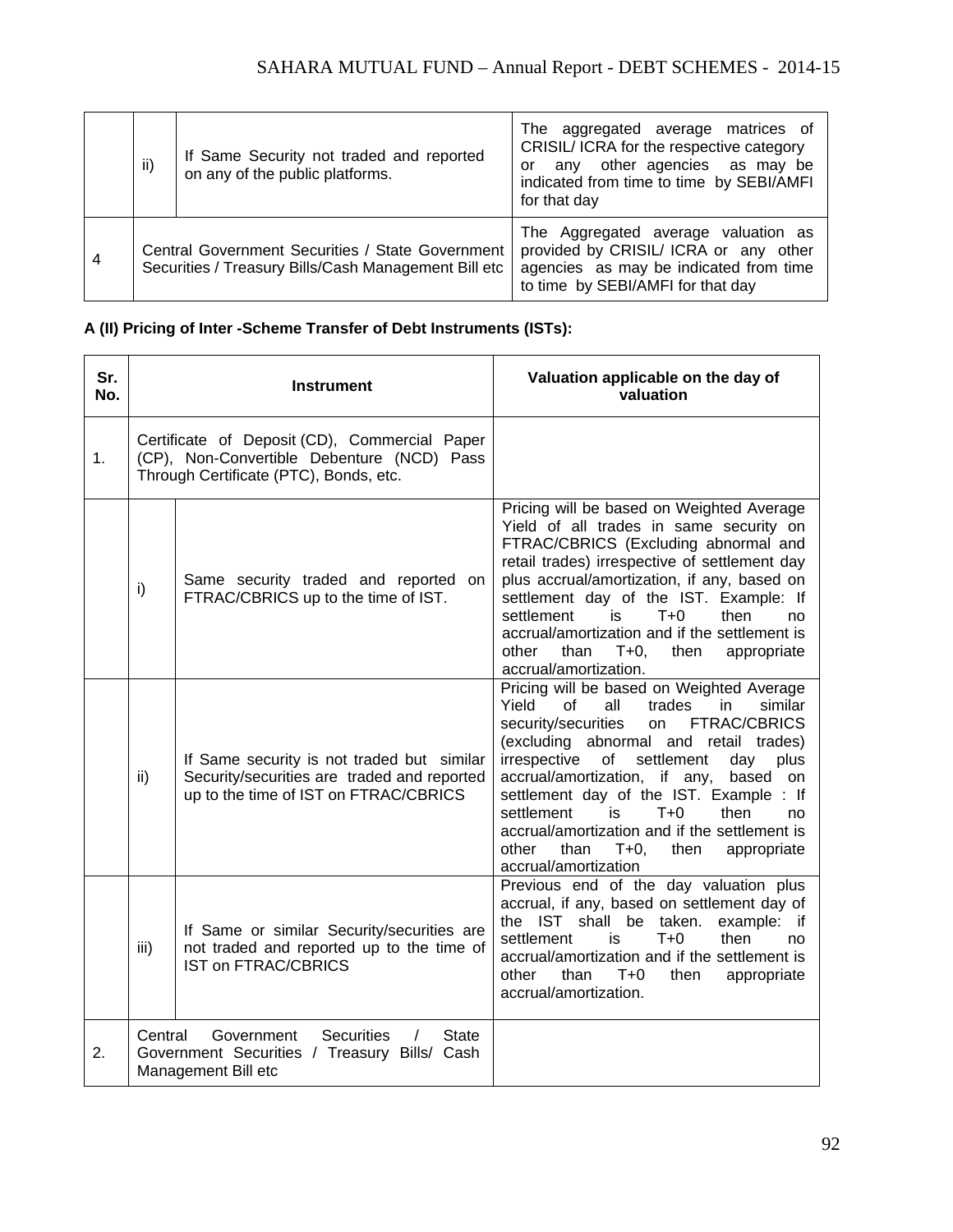|     | Same security traded and reported on<br>NDS-OM section of CCIL website.    | On last traded price as given on NDS-<br>Section of CCIL Website (Excluding<br>abnormal trade). |  |
|-----|----------------------------------------------------------------------------|-------------------------------------------------------------------------------------------------|--|
| ii) | Same security not traded and reported on<br>NDS-OM section of CCIL website | Previous end of the day valuation price plus<br>accrual/amortization shall be taken             |  |

## **Similar Security:**

Similar security here shall mean those securities which are of same nature [Commercial Paper (CP), Certificate of Deposit (CD), Non-Convertible Debentures (NCD), etc ] of different issuers having same or equivalent credit rating for similar maturity profile (For both Short term rating and Long term rating), and falling in same "Maturity Bucket" as defined below. Further the instruments Commercial Paper (CP), Bonds and Non-Convertible Debentures (NCDs) etc are categorized into following sub-categories:—

- 1) NBFC
- 2) Real Estate,
- 3) PTC
- 4) Others

## **Maturity Bucket:**

• For Debt Security having remaining maturity upto 91 days

| Maturity date of securities falling between | <b>Time Bucket</b>      |
|---------------------------------------------|-------------------------|
| 1st and 7th of the month                    | 1-7 of the same month   |
| 8th and 15th of the month                   | 8-15 of the same month  |
| 16th and 23rd of the month                  | 16-23 of the same month |
| 24th to end of the month                    | 24- end of the month    |

• For Debt Securities having remaining maturities more than 91 days

"Time Bucket" for maturity profile of "Similar Securities" shall be same calendar month of that year.

#### **A (III) Notes:**

- 1. For the purpose of Valuation of securities and for Inter Scheme Transfer, Weighted average of all trades of 5 crs and above, excluding abnormal trades and retail trades shall be taken. Since retail trades are of small value and generally may deviate materially from the yield at which the market lots in WDM is traded, it would be appropriate to exclude the retail trades for the more realistic valuation of the security.
- 2. Abnormal Trade is defined as those transaction/s which is/are over +/- 250 Basis Point compared to the previous day valuation yield of the security in question

For the Valuation/Inter-scheme transfer, the available trades of various public platform shall be considered where the face value of trade per transaction is Rs. 5 crs and above. If in any given day in same/ similar security, the value of total trade is less than minimum market lot of 5 Crs, the same shall be ignored for the valuation purpose.

- 3. CRISIL and ICRA provide the valuation matrices for various maturity bucket. Scrip wise value for various debt instruments are also provided by CRISIL and ICRA. Trades are also reported and settled on various public platform.
- 4. Public platform for the purpose of valuation of security shall mean FIMMDA managed FTRAC, NSE, BSE, (except NSER- NSE retail and BSER- BSE Retail), RBI managed NDS-OM or any other Public platform for Debt market launched from time to time. Market trades from different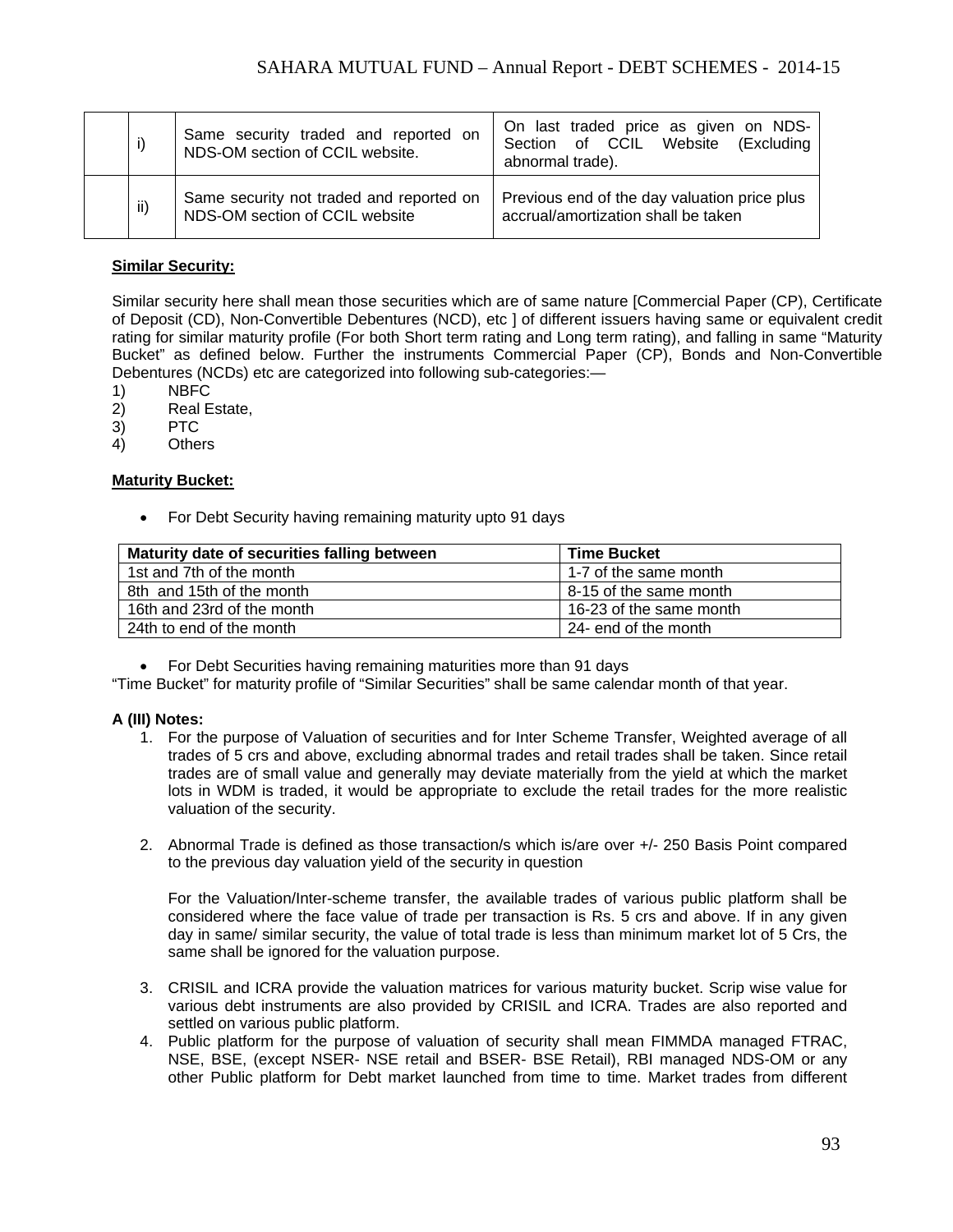Platforms are usually collected by BILAV Information LLP, which may be used for the purpose of Valuation of traded security for which scrip wise values are not available from CRISIL/ICRA

- 5. The data on yield and prices are generally provided upto 4 decimal point which shall be considered and these prices are considered on respective face value of the instruments for arriving at valuation.
- 6. For the valuation of traded securities where scrip wise values are not available by CRISIL/ICRA, price derived from the corresponding Weighted Average yield of all available trades excluding abnormal and retail trades on any public platform for the same security on T+1 settlement basis is taken.

In case, the Bilav file is not received by 7.30 PM and scrip wise values are not available, then FIMMDA managed FTRAC platform and NDS OM section of CCIL website may be used for the calculation of weighted average yield of traded security.

- 7. For non traded securities where scrip wise values are not available, the valuation is done on the price derived from the corresponding aggregated yield matrices for the respective category as provided by CRISIL/ICRA on T+1 settlement basis.
- 8. For Government Securities, SDL, T-Bills, Cash Management Bill etc, the valuation is done on aggregated script wise pricing as provided by CRISIL/ICRA and as applicable for that day. In the absence of scrip wise values the valuation is based on aggregated matrices if available from CRISIL/ICRA on T+1 settlement and as applicable for that day.
- 9. In case the valuation matrices/script wise value is available either from CRISIL/ICRA upto a reasonable time limit, the same shall be considered for arriving at valuation
- 10. In respect of any day neither the script wise value nor the valuation Matrices is available from CRISIL/ICRA within the reasonable time limit, the Valuation is done on the basis of accrual/amortization based on the last valuation.

## **B: VALUATION OF EQUITY INSTRUMENTS**

#### **1. Traded Equity Securities**

When an equity security is not traded on any Stock Exchange on a particular valuation day, the value at which it was traded on the selected Stock Exchange, as the case may be, on the earliest previous day is used provided such date is not more than thirty days prior to valuation date.

#### **2. Thinly Traded Equity / Equity Related Securities**

- (a) When trading in an equity and/or equity related securities (such as convertible debentures, equity warrants etc.) in a month is both less than Rs.5 lacs in value and the total volume is less than 50,000 shares, the security is considered as thinly traded security
- (b) In order to determine whether a security is thinly traded or not, the volumes traded in all recognized Stock Exchanges in India would be taken into account.
- (c) Where a Stock Exchange identifies the thinly traded securities by applying the above parameters for the preceding calendar month and publishes or provides the required information along with the daily quotations, the same would be used for valuation.
- (d) If the shares are not listed on the Stock Exchanges which provide such information, then we would make our own analysis in line with the above criteria to check whether such securities are thinly traded or not.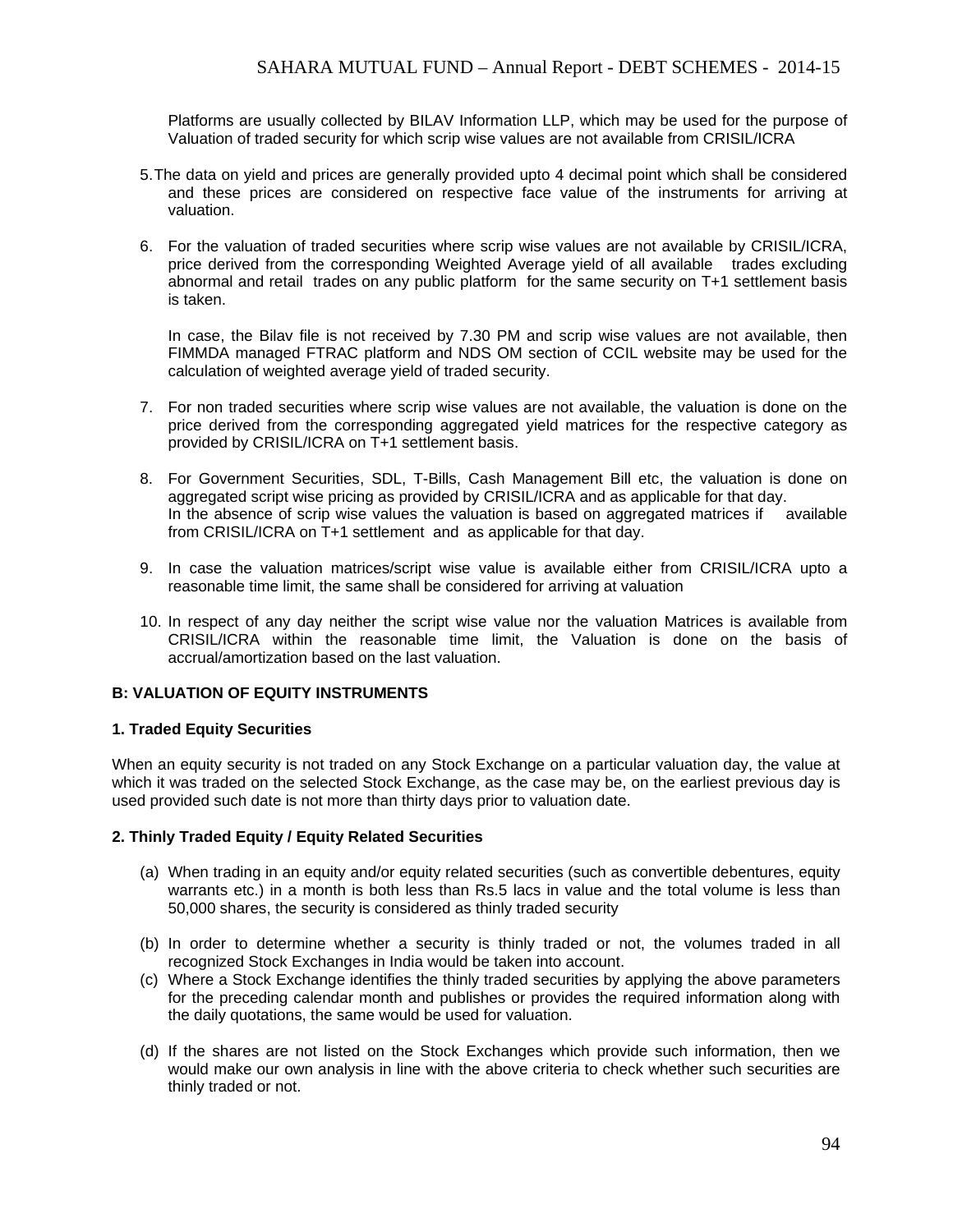## **3. Non-traded / Suspended Securities**

When an equity security is not traded on any Stock Exchange for a period of thirty days prior to the valuation date, the scrip would be treated as a non traded security.

When an equity security is suspended up to thirty days, then the last traded price shall be considered for valuation of that security. If an equity security is suspended for more than thirty days, then the AMC or Trustees would decide the valuation norms to be followed and such norms would be documented and recorded.

The valuation methodology for thinly traded equity securities, Non-traded equity securities would be as follows:

Based on the latest available Balance Sheet, net worth would be calculated as follows:

- (a) Net Worth per share =  $[share$  capital+ reserves (excluding revaluation reserves) Misc. expenditure and Debit Balance in P&L A/c] Divided by No. of Paid up Shares.
- (b) Average capitalization rate (P/E ratio) for the industry based upon NSE prices or BSE prices and discounted by 75% i.e. only 25% of the Industry average P/E would be taken as capitalization rate (P/E ratio). Earnings per Share (EPS) of the latest audited annual accounts would be considered for this purpose.
- (c) The value as per the net worth per share and the capital earning value calculated as above would be averaged and further discounted by 10% for illiquidity so as to arrive at the fair value per share.
- (d) In case the EPS is negative, EPS value for that year would be taken as zero for arriving at capitalized earning.
- (e) In case, where the latest Balance Sheet of the company is not available within nine months from the close of the year, unless the accounting year is changed, the shares of such companies would be valued at zero.
- (f) In case, an individual security accounts for more than 5% of the total assets of the scheme, an Independent Valuer would be appointed for the valuation of the said security. To determine if a security accounts for more than 5 per cent of the total assets of the scheme, it would be valued by the procedure above and the proportion which it bears to the total net assets of the scheme to which it belongs will be compared on the date of valuation**.**

#### **4. Unlisted Equity**

Methodology for Valuation - unlisted equity shares of a company would be valued "in good faith" as below:

- a) Based on the latest available Balance Sheet, net worth would be calculated as follows:
- 1. Net Worth per share =  $[share$  capital+ reserves (excluding revaluation reserves) Misc. expenditure and Debit Balance in P&L A/c] Divided by No. of Paid up Shares.
- 2. After taking into account the outstanding warrants and options, Net Worth per share would again be calculated and shall be = [Share Capital + consideration on exercise of Option and/or Warrants received/receivable by the Company + Free Reserves (excluding Revaluation Reserves) – Miscellaneous expenditure not written off or deferred revenue expenditure, intangible assets and accumulated losses] / Number of Paid up Shares plus Number of Shares that would be obtained on conversion and/or exercise of Outstanding Warrants and Options.
- 3. The lower of (1) and (2) above would be used for calculation of Net Worth per share and for further calculation in (c) below.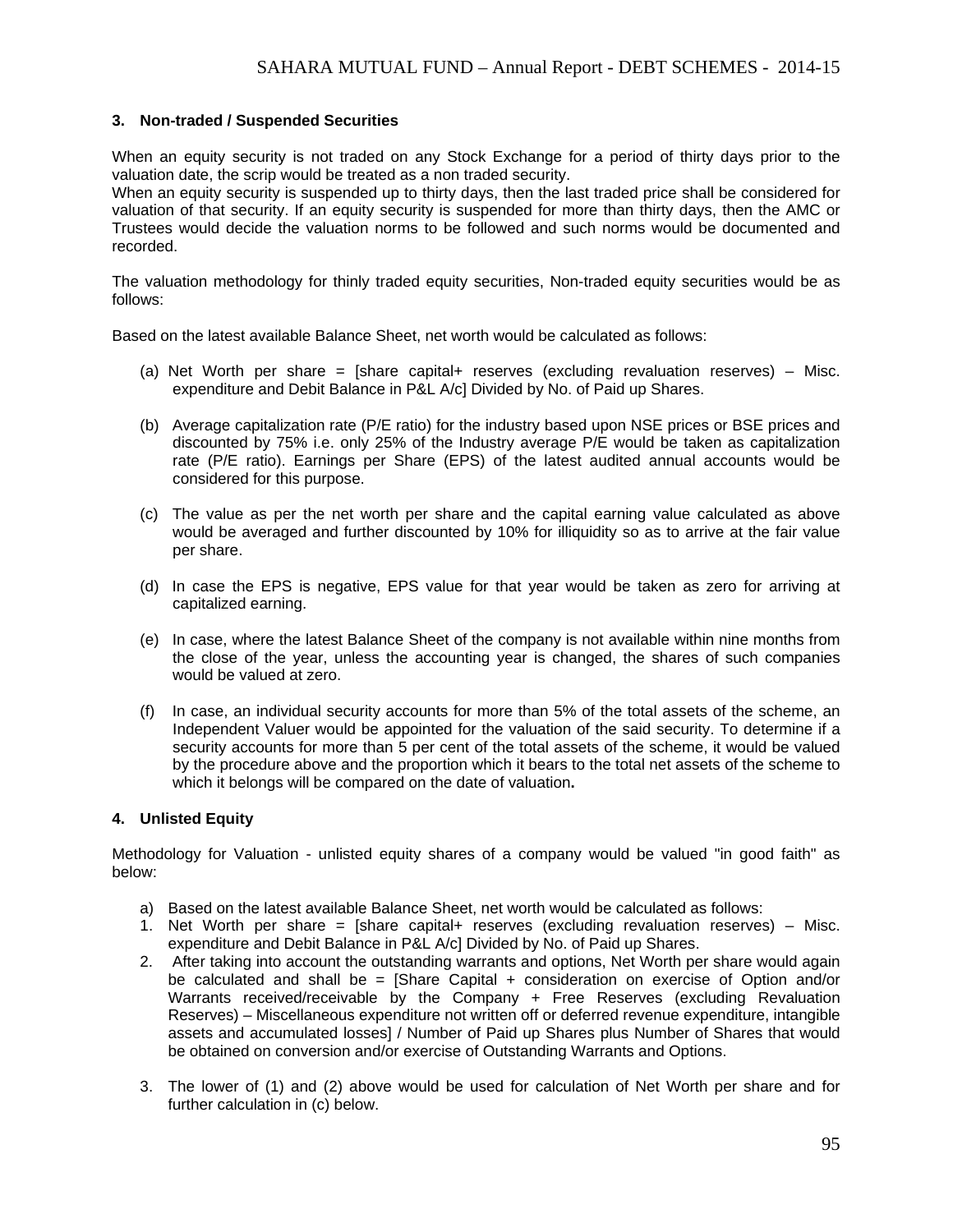- b) Average capitalization rate (P/E ratio) for the industry based upon NSE prices or BSE prices and discounted by 75% i.e. only 25% of the Industry average P/E would be taken as capitalization rate (P/E ratio). Earnings per Share (EPS) of the latest audited annual accounts would be considered for this purpose.
- c) The value as per the net worth value per share and the capital earning value calculated as above would be averaged and further discounted by 15% for illiquidity so as to arrive at the fair value per share.

The above valuation methodology would be subject to the following conditions:

- a) All calculations would be based on audited accounts.
- b) If the latest Balance Sheet of the company is not available within nine months from the close of the year, unless the accounting year is changed, the shares of such companies would be valued at zero.
- c) If the Net Worth of the company is negative, the share would be marked down to zero.
- d) In case the EPS is negative, EPS value for that year would be taken as zero for arriving at capitalised earning.
- e) In case an individual security accounts for more than 5 per cent of the total assets of the scheme, an Independent Valuer would be appointed for the valuation of the said security. To determine if a security accounts for more than 5 per cent of the total assets of the scheme, it shall be valued in accordance with the procedure as mentioned above on the date of valuation.

## **5. Demerger**

Generally on demerger, a listed security gets bifurcated into two or more shares. The valuation of these de-merged companies would depend on the following scenarios:

a. Both the shares are traded immediately on de-merger: In this case both the shares would be valued at respective traded prices.

b Shares of only one company continued to be traded on de-merger: Traded shares would be valued at traded price and the other security would to be valued at traded value on the day before the de merger less value of the traded security post de merger. In case value of the share of de-merged company is equal or in excess of the value of the pre de-merger share, then the non traded share would be valued at zero, till the date it is listed.

c. Both the shares are not traded on de-merger: Shares of de-merged companies would be valued equal to the pre de merger value up to a period of 30 days from the date of de merger till the date it is listed. The market price of the shares of the de-merged company one day prior to ex-date would be bifurcated over the de-merged shares. The market value of the shares would be bifurcated on a fair value basis, based on available information on the de-merger scheme.

d. In case shares of either of the companies are not traded for more than 30 days: Then it would be treated as unlisted security, and valued accordingly till the date these are listed.

#### **6. Preference Shares**

Preference Shares valuation guidelines would be as follows:

- a. Traded preference shares would be valued as per traded prices.
- b. Non traded Preference Shares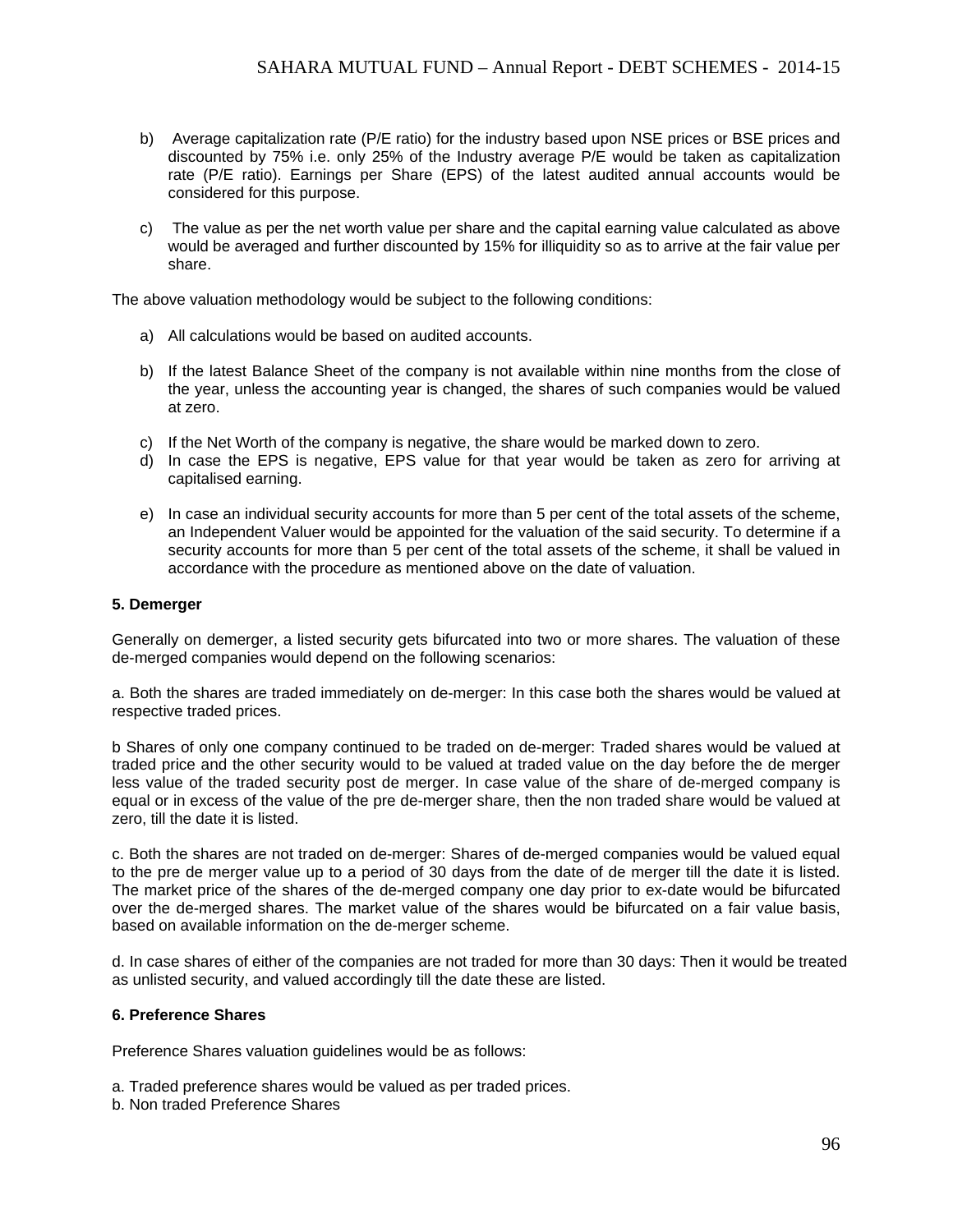## (I). Redeemable Preference Shares

i. Convertible preference share would be valued like convertible debentures. In general in respect of convertible debentures and bonds, the non-convertible and convertible components would be valued separately. The non-convertible component would be valued on the same basis as would be applicable to a debt instrument. The convertible component would be valued on the same basis as would be applicable to an equity instrument.

If a convertible preference share does not pay dividend then it would be treated like non convertible debentures.

ii. Non-Convertible preference share would be valued like a debt instrument.

(II). Irredeemable preference shares would be valued on perpetual basis. It is like a constant dividend equity share.

## **7. Warrants**

a. In respect of warrants to subscribe for shares attached to instruments, the warrants would be valued at the value of the share which would be obtained on exercise of the warrants as reduced by the amount which would be payable on exercise of the warrant. A discount similar to the discount to be determined in respect on convertible debentures shall be deducted to account for the period, which must elapse before the warrant can be exercised.

b. In case the warrants are traded separately they would be valued as per the valuation guidelines applicable to Equity Shares.

## **8. Rights**

Until they are traded, the value of "rights" shares would be calculated as:

 $Vr = n \div m$  x (Pex - Pof) Where  $Vr =$  Value of rights  $n = no$ . of rights offered  $m = no$ . of original shares held Pex = Ex-rights price Pof = Rights Offer Price Where the rights are not treated pari passu with the existing shares, suitable adjustment would be made to the value of rights. Where it is decided not to subscribe for the rights but to renounce them and renunciations are being traded, the rights would be valued at the renunciation value.

#### **9. Derivatives**

Market values of traded open futures and option contracts would be determined with respect to the exchange on which contracted originally, i.e., a future or an option contracted on the

National Stock Exchange (NSE) would be valued at the closing price on the NSE.

The price of the same futures and option contract on the Bombay Stock Exchange (BSE) cannot be considered for the purpose of valuation, unless the futures or option itself has been contracted on the BSE.

The same will be valued at closing price if the contract is traded on the valuation day. In case there is no trade on valuation day then the same would be valued at settlement prices.

However, the contracts which are going to expire on valuation date would be valued at settlement prices only.

## **10. Mutual Fund Units**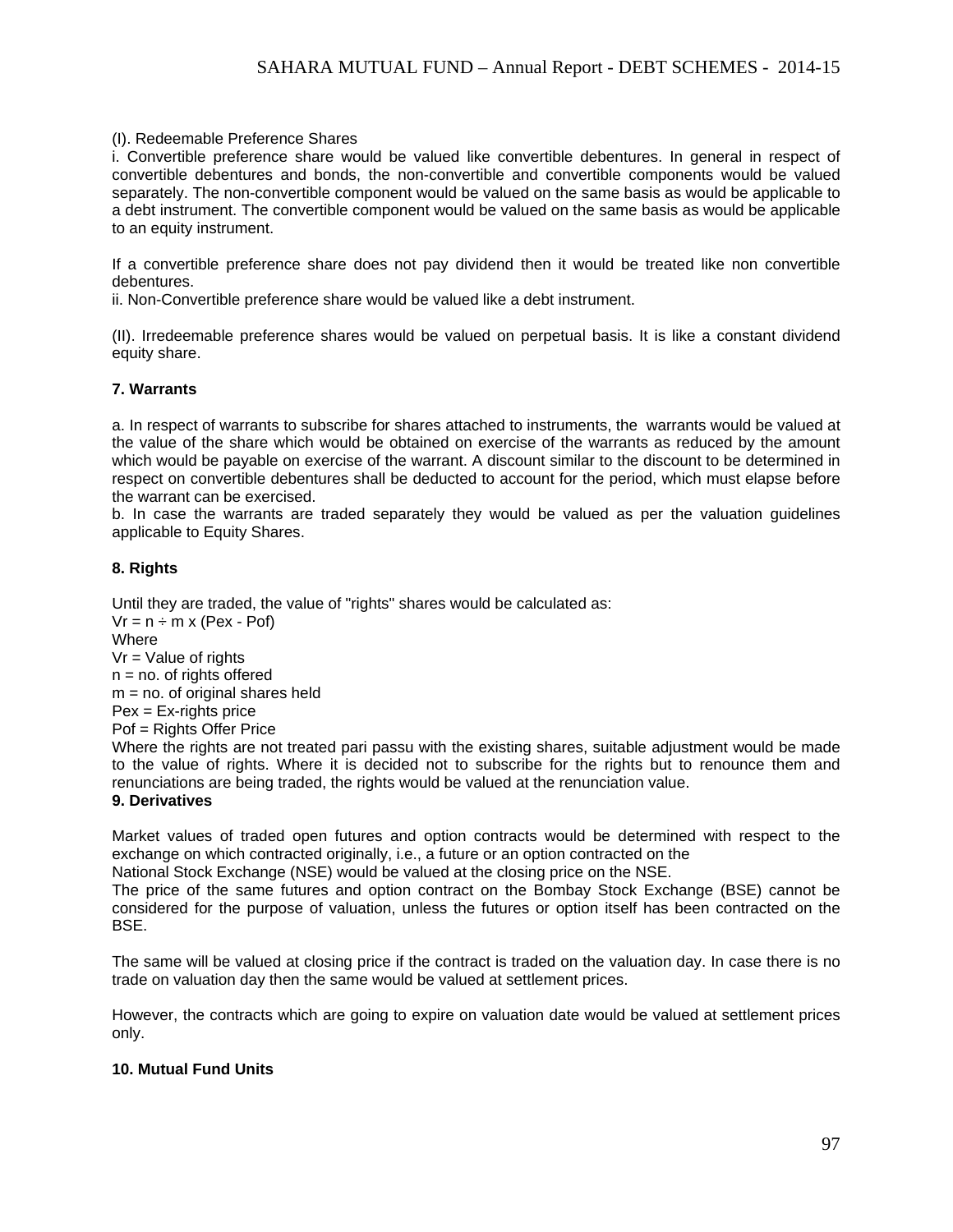a. In case of traded Mutual Fund schemes, the units would be valued at closing price on the stock exchange on which they are traded like equity instruments. In case the units are not traded for more than 7 days, last declared Repurchase Price (the price at which Mutual Fund schemes buys its units back) would be considered for valuation.

b. If the last available Repurchase price is older than 7 days, the valuation will be done at the last available NAV reduced by illiquidity discount. The illiquidity discount will be 10% of NAV or as decided by the Valuation Committee.

c. In case of non-traded Mutual Fund scheme, the last declared Repurchase Price (the price at which Mutual Fund schemes buys its units back) would be considered for valuation.

d. In case of Investments made by a scheme into the other scheme of Sahara Mutual Fund, if valuation date being the last day of the financial year falling on a non-business day, then the computed NAV would be considered for valuation on March 31.

## **Related matters**

- i) In case of any other instruments not covered in the policy above, the same shall be referred to the Investment and Valuation Committee which is empowered to take decision.
- ii) In case of any perceived conflict of interest while valuating the securities, the matter shall be dealt and decided by Investment and Valuation Committee.
- iii) For non– business day the valuation shall be done on aggregated script wise prices as provided by CRISIL/ICRA. In absence of script wise prices the valuation shall be done on accrual basis/amortization basis based on last valuation
- iv) In case of exceptional circumstances like, policy announcements by government/regulatory bodies, natural disasters, public disturbances, extreme volatility in capital market, shut down of market, war etc and on those days if script-wise value or valuation matrices are not available from CRISIL/ICRA and if security is not traded, the valuation for the day shall be done based on last valuation plus accrual/amortization or as may decided by the Investment and Valuation Committee.
- v) The Valuation Policy shall be reviewed by the Statutory Auditor at least once in a financial year.
- vi) Valuation Policy as updated and approved by the Board of AMC / Board of Trustees shall be applicable for the schemes of Sahara Mutual Fund

#### **2.3.1 Valuation of securities not covered under the above valuation policy:**

The total exposure in securities, which do not fall under above valuation norms, shall not exceed 5% of the total AUM of the scheme.

 In case of any other instruments not covered in the policy above, the same shall be referred to the Investment and Valuation Committee which is empowered to take decision.

Investment in such securities is to be valued by a method approved by the Investment and Valuation Committee and the same will be reported to the Board of Trustees.

#### **2.3.2 Unrealised Appreciation/Depreciation.**

In accordance with the Guidance Note on Accounting for Investments in the Financial Statements of Mutual Funds issued by the Institute of Chartered Accountants of India, the unrealized appreciation determined separately for each individual investment is directly transferred to the "Unrealized Appreciation Reserve Account" i.e. without routing it through the revenue account.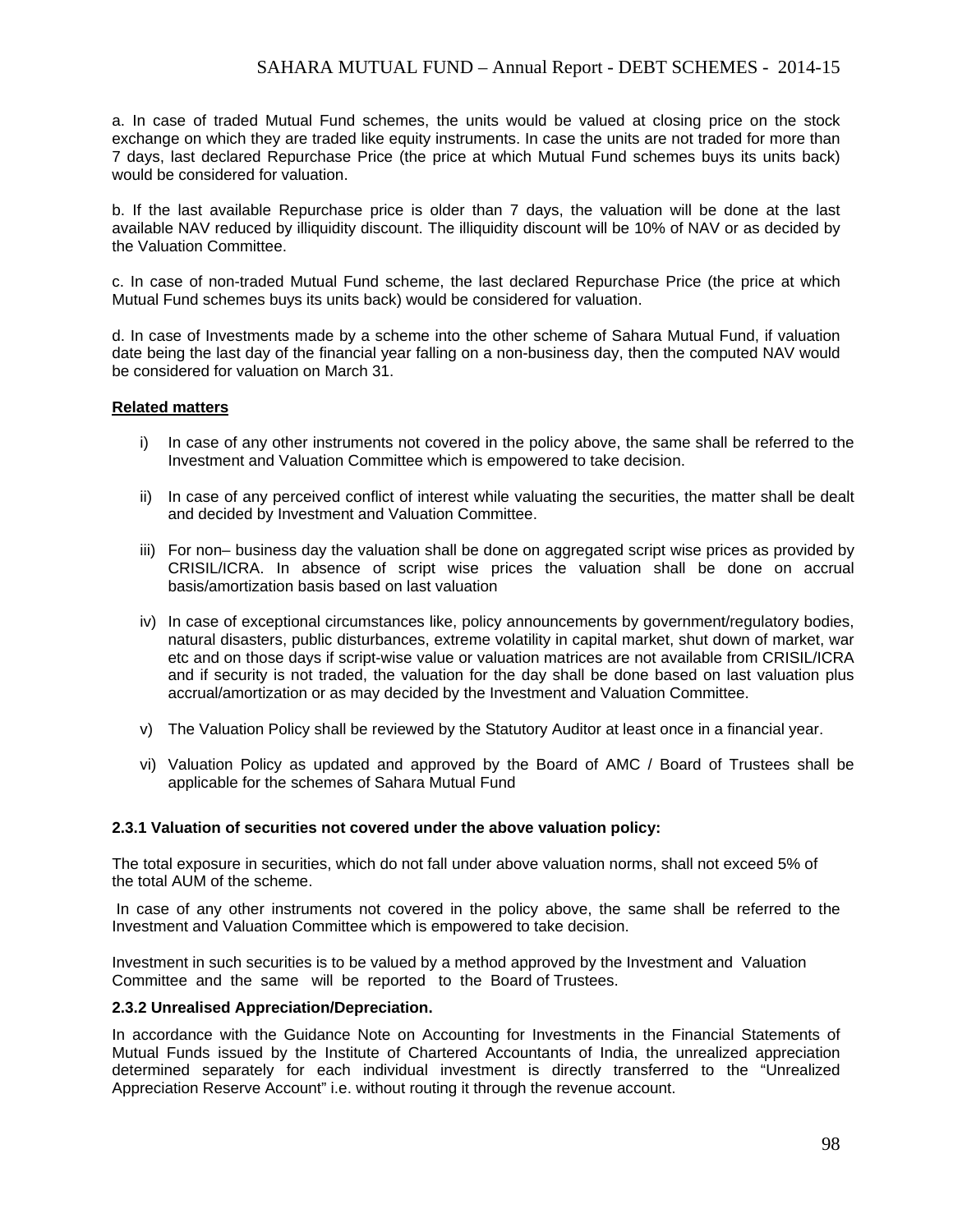The provision for depreciation in value of investments determined separately for each individual investment is recognized in the revenue account. The loss (realized) on investments sold / transferred during the year is charged to revenue account, instead of being first adjusted against the provision for depreciation, if already created in the prior year, as recommended by the said Guidance Note. However, this departure from the Guidance Note does not have any net impact on the Scheme's net assets or results for the year.

## **2.4 Revenue Recognition**

- 2.4.1 Income and Expenses are recognized on accrual basis.<br>2.4.2 Interest on funds invested in short term deposits with
- Interest on funds invested in short term deposits with scheduled commercial banks is recognized on accrual basis.
- 2.4.3 Dividend income earned by the scheme is recognized on the date the share is quoted on ex-dividend basis on principal stock exchange.

Proportionate realized gains on investments out of sales / repurchase proceeds at the time of sale / repurchase of units are transferred to revenue Account from Unit Premium Reserve.

## **3. Net Asset Value for Growth/Dividend Options:**

The net asset value of the units is determined separately for units issued under the Growth Option, Dividend Option, Growth Option – Direct and Dividend Option – Direct. For reporting the net asset value of the Growth Option, Dividend Option, Growth Option – Direct and Dividend Option - Direct, daily income earned, including realized and unrealized gain or loss in the value of investments and expenses incurred by the scheme are allocated to the options in proportion to the value of the net assets.

## **4. Unit Premium Reserve Account**

Upon issue and redemption of units, the net premium or discount to the face value of units is adjusted against the unit premium reserve account of the Scheme, after an appropriate amount of the issue proceeds and redemption payout is credited or debited respectively to the income equalization account.

## **5. Income Equalisation Account**

An appropriate part of the sale proceeds or the redemption amount, as the case may be, is transferred to income equalization account. The total distributable surplus (without considering unrealized appreciation) upto the date of issue/ redemption of units has been taken into account for the purpose of ascertaining the amount to be transferred to Equalization Account on a daily basis. The net balance in this account is transferred to the Revenue Account at the end of the year.

## **6. Load Charges**

The Entry load charges collected, if any are used to meet expenses as per the stipulated SEBI guidelines from time to time. Service tax on exit load , if any, shall be paid out of the exit load proceeds and exit load net of service tax, if any, shall be credited to the scheme.

#### . **7. Unclaimed Redemption.**

In line with SEBI circular no. MFD/CIR/9/120 /2000 dated November 24, 2000, the unclaimed redemption and dividend amounts may be deployed by the mutual funds in call money market or money market instruments only and the investors who claim these amounts during a period of three years from the due date shall be paid at the prevailing Net Asset Value. After a period of three years, this amount can be transferred to a pool account and the investors can claim the unclaimed redemption amount at NAV prevailing at the end of the third year. The income earned on such funds can be used for the purpose of investor education. The AMC should make continuous effort to remind the investors through letters to take their unclaimed amounts. Further, the investment management fee charged by the AMC for managing unclaimed amounts shall not exceed 50 basis points.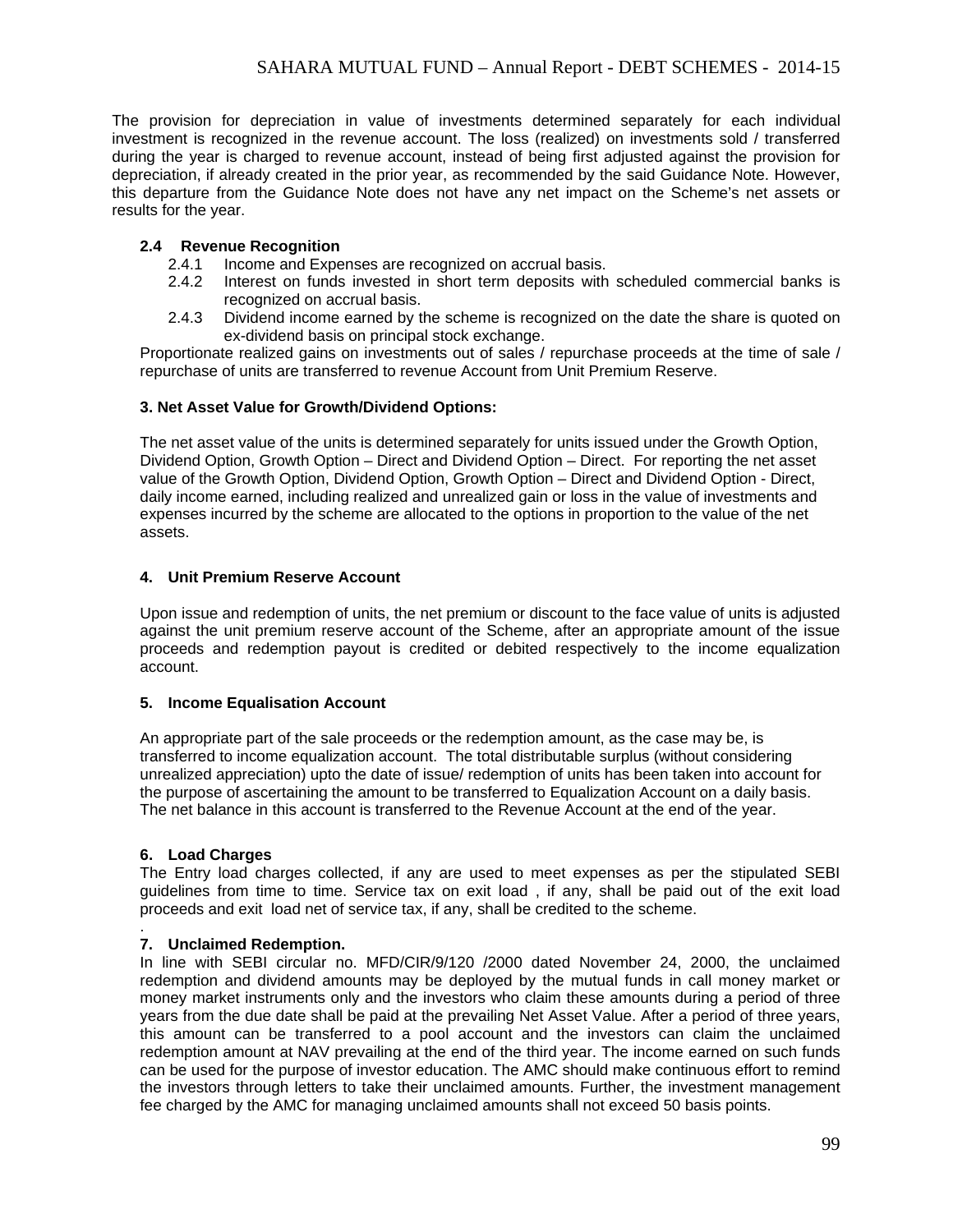## **8. NOTES ON ACCOUNTS**

#### **8.1 Management Fees, Trusteeship Fees, Custodian Fees**

#### **Management Fees**

Management Fees (inclusive of service tax) has been computed at 0.11 % (PY: 0.11 %) on average net assets calculated on a daily basis.

#### **Trusteeship Fees & Expenses**

In accordance with Deed of Trust dated  $18<sup>th</sup>$  July 1996 between the Settler and the Trustees, the fund has paid or provided an annual fee of Rs.1,00,000/- per Trustee. Trusteeship fees & Expenses are allocated to the schemes on the basis of their daily average net assets. **Custodian Charges** 

HDFC Bank Ltd provides Custodial Services to the scheme for which fees is paid as per the agreement.

- **8.2** Provision for tax has not been made since the income of the scheme is exempt from tax under Section 10(23D) of the Income Tax Act, 1961.
- **8.3** Transactions with Brokers in excess of 5% or more of the aggregate purchases and sale of securities made by the Fund have been reported to the Trustees on a bimonthly basis
- **8.4** Certain investments are registered in the name of the Fund without specific reference to the Scheme. As at March 31, 2015 the aggregate market value of securities under Sahara Classic Fund but held in the name of Sahara Mutual Fund being invested in REPO is NIL (PY : Rs.1,469,683.14)and investment in CBLO is Rs.19,14,417.54 (PY:NIL).
- **8.5** During Year Ended 31.03.2015 the Registrar and Transfer Agents charges amounting to Rs.2559.85 ( PY: Rs.1084.00), Custodian Fees amounting to Rs. 1371.54 ( PY: Rs.741.57) and Transaction Cost amounting to Rs.1603.21 ( PY: NIL) constitutes 19.66 % ( PY:17.99%) , 10.53%( PY:12.31%) & 12.31%( PY:NIL) respectively of the total schemes expenses.

#### **8.6 Transactions with Associates**

Brokerage / Commission on sale of units by the Scheme or by the Asset Management Company given to associates, pursuant to Regulation 25(8):

**Commission to SIFCL A/c CMSD (Associate) made for sale of units of the MF for the current year ended 31st March 2015** 

(Rs.In lakhs)

| <b>Tax Gain</b><br><b>Fund</b>                                                                                   | Growth<br><b>Fund</b> | Liquid<br><b>Fund</b> | Mid cap<br><b>Fund</b>                                 | <b>Wealth Plus</b><br><b>Fund</b> |      | <b>Short Term</b><br><b>Bond</b> | <b>Infrastructure</b><br><b>Fund</b> |
|------------------------------------------------------------------------------------------------------------------|-----------------------|-----------------------|--------------------------------------------------------|-----------------------------------|------|----------------------------------|--------------------------------------|
| 0.33                                                                                                             | 0.06                  | 0.02                  | 0.10                                                   | 0.01                              |      | 0.00                             | 0.06                                 |
|                                                                                                                  |                       |                       |                                                        |                                   |      |                                  | (Rs.In lakhs)                        |
| <b>Star Value</b><br>Super 20<br><b>Power and Natural</b><br><b>Fund</b><br><b>Resources Fund</b><br><b>Fund</b> |                       |                       | <b>Banking &amp; Financial</b><br><b>Services Fund</b> | <b>Income Fund</b>                |      |                                  |                                      |
| 0.01                                                                                                             | 0.01                  |                       | ۰                                                      |                                   | 0.33 |                                  | 0.01                                 |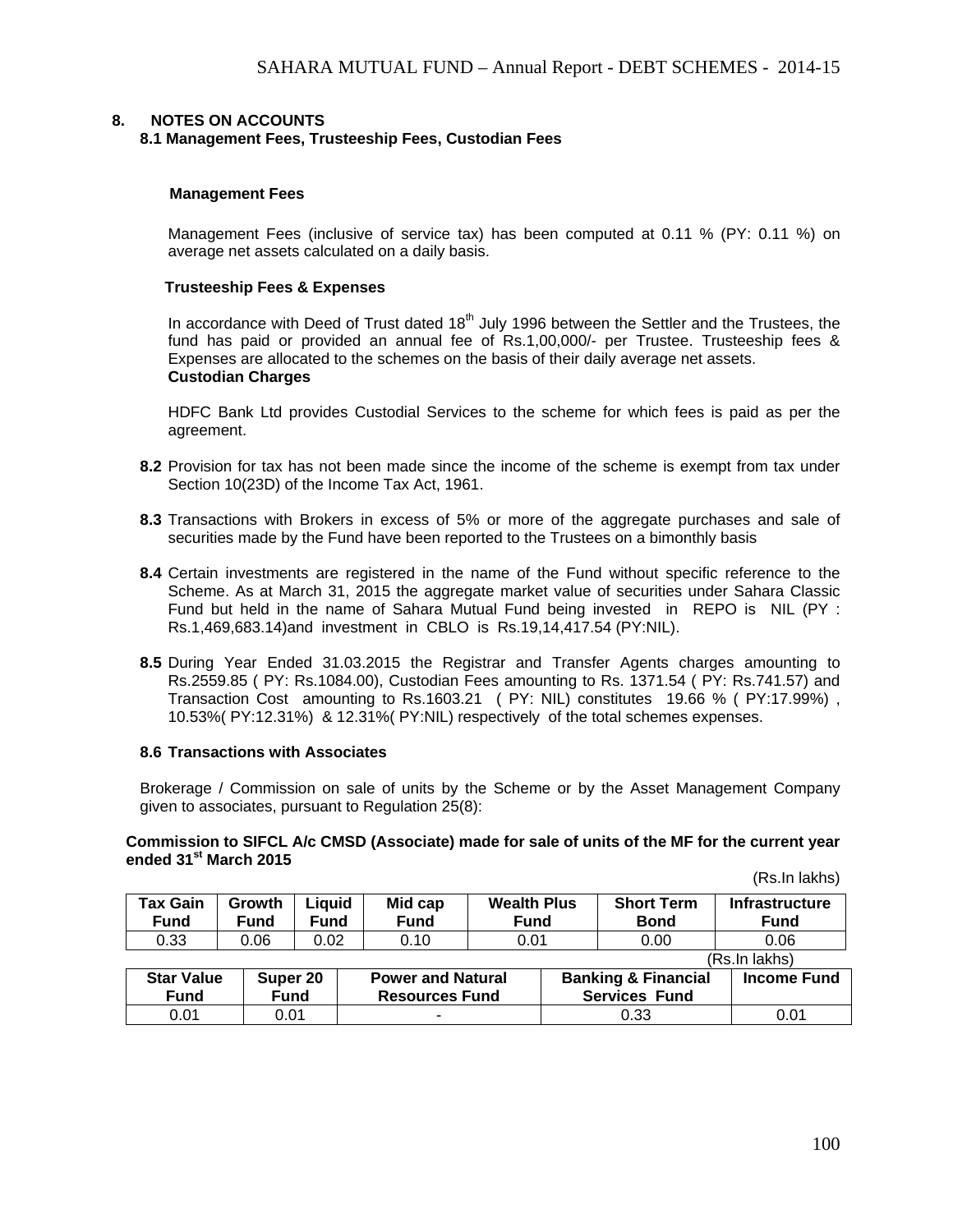(Rs.In lakhs)

Commission to SIFCL A/c CMSD (Associate) made for sale of units of the MF for the previous year ended 31<sup>st</sup> March 2014.

| <b>Tax Gain</b> | Growth | Liguid | Mid cap | <b>Wealth Plus</b> | <b>Short Term</b> | <b>Infrastructure</b> |
|-----------------|--------|--------|---------|--------------------|-------------------|-----------------------|
| Fund            | Fund   | Fund   | Fund    | Fund               | <b>Bond</b>       | Fund                  |
| 0.42            | 0.13   | 0.03   | 0.14    | 0.02               | 0.01              |                       |

|                                  |                         |                                            |                                                                  | (Rs. in lakhs)     |
|----------------------------------|-------------------------|--------------------------------------------|------------------------------------------------------------------|--------------------|
| <b>Star Value</b><br><b>Fund</b> | Super 20<br><b>Fund</b> | <b>Power and Natural Resources</b><br>Fund | <b>Banking &amp;</b><br><b>Financial</b><br><b>Services Fund</b> | <b>Income Fund</b> |
| 0.01                             | 0.02                    | 0.00                                       | 0.76                                                             | 0.01               |

**Commission paid to associates / related parties /group companies of Sponsor/AMC** 

| Name of associate<br>/ related parties /<br>group companies<br>of Sponsor / AMC | Nature of<br>association /<br>nature of<br>relation   | Period<br><b>Covered</b> | <b>Business given</b><br>(Rs cr and % of<br>total business<br>received by the<br>fund) | <b>Commission paid</b><br>(Rs<br>& % of total commission<br>paid<br>by the fund |
|---------------------------------------------------------------------------------|-------------------------------------------------------|--------------------------|----------------------------------------------------------------------------------------|---------------------------------------------------------------------------------|
| (1)                                                                             | (2)                                                   | (3)                      | (4)                                                                                    | (5)                                                                             |
| <b>SIFCL A/c CMSD</b>                                                           | Sponsor /<br><b>Mutual Fund</b><br><b>Distributor</b> | April 14-<br>March 15    | (0.29 & 0.36%)                                                                         | (Rs.93537.78; 8.80%)                                                            |
| SIFCL A/c CMSD                                                                  | Sponsor /<br><b>Mutual Fund</b><br>Distributor        | April 13-<br>March 14    | (1.29 & 0.45%)                                                                         | (Rs.1,60,398.82; 13.57%)                                                        |

In column No 4, the total business received by the fund includes business through ARNs & also direct business.

In column No 5, the amount includes the upfront and the trail.

## **Brokerage paid to associates / related parties / group companies of Sponsor/AMC**

| Name of associate<br>/ related parties /<br>group companies<br>of Sponsor / AMC | Nature of<br>association /<br>nature of<br>relation | <b>Period</b><br>Covered | <b>Value of Transaction</b><br>(in Rs, Cr & of Total)<br>value of Transaction of<br>the Fund) | <b>Brokerage (Rs Cr</b><br>& % of total<br>brokerage paid by<br>the Fund) |
|---------------------------------------------------------------------------------|-----------------------------------------------------|--------------------------|-----------------------------------------------------------------------------------------------|---------------------------------------------------------------------------|
| $\overline{\phantom{a}}$                                                        |                                                     | -                        |                                                                                               |                                                                           |

There are no associate brokers, hence not applicable for the period April – Mar 2015 & April – Mar 2014.

#### **8.7 Aggregate Value of purchases and sales of Investments during the year as a percentage of daily average net asset value;**

 **Purchases** 

| Year    | <b>Amount in Rupees</b> | % of Daily Average |
|---------|-------------------------|--------------------|
| 2014-15 | 2.094.025               | 57.84              |
| 2013-14 | 12,209,693              | 727.13             |

 **Sales** 

| σαισδ   |                         |                    |
|---------|-------------------------|--------------------|
| Year    | <b>Amount in Rupees</b> | % of Daily Average |
| 2014-15 | 2.499.391               | 69.04              |
| 2013-14 | 13,656,884              | 813.32             |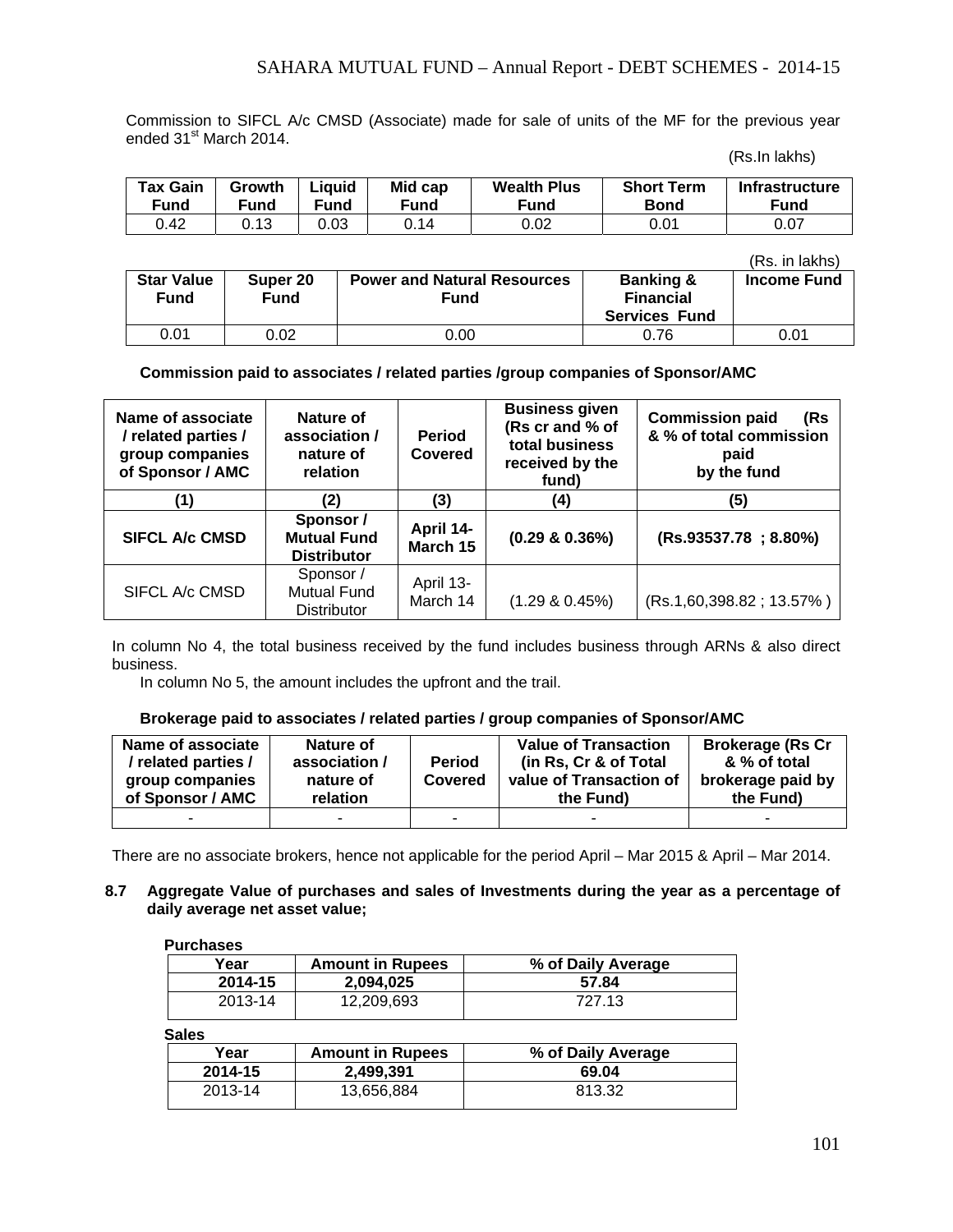## **8.8 Aggregate Appreciation and Depreciation in the value of Investments :**

| Scheme              | 31-Mar -15                    |                                   | 31-Mar-14                      |                                       |  |
|---------------------|-------------------------------|-----------------------------------|--------------------------------|---------------------------------------|--|
|                     | Appreciation<br>(Rs. In lakhs | Depreciation<br>(Rs. In<br>lakhs) | Appreciation<br>(Rs. In lakhs) | <b>Depreciation</b><br>(Rs. In lakhs) |  |
| Sahara Classic Fund |                               |                                   | -                              | -                                     |  |
| <b>MMIs</b>         | 0.00                          | 0.00                              | 0.00                           | 0.00                                  |  |

## **8.9 Income and Expense Ratio**

|                                                                                                                                                      | 2014-15 | 2013-14 |
|------------------------------------------------------------------------------------------------------------------------------------------------------|---------|---------|
| Total Income (including net unrealized appreciation and net of loss<br>on sale of investments) to average net assets calculated on a daily<br>basis. |         | 8.48%   |
| Total Expenditure to average net assets calculated on a daily<br>basis                                                                               | 0.36%   | 0.36%   |

# **8.10 Movement in Unit Capital: Face Value of Units: Rs. 10/- per unit**

# **8.10.1 Growth Option**

|                            | <b>Number of Units</b> | Amount (Rs)    | Number of Units | Amount (Rs)    |
|----------------------------|------------------------|----------------|-----------------|----------------|
|                            | As on                  |                | As on           |                |
|                            | March 31,              | As on          | March 31,       | As on          |
|                            | 2015                   | March 31, 2015 | 2014            | March 31, 2014 |
| <b>Initial Capital</b>     | 62910.552              | 629105.52      | 62910.552       | 629105.52      |
| <b>Opening Balance</b>     | 58084.153              | 580841.53      | 80258.414       | 802584.14      |
| Units Sold during the year | 209054.147             | 2090541.47     | 10381.154       | 103811.54      |
| Units Repurchased          |                        |                |                 |                |
| during the year            | (181136.535)           | (1811365.35)   | (32555.415)     | (325554.15)    |
| <b>Closing Balance</b>     | 86001.765              | 860017.65      | 58084.153       | 580841.53      |

# **8.10.2 Growth Option- Direct**

|                              | Number of      |              | Number of   |             |
|------------------------------|----------------|--------------|-------------|-------------|
|                              | <b>Units</b>   | Amount (Rs)  | Units       | Amount (Rs) |
|                              |                | As on        | As on       | As on       |
|                              | As on          | March 31,    | March 31,   | March 31,   |
|                              | March 31, 2015 | 2015         | 2014        | 2014        |
| <b>Initial Capital</b>       |                |              |             |             |
| <b>Opening Balance</b>       |                |              |             |             |
|                              | 44951.553      | 449515.53    | 22543.978   | 225439.78   |
| Units Sold during the year   |                |              |             |             |
|                              | 126298.967     | 1262989.67   | 101698.074  | 1016980.74  |
| Units Repurchased during the |                |              |             |             |
| year                         |                |              |             |             |
|                              | (155093.041)   | (1550930.41) | (79290.499) | (792904.99) |
| <b>Closing Balance</b>       | 16157.479      | 161574.79    | 44951.553   | 449515.53   |
|                              |                |              |             |             |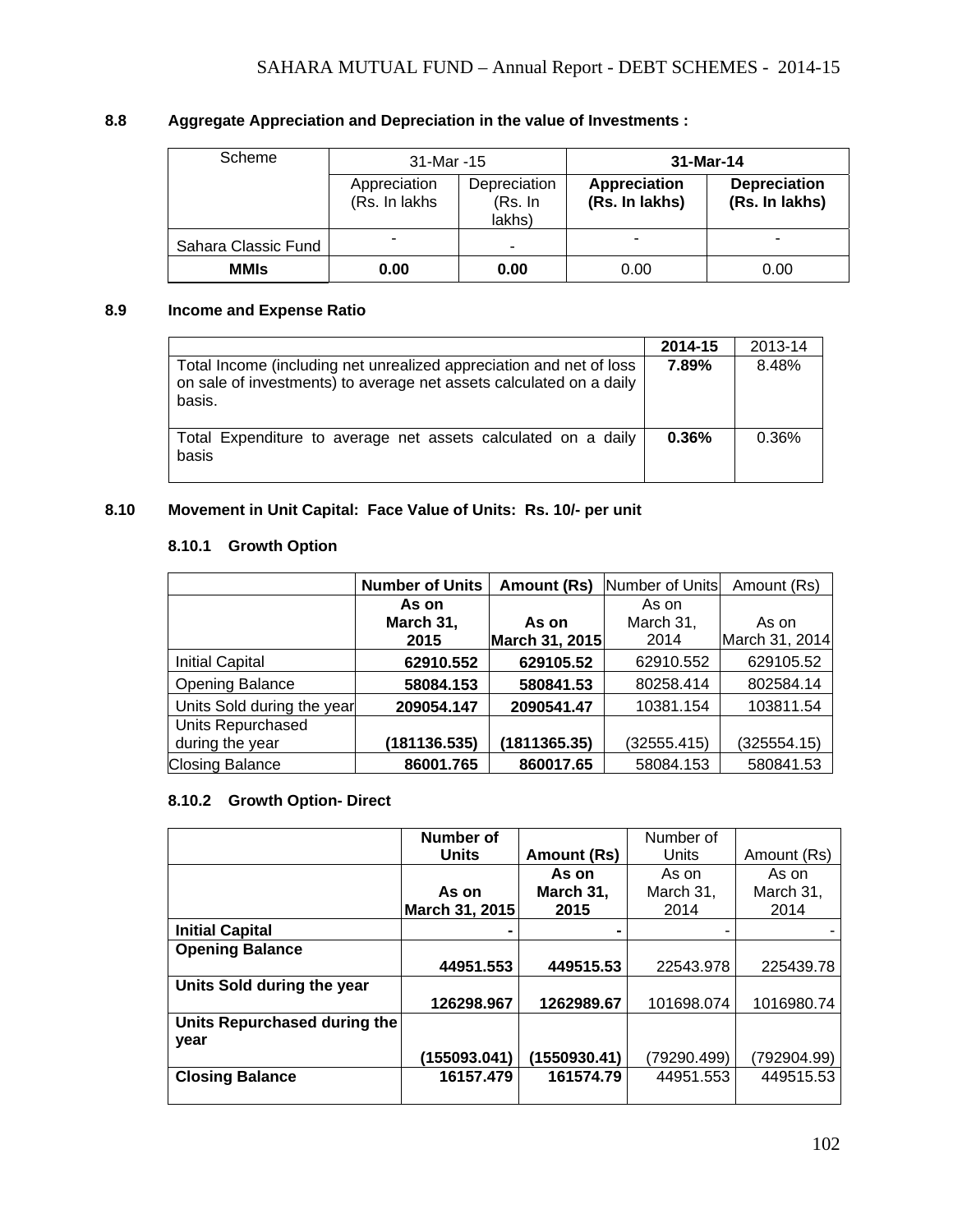## **8.10.3 Dividend Option**

|                                 | Number of<br><b>Units</b> | Amount<br>(Rs) | Number of<br><b>Units</b> | Amount<br>(Rs) |
|---------------------------------|---------------------------|----------------|---------------------------|----------------|
|                                 | As on Mar 31,<br>2015     | Amount<br>(Rs) | As on Mar 31,<br>2015     | Amount<br>(Rs) |
| <b>Initial Capital</b>          | 36339.483                 | 363394.83      | 36339.483                 | 363394.83      |
| <b>Opening Balance</b>          | 4487.103                  | 44871.03       | 15456.044                 | 154560.44      |
| Units Sold during the year      | 166.052                   | 1660.52        | 2287.214                  | 22872.14       |
| <b>Units Repurchased during</b> |                           |                |                           |                |
| the year                        | (2077.771)                | (20777.71)     | (13256.155)               | (132561.55)    |
| <b>Closing Balance</b>          | 2575.384                  | 25753.84       | 4487.103                  | 44871.03       |

**8.11** The scheme has declared Nil dividend for the year ended March 31, 2015 (PY: Nil). There was no bonus declared during the year ended March 31, 2015 (PY: Nil).

## **8.12 Unclaimed Amounts ( beyond three months) :**

Unclaimed Redemption and Dividend amounts as of March 31, 2015 are given below:

|                | Scheme  | No of     | Unclaimed     | No of     | Unclaimed       |
|----------------|---------|-----------|---------------|-----------|-----------------|
|                | Name    | Investors | Dividend (Rs) | Investors | Redemption (Rs) |
| Sahara<br>Fund | Classic | -         | -             | -         |                 |

**8.13** Investments made by the Schemes of Sahara Mutual Fund in Companies or their subsidiaries that have invested more than 5% of the net asset value of any scheme, pursuant to Regulation 25(11):**NIL** 

## **8.14 Portfolio Statement as on March 31, 2015 :**

| Name of the Instrument           | <b>ISIN</b> | Rating | Quantity | <b>Mkt Value</b><br>(Rs. In<br>lakhs) | $%$ of<br><b>NAV</b> | $%$ To<br>Category |
|----------------------------------|-------------|--------|----------|---------------------------------------|----------------------|--------------------|
| 1. Equity & Equity Related       |             |        |          |                                       |                      |                    |
| (a) Listed / awaiting listing on |             |        |          |                                       |                      |                    |
| <b>Stock Exchanges</b>           |             |        | Nil      | Nil                                   | Nil                  | Nil                |
|                                  |             |        |          |                                       |                      |                    |
| (b) Unlisted                     |             |        | Nil      | Nil                                   | Nil                  | Nil                |
|                                  |             |        |          |                                       |                      |                    |
| 2. Debt Instruments              |             |        |          |                                       |                      |                    |
| (a) Listed                       |             |        |          |                                       |                      |                    |
| <b>Bonds</b>                     |             |        | Nil      | Nil                                   | Nil                  | Nil                |
|                                  |             |        |          |                                       |                      |                    |
| (b) Privately Placed / Unlisted  |             |        |          |                                       |                      |                    |
| <b>Floating Rate NCDs</b>        |             |        | Nil      | Nil                                   | Nil                  | Nil                |
|                                  |             |        |          |                                       |                      |                    |
| 3. Money Market Instruments      |             |        |          |                                       |                      |                    |
| Certificate of Deposits          |             |        | Nil      | Nil                                   | Nil                  | Nil                |
| <b>Commercial Papers</b>         |             |        | Nil      | Nil                                   | Nil                  | Nil                |
| Collateralized Borrowing and     |             |        |          |                                       |                      |                    |
| Lending Obligation (CBLO)        |             |        |          | 19.14                                 | 97.02                | 100.00             |
|                                  |             |        |          |                                       |                      |                    |
| 4. Securitized Debt Instruments  |             |        | Nil      | Nil                                   | Nil                  | Nil                |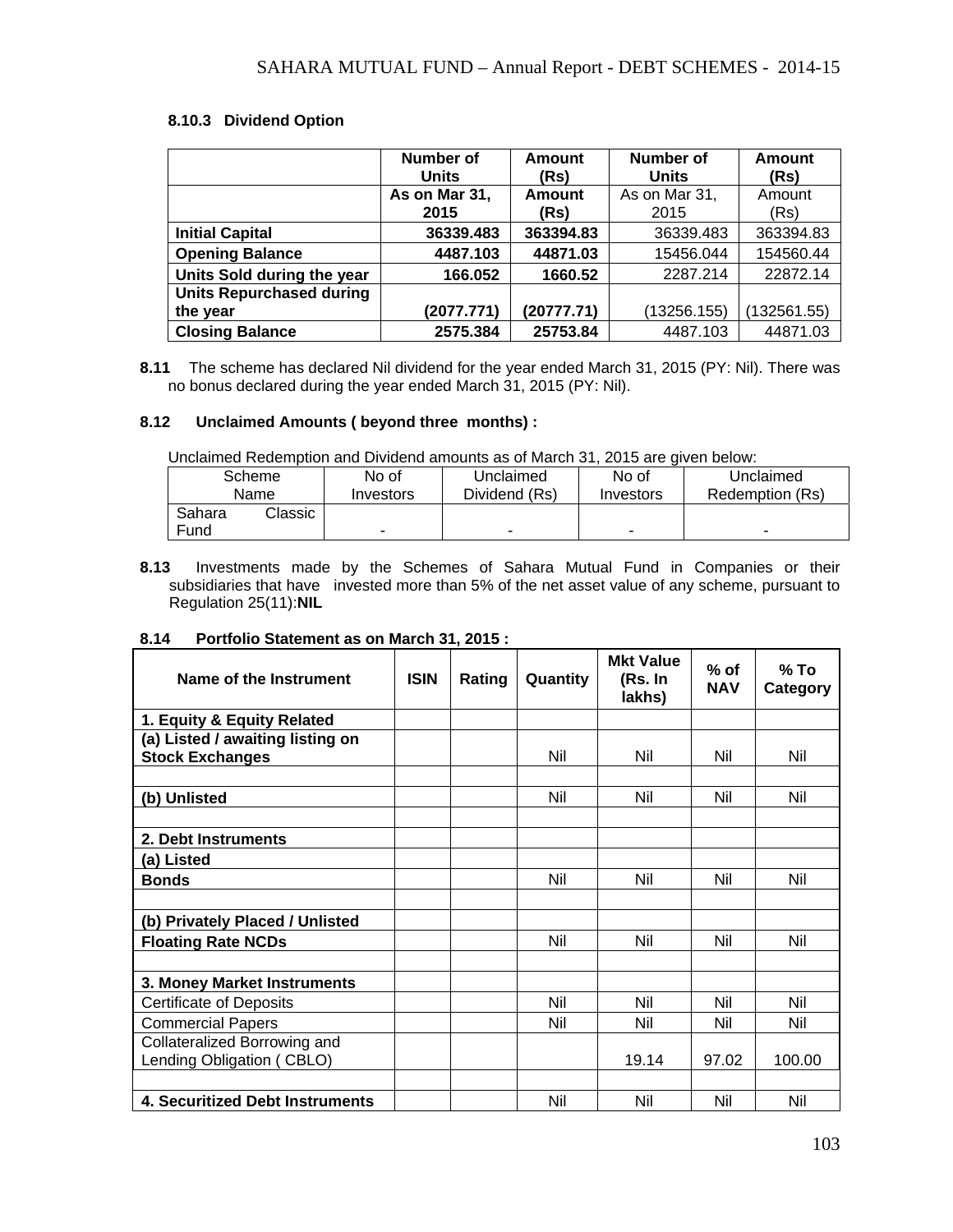| 5. Others - Short Term Deposits |  | Nil        | Nil   | Nil    | Nil    |
|---------------------------------|--|------------|-------|--------|--------|
|                                 |  |            |       |        |        |
| 6. Cash Receivables             |  |            | 0.59  | 2.98   | 100.00 |
| <b>TOTAL</b>                    |  | <b>Nil</b> | 19.73 | 100.00 | 100.00 |

**Note:** The market Value of Rs.19.14 Lakhs under CBLO includes "Accretion of discount "of Rs. 0.005 lakhs. This accretion of discount is disclosed in the schedule 2 – Other Current Assets under the head – "Outstanding & Accrued Income" of the Balance sheet . The balance , being cost , of Rs. 19.14 Lakhs is shown as in Schedule 2 of the Balance sheet under CBLO Placement.

**8.15** Investments made by the scheme in Securities of Group Companies of the sponsor – NIL.

**8.16** Holdings over 25% of the NAV of the scheme

| <b>Particulars</b>     | As on March 31, 2015   As on March 31, 2014 |    |
|------------------------|---------------------------------------------|----|
| Number of Investors    |                                             |    |
| Percentage of holdings | NΔ                                          | NΑ |

 **8.17** Contingent Liability: Nil

**8.18** The Mutual Fund was issued a notice by SEBI vide letter No. OW/31990/2014 dated 11th November, 2014 under Regulation No. 28(1) of the SEBI (Intermediaries) Regulations, 2008.The Mutual Fund and Trustees submitted reply to the Regulator on 27th December, 2014 followed by a personal hearing on 9th February 2015 wherein the management has given explanations and clarifications in the matter to the Regulator.

**8.19** Previous period figures have been reclassified/regrouped, wherever necessary, to conform to the current year's classification.

As per our attached report of even date

| For Chaturvedi & Co.<br><b>Chartered Accountants</b><br>Firm Regn. No.:- 302137E | For Sahara Asset Management Company<br><b>Private Ltd</b>       |                                      | <b>For Sahara Mutual Fund</b> |                           |
|----------------------------------------------------------------------------------|-----------------------------------------------------------------|--------------------------------------|-------------------------------|---------------------------|
| <b>S.N.Chaturvedi</b><br><b>Partner</b><br>Mem.No: 040479                        | O P Srivastava<br><b>Director</b>                               | R M Joshi<br><b>Director</b>         | S R Hegde<br><b>Trustee</b>   | P V Rao<br><b>Trustee</b> |
|                                                                                  | Naresh Kumar Garg<br><b>Chief Executive Officer</b>             | Ashwini Kumar<br><b>Fund Manager</b> |                               |                           |
|                                                                                  | Vidya Manjrekar<br><b>Head- Operations &amp; NAV Accounting</b> |                                      |                               |                           |
| <b>Place: Mumbai</b><br>مدمم بداله بدريم                                         |                                                                 |                                      |                               |                           |

**Date:** 19<sup>th</sup> May 2015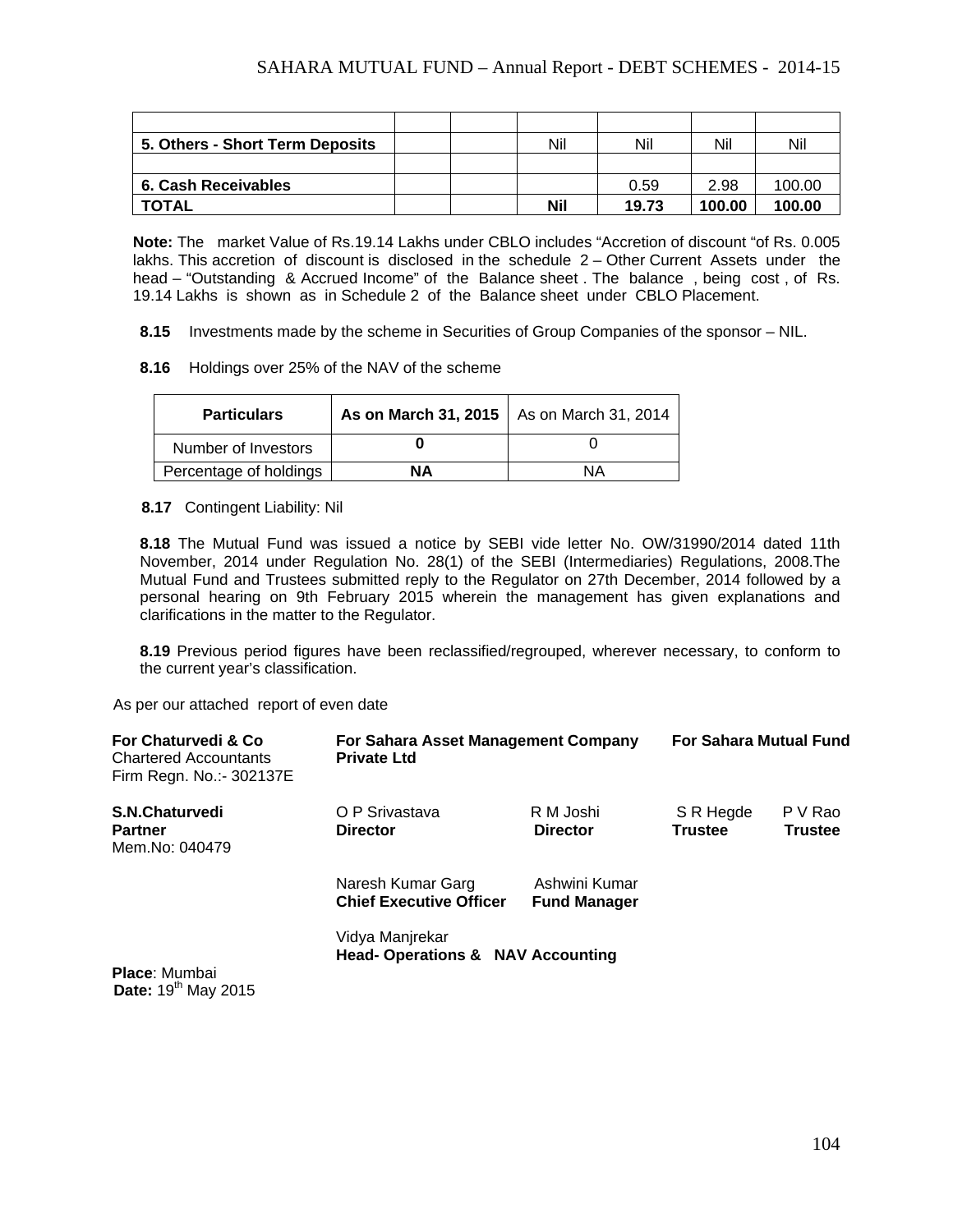| <b>SAHARA CLASSIC FUND</b>                                                              | As at             | As at             | As at             |
|-----------------------------------------------------------------------------------------|-------------------|-------------------|-------------------|
| <b>Particulars</b>                                                                      | 31-Mar-15         | 31-Mar-14         | 31/03/2013        |
|                                                                                         | (Rs. Per<br>Unit) | (Rs. Per<br>Unit) | (Rs. Per<br>Unit) |
| (a) Gross Income                                                                        |                   |                   |                   |
| (i) Income other than Profit on sale of Investments                                     | 2.73              | 1.31              | 1.49              |
| (ii) Income from Profit (net of loss) on inter-scheme sales/<br>transfer of Investments | 0.00              | 0.00              | 0.00              |
|                                                                                         |                   |                   |                   |
| (iii) Income from Profit (net of Loss) on sale other than Inter                         |                   |                   |                   |
| scheme                                                                                  | 0.00              | 0.02              | 0.01              |
|                                                                                         |                   |                   |                   |
| (iv) Transfer to revenue account from past year's reserve                               | 0.00              | 0.00              | 0.00              |
| (b) Aggregate of expenses, write off, amortisation and                                  |                   |                   |                   |
| charges                                                                                 | 0.12              | 0.06              | 0.06              |
|                                                                                         |                   |                   |                   |
| (c) Net Income                                                                          | 2.60              | 1.27              | 1.44              |
|                                                                                         |                   |                   |                   |
| (d) Net unrealised appreciation/(diminution) in value of<br><b>Investments</b>          | 0.00              | 0.00              | 0.00              |
|                                                                                         |                   |                   |                   |
| (e) Net Asset Value                                                                     |                   |                   |                   |
| Dividend Plan                                                                           | 18.8406           | 17.4774           | 16.1075           |
| Growth Plan                                                                             | 18.8390           | 17.4774           | 16.1080           |
| Direct Dividend Plan                                                                    | 18.8046           | 17.4774           | 16.1075           |
| Direct Growth Plan                                                                      | 18.8439           | 17.4798           | 16.1085           |
|                                                                                         |                   |                   |                   |
| (f) Repurchase Price during the year**                                                  |                   |                   |                   |
| (i) Highest                                                                             |                   |                   |                   |
| Dividend Plan                                                                           | 18.2754           | 16.9397           | 15.6123           |
| Growth Plan                                                                             | 18.2738           | 16.9397           | 15.6128           |
| Direct Dividend Plan                                                                    | 18.4638           | 17.1143           | 15.7987           |
| Direct Growth Plan                                                                      | 18.4670           | 17.1167           | 15.8033           |
| (ii) Lowest                                                                             |                   |                   |                   |
| Dividend Plan                                                                           | 16.9656           | 15.6488           | 14.3793           |
| Growth Plan                                                                             | 16.9655           | 15.6494           | 14.3799           |
| Direct Dividend Plan                                                                    | 17.1405           | 15.8101           | 15.4827           |
| Direct Growth Plan                                                                      | 17.1428           | 15.8111           | 15.4902           |
|                                                                                         |                   |                   |                   |

# **HISTORICAL PER UNIT STATISTICS**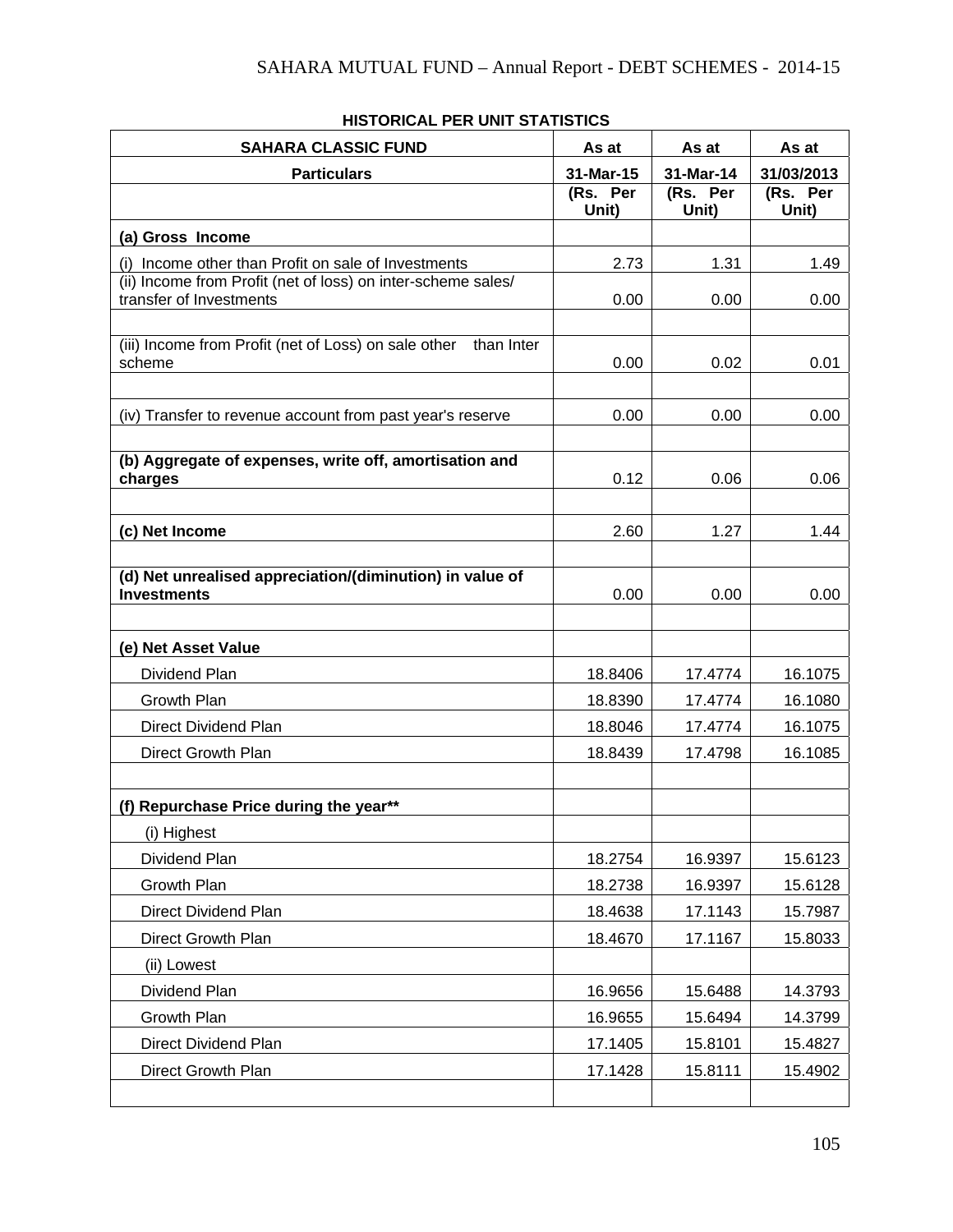| (g) Resale Price during the year**                                                                                                                                                                                                       |         |         |         |
|------------------------------------------------------------------------------------------------------------------------------------------------------------------------------------------------------------------------------------------|---------|---------|---------|
| (i) Highest                                                                                                                                                                                                                              |         |         |         |
| Dividend Plan                                                                                                                                                                                                                            | 19.0290 | 17.4636 | 16.2562 |
| Growth Plan                                                                                                                                                                                                                              | 19.0274 | 17.4636 | 16.2567 |
| Direct Dividend Plan                                                                                                                                                                                                                     | 18.8406 | 17.4636 | 16.0952 |
| Direct Growth Plan                                                                                                                                                                                                                       | 18.8439 | 17.4660 | 16.0961 |
| (ii) Lowest                                                                                                                                                                                                                              |         |         |         |
| Dividend Plan                                                                                                                                                                                                                            | 17.6652 | 16.1328 | 14.9722 |
| Growth Plan                                                                                                                                                                                                                              | 17.6651 | 16.1334 | 14.9728 |
| Direct Dividend Plan                                                                                                                                                                                                                     | 17.4903 | 16.1328 | 15.7987 |
| Direct Growth Plan                                                                                                                                                                                                                       | 17.4927 | 16.1338 | 15.4872 |
|                                                                                                                                                                                                                                          |         |         |         |
| (h) Ratio of expenses to average daily net assets by<br>Percentage                                                                                                                                                                       | 0.36%   | 0.36%   | 0.36%   |
|                                                                                                                                                                                                                                          |         |         |         |
| Ratio of income to average daily net assets by<br>(i)<br>Percentage (excluding transfer to revenue account from past<br>year's reserve but including net change in unrealized<br>appreciation / depreciation in value of Investments and |         |         |         |
| adjusted for net loss on sale / redemption of investments)                                                                                                                                                                               | 7.89%   | 8.48%   | 8.70%   |

\*\*Based on the maximum load during the year Per unit calculations based on number of units in issue at the end of the period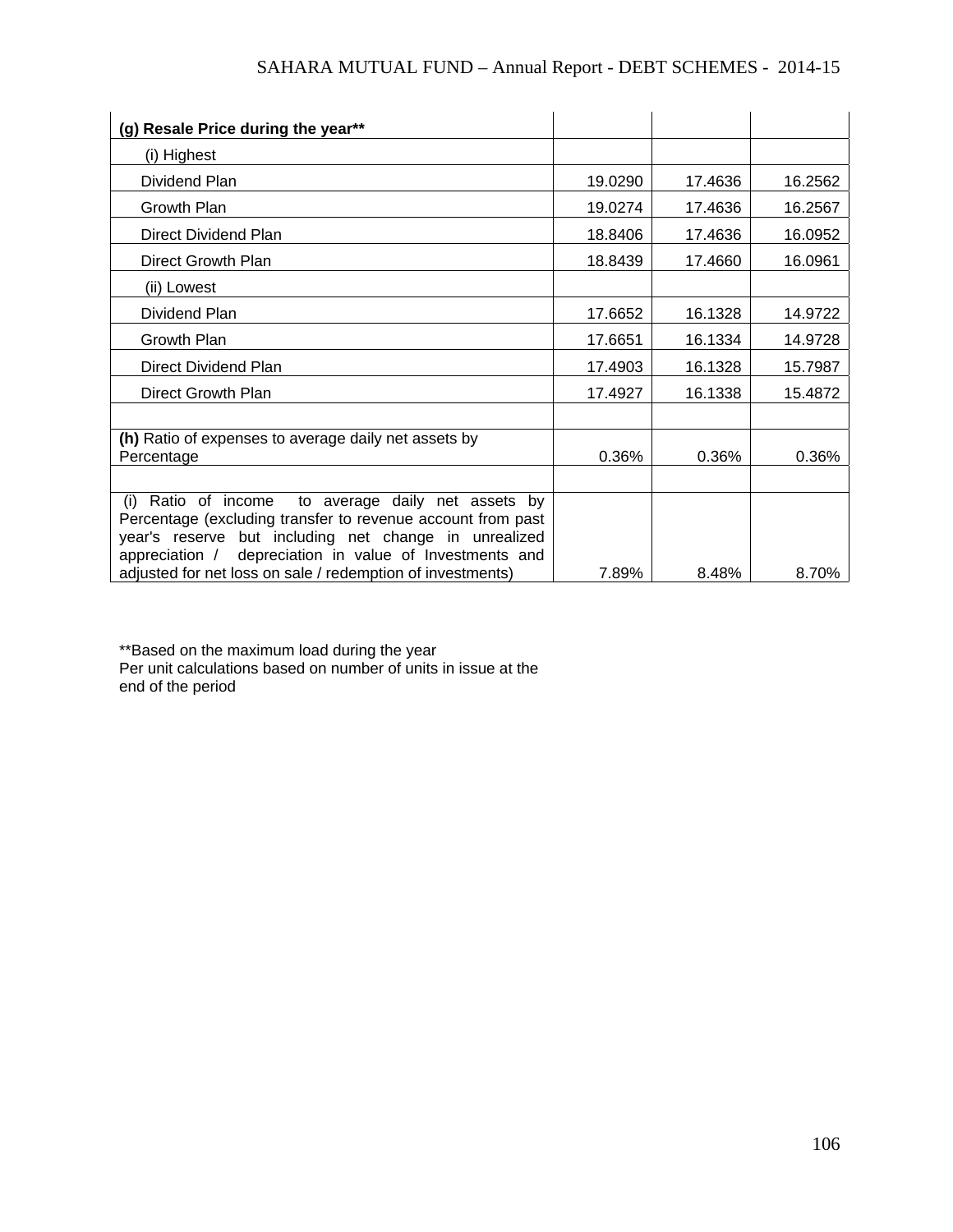## **INDEPENDENT AUDITOR'S REPORT**

To the Trustees of Sahara Mutual Fund

#### **Report on the Financial Statements**

We have audited the accompanying financial statements of Sahara Mutual Fund – **Sahara Interval Fund – Quarterly Plan – Series 1**("the Scheme"), which comprise the Balance Sheet as at March 31, 2015, and the Revenue Account for the year then ended, and a summary of significant accounting policies and other explanatory information.

## **Management's Responsibility for the Financial Statements**

The Trustees of Sahara Mutual Fund and the Board of Directors of Sahara Asset Management Company Private Limited (the "Directors") are responsible for the preparation of these financial statements that give a true and fair view of the financial position and financial performance of the Scheme in accordance with the accounting policies and standards specified in the Ninth Schedule of the Securities and Exchange Board of India (Mutual Funds) Regulations, 1996 (the "Regulations") and amendments thereto, as applicable. This responsibility also includes maintenance of adequate accounting records for safeguarding the assets of the Scheme and for preventing and detecting frauds and other irregularities; selection and application of appropriate accounting policies; making judgements and estimates that are reasonable and prudent; and design, implementation and maintenance of adequate internal financial controls, that were operating effectively for ensuring the accuracy and completeness of the accounting records, relevant to the preparation and presentation of the financial statements that give a true and fair view and are free from material misstatement, whether due to fraud or error.

#### **Auditor's Responsibility**

Our responsibility is to express an opinion on these financial statements based on our audit. We have taken into account the Regulations, the applicable accounting standards and the Standards on Auditing issued by the Institute of Chartered Accountants of India. Those Standards require that we comply with ethical requirements and plan and perform the audit to obtain reasonable assurance about whether the financial statements are free from material misstatement.

An audit involves performing procedures to obtain audit evidence about the amounts and disclosures in the financial statements. The procedures selected depend on the auditor's judgment, including the assessment of the risks of material misstatement of the financial statements, whether due to fraud or error. In making those risk assessments, the auditor considers internal financial controls relevant to the Scheme's preparation of the financial statements that give a true and fair view in order to design audit procedures that are appropriate in the circumstances, but not for the purpose of expressing an opinion on whether the Scheme has in place an adequate internal financial controls system over financial reporting and the operating effectiveness of such controls. An audit also includes evaluating the appropriateness of accounting policies used and the reasonableness of the accounting estimates made by the Directors, as well as evaluating the overall presentation of the financial statements.

We believe that the audit evidence we have obtained is sufficient and appropriate to provide a basis for our audit opinion on the financial statements.

#### **Opinion**

In our opinion and to the best of our information and according to the explanations given to us, the financial statements give the information required by the Securities and Exchange Board of India (Mutual Funds) Regulations, 1996 and amendments thereto, as applicable, in the manner so required and give a true and fair view in conformity with the accounting principles generally accepted in India:

(a) in the case of the Balance Sheet, of the state of affairs of the Scheme as at March 31, 2015;

(b) in the case of the Revenue Account, of the surplus for the year ended on that date.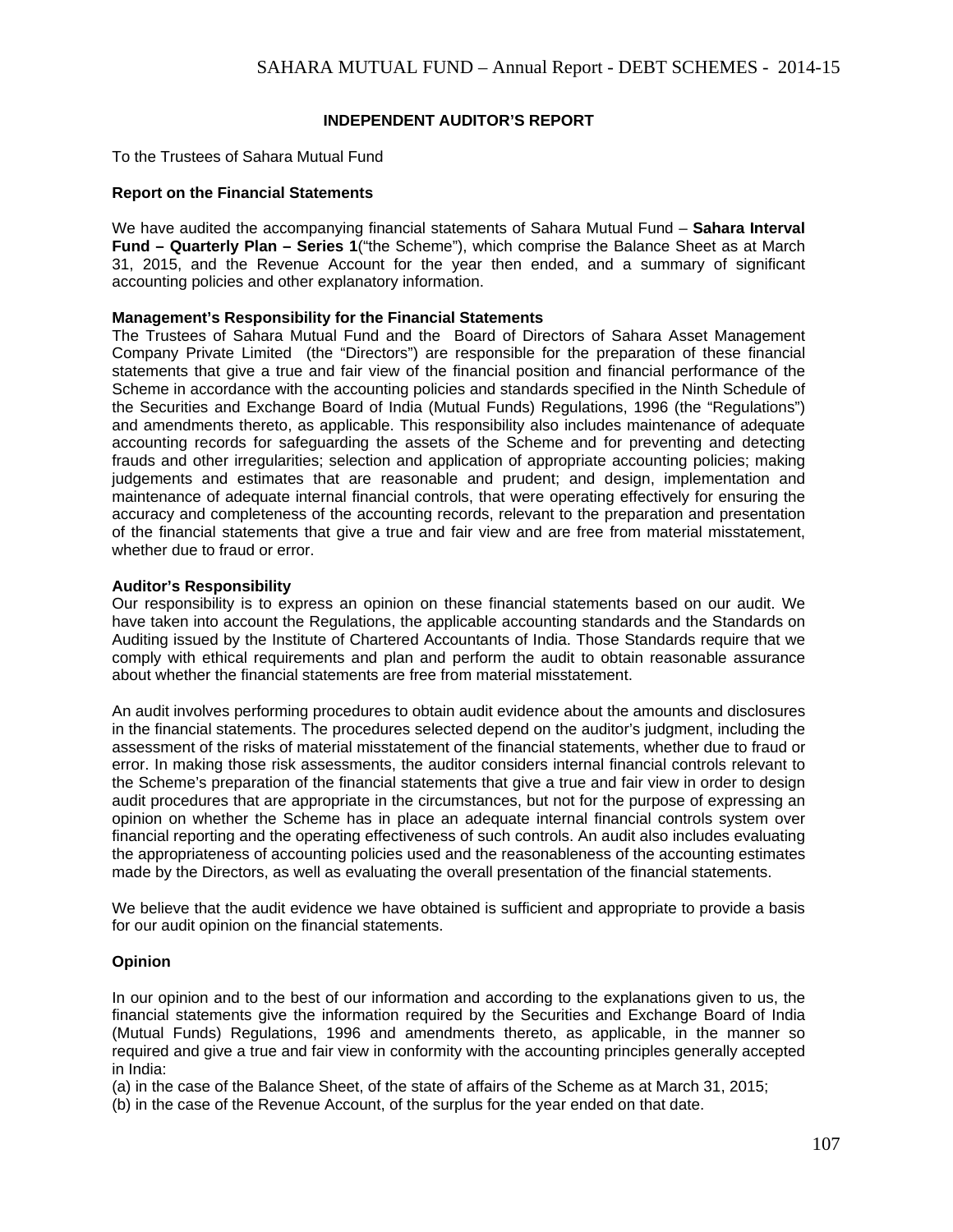## **Report on Other Legal and Regulatory Requirements**

As required by the Securities and Exchange Board of India (Mutual Funds) Regulations, 1996 and amendments thereto, as applicable, we report that:

- a) We have obtained all the information and explanations, which to the best of our knowledge and belief were necessary for the purpose of our audit.
- b) The Balance Sheet and Revenue Account dealt with by this Report are in agreement with the books of account of the Scheme.
- c) The statement of account has been prepared in accordance with the accounting policies and standards specified in the Ninth Schedule of the Securities and Exchange Board of India (Mutual Funds) Regulations, 1996 and amendments thereto, as applicable.
- d) We have reviewed the Valuation Policy being followed for the schemes of Sahara Mutual Fund. The Valuation Policy implemented for the scheme is in line with the SEBI guidelines issued in this regard.

## **For Chaturvedi & Co.**

Chartered Accountants (Firm's Registration No. 302137E)

(SN Chaturvedi) (Partner) Mem. No. 040479

Place : Mumbai Date:  $19^{th}$  May 2015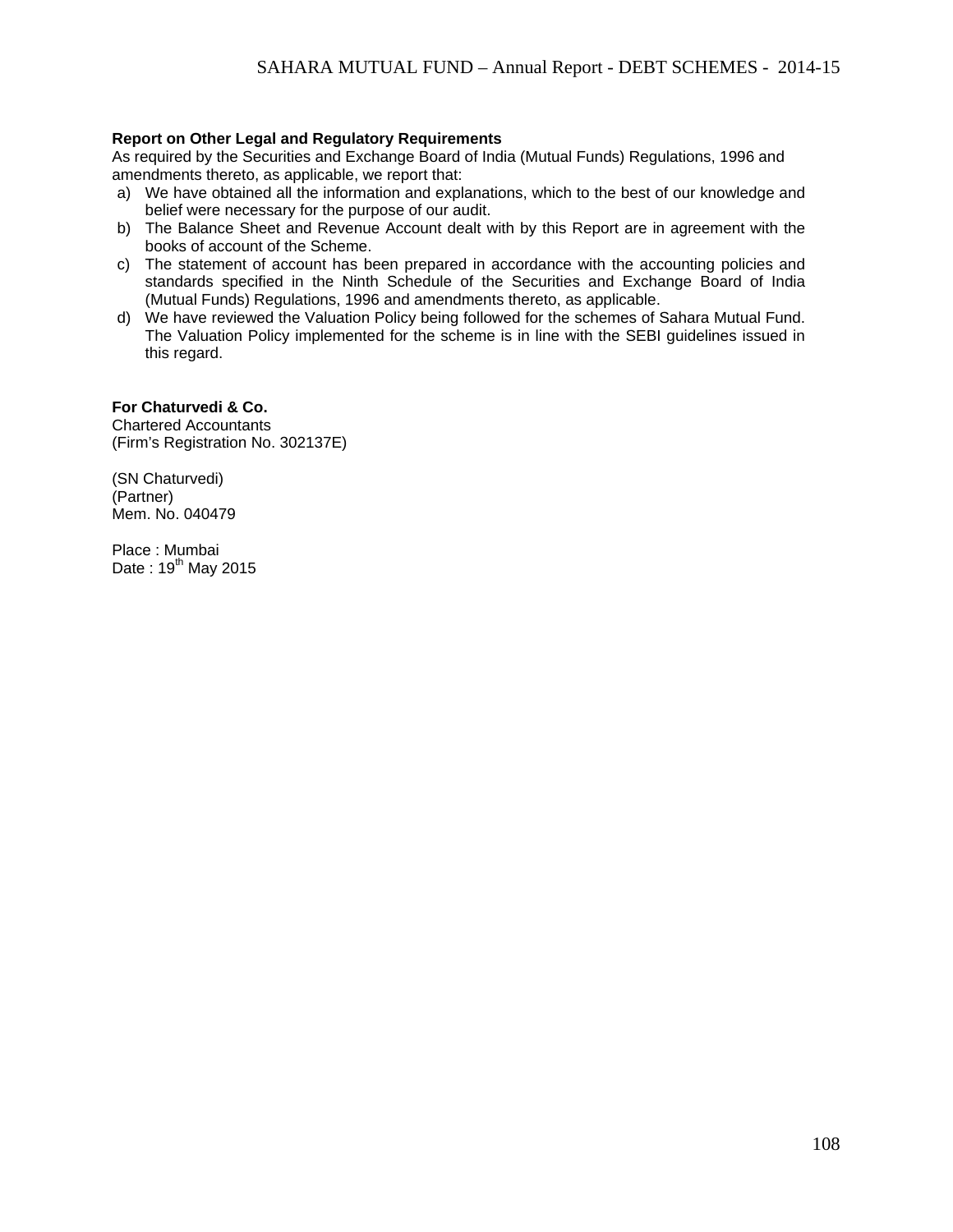|                                                                                                                                                                                                                                                                                      | <b>BALANCE SHEET AS AT MARCH 31, 2015</b>                       |                              |                                      |                                        |
|--------------------------------------------------------------------------------------------------------------------------------------------------------------------------------------------------------------------------------------------------------------------------------------|-----------------------------------------------------------------|------------------------------|--------------------------------------|----------------------------------------|
| <b>SAHARA CLASSIC FUND</b>                                                                                                                                                                                                                                                           |                                                                 | <b>Schedule</b>              | As at<br>March 31,<br>2015           | As at<br>March 31, 2014                |
| <b>ASSETS</b>                                                                                                                                                                                                                                                                        |                                                                 |                              | (Rs)                                 | (Rs)                                   |
| Investments                                                                                                                                                                                                                                                                          |                                                                 | 1                            |                                      | 394,624                                |
| <b>Other Current Assets</b>                                                                                                                                                                                                                                                          |                                                                 | 2                            | 1,973,851                            | 1,486,036                              |
| <b>Total Assets</b>                                                                                                                                                                                                                                                                  |                                                                 |                              | 1,973,851                            | 1,880,660                              |
| <b>LIABILITIES</b>                                                                                                                                                                                                                                                                   |                                                                 |                              |                                      |                                        |
| Unit Capital                                                                                                                                                                                                                                                                         |                                                                 | 3                            | 1,047,347                            | 1,075,229                              |
| Reserves & Surplus                                                                                                                                                                                                                                                                   |                                                                 | 4                            | 925,836                              | 804,098                                |
| <b>Current Liabilities &amp; Provisions</b>                                                                                                                                                                                                                                          |                                                                 | 5                            | 668                                  | 1,333                                  |
| <b>Total Liabilities</b>                                                                                                                                                                                                                                                             |                                                                 |                              | 1,973,851                            | 1,880,660                              |
| Growth Plan<br>Direct Dividend Plan<br>Direct Growth Plan<br>Significant Accounting Policies and Notes to the<br>accounts<br>Schedules 1 to 5 and 8 form an integral part of the Balance Sheet<br>As per our attached report of even date<br>As per our attached report of even date |                                                                 | 8                            | 18.8406<br>18.8439                   | 17.4774<br>17.4774<br>17.4798          |
| For Chaturvedi & Co<br><b>Chartered Accountants</b><br>Firm Regn. No.:- 302137E                                                                                                                                                                                                      | For Sahara Asset Management Company<br><b>Private Ltd</b>       |                              |                                      | <b>For Sahara Mutual Fund</b>          |
| S.N.Chaturvedi<br><b>Partner</b><br>Mem.No: 040479                                                                                                                                                                                                                                   | O P Srivastava<br><b>Director</b>                               | R M Joshi<br><b>Director</b> | <b>Trustee</b>                       | S R Hegde<br>P V Rao<br><b>Trustee</b> |
|                                                                                                                                                                                                                                                                                      | Naresh Kumar Garg<br><b>Chief Executive Officer</b>             |                              | Ashwini Kumar<br><b>Fund Manager</b> |                                        |
|                                                                                                                                                                                                                                                                                      | Vidya Manjrekar<br><b>Head- Operations &amp; NAV Accounting</b> |                              |                                      |                                        |

**Place**: Mumbai **Date:** 19<sup>th</sup> May 2015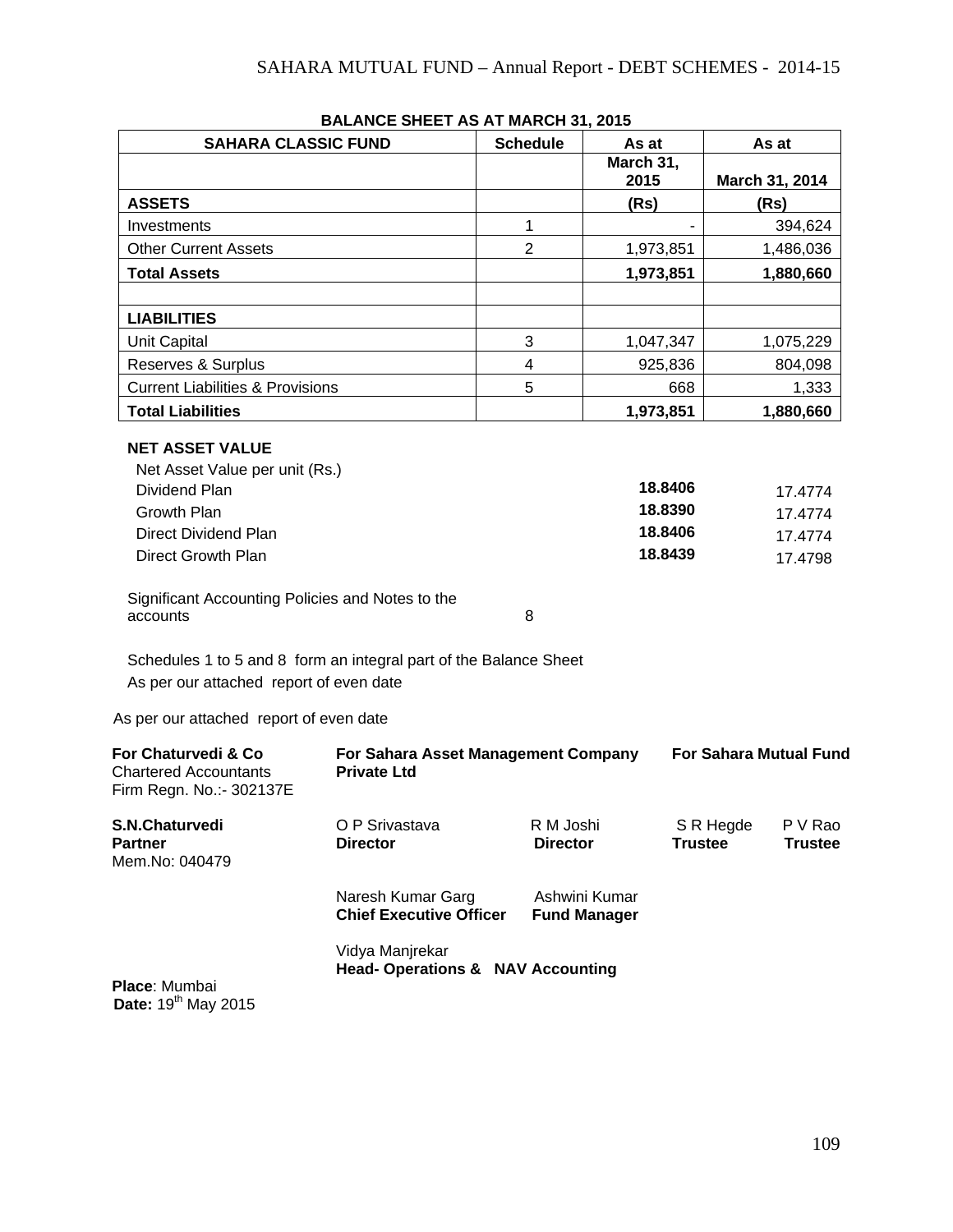| <b>SAHARA CLASSIC FUND</b>                                                 | <b>Schedule</b> | For the Year ended<br>March 31, 2015 | For the Year<br>ended March 31,<br>2014 |
|----------------------------------------------------------------------------|-----------------|--------------------------------------|-----------------------------------------|
|                                                                            |                 | (Rs)                                 | (Rs)                                    |
| <b>INCOME</b>                                                              |                 |                                      |                                         |
| Interest & Discount Income                                                 | 6               | 285,596                              | 140,869                                 |
| Profit on Sale / Redemption of Investments<br>(Net)                        |                 | 8                                    | 1,800                                   |
| Other than Inter Scheme Transfer / Sale)                                   |                 |                                      |                                         |
| <b>Total Income</b>                                                        |                 | 285,604                              | 142,669                                 |
|                                                                            |                 |                                      |                                         |
| <b>EXPENSES &amp; LOSSES</b>                                               |                 |                                      |                                         |
| <b>Management Fees</b>                                                     |                 | 3,614                                | 1,674                                   |
| ST on Management Fees                                                      |                 | 449                                  | 208                                     |
| <b>Investor Education &amp; Awareness fees</b>                             |                 | 718                                  | 331                                     |
| Registrar & Transfer Agent Charges                                         |                 | 2,560                                | 1,084                                   |
| Custodian Fees                                                             |                 | 1,371                                | 742                                     |
| Fees & Expenses of Trustees                                                |                 | 622                                  | 588                                     |
| Statutory Audit Fees                                                       |                 | 613                                  | 295                                     |
| Internal Audit Fees                                                        |                 | 949                                  | 500                                     |
| Insurance                                                                  |                 |                                      | 133                                     |
| Costs related to Investor Communication                                    |                 | 508                                  | 258                                     |
| Transaction cost                                                           |                 | 1,603                                | 194                                     |
| Marketing & Selling Exps. Including agents<br>commission                   |                 | 12                                   | 17                                      |
| <b>Total Expenses</b>                                                      |                 | 13,019                               | 6,024                                   |
|                                                                            |                 |                                      |                                         |
| Net Surplus for the Year                                                   |                 | 272,585                              | 136,645                                 |
| <b>Provision / Write Back for diminution in</b><br>the value of Investment | $\overline{7}$  | 236                                  | (18)                                    |
|                                                                            |                 |                                      |                                         |
| Net Surplus for the Year (excluding unrealised<br>appreciation)            |                 | 272,821                              | 136,627                                 |
| Transfer from Income Equalisation Reserve                                  |                 | (154, 535)                           | (54, 300)                               |

| <b>REVENUE ACCOUNT FOR THE YEAR ENDED March 31, 2015</b> |  |  |  |  |
|----------------------------------------------------------|--|--|--|--|
|                                                          |  |  |  |  |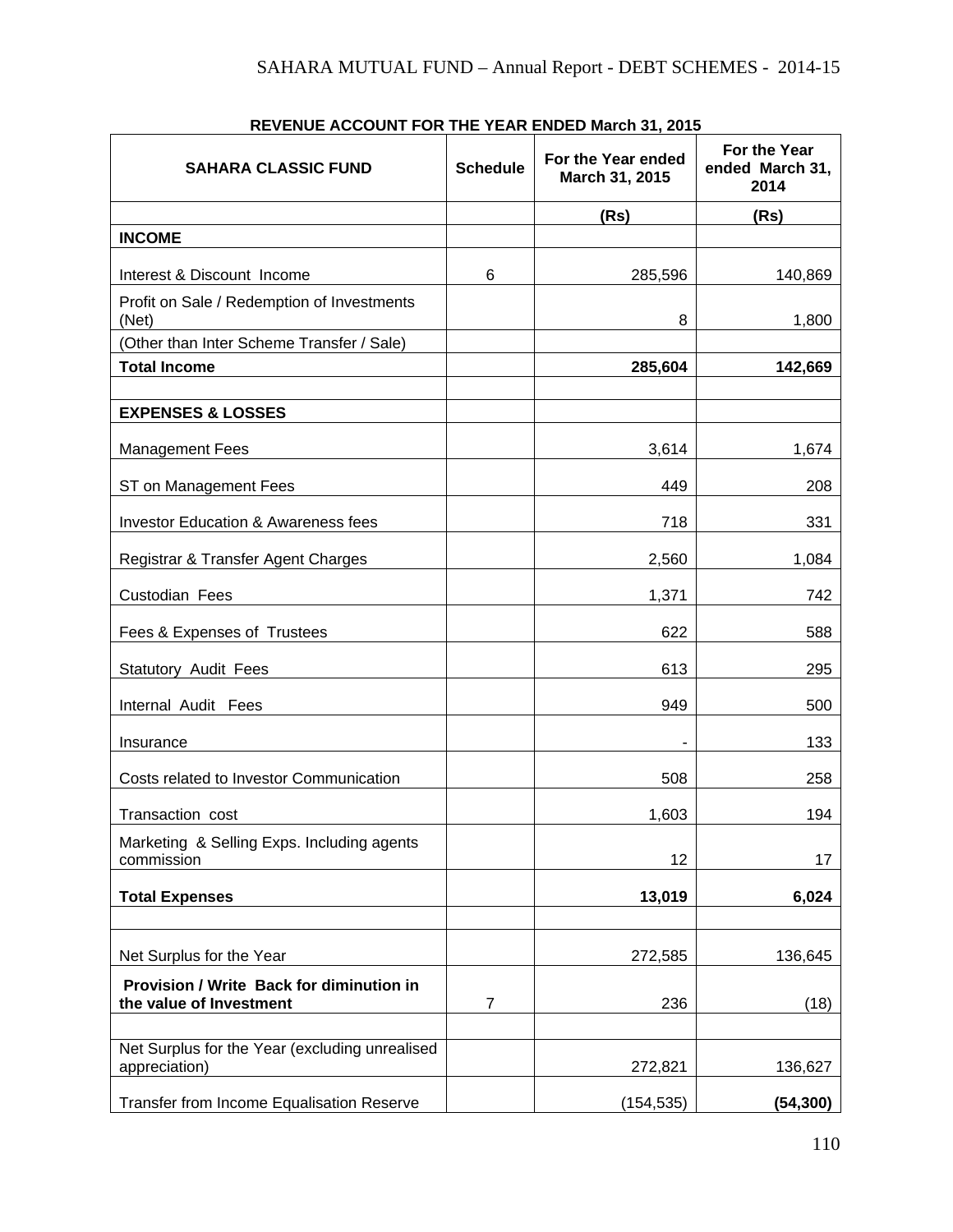# SAHARA MUTUAL FUND – Annual Report - DEBT SCHEMES - 2014-15

| Dividend paid including dividend distribution<br>tax                             |                                                                 |                                      |                             |                               |
|----------------------------------------------------------------------------------|-----------------------------------------------------------------|--------------------------------------|-----------------------------|-------------------------------|
| Net: Transferred to Revenue Reserve                                              |                                                                 |                                      | 118,286                     | 82,327                        |
| Significant Accounting Policies and Notes to<br>the accounts                     | 8                                                               |                                      |                             |                               |
| Schedules 6 to 8 form an integral part of the<br>Revenue Account                 |                                                                 |                                      |                             |                               |
| As per our attached report of even date                                          |                                                                 |                                      |                             |                               |
| For Chaturvedi & Co.<br><b>Chartered Accountants</b><br>Firm Regn. No.:- 302137E | For Sahara Asset Management Company<br><b>Private Ltd</b>       |                                      |                             | <b>For Sahara Mutual Fund</b> |
| S.N.Chaturvedi<br><b>Partner</b><br>Mem.No: 040479                               | O P Srivastava<br><b>Director</b>                               | R M Joshi<br><b>Director</b>         | S R Hegde<br><b>Trustee</b> | P V Rao<br><b>Trustee</b>     |
|                                                                                  | Naresh Kumar Garg<br><b>Chief Executive Officer</b>             | Ashwini Kumar<br><b>Fund Manager</b> |                             |                               |
| <b>Place:</b> Mumbai<br>$\sim$ th $\sim$ $\sim$                                  | Vidya Manjrekar<br><b>Head- Operations &amp; NAV Accounting</b> |                                      |                             |                               |

**Date:** 19<sup>th</sup> May 2015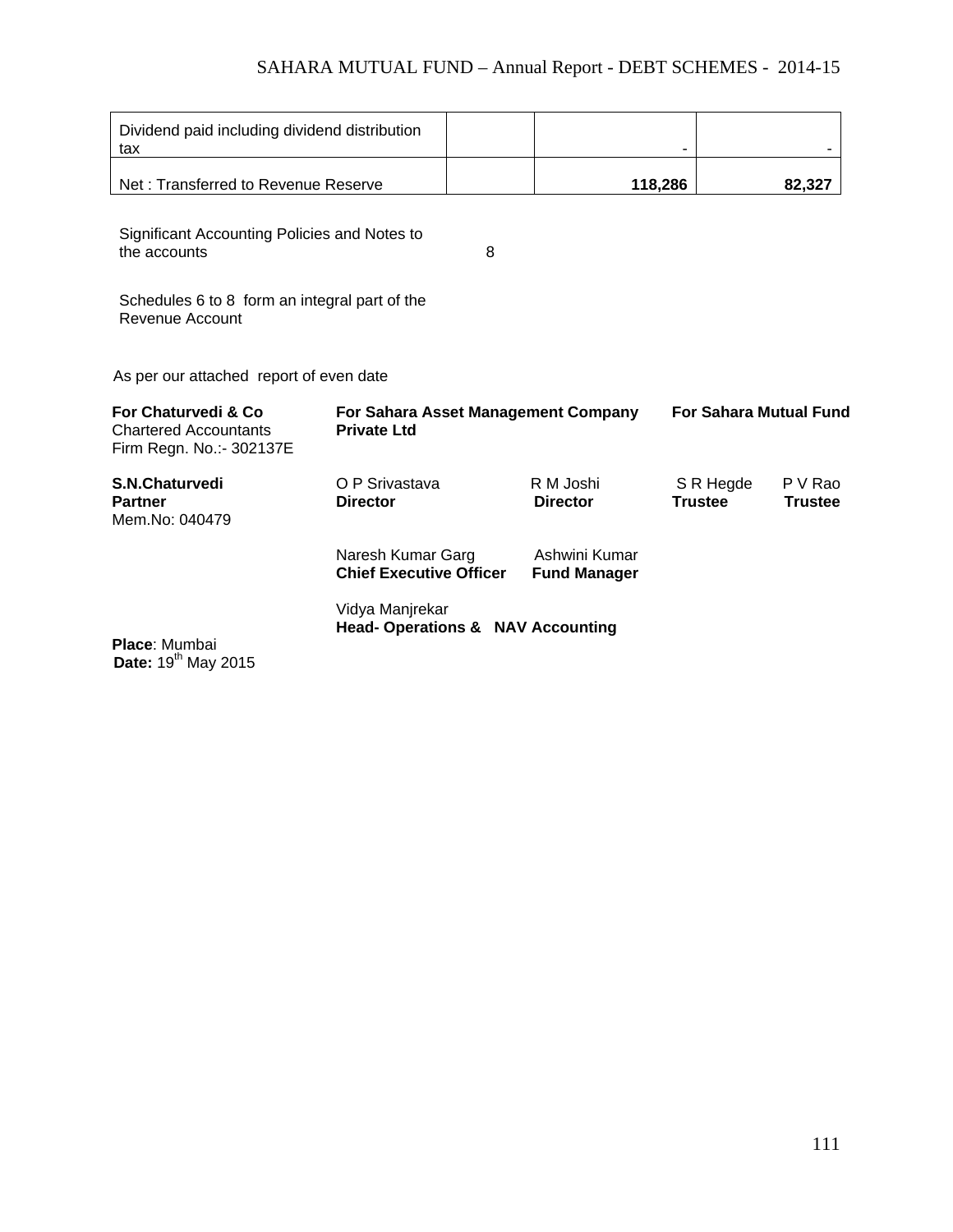| <b>SAHARA CLASSIC FUND</b>                            | As at     | As at     |
|-------------------------------------------------------|-----------|-----------|
| <b>SCHEDULES FORMING PART OF THE</b>                  | March 31, | March 31, |
| <b>BALANCE SHEET</b>                                  | 2015      | 2014      |
|                                                       | (Rs)      | (Rs)      |
| <b>SCHEDULE 1</b>                                     |           |           |
| <b>Investments</b>                                    |           |           |
| (Refer Note 8.14 of Schedule 8 for detailed           |           |           |
| Portfolio statement)                                  |           |           |
| <b>Equity Shares</b>                                  |           |           |
| <b>Certificate of Deposits</b>                        |           | 394,624   |
|                                                       |           |           |
|                                                       |           | 394,624   |
|                                                       |           |           |
| <b>SCHEDULE 2</b>                                     |           |           |
| <b>Other Current Assets</b>                           |           |           |
| Balances with Banks in Current accounts               | 59,434    | 14,465    |
| Reverse Repo arrangements                             |           | 1,468,074 |
| <b>CBLO Placements</b>                                | 1,913,901 |           |
| Outstanding and accrued income                        | 516       | 3,497     |
|                                                       | 1,973,851 | 1,486,036 |
|                                                       |           |           |
| <b>SCHEDULE 3</b>                                     |           |           |
| <b>Unit Capital</b>                                   |           |           |
| Dividend Option 2575.384 units of Rs.10               |           |           |
| each                                                  | 25,754    | 44,871    |
| (Previous Year 4487.103 units of Rs.10 each)          |           |           |
|                                                       |           |           |
|                                                       |           |           |
| Growth Option 86001.765 units of Rs.10 each           | 860,018   | 580,842   |
| (Previous Year 58084.153 units of Rs.10<br>each)      |           |           |
|                                                       |           |           |
|                                                       |           |           |
| Direct Dividend Option Nil units of Rs.10 each        |           |           |
| (Previous Year Nil units of Rs.10 each)               |           |           |
|                                                       |           |           |
| Direct Growth Option 16157.479 units of<br>Rs.10 each | 161,575   | 449,516   |
| (Previous Year 44951.553 units of Rs.10<br>each)      |           |           |
| Total                                                 | 1,047,347 | 1,075,229 |
| (Refer Note 8.10 of Schedule 8)                       |           |           |
|                                                       |           |           |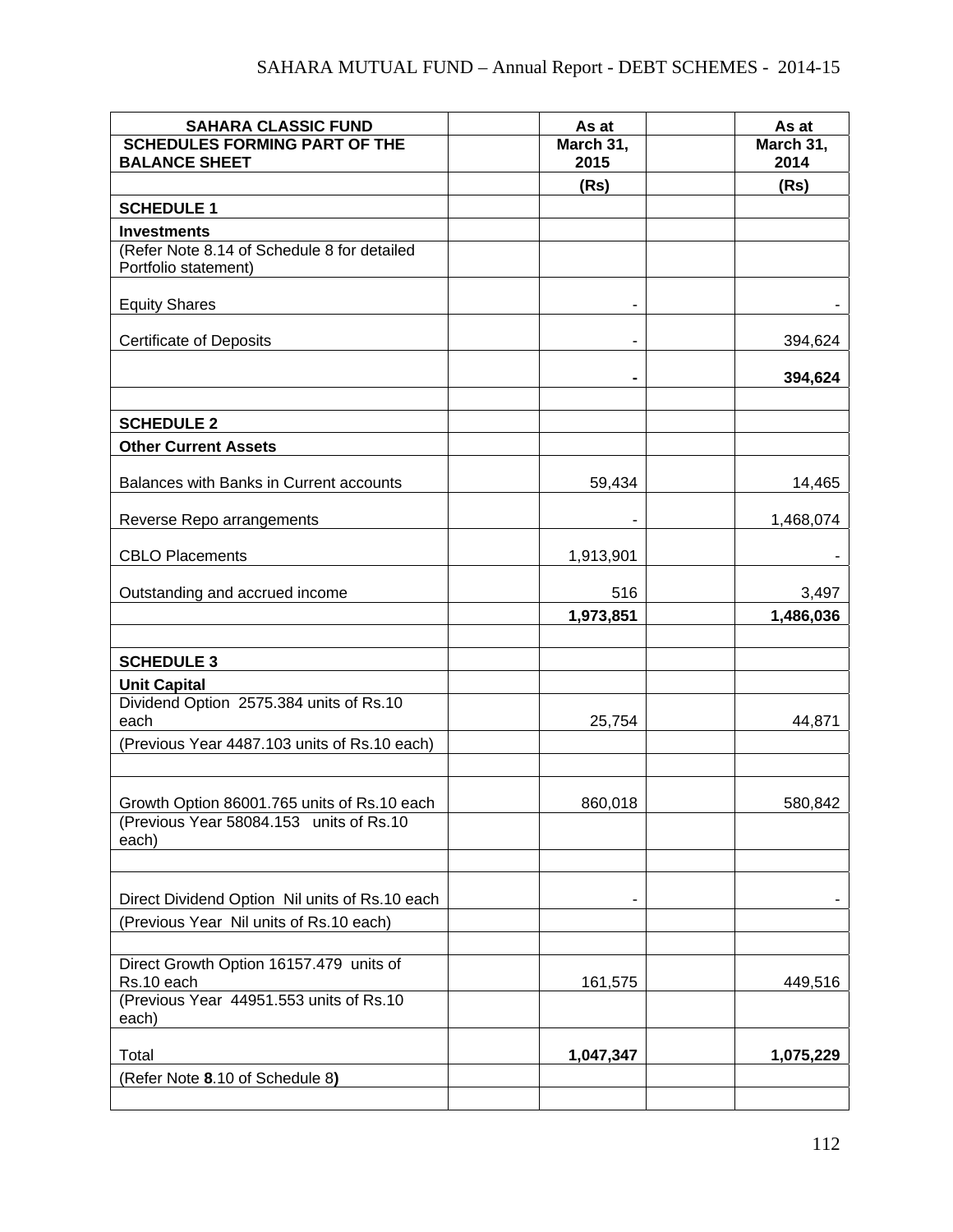| <b>SCHEDULE 4</b>                         |            |         |           |                |
|-------------------------------------------|------------|---------|-----------|----------------|
| <b>Reserves and Surplus</b>               |            |         |           |                |
| <b>Revenue Reserve</b>                    |            |         |           |                |
| Balance as at beginning of the year       | 805,266    |         | 722,939   |                |
| <b>Transferred from Revenue Account</b>   | 118,286    |         | 82,327    |                |
| Balance as at end of the year             |            | 923,552 |           | 805,266        |
| <b>Income Equalisation Reserve</b>        |            |         |           |                |
| Balance as at beginning of the year       |            |         |           |                |
| Additions During the year                 | (154, 535) |         | (54, 300) |                |
| <b>Transferred to Revenue Account</b>     | 154,535    |         | 54,300    |                |
| Balance as at end of the year             |            |         |           |                |
| <b>Unrealised Appreciation Reserve</b>    |            |         |           |                |
| Balance as at beginning of the year       | -          |         | 416       |                |
| Additions During the year                 | -          |         | (416)     |                |
| Balance as at end of the year             |            |         |           |                |
| <b>Unit Premium Reserve</b>               |            |         |           |                |
| Balance as at beginning of the year       | (1, 168)   |         | (1,030)   |                |
| Additions During the year                 | 3,452      |         | (138)     |                |
| Balance as at end of the year             |            | 2,284   |           | (1, 168)       |
|                                           |            | 925,836 |           | 804,098        |
| <b>SCHEDULE 5</b>                         |            |         |           |                |
| <b>Current Liabilities and Provisions</b> |            |         |           |                |
| <b>Sundry Creditors</b>                   |            | 382     |           | 709            |
| Management Fees Payable                   |            | 11      |           | 31             |
| ST on Management Fees                     |            | 1       |           | 4              |
| Payable - Fee on Investor Education       |            | 274     |           | 380            |
| Payable - Brokerage                       |            |         |           | $\overline{c}$ |
| Payable - TDS                             |            |         |           | 207            |
|                                           |            | 668     |           | 1,333          |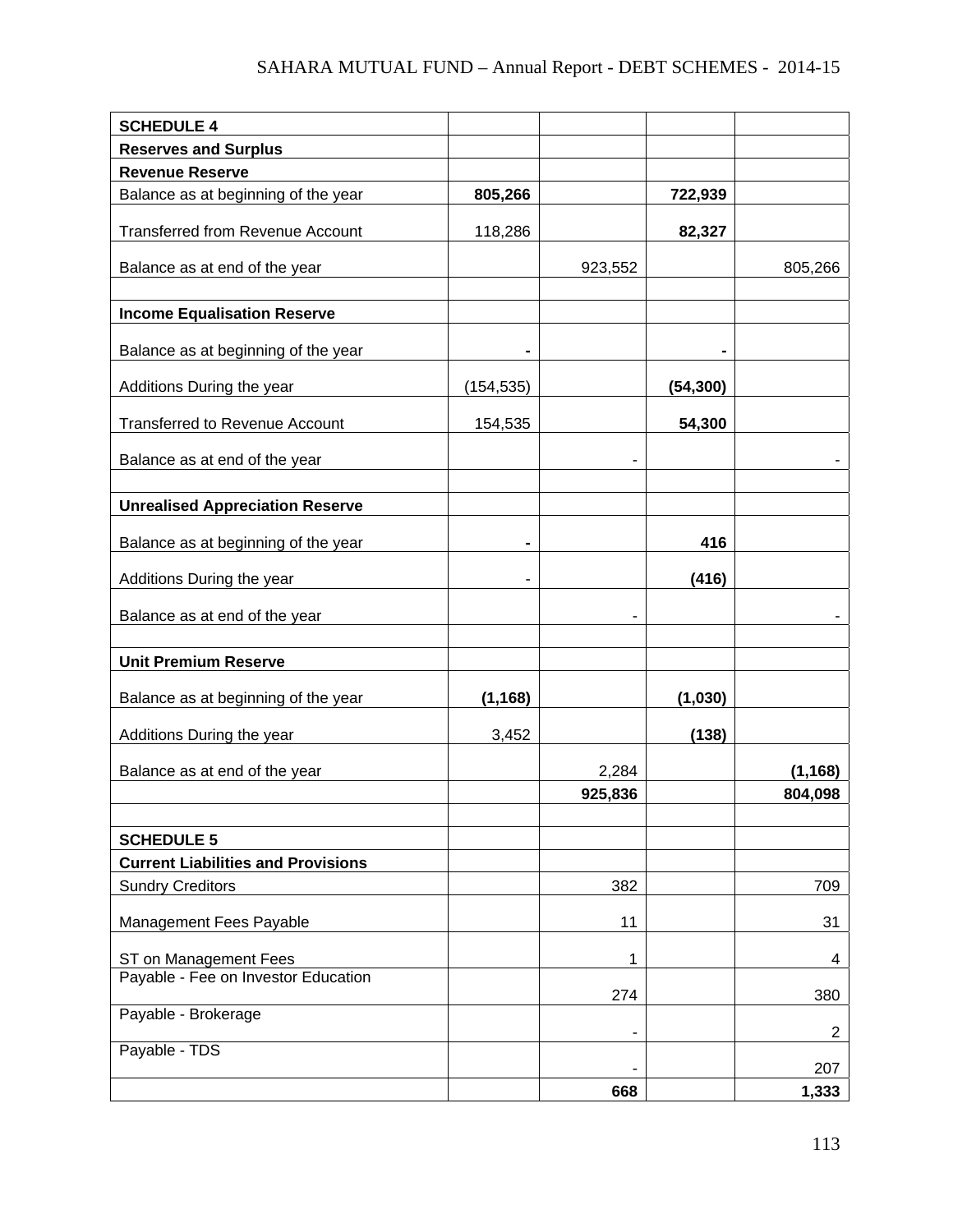| <b>SCHEDULES FORMING PART OF</b>                                           | For the                         | For the Year               |
|----------------------------------------------------------------------------|---------------------------------|----------------------------|
| <b>REVENUE ACCOUNT</b>                                                     | Year ended<br>March 31,<br>2015 | ended<br>March 31,<br>2014 |
| <b>SCHEDULE 6</b>                                                          | (Rs)                            | (Rs)                       |
| <b>Interest &amp; Discount Income</b>                                      |                                 |                            |
| <b>Commercial Paper/Certificate of Deposit</b>                             | 254,706                         | 65,128                     |
| Reverse Repo                                                               | 30,890                          | 75,741                     |
|                                                                            | 285,596                         | 140,869                    |
|                                                                            |                                 |                            |
| <b>SCHEDULE 7</b>                                                          |                                 |                            |
| <b>Provision / Write Back for diminution</b><br>in the value of Investment |                                 |                            |
| At the beginning of the year                                               | (236)                           | (218)                      |
| At the end of the year                                                     |                                 | (236)                      |
|                                                                            | 236                             | (18)                       |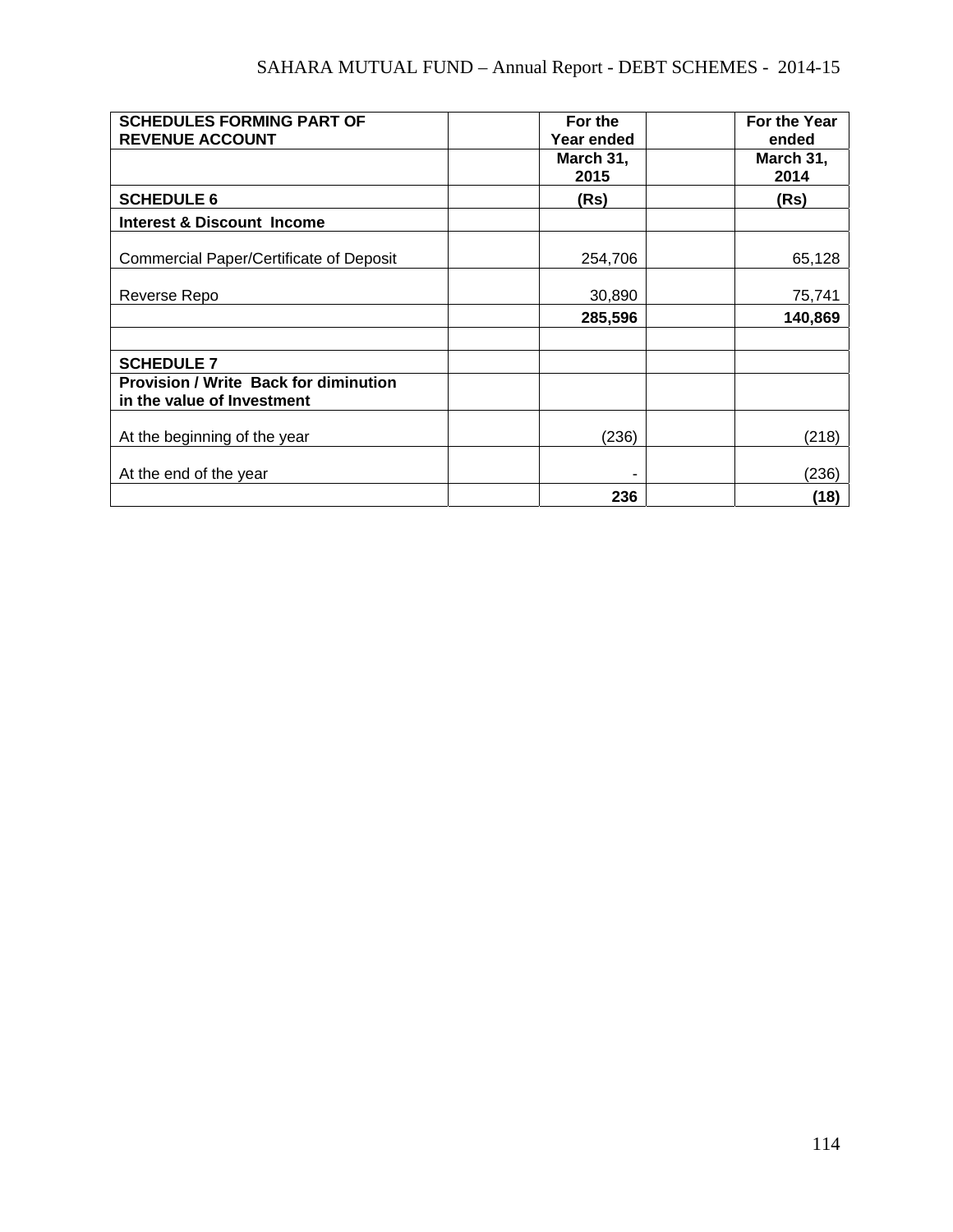## **SCHEDULE***: 8*

**ACCOUNTING POLICIES AND NOTES FORMING PART OF ACCOUNTS FOR THE YEAR ENDED MARCH 31, 2015** 

## **1. INTRODUCTION**

### **1.1 About the Scheme**

**Sahara Interval Fund – Quarterly Plan – Series 1 (the "Scheme")** is a debt oriented interval fund of Sahara Mutual Fund (the "Fund"). The investment objective of the scheme is to generate returns with low volatility through a portfolio of debt and money market instruments with a provision to offer liquidity at periodic intervals. In line with SEBI Circular for providing separate options for direct investments , the scheme has now four options (1) Growth Option (ii) Dividend Option (iii) Growth Option – Direct and (iv) Dividend Option – Direct.

The scheme will not declare dividend under the Growth Plan. The Income earned on such units will remain invested under the scheme and will be reflected in the Net Asset Value. The new fund offer period of the scheme was from 22/09/2008 to 26/09/2008. **Specified Transaction Period (STP):** The Specified Transaction Period is 12th- 16th in the months of March, June, September, and December and the minimum period of STP will be two business days. **Dematerialization of units:** The unit holders will have an option to hold the units in dematerialized form. Accordingly the units of the scheme can be available in dematerialized (electronic) form. The applicant intending to hold units in dematerialized form will be required to have a beneficiary account with a Depository Participant (DP) of the NSDL / CDSL. The facility for trading units in dematerialized form will be available on at least one on the exchange compulsorily. **Listing:** The Units of the scheme are listed on the Capital Market Segment in the National Stock Exchange. **Liquidity**: The scheme will be available for Sale/switch-in / and redemption / switch-out during STP period only. Such facilities will not be available outside STP. **Investment Restrictions:** In addition to the investment restrictions specified in the Seventh Schedule of SEBI (Mutual Funds) Regulations, 1996, Investments shall be permitted only in such securities which mature on or before the opening of the immediately following specified transaction period. In case of securities with put and call options the residual time for exercising the put option of the securities shall not be beyond the opening of the immediately following specified transaction period.

### **1.2 Asset Management Company**

Sahara Mutual Fund (SMF) has been established as a Trust in accordance with the Indian Trusts Act, 1882, and is sponsored by Sahara India Financial Corporation Limited.

Sahara Asset Management Company Private Limited ("SAMCPL"), a company incorporated under the Companies Act, 1956, has been appointed as the Asset Management Company ("Investment Manager") to Sahara Mutual Fund.

| Name of the Shareholder                          | Type of         | <b>Holding</b> |
|--------------------------------------------------|-----------------|----------------|
|                                                  | <b>Holdings</b> |                |
| Sahara India Financial Corporation Limited       | Equity          | 45.60 %        |
| Sahara India Corp Investment Limited             | Equity          | 11.36 %        |
| Sahara Prime City Limited (formerly Sahara India | Equity          | 11.36 %        |
| Investment Corporation Limited)                  |                 |                |
| Sahara Care Limited                              | Equity          | 31.68%         |
| Name of the Shareholder                          | Type of         | <b>Holding</b> |
|                                                  | <b>Holdings</b> |                |
| Sahara India Commercial Corporation Ltd          | Preference      | 90.32 %        |
| Sahara Care Ltd                                  | Preference      | 9.68%          |

The Shareholding of Sahara Asset Management Company Private Limited as on March 31, 2015 is as follows: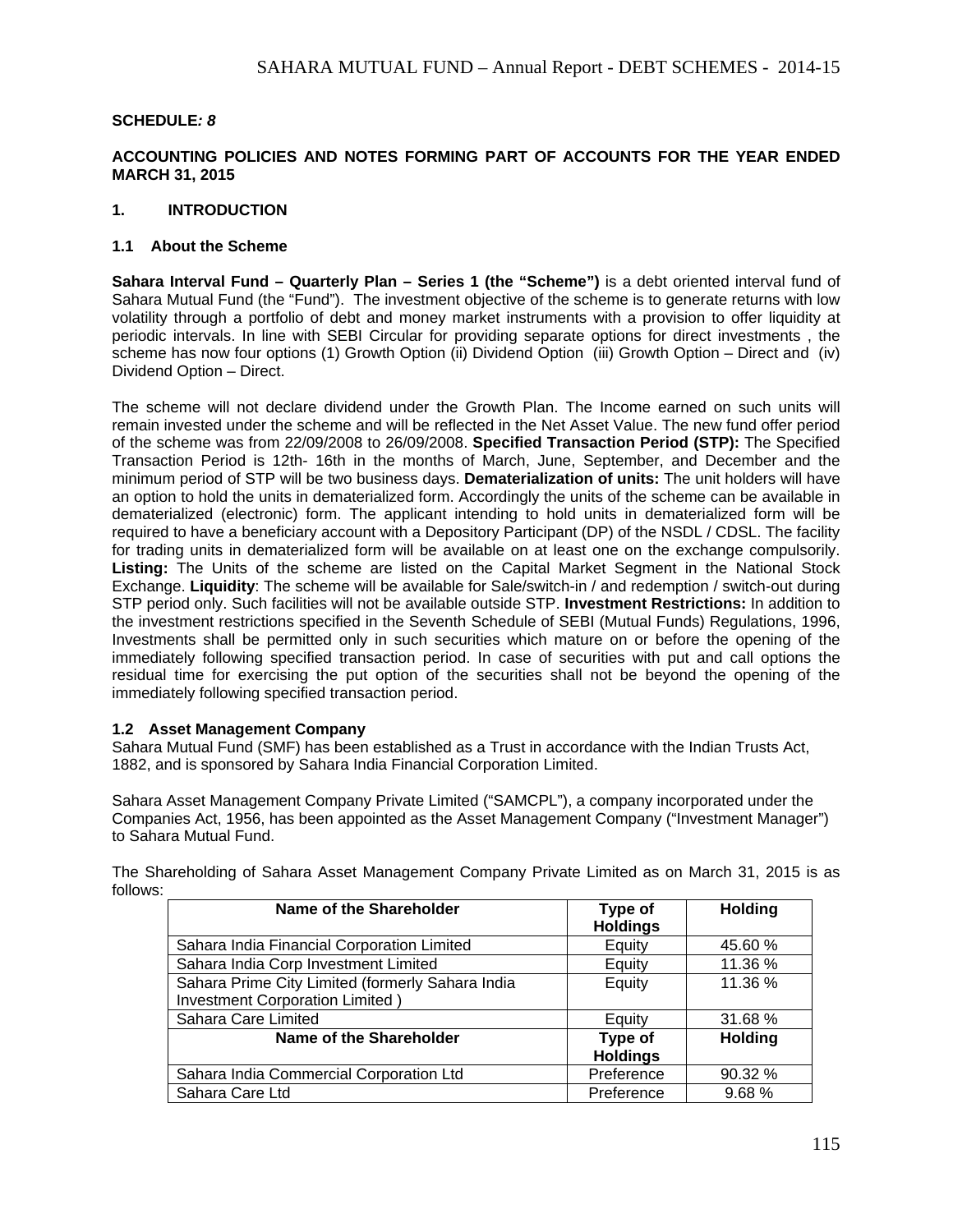## **2. SIGNIFICANT ACCOUNTING POLICIES**

## **2.1.1 Basis of Accounting**

The Scheme maintains its books of account on an accrual basis. These financial statements have been prepared in accordance with the Accounting Policies and Standards specified in the Ninth Schedule of The Securities and Exchange Board of India (Mutual Funds) Regulations, 1996, (the "Regulation"), and amendments thereto, as applicable.

## **2.1.2 Accounting for Investments**

- 2.2.1 Purchase and sale of investments are accounted on trade dates at price including / net of brokerage and other charges. Stamp duty is accounted as an expense when paid for.
- 2.2.2 Profit or loss on sale of investments is determined on the respective trade date by adopting the "Weighted Average Cost" method.
- 2.2.3 Primary Market Investments are recognized on the basis of allotment advice.
- 2.2.4 Front end fees on privately placed debentures have been adjusted to the cost of investments.

## **3 Valuation of Investments**

 **Valuation Policy as on 31.03.2015 is as under.** 

## **VALUATION OF DEBT INSTRUMENTS**

#### **A (I) - The Valuation Policy of Debt and Money Market Instruments is given below:**

| Sr.<br>No. | <b>Instrument</b>                                                          | Valuation applicable on the day of<br>valuation |
|------------|----------------------------------------------------------------------------|-------------------------------------------------|
|            | CBLO, REPO, Fixed Deposit, Call Money, etc and<br>such Similar Instruments | On Amortization basis / Accrual basis.          |

| 2 | Certificate of Deposit (CD), Commercial Paper (CP),<br>Non-Convertible Debenture (NCD) Pass Through<br>Certificate (PTC), Bonds, etc. where Script wise<br>values are available from CRISIL/ ICRA |                                                                                                                                                                                                      | The aggregated average price provided<br>by CRISIL / ICRA for the given security or<br>any other agencies as may be indicated<br>from time to time by SEBI/AMFI for that<br>day |
|---|---------------------------------------------------------------------------------------------------------------------------------------------------------------------------------------------------|------------------------------------------------------------------------------------------------------------------------------------------------------------------------------------------------------|---------------------------------------------------------------------------------------------------------------------------------------------------------------------------------|
| 3 |                                                                                                                                                                                                   | Certificate of Deposit (CD), Commercial Paper (CP),<br>Non-Convertible Debenture (NCD) Pass Through<br>Certificate (PTC), Bonds, etc where Script wise<br>values are not available from CRISIL/ ICRA |                                                                                                                                                                                 |
|   | i)                                                                                                                                                                                                | Same security traded and reported on<br>public platforms.                                                                                                                                            | On Weighted Average Yield of all trades<br>(excluding abnormal and retail trades) on<br>Public platforms, for that Securities on that<br>day irrespective of settlement day.    |
|   | ii)                                                                                                                                                                                               | If Same Security not traded and reported<br>on any of the public platforms.                                                                                                                          | The aggregated average matrices of<br>CRISIL/ICRA for the respective category<br>any other agencies as may be<br>or<br>indicated from time to time by SEBI/AMFI<br>for that day |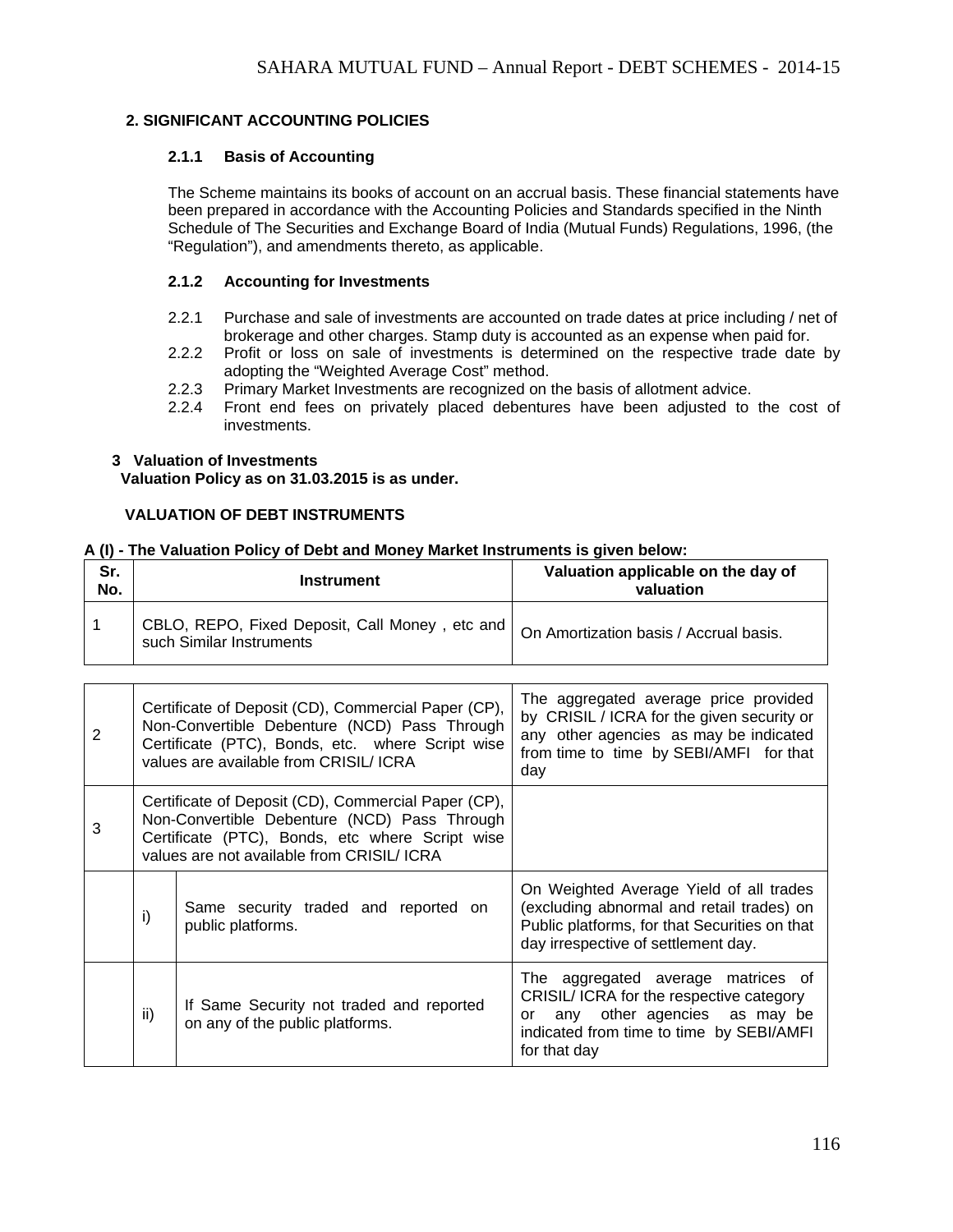| Central Government Securities / State Government   provided by CRISIL/ ICRA or any other<br>4<br>Securities / Treasury Bills/Cash Management Bill etc   agencies as may be indicated from time | The Aggregated average valuation as<br>to time by SEBI/AMFI for that day |
|------------------------------------------------------------------------------------------------------------------------------------------------------------------------------------------------|--------------------------------------------------------------------------|
|------------------------------------------------------------------------------------------------------------------------------------------------------------------------------------------------|--------------------------------------------------------------------------|

## **A (II) Pricing of Inter -Scheme Transfer of Debt Instruments (ISTs):**

| Sr.<br>No. | <b>Instrument</b>                                                                                                                     |                                                                                                                                    | Valuation applicable on the day of<br>valuation                                                                                                                                                                                                                                                                                                                                                                                                  |
|------------|---------------------------------------------------------------------------------------------------------------------------------------|------------------------------------------------------------------------------------------------------------------------------------|--------------------------------------------------------------------------------------------------------------------------------------------------------------------------------------------------------------------------------------------------------------------------------------------------------------------------------------------------------------------------------------------------------------------------------------------------|
| 1.         | Certificate of Deposit (CD), Commercial Paper (CP),<br>Non-Convertible Debenture (NCD) Pass Through<br>Certificate (PTC), Bonds, etc. |                                                                                                                                    |                                                                                                                                                                                                                                                                                                                                                                                                                                                  |
|            | i)                                                                                                                                    | Same security traded and reported on<br>FTRAC/CBRICS up to the time of IST.                                                        | Pricing will be based on Weighted<br>Average Yield of all trades in same<br>security on FTRAC/CBRICS (Excluding<br>abnormal and retail trades) irrespective<br>of<br>settlement<br>day<br>plus<br>accrual/amortization, if any, based on<br>settlement day of the IST. Example: If<br>settlement<br>$T+0$<br>is.<br>then<br>no<br>accrual/amortization and if the settlement<br>is other than T+0, then appropriate<br>accrual/amortization.     |
|            | ii)                                                                                                                                   | If Same security is not traded but similar<br>Security/securities are traded and reported<br>up to the time of IST on FTRAC/CBRICS | Pricing will be based on Weighted<br>Average Yield of all trades in similar<br>security/securities on FTRAC/CBRICS<br>(excluding abnormal and retail trades)<br>irrespective of settlement day plus<br>accrual/amortization, if any, based on<br>settlement day of the IST. Example : If<br>settlement<br>is<br>$T+0$<br>then<br>no<br>accrual/amortization and if the settlement<br>is other than T+0, then appropriate<br>accrual/amortization |
|            | iii)                                                                                                                                  | If Same or similar Security/securities are not<br>traded and reported up to the time of IST on<br><b>FTRAC/CBRICS</b>              | Previous end of the day valuation plus<br>accrual, if any, based on settlement day<br>of the IST shall be taken. example: if<br>$T+0$<br>then<br>settlement<br>is.<br>no<br>accrual/amortization and if the settlement<br>is other than T+0 then appropriate<br>accrual/amortization.                                                                                                                                                            |
| 2.         | Central Government Securities / State Government<br>Securities / Treasury Bills/ Cash Management Bill<br>etc                          |                                                                                                                                    |                                                                                                                                                                                                                                                                                                                                                                                                                                                  |
|            | i)                                                                                                                                    | Same security traded and reported on NDS-<br>OM section of CCIL website.                                                           | On last traded price as given on NDS-<br>Section of CCIL Website (Excluding<br>abnormal trade).                                                                                                                                                                                                                                                                                                                                                  |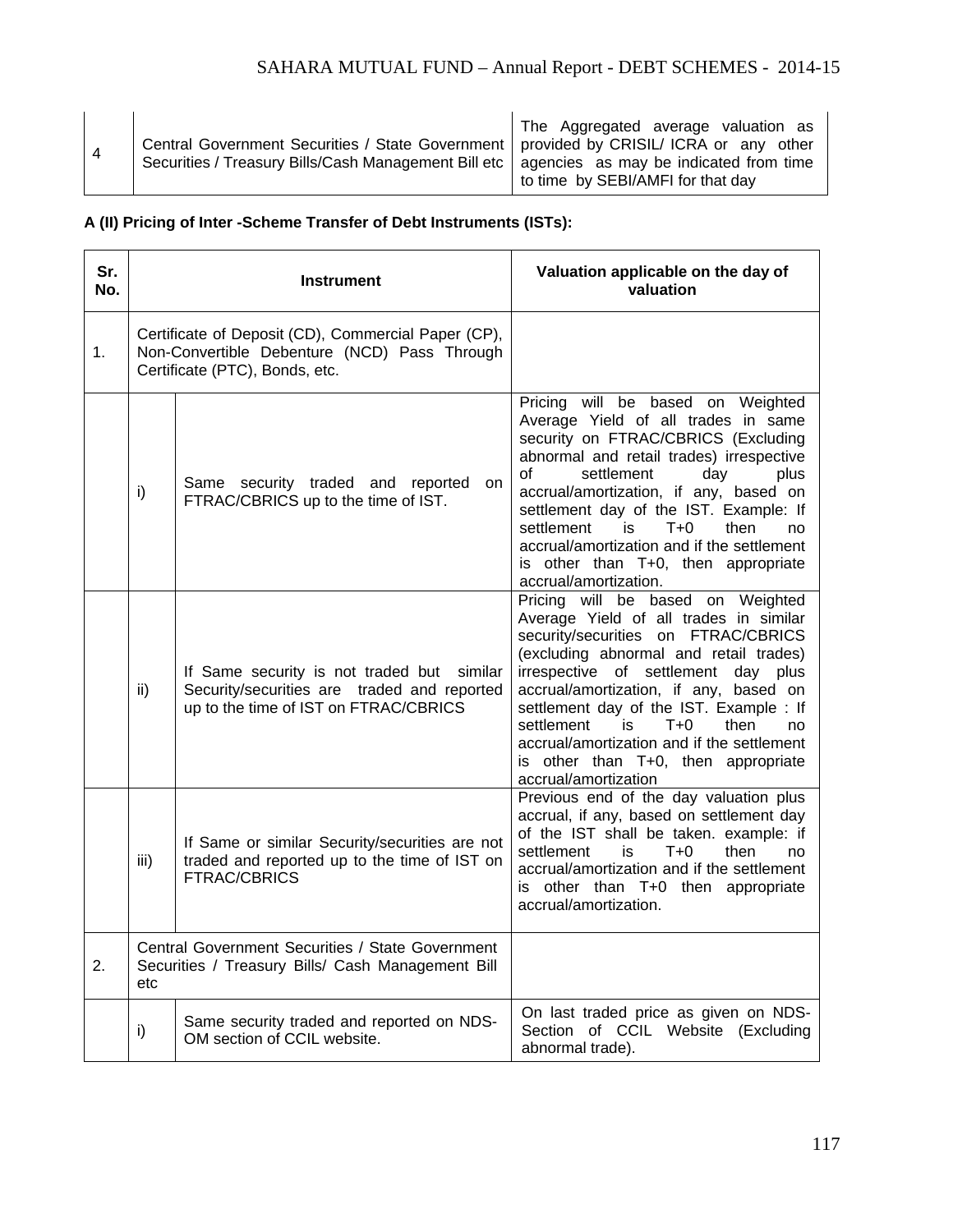|  | ii) | Same security not traded and reported on   Previous end of the day valuation price<br>NDS-OM section of CCIL website | plus accrual/amortization shall be taken |
|--|-----|----------------------------------------------------------------------------------------------------------------------|------------------------------------------|
|--|-----|----------------------------------------------------------------------------------------------------------------------|------------------------------------------|

## **Similar Security:**

Similar security here shall mean those securities which are of same nature [Commercial Paper (CP), Certificate of Deposit (CD), Non-Convertible Debentures (NCD), etc ] of different issuers having same or equivalent credit rating for similar maturity profile (for short term rating and long term rating), and falling in same "Maturity Bucket" as defined below. Further the instruments Commercial Paper (CP), Bonds and Non-Convertible Debentures (NCDs) etc are categorized into following sub-categories:—

- 1) NBFC<br>2) Real E
- Real Estate.
- 3) PTC
- 4) Others

## **Maturity Bucket:**

• For Debt Security having remaining maturity upto 91 days

| Maturity date of securities falling between | <b>Time Bucket</b>      |
|---------------------------------------------|-------------------------|
| 1st and 7th of the month                    | 1-7 of the same month   |
| 8th and 15th of the month                   | 8-15 of the same month  |
| 16th and 23rd of the month                  | 16-23 of the same month |
| 24th to end of the month                    | 24- end of the month    |

• For Debt Securities having remaining maturities more than 91 days

"Time Bucket" for maturity profile of "Similar Securities" shall be same calendar month of that year.

#### **A (III) Notes:**

- 1. For the purpose of Valuation of securities and for Inter Scheme Transfer, Weighted average of all trades of 5 crs and above, excluding abnormal trades and retail trades shall be taken. Since retail trades are of small value and generally may deviate materially from the yield at which the market lots in WDM is traded, it would be appropriate to exclude the retail trades for the more realistic valuation of the security.
- 2. Abnormal Trade is defined as those transaction/s which is/are over +/- 250 Basis Point compared to the previous day valuation yield of the security in question

For the Valuation/Inter-scheme transfer, the available trades of various public platform shall be considered where the face value of trade per transaction is Rs. 5 crs and above. If in any given day in same/ similar security, the value of total trade is less than minimum market lot of 5 Crs, the same shall be ignored for the valuation purpose.

- 3. CRISIL and ICRA provide the valuation matrices for various maturity bucket. Script wise value for various debt instruments are also provided by CRISIL and ICRA. Trades are also reported and settled on various public platform.
- 4. Public platform for the purpose of valuation of security shall mean FIMMDA managed FTRAC, NSE, BSE, (except NSER- NSE retail and BSER- BSE Retail), RBI managed NDS-OM or any other Public platform for Debt market launched from time to time. Market trades from different Platforms are usually collected by BILAV Information LLP, which may be used for the purpose of Valuation of traded security for which script wise values are not available from CRISIL/ICRA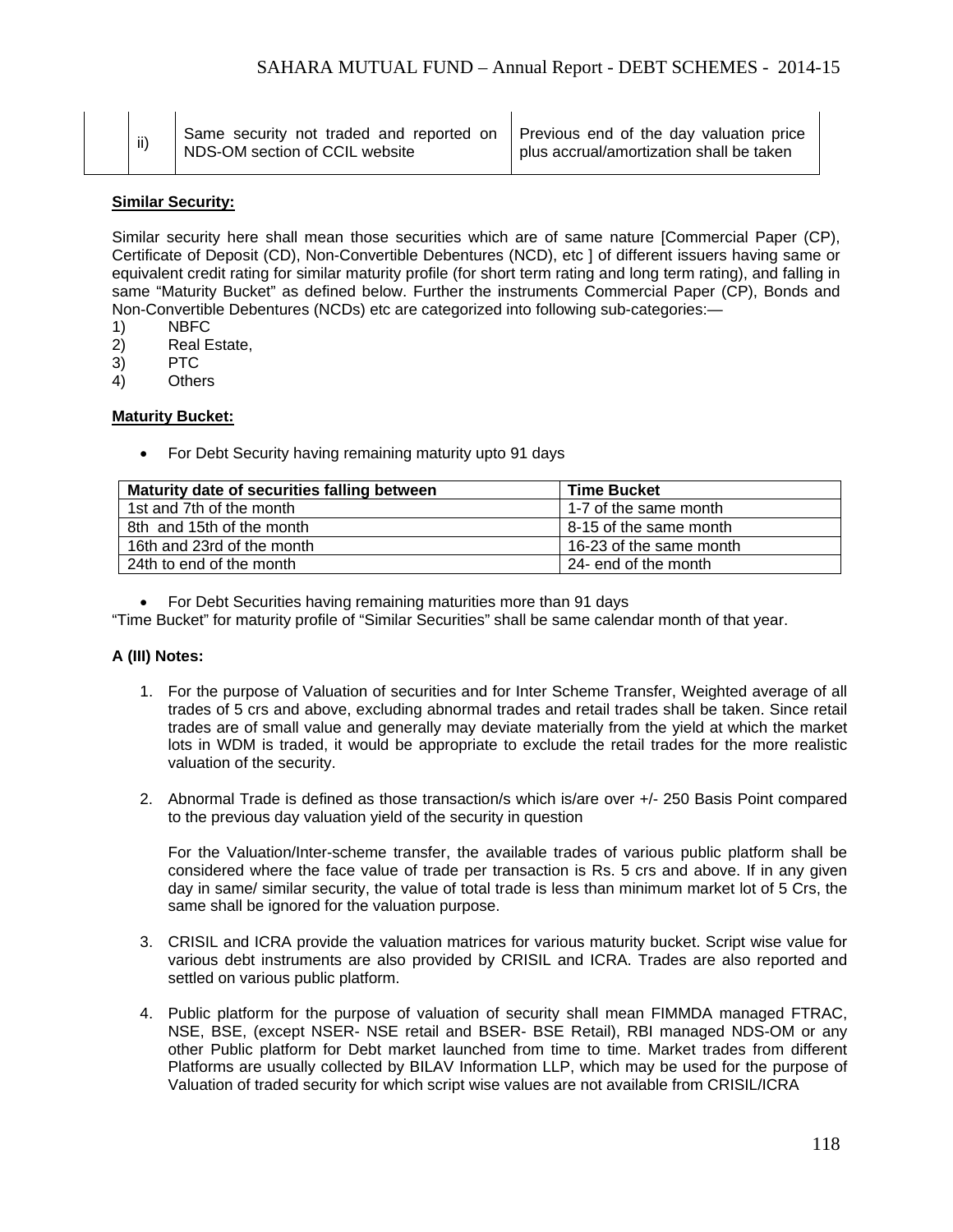- 5. The data on yield and prices are generally provided upto 4 decimal point which shall be considered and these prices are considered on respective face value of the instruments for arriving at valuation.
- 6. For the valuation of traded securities where script wise values are not available by CRISIL/ICRA, price derived from the corresponding Weighted Average yield of all available trades excluding abnormal and retail trades on any public platform for the same security on T+1 settlement basis is taken. In case, the Bilav file is not received by 7.30 PM and script wise values are not available, then

FIMMDA managed FTRAC platform and NDS OM section of CCIL website may be used for the calculation of weighted average yield of traded security.

- 7. For non traded securities where script wise values are not available, the valuation is done on the price derived from the corresponding aggregated yield matrices for the respective category as provided by CRISIL/ICRA on T+1 settlement basis.
- 8. For Government Securities, SDL, T-Bills, Cash Management Bill etc, the valuation is done on aggregated script wise pricing as provided by CRISIL/ICRA and as applicable for that day. In the absence of script wise values the valuation is based on aggregated matrices if available from CRISIL/ICRA on T+1 settlement and as applicable for that day.
- 9. In case the valuation matrices/script wise value is available either from CRISIL/ICRA upto a reasonable time limit, the same shall be considered for arriving at valuation
- 10. In respect of any day neither the script wise value nor the valuation Matrices is available from CRISIL/ICRA within the reasonable time limit, the Valuation is done on the basis of accrual/amortization based on the last valuation.

## **Mutual Fund Units**

a. In case of traded Mutual Fund schemes, the units would be valued at closing price on the stock exchange on which they are traded like equity instruments. In case the units are not traded for more than 7 days, last declared Repurchase Price (the price at which Mutual Fund schemes buys its units back) would be considered for valuation.

b. If the last available Repurchase price is older than 7 days, the valuation will be done at the last available NAV reduced by illiquidity discount. The illiquidity discount will be 10% of NAV or as decided by the Valuation Committee.

c. In case of non-traded Mutual Fund scheme, the last declared Repurchase Price (the price at which Mutual Fund schemes buys its units back) would be considered for valuation.

d. In case of Investments made by a scheme into the other scheme of Sahara Mutual Fund, if valuation date being the last day of the financial year falling on a non-business day, then the computed NAV would be considered for valuation on March 31.

#### **Related matters**

- i) In case of any other instruments not covered in the policy above, the same shall be referred to the Investment and Valuation Committee which is empowered to take decision.
- ii) In case of any perceived conflict of interest while valuating the securities, the matter shall be dealt and decided by Investment and Valuation Committee.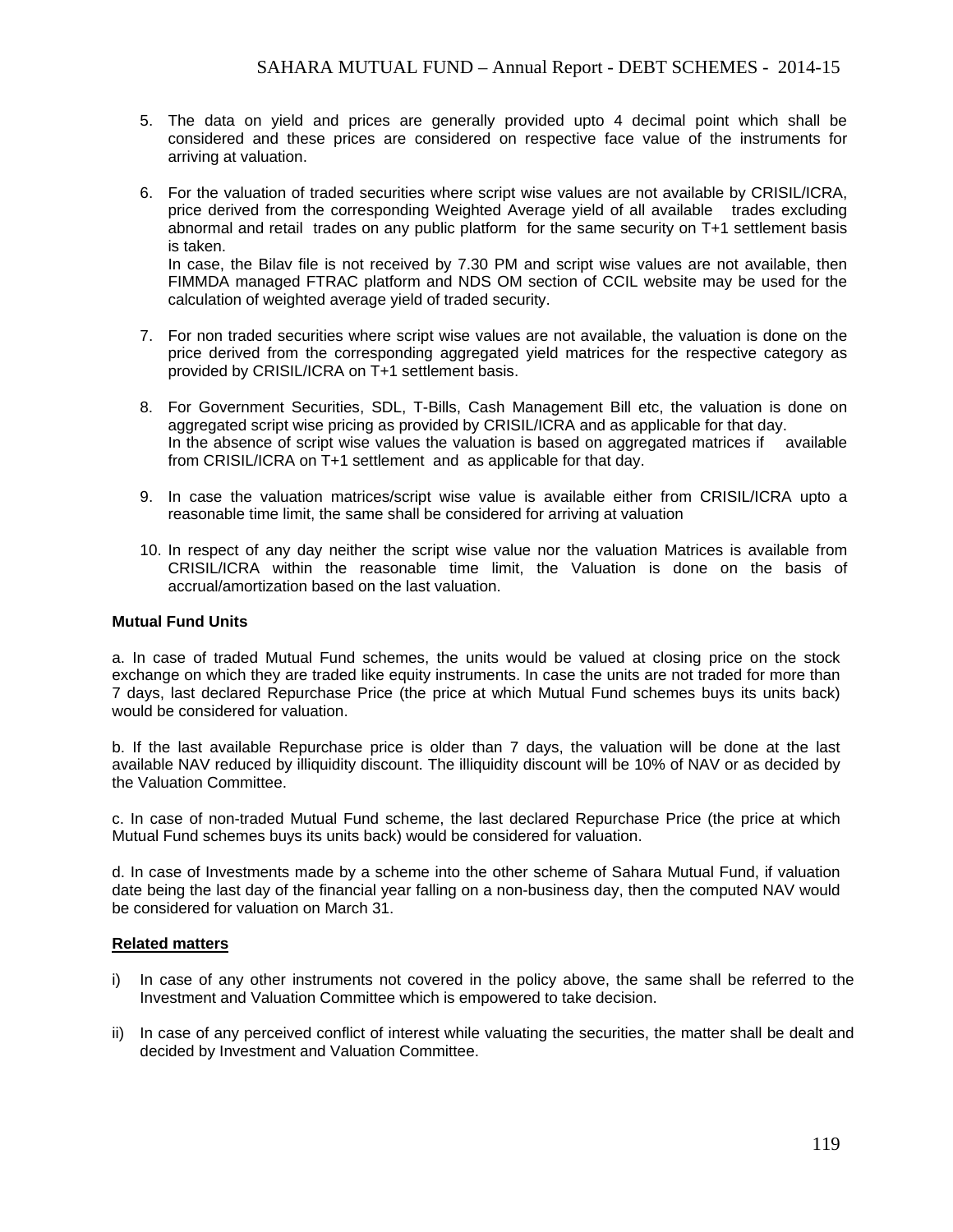- iii) For non– business day the valuation shall be done on aggregated Script wise prices as provided by CRISIL/ICRA. In absence of script wise prices the valuation shall be done on accrual basis/amortization basis based on last valuation
- iv) In case of exceptional circumstances like, policy announcements by government/regulatory bodies, natural disasters, public disturbances, extreme volatility in capital market, shut down of market, war etc and on those days if script-wise value or valuation matrices are not available from CRISIL/ICRA and if security is not traded, the valuation for the day shall be done based on last valuation plus accrual/amortization or as may decided by the Investment and Valuation Committee.
- v) The Valuation Policy shall be reviewed by the Statutory Auditor at least once in a financial year.
- vi) Valuation Policy as updated and approved by the Board of AMC / Board of Trustees shall be applicable for the schemes of Sahara Mutual Fund

## **2.3.1 Valuation of securities not covered under the above valuation policy:**

The total exposure in securities, which do not fall under above valuation norms, shall not exceed 5% of the total AUM of the scheme.

In case of any other instruments not covered in the policy above, the same shall be referred to the Investment and Valuation Committee which is empowered to take decision.

Investment in such securities is to be valued by a method approved by the Investment and Valuation Committee and the same will be reported to the Board of Trustees.

## **2.3.2 Unrealised Appreciation / Depreciation**

In accordance with the Guidance Note on Accounting for Investments in the Financial Statements of Mutual Funds issued by the Institute of Chartered Accountants of India, the unrealized appreciation determined separately for each individual investment is directly transferred to the "Unrealised Appreciation Reserve Account" i.e. without routing it through the revenue account.

The provision for depreciation in value of investments determined separately for each individual investment is recognized in the revenue account. The loss( realsied) on investments sold / transferred during the year is charged to revenue account, instead of being first adjusted against the provision for depreciation, if already created in the prior year, as recommended by the said Guidance Note. However, this departure from the Guidance Note does not have any impact on the Scheme's net assets or results for the year.

#### **2.4 Revenue Recognition**

- 2.4.1 Income and Expenses are recognized on accrual basis.
- 2.4.2 Interest on funds invested in short-term deposits with scheduled commercial banks is recognized on accrual basis.
- 2.4.3 Interest on Debentures, Government of India securities and Money Market Instruments are recognized on accrual basis
- 2.4.4 Proportionate realized gains on investments out of sales / repurchase proceeds at the time of sale / repurchase of units are transferred to revenue Account from Unit Premium Reserve.

#### **3 Net Asset Value for Growth / Dividend Options:**

The net asset value of the units is determined separately for units issued under the Growth Option, Dividend Option, Growth Option – Direct and Dividend Option – Direct. For reporting the net asset value of the Growth Option , Dividend Option, Growth Option – Direct and Dividend Option - Direct, daily income earned, including realized and unrealized gain or loss in the value of investments and expenses incurred by the scheme are allocated to the options in proportion to the value of the net assets

## **4 Unit Premium Reserve Account**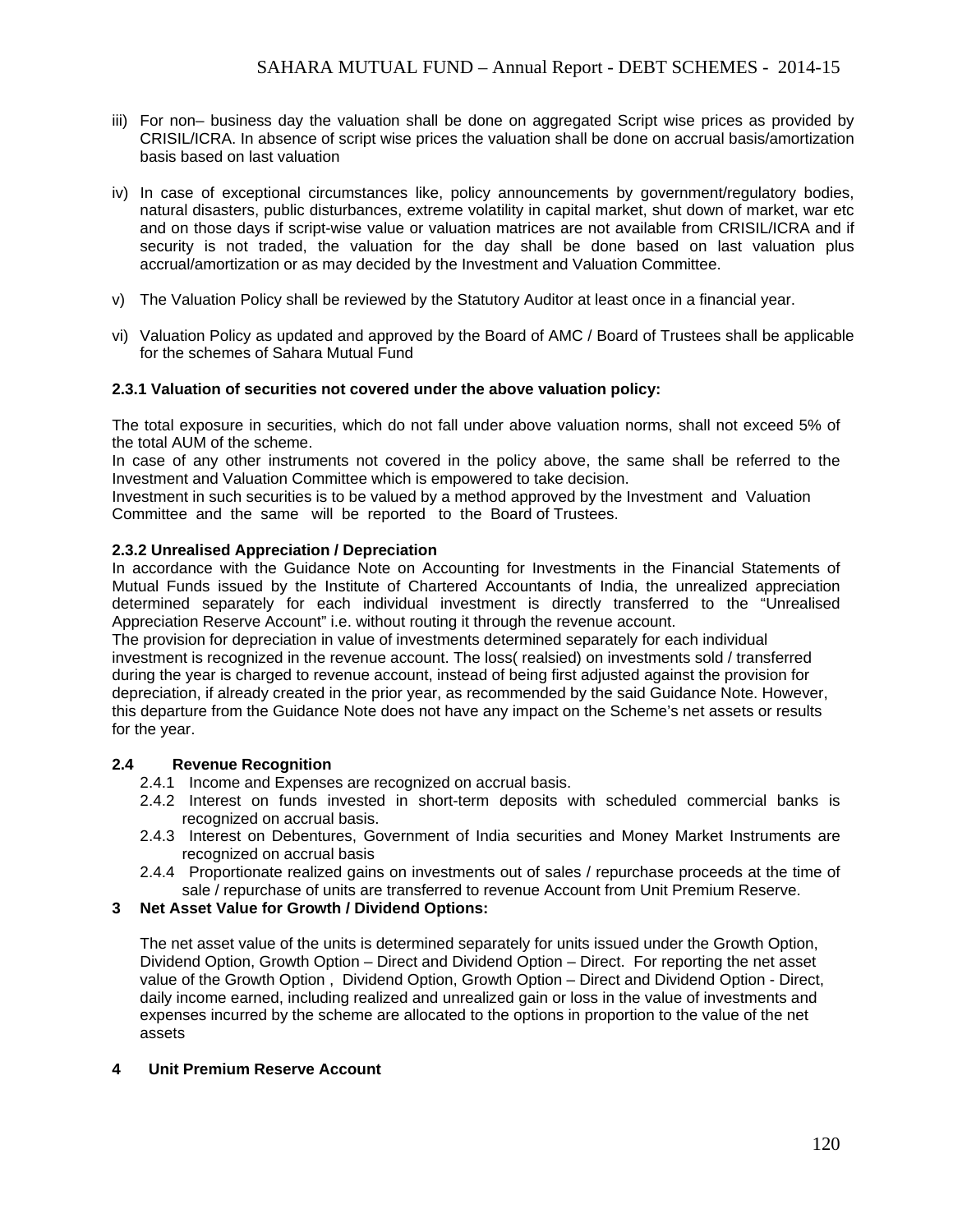Upon issue and redemption of units, the net premium or discount to the face value of units is adjusted against the unit premium reserve account of the respective Options /Scheme, after an appropriate amount of the issue proceeds and redemption payout is credited or debited respectively to the Income equalization account.

## **5 Income Equalisation Account**

An appropriate part of the sale proceeds or the redemption amount, as the case may be, is transferred to income equalization account. The total distributable surplus (without considering unrealized appreciation) upto the date of issue/ redemption of units has been taken into account for the purpose of ascertaining the amount to be transferred to Equalization Account on a daily basis. The net balance in this account is transferred to the Revenue Account at the end of the year.

## **6 Load Charges**

The Entry load charges collected, if any are used to meet expenses as per the stipulated SEBI guidelines from time to time. Service tax on exit load , if any, shall be paid out of the exit load proceeds and exit load net of service tax, if any, shall be credited to the scheme.

## **7 Unclaimed Redemption.**

In line with SEBI circular no. MFD/CIR/9/120 /2000 dated November 24, 2000, the unclaimed redemption and dividend amounts may be deployed by the mutual funds in call money market or money market instruments only and the investors who claim these amounts during a period of three years from the due date shall be paid at the prevailing Net Asset Value. After a period of three years, this amount can be transferred to a pool account and the investors can claim the unclaimed redemption amount at NAV prevailing at the end of the third year. The income earned on such funds can be used for the purpose of investor education. The AMC should make continuous effort to remind the investors through letters to take their unclaimed amounts. Further, the investment management fee charged by the AMC for managing unclaimed amounts shall not exceed 50 basis points.

## **8. NOTES ON ACCOUNTS**

## **8.1 Management Fees, Trusteeship Fees, Custodian Fees**

#### **Management Fees**

Management Fees (inclusive of service tax) has been computed at 0.17 % (PY:0.17 %)on average net assets calculated on a daily basis.

#### **Trusteeship Fees & Expenses**

In accordance with Deed of Trust dated  $18<sup>th</sup>$  July 1996 between the Settler and the Trustees, the fund has paid or provided an annual fee of Rs.1,00,000/- per Trustee. Trusteeship fees & Expenses are allocated to the schemes on the basis of their daily average net assets.

#### **Custodian Charges**

HDFC Bank Ltd provides Custodial Services to the scheme for which fees is paid as per the agreement.

- **8.2** Provision for tax has not been made since the income of the scheme is exempt from tax under Section 10(23D) of the Income Tax Act, 1961.
- **8.3** Transactions with Brokers in excess of 5% or more of the aggregate purchases and sale of securities made by the Fund have been reported to the Trustees on a bimonthly basis.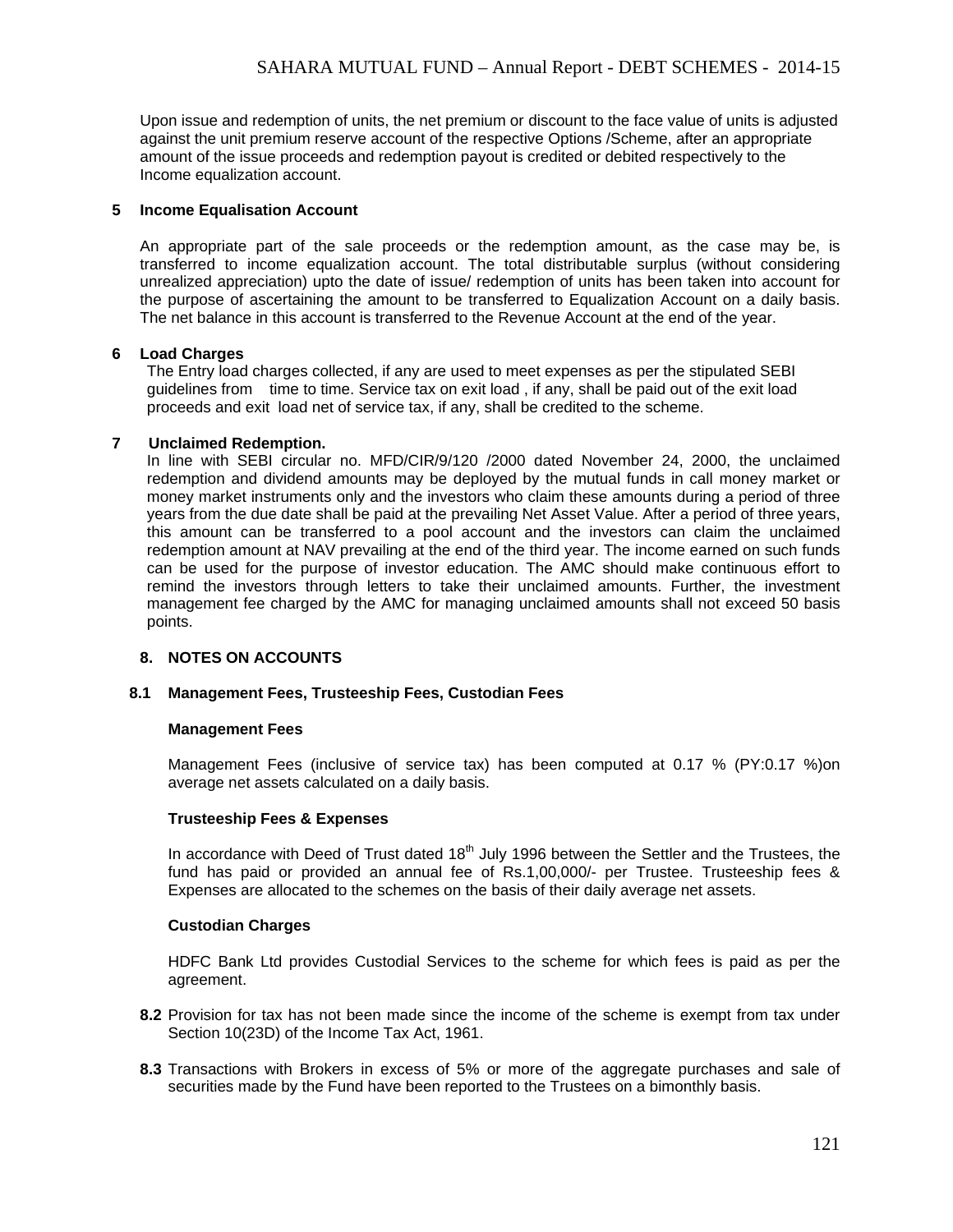- **8.4** Certain investments are registered in the name of the Fund without specific reference to the Scheme. As at March 31, 2015 the aggregate market value of securities under Sahara Interval fund but held in the name of Sahara Mutual Fund being invested in REPO is NIL (PY : Rs.1,044,877.20) and investment in CBLO is is Rs.8,77,815.87 (PY:NIL).
- **8.5** During Year Ended 31.03.2015 the Registrar and Transfer Agents charges amounting to Rs. 543.93 (PY:Rs. 717.00) constitutes 14.73%(PY:14.53%) of the total schemes expenses.

### **8.6 Transactions with Associates**

Brokerage / Commission on sale of units by the Scheme or by the Asset Management Company given to associates, pursuant to Regulation 25(8):

#### **Commission to SIFCL A/c CMSD (Associate) made for sale of units of the MF for the current year ended 31st March 2015**.

| <b>Tax Gain</b> | Growth | Liguid | Mid cap | <b>Wealth Plus</b> | <b>Short Term</b> | <b>Infrastructure</b> |
|-----------------|--------|--------|---------|--------------------|-------------------|-----------------------|
| Fund            | Fund   | Fund   | Fund    | Fund               | <b>Bond</b>       | Fund                  |
| 0.33            | 0.06   | 0.02   | 0.10    | 0.01               | 0.00              | 0.06                  |

|                           |                  |                                                   |                                                        | (Rs.In lakhs) |
|---------------------------|------------------|---------------------------------------------------|--------------------------------------------------------|---------------|
| <b>Star Value</b><br>Fund | Super 20<br>Fund | <b>Power and Natural</b><br><b>Resources Fund</b> | <b>Banking &amp; Financial</b><br><b>Services Fund</b> | Income Fund   |
| 0.01                      | 0.01             | -                                                 | 0.33                                                   | 0.01          |

Commission to SIFCL A/c CMSD (Associate) made for sale of units of the MF for the previous year ended 31<sup>st</sup> March 2014.

#### (Rs.In lakhs)

(Rs.In lakhs)

| <b>Tax Gain</b> | Growth | Liguid | Mid cap | <b>Wealth Plus</b> | <b>Short Term</b> | <b>Infrastructure</b> |
|-----------------|--------|--------|---------|--------------------|-------------------|-----------------------|
| Fund            | Fund   | Fund   | Fund    | Fund               | <b>Bond</b>       | Fund                  |
| 0.42            | 0.13   | 0.03   | 0.14    | 0.02               | 0.01              | 0.07                  |

|                                  |                         |                                            |                                                                  | (Rs. in lakhs) |
|----------------------------------|-------------------------|--------------------------------------------|------------------------------------------------------------------|----------------|
| <b>Star Value</b><br><b>Fund</b> | Super 20<br><b>Fund</b> | <b>Power and Natural Resources</b><br>Fund | <b>Banking &amp;</b><br><b>Financial</b><br><b>Services Fund</b> | Income Fund    |
| 0.01                             | 0.02                    | 0.00                                       | 0.76                                                             | 0.01           |

**Commission paid to associates / related parties /group companies of Sponsor/AMC** 

| Name of<br>associate /<br>related parties /<br>group<br>companies of<br><b>Sponsor / AMC</b> | Nature of<br>association /<br>nature of<br>relation   | <b>Period</b><br><b>Covered</b> | <b>Business given</b><br>(Rs cr and % of<br>total business<br>received by the<br>fund) | <b>Commission paid</b><br>(Rs &<br>% of total commission paid<br>by the fund |
|----------------------------------------------------------------------------------------------|-------------------------------------------------------|---------------------------------|----------------------------------------------------------------------------------------|------------------------------------------------------------------------------|
| (1)                                                                                          | (2)                                                   | (3)                             | (4)                                                                                    | (5)                                                                          |
| <b>SIFCL A/c</b><br><b>CMSD</b>                                                              | Sponsor /<br><b>Mutual Fund</b><br><b>Distributor</b> | April 14-<br>March 15           | $(0.29 & 0.36\%)$                                                                      | (Rs.93537.78; 8.80%)                                                         |
| SIFCL A/c<br><b>CMSD</b>                                                                     | Sponsor / Mutual<br><b>Fund Distributor</b>           | April 13-<br>March 14           | (1.29 & 0.45%)                                                                         | (Rs.1,60,398.82; 13.57%)                                                     |

In column No 4, the total business received by the fund includes business through ARNs & also direct business.

In column No 5, the amount includes the upfront and the trail.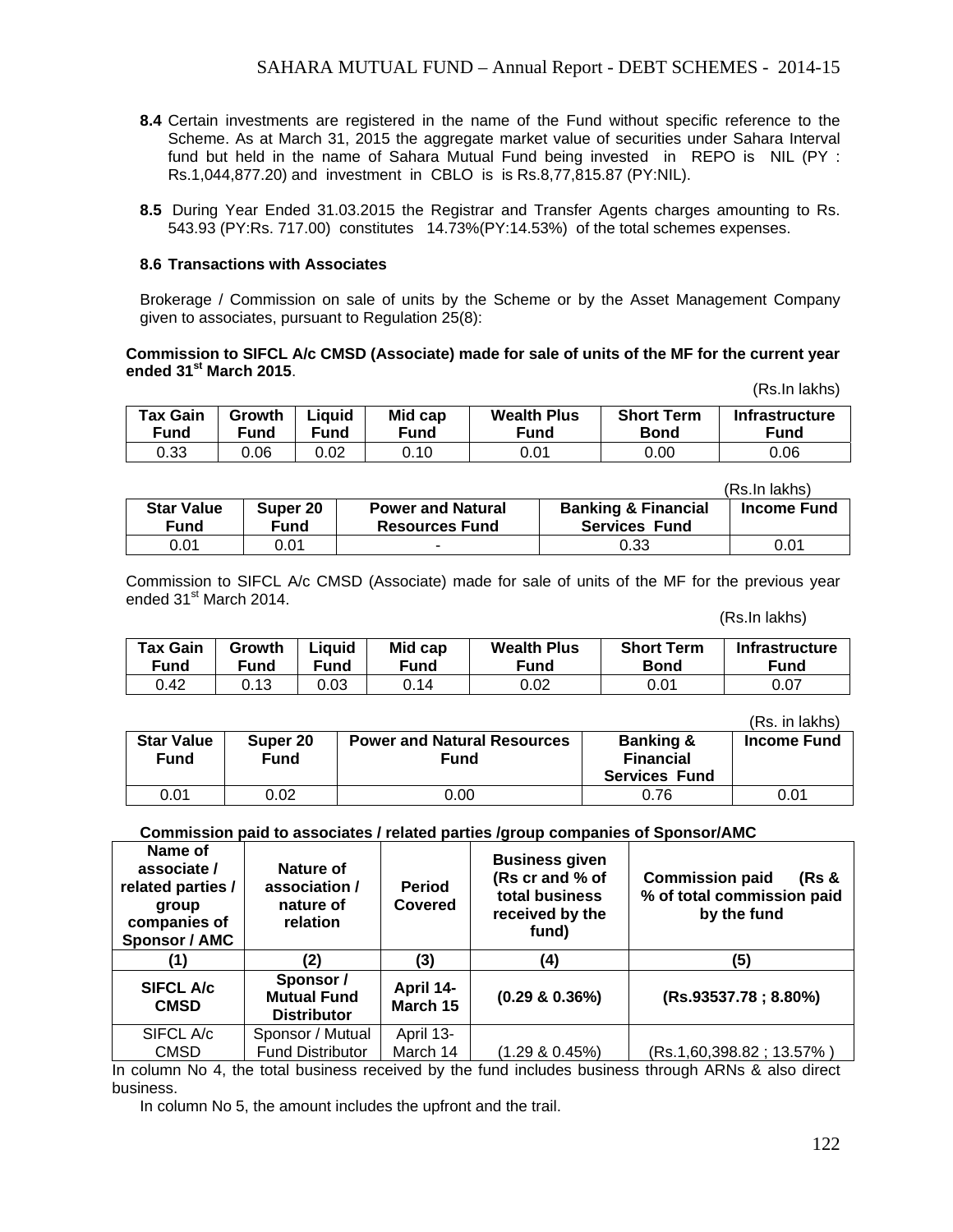## **Brokerage paid to associates / related parties / group companies of Sponsor/AMC**

| Name of associate<br>/ related parties /<br>group companies<br>of Sponsor / AMC | Nature of<br>association /<br>nature of<br>relation | <b>Period</b><br>Covered | <b>Value of Transaction</b><br>(in Rs. Cr & of Total)<br>value of Transaction<br>of the Fund) | <b>Brokerage (Rs Cr</b><br>& % of total<br>brokerage paid by<br>the Fund) |
|---------------------------------------------------------------------------------|-----------------------------------------------------|--------------------------|-----------------------------------------------------------------------------------------------|---------------------------------------------------------------------------|
|                                                                                 |                                                     |                          |                                                                                               |                                                                           |

There are no associate brokers, hence not applicable for the period April – Mar 2015 & April – Mar 2014.

#### **8.7 Aggregate Value of purchases and sales of Investments during the year as a percentage of daily average net asset value;**

## **Purchases**

| <sup>∨</sup> ear | <b>Amount in Rupees</b> | % of Daily average |
|------------------|-------------------------|--------------------|
| 2014-15          | 598.292                 | 59.36              |
| 2013-14          | 9.050.862               | 661.05             |

**Sales** 

| Year    | <b>Amount in Rupees</b> | % of Daily average |  |  |
|---------|-------------------------|--------------------|--|--|
| 2014-15 | 599.826                 | 59.52              |  |  |
| 2013-14 | 9.387.552               | 685.64             |  |  |

## **8.8 Aggregate Appreciation and Depreciation in the value of Investments :**

| <b>Asset Class</b>    | 31-Mar -15                     |                                       |                                | 31-Mar-14                             |
|-----------------------|--------------------------------|---------------------------------------|--------------------------------|---------------------------------------|
|                       | Appreciation<br>(Rs. In lakhs) | <b>Depreciation</b><br>(Rs. In lakhs) | Appreciation<br>(Rs. In lakhs) | <b>Depreciation</b><br>(Rs. In lakhs) |
| MMIs                  |                                |                                       |                                |                                       |
| <b>Gov Securities</b> |                                |                                       | -                              |                                       |

#### **8.9 Income and Expense Ratio**

|                                                                  | 2014-15  | 2013-14 |
|------------------------------------------------------------------|----------|---------|
| Total Income (including net unrealized appreciation and net of   | 7.96%    | 8.17%   |
| loss on sale of investments) to average net assets calculated on |          |         |
| a daily basis.                                                   |          |         |
| Total Expenditure to average net assets calculated on a daily    | $0.37\%$ | 0.36%   |
| basis                                                            |          |         |

## **8.10 Movement in Unit Capital: Face Value of Units : Rs. 10/- per unit.**

**8.10.1 Growth Option** 

|                          | <b>Number of Units</b> | Amount (Rs)                                      | Number of Units | Amount (Rs) |
|--------------------------|------------------------|--------------------------------------------------|-----------------|-------------|
|                          | As on                  | As on                                            | As on           | As on       |
|                          | March 31, 2015         | March 31, 2015   March 31, 2014   March 31, 2014 |                 |             |
| <b>Initial Capital</b>   | 557722.938             | 5577229.38                                       | 557722.938      | 5577229.38  |
| <b>Opening Balance</b>   | 46937.280              | 469372.80                                        | 87235.113       | 872351.13   |
| Units Sold during the    |                        |                                                  |                 |             |
| year                     | 0.000                  | 0.00                                             | 1671.669        | 16716.69    |
| <b>Units Repurchased</b> |                        |                                                  |                 |             |
| during the year          | (13006.528)            | (130065.28)                                      | (41969.502)     | (419695.02) |
| <b>Closing Balance</b>   | 33930.752              | 339307.52                                        | 46937.280       | 469372.80   |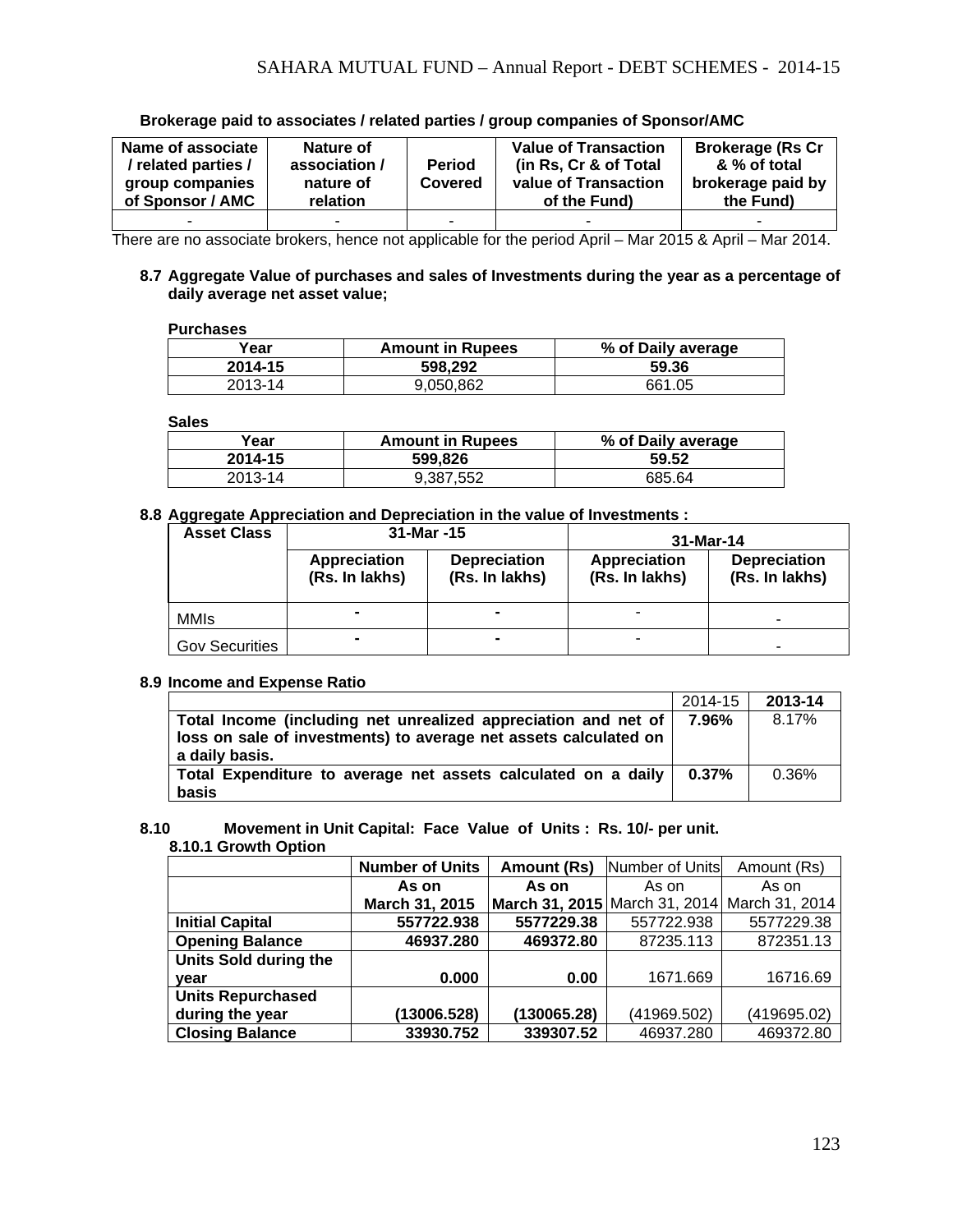## **8.10.2 Growth Option (Direct)**

|                          |                        |             | Number of  |                                              |
|--------------------------|------------------------|-------------|------------|----------------------------------------------|
|                          | <b>Number of Units</b> | Amount (Rs) | Units      | Amount (Rs)                                  |
|                          | As on                  | As on       | As on      | As on                                        |
|                          | March 31, 2015         |             |            | March 31, 2015 March 31, 2014 March 31, 2014 |
| <b>Initial Capital</b>   |                        |             |            |                                              |
| <b>Opening Balance</b>   | 4894.166               | 48941.66    | 1425.172   | 14251.72                                     |
| Units Sold during the    |                        |             |            |                                              |
| vear                     | 1220.852               | 12208.52    | 6540.061   | 65400.61                                     |
| <b>Units Repurchased</b> |                        |             |            |                                              |
| during the year          | (3431.893)             | (34318.93)  | (3071.067) | (30710.67)                                   |
| <b>Closing Balance</b>   | 2683.125               | 26831.25    | 4894.166   | 48941.66                                     |

## **8.10.3 Dividend Option**

|                          |                        |                                              | Number of   |             |
|--------------------------|------------------------|----------------------------------------------|-------------|-------------|
|                          | <b>Number of Units</b> | Amount (Rs)                                  | Units       | Amount (Rs) |
|                          | As on                  | As on                                        | As on       | As on       |
|                          | March 31, 2015         | March 31, 2015 March 31, 2014 March 31, 2014 |             |             |
| <b>Initial Capital</b>   | 264875.405             | 2648754.05                                   | 264875.405  | 2648754.05  |
| <b>Opening Balance</b>   | 17160.370              | 171603.70                                    | 40377.914   | 403779.14   |
| Units Sold during the    |                        |                                              |             |             |
| year                     | 0.000                  | 0.00                                         | ۰           |             |
| <b>Units Repurchased</b> |                        |                                              |             |             |
| during the year          | 0.000                  | 0.00                                         | (23217.544) | (232175.44) |
| <b>Closing Balance</b>   | 17160.370              | 171603.70                                    | 17160.370   | 171603.70   |

**8.11** The scheme has declared Nil dividend for the year ended March 31, 2015 (PY: Nil). There was no bonus declared during the year ended March 31, 2015 (PY: Nil).

## **8.12 Unclaimed Amounts (beyond three months):**

Unclaimed Redemption and Dividend amounts as of March 31, 2015 are given below:

| Scheme Name          | No of     | Unclaimed Dividend | No of          | Unclaimed       |
|----------------------|-----------|--------------------|----------------|-----------------|
|                      | Investors | 'Rs)               | Investors      | Redemption (Rs) |
| Sahara Interval Fund | -         | $\blacksquare$     | $\blacksquare$ |                 |

**8.13** Investments made by the Schemes of Sahara Mutual Fund in Companies or their subsidiaries that have invested more than 5% of the net asset value of any scheme, pursuant to Regulation 25(11):**NIL** 

## **8.14 Portfolio Statement as on March 31, 2015:**

| Name of the Instrument           | <b>ISIN</b> | Rating | Quantity | <b>Mkt</b><br>Value<br>(Rs. In<br>lakhs) | $%$ of<br><b>NAV</b> | $%$ To<br>Category |
|----------------------------------|-------------|--------|----------|------------------------------------------|----------------------|--------------------|
| 1. Equity & Equity Related       |             |        |          |                                          |                      |                    |
| (a) Listed / awaiting listing on |             |        |          |                                          |                      |                    |
| <b>Stock Exchanges</b>           |             |        | Nil      | Nil                                      | Nil                  | Nil                |
| (b) Unlisted                     |             |        | Nil      | Nil                                      | Nil                  | Nil                |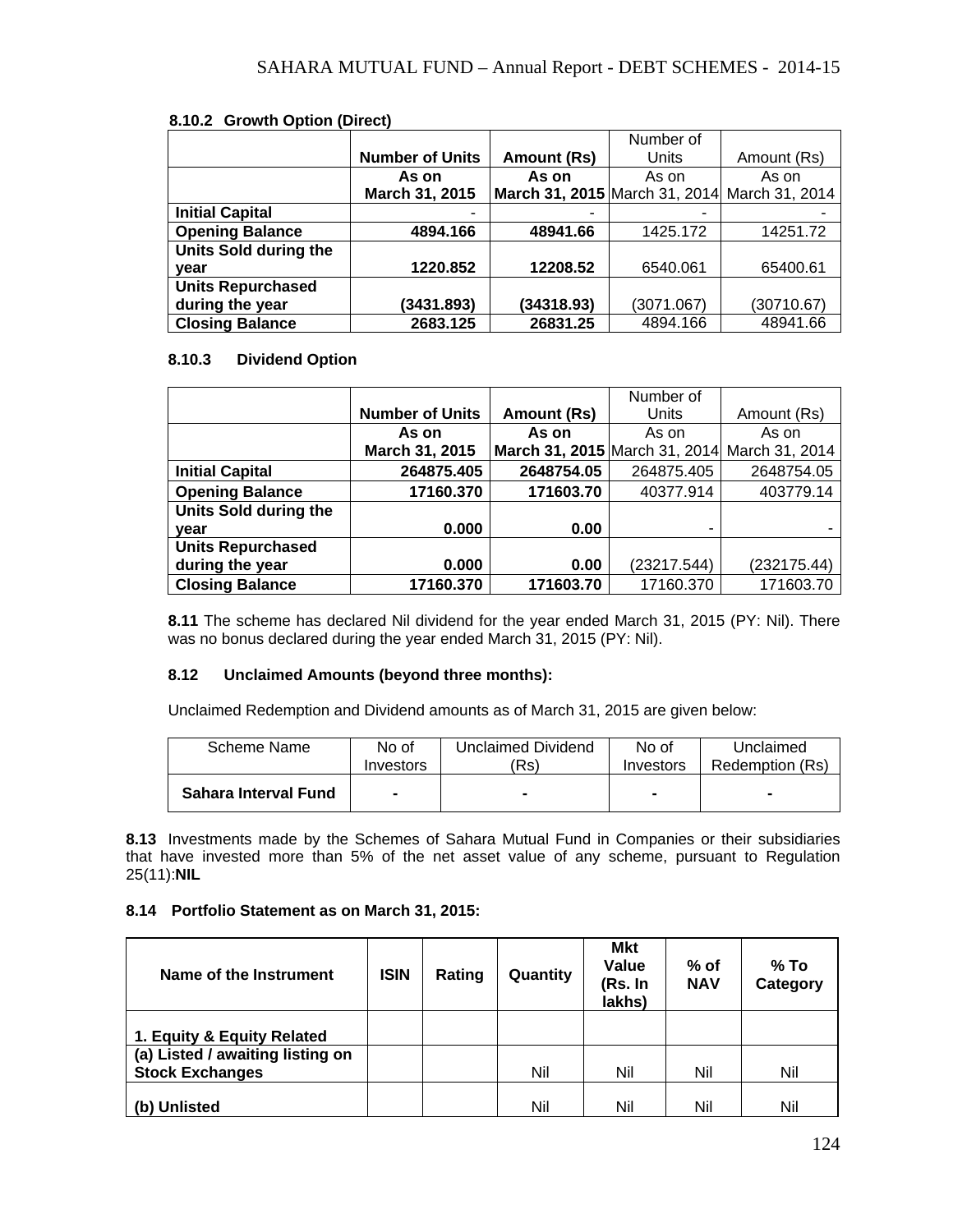| 2. Debt Instruments                                                     |          |      |        |            |
|-------------------------------------------------------------------------|----------|------|--------|------------|
| (a) Listed                                                              |          |      |        |            |
| <b>Bonds</b>                                                            | Nil      | Nil  | Nil    | Nil        |
|                                                                         |          |      |        |            |
| (b) Privately Placed / Unlisted                                         |          |      |        |            |
| <b>Floating Rate NCDs</b>                                               | Nil      | Nil  | Nil    | Nil        |
|                                                                         |          |      |        |            |
| 3. Money Market Instruments                                             |          |      |        |            |
| <b>Certificate of Deposits</b>                                          | Nil      | Nil  | Nil    | Nil        |
| <b>Commercial Papers</b>                                                | Nil      | Nil  | Nil    | Nil        |
| <b>Collateralized Borrowing and</b><br><b>Lending Obligation (CBLO)</b> | Nil      | 8.78 | 99.31  | 100.00     |
|                                                                         |          |      |        |            |
| <b>4. Securuitised Debt</b><br><b>Instruments</b>                       | Nil      | Nil  | Nil    | Nil        |
|                                                                         |          |      |        |            |
| 5. Others - Short Term<br><b>Deposits</b>                               | Nil      | Nil  | Nil    | <b>Nil</b> |
| 6. Cash Receivables                                                     |          | 0.06 | 0.69   | 100.00     |
| <b>TOTAL</b>                                                            | $\bf{0}$ | 8.84 | 100.00 | 100.00     |

**Note:** The market Value of Rs.8.78 Lakhs under CBLO includes "Accretion of discount " of Rs. 0.002 lakhs . This accretion of discount is disclosed in the schedule 2 – Other Current Assets under the head – "Outstanding & Accrued Income" of the Balance sheet. The balance, being cost, of Rs. 8.78 Lakhs is shown as in Schedule 2 of the Balance sheet under CBLO Placement.

**8.15** Investments made by the scheme in Securities of Group Companies of the sponsor – NIL

**8.16** Holdings over 25% of the NAV of the scheme

| <b>Particulars</b>     | As on March 31, 2015   As on March 31, 2014 |     |
|------------------------|---------------------------------------------|-----|
| Number of Investors    |                                             |     |
| Percentage of holdings | N/A                                         | N/A |

**8.17** Contingent Liability: Nil

**8.18** The Mutual Fund was issued a notice by SEBI vide letter No.OW/31990/2014 dated 11th November, 2014 under Regulation No. 28(1) of the SEBI (Intermediaries) Regulations, 2008.The Mutual Fund and Trustees submitted reply to the Regulator on 27th December, 2014 followed by a personal hearing on 9th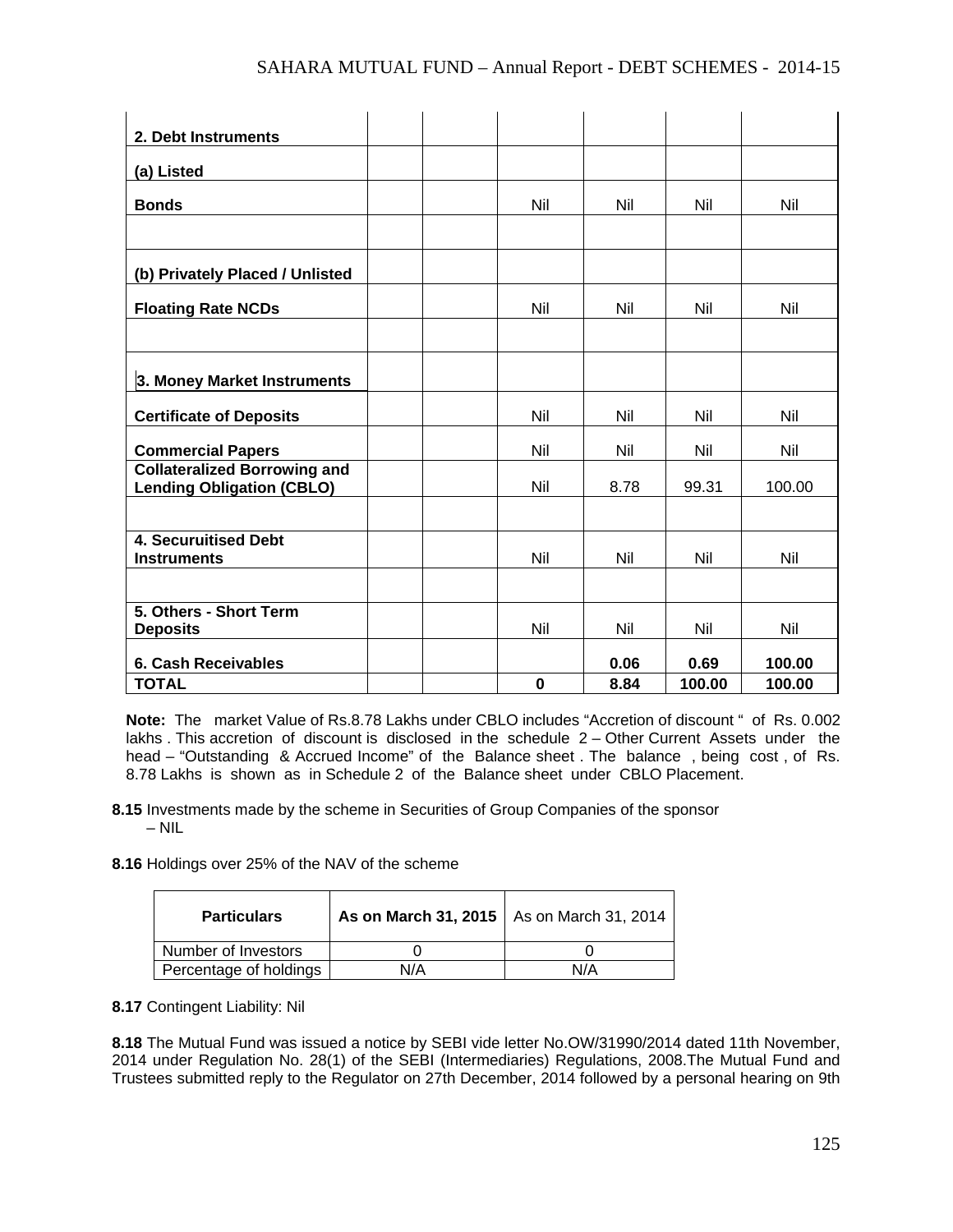February 2015 wherein the management has given explanations and clarifications in the matter to the Regulator.

**8.19** Previous period figures have been reclassified/regrouped, wherever necessary, to conform to the current year's classification.

As per our attached report of even date

| For Chaturvedi & Co.<br><b>Chartered Accountants</b><br>Firm Regn. No.:- 302137E | For Sahara Asset Management Company<br><b>Private Ltd</b>       |                                      | <b>For Sahara Mutual Fund</b> |                           |
|----------------------------------------------------------------------------------|-----------------------------------------------------------------|--------------------------------------|-------------------------------|---------------------------|
| <b>S.N.Chaturvedi</b><br><b>Partner</b><br>Mem.No: 040479                        | O P Srivastava<br><b>Director</b>                               | R M Joshi<br><b>Director</b>         | S R Hegde<br><b>Trustee</b>   | P V Rao<br><b>Trustee</b> |
|                                                                                  | Naresh Kumar Garg<br><b>Chief Executive Officer</b>             | Ashwini Kumar<br><b>Fund Manager</b> |                               |                           |
|                                                                                  | Vidya Manjrekar<br><b>Head- Operations &amp; NAV Accounting</b> |                                      |                               |                           |
| <b>Place:</b> Mumbai<br>Date: $19th$ May 2015                                    |                                                                 |                                      |                               |                           |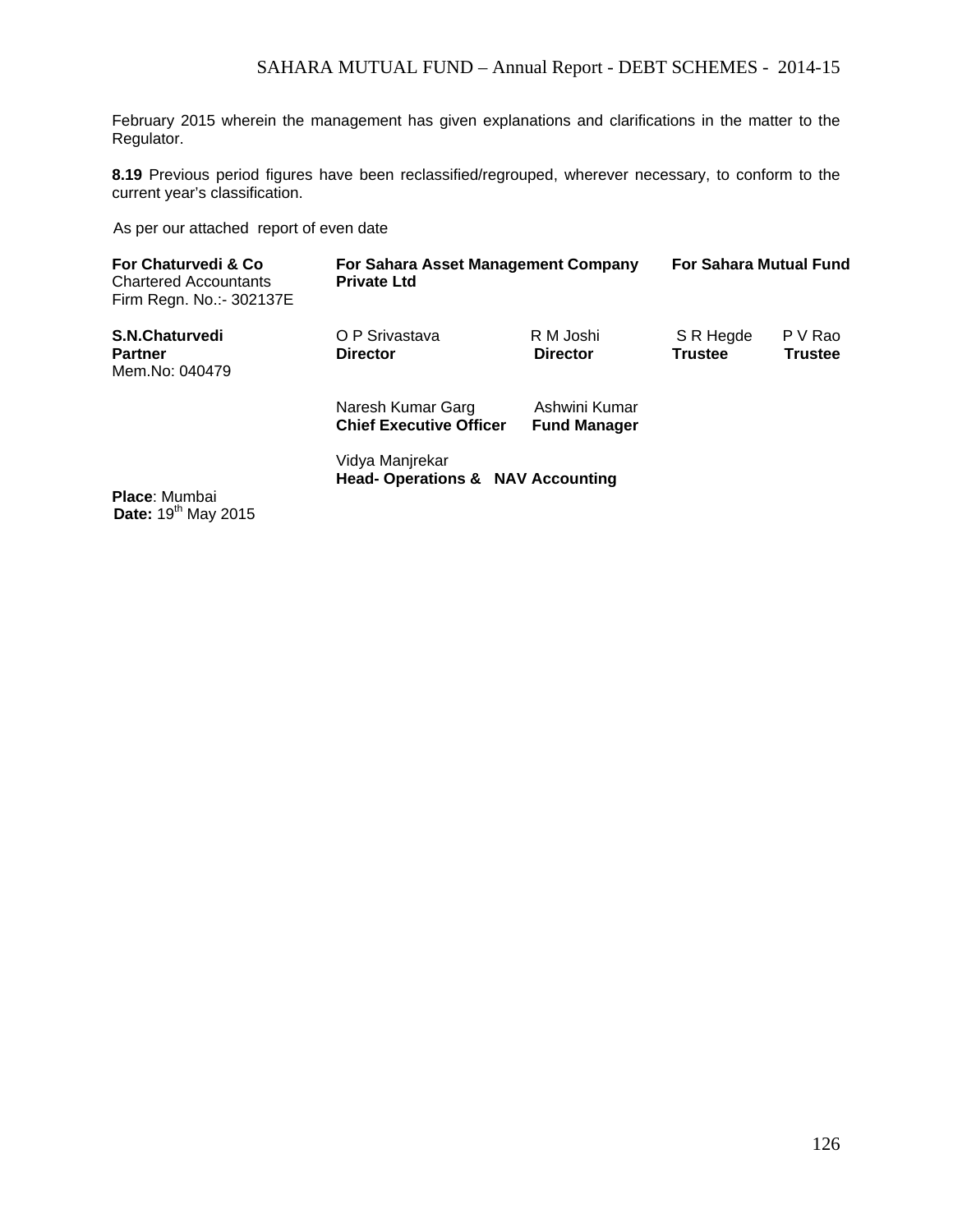| <b>SAHARA CLASSIC FUND</b>                                                              | As at             | As at             | As at             |
|-----------------------------------------------------------------------------------------|-------------------|-------------------|-------------------|
| <b>Particulars</b>                                                                      | 31-Mar-15         | 31-Mar-14         | 31/03/2013        |
|                                                                                         | (Rs. Per<br>Unit) | (Rs. Per<br>Unit) | (Rs. Per<br>Unit) |
| (a) Gross Income                                                                        |                   |                   |                   |
| (i) Income other than Profit on sale of Investments                                     | 2.73              | 1.31              | 1.49              |
| (ii) Income from Profit (net of loss) on inter-scheme sales/<br>transfer of Investments | 0.00              | 0.00              | 0.00              |
|                                                                                         |                   |                   |                   |
| (iii) Income from Profit (net of Loss) on sale other than Inter                         |                   |                   |                   |
| scheme                                                                                  | 0.00              | 0.02              | 0.01              |
|                                                                                         |                   |                   |                   |
| (iv) Transfer to revenue account from past year's reserve                               | 0.00              | 0.00              | 0.00              |
| (b) Aggregate of expenses, write off, amortisation and                                  |                   |                   |                   |
| charges                                                                                 | 0.12              | 0.06              | 0.06              |
|                                                                                         |                   |                   |                   |
| (c) Net Income                                                                          | 2.60              | 1.27              | 1.44              |
|                                                                                         |                   |                   |                   |
| (d) Net unrealised appreciation/(diminution) in value of<br><b>Investments</b>          | 0.00              | 0.00              | 0.00              |
|                                                                                         |                   |                   |                   |
| (e) Net Asset Value                                                                     |                   |                   |                   |
| Dividend Plan                                                                           | 18.8406           | 17.4774           | 16.1075           |
| Growth Plan                                                                             | 18.8390           | 17.4774           | 16.1080           |
| Direct Dividend Plan                                                                    | 18.8046           | 17.4774           | 16.1075           |
| Direct Growth Plan                                                                      | 18.8439           | 17.4798           | 16.1085           |
|                                                                                         |                   |                   |                   |
| (f) Repurchase Price during the year**                                                  |                   |                   |                   |
| (i) Highest                                                                             |                   |                   |                   |
| Dividend Plan                                                                           | 18.2754           | 16.9397           | 15.6123           |
| Growth Plan                                                                             | 18.2738           | 16.9397           | 15.6128           |
| Direct Dividend Plan                                                                    | 18.4638           | 17.1143           | 15.7987           |
| Direct Growth Plan                                                                      | 18.4670           | 17.1167           | 15.8033           |
| (ii) Lowest                                                                             |                   |                   |                   |
| Dividend Plan                                                                           | 16.9656           | 15.6488           | 14.3793           |
| Growth Plan                                                                             | 16.9655           | 15.6494           | 14.3799           |
| Direct Dividend Plan                                                                    | 17.1405           | 15.8101           | 15.4827           |
| Direct Growth Plan                                                                      | 17.1428           | 15.8111           | 15.4902           |
|                                                                                         |                   |                   |                   |

## **HISTORICAL PER UNIT STATISTICS**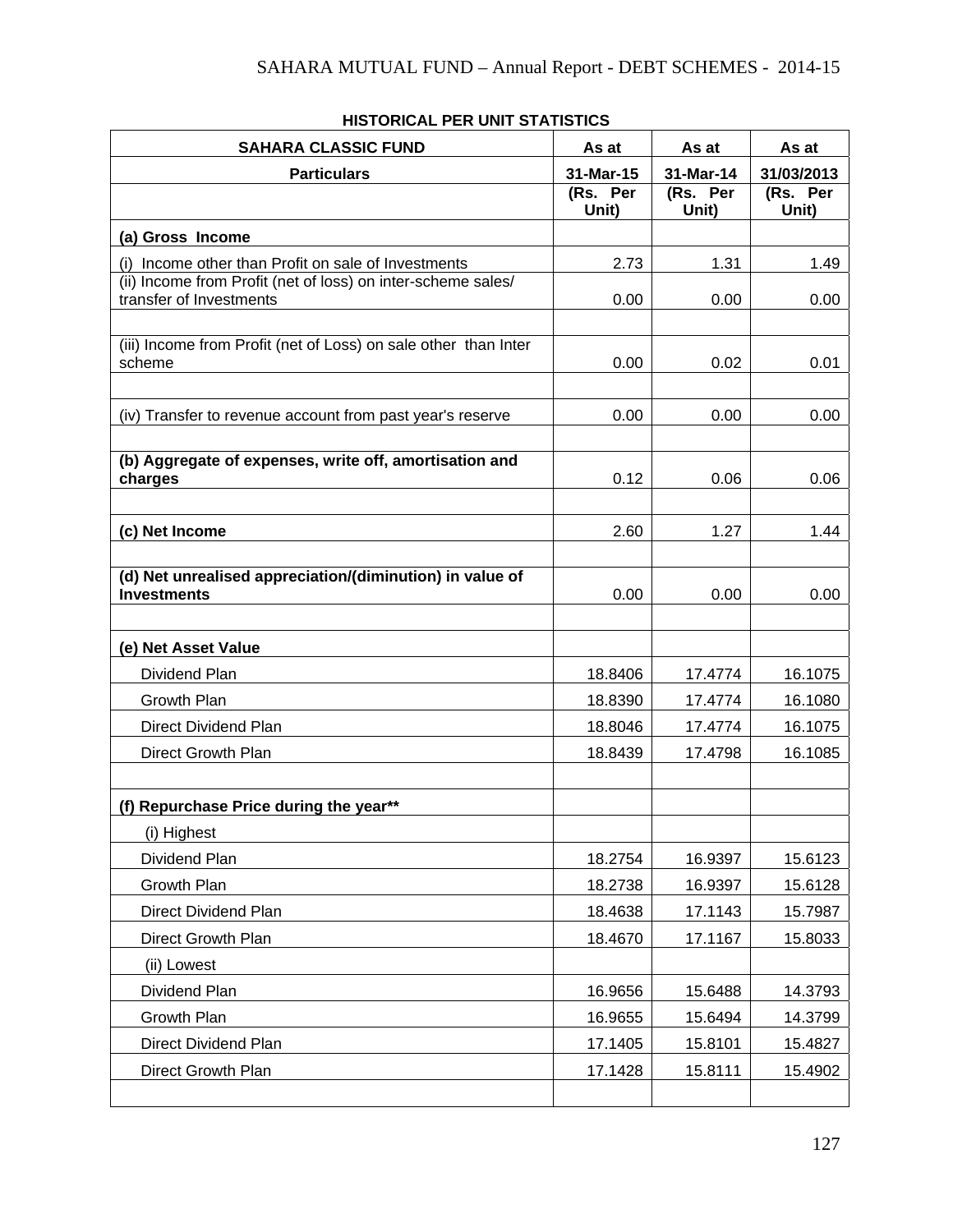| (g) Resale Price during the year**                                                                                                                                                                                                                                                                         |         |         |         |
|------------------------------------------------------------------------------------------------------------------------------------------------------------------------------------------------------------------------------------------------------------------------------------------------------------|---------|---------|---------|
| (i) Highest                                                                                                                                                                                                                                                                                                |         |         |         |
| Dividend Plan                                                                                                                                                                                                                                                                                              | 19.0290 | 17.4636 | 16.2562 |
| Growth Plan                                                                                                                                                                                                                                                                                                | 19.0274 | 17.4636 | 16.2567 |
| Direct Dividend Plan                                                                                                                                                                                                                                                                                       | 18.8406 | 17.4636 | 16.0952 |
| Direct Growth Plan                                                                                                                                                                                                                                                                                         | 18.8439 | 17.4660 | 16.0961 |
| (ii) Lowest                                                                                                                                                                                                                                                                                                |         |         |         |
| Dividend Plan                                                                                                                                                                                                                                                                                              | 17.6652 | 16.1328 | 14.9722 |
| Growth Plan                                                                                                                                                                                                                                                                                                | 17.6651 | 16.1334 | 14.9728 |
| Direct Dividend Plan                                                                                                                                                                                                                                                                                       | 17.4903 | 16.1328 | 15.7987 |
| Direct Growth Plan                                                                                                                                                                                                                                                                                         | 17.4927 | 16.1338 | 15.4872 |
|                                                                                                                                                                                                                                                                                                            |         |         |         |
| (h) Ratio of expenses to average daily net assets by<br>Percentage                                                                                                                                                                                                                                         | 0.36%   | 0.36%   | 0.36%   |
|                                                                                                                                                                                                                                                                                                            |         |         |         |
| (i) Ratio of income to average daily net assets by<br><b>Percentage</b> (excluding transfer to revenue account from past<br>year's reserve but including net change in unrealized<br>appreciation / depreciation in value of Investments and<br>adjusted for net loss on sale / redemption of investments) | 7.89%   | 8.48%   | 8.70%   |

\*\*Based on the maximum load during the year Per unit calculations based on number of units in issue at the end of the period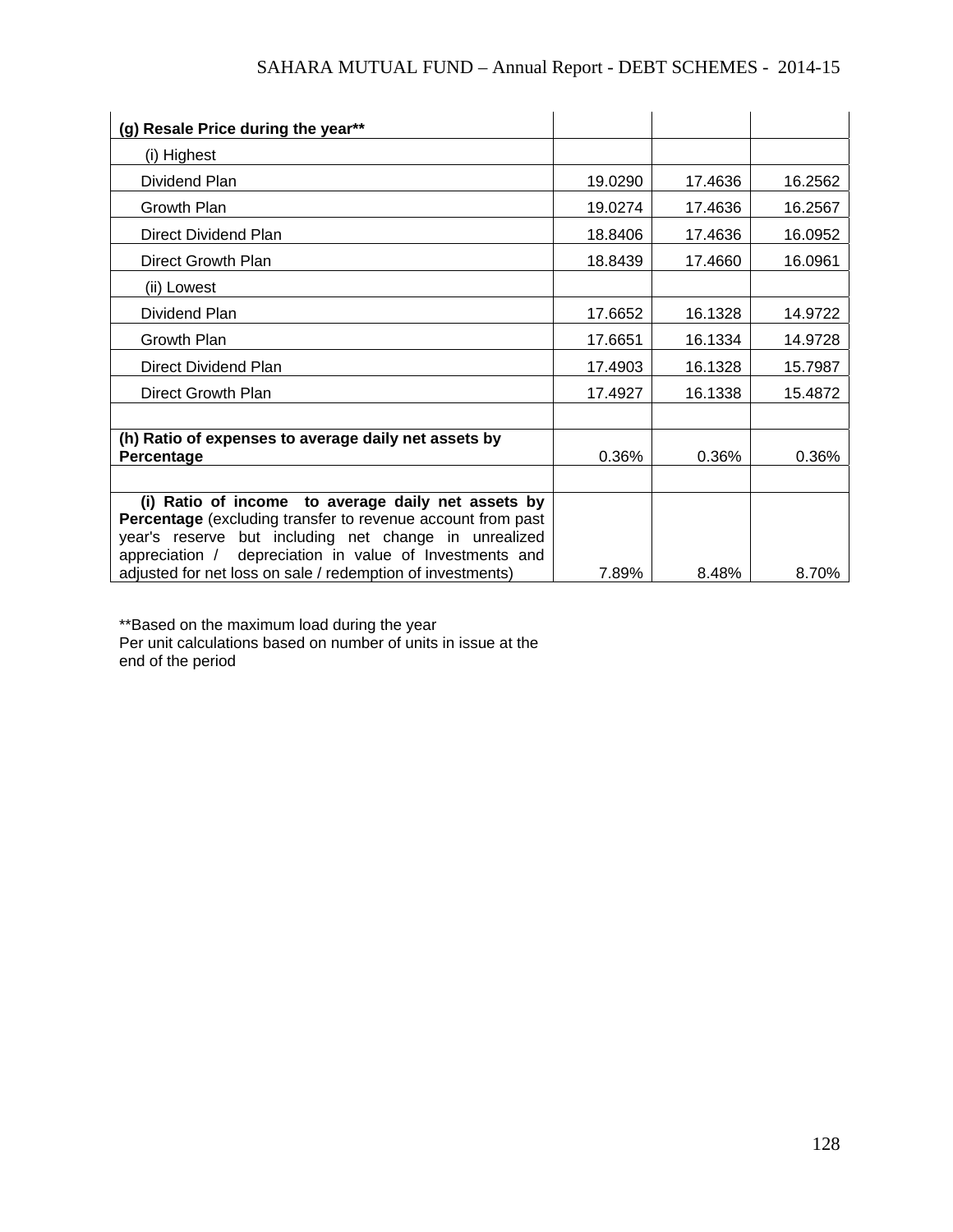## **INDEPENDENT AUDITOR'S REPORT**

To the Trustees of Sahara Mutual Fund

#### **Report on the Financial Statements**

We have audited the accompanying financial statements of Sahara Mutual Fund – **Sahara Short Term Bond Fund** ("the Scheme"), which comprise the Balance Sheet as at March 31, 2015, and the Revenue Account for the year then ended, and a summary of significant accounting policies and other explanatory information.

#### **Management's Responsibility for the Financial Statements**

The Trustees of Sahara Mutual Fund and the Board of Directors of Sahara Asset Management Company Private Limited (the "Directors") are responsible for the preparation of these financial statements that give a true and fair view of the financial position and financial performance of the Scheme in accordance with the accounting policies and standards specified in the Ninth Schedule of the Securities and Exchange Board of India (Mutual Funds) Regulations, 1996 (the "Regulations") and amendments thereto, as applicable. This responsibility also includes maintenance of adequate accounting records for safeguarding the assets of the Scheme and for preventing and detecting frauds and other irregularities; selection and application of appropriate accounting policies; making judgements and estimates that are reasonable and prudent; and design, implementation and maintenance of adequate internal financial controls, that were operating effectively for ensuring the accuracy and completeness of the accounting records, relevant to the preparation and presentation of the financial statements that give a true and fair view and are free from material misstatement, whether due to fraud or error.

#### **Auditor's Responsibility**

Our responsibility is to express an opinion on these financial statements based on our audit. We have taken into account the Regulations, the applicable accounting standards and the Standards on Auditing issued by the Institute of Chartered Accountants of India. Those Standards require that we comply with ethical requirements and plan and perform the audit to obtain reasonable assurance about whether the financial statements are free from material misstatement.

An audit involves performing procedures to obtain audit evidence about the amounts and disclosures in the financial statements. The procedures selected depend on the auditor's judgment, including the assessment of the risks of material misstatement of the financial statements, whether due to fraud or error. In making those risk assessments, the auditor considers internal financial controls relevant to the Scheme's preparation of the financial statements that give a true and fair view in order to design audit procedures that are appropriate in the circumstances, but not for the purpose of expressing an opinion on whether the Scheme has in place an adequate internal financial controls system over financial reporting and the operating effectiveness of such controls. An audit also includes evaluating the appropriateness of accounting policies used and the reasonableness of the accounting estimates made by the Directors, as well as evaluating the overall presentation of the financial statements.

We believe that the audit evidence we have obtained is sufficient and appropriate to provide a basis for our audit opinion on the financial statements.

#### **Opinion**

In our opinion and to the best of our information and according to the explanations given to us, the financial statements give the information required by the Securities and Exchange Board of India (Mutual Funds) Regulations, 1996 and amendments thereto, as applicable, in the manner so required and give a true and fair view in conformity with the accounting principles generally accepted in India:

(a) in the case of the Balance Sheet, of the state of affairs of the Scheme as at March 31, 2015;

(b) in the case of the Revenue Account, of the surplus for the year ended on that date.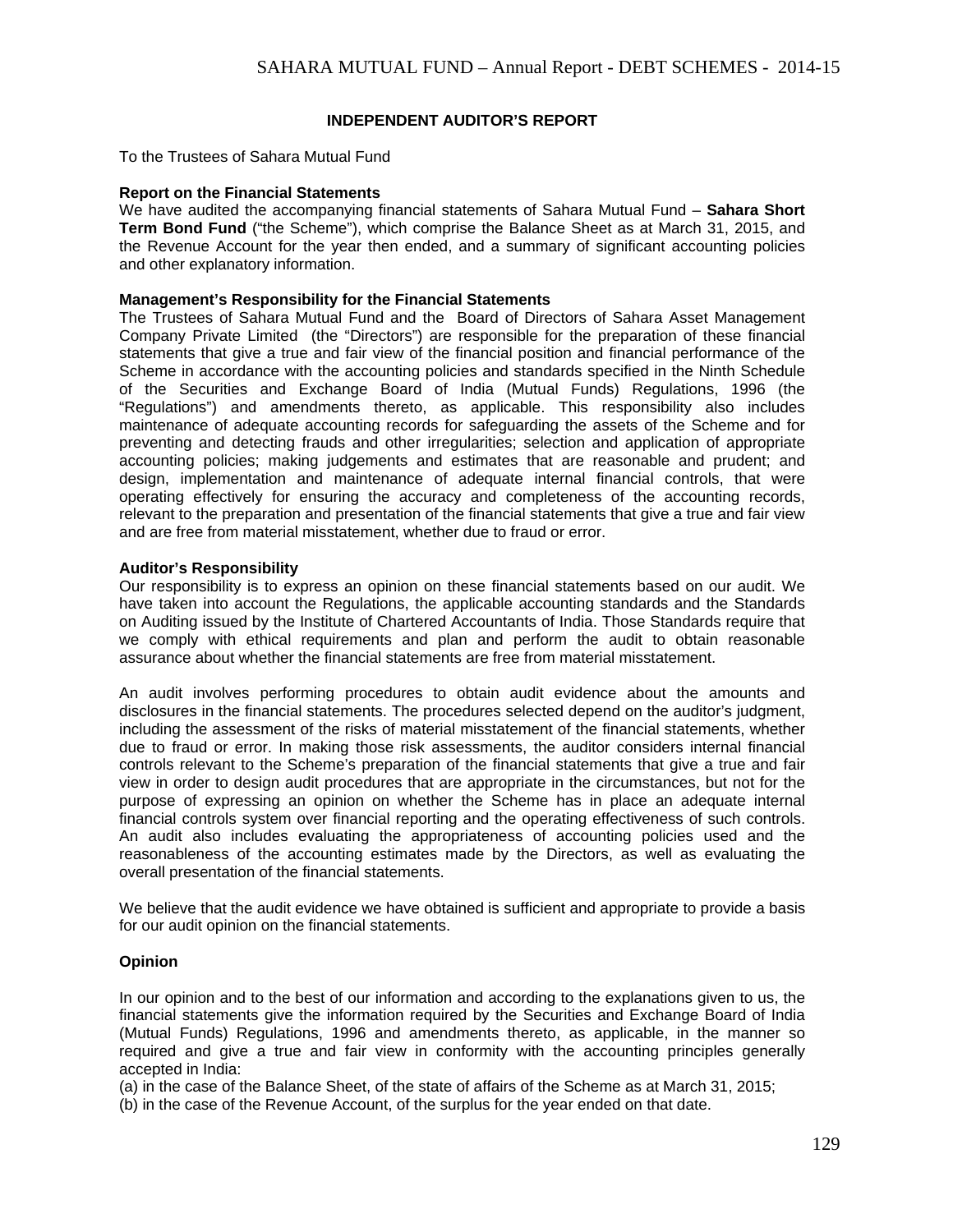## **Report on Other Legal and Regulatory Requirements**

As required by the Securities and Exchange Board of India (Mutual Funds) Regulations, 1996 and amendments thereto, as applicable, we report that:

- a) We have obtained all the information and explanations, which to the best of our knowledge and belief were necessary for the purpose of our audit.
- b) The Balance Sheet and Revenue Account dealt with by this Report are in agreement with the books of account of the Scheme.
- c) The statement of account has been prepared in accordance with the accounting policies and standards specified in the Ninth Schedule of the Securities and Exchange Board of India (Mutual Funds) Regulations, 1996 and amendments thereto, as applicable.
- d) We have reviewed the Valuation Policy being followed for the schemes of Sahara Mutual Fund. The Valuation Policy implemented for the scheme is in line with the SEBI guidelines issued in this regard.

## **For Chaturvedi & Co.**

Chartered Accountants (Firm's Registration No. 302137E)

(SN Chaturvedi) (Partner) Mem. No. 040479

Place : Mumbai Date:  $19^{th}$  May 2015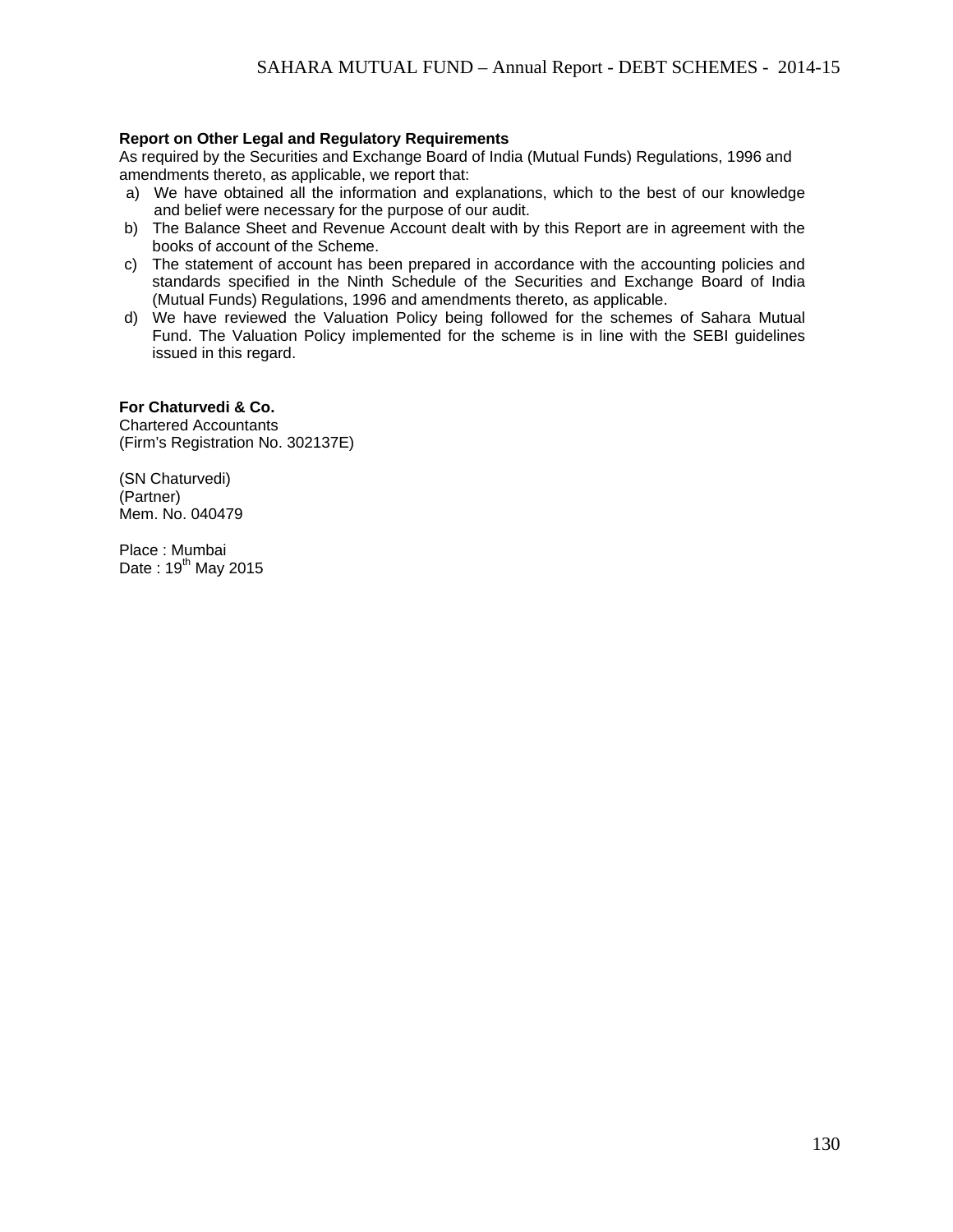|                                                                                                                                                                                                                                                                                                               |                                                     |                 | <b>BALANCE SHEET AS AT MARCH 31, 2015</b>    |                                          |                               |                                          |
|---------------------------------------------------------------------------------------------------------------------------------------------------------------------------------------------------------------------------------------------------------------------------------------------------------------|-----------------------------------------------------|-----------------|----------------------------------------------|------------------------------------------|-------------------------------|------------------------------------------|
| <b>SAHARA SHORT TERM BOND FUND</b>                                                                                                                                                                                                                                                                            |                                                     | <b>Schedule</b> | As at                                        |                                          | As at                         |                                          |
|                                                                                                                                                                                                                                                                                                               |                                                     |                 | March 31, 2015                               |                                          | March 31, 2014                |                                          |
| <b>ASSETS</b>                                                                                                                                                                                                                                                                                                 |                                                     |                 | (Rs)                                         |                                          | (Rs)                          |                                          |
| Investments                                                                                                                                                                                                                                                                                                   |                                                     | 1               |                                              |                                          |                               | 29,596,832                               |
| <b>Other Current Assets</b>                                                                                                                                                                                                                                                                                   |                                                     | $\overline{2}$  | 22,708,056                                   |                                          |                               | 107,609,404                              |
| <b>Total Assets</b>                                                                                                                                                                                                                                                                                           |                                                     |                 | 22,708,056                                   |                                          |                               | 137,206,236                              |
| <b>LIABILITIES</b>                                                                                                                                                                                                                                                                                            |                                                     |                 |                                              |                                          |                               |                                          |
| Unit Capital                                                                                                                                                                                                                                                                                                  |                                                     | 3               | 14,014,206                                   |                                          |                               | 91,871,544                               |
| Reserves & Surplus                                                                                                                                                                                                                                                                                            |                                                     | $\overline{4}$  | 8,658,202                                    |                                          |                               | 45,260,563                               |
| <b>Current Liabilities &amp; Provisions</b>                                                                                                                                                                                                                                                                   |                                                     | 5               |                                              | 35,648                                   |                               | 74,129                                   |
| <b>Total Liabilities</b>                                                                                                                                                                                                                                                                                      |                                                     |                 | 22,708,056                                   |                                          |                               | 137,206,236                              |
| Net Asset Value per unit (Rs.)<br>Dividend Plan<br><b>Growth Plan</b><br><b>Direct Dividend Plan</b><br>Direct Growth Plan<br>Significant Accounting Policies and Notes to<br>the accounts<br>Schedules 1 to 5 and 8 form an integral part<br>of the Balance Sheet<br>As per our attached report of even date |                                                     | 8               |                                              | 10.5306<br>16.5490<br>10.5424<br>16.5777 |                               | 10.4572<br>15.2988<br>10.4595<br>15.3129 |
| For Chaturvedi & Co<br><b>Chartered Accountants</b><br>Firm Regn. No.:- 302137E                                                                                                                                                                                                                               | <b>Private Ltd</b>                                  |                 | For Sahara Asset Management Company          |                                          | <b>For Sahara Mutual Fund</b> |                                          |
| <b>S.N.Chaturvedi</b><br><b>Partner</b><br>Mem.No: 040479                                                                                                                                                                                                                                                     | O P Srivastava<br><b>Director</b>                   |                 | R M Joshi<br><b>Director</b>                 | <b>Trustee</b>                           | S R Hegde                     | P V Rao<br><b>Trustee</b>                |
|                                                                                                                                                                                                                                                                                                               | Naresh Kumar Garg<br><b>Chief Executive Officer</b> |                 | Ashwini Kumar<br><b>Fund Manager</b>         |                                          |                               |                                          |
| Place: Mumbai                                                                                                                                                                                                                                                                                                 | Vidya Manjrekar                                     |                 | <b>Head- Operations &amp; NAV Accounting</b> |                                          |                               |                                          |

**Date:** 19<sup>th</sup> May 2015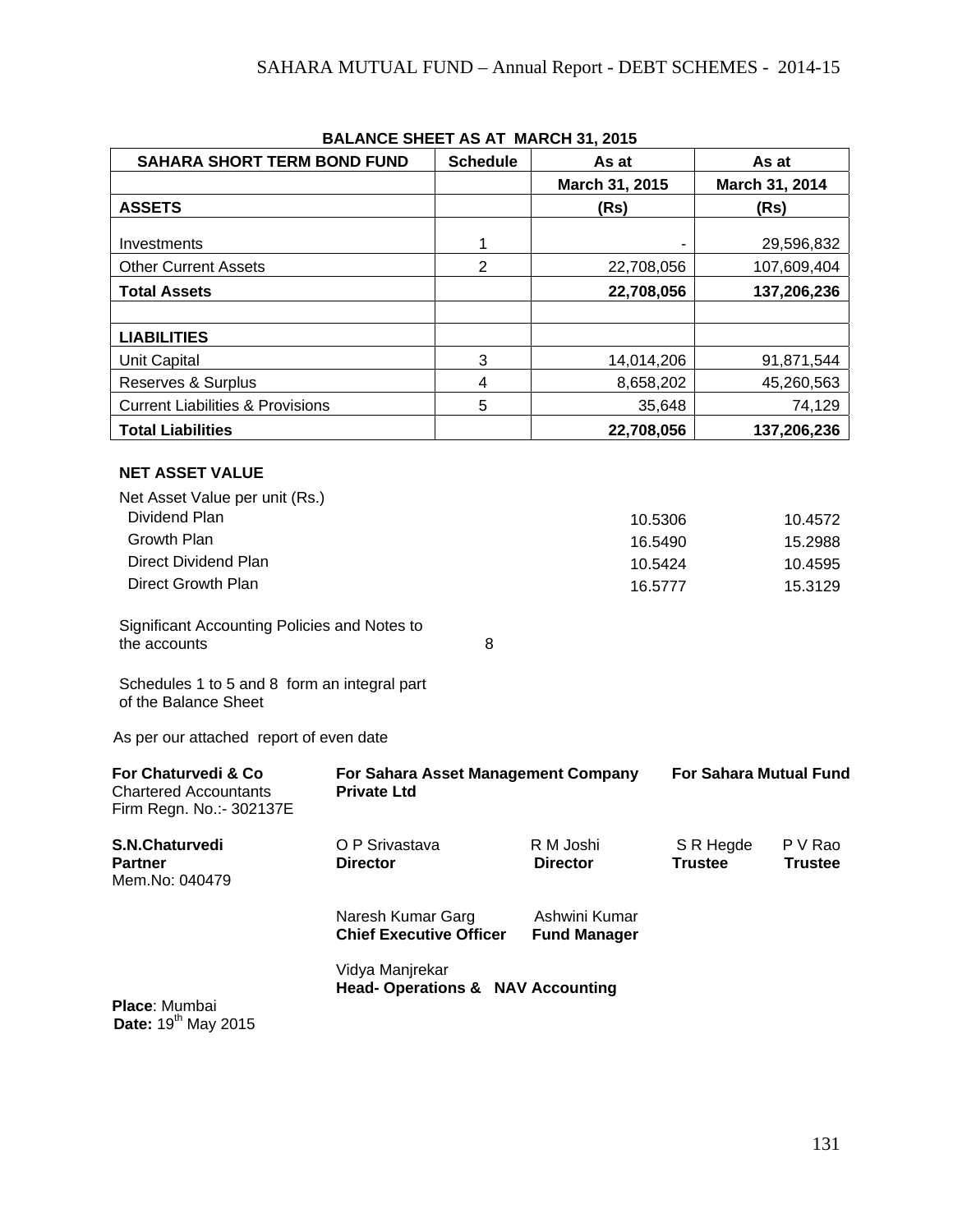| <b>SAHARA SHORT TERM BOND FUND</b>                              | <b>Schedule</b> | For the Year<br>ended March 31,<br>2015 | For the Year<br>ended March<br>31, 2014 |
|-----------------------------------------------------------------|-----------------|-----------------------------------------|-----------------------------------------|
|                                                                 |                 | (Rs)                                    | (Rs)                                    |
| <b>INCOME</b>                                                   |                 |                                         |                                         |
| Interest & Discount Income                                      | 6               | 6,599,959                               | 14,217,275                              |
| Profit on Sale / Redemption of Investments (Net)                |                 | 227                                     |                                         |
| (Other than Inter Scheme Transfer / Sale)                       |                 |                                         |                                         |
| <b>Total Income</b>                                             |                 | 6,600,186                               | 14,217,275                              |
|                                                                 |                 |                                         |                                         |
| <b>EXPENSES &amp; LOSSES</b>                                    |                 |                                         |                                         |
| Loss on Sale / Transfer of Investments - Inter<br>Scheme (Net)  |                 |                                         | 103,926                                 |
| <b>Management Fees</b>                                          |                 | 89,493                                  | 227,430                                 |
| ST on Management Fees                                           |                 | 11,064                                  | 28,112                                  |
| <b>Investor Education &amp; Awareness Fees</b>                  |                 | 15,982                                  | 35,292                                  |
| Registrar & Transfer Agent Charges                              |                 | 27,204                                  | 63,565                                  |
| Custodian Fees                                                  |                 | 15,675                                  | 37,006                                  |
| Fees & Expenses of Trustees                                     |                 | 8,204                                   | 22,711                                  |
| <b>Statutory Audit Fees</b>                                     |                 | 7,030                                   | 16,967                                  |
| Internal Audit Fees                                             |                 | 9,589                                   | 24,422                                  |
| Insurance                                                       |                 |                                         | 2,931                                   |
| Costs related to Investor Communication                         |                 | 6,137                                   | 17,475                                  |
| Transaction cost                                                |                 | 26,674                                  | 32,139                                  |
| Marketing & Selling Exps. Including agents<br>commission        |                 | 80                                      |                                         |
| <b>Total Expenses</b>                                           |                 | 217,132                                 | 611,976                                 |
|                                                                 |                 |                                         |                                         |
| Net Surplus for the Year                                        |                 | 6,383,054                               | 13,605,299                              |
| Provision/ Write Back for diminution in the value               |                 |                                         |                                         |
| of Investment<br>Net Surplus for the Year (excluding unrealised | $\overline{7}$  | 17,728                                  | (10,080)                                |
| appreciation)                                                   |                 | 6,400,782                               | 13,595,219                              |
| Transfer from Income Equalisation Reserve                       |                 |                                         |                                         |

## **REVENUE ACCOUNT FOR THE YEAR ENDED March 31, 2015**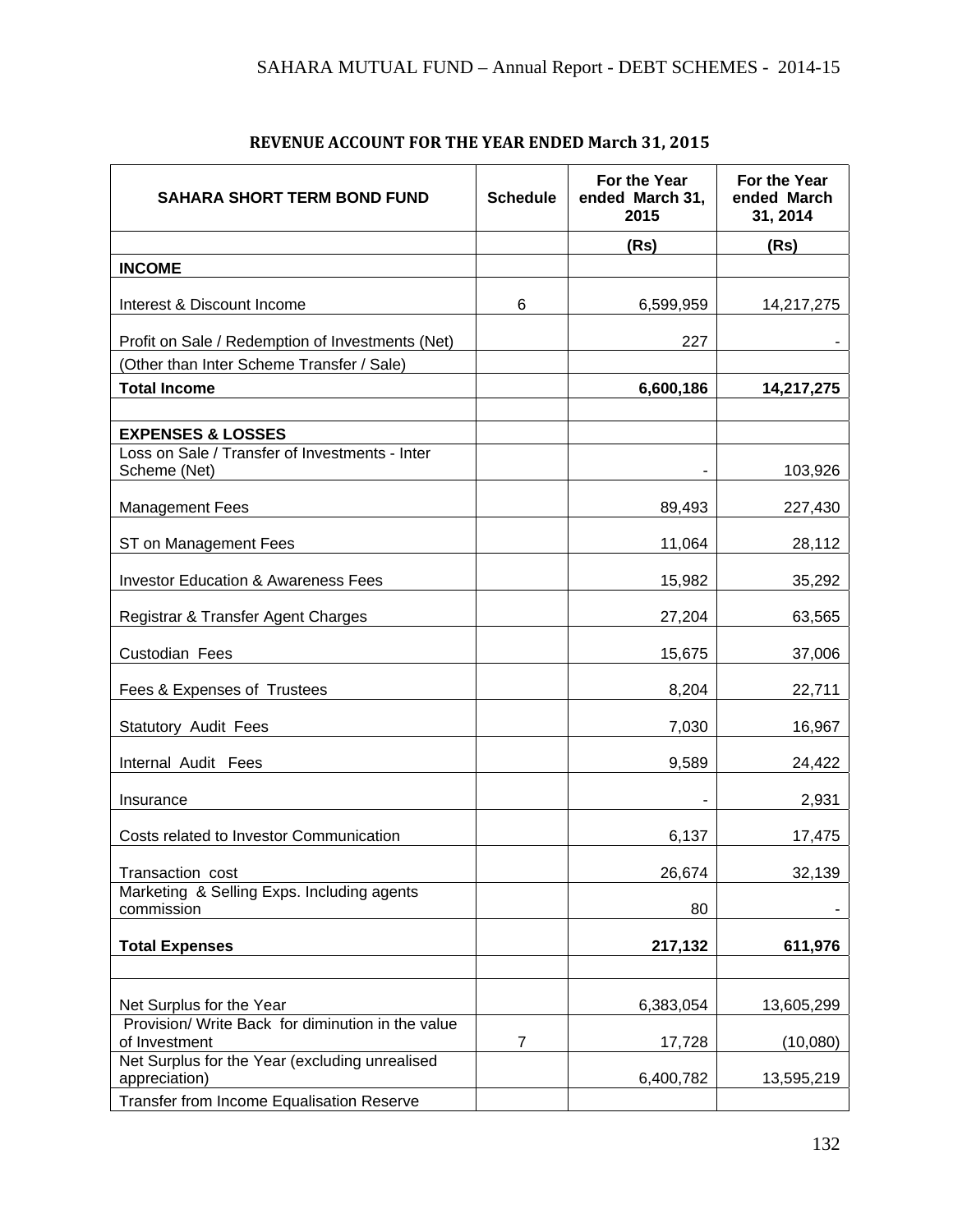|                                                   | (40,625,042) | 13,947,748 |
|---------------------------------------------------|--------------|------------|
| Dividend paid including dividend distribution tax | (279, 659)   | (533, 173) |
| Net: Transferred to Revenue Reserve               | (34,503,919) | 27,009,794 |

Significant Accounting Policies and Notes to the accounts 8

Schedules 6 to 8 form an integral part of the Revenue Account

As per our attached report of even date

| For Chaturvedi & Co.<br><b>Chartered Accountants</b><br>Firm Regn. No.:- 302137E | <b>For Sahara Asset Management Company</b><br><b>Private Ltd</b> | <b>For Sahara Mutual Fund</b>        |                             |                           |
|----------------------------------------------------------------------------------|------------------------------------------------------------------|--------------------------------------|-----------------------------|---------------------------|
| <b>S.N.Chaturvedi</b><br><b>Partner</b><br>Mem.No: 040479                        | O P Srivastava<br><b>Director</b>                                | R M Joshi<br><b>Director</b>         | S R Hegde<br><b>Trustee</b> | P V Rao<br><b>Trustee</b> |
|                                                                                  | Naresh Kumar Garg<br><b>Chief Executive Officer</b>              | Ashwini Kumar<br><b>Fund Manager</b> |                             |                           |
| <b>Place: Mumbai</b>                                                             | Vidya Manjrekar<br><b>Head- Operations &amp; NAV Accounting</b>  |                                      |                             |                           |

**Date:** 19<sup>th</sup> May 2015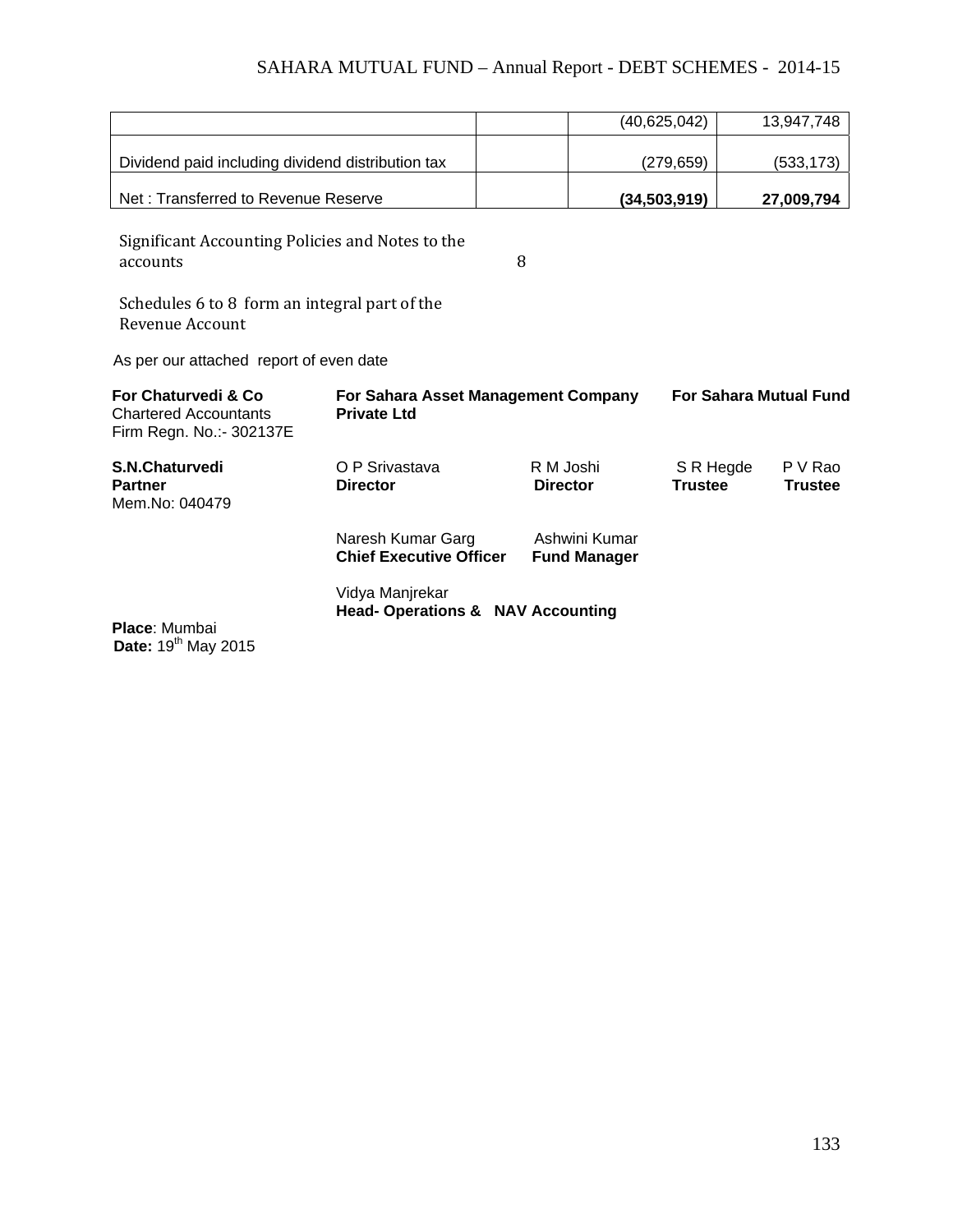| <b>SAHARA SHORT TERM BOND</b>                                     |                |                |
|-------------------------------------------------------------------|----------------|----------------|
| <b>FUND</b>                                                       | As at          | As at          |
| <b>SCHEDULES FORMING PART</b><br>OF THE BALANCE SHEET             | March 31, 2015 | March 31, 2014 |
|                                                                   | (Rs)           | (Rs)           |
| <b>SCHEDULE 1</b>                                                 |                |                |
| <b>Investments</b>                                                |                |                |
| (Refer Note 8.14 of Schedule 8                                    |                |                |
| for detailed Portfolio statement)                                 |                |                |
| <b>Certificate of Deposits</b>                                    | -              | 29,596,832     |
|                                                                   |                |                |
|                                                                   | -              | 29,596,832     |
|                                                                   |                |                |
| <b>SCHEDULE 2</b>                                                 |                |                |
| <b>Other Current Assets</b>                                       |                |                |
| <b>Balances with Banks in Current</b>                             |                |                |
| accounts                                                          | 375,527        | 547,236        |
| Reverse Repo arrangements                                         |                | 46,874,626     |
| <b>Collateralized Borrowing and</b>                               |                |                |
| Lending Obligation (CBLO)                                         | 22,313,870     | 59,909,725     |
| Outstanding and accrued income                                    | 6,021          | 265,180        |
| Investment - Liquid MF Units for                                  |                |                |
| Dividend                                                          | 12,638         | 12,637         |
|                                                                   | 22,708,056     | 107,609,404    |
|                                                                   |                |                |
| <b>SCHEDULE 3</b>                                                 |                |                |
| <b>Unit Capital</b>                                               |                |                |
| Dividend Option 87520.667                                         |                |                |
| units of Rs.10 each                                               | 875,207        | 7,204,129      |
| (Previous Year - 2013-2014 -                                      |                |                |
| 720412.844 units of Rs.10 each)<br>Growth Option 782684.835 units |                |                |
| of Rs.10 each                                                     | 7,826,848      | 32,307,377     |
| (Previous Year - 2013-2014 -                                      |                |                |
| 3230737.686 units of Rs.10                                        |                |                |
| each)                                                             |                |                |
| Direct Dividend Option 1357.078<br>units of Rs.10 each            | 13,571         | 12,863         |
|                                                                   |                |                |
|                                                                   |                |                |
| (Previous Year - 2013-2014 -                                      |                |                |
| 1286.242 units of Rs.10 each)                                     |                |                |
| <b>Direct Growth Option</b><br>529858.034 units of Rs.10 each     | 5,298,580      | 52,347,175     |
| (Previous Year - 2013-2014 -                                      |                |                |
| 5234717.490 units of Rs.10                                        |                |                |
| each)                                                             |                |                |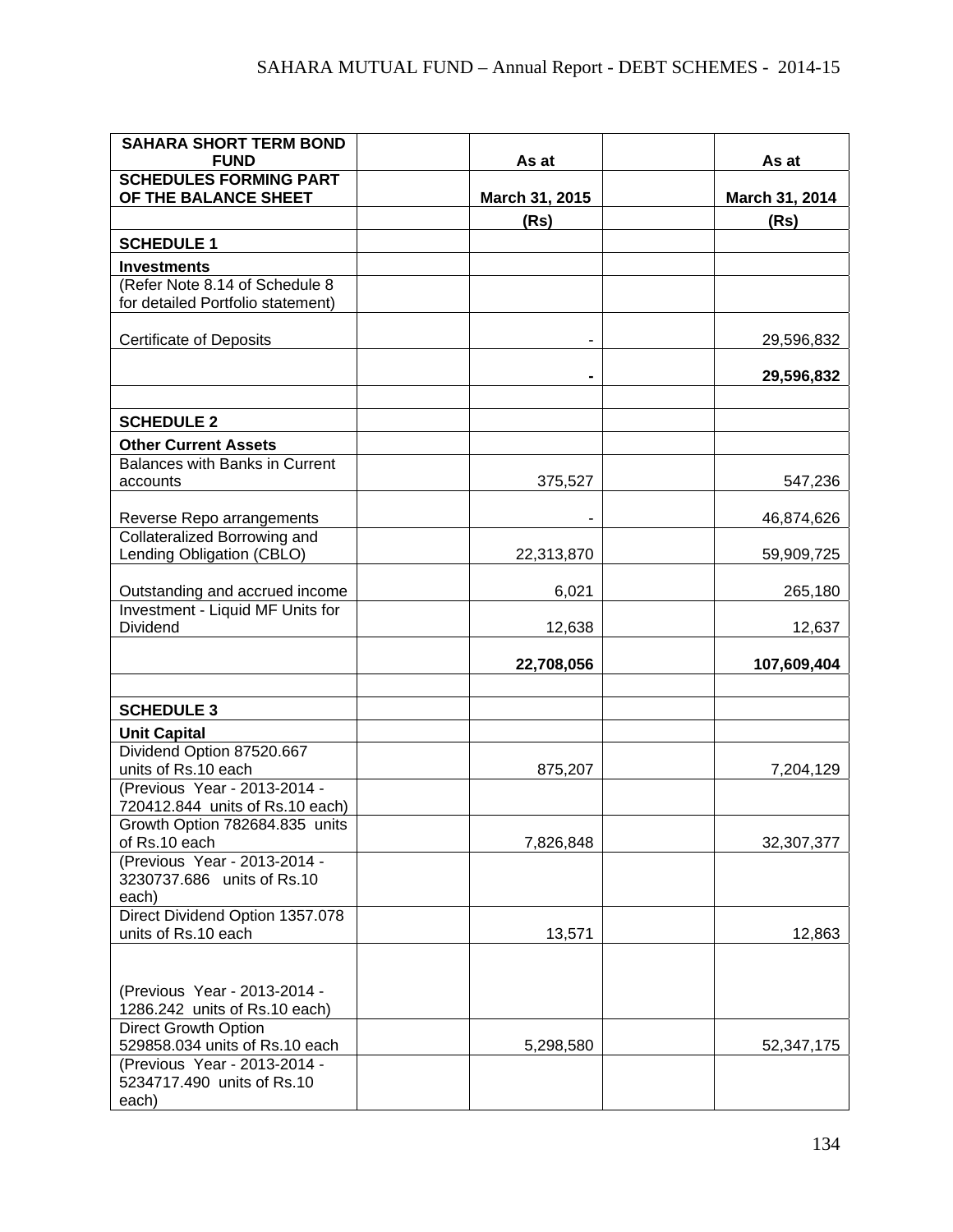| Total                                                         |                | 14,014,206  |                | 91,871,544  |
|---------------------------------------------------------------|----------------|-------------|----------------|-------------|
| (Refer Note 8.10 of Schedule 8)                               |                |             |                |             |
|                                                               |                |             |                |             |
| <b>SCHEDULE 4</b>                                             |                |             |                |             |
| <b>Reserves and Surplus</b>                                   |                |             |                |             |
| <b>Revenue Reserve</b>                                        |                |             |                |             |
| Balance as at beginning of the<br>year                        | 46,846,513     |             | 19,836,719     |             |
| <b>Transferred from Revenue</b>                               |                |             |                |             |
| Account                                                       | (34,503,919)   |             | 27,009,794     |             |
| Balance as at end of the year                                 |                | 12,342,594  |                | 46,846,513  |
| <b>Income Equalisation Reserve</b>                            |                |             |                |             |
| Balance as at beginning of the<br>year                        |                |             |                |             |
| Additions During the year                                     | (40, 625, 042) |             | 13,947,748     |             |
| <b>Transferred to Revenue Account</b>                         | 40,625,042     |             | (13, 947, 748) |             |
| Balance as at end of the year                                 |                |             |                |             |
| <b>Unrealised Appreciation</b><br><b>Reserve</b>              |                |             |                |             |
| Balance as at beginning of the<br>year                        |                |             | 13,877         |             |
| Additions During the year                                     |                |             | (13, 877)      |             |
| Balance as at end of the year                                 |                |             |                |             |
|                                                               |                |             |                |             |
| <b>Unit Premium Reserve</b><br>Balance as at beginning of the |                |             |                |             |
| vear                                                          | (1,585,950)    |             | (730, 205)     |             |
| Additions During the year                                     | (2,098,442)    |             | (855, 745)     |             |
| Balance as at end of the year                                 |                | (3,684,392) |                | (1,585,950) |
|                                                               |                | 8,658,202   |                | 45,260,563  |
|                                                               |                |             |                |             |
| <b>SCHEDULE 5</b>                                             |                |             |                |             |
| <b>Current Liabilities and</b><br><b>Provisions</b>           |                |             |                |             |
|                                                               |                |             |                |             |
| <b>Sundry Creditors</b>                                       |                | 119         |                | 16,579      |
| Management Fees Payable                                       |                | 179         |                | 2,733       |
| ST on Management Fees                                         |                | 22          |                | 338         |
| Payable - Transaction Fees                                    |                |             |                | 100         |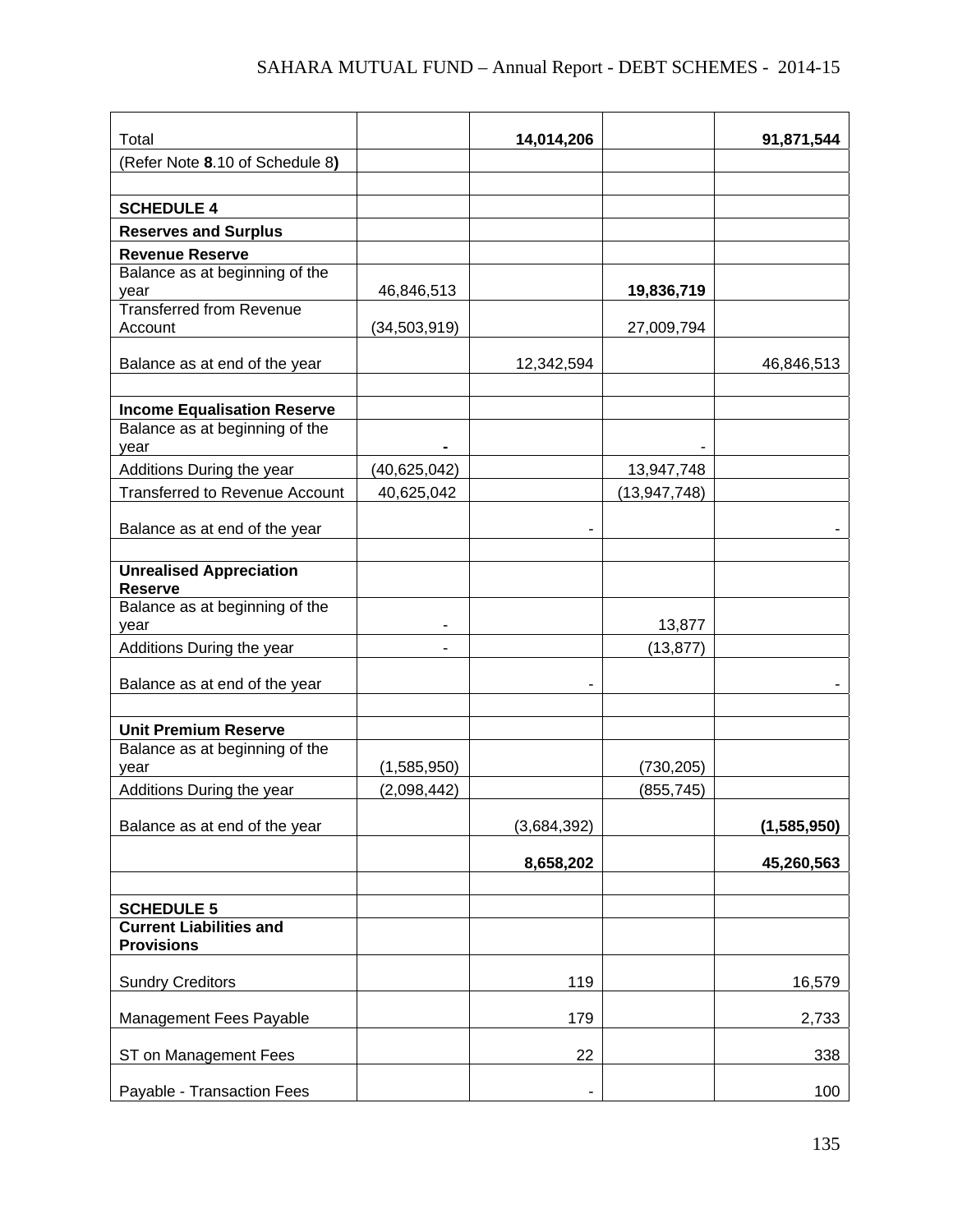| Payable - Fee on Investor<br>Education                                              |                       |                       |
|-------------------------------------------------------------------------------------|-----------------------|-----------------------|
|                                                                                     | 22,690                | 24,881                |
| Payable - Brokerage                                                                 |                       | 150                   |
| Switch Out Payable                                                                  |                       | 10,141                |
| Payable on redemption of units                                                      | 12,638                | 12,638                |
| Payable Units Dividend Tax                                                          |                       | 6,570                 |
|                                                                                     | 35,648                | 74,129                |
| <b>SCHEDULES FORMING PART</b><br>OF REVENUE ACCOUNT                                 | For the Year<br>ended | For the Year<br>ended |
|                                                                                     | March 31, 2015        | March 31, 2014        |
| <b>SCHEDULE 6</b>                                                                   | (Rs)                  | (Rs)                  |
| <b>Interest &amp; Discount Income</b>                                               |                       |                       |
| Commercial Paper/Certificate of<br>Deposit                                          | 396,943               | 6,139,830             |
| <b>CBLO</b>                                                                         | 5,699,016             | 3,860,513             |
| Reverse Repo                                                                        | 504,000               | 4,216,932             |
|                                                                                     | 6,599,959             | 14,217,275            |
| <b>SCHEDULE 7</b>                                                                   |                       |                       |
| <b>Provision/ Write Back for</b><br>dimunition in the value of<br><b>Investment</b> |                       |                       |
| At the beginning of the year                                                        | (17, 728)             | (7,648)               |
| At the end of the year                                                              |                       | (17, 728)             |
|                                                                                     | 17,728                | (10,080)              |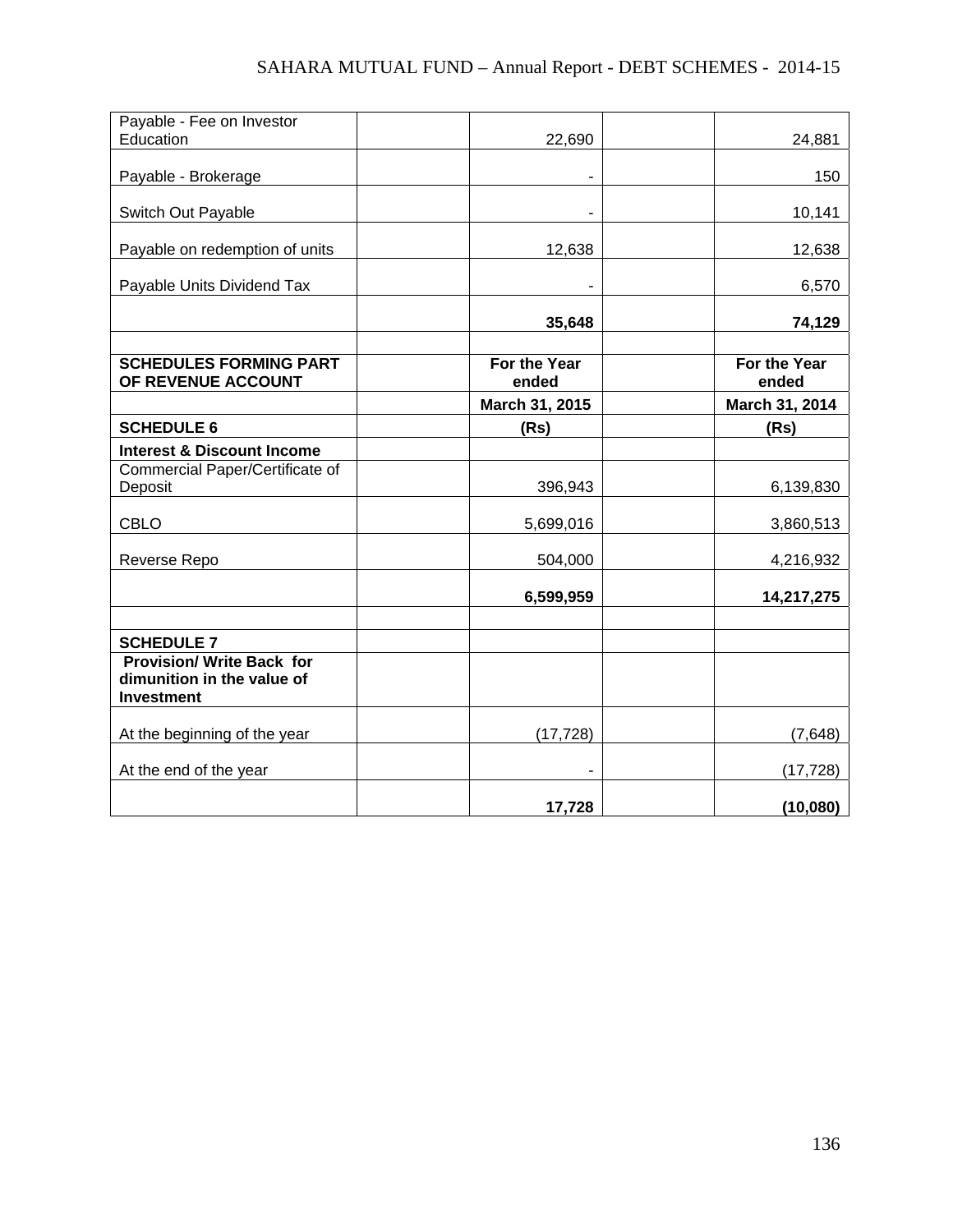## SCHEDULE: 8

## **ACCOUNTING POLICIES AND NOTES FORMING PART OF ACCOUNTS FOR THE YEAR ENDED MARCH 31, 2015.**

## **1. INTRODUCTION**

## **1.1 About the Scheme**

Sahara Short Term Bond Fund is an open ended income fund of Sahara Mutual Fund (the "Fund"). The investment objective of the Scheme is to generate optimal returns consistent with moderate levels of risk and liquidity by investing in debt securities and money market securities In line with SEBI Circular for providing separate options for direct investments, the scheme has now four options (i) Growth Option (ii) Dividend Reinvestment Option (iii) Growth Option – Direct and (iv) Dividend Reinvestment Option – Direct. The scheme will not declare dividend under the Growth Plan. The Income earned on such units will remain invested under the scheme and will be reflected in the Net Asset Value. The new fund offer period of the scheme was from 12/03/2009 to 8/04/2009.

#### **1.2 Asset Management Company**

Sahara Mutual Fund (SMF) has been established as a Trust in accordance with the Indian Trusts Act, 1882, and is sponsored by Sahara India Financial Corporation Limited.

Sahara Asset Management Company Private Limited ("SAMCPL"), a company incorporated under the Companies Act, 1956, has been appointed as the Asset Management Company ("Investment Manager") to Sahara Mutual Fund.

The Shareholding of Sahara Asset Management Company Private Limited as on March 31, 2015 is as follows:

| <b>Name of the Shareholder</b>                         | Type of         | <b>Holding</b> |
|--------------------------------------------------------|-----------------|----------------|
|                                                        | <b>Holdings</b> |                |
| Sahara India Financial Corporation Limited             | Equity          | 45.60 %        |
| Sahara India Corp Investment Limited                   | Equity          | 11.36 %        |
| Sahara Prime City Limited                              | Equity          | 11.36 %        |
| (formerly Sahara India Investment Corporation Limited) |                 |                |
| Sahara Care Limited                                    | Equity          | 31.68 %        |
|                                                        |                 |                |
| Name of the Shareholder                                | Type of         | <b>Holding</b> |
|                                                        | <b>Holdings</b> |                |
| Sahara India Commercial Corporation Ltd                | Preference      | 90.32 %        |
| Sahara Care Ltd                                        | Preference      | 9.68%          |

## **2. SIGNIFICANT ACCOUNTING POLICIES**

#### **2.2 Basis of Accounting**

The Scheme maintains its books of account on an accrual basis. These financial statements have been prepared in accordance with the Accounting Policies and Standards specified in the Ninth Schedule of The Securities and Exchange Board of India (Mutual Funds) Regulations, 1996, (the "Regulation"), and amendments thereto, as applicable.

#### **2.3 Accounting for Investments**

2.3.1 Purchase and sale of investments are accounted on trade dates at price including / net of brokerage and other charges. Stamp duty is accounted as an expense when paid for.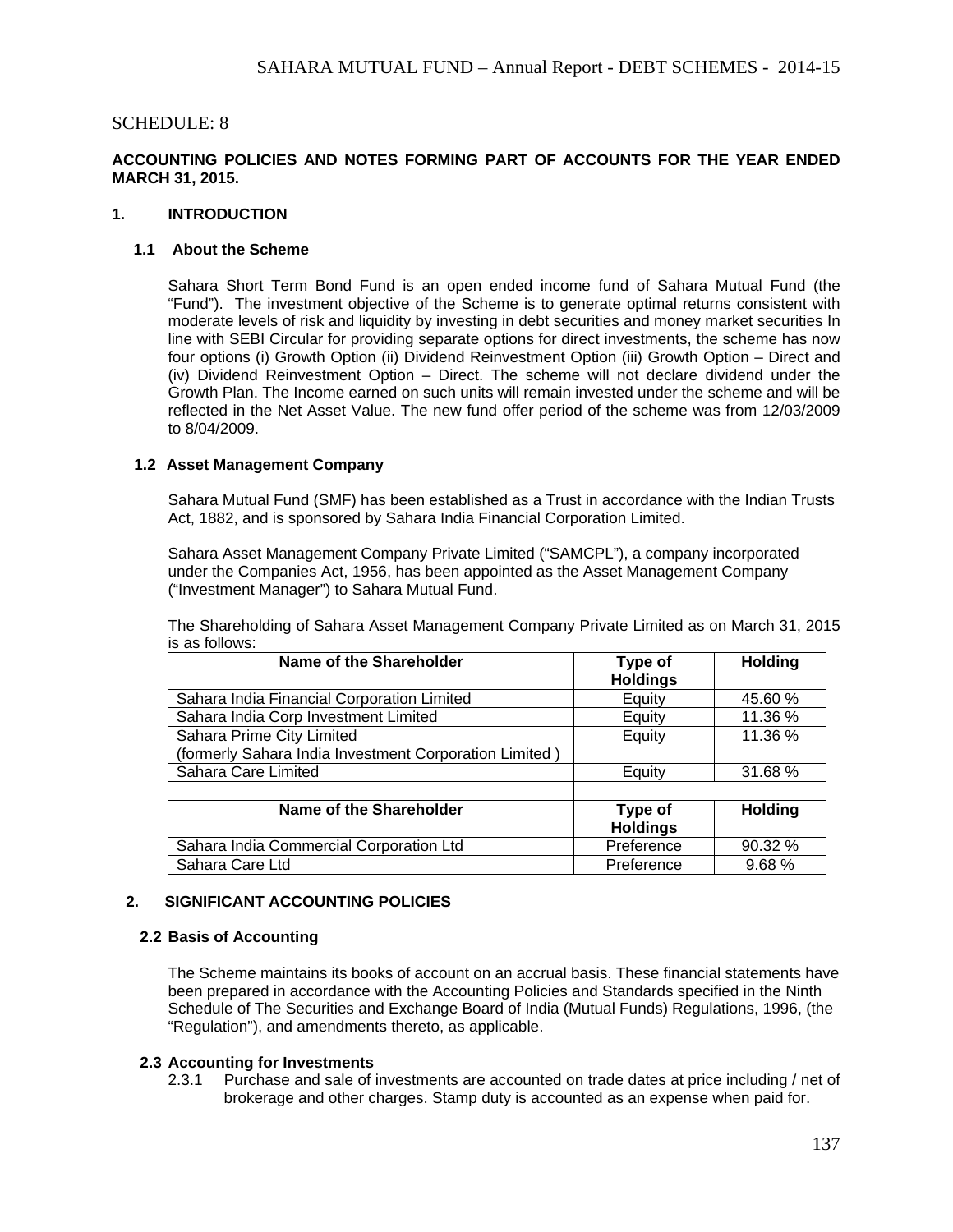- 2.3.2 Profit or loss on sale of investments is determined on the respective trade date by adopting the "Weighted Average Cost" method.
- 2.3.3 Primary Market Investments are recognized on the basis of allotment advice.<br>2.3.4 Front end fees on privately placed debentures have been adjusted to
- Front end fees on privately placed debentures have been adjusted to the cost of investments.

## **2.3 Valuation of Investments**

 **Valuation Policy as on 31.03.2015 is as under.** 

## **VALUATION OF DEBT INSTRUMENTS**

### **A (I) - The Valuation Policy of Debt and Money Market Instruments is given below:**

| Sr.<br>No. |                                                                                    | <b>Instrument</b>                                                                                                                                                                                    | Valuation applicable on the day of<br>valuation                                                                                                                                    |
|------------|------------------------------------------------------------------------------------|------------------------------------------------------------------------------------------------------------------------------------------------------------------------------------------------------|------------------------------------------------------------------------------------------------------------------------------------------------------------------------------------|
| 1          |                                                                                    | CBLO, REPO, Fixed Deposit, Call Money, etc and<br>such Similar Instruments                                                                                                                           | On Amortization basis / Accrual basis.                                                                                                                                             |
| 2          |                                                                                    | Certificate of Deposit (CD), Commercial Paper (CP),<br>Non-Convertible Debenture (NCD) Pass Through<br>Certificate (PTC), Bonds, etc. where Script wise<br>values are available from CRISIL/ ICRA    | The aggregated average price provided<br>by CRISIL / ICRA for the given security or<br>any other agencies as may be indicated<br>from time to time by SEBI/AMFI for that<br>day    |
| 3          |                                                                                    | Certificate of Deposit (CD), Commercial Paper (CP),<br>Non-Convertible Debenture (NCD) Pass Through<br>Certificate (PTC), Bonds, etc where Script wise<br>values are not available from CRISIL/ ICRA |                                                                                                                                                                                    |
|            | Same security traded and reported on<br>i)<br>public platforms.                    |                                                                                                                                                                                                      | On Weighted Average Yield of all trades<br>(excluding abnormal and retail trades) on<br>Public platforms, for that Securities on that<br>day irrespective of settlement day.       |
|            | If Same Security not traded and reported<br>ii)<br>on any of the public platforms. |                                                                                                                                                                                                      | The aggregated average matrices of<br>CRISIL/ICRA for the respective category<br>other agencies as may be<br>any<br>or<br>indicated from time to time by SEBI/AMFI<br>for that day |
| 4          |                                                                                    | Central Government Securities / State Government<br>Securities / Treasury Bills/Cash Management Bill etc                                                                                             | The Aggregated average valuation as<br>provided by CRISIL/ ICRA or any other<br>agencies as may be indicated from time<br>to time by SEBI/AMFI for that day                        |

## **A (II) Pricing of Inter -Scheme Transfer of Debt Instruments (ISTs):**

| Sr.<br>No. | <b>Instrument</b>                                                                                                                     | Valuation applicable on the day of<br>valuation |
|------------|---------------------------------------------------------------------------------------------------------------------------------------|-------------------------------------------------|
|            | Certificate of Deposit (CD), Commercial Paper<br>(CP), Non-Convertible Debenture (NCD) Pass<br>Through Certificate (PTC), Bonds, etc. |                                                 |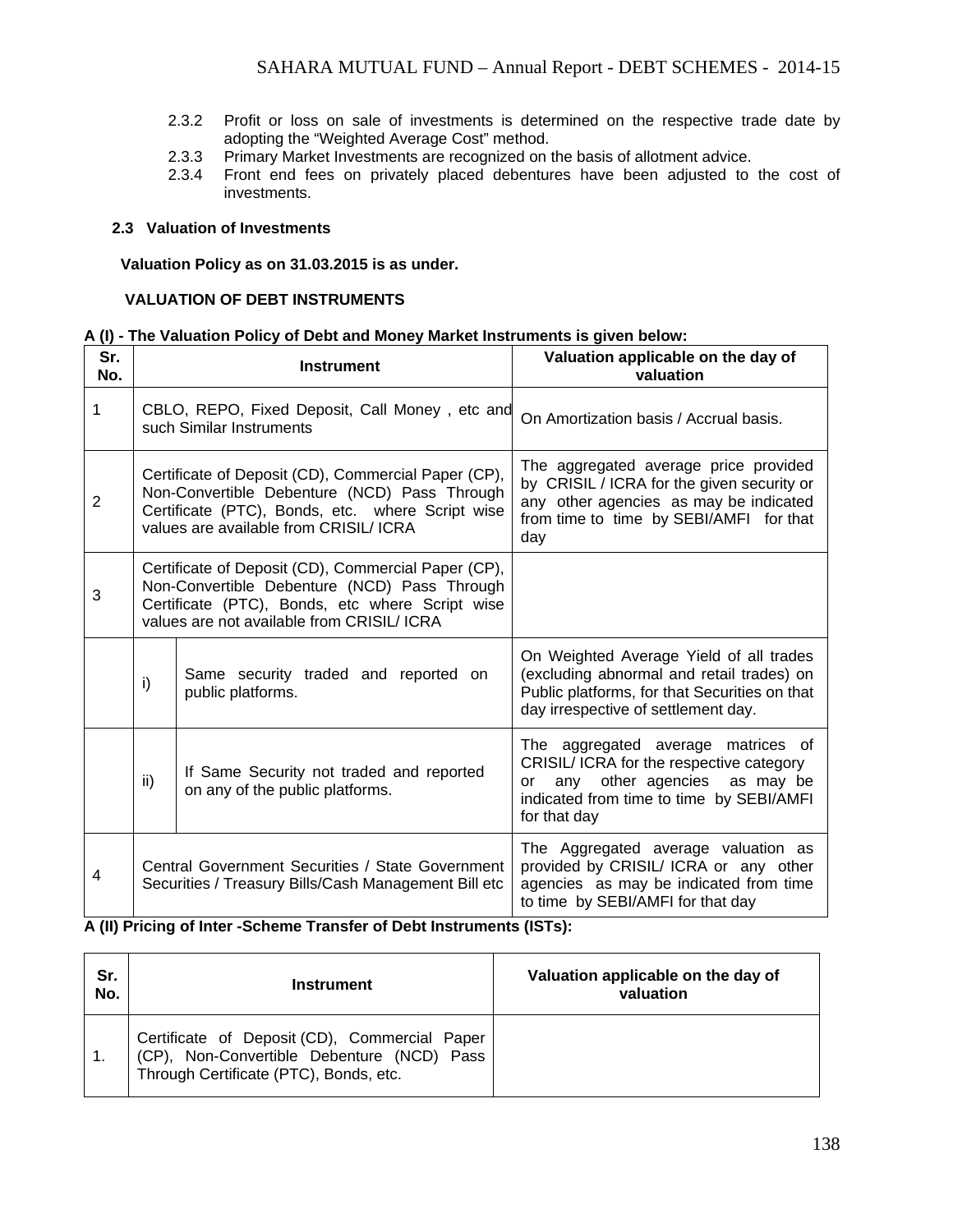|    | i)      | Same security traded and reported on<br>FTRAC/CBRICS up to the time of IST.                                                        | Pricing will be based on Weighted Average<br>Yield of all trades in same security on<br>FTRAC/CBRICS (Excluding abnormal and<br>retail trades) irrespective of settlement day<br>plus accrual/amortization, if any, based on<br>settlement day of the IST. Example: If<br>settlement<br>T+0<br>then<br>is<br>no<br>accrual/amortization and if the settlement is<br>other<br>$T+0$ ,<br>than<br>then<br>appropriate<br>accrual/amortization.                                                                    |
|----|---------|------------------------------------------------------------------------------------------------------------------------------------|-----------------------------------------------------------------------------------------------------------------------------------------------------------------------------------------------------------------------------------------------------------------------------------------------------------------------------------------------------------------------------------------------------------------------------------------------------------------------------------------------------------------|
|    | ii)     | If Same security is not traded but similar<br>Security/securities are traded and reported<br>up to the time of IST on FTRAC/CBRICS | Pricing will be based on Weighted Average<br>all<br>similar<br>Yield<br>Ωf<br>trades<br>in.<br>security/securities<br><b>FTRAC/CBRICS</b><br>on<br>(excluding abnormal and retail trades)<br>irrespective<br>of<br>settlement<br>day<br>plus<br>accrual/amortization, if any,<br>based<br>on.<br>settlement day of the IST. Example : If<br>settlement<br>is<br>$T+0$<br>then<br>no<br>accrual/amortization and if the settlement is<br>other<br>than<br>$T+0$ ,<br>then<br>appropriate<br>accrual/amortization |
|    | iii)    | If Same or similar Security/securities are<br>not traded and reported up to the time of<br><b>IST on FTRAC/CBRICS</b>              | Previous end of the day valuation plus<br>accrual, if any, based on settlement day of<br>the IST shall be taken.<br>example:<br>if<br>$T+0$<br>settlement<br>is.<br>then<br>no<br>accrual/amortization and if the settlement is<br>other<br>than<br>T+0<br>then<br>appropriate<br>accrual/amortization.                                                                                                                                                                                                         |
| 2. | Central | <b>Securities</b><br>Government<br><b>State</b><br>Government Securities / Treasury Bills/ Cash<br>Management Bill etc             |                                                                                                                                                                                                                                                                                                                                                                                                                                                                                                                 |
|    | i)      | Same security traded and reported on<br>NDS-OM section of CCIL website.                                                            | On last traded price as given on NDS-<br>of<br><b>CCIL</b><br>Website<br>Section<br>(Excluding<br>abnormal trade).                                                                                                                                                                                                                                                                                                                                                                                              |
|    | ii)     | Same security not traded and reported on<br>NDS-OM section of CCIL website                                                         | Previous end of the day valuation price plus<br>accrual/amortization shall be taken                                                                                                                                                                                                                                                                                                                                                                                                                             |

## **Similar Security:**

Similar security here shall mean those securities which are of same nature [Commercial Paper (CP), Certificate of Deposit (CD), Non-Convertible Debentures (NCD), etc ] of different issuers having same or equivalent credit rating for similar maturity profile (for short term rating and long term rating), and falling in same "Maturity Bucket" as defined below. Further the instruments Commercial Paper (CP), Bonds and Non-Convertible Debentures (NCDs) etc are categorized into following sub-categories:—

- 1) NBFC
- 2) Real Estate,
- 3) PTC
- 4) Others

## **Maturity Bucket:**

• For Debt Security having remaining maturity upto 91 days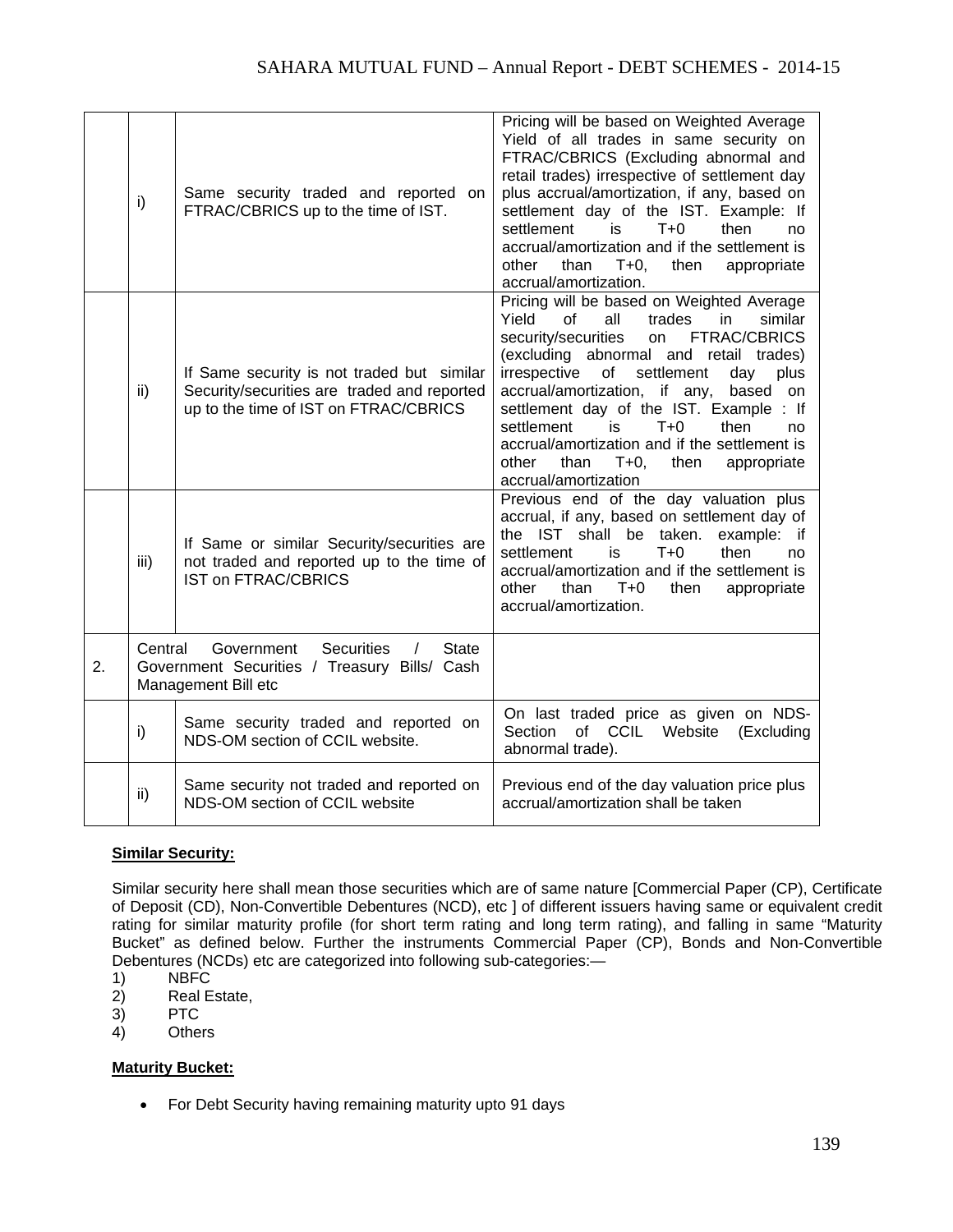| Maturity date of securities falling between | <b>Time Bucket</b>      |
|---------------------------------------------|-------------------------|
| 1st and 7th of the month                    | 1-7 of the same month   |
| 8th and 15th of the month                   | 8-15 of the same month  |
| 16th and 23rd of the month                  | 16-23 of the same month |
| 24th to end of the month                    | 24- end of the month    |

• For Debt Securities having remaining maturities more than 91 days

"Time Bucket" for maturity profile of "Similar Securities" shall be same calendar month of that year.

#### **A (III) Notes:**

- 1. For the purpose of Valuation of securities and for Inter Scheme Transfer, Weighted average of all trades of 5 crs and above, excluding abnormal trades and retail trades shall be taken. Since retail trades are of small value and generally may deviate materially from the yield at which the market lots in WDM is traded, it would be appropriate to exclude the retail trades for the more realistic valuation of the security.
- 2. Abnormal Trade is defined as those transaction/s which is/are over +/- 250 Basis Point compared to the previous day valuation yield of the security in question

For the Valuation/Inter-scheme transfer, the available trades of various public platform shall be considered where the face value of trade per transaction is Rs. 5 crs and above. If in any given day in same/ similar security, the value of total trade is less than minimum market lot of 5 Crs, the same shall be ignored for the valuation purpose.

- 3. CRISIL and ICRA provide the valuation matrices for various maturity bucket. Script wise value for various debt instruments are also provided by CRISIL and ICRA. Trades are also reported and settled on various public platform.
- 4. Public platform for the purpose of valuation of security shall mean FIMMDA managed FTRAC, NSE, BSE, (except NSER- NSE retail and BSER- BSE Retail), RBI managed NDS-OM or any other Public platform for Debt market launched from time to time. Market trades from different Platforms are usually collected by BILAV Information LLP, which may be used for the purpose of Valuation of traded security for which script wise values are not available from CRISIL/ICRA
- 5. The data on yield and prices are generally provided upto 4 decimal point which shall be considered and these prices are considered on respective face value of the instruments for arriving at valuation.
- 6. For the valuation of traded securities where script wise values are not available by CRISIL/ICRA, price derived from the corresponding Weighted Average yield of all available trades excluding abnormal and retail trades on any public platform for the same security on T+1 settlement basis is taken.

In case, the Bilav file is not received by 7.30 PM and script wise values are not available, then FIMMDA managed FTRAC platform and NDS OM section of CCIL website may be used for the calculation of weighted average yield of traded security.

- 7. For non traded securities where script wise values are not available, the valuation is done on the price derived from the corresponding aggregated yield matrices for the respective category as provided by CRISIL/ICRA on T+1 settlement basis.
- 8. For Government Securities, SDL, T-Bills, Cash Management Bill etc, the valuation is done on aggregated script wise pricing as provided by CRISIL/ICRA and as applicable for that day.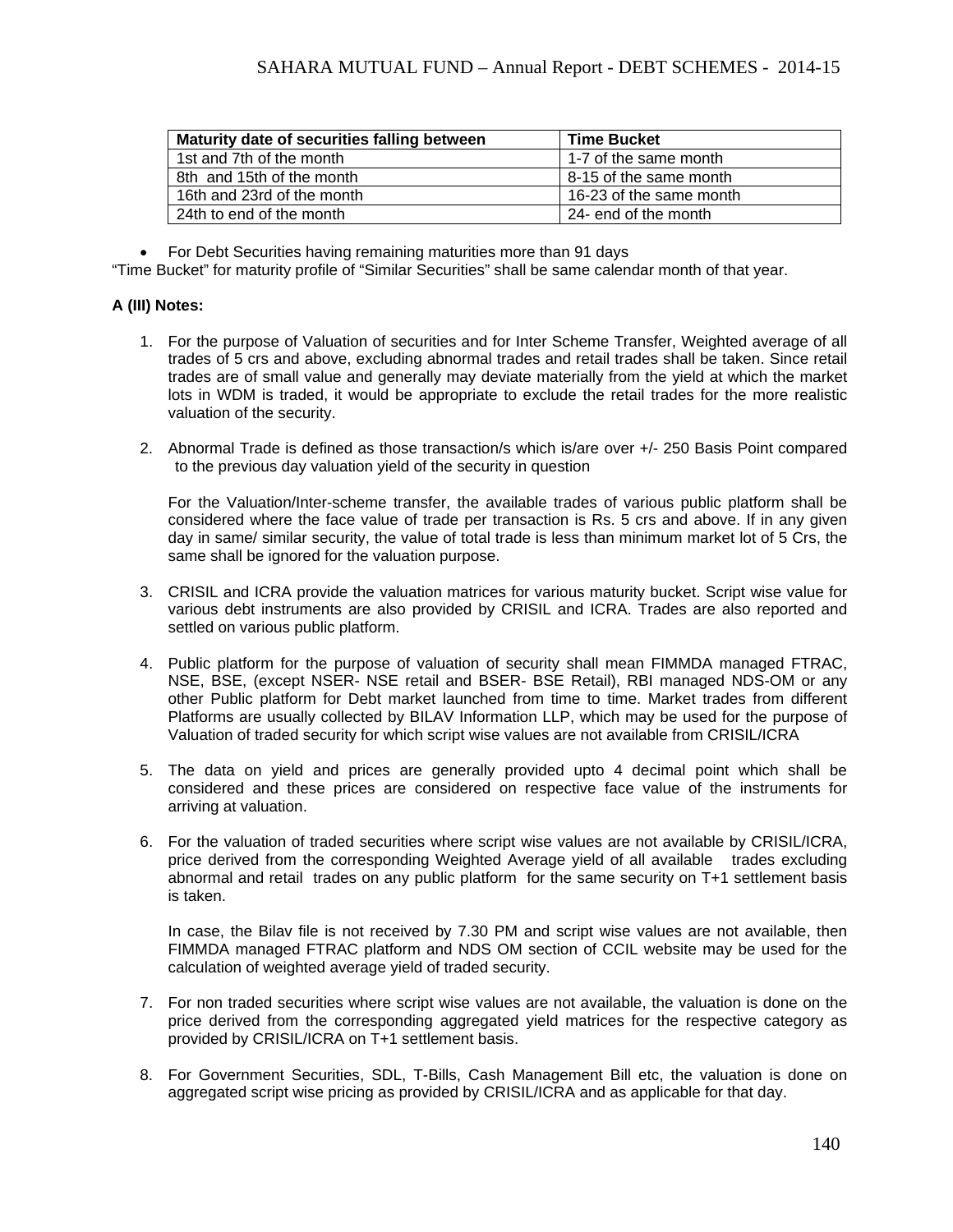In the absence of script wise values the valuation is based on aggregated matrices if available from CRISIL/ICRA on T+1 settlement and as applicable for that day.

- 9. In case the valuation matrices/script wise value is available either from CRISIL/ICRA upto a reasonable time limit, the same shall be considered for arriving at valuation
- 10. In respect of any day neither the script wise value nor the valuation Matrices is available from CRISIL/ICRA within the reasonable time limit, the Valuation is done on the basis of accrual/amortization based on the last valuation.

## **Mutual Fund Units**

a. In case of traded Mutual Fund schemes, the units would be valued at closing price on the stock exchange on which they are traded like equity instruments. In case the units are not traded for more than 7 days, last declared Repurchase Price (the price at which Mutual Fund schemes buys its units back) would be considered for valuation.

b. If the last available Repurchase price is older than 7 days, the valuation will be done at the last available NAV reduced by illiquidity discount. The illiquidity discount will be 10% of NAV or as decided by the Valuation Committee.

c. In case of non-traded Mutual Fund scheme, the last declared Repurchase Price (the price at which Mutual Fund schemes buys its units back) would be considered for valuation.

d. In case of Investments made by a scheme into the other scheme of Sahara Mutual Fund, if valuation date being the last day of the financial year falling on a non-business day, then the computed NAV would be considered for valuation on March 31.

#### **Related matters**

- i) In case of any other instruments not covered in the policy above, the same shall be referred to the Investment and Valuation Committee which is empowered to take decision.
- ii) In case of any perceived conflict of interest while valuating the securities, the matter shall be dealt and decided by Investment and Valuation Committee.
- iii) For non– business day the valuation shall be done on aggregated Script wise prices as provided by CRISIL/ICRA. In absence of script wise prices the valuation shall be done on accrual basis/amortization basis based on last valuation
- iv) In case of exceptional circumstances like, policy announcements by government/regulatory bodies, natural disasters, public disturbances, extreme volatility in capital market, shut down of market, war etc and on those days if script-wise value or valuation matrices are not available from CRISIL/ICRA and if security is not traded, the valuation for the day shall be done based on last valuation plus accrual/amortization or as may decided by the Investment and Valuation Committee.
- v) The Valuation Policy shall be reviewed by the Statutory Auditor at least once in a financial year.
- vi) Valuation Policy as updated and approved by the Board of AMC / Board of Trustees shall be applicable for the schemes of Sahara Mutual Fund

#### **2.3.1 Valuation of securities not covered under the above valuation policy:**

The total exposure in securities, which do not fall under above valuation norms, shall not exceed 5% of the total AUM of the scheme.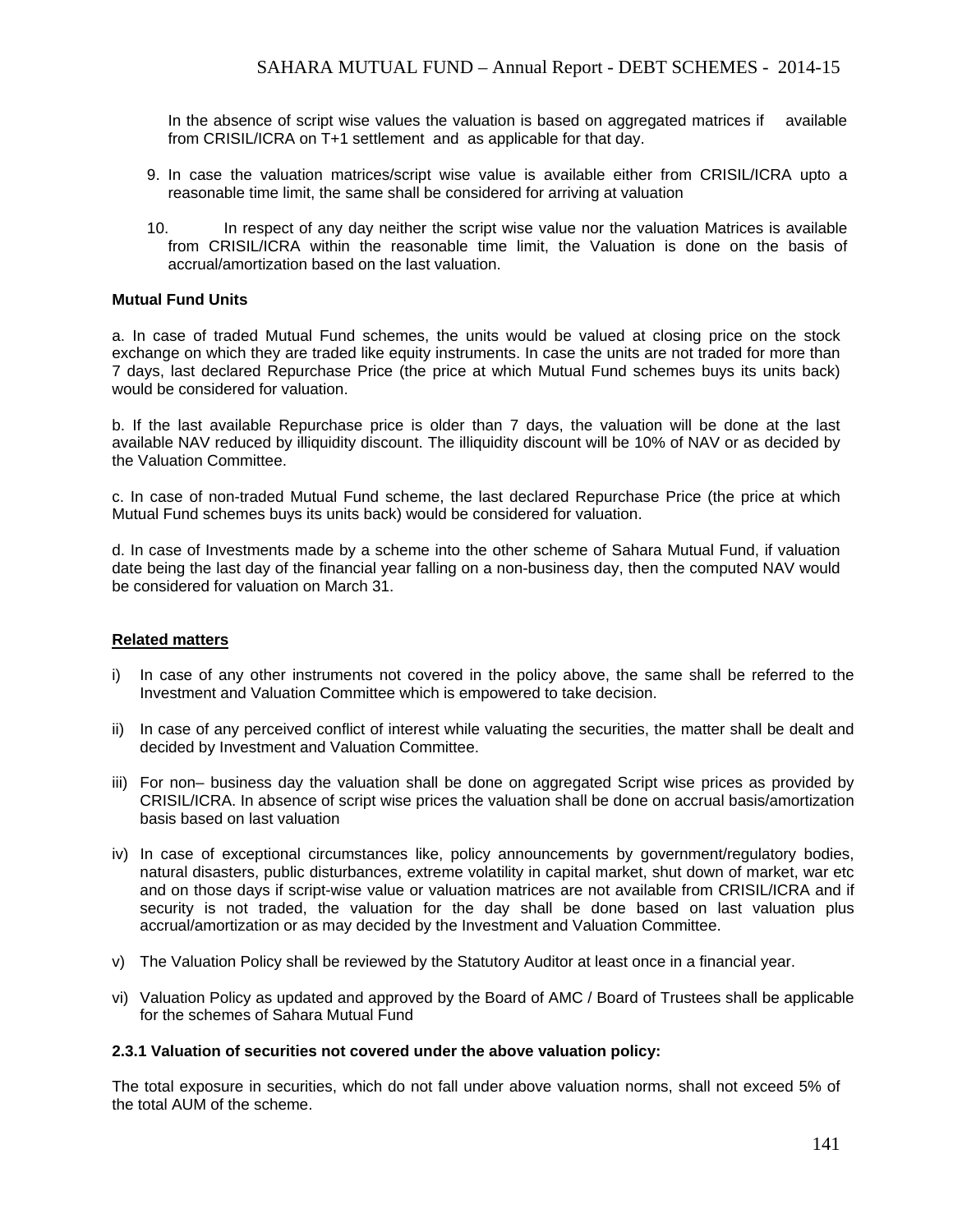In case of any other instruments not covered in the policy above, the same shall be referred to the Investment and Valuation Committee which is empowered to take decision.

Investment in such securities is to be valued by a method approved by the Investment and Valuation Committee and the same will be reported to the Board of Trustees.

## **2.3.2 Unrealised Appreciation / Depreciation**

In accordance with the Guidance Note on Accounting for Investments in the Financial Statements of Mutual Funds issued by the Institute of Chartered Accountants of India, the unrealized appreciation determined separately for each individual investment is directly transferred to the "Unrealised Appreciation Reserve Account" i.e. without routing it through the revenue account.

The provision for depreciation in value of investments determined separately for each individual investment is recognized in the revenue account. The loss( realsied) on investments sold / transferred during the year is charged to revenue account, instead of being first adjusted against the provision for depreciation, if already created in the prior year, as recommended by the said Guidance Note. However, this departure from the Guidance Note does not have any impact on the Scheme's net assets or results for the year.

## **2.4**

## **Revenue Recognition**

- 2.4.1 Income and Expenses are recognized on accrual basis.
- 2.4.2 Interest on funds invested in short-term deposits with scheduled commercial banks is recognized on accrual basis.
- 2.4.3 Interest on Debentures, Government of India securities and Money Market Instruments are recognized on accrual basis
- 2.4.4 Proportionate realized gains on investments out of sales / repurchase proceeds at the time of sale / repurchase of units are transferred to revenue Account from Unit Premium Reserve.

## **3 Net Asset Value for Growth / Dividend Options:**

The net asset value of the units is determined separately for units issued under the Growth Option, Dividend Option, Growth Option – Direct and Dividend Option – Direct. For reporting the net asset value of the Growth Option , Dividend Option, Growth Option – Direct and Dividend Option - Direct, daily income earned, including realized and unrealized gain or loss in the value of investments and expenses incurred by the scheme are allocated to the options in proportion to the value of the net assets

#### **4 Unit Premium Reserve Account**

Upon issue and redemption of units, the net premium or discount to the face value of units is adjusted against the unit premium reserve account of the respective Options /Scheme, after an appropriate amount of the issue proceeds and redemption payout is credited or debited respectively to the Income equalization account.

#### **5. Income Equalisation Account**

An appropriate part of the sale proceeds or the redemption amount, as the case may be, is transferred to income equalization account. The total distributable surplus (without considering unrealized appreciation) upto the date of issue/ redemption of units has been taken into account for the purpose of ascertaining the amount to be transferred to Equalization Account on a daily basis. The net balance in this account is transferred to the Revenue Account at the end of the year.

#### **6 Load Charges**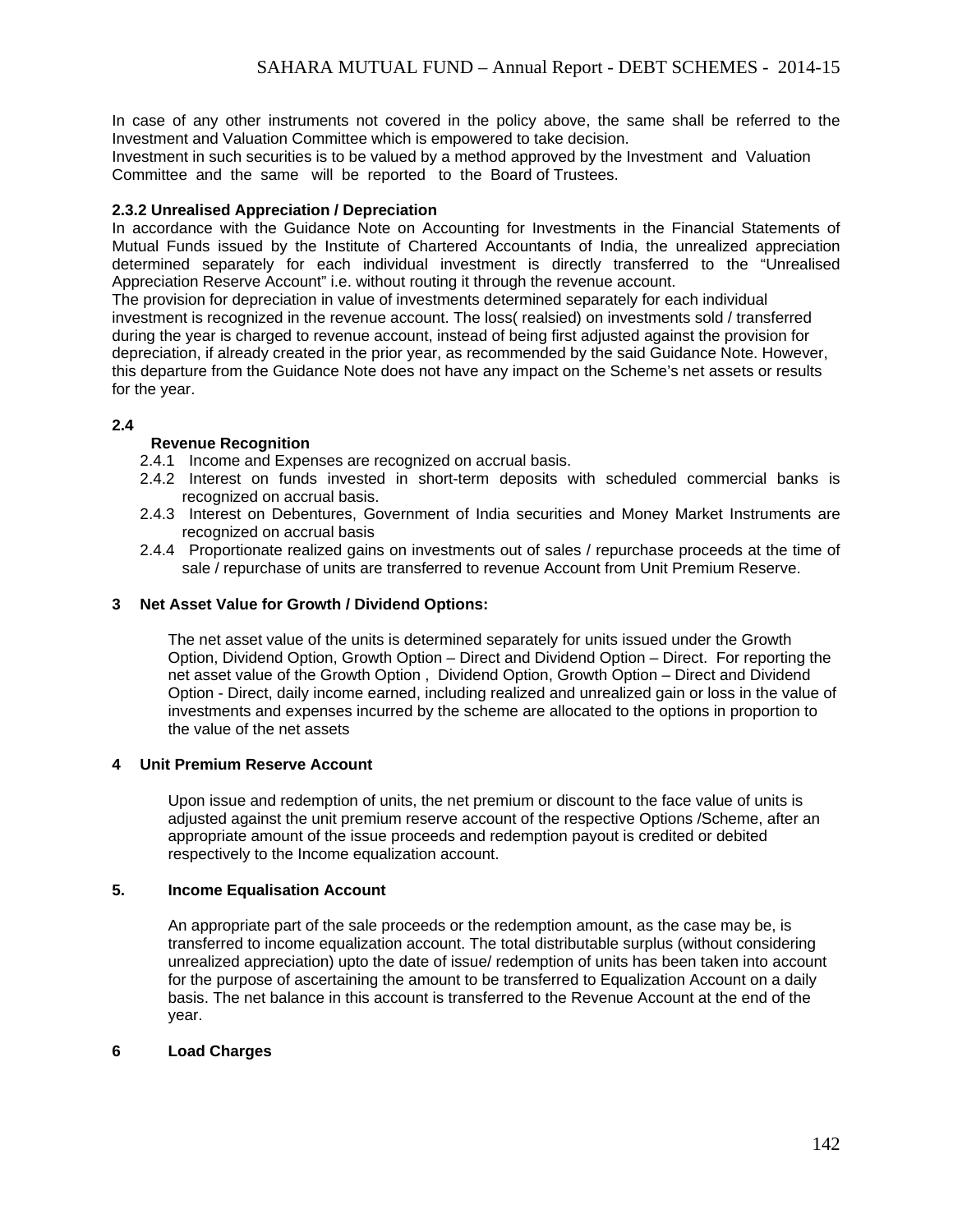The Entry load charges collected, if any are used to meet expenses as per the stipulated SEBI guidelines from time to time. Service tax on exit load , if any, shall be paid out of the exit load proceeds and exit load net of service tax, if any, shall be credited to the scheme.

## **7. Unclaimed Redemption.**

In line with SEBI circular no. MFD/CIR/9/120 /2000 dated November 24, 2000, the unclaimed redemption and dividend amounts may be deployed by the mutual funds in call money market or money market instruments only and the investors who claim these amounts during a period of three years from the due date shall be paid at the prevailing Net Asset Value. After a period of three years, this amount can be transferred to a pool account and the investors can claim the unclaimed redemption amount at NAV prevailing at the end of the third year. The income earned on such funds can be used for the purpose of investor education. The AMC should make continuous effort to remind the investors through letters to take their unclaimed amounts. Further, the investment management fee charged by the AMC for managing unclaimed amounts shall not exceed 50 basis points.

## **8. NOTES ON ACCOUNTS**

## **8.1 Management Fees, Trusteeship Fees, Custodian Fees**

#### **Management Fees**

Management Fees (inclusive of service tax) has been computed at 0.13 % ( PY : 0.14 % )on average net assets calculated on a daily basis.

#### **Trusteeship Fees & Expenses**

In accordance with Deed of Trust dated  $18<sup>th</sup>$  July 1996 between the Settler and the Trustees, the fund has paid or provided an annual fee of Rs.1,00,000/- per Trustee. Trusteeship fees & Expenses are allocated to the schemes on the basis of their daily average net assets.

#### **Custodian Charges**

HDFC Bank Ltd provides Custodial Services to the scheme for which fees is paid as per the agreement.

- **8.2** Provision for tax has not been made since the income of the scheme is exempt from tax under Section 10(23D) of the Income Tax Act, 1961.
- **8.3** Transactions with Brokers in excess of 5% or more of the aggregate purchases and sale of securities made by the Fund have been reported to the Trustees on a bimonthly basis.
- **8.4** Certain investments are registered in the name of the Fund without specific reference to the Scheme. As at March 31, 2015 the aggregate market value of securities under Sahara Short Term Bond Fund but held in the name of Sahara Mutual Fund being invested in REPO is NIL (PY : Rs.46,925,995.95 )and investment in CBLO is Rs.2,23,19,891.56 (PY: 59,981,945.01)
- **8.5** During Year Ended 31.03.2015 the Registrar and Transfer Agents charges amounting to Rs. 27,203.94 (PY: 63564.77) and Transaction Cost amounting to Rs.26,673.89 (PY:NIL) constitutes 12.53 % (PY: 12.51%)and 12.28%(PY:NIL) respectively of the total schemes expenses.

#### **8.6 Transactions with Associates**

Brokerage / Commission on sale of units by the Scheme or by the Asset Management Company given to associates, pursuant to Regulation 25(8):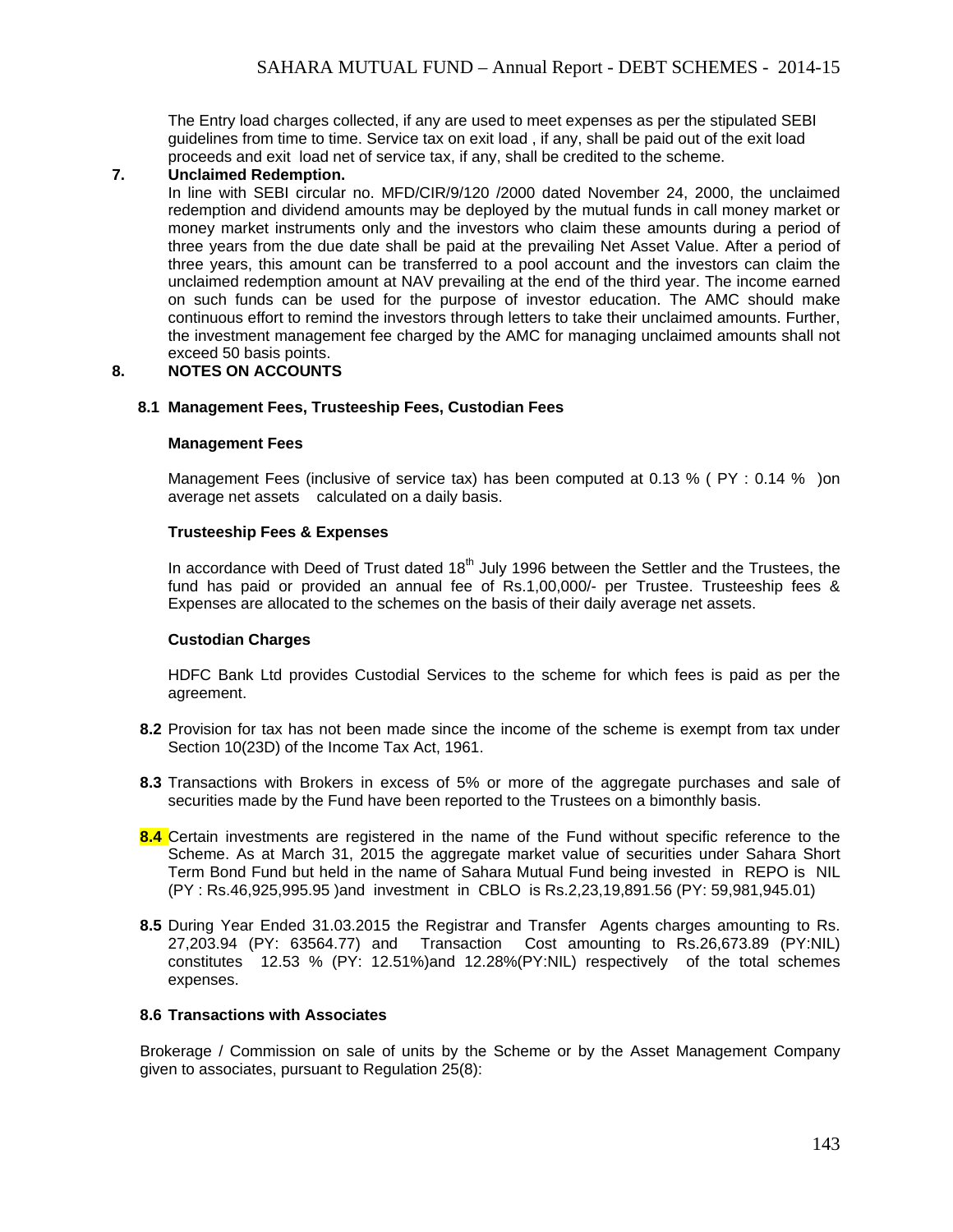**Commission to SIFCL A/c CMSD (Associate) made for sale of units of the MF for the current year ended 31st March 2015**.

|                         |                |                |                 |                            |                           | (Rs.In lakhs)                        |
|-------------------------|----------------|----------------|-----------------|----------------------------|---------------------------|--------------------------------------|
| <b>Tax Gain</b><br>Fund | Growth<br>Fund | Liguid<br>Fund | Mid cap<br>Fund | <b>Wealth Plus</b><br>Fund | <b>Short Term</b><br>Bond | <b>Infrastructure</b><br><b>Fund</b> |
| 0.33                    | 0.06           | 0.02           | 0.10            | 0.01                       | 0.00                      | 0.06                                 |

|                           |                  |                                                   |                                                        | (Rs. In lakhs) |
|---------------------------|------------------|---------------------------------------------------|--------------------------------------------------------|----------------|
| <b>Star Value</b><br>Fund | Super 20<br>Fund | <b>Power and Natural</b><br><b>Resources Fund</b> | <b>Banking &amp; Financial</b><br><b>Services Fund</b> | Income Fund    |
| 0.01                      | 0.01             |                                                   | 0.33                                                   | 0.01           |

Commission to SIFCL A/c CMSD (Associate) made for sale of units of the MF for the previous year ended 31<sup>st</sup> March 2014.

(Rs.In lakhs)

| <b>Tax Gain</b> | Growth | Liauid | Mid cap | <b>Wealth Plus</b> | <b>Short Term</b> | Infrastructure |
|-----------------|--------|--------|---------|--------------------|-------------------|----------------|
| Fund            | Fund   | Fund   | ⊑und    | Fund               | Bond              | Fund           |
| 0.42            | 0.13   | 0.03   | 0.14    | 0.02               | 0.01              | 0.07           |

|                                  |                  |                                            |                                                                  | (Rs. in lakhs) |
|----------------------------------|------------------|--------------------------------------------|------------------------------------------------------------------|----------------|
| <b>Star Value</b><br><b>Fund</b> | Super 20<br>Fund | <b>Power and Natural Resources</b><br>Fund | <b>Banking &amp;</b><br><b>Financial</b><br><b>Services Fund</b> | Income Fund    |
| 0.01                             | 0.02             | 0.00                                       | 0.76                                                             | 0.01           |

**Commission paid to associates / related parties /group companies of Sponsor/AMC** 

| Name of<br>associate /<br>related parties /<br>group<br>companies of<br><b>Sponsor / AMC</b> | Nature of<br>association /<br>nature of<br>relation   | <b>Period</b><br><b>Covered</b> | <b>Business given</b><br>(Rs cr and % of<br>total business<br>received by the<br>fund) | <b>Commission paid</b><br>(Rs &<br>% of total commission<br>paid<br>by the fund |
|----------------------------------------------------------------------------------------------|-------------------------------------------------------|---------------------------------|----------------------------------------------------------------------------------------|---------------------------------------------------------------------------------|
|                                                                                              | (2)                                                   | (3)                             | (4)                                                                                    | (5)                                                                             |
| <b>SIFCL A/c CMSD</b>                                                                        | Sponsor /<br><b>Mutual Fund</b><br><b>Distributor</b> | April 14-<br>March 15           | (0.29 & 0.36%)                                                                         | (Rs.93537.78; 8.80%)                                                            |
| SIFCL A/c CMSD                                                                               | Sponsor /<br><b>Mutual Fund</b><br><b>Distributor</b> | April 13-<br>March 14           | (1.29 & 0.45%)                                                                         | (Rs.1,60,398.82; 13.57%)                                                        |

In column No 4, the total business received by the fund includes business through ARNs & also direct business.

In column No 5, the amount includes the upfront and the trail.

**Brokerage paid to associates / related parties / group companies of Sponsor/AMC** 

| Name of associate<br>/ related parties /<br>group companies<br>of Sponsor / AMC | Nature of<br>association /<br>nature of<br>relation | <b>Period</b><br>Covered | <b>Value of Transaction</b><br>(in Rs, Cr & of Total)<br>value of Transaction of<br>the Fund) | Brokerage (Rs Cr &<br>% of total<br>brokerage paid by<br>the Fund) |
|---------------------------------------------------------------------------------|-----------------------------------------------------|--------------------------|-----------------------------------------------------------------------------------------------|--------------------------------------------------------------------|
| -                                                                               |                                                     | $\overline{\phantom{a}}$ |                                                                                               |                                                                    |

There are no associate brokers, hence not applicable for the period April – Mar 2015 & April – Mar 2014.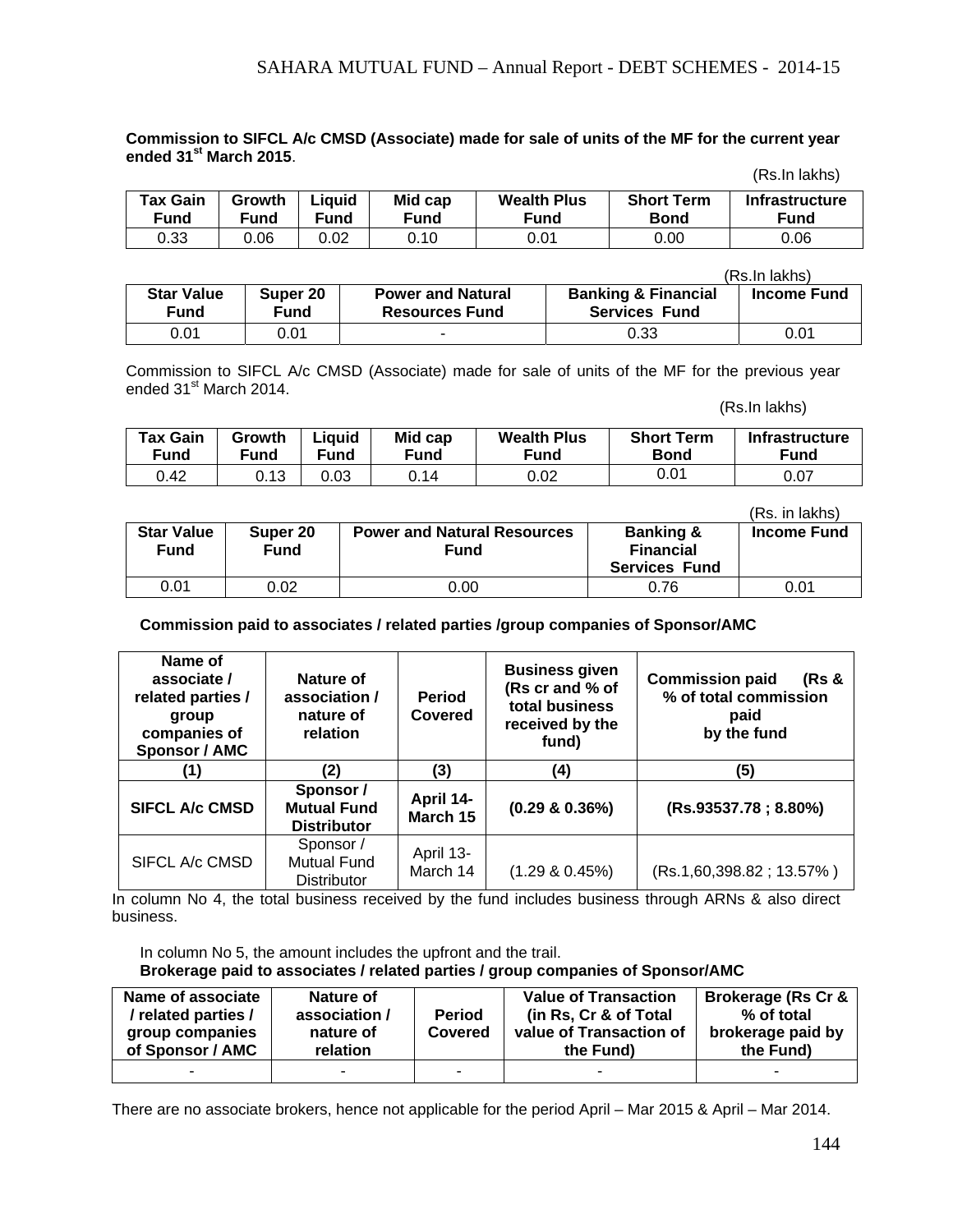#### **8.7 Aggregate Value of purchases and sales of Investments during the year as a percentage of daily average net asset value;**

**Purchases** 

| .       |                         |                    |
|---------|-------------------------|--------------------|
| Year    | <b>Amount in Rupees</b> | % of Daily average |
| 2014-15 | 59,829,280              | 74.83              |
| 2013-14 | 14,855,059,339          | 8416.71            |

**Sales** 

| Year    | <b>Amount in Rupees</b> | % of Daily average |
|---------|-------------------------|--------------------|
| 2014-15 | 89,982,600              | 112.55             |
| 2013-14 | 14,838,921,960          | 8407.57            |

#### **8.8 Aggregate Appreciation and Depreciation in the value of Investments :**

|                       | 31-Mar-15                      |                                       | 31-Mar-14                      |                                |  |
|-----------------------|--------------------------------|---------------------------------------|--------------------------------|--------------------------------|--|
| <b>Asset Class</b>    | Appreciation<br>(Rs. In lakhs) | <b>Depreciation</b><br>(Rs. In lakhs) | Appreciation<br>(Rs. In lakhs) | Depreciation<br>(Rs. In lakhs) |  |
| <b>MMis</b>           | -                              |                                       | 0.00                           | 0.18                           |  |
| <b>Gov Securities</b> |                                |                                       |                                | -                              |  |

#### **8.9 Income and Expense Ratio**

|                                                                                                                                                      | 2014-15 | 2013-14 |
|------------------------------------------------------------------------------------------------------------------------------------------------------|---------|---------|
| Total Income (including net unrealized appreciation and net of loss<br>on sale of investments) to average net assets calculated on a daily<br>basis. | 8.26%   | 7.99%   |
| Total Expenditure to average net assets calculated on a daily basis                                                                                  | 0.27%   | 0.29%   |

#### **8.10 Movement in Unit Capital : Face Value of Units : Rs. 10/- per unit**

## **8.10.1 Growth Option**

|                                             | <b>Number of Units</b>  | Amount (Rs)<br>Number of Units |                         | Amount (Rs)             |
|---------------------------------------------|-------------------------|--------------------------------|-------------------------|-------------------------|
|                                             | As on<br>March 31, 2015 | As on<br>March 31, 2015        | As on<br>March 31, 2014 | As on<br>March 31, 2014 |
| <b>Initial Capital</b>                      | 144380.713              | 1443807.13                     | 144380.713              | 1443807.13              |
| <b>Opening Balance</b>                      | 3230737.686             | 32307376.86                    | 3679482.397             | 36794823.97             |
| <b>Units Sold during</b><br>the year        | 538006.290              | 5380062.90                     | 989064.591              | 9890645.91              |
| <b>Units Repurchased</b><br>during the year | (2986059.141)           | (29860591.41)                  | (1437809.302)           | (14378093.02)           |
| <b>Closing Balance</b>                      | 782684.835              | 7826848.35                     | 3230737.686             | 32307376.86             |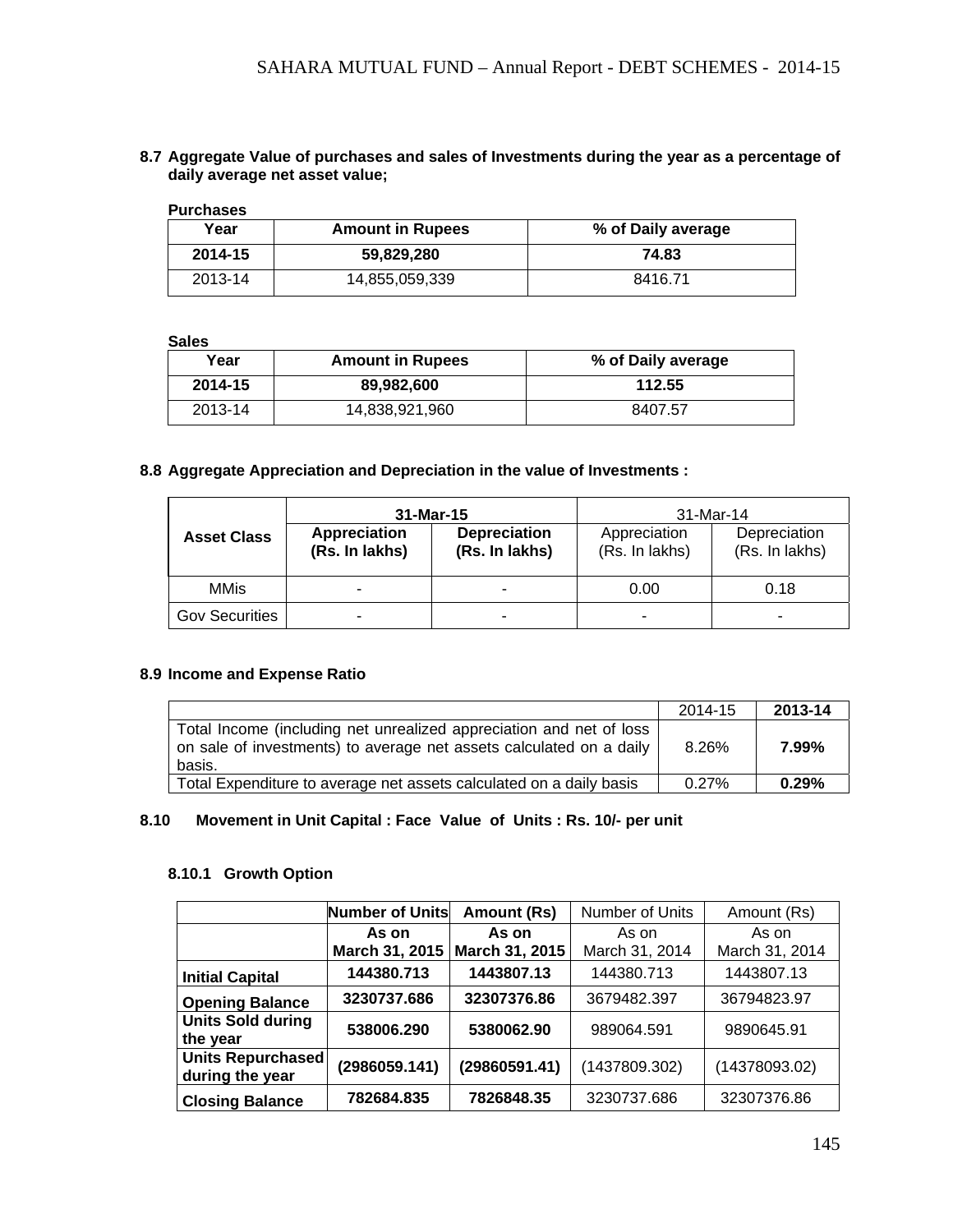# **8.10.2 Growth Option (Direct)**

|                                      | Number of<br><b>Units</b> |                            | <b>Amount (Rs) Number of Units</b>                                | Amount (Rs)  |
|--------------------------------------|---------------------------|----------------------------|-------------------------------------------------------------------|--------------|
|                                      | As on<br>March 31, 2015   | As on<br>March 31,<br>2015 | As on<br>March 31, 2014 March 31, 2014                            | As on        |
| <b>Initial Capital</b>               |                           |                            |                                                                   |              |
| <b>Opening Balance</b>               | 5234717.490               | 52347174.90                | 945723.165                                                        | 9457231.65   |
| Units Sold during the year           | 4466909.738               | 44669097.38                | 50614325.817                                                      | 506143258.17 |
| Units Repurchased during<br>the year |                           |                            | $(9171769.194)$ $(91717691.94)$ $(46325331.492)$ $(463253314.92)$ |              |
| <b>Closing Balance</b>               | 529858.034                | 5298580.34                 | 5234717.490                                                       | 52347174.90  |

# **8.10.3 Dividend Option**

|                                             | <b>Number of Units</b> | Amount (Rs)                                  | Number of Units Amount (Rs) |              |
|---------------------------------------------|------------------------|----------------------------------------------|-----------------------------|--------------|
|                                             | As on                  | As on                                        | As on                       | As on        |
|                                             | March 31, 2015         | March 31, 2015 March 31, 2014 March 31, 2014 |                             |              |
| <b>Initial Capital</b>                      | 9502.000               | 95020.00                                     | 9502.000                    | 95020.00     |
| <b>Opening Balance</b>                      | 720412.844             | 7204128.44                                   | 648557.055                  | 6485570.55   |
| Units Sold during the<br>year               | 297498.285             | 2974982.85                                   | 301999.407                  | 3019994.07   |
| <b>Units Repurchased</b><br>during the year | (930390.462)           | (9303904.62)                                 | (230143.618)                | (2301436.18) |
| <b>Closing Balance</b>                      | 87520.667              | 875206.67                                    | 720412.844                  | 7204128.44   |

# **8.10.4 Dividend Option(Direct)**

|                                             | <b>Number of Units Amount (Rs) Number of Units</b> |                            |                         | Amount (Rs)             |
|---------------------------------------------|----------------------------------------------------|----------------------------|-------------------------|-------------------------|
|                                             | As on<br>March 31,<br>2015                         | As on<br>March 31,<br>2015 | As on<br>March 31, 2014 | As on<br>March 31, 2014 |
| <b>Initial Capital</b>                      |                                                    |                            |                         |                         |
| <b>Opening Balance</b>                      | 1286.242                                           | 12862.42                   | 163042.181              | 1630421.81              |
| Units Sold during the<br>year               | 70.836                                             | 708.36                     | 77520.269               | 775202.69               |
| <b>Units Repurchased</b><br>during the year | 0.000                                              | 0.00                       | (239276.208)            | (2392762.08)            |
| <b>Closing Balance</b>                      | 1357.078                                           | 13570.78                   | 1286.242                | 12862.42                |

**8.11** The scheme has declared the following dividend per unit during the financial year . Further, there was no Bonus declared during the year ended March 31, 2015 (PY: Nil).

| <b>Record Date</b> | Div Per Unit (Rs) | <b>Record Date</b> | Div Per Unit (Rs) |
|--------------------|-------------------|--------------------|-------------------|
|                    | 2014-15           |                    | 2013-14           |
| 23.04.14           | 0.0700            | 26.04.13           | 0.0490            |
| 29.05.14           | 0.0770            | 31.05.13           | 0.0650            |
| 26.06.14           | 0.0590            | 28.06.13           | 0.0520            |
| 24.07.14           | 0.0600            | 26.07.13           | 0.0310            |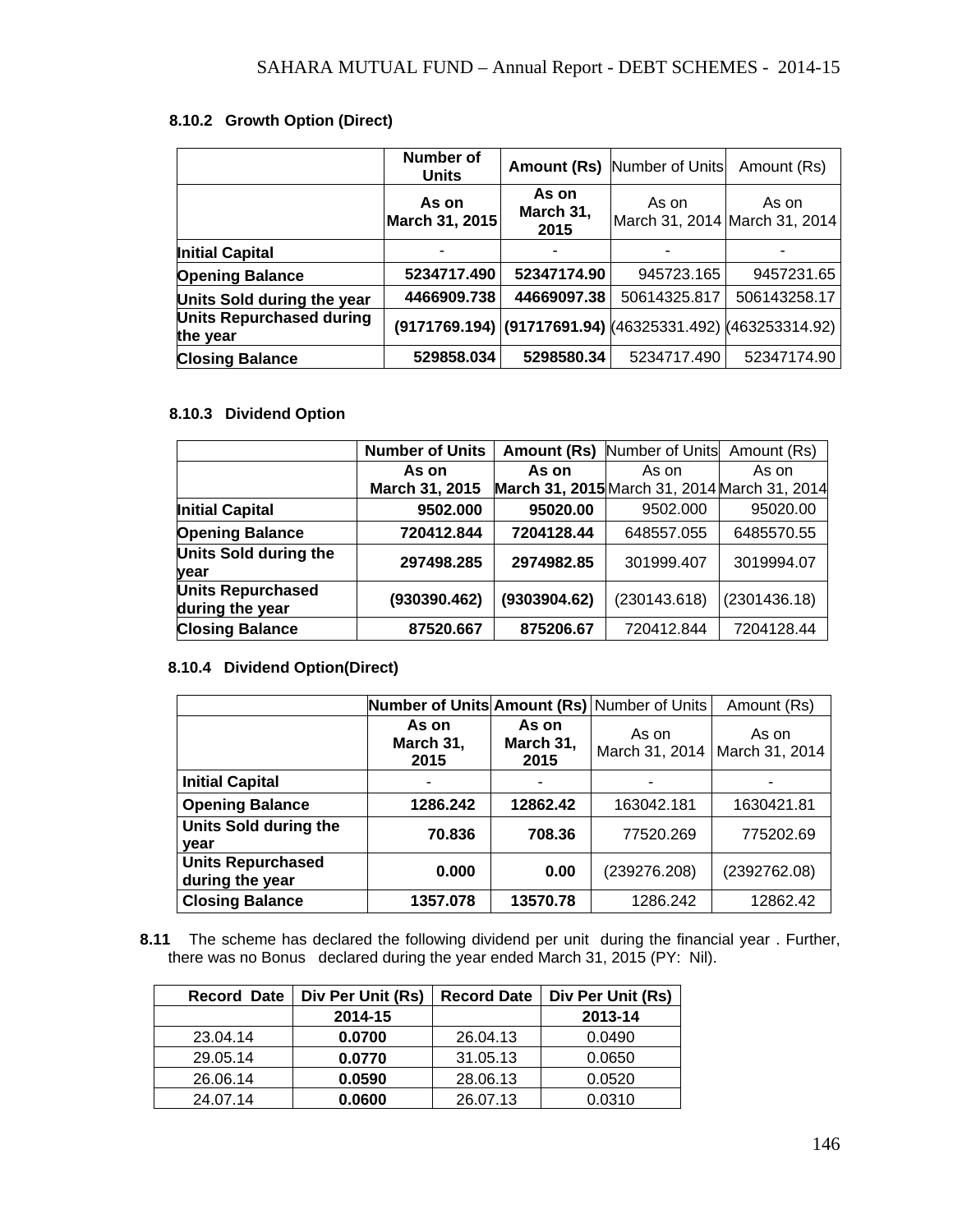| 28.08.14 | 0.0700 | 30.08.13 | 0.0810 |
|----------|--------|----------|--------|
| 25.09.14 | 0.0520 | 27.09.13 | 0.0400 |
| 30.10.14 | 0.0700 | 31.10.13 | 0.0800 |
| 27.11.14 | 0.0580 | 28.11.13 | 0.0620 |
| 24.12.14 | 0.0580 | 26.12.13 | 0.0520 |
| 29.01.15 | 0.0700 | 30.01.14 | 0.0700 |
| 26.02.15 | 0.0570 | 26.02.14 | 0.0600 |
| 26.03.15 | 0.0520 | 27.03.14 | 0.0410 |

# **8.12 Unclaimed Amounts ( beyond three months):**

Unclaimed Redemption and Dividend amounts as of March 31, 2015 are given below:

| Scheme Name                    | No of     | Unclaimed     | No of     | Unclaimed       |
|--------------------------------|-----------|---------------|-----------|-----------------|
|                                | Investors | Dividend (Rs) | Investors | Redemption (Rs) |
| Sahara Short Term<br>Bond Fund |           | ۰             |           | 12.637.89       |

**8.13** Investments made by the Schemes of Sahara Mutual Fund in Companies or their subsidiaries that have invested more than 5% of the net asset value of any scheme, pursuant to Regulation25(11):**NIL** 

# **8.14 Portfolio Statement as on March 31, 2015:**

| Name of the Instrument                                                            | <b>ISIN</b> | Rating | Quantity | <b>Mkt</b><br>Value<br>(Rs. In<br>lakhs) | $%$ of<br><b>NAV</b> | $%$ To<br>Categor<br>у |
|-----------------------------------------------------------------------------------|-------------|--------|----------|------------------------------------------|----------------------|------------------------|
| 1. Equity & Equity<br><b>Related</b>                                              |             |        |          |                                          |                      |                        |
| (a) Listed / awaiting                                                             |             |        |          |                                          |                      |                        |
| listing on Stock<br><b>Exchanges</b>                                              |             |        | Nil      | <b>Nil</b>                               | Nil                  | Nil                    |
| (b) Unlisted                                                                      |             |        | Nil      | Nil                                      | Nil                  | Nil                    |
| 2. Debt Instruments                                                               |             |        |          |                                          |                      |                        |
| (a) Listed                                                                        |             |        |          |                                          |                      |                        |
| <b>Bonds</b>                                                                      |             |        | Nil      | Nil                                      | Nil                  | Nil                    |
| (b) Privately Placed /<br><b>Unlisted</b>                                         |             |        |          |                                          |                      |                        |
| <b>Floating Rate NCDs</b>                                                         |             |        | Nil      | Nil                                      | <b>Nil</b>           | Nil                    |
| 3. Money Market<br><b>Instruments</b>                                             |             |        |          |                                          |                      |                        |
| <b>Certificate of Deposits</b>                                                    |             |        | Nil      | Nil                                      | Nil                  | Nil                    |
| <b>Commercial Papers</b>                                                          |             |        | Nil      | Nil                                      | Nil                  | Nil                    |
| <b>Collateralized</b><br><b>Borrowing and Lending</b><br><b>Obligation (CBLO)</b> |             |        | Nil      | 223.20                                   | 98.45                | 100.00                 |
|                                                                                   |             |        |          |                                          |                      |                        |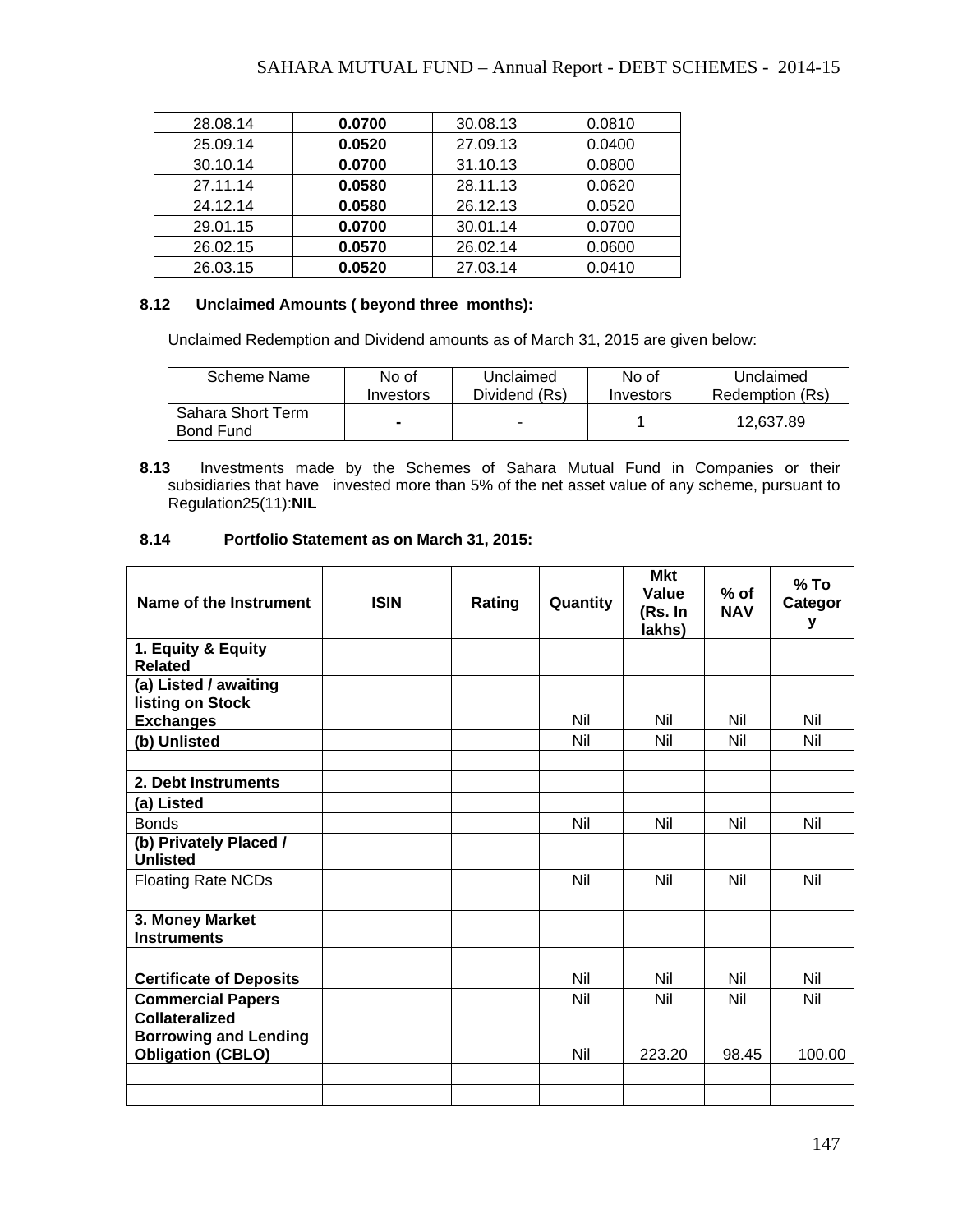| 4. Securitised Debt<br>Instruments        |  | Nil | Nil    | Nil    | Nil    |
|-------------------------------------------|--|-----|--------|--------|--------|
|                                           |  |     |        |        |        |
| 5. Others - Short Term<br><b>Deposits</b> |  | Nil | Nil    | Nil    | Nil    |
|                                           |  |     |        |        |        |
| 6. Cash Receivables                       |  |     | 3.53   | 1.55   | 100.00 |
| <b>TOTAL</b>                              |  | Nil | 226.72 | 100.00 | 100.00 |

**Note:** The market Value of Rs.223.20 Lakhs under CBLO includes "Accretion of discount " of Rs. 0.06 lakhs. This accretion of discount is disclosed in the schedule 2 – Other Current Assets under the head – "Outstanding & Accrued Income" of the Balance sheet . The balance , being cost , of Rs.223.14 Lakhs is shown in Schedule 2 of the Balance Sheet under CBLO Placement.

**8.15** Investments made by the scheme in Securities of Group Companies of the sponsor – NIL.

**8.16** Holdings over 25% of the NAV of the scheme

| <b>Particulars</b>     | As on March 31, 2015 | As on March 31, 2014 |
|------------------------|----------------------|----------------------|
| Number of Investors    |                      |                      |
| Percentage of holdings | Nil                  | 33.27                |

**8.17** Contingent Liability: Nil

**8.18** The Mutual Fund was issued a notice by SEBI vide letter No. OW/31990/2014 dated 11th November, 2014 under Regulation No. 28(1) of the SEBI (Intermediaries) Regulations, 2008.The Mutual Fund and Trustees submitted reply to the Regulator on 27th December, 2014 followed by a personal hearing on 9th February 2015 wherein the management has given explanations and clarifications in the matter to the Regulator.

**8.19** Previous year's figures have been reclassified and regrouped wherever necessary to conform to the current year's classification.

As per our attached report of even date

| For Chaturvedi & Co.<br><b>Chartered Accountants</b><br>Firm Regn. No.:- 302137E | <b>For Sahara Asset Management Company</b><br><b>Private Ltd</b> |                                      | <b>For Sahara Mutual Fund</b> |                           |
|----------------------------------------------------------------------------------|------------------------------------------------------------------|--------------------------------------|-------------------------------|---------------------------|
| <b>S.N.Chaturvedi</b><br><b>Partner</b><br>Mem.No: 040479                        | O P Srivastava<br><b>Director</b>                                | R M Joshi<br><b>Director</b>         | S R Hegde<br><b>Trustee</b>   | P V Rao<br><b>Trustee</b> |
|                                                                                  | Naresh Kumar Garg<br><b>Chief Executive Officer</b>              | Ashwini Kumar<br><b>Fund Manager</b> |                               |                           |
| <b>Place:</b> Mumbai                                                             | Vidya Manjrekar<br><b>Head- Operations &amp; NAV Accounting</b>  |                                      |                               |                           |

**Date:** 19<sup>th</sup> May 2015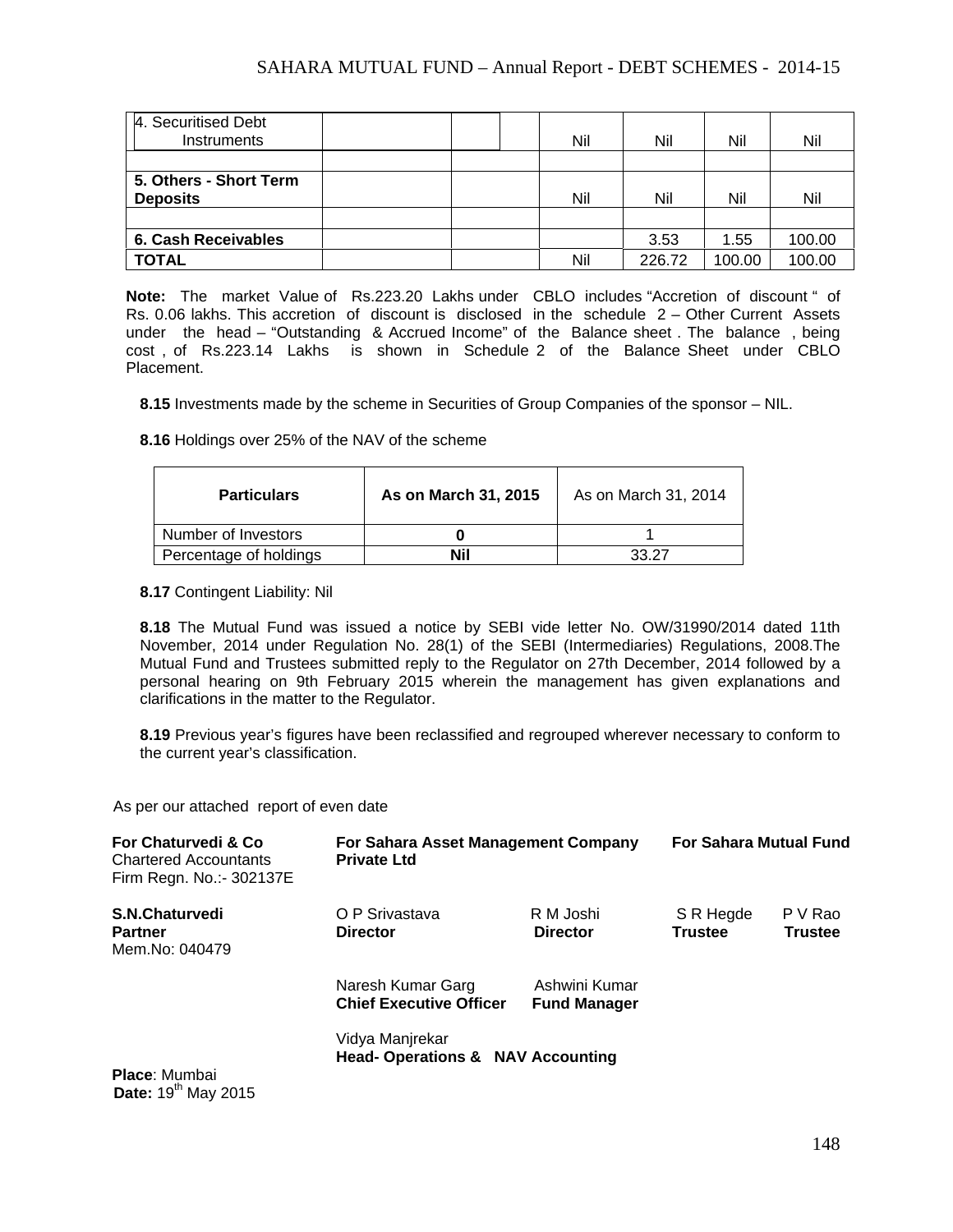| <b>INSTUNIUAL FER UNIT STATISTICS</b><br><b>SAHARA SHORT TERM BOND FUND</b>             | As at             | As at             | As at             |  |
|-----------------------------------------------------------------------------------------|-------------------|-------------------|-------------------|--|
| <b>Particulars</b>                                                                      | 31-Mar-15         | 31-Mar-14         | 31-Mar-13         |  |
|                                                                                         | (Rs. Per<br>Unit) | (Rs. Per<br>Unit) | (Rs. Per<br>Unit) |  |
| (a) Gross Income                                                                        |                   |                   |                   |  |
| (i) Income other than Profit on sale of Investments                                     | 0.21              | 1.55              | 17.56             |  |
| (ii) Income from Profit (net of loss) on inter-scheme sales/<br>transfer of Investments | 0.00              | 0.00              | 0.00              |  |
|                                                                                         |                   |                   |                   |  |
| (iii) Income from Profit (net of Loss) on sale other than Inter<br>scheme               | 0.00              | $-0.01$           | 0.44              |  |
|                                                                                         |                   |                   |                   |  |
| (iv) Transfer to revenue account from past year's<br>reserve                            | 0.00              | 0.00              | 0.00              |  |
| (b) Aggregate of expenses, write off, amortisation and<br>charges                       | 0.15              | 0.06              | 0.49              |  |
|                                                                                         |                   |                   |                   |  |
| (c) Net Income                                                                          | 4.55              | 1.48              | 17.52             |  |
|                                                                                         |                   |                   |                   |  |
| (d) Net unrealised appreciation/(diminution) in value of<br><b>Investments</b>          | 0.00              | 0.00              | 0.00              |  |
|                                                                                         |                   |                   |                   |  |
| (e) Net Asset Value                                                                     |                   |                   |                   |  |
| Dividend Plan                                                                           | 10.5306           | 10.4572           | 10.3472           |  |
| Growth Plan                                                                             | 16.5490           | 15.2988           | 14.0729           |  |
| Direct Dividend Plan                                                                    | 10.5424           | 10.4595           | 10.3474           |  |
| Direct Growth Plan                                                                      | 16.5777           | 15.3129           | 14.0736           |  |
|                                                                                         |                   |                   |                   |  |
| (f) Repurchase Price during the year**                                                  |                   |                   |                   |  |
| (i) Highest                                                                             |                   |                   |                   |  |
| Dividend Plan                                                                           | 10.5718           | 10.4777           | 10.3287           |  |
| Growth Plan                                                                             | 16.5325           | 15.2707           | 14.0477           |  |
| Direct Dividend Plan                                                                    | 10.5824           | 10.4800           | 10.3289           |  |
| Direct Growth Plan                                                                      | 16.5611           | 15.2848           | 14.0482           |  |
| (ii) Lowest                                                                             |                   |                   |                   |  |
| Dividend Plan                                                                           | 10.4470           | 10.2767           | 10.1969           |  |
| Growth Plan                                                                             | 15.2951           | 14.0790           | 12.9407           |  |
| Direct Dividend Plan                                                                    | 10.4497           | 10.2769           | 10.2411           |  |
| Direct Growth Plan                                                                      | 15.3093           | 14.0798           | 13.7907           |  |
|                                                                                         |                   |                   |                   |  |

# **HISTORICAL PER UNIT STATISTICS**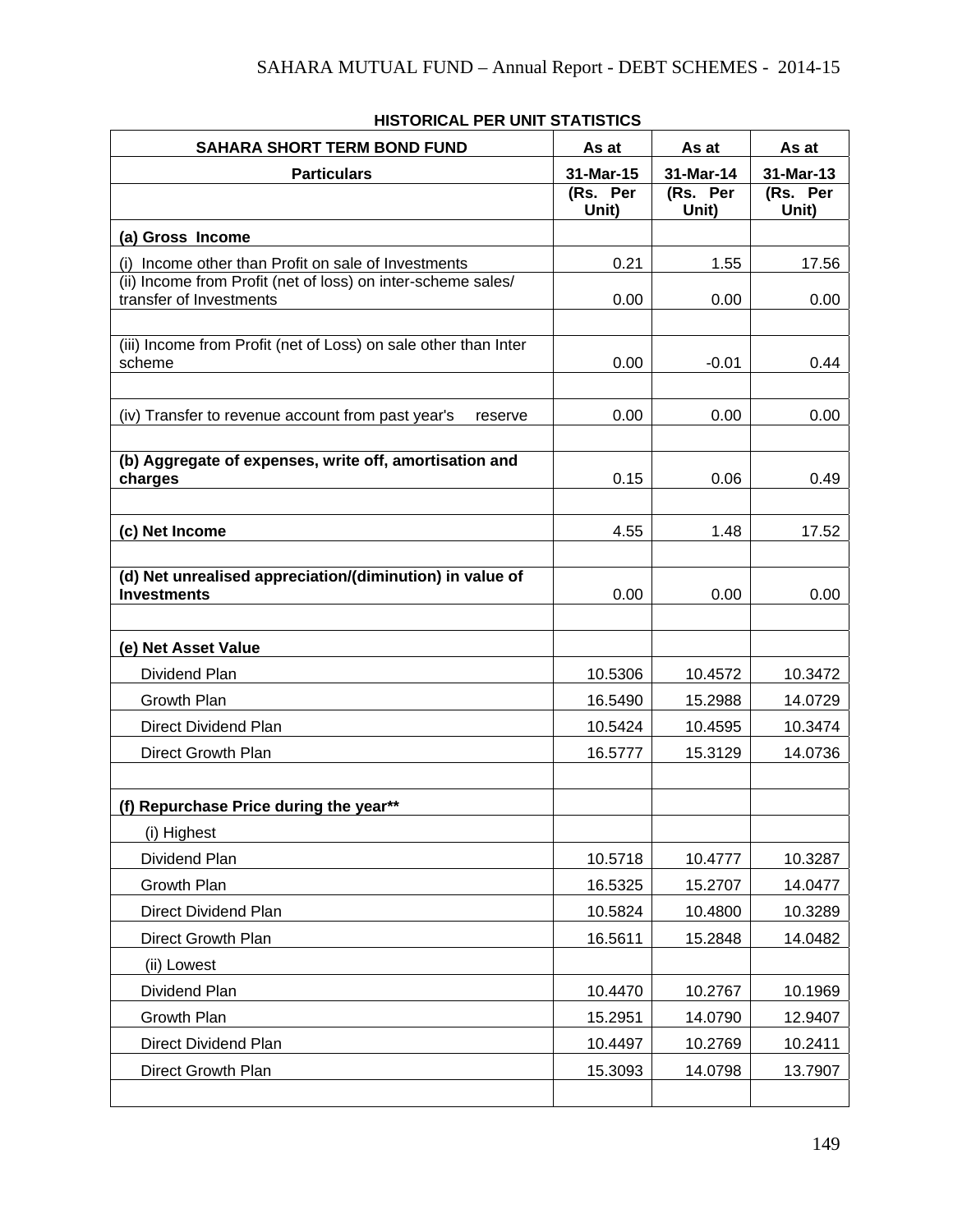| (g) Resale Price during the year**                                                                                                                                                                                                                                                                         |         |         |         |
|------------------------------------------------------------------------------------------------------------------------------------------------------------------------------------------------------------------------------------------------------------------------------------------------------------|---------|---------|---------|
| (i) Highest                                                                                                                                                                                                                                                                                                |         |         |         |
| Dividend Plan                                                                                                                                                                                                                                                                                              | 10.5824 | 10.4882 | 10.339  |
| Growth Plan                                                                                                                                                                                                                                                                                                | 16.5490 | 15.2860 | 14.0618 |
| Direct Dividend Plan                                                                                                                                                                                                                                                                                       | 10.5930 | 10.4905 | 10.3392 |
| Direct Growth Plan                                                                                                                                                                                                                                                                                         | 16.5777 | 15.3001 | 14.0623 |
| (ii) Lowest                                                                                                                                                                                                                                                                                                |         |         |         |
| Dividend Plan                                                                                                                                                                                                                                                                                              | 10.4575 | 10.2870 | 10.2071 |
| Growth Plan                                                                                                                                                                                                                                                                                                | 15.3104 | 14.0931 | 12.9537 |
| Direct Dividend Plan                                                                                                                                                                                                                                                                                       | 10.4602 | 10.2872 | 10.2514 |
| Direct Growth Plan                                                                                                                                                                                                                                                                                         | 15.3246 | 14.0939 | 13.801  |
|                                                                                                                                                                                                                                                                                                            |         |         |         |
| (h) Ratio of expenses to average daily net assets by<br>Percentage                                                                                                                                                                                                                                         | 0.27%   | 0.29%   | 0.27%   |
|                                                                                                                                                                                                                                                                                                            |         |         |         |
| (i) Ratio of income to average daily net assets by<br><b>Percentage</b> (excluding transfer to revenue account from past<br>year's reserve but including net change in unrealized<br>appreciation / depreciation in value of Investments and<br>adjusted for net loss on sale / redemption of investments) | 8.26%   | 7.99%   | 10.04%  |

\*\*Based on the maximum load during the year Per unit calculations based on number of units in issue at the end of the period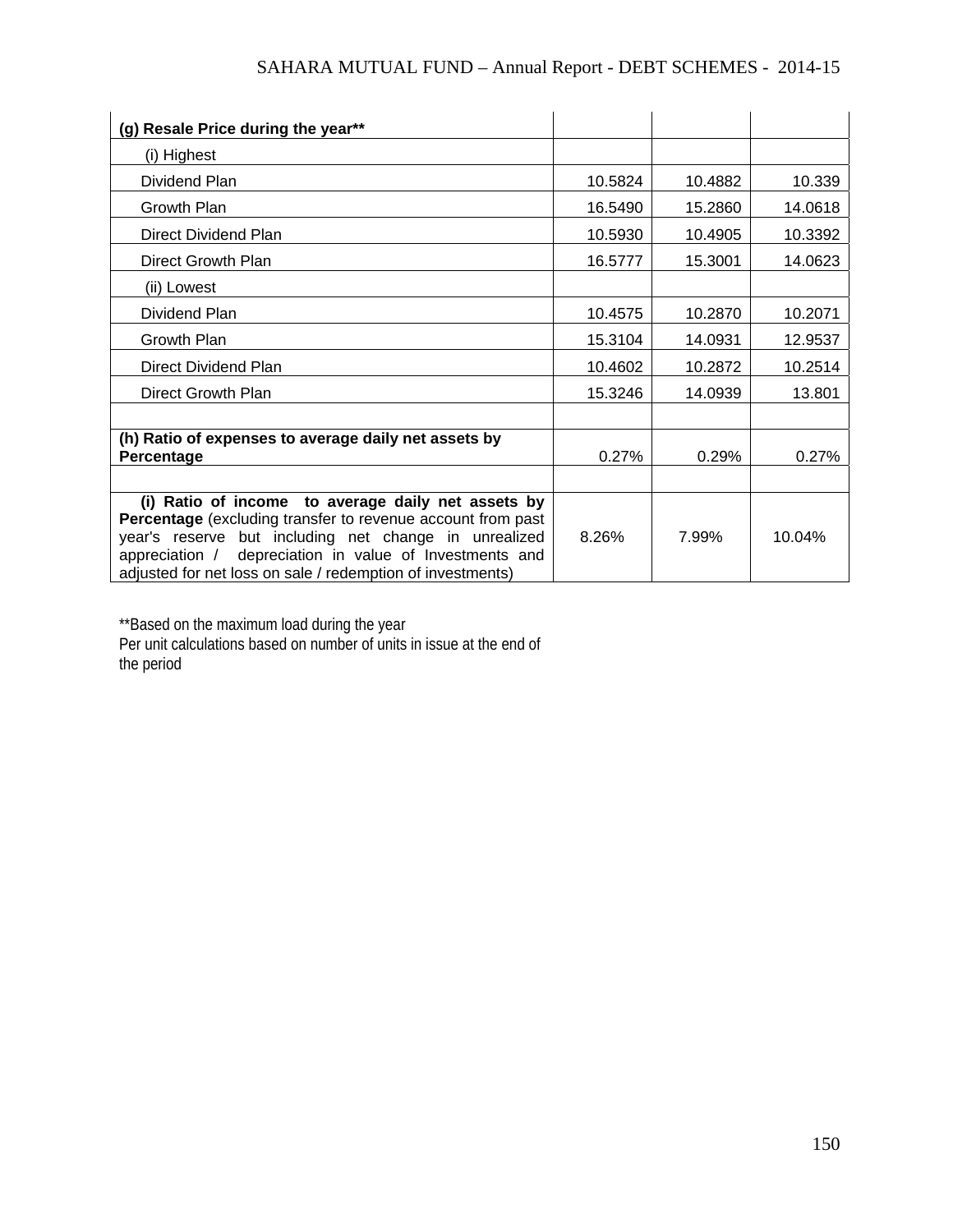## **Summary of the Substantive Provisions of the Trust Deed**

The Trust Deed dated July 18, 1996, contains inter-alia, the following clauses that may be of material interest to the investor:

- Frame one or more schemes for the issue of units to be subscribed by the public or class of public or specified person or persons whether singly or otherwise and shall frame such rules and regulations for the issue, re-purchase and redemption thereof and for the distribution of income on units, and modify or alter the said rules and regulations as the Trustees may in their absolute discretion deem fit, the duration of each scheme being indefinite in the case of open-ended schemes.
- In carrying out his responsibilities as a member of the Board of Trustees of Sahara Mutual Fund, the individual trustee shall maintain an arm's length relationship with other companies, or institutions or financial intermediaries or any body corporate with which he/she may be associated in any capacity.
- A member of the Board of Trustees shall not participate in the meetings of the Board or in any decision making process for any investments in which he/she may be interested.
- All members of the Board of Trustees shall furnish to SEBI and the Board of Trustees the interest which he/she may have in any other company, or institution or financial intermediary or any corporate by virtue of his/her position as Director, partner or with which he/she may be associated in any other capacity.
- No member of the Board of Trustees of Sahara Mutual Fund shall be a member of the Board of Trustees of any other Mutual Fund and shall hold them in trust for the Unit holders.
- The Trustees shall take into their custody or under their control all the capital and other property of the various schemes of Sahara Mutual Fund and shall hold them in trust for the Unit holders.
- The Trustees shall supervise the collection of any income receivable by the Fund of any scheme thereunder and any claims for refund of taxes paid and shall hold any income received in trust for the Unit holders in accordance with the Deed of Trust and the guidelines issued by SEBI.
- It shall be the duty of the Trustees to act in the best interest of the Unit holders of the various schemes floated under the Deed of Trust at all times and the Trustees shall provide or cause to be provided to the Unit holders and SEBI such information as may be specified by SEBI from time to time.
- The Trustees shall take reasonable care to ensure that the funds under the schemes are managed by the AMC in accordance with the Deed of Trust and SEBI guidelines.

### **Duties And Responsibilities Of The Trustees**

- The trustees and the AMC shall, with the prior approval of SEBI enter into an Investment Management Agreement.
- The investment management agreement shall contain such provisions as are mentioned in the fourth schedule of SEBI Regulations and such other provisions as are necessary for the purpose of making investments.
- The trustees shall have a right to obtain from the AMC such information as is considered necessary by the trustees.
- The trustees shall ensure before the launch of any scheme that the AMC has
	- $\checkmark$  Systems in place for its back office, dealing room and accounting.
	- $\checkmark$  Appointed all key personnel including Fund Managers for the Scheme and submitted their biodata which shall contain the educational qualifications, past experience in the securities markets within 15 days of their appointment.
	- $\checkmark$  Appointed auditors to audit its accounts.
	- $\checkmark$  Appointed a Compliance Officer to comply with regulatory requirements and to redress investor grievances.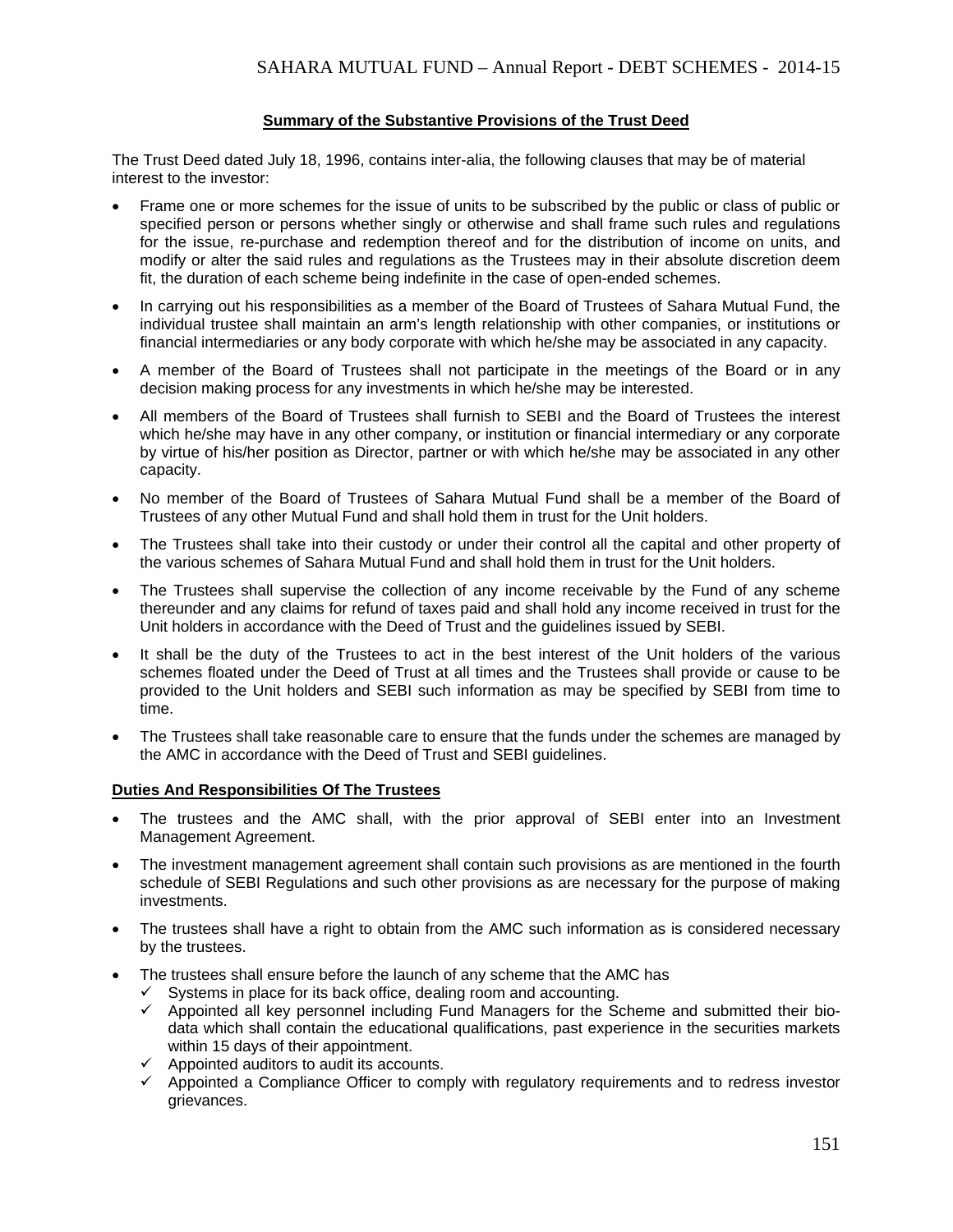- $\checkmark$  Appointed Registrars and laid down parameters for their supervision.
- $\checkmark$  Prepared a compliance manual and designed internal control mechanisms including internal audit systems.
- $\checkmark$  Specified norms for empanelment of brokers and marketing agent.
- $\checkmark$  obtained, wherever required under these regulations, prior in principle
	- approval from the recognised stock exchange(s) where units are proposed to be listed.
- $\checkmark$  The compliance officer appointed shall immediately and independently report to the Board any non-compliance observed by him.
- The trustees shall ensure that the AMC has been diligent in empanelling the brokers, in monitoring securities transactions with brokers and avoiding undue concentration of business with any broker.
- The trustees shall ensure that the AMC has not given any undue or unfair advantage to any associates or dealt with any of the associates of the AMC in any manner detrimental to interest of the Unit holders.
- The trustees shall ensure that the transactions entered into by the AMC are in accordance with the SEBI Regulations and the Scheme.
- The trustee shall ensure that the AMC has been managing the Mutual Fund Scheme independently of other activities and has taken adequate steps to ensure that the interest of investors of those Scheme are not being compromised with those of any other Scheme or of other activities of the AMC.
- The trustees shall ensure that all the activities of the AMC are in accordance with he provisions of the SEBI Regulations.
- Where the trustees have reason to believe that the conduct of business of the Mutual Fund is not in accordance with the SEBI Regulations and the Scheme, they shall forthwith take such remedial steps as are felt necessary by them, and shall immediately inform SEBI of the violation and the action taken by them.
- Each trustee shall file the details of his transactions (exceeding Rs.1 lakh) of dealing in securities with the Mutual Fund on a quarterly basis.
- The trustees shall be accountable for, and be the custodian of the property of the respective Scheme and shall hold the same in trust for the benefit of the Unit holders in accordance with the SEBI Regulations and the provisions of the trust deed.
- The trustees shall take steps to ensure that the transactions of the Mutual Fund are in accordance with the provisions of the trust deed.
- The trustees shall be responsible for the calculation of any income due to be paid to the Mutual Fund and also of any income received in the Mutual Fund for the holders of the Units of any scheme in accordance with the SEBI Regulations and the trust deed.
- No amendments shall be carried out without the prior approval of SEBI and unit holders approval would be obtained where it affects the interests of unit holders.
- The trustees shall obtain the consent of the Unit holders:-
	- $\checkmark$  Whenever required to do so by SEBI in the interest of the Unit holder; or
	- $\checkmark$  Whenever required to do so on the requisition made by three fourths of the Unit holders of any Scheme or
	- $\checkmark$  When the majority of the trustees decide to wind up or prematurely redeem the Units
- The trustees shall ensure that no change in the fundamental attributes of any Scheme or the trust or fees and expenses payable or any other change which would modify the scheme and affects the interest of Unit holders, shall be carried out unless:-
	- $\checkmark$  A written communication about the proposed change is sent to each Unit holder and an advertisement is given in one English daily newspapers having nationwide circulation well as in a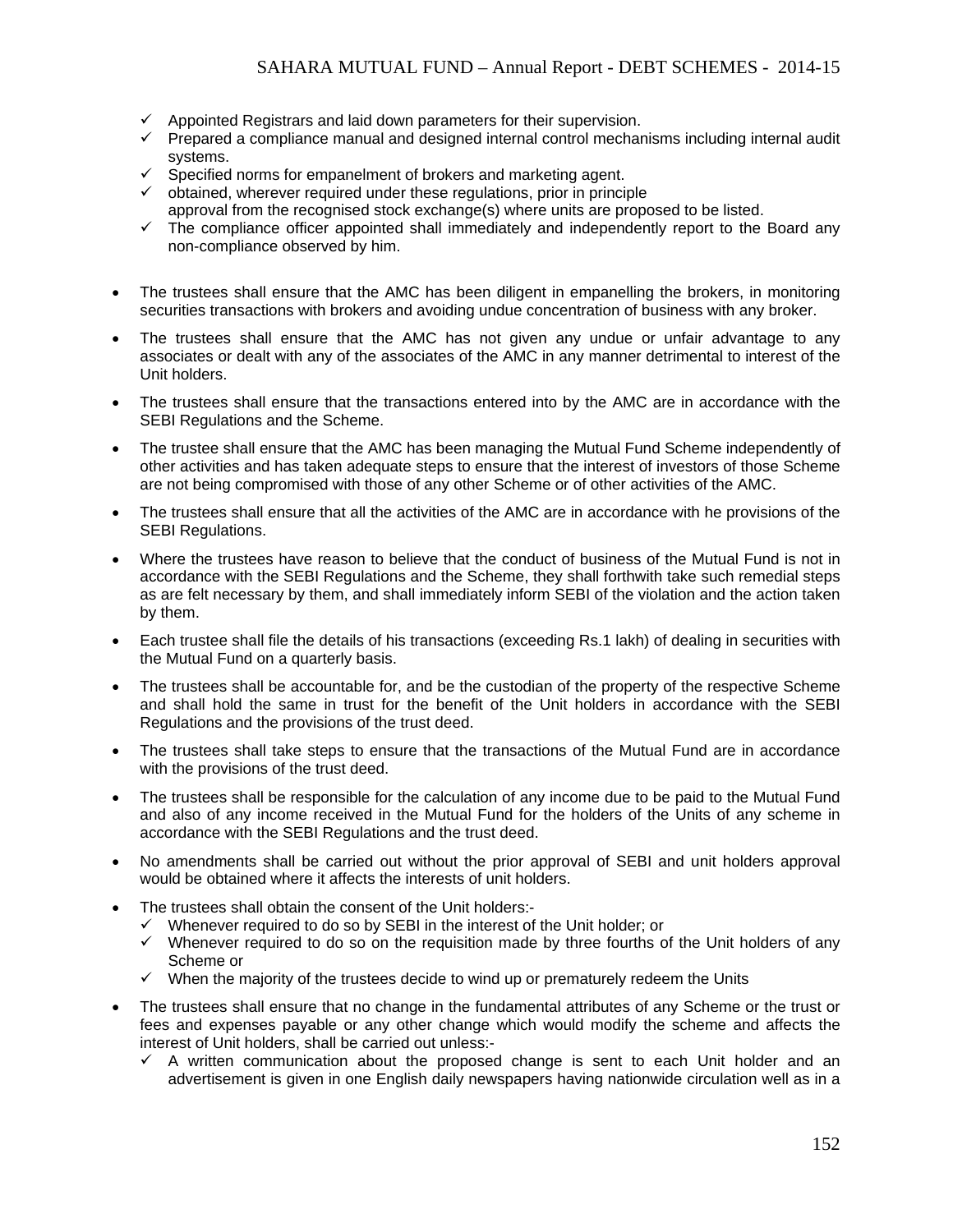newspaper published in the language of the region where the Head Office of the Mutual Fund is located;

- $\checkmark$  The Unit holders are given an option to exit at the prevailing net asset value without any exit load.
- The trustees shall call for the details of transactions in securities by the key personnel of the AMC in their own names or on behalf of the AMC and shall report to SEBI, on a six monthly basis.
- The trustees shall, on a quarterly basis, review all transactions carried out between the Mutual Fund, and AMC and its associates.
- The trustees shall review that net worth of the AMC on a quarterly basis and in case of any shortfall, ensure that the AMC make up for the shortfall as per clause (f) of sub-Regulations (1) of regulation 21 of SEBI Regulations.
- The trustees shall periodically review all service contracts such as custody arrangements, transfer agency of the securities and satisfy themselves that such contracts are executed in the interests of the Unit holder.
- The trustees shall ensure that there is no conflict of interest between the manner of deployment of its networth by the AMC and the interests of the Unit holders.
- The trustees shall periodically review the investor complaints received and the redressal of the same by the AMC.
- The trustees shall abide by the code of conduct as specified in the fifth schedule of SEBI Regulations.
- The trustees shall furnish to SEBI, on a half yearly basis:-
	- $\checkmark$  A report on the activities of the Mutual Fund
	- $\checkmark$  A certificate stating that the trustees have satisfied themselves that there have been no instances of self dealing or front running by any of the trustees, directors and key personnel of the AMC.
	- $\checkmark$  A certificate to the effect that the AMC has been managing the Scheme independently of any other activities and in case any activities of the nature referred to in sub-regulations (2) of regulation 24 have been undertaken by the AMC and has taken adequate steps to ensure that the interests of the Unit holders are protected.
- The independent trustees referred to in sub-regulation (5) of regulation 16 of SEBI Regulations shall give their comments on the report received from the AMC regarding the investments by the Mutual Fund in the securities of group companies of the Sponsor.
- Disclosures to the investors:- The trustee shall be bound to make such disclosure to the Unit holders as are essential in order to keep them informed about any information which may have an adverse bearing on their investments.

### **The Trustees Shall Exercise Due Diligence As Under:**

### **General:**

- The Trustee shall be discerning in the appointment of the Board of Directors of the AMC.
- The Trustee shall review the desirability of continuance of the AMC if substantial irregularities are observed in any of the Scheme and shall not allow the AMC to float new Schemes.
- The Trustee shall ensure that the trust property is properly protected, held and administered by proper person and by a proper number of such persons.
- The Trustee shall ensure that service providers are holding appropriate registrations from SEBI or concerned regulatory authority.
- The trustees shall arrange for test checks of service contracts.
- The trustees shall immediately report to SEBI any special developments in the Mutual Fund.
- As per SEBI Circular MFD/CIR/16/400/02 & MFD/CIR/01/071/02 dated 26.03.02 & 15.04.02 respectively the trustees will compare the performance of the scheme with the specified benchmark at their meetings.
- As per SEBI Circular MFD/CIR/03/526/2002 dated May 9, 2002 about investment in unlisted equity shares, if any, the trustees would report compliance of the regulations in their reports to SEBI.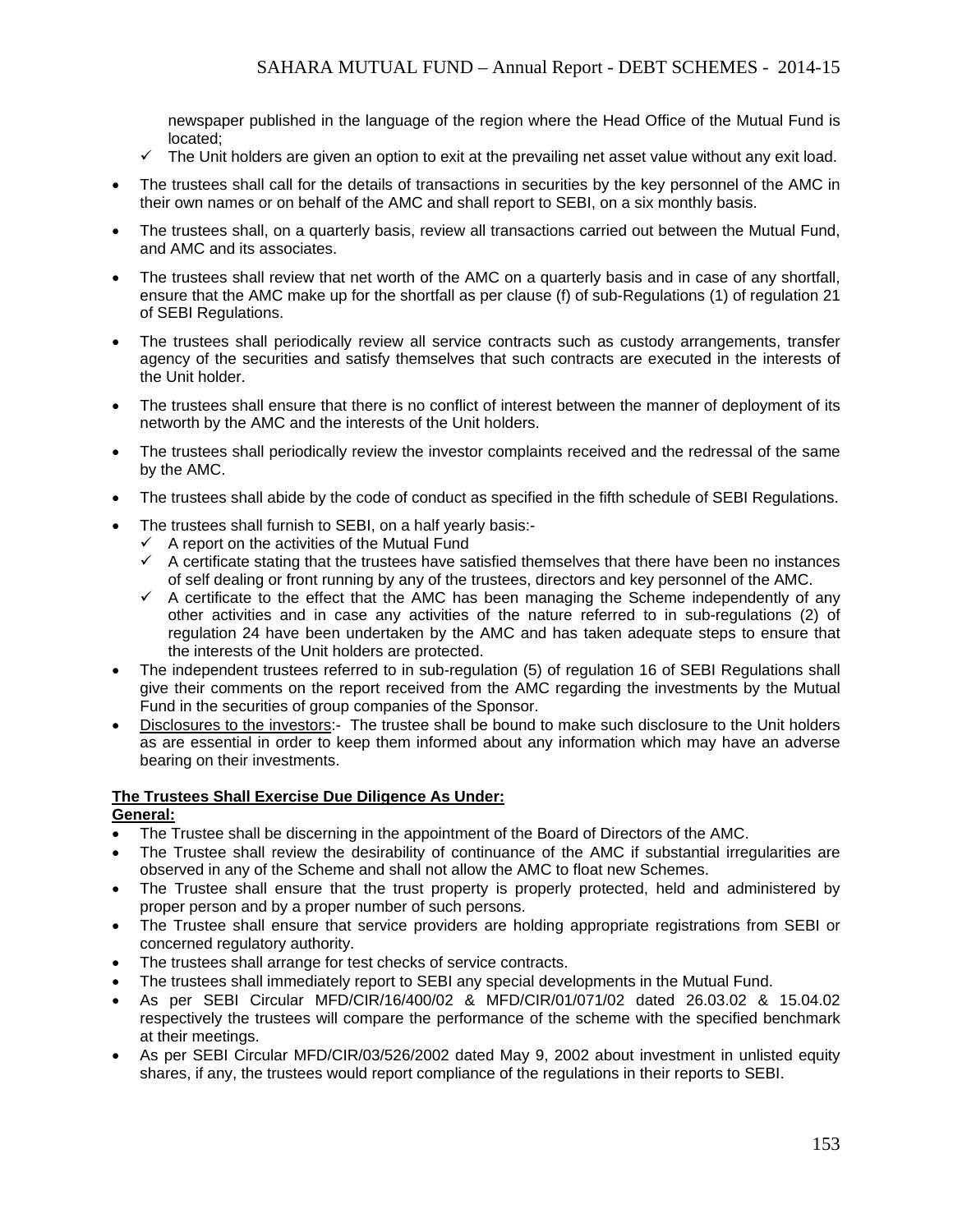# **Specific:**

- Obtain internal audit reports at regular intervals from independent auditors appointed by the trustees.
- Obtain compliance certificates at regular intervals from the AMC.
- Hold meetings of trustees on a Bimonthly basis as per MFD/CIR/10/15895/2002 dt 20.08.2002.
- The trustees supervisory role is discharged by reviewing the information and the operation of fund based on the reports submitted at the Trustee meeting. The Trustees also review the Internal Audit Report, Statutory Audit Report and the Annual Accounts of the Fund and review the reports sent to SEBI periodically by the AMC. The Trustees have formed an Audit Committee during their meeting on  $7<sup>th</sup>$  September, 2001. The Audit committee members are Shri S R Hegde, Shri P V Rao and Dr P P Shastri and the quorum being any two members**.**
- Consider the reports of the independent auditor and compliance reports of AMC at the meetings of trustees for appropriate action.
- Maintain records of the decision of the trustees at their meetings and also the minutes of their meetings.
- Prescribe and adhere to a code of ethics by the trustees, AMC and its personnel.
- Communicate in writing to the AMC the deficiencies and checking the removal of deficiencies.
- Notwithstanding anything contained hereinabove the trustees shall not be held liable for acts done in good faith if they have exercised adequate due diligence honestly.
- The trustees shall pay specific attention to the following, as may be applicable, namely:
	- $\checkmark$  The investment management agreement and the compensation paid under the agreement.
	- $\checkmark$  Service contracts with affiliates, whether the AMC has charged higher fees than outside contractors for the same service.
	- $\checkmark$  Selection of the AMC's independent directors.
	- $\checkmark$  Securities transactions involving affiliates to the extent such transactions are permitted.
	- $\checkmark$  Selecting and nominating individuals to fill independent director's vacancies.
	- $\checkmark$  Code of ethics must be designed to prevent fraudulent, deceptive or manipulative practices by insiders in connection with personal securities transactions.
	- $\checkmark$  The reasonableness of the fees paid to the Sponsor, AMC and any other for services provided.
	- $\checkmark$  Principal underwriting contracts and their renewals.
	- $\checkmark$  Any service contract with the associates of the AMC.
- Power to make rules:-

The trustee company may, from time to time, as per provisions of SEBI Regulations (with the prior permission from Unit holders, in case of change of fundamental attributes in accordance with Clause 15 of Regulation 18 of the SEBI (Mutual Funds) Regulations, 1996 and otherwise to be in conformity with the SEBI Regulations or to reflect the change in rules and regulations, generally applicable to mutual funds or trusts), prescribe such forms and make such rules for the purpose of giving effect to the provisions of the Scheme, with power to the Trustee company / Asset Management company to add to, alter or amend all or any of the forms and rules that may be framed from time to time.

• Power to remove difficulties:-

If any difficulty in giving effect to the provisions of the Scheme, the trustee company may take such steps which are not inconsistent with these provisions, which appear to them to be necessary or expedient, for the purpose of removing the difficulties.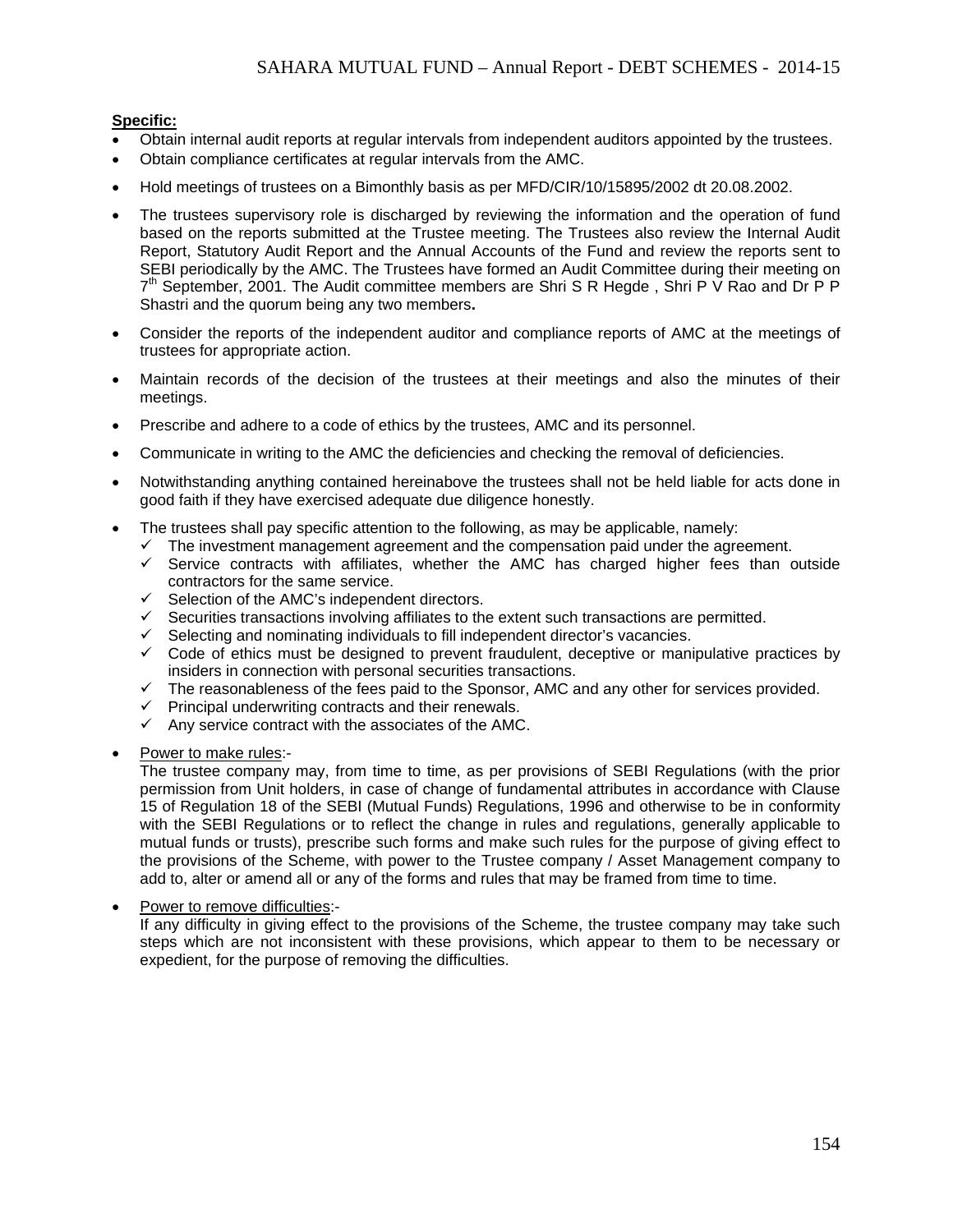# **INVESTOR SERVICE GUIDE**

#### • **KNOW YOUR CUSTOMER (KYC): Investors may submit the following documents/follow the procedure as stated below to comply with KYC requirements:**

(a) KYC Form duly filled in; (b) Self attested copy of Proof of Identity (PAN) and self attested copy of proof of address; (c) In person verification is to be done by your distributor or any authorized person. Original documents need to be shown for verification which will be duly returned after checking the relevant information.

• **REGISTRATION OF NOMINATION:** Registration of nomination will facilitate easy transmission of units to the nominee(s), especially if the unit holding is single. Investors with single holding with no nomination are requested to obtain nomination form for registration of nomination.

• **MAILING OF ANNUAL REPORT OR ABRIDGED SUMMARY:** In order to bring cost effectiveness in printing and dispatching the annual reports or abridged summary and as a green initiative measure, unit holders are requested to provide their email addresses to enable the Abridged Annual Report and related documents to be forwarded by email. For those email addresses which are already registered with the Mutual Fund, the scheme annual accounts or abridged summary would be sent to these email addresses. The investors, who wish to obtain the Scheme Annual Accounts or Abridged summary etc. in physical form, may specifically communicate in writing for the same.

#### • **REGISTRATION OF MULTIPLE BANK ACCOUNTS FOR PAY-IN AND PAY-OUT:**

Registration of up to five bank accounts in case of individuals and HUF and upto ten bank accounts in case of non-individuals is now allowed after which investors can use any of the registered bank accounts to receive redemption / dividend proceeds. These accounts will also be used for verification of pay-ins (i.e. receiving of subscription funds) to ensure that a third party payment is not used for mutual fund subscription. Investors are requested to obtain relevant form for this purpose.

### • **Product Labeling in Mutual Funds has been introduced by Mutual Funds:**

A system of Product Labeling that would provide investors an easy understanding of the kind of product/scheme they are investing in and its suitability to them has been introduced. SEBI has reviewed the system of product labeling in mutual funds and in partial modification to the aforesaid circular wherein the schemes were represented by means of colour coding, it hasbeen decided that:

a. The level of risk in mutual fund schemes has be increased from three to five as under:



- ii. Moderately Low principal at moderately low risk
- iii. Moderate principal at moderate risk
- iv. Moderately High -- principal at moderately high risk
- v. High principal at high risk



### • **RISKOMETER – PICTORIAL DEPICTION**

The depiction of risk using colour codes has been replaced by pictorial meter named "Riskometer" and this meter would appropriately depict the level of risk in any specific scheme. Investors are required to assess the risk of a particular scheme depicted by means of the riskometer before investing in the schemes of the Mutual Funds.

Investors are requested to refer to the website www.saharamutual.com for information about the schemes of SAHARA MUTUAL FUND through the Scheme Information Document, Statement of Additional Information and Key Information Memorandum, addendums / notices issued from time to time